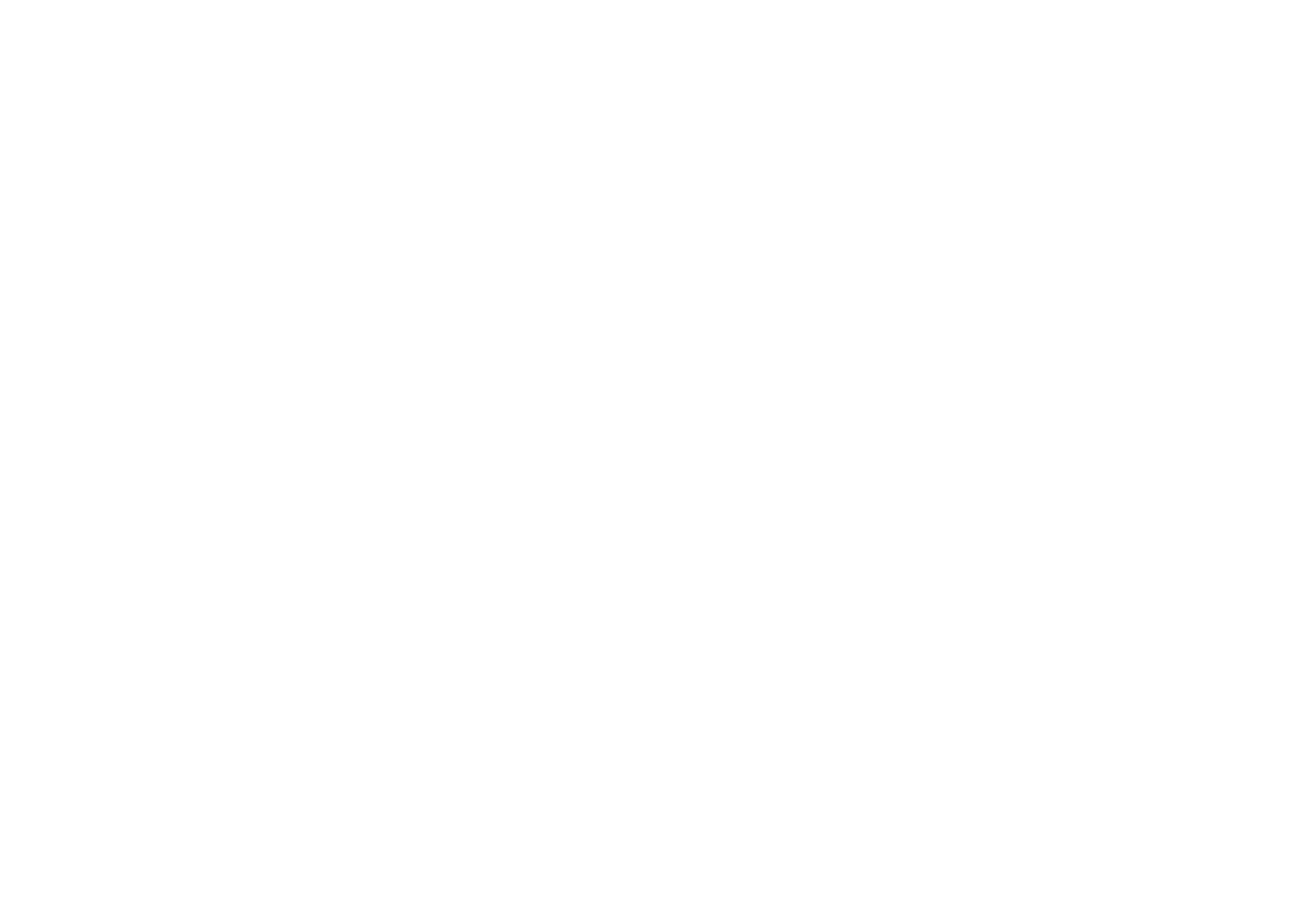UNITED NATIONS OFFICE ON DRUGS AND CRIME Vienna

## **Resource Guide on Strengthening Judicial Integrity and Capacity**



United Nations New York, 2011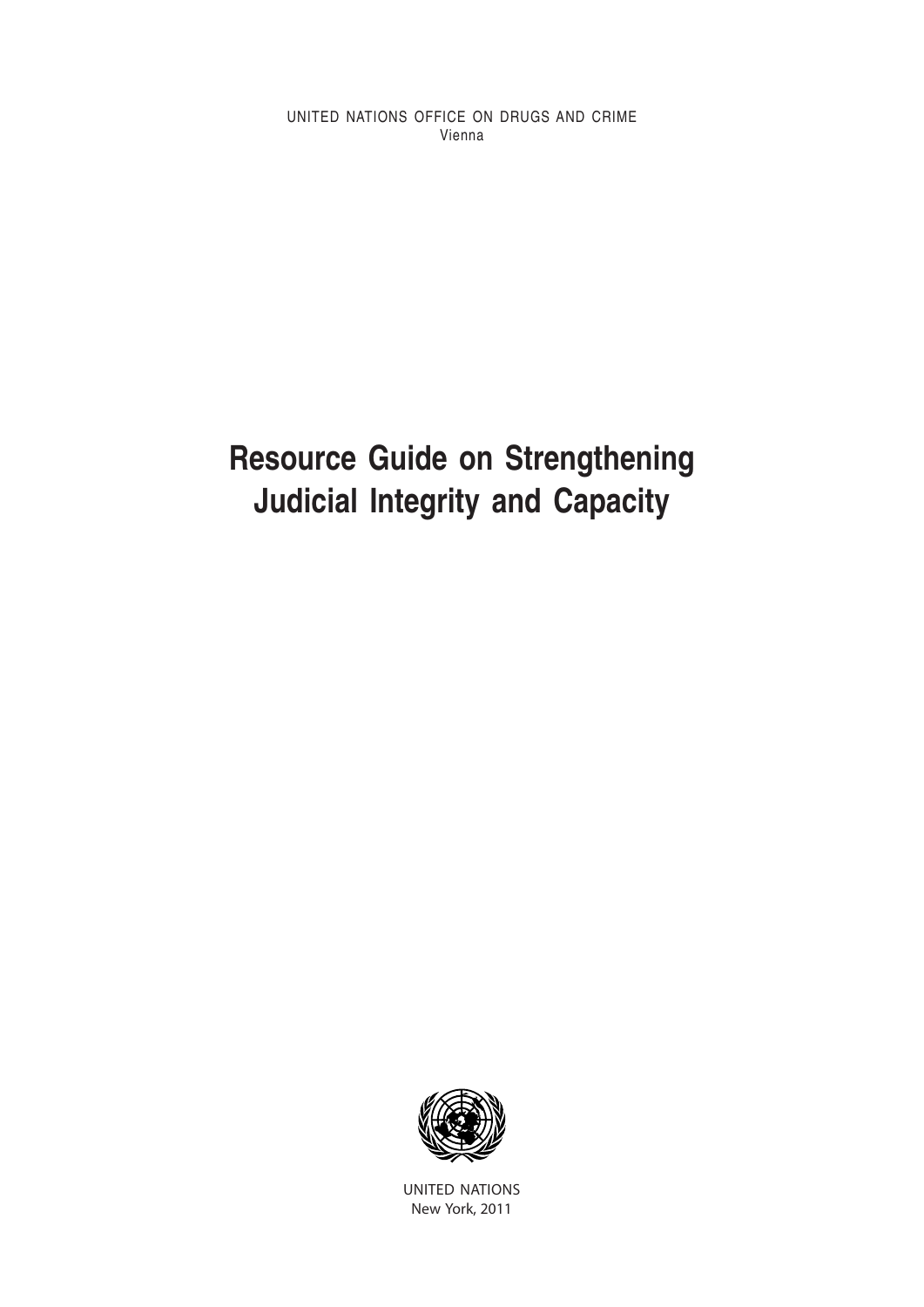© United Nations, December 2011. All rights reserved.

The designations employed and the presentation of material in this publication do not imply the expression of any opinion whatsoever on the part of the Secretariat of the United Nations concerning the legal status of any country, territory, city or area, or of its authorities, or concerning the delimitation of its frontiers or boundaries.

This publication has not been formally edited.

Publishing production: English, Publishing and Library Section, United Nations Office at Vienna.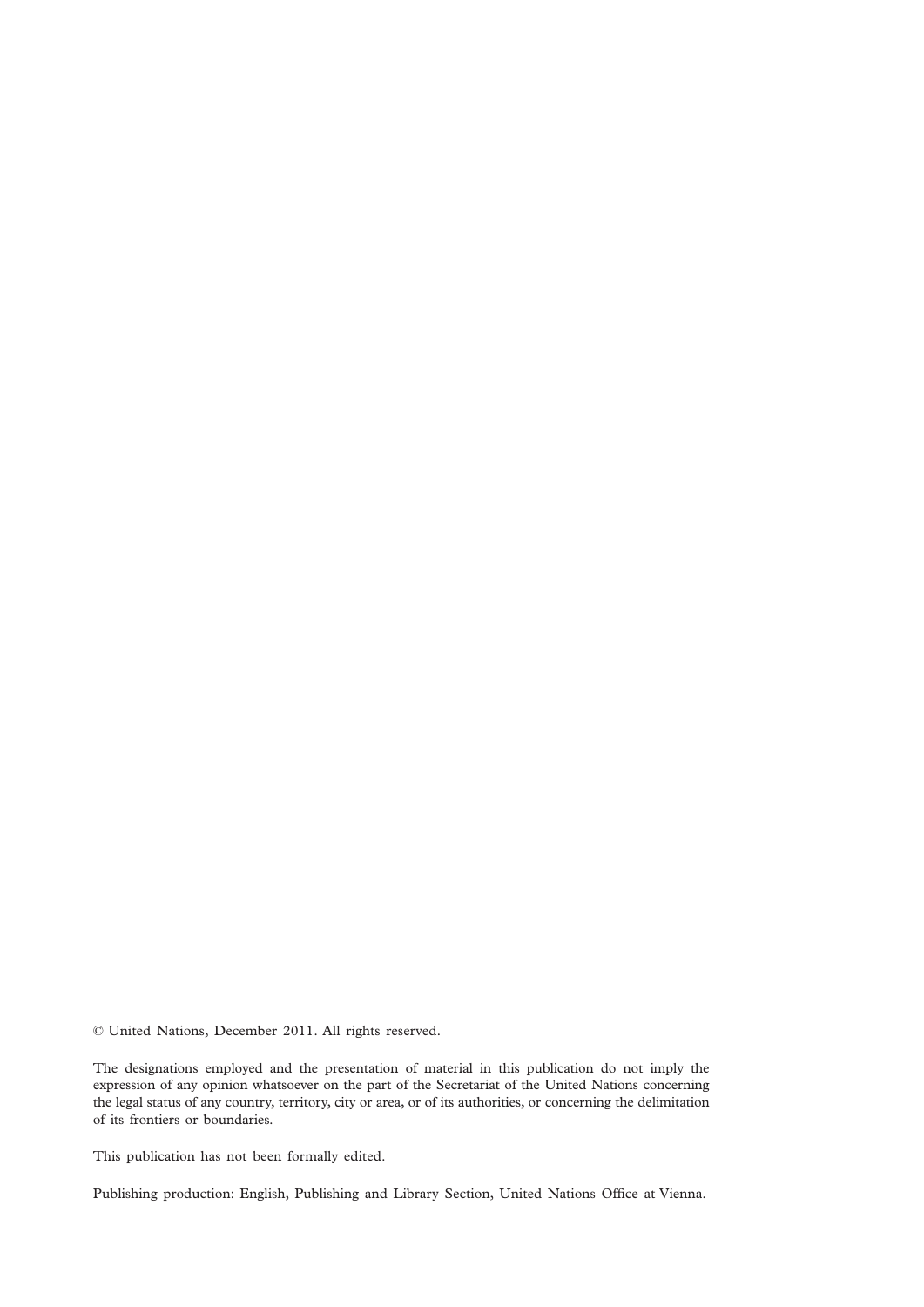## **Acknowledgements**

In the preparation of this Guide, reference was made to, and inspiration drawn from, numerous sources. These include international instruments, national codes of judicial conduct and commentaries thereon, judgements and decisions of international, regional and national courts, opinions of judicial ethics advisory committees, and learned treatises. Where citations have been used, they have been acknowledged in the footnotes. Where opinions and comments have been borrowed from national or regional contexts and made general enough to be used by all judicial systems, the original source is not mentioned in the text.

UNODC wishes to thank the participants in the Intergovernmental Expert Group Meeting held in Vienna on 1-2 March 2007, inter alia, to provide guidance on the desired content of the guide. The expert group was attended by representatives of Algeria, Azerbaijan, the Dominican Republic, Finland, France, Germany, Hungary, Indonesia, Iran (Islamic Republic of), Latvia, the Libyan Arab Jamahiriya, Morocco, Namibia, the Netherlands, Nigeria, Pakistan, Panama, the Republic of Korea, Republic of Moldova, Romania, the Russian Federation, Saudi Arabia, Serbia, Spain, Sri Lanka, the Syrian Arab Republic, Turkey and the United States of America. The meeting was also attended by members of the Judicial Group on Strengthening Judicial Integrity, as well as representatives of the American Bar Association, the Consultative Council of European Judges, the German Agency for Technical Cooperation, the National Judicial Institute of Nigeria, the Research Institute on Judicial Systems of the Italian National Research Council, the International Institute of Higher Studies in Criminal Sciences and the Programme on Governance in the Arab Region of the United Nations Development Programme.

UNODC is most grateful for the work carried out by the American Bar Association's Rule of Law Initiative (ABA ROLI), in particular by Ms. Olga Ruda, ABA ROLI Research Coordinator, in preparing chapters 2, 4 and 5, as well as Brenner Allen and Paulina Rudnicka, ABA ROLI Legal Analysts. UNODC wishes also to extend its thanks to the Research Institute on Judicial Systems (IRSIG-CNR) in particular Prof. Giuseppe Di Federico and Mr. Francesco Contini, for drafting chapters 1, 3, 6 and 7 and for hosting the Expert Group Meeting for the finalization of the Guide held on 8 to 10 November 2009 in Bologna, Italy and for contributing to the drafting process.

UNODC gratefully acknowledges the work of the Expert Group who participated in the meeting to review the draft Guide on Strengthening Judicial Integrity and Capacity, held on 8 to 10 November 2009 at the Research Institute on Judicial Systems (IRSIG-CNR) in Bologna, Italy. The meeting was attended by Ms. Helen Burrows, Director, International Programmes, Federal Court of Australia; Dr. Jens Johannes Deppe, Expert of the Project Planning & Strategy Department of the GTZ, sub-division "State and Democracy" in Germany; Prof. Giuseppe Di Federico, Law Professor Emeritus, University of Bologna in Italy; Mr. Marco Fabri, Senior Researcher at the Research Institute on Judicial Systems, National Research Council (IRSIG-CNR), Bologna, Italy; Mr. Francesco Contini, Researcher, the Research Institute on Judicial Systems, National Research Council (IRSIG-CNR), Bologna, Italy; Justice Riaga Samuel Omolo, Judge at the Court of Appeal, Kenya; Justice Dory Reiling, Vice-president, Amsterdam District Court, The Netherlands; Prof. Antoine Hol, Professor of Jurisprudence, Director of the Montaigne Centre for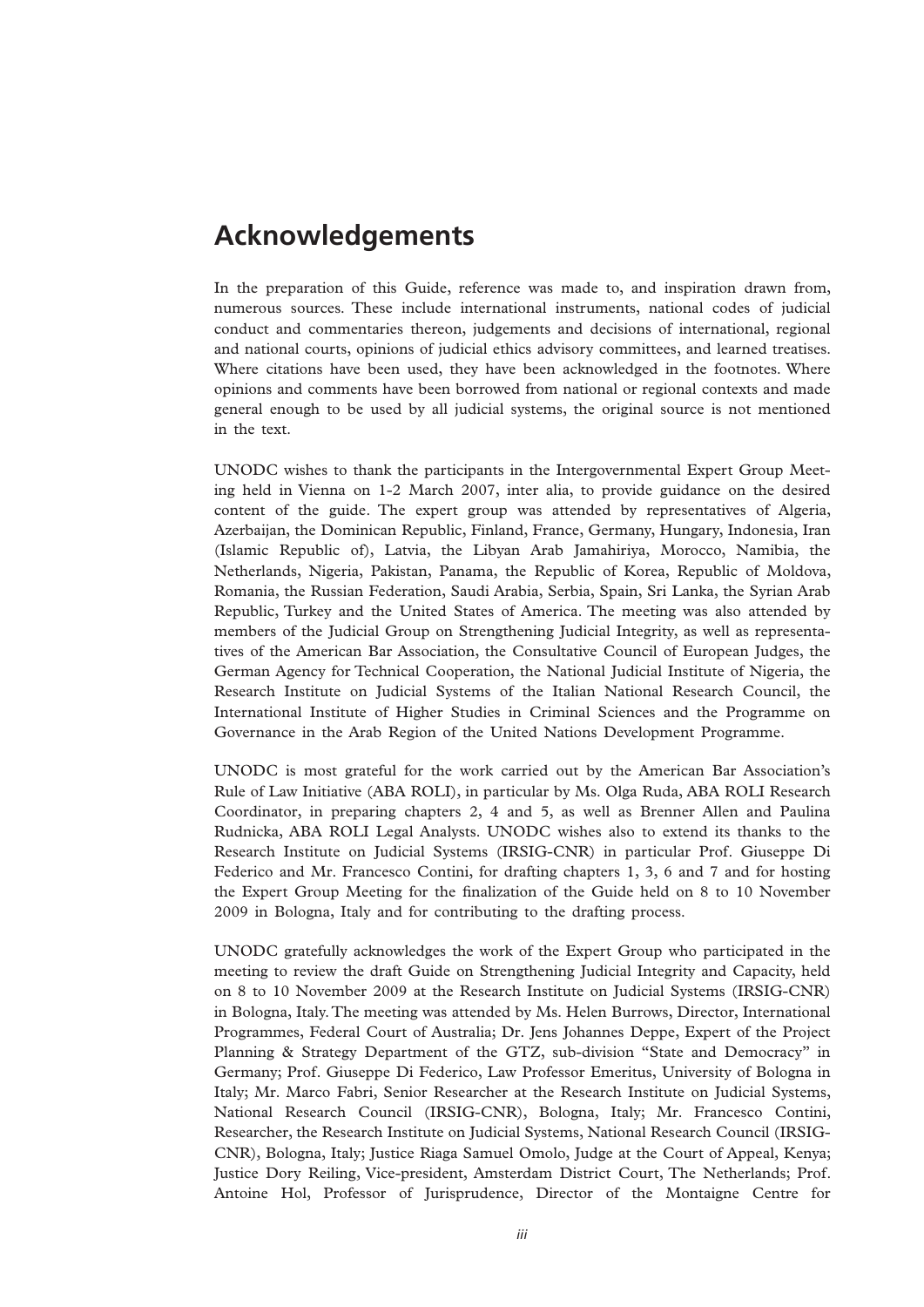Adjudication and Conflict Resolution, Dept. Justice at the Court of Appeal of Amsterdam and Dept. Judge at the Court of Haarlem in the Netherlands; Mr. Joseph Chu'ma Otteh, Director, Access to Justice, Nigeria; Mr. Conceição Gomes Conceição, Researcher and Executive Coordinator at the Permanent Observatory on Portuguese Justice and Senior Researcher at the Centre for Social Studies of the University of Coimbra in Portugal; Mr. Jorge Carrera Doménech, International Relations Advisor at the General Council for the Judiciary of Spain and Secretary to the Ibero-American Group of the International Assocation of Judges; Mr. Colin Nichols, Honorary Life President and a former President of the Commonwealth Lawyers' Association, United Kingdom; Dr. Nihal Jayawickrama, Independent Legal Consultant and Co-ordinator, Judicial Integrity Group, United Kingdom; Dr. Brian Ostrom, Principal Research Consultant with the National Centre for State Courts in Williamsburg, Virginia, United States; Mr. Markus Zimmer, International Judicial Systems Advisor, United States; Ms. Olga Ruda, Research Coordinator—Research and Assessments Office, Rule of Law Initiative, American Bar Association, Washington, United States; Ms. Nina Berg, Justice Adviser, Democratic Governance Group, Bureau of Development Policy, UNDP New York, United States; Mr. Jason Reichelt, Judicial Affairs Officer, Office of Rule of Law and Security Institutions, United Nations Department of Peacekeeping Operations, United States; Mr. Oliver Stolpe and Ms Jouhaida Hanano, Justice and Integrity Unit, UNODC, Vienna, Austria.

Special thanks is due to the following UNODC staff who contributed to the drafting and review of the guide, Oliver Stolpe, Country Representative ad interim for the Office in Nigeria and Jason Reichelt, Dorothee Gottwald and Jouhaida Hanano, from the Corruption and Economic Crime Branch of the Division for Treaty Affairs.

UNODC wishes also to acknowledge all the experts, in particular the members of the International Network to Promote the Rule of Law (INPROL), who have shared their views and observations on the guide and helped to further improve upon it.

UNODC is grateful to the German Agency for Technical Cooperation (Deutsche Gesellschaft für Technische Zusammenarbeit) and to the Governments of Norway and Sweden, without whose support the preparation of this guide would not have been possible.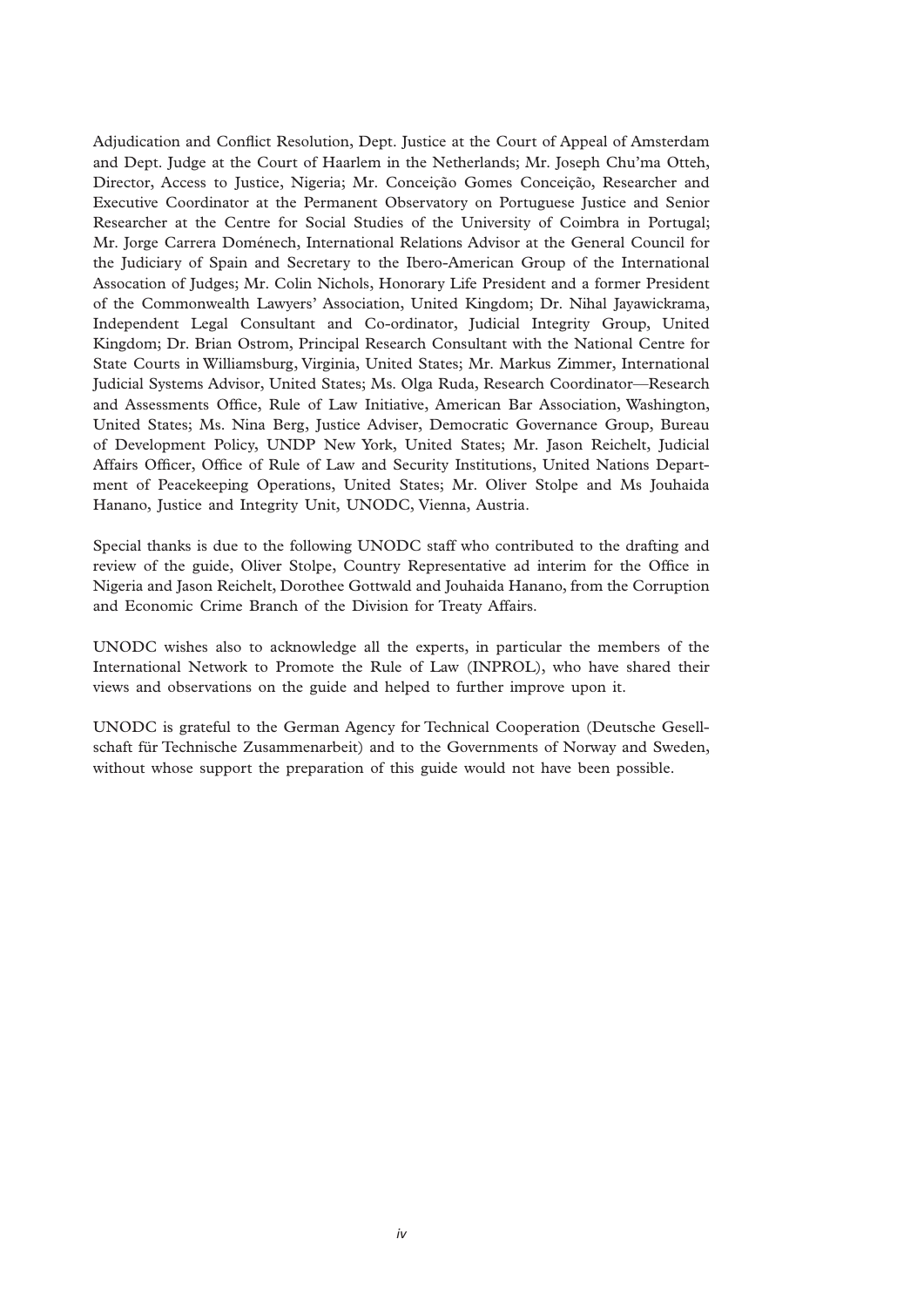## **Contents**

|                |                                                   |                                                        | Page           |
|----------------|---------------------------------------------------|--------------------------------------------------------|----------------|
|                |                                                   |                                                        |                |
| $\mathbf{I}$ . | RECRUITMENT, PROFESSIONAL EVALUATION AND TRAINING |                                                        |                |
|                |                                                   |                                                        | 5              |
|                | 1.                                                |                                                        | 5              |
|                | 2.                                                |                                                        | 6              |
|                | 3.                                                |                                                        | $\overline{7}$ |
|                | 4.                                                |                                                        | 11             |
|                | 5.                                                |                                                        | 12             |
|                | 6.                                                |                                                        | 15             |
|                | 7.                                                | Recruitment, dismissal and remuneration                | 17             |
|                | 8.                                                | Conclusions and recommendations                        | 18             |
| H.             |                                                   | COURT PERSONNEL: FUNCTION AND MANAGEMENT               | 21             |
|                | 1.                                                |                                                        | 21             |
|                | 2.                                                | Selection and appointment process                      | 22             |
|                | 3.                                                |                                                        | 24             |
|                | 4.                                                | Remuneration, benefits and incentive awards programmes | 26             |
|                | 5.                                                | Codes of conduct and ethics training                   | 30             |
|                | 6.                                                | Performance indicators and evaluation                  | 32             |
|                | 7.                                                |                                                        | 34             |
|                | 8.                                                |                                                        | 36             |
|                | 9.                                                |                                                        | 37             |
| III.           | CASE AND COURT MANAGEMENT                         |                                                        |                |
|                | 1.                                                |                                                        | 39             |
|                | 2.                                                |                                                        | 40             |
|                | 3.                                                |                                                        | 43             |
|                | 4.                                                | Differentiated case management (DCM)                   | 46             |
|                | 5.                                                |                                                        | 46             |
|                | 6.                                                | Justice chain: coordination of institutions            | 49             |
|                | 7.                                                | The emergence of electronic information systems        | 51             |
|                | 8.                                                | Conclusions and recommendations                        | 55             |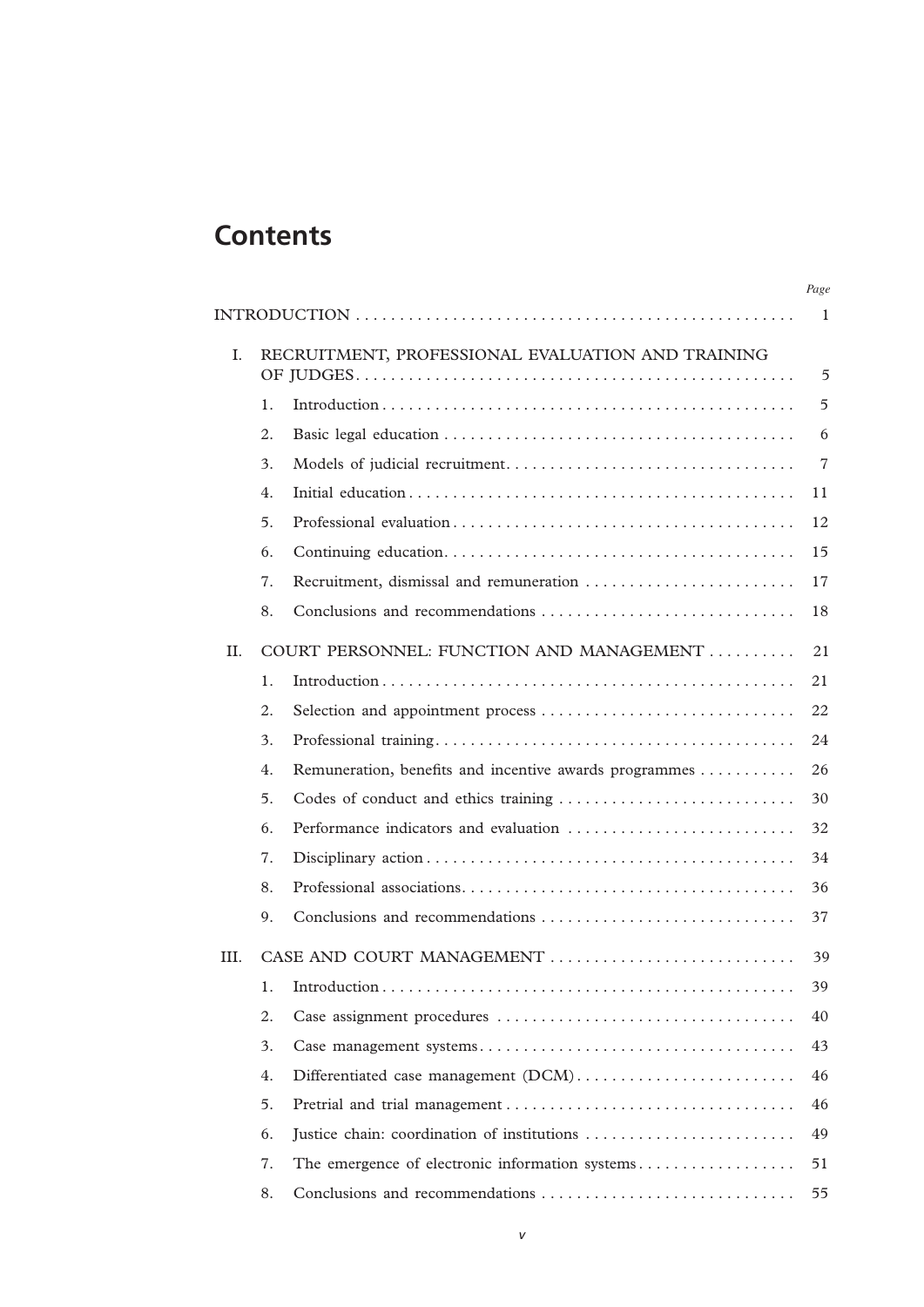|      |                                                                             | Page |
|------|-----------------------------------------------------------------------------|------|
| IV.  | ACCESS TO JUSTICE AND LEGAL SERVICES                                        | 59   |
|      | $1_{-}$                                                                     | 59   |
|      | 2.                                                                          | 60   |
|      | 3.                                                                          | 64   |
|      | 4.                                                                          | 67   |
|      | Legal aid in criminal cases: The public defender<br>5.                      | 70   |
|      | 6.                                                                          | 72   |
|      | Pro bono legal service programmes<br>7.                                     | 75   |
|      | 8.                                                                          | 78   |
|      | Community-based paralegal programmes<br>9.                                  | 79   |
|      |                                                                             | 82   |
| V.   |                                                                             | 85   |
|      |                                                                             | 85   |
|      |                                                                             | 86   |
|      | 3. Access to judgments and other court-related information                  | 88   |
|      | 4. Collection, accessibility and dissemination of legal information         | 91   |
|      | 5. Public awareness raising and outreach                                    | 95   |
|      |                                                                             | 97   |
|      |                                                                             | 99   |
| VI.  | ASSESSMENT AND EVALUATION OF COURTS AND COURT                               | 101  |
|      |                                                                             | 101  |
|      |                                                                             |      |
|      |                                                                             |      |
|      |                                                                             |      |
|      |                                                                             |      |
|      |                                                                             |      |
|      |                                                                             |      |
|      | 8. International guidelines to establish performance assessment systems 121 |      |
|      |                                                                             |      |
| VII. | CODES OF CONDUCT AND DISCIPLINARY MECHANISMS 127                            |      |
|      |                                                                             |      |
|      |                                                                             |      |
|      |                                                                             |      |
|      |                                                                             |      |
|      |                                                                             |      |
|      |                                                                             | 141  |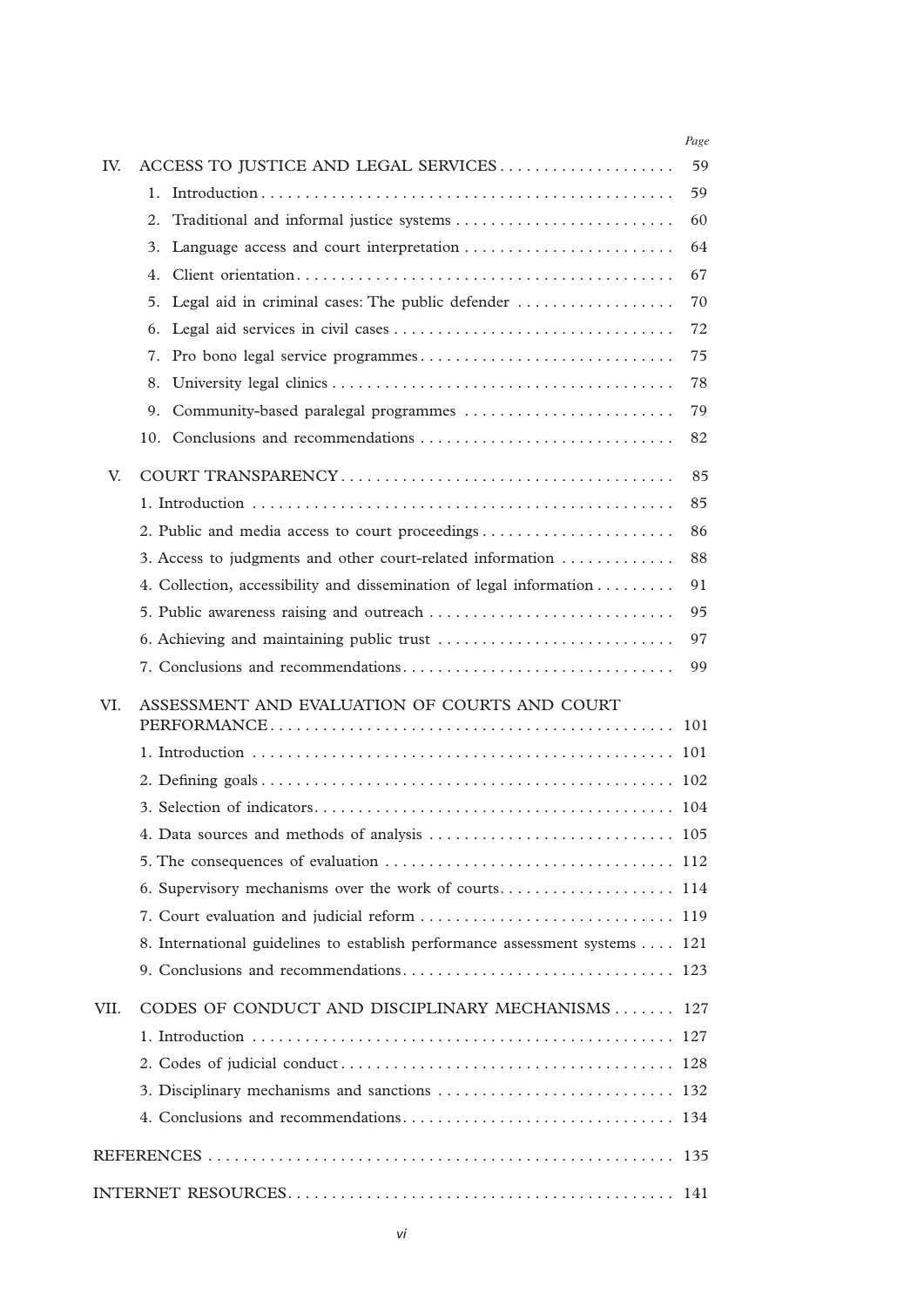## **INTRODUCTION**

The establishment of an independent and effective justice system that safeguards human rights, facilitates access to all and provides transparent and objective recourse is a core value held the world over. The centrality of a strong justice mechanism lies in its essential contribution to fostering economic stability and growth, and to enabling all manner of disputes to be resolved within a structured and orderly framework. As a result, judicial and legal reform is consistently a priority on the agendas of countries regardless of their state of development. Yet the complex and multifaceted nature of achieving the ends of justice has challenged efforts to identify a coherent set of issues warranting the time and attention of reformers, and slowed the subsequent formulation of specific prescriptions and guidelines on what can be done to improve the quality of justice delivery across the system.

The purpose of this *Guide* is to support and inform those who are tasked with reforming and strengthening the justice systems of their countries, as well as development partners, international organizations and other providers of technical assistance who provide support to this process.

Work on this *Guide* began following ECOSOC Resolution 23/2006, which endorsed the Bangalore Principles on Judicial Conduct and requested the United Nations Office on Drugs and Crime (UNODC) to convene an open-ended intergovernmental expert group, in cooperation with the Judicial Group on Strengthening Judicial Integrity and other international and regional judicial forums, to develop a technical guide on approaches to the provision of technical assistance aimed at strengthening judicial integrity and capacity.

Thereafter, UNODC convened an Intergovernmental Expert Group Meeting on 1-2 March 2007 in Vienna, Austria, to provide, inter alia, guidance concerning the content of the *Guide*. The expert group was attended by representatives of Algeria, Azerbaijan, the Dominican Republic, Finland, France, Germany, Hungary, Indonesia, Iran (Islamic Republic of), Latvia, the Libyan Arab Jamahiriya, Morocco, Namibia, the Netherlands, Nigeria, Pakistan, Panama, the Republic of Korea, Republic of Moldova, Romania, the Russian Federation, Saudi Arabia, Serbia, Spain, Sri Lanka, the Syrian Arab Republic, Turkey and the United States of America. The meeting was also attended by members of the Judicial Group on Strengthening Judicial Integrity, as well as representatives of the American Bar Association, the Consultative Council of European Judges, the German Agency for Technical Cooperation, the National Judicial Institute of Nigeria, the Research Institute on Judicial Systems of the Italian National Research Council, the International Institute of Higher Studies in Criminal Sciences and the Programme on Governance in the Arab Region of the United Nations Development Programme.

In summary, participants recommended that the *Guide* should address the following core themes: *(a)* judicial recruitment, selection and evaluation; *(b)* judicial ethics and discipline; *(c)* assessment and evaluation of court performance; *(d)* case management; *(e)* consistency, coherence and equality in judicial decision-making; *(f)* access to justice; *(g)* function and management of court personnel; *(h)* judicial resources and remuneration; and *(i)* the promotion of public trust in the judiciary. They proposed that, in developing the *Guide*, UNODC should collect and draw from existing best practices in strengthening judicial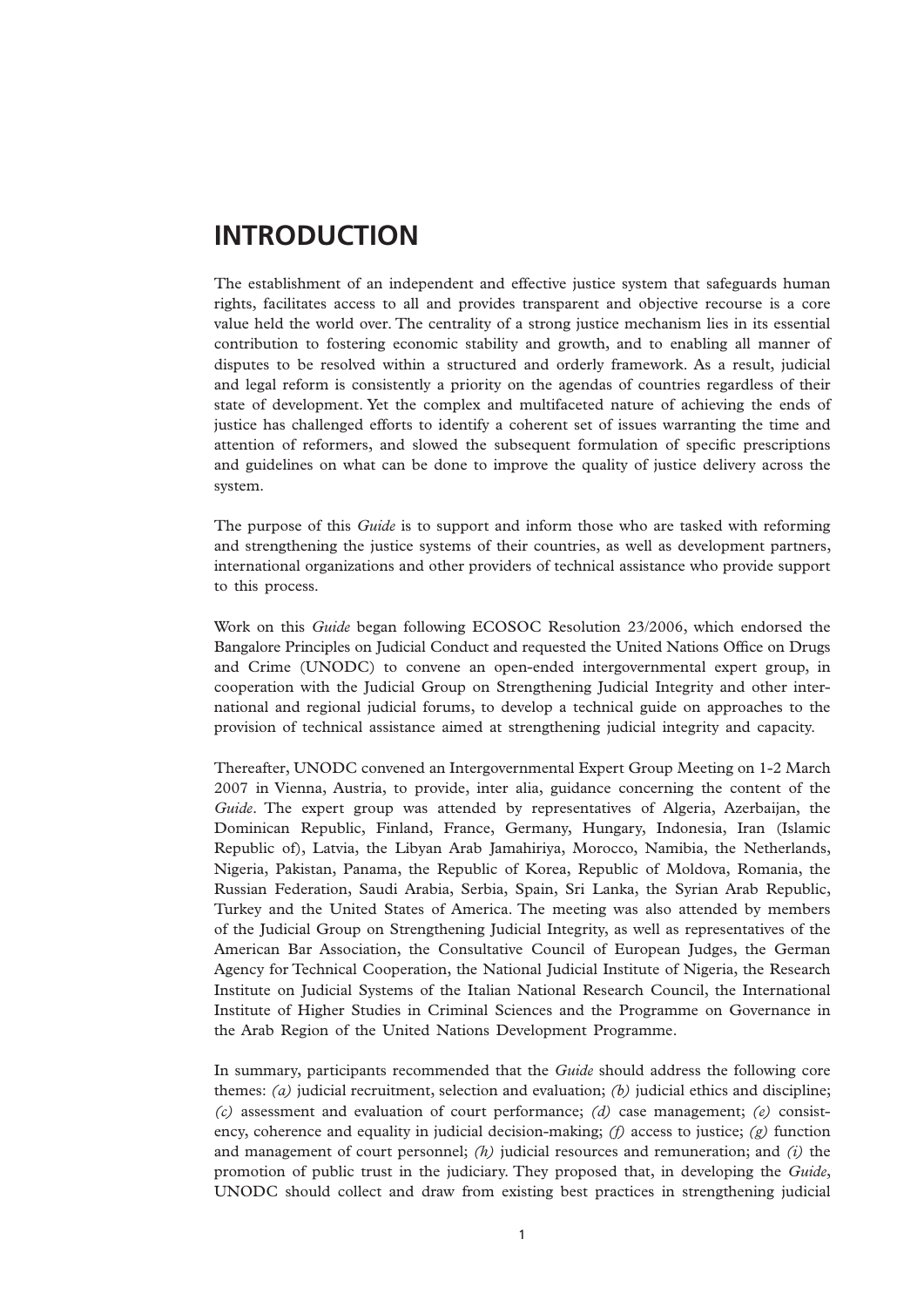integrity and capacity. Participants were also of the opinion that the guide should not exclusively address the needs of the providers of technical assistance, but should rather present information that would benefit all stakeholders in the justice system, in particular judges and other justice-sector officials in managerial positions.

Following these recommendations, the mandate for the development of the *Guide* was further specified in ECOSOC Res. 22/2007, which requested UNODC to continue its work to develop a guide on strengthening judicial integrity and capacity, leading to this final product.

UNODC, in cooperation with the American Bar Association Rule of Law Initiative and the Research Institute on Judicial Systems (IRSIG-CNR), prepared a first draft of the *Guide*. This draft was further enriched and improved upon by a group of experts on justice sector reform who gathered on 8-10 November 2009 in Bologna, Italy, at the offices of the IRSIG-CNR.

This *Guide* draws together ideas, recommendations and strategies developed by contemporary experts on judicial and legal reform, and includes reference to successful measures taken in a range of countries to address particular challenges in strengthening the justice system. Applied researchers and seasoned practitioners have contributed to a large and growing literature addressing judicial reform efforts. Similarly, there are many valuable experiences and good practices from countries operating within a variety of legal contexts that are worthy of consideration across borders. As a result, this *Guide* brings together a comprehensive set of topics for discussion and strategic thinking in a single volume.

At the same time, this *Guide* does not seek to cover every aspect related to the reform and strengthening of a country's justice system, nor does it intend to replace the vast array of complementary literature, research and reports that already exist, including those addressing specialized issues such as juvenile justice, pre-trial detention and human rights. To cover every issue that arises in the transformation of a justice system would be an impossible task. Rather, this *Guide* intends to contribute to the existing literature by providing a guide to target the core areas identified by the expert group as priorities in justice sector reform, and offer recommendations, core ideas and case studies for consideration in the development and implementation of national justice sector actions plans, strategies and reform programmes.

While the *Guide* seeks to provide a holistic approach to judicial reform, it allows readers to select what parts of a larger agenda are most relevant to them and, at the same time, to see how similar aims have been achieved in other jurisdictions. In so doing, this *Guide* aspires to avoid a doctrinaire or monolithic approach to justice sector reform based on a single "best" model. Instead, the goal is to contribute to the literature on justice sector reform a targeted and economic focus on the administration of justice from a systemic standpoint, rather then a focus on the quality of legal decisions themselves. An administration of justice led primarily by the courts affects all participants in the legal process, including members of the public and policymakers, through the application of various practices and procedures. These applications touch on a broad set of issues ranging from judicial recruitment and selection practices, to the timeliness of decisions, to the openness and transparency of the process, to the accessibility of these systems for those seeking justice and the protection of their rights. Ultimately, the *Guide* aims to provide practical information on how to build and maintain an independent, impartial, transparent, effective, efficient and service-oriented justice system that enjoys the confidence of the public and lives up to the expectations contained in relevant international legal instruments, standards and norms.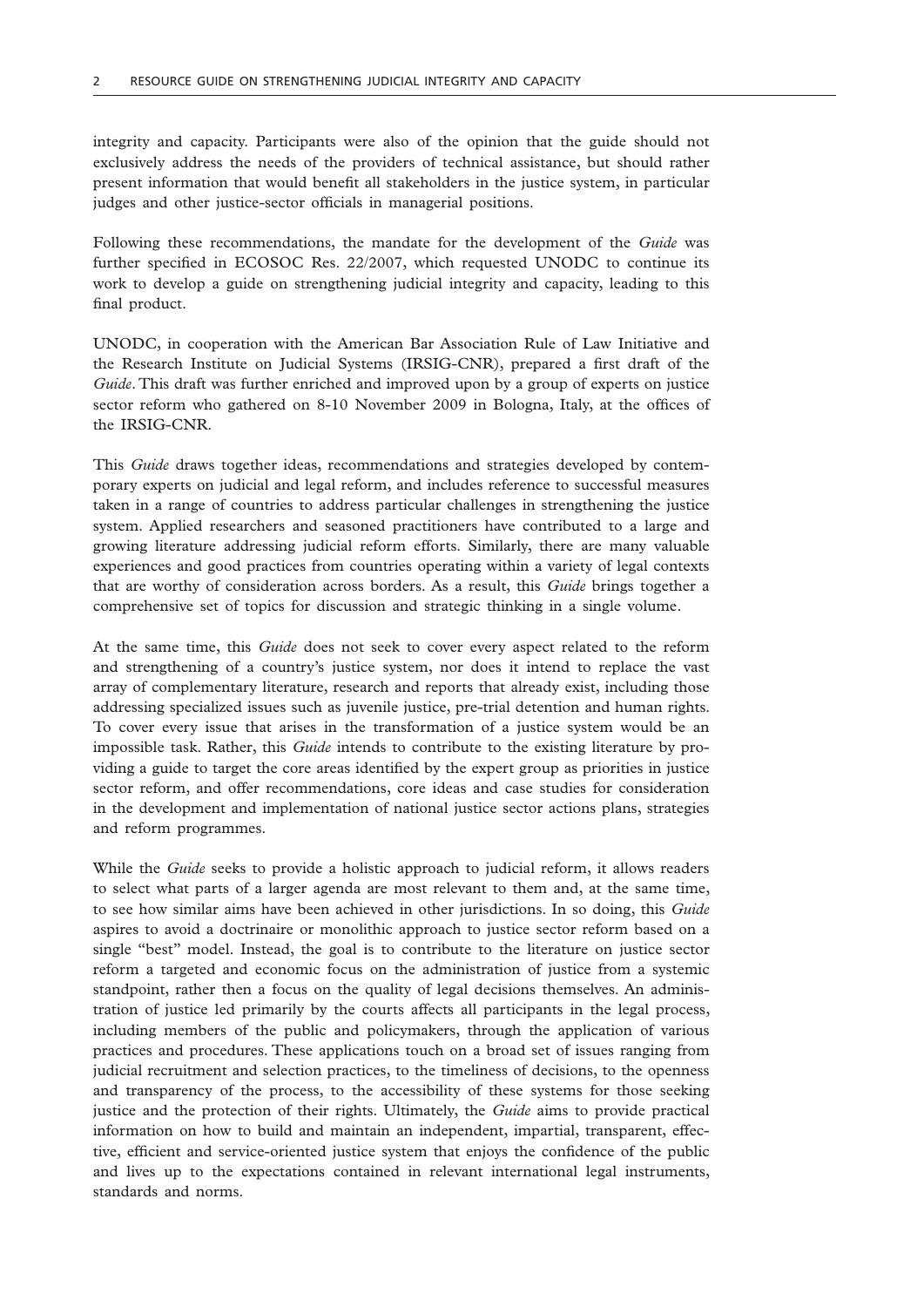The *Guide* is structured by topics identified by the intergovernmental expert group, including: recruitment, professional evaluation and training of judges (chapter 1); function and management of court personnel (chapter 2); case and court management (chapter 3); access to justice and legal services (chapter 4); court transparency (chapter 5); assessment and evaluation of courts and court performance (chapter 6); and judicial codes of conduct and disciplinary mechanisms (chapter 7). To allow for flexibility and to reflect experiences from different legal systems and regions, emphasis was placed on good practices and lessons learnt from a wide range of countries and legal contexts. Each chapter also contains conclusions and recommendations for the development and implementation of the proposed reform measures.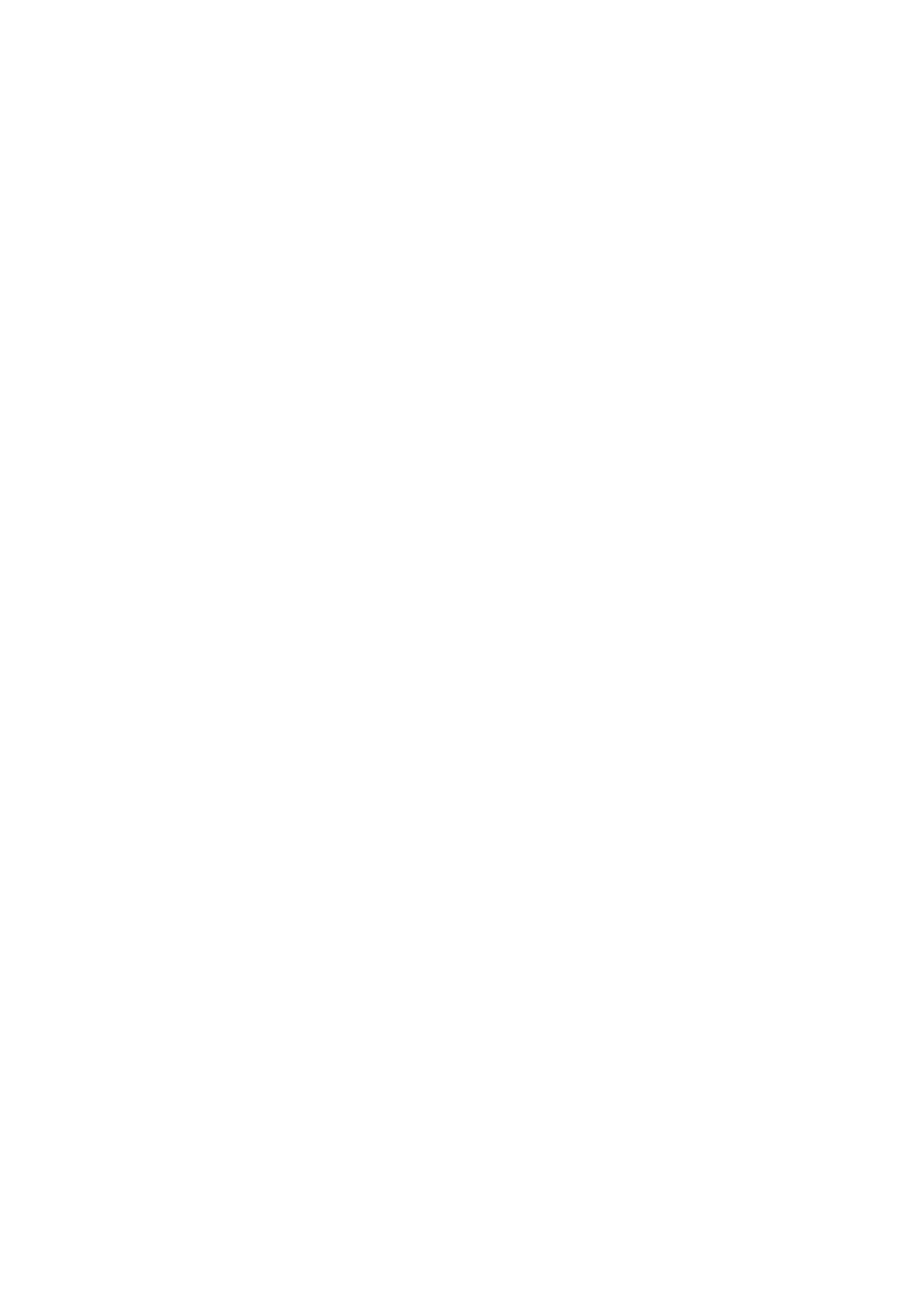## **I. RECRUITMENT, PROFESSIONAL EVALUATION AND TRAINING OF JUDGES**

## **1. Introduction**

In most nations, judges have an increasingly important role in the definition of the rights of citizens in areas that are crucial for their well-being (such as health, work, industrial relations, social security, human rights, consumer rights, family relations, environmental rights, civil rights and so on).<sup>1</sup> As a consequence, citizens frequently turn to the judiciary for the protection of their rights. Furthermore, the dangerous evolution of criminal activities (including corruption, organized crime and terrorism, both national and international), has made the criminal justice system ever more important for the citizens and the community as a whole. For these and other reasons, the workload of the courts has increased considerably and the work of the judge has become far more complex. Moreover, it has become quite evident that the professional qualifications now required for the proper exercise of the judicial role go far beyond the basic legal knowledge and skills of legal interpretation that once were sufficient.

The evolution of the judicial role has led to its increased importance in political, social and economic spheres. It has spurred reforms in many countries that are intended to meet these new challenges through innovations in areas of the judicial system that are crucial for the quality and efficiency of its performance: recruitment, initial and continuing education, professional evaluations and discipline of judges, as well as in other areas that are functionally connected to the proper and expeditious performance of the judicial function, such as the managing and monitoring of court work by means of organizational and technological innovations.

Naturally, reforms or reform initiatives in these areas have to be carried out with a view to striking a proper balance between the values of judicial independence and judicial accountability, both being equally crucial for the proper working of the judicial system in a democratic society and for an adequate service to citizens seeking justice.

This chapter will address basic legal education, recruitment, professional evaluation, career, continuing education, as well as with the terms and conditions of judicial service.

<sup>&</sup>lt;sup>1</sup>On the increasing importance of the judicial role and its causes see, for example, Friedman L.M. (1994), *Total justice*, Russel Sage, New York; Irschl R. (2004), *Juristocracy*—P*olitical not Juridical*, in *The Good Society,* vol 13, n.3, 6-11; Tate C.N. and T. Vallinder (eds), *The Global Expansion of Judicial Power*, New York University Press, New York.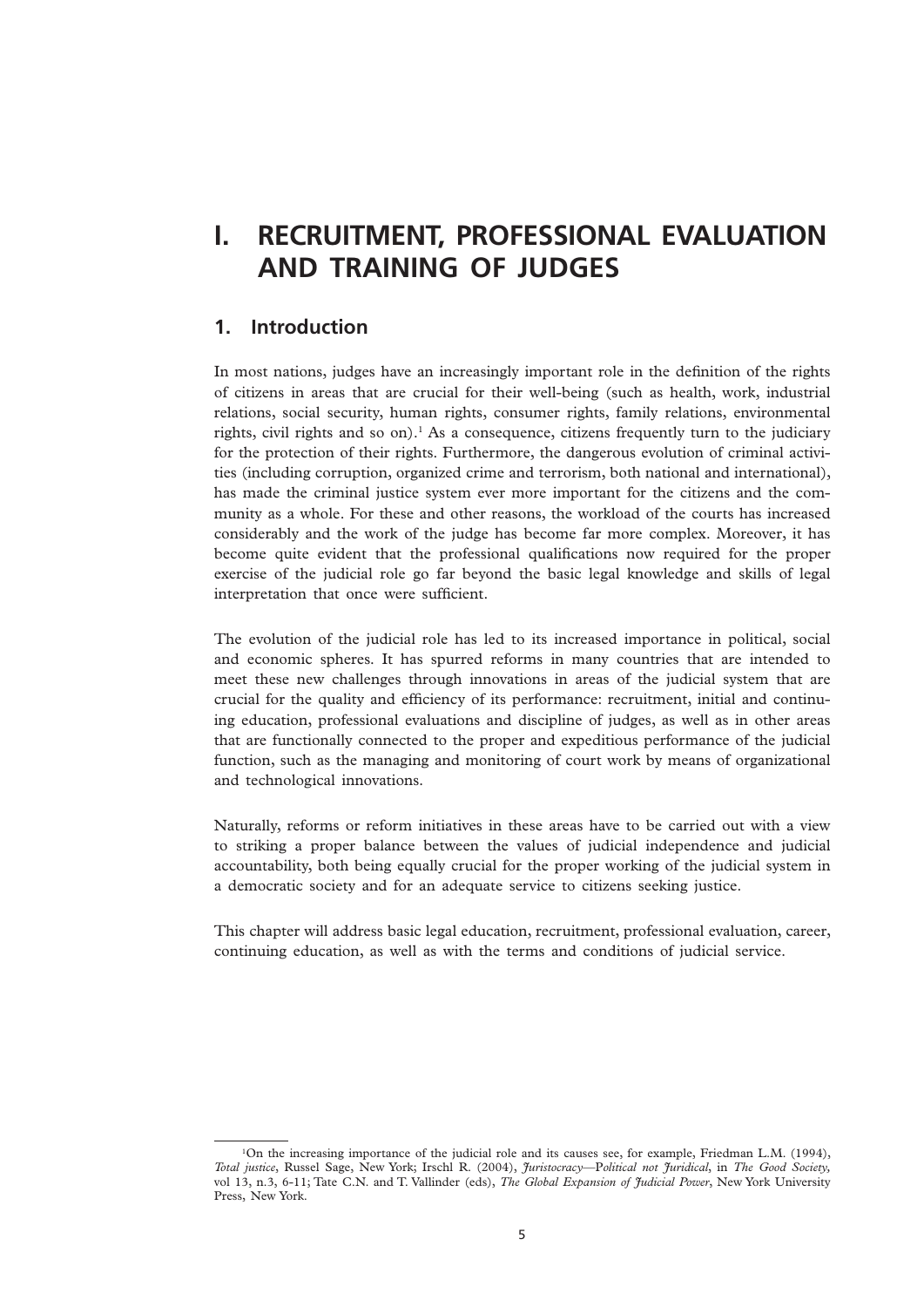## **Box 1. Criteria for the choice of country (national) experiences.**

Empirically-based knowledge on the governance of the judicial corps exists only for a limited number of Member States and research on that topic clearly shows that the exclusive reference to the formal provisions of the law might misrepresent what actually happens. Therefore, in the following chapter, preference will be given to the experiences of those countries for which a minimum of reliable empirical knowledge is available. Furthermore, reference will be made only to "ordinary courts," i.e. courts competent for civil and criminal cases from first instance to final disposition. No specific reference will be made to "specialized courts" that often have a circumscribed, exclusive jurisdiction to address specific types of controversies such as Constitutional Courts, administrative courts and others.

## **2. Basic legal education**

Periodic reviews on the use and application of international standards and norms in crime prevention and criminal justice, involving the question of the independence of judiciary, show that in most Member States a law degree is a prerequisite for entry into the judicial profession. In some Member States, however, a law degree is not required for judges, in particular for those who operate in courts of limited jurisdiction (minor crimes, civil cases of limited value). In countries where such limited jurisdiction handles a large number of cases (such as England and Wales for criminal matters), lay judges are assisted by lawtrained clerks. Moreover, in a number of least developed countries and post-conflict countries, judges, in particular of the lower bench, often do not have law degrees.

Formal legal education varies widely in terms of duration, teaching methods and also with regard to their educational mission. In some countries, the legal education has as its main institutional goal that of providing a specific professional education for those who intend to enter the legal profession, and who may, after years of legal practice, be elected or appointed as judges. This is the case in common law countries and of some other countries having an Anglo-Saxon legal tradition.

In other countries, mostly civil law countries, higher legal education has a much wider institutional goal. In fact, only a limited number of those who graduate in law enter the legal profession. For most of them, a law degree is a useful means or a necessary prerequisite to qualify for a large number of jobs in the public or private sector.

### **Box 2. Duration of university legal education**

Most Member States require that legal training last from three to five years. It must be added, however, that in some countries, notably in the United States, one of the prerequisites for admission to law school is a university degree. Such undergraduate study often covers areas of knowledge that, mostly in recent years, are considered to be of value both for the exercise of the judicial function and for the proper management of courts (such as economics, psychology, sociology, history, management and other branches of the human sciences). In some other countries, the increase in complexity of the legal curricula which has developed over recent decades has added an additional year to receipt of a degree in law (for example, in Finland, Germany, Italy and Japan).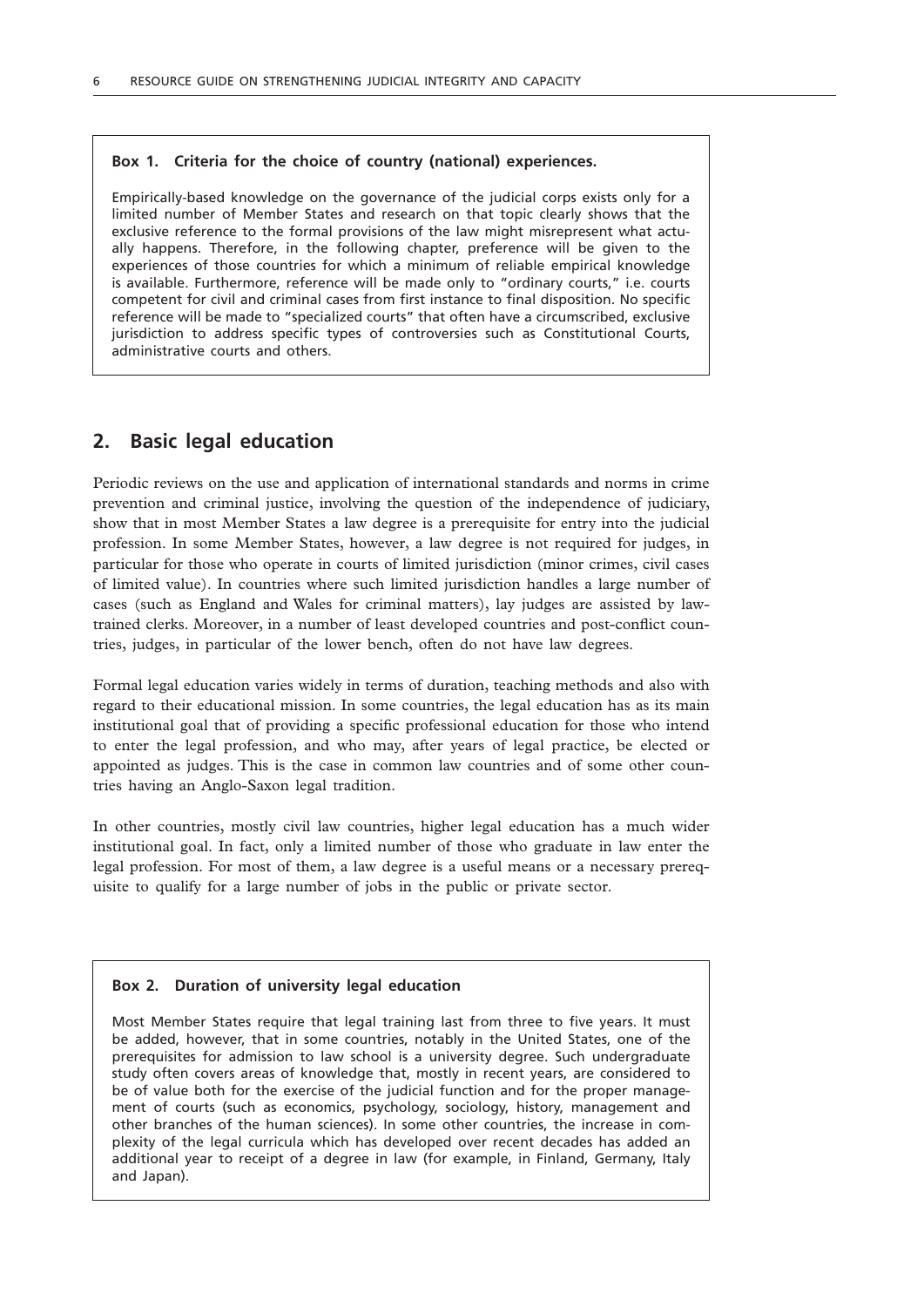#### **Box 3. Teaching methods in legal education**

In some Member States, university legal education is based on textbooks and lectures which provide the students with a formalistic, systematic analysis of the various branches of the existing law, both substantial and procedural. The analysis of judicial decisions plays an ancillary role. Such is the case in most, but not all, civil law countries (exceptions can be found in a few countries of northern Europe). However, a partial evolution toward the teaching of case law is now emerging in the law schools of civil law countries of Continental Europe for the teaching of European Union law which is, to a large extent, judge-made law.

In some other countries, mostly common law countries where judicial decisions may be based on judicial precedents, the study of the law concentrates, to a large extent, on the analysis of judicial decisions. In the last decades some law schools have introduced in their curricula opportunities for law students to acquire practical legal experience by participating in the work of "legal clinics" intended to provide representation to lower-middle income members of the community. Students draft pleadings and discovery documents, negotiate settlements and actually try cases under the supervision of university professors.*<sup>a</sup>*

*<sup>a</sup>* For example, see www.law.uchicago.edu/academics/clinics.html; www.uottawa.ca/associations/ clinic/eng/main.htm.

## **3. Models of judicial recruitment**

In some Member States, judges are chosen from among practising lawyers or experienced jurists, i.e. from among people that already have consolidated experience in the interpretation and application of the law (so-called "professional recruitment"). In other Member States, judges are chosen, prevalently or exclusively, from among young law graduates without previous professional experience (so-called "bureaucratic recruitment" or "civil service recruitment"). In these countries, the need arises to provide an effective educational "bridge" between the theoretical knowledge provided by the law faculties and the "applied" knowledge needed to perform judicial functions. The solutions provided for such a functional need vary from country to country and are inextricably intertwined with their different procedures of recruitment.

In addition, professional evaluation and the judicial career have quite different characteristics depending on whether the system of recruitment is of a professional or bureaucratic (civil service) nature. It is therefore appropriate to consider these two systems separately with regard to recruitment, professional evaluation and career and at the same time discuss their differences. It must be added, however, that that there are quite a few judicial systems in which the features and functional needs of both professional and bureaucratic (civil service) judiciaries are in various ways mixed. For those countries, the information provided in the presentation of the features, functional needs and solutions adopted in countries of the two types of judiciaries is particularly useful. For example, in Member States with a professional system of recruitment where the number of years of experience as a lawyer required for entering the judiciary is very limited (as in some countries of Latin America and Africa), the need for a prolonged period of initial training and of recurrent professional evaluation while in service tend to be quite similar to those of countries having a bureaucratic (civil service) system of recruitment.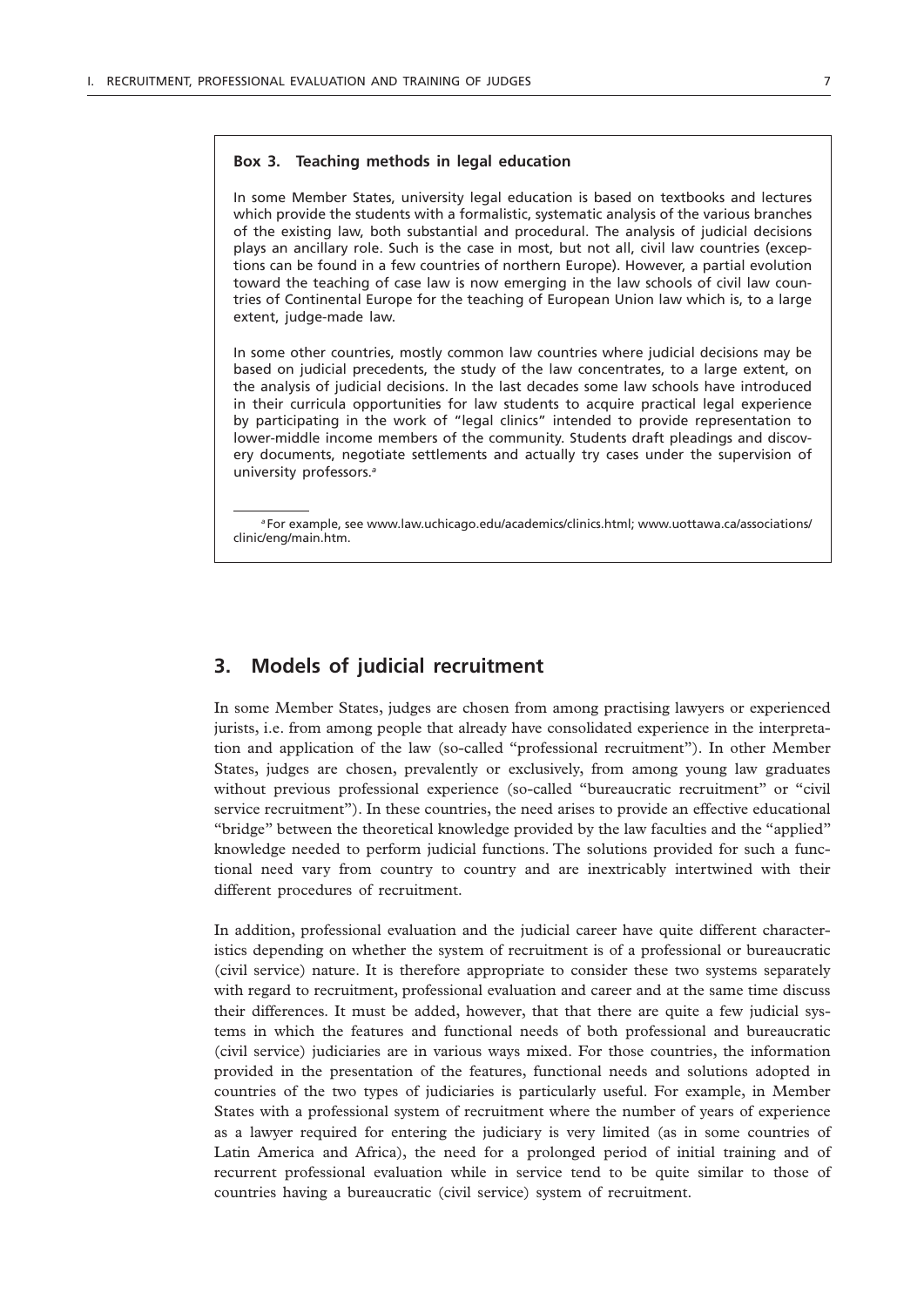## **Professional model**

Judges are generally appointed or elected from among the corps of lawyers. Judges therefore belong to the same professional corps as lawyers and share the same processes of professional socialization, along with mutual professional values and a common understanding of the nature and substance of their respective roles in the judicial process. As a rule, each judge is recruited to fill a vacancy and serve in a specific court, be it a trial court, an appellate court or a supreme court. Formal career systems are not provided; in other words, judges cannot formally apply to be promoted to a higher court and have a legitimate expectation to be evaluated in competition with other candidate judges. Judges of a lower court may become members of a higher court only through an entirely new procedure of recruitment*.*

### **Box 4. Selection of judges by means of election: the United States experience**

The appointment of judges by popular election for a fixed number of years is practised in some regions of the United States. Such a system of appointment is based on the belief that citizens should have the right to choose their own judges and also choose someone else in the next election if they are not satisfied with their performance during their term in office. Critics of this system of judicial selection maintain that it does not guarantee a selection based on merit, and that it does not protect judicial independence adequately and the image of impartiality of the judicial function. The remedies adopted in some states have been to create commissions, variously composed of representatives of the lawyers, jurists, and ordinary members of the community, who submit to the governor of the state a list of qualified lawyers. The governor then appoints one of them as judge and after a term of some years in office the judge stands for uncontested "retention election." Yet even those remedies leave unanswered another criticism levied against the election of the judges, i.e., that the voters do not have reliable information to make a qualified choice.

In some states (such as Alaska, Arizona, Colorado and Utah), special agencies have been created to evaluate the professional performance of judges who stand for re-election by holding opinion polls among qualified lawyers, jurists and citizens having a direct knowledge of their judicial conduct (integrity, legal ability, communication skills, ability to work effectively with court personnel and other judges, punctuality and administrative skills). The results of those inquiries are then made available in various forms to the voters prior to the election, and research has shown that citizens do take such information into account in casting their vote.*<sup>a</sup>*

*a* Esterling K. M. (1999), *Judicial Accountability the Right Way: official performance evaluations help the electorate as well as the bench,* in Judicature, Vol. 82, no. 5, pp. 2006-215.

It is a shared tradition of common law countries that choose their judges from among experienced lawyers or jurists to assign to the executive branch substantive decision-making powers in judicial appointments. Such is the case also for other countries, including, for example, some Latin American countries. In recent decades, tendencies have emerged to render the process of judicial appointment more transparent and/or more participative, or even to severely limit the power of judicial appointment of the executive.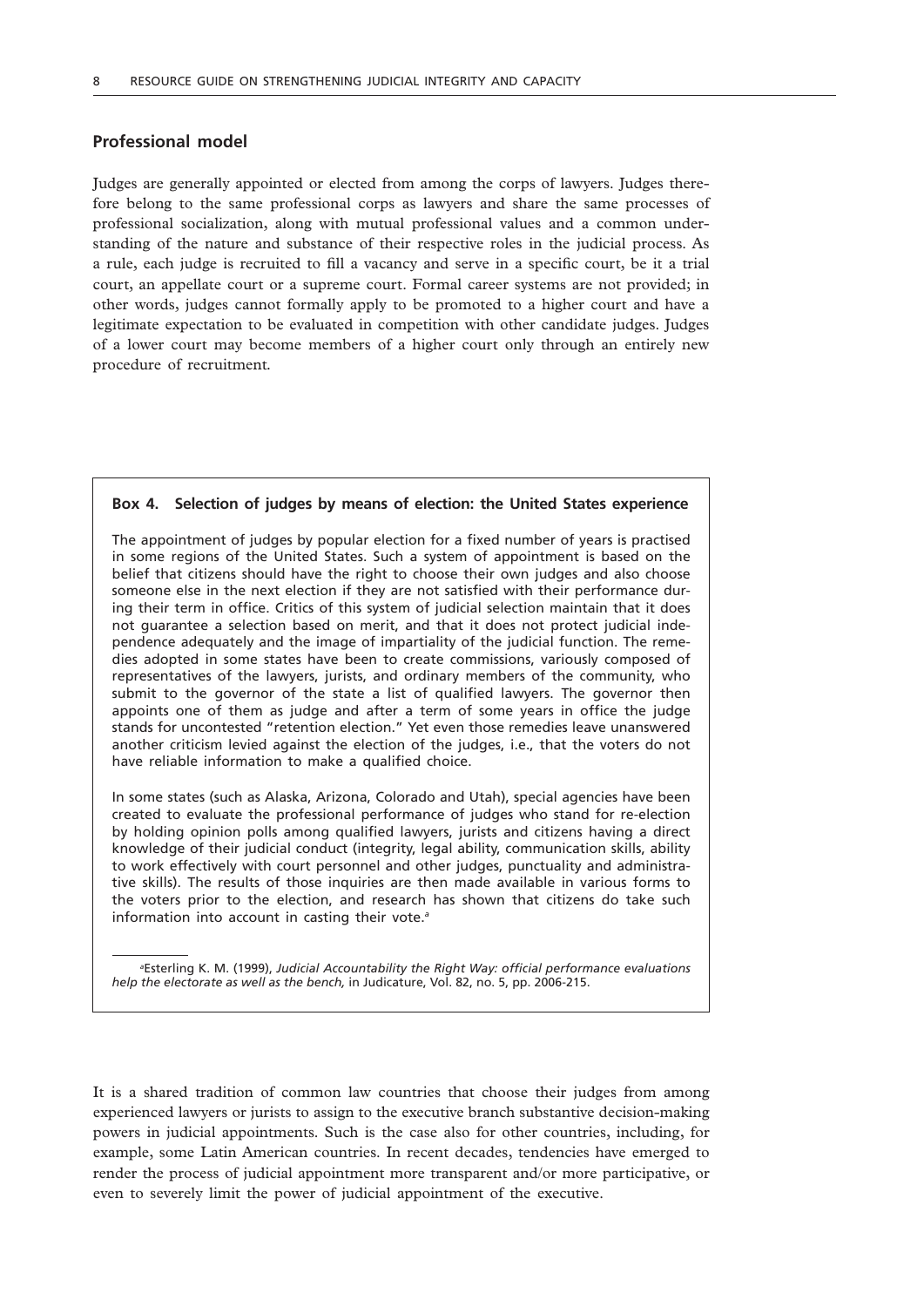## **Box 5. Development and trends in judicial appointment: England and Wales, the United States and Australia**

For about 900 years and until 2005, in England and Wales the Lord Chancellor had legislative, judicial and executive functions, including that of heading a government department with responsibility for the courts and for judicial appointments. The Constitutional Reform Act of 2005 replaced this system with the establishment of a Judicial Appointment Commission (composed prevalently of high-ranking judges) which limits the role of the Lord Chancellor to one of accepting or exceptionally rejecting with cause its recommendations.*<sup>a</sup>*

In the United States, federal judges are nominated by the President and confirmed by a vote of the Senate. The Senate has increased its role in scrutinizing the nominations of the President especially with regard to initial appointments and appellate federal judges (i.e. district and circuit judges).*<sup>b</sup>*

In Australia, the powers of the executive in the appointment of judges are still formally unrestricted but requests to introduce greater transparency in the process of appointment have been the subject of recurrent debates.*<sup>c</sup>*

## **Bureaucratic model**

Judges (as well as prosecutors) are recruited by means of recurrent public competitions based on exams, written and/or oral, in which the theoretical knowledge of various branches of the law is verified. As a rule, participants in such competitions are young graduates in law, of good moral standing<sup>2</sup> without any professional experience, who enter the judiciary rather young (normally between 25 and 30 years of age). They generally remain in service for their entire working life following a career which in various ways formally combines seniority and evaluations of professional merit. Compulsory retirement age varies from country to country: for example in Austria, France and Germany it is 65; in Spain 70 and in Italy 75.

#### **Box 6. Psychological tests**

In some Member States, the selection of new judges includes psychological testing, including in Austria, Hungary and the Netherlands. The adoption of this practice is now being considered in France. Psychological tests include tests of intelligence, ability to work in teams, capacity to decide under stress and other issues.

*a* Judicial Appointments in England and Wales: Policies and Procedures, www.dca.gov.uk/judicial/ appointments/jappinfr.htm#contact.

*<sup>b</sup>* See Roger E. Hartley, Lisa M. Holmes (2002), *The Increasing Senate Scrutiny of Lower Federal Court Nominees,* in Political Science Quarterly, Vol. 117, No. 2, pp. 259-278.

*c* See for example, Simon Evans and John Williams, Appointing Australian Judges: A New Model, http://papers.ssrn.com/sol3/papers.cfm?abstract\_id=938650#.

<sup>&</sup>lt;sup>2</sup>In most countries, the prerequisite of "good moral standing" means that the candidate should have a clear criminal record.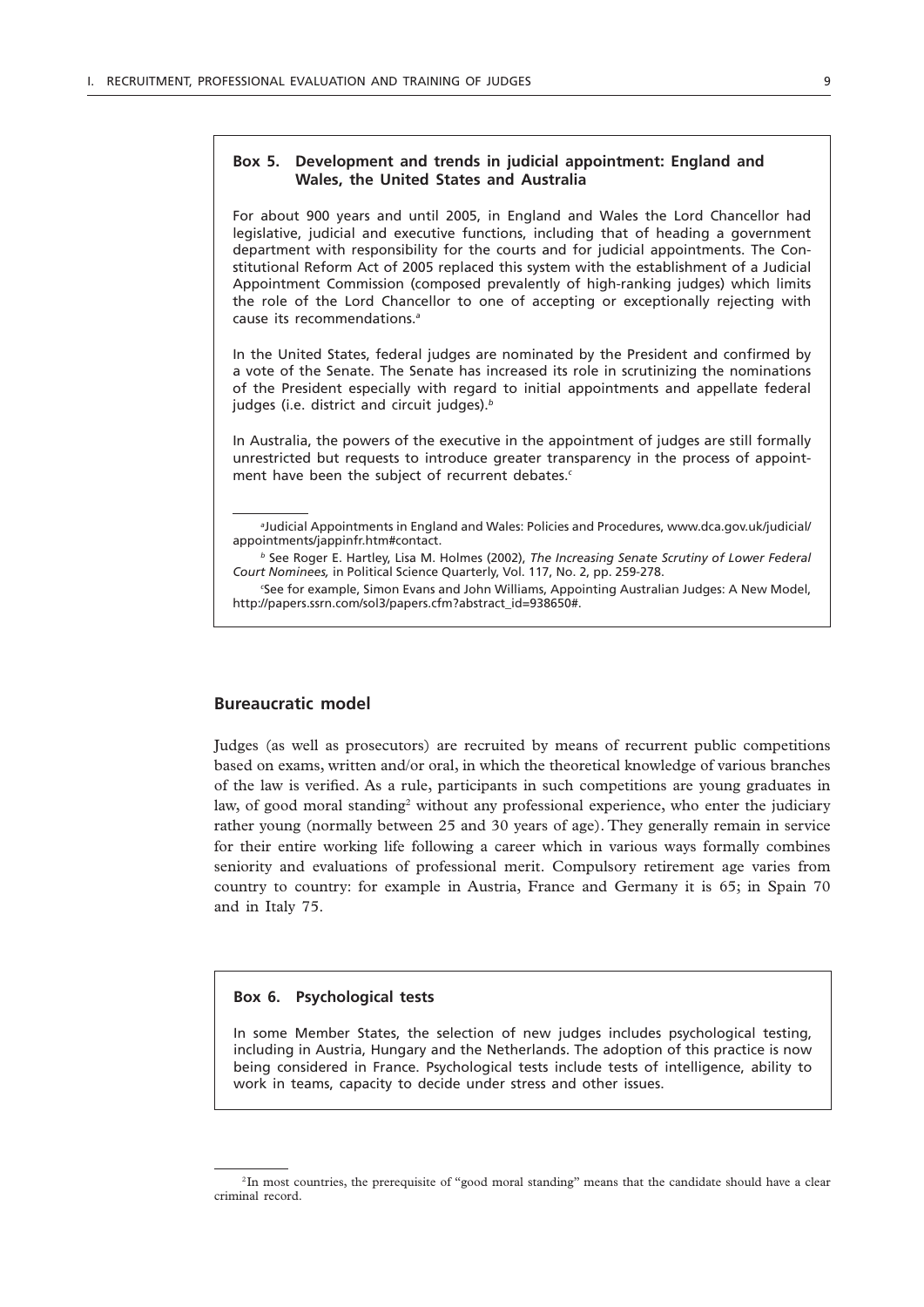### **Box 7. Psychological tests in Austria**

After the first year of training (common to all legal professions), law graduates who intend to enter the additional three years of training needed to apply for judicial positions have to undertake not only written and oral exams but also a set of psychological tests. Such tests are administered by a specialized private firm to groups of 6 or 7 candidates at a time and last for an entire day. In addition to tests concerning personal skills such as intelligence, personality, and capacity to concentrate, candidates are interviewed individually. Furthermore, there are group discussions under observation that list predefined items on topics such as the qualities needed to be a "good" judge or a "good" manager. Individual interviews and group discussions are videotaped.

The results of the tests, the individual interviews, and the observation of the candidates in a group discussion conducted and evaluated by psychologists do not lead per se to an evaluation of pass or fail. The entire documentation (including the videotapes) is made available to the Court of Appeal that will take it into account in the framework of a global assessment, including the results of the oral and written exams, the professional evaluation of the candidates formulated during the first year of training.*<sup>a</sup>*

*a* The information concerning psychological tests in Austria was collected in a lengthy interview conducted at the Austrian Ministry of Justice.

The bureaucratic (civil service) model of recruitment is based on the assumption that the processes of professional socialization, and the maturing and development of the professional skills of the judges will take place and be governed prevalently from within the judicial system**.** It implies, therefore, a division of the processes of professional socialization and of the development of professional skills on the part of the various legal professions (lawyers, judges and prosecutors) immediately or soon after the period of higher education, a division that does not occur in Member States where judges are recruited from among experienced lawyers.

The need to conduct periodic and substantial professional evaluations of judges and prosecutors is closely tied to the bureaucratic (civil service) model of recruitment. As judges are recruited, exclusively or prevalently, without previous professional experience, and as they remain in service for 30 to 40 years or more, recurrent evaluations are provided for in order to satisfy a plurality of functional needs: in the first place to verify that the young judges (and prosecutors) have actually acquired the necessary professional competence; thereafter to choose among them those that are most qualified to fill the vacancies at the higher levels of jurisdiction; and further to ensure that judges and prosecutors maintain their professional qualifications throughout their decades of service until compulsory retirement. Another important and often overlooked function of an effective evaluation system is that of providing information which will permit the assignment of magistrates to specific functions that they are best suited to perform.

While these are the main features of bureaucratic recruitment, there are, however, some differences worth mentioning in the selection processes adopted by the various countries for recruitment, initial education and professional evaluation while in service, which will be discussed below.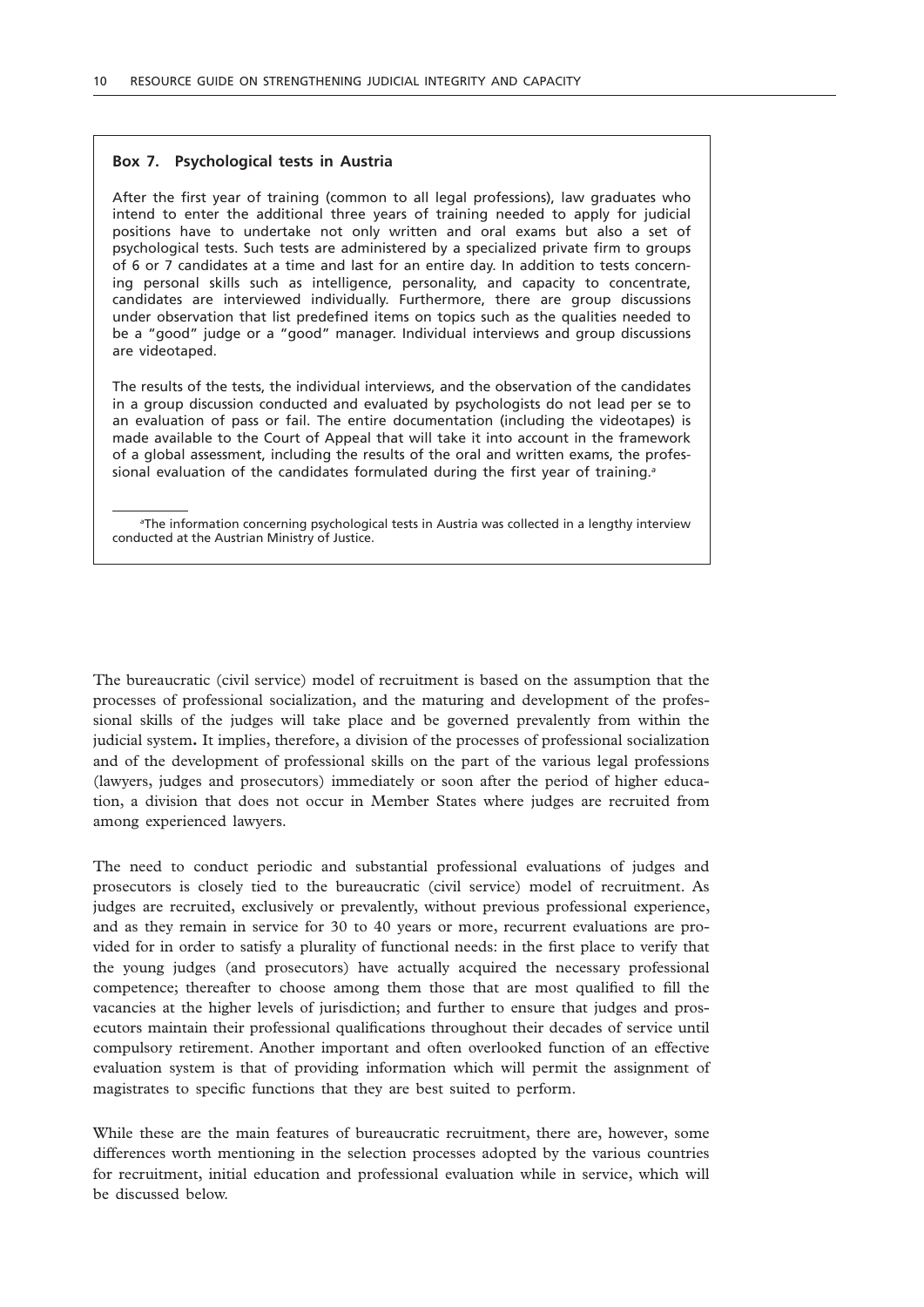## **4. Initial education**

In some Member States, all young law graduates that intend to enter one of the legal professions must undergo and successfully complete a period of common training (which includes periods of practical work in courts of justice) before applying to enter the judiciary. In some other countries, young law graduates are allowed to apply to be recruited into the judiciary soon after graduation and the division among legal professions takes place immediately after law school, as in France, Italy and Spain.3 Reform commissions and debates in the latter countries have proposed that after law school there should be periods of common practical training for all future members of the legal professions. In this view, such an innovation would promote shared professional values and a better understanding of the functional characteristics of the different professional roles of judges and lawyers. By the same token, it would also eliminate or at least ease the recurrent tensions and conflicts that characterize the relations between judges and lawyers in those countries.

The processes of initial education and the evaluation of the performance of trainees are more centralized in some countries than in others. In some countries special schools have been created to provide initial professional training to law graduates that have already passed a set of exams for admission into the judicial corps. Such is the case, for example, in France and Spain.

#### **Box 8. Initial training in France and Spain**

In France and Spain, the initial training of newly recruited judges lasts, respectively, 31 and 24 months. In both countries the training is organized by schools that operate at the national level. Part of the training takes place at the central level (including both legal topics and practical aspects of judicial activities, mock trials, and non-legal subjects such as the use of ICT in the justice setting). A substantial part of the initial education consists of "on the job training" in courts of justice (in France also in prosecutor's offices) under the supervision of experienced judges. The trainees may also spend limited periods of time in various public agencies and in lawyers' offices. The trainees who at the end of the training period receive a positive evaluation are assigned to courts of first instance and acquire the full status of judges. Those who do not can undergo a further period of training, but if they fail again they are dismissed (an extremely rare event indeed).*<sup>a</sup>*

*a* Esterling K. M. (1999), *Judicial Accountability the Right Way: official performance evaluations help the electorate as well as the bench,* in Judicature, Vol. 82, no. 5, pp. 2006-215.

#### **Box 9. Initial training in Austria and Germany**

In Austria, the detailed planning of the training and evaluations of candidates (four years including a first year of training in common for all the legal professions) takes place within one of the four districts of the courts of appeal. It is there that the candidates are evaluated not only by way of written and oral exams. In addition they are evaluated both with regard to the legal skills shown in the prolonged periods of on-the-job training in courts working under the supervision of experienced judges, as

<sup>&</sup>lt;sup>3</sup>See Di Federico Giuseppe (ed., 2005), *Recruitment, Professional Evaluations and Career of Judges and Prosecutors in Europe: Austria, France, Germany, Italy, the Netherlands and Spain,* Lo Scarabeo, Bologna. The content of this book can be found at www.irsig.cnr.it and represents contributions from several authors.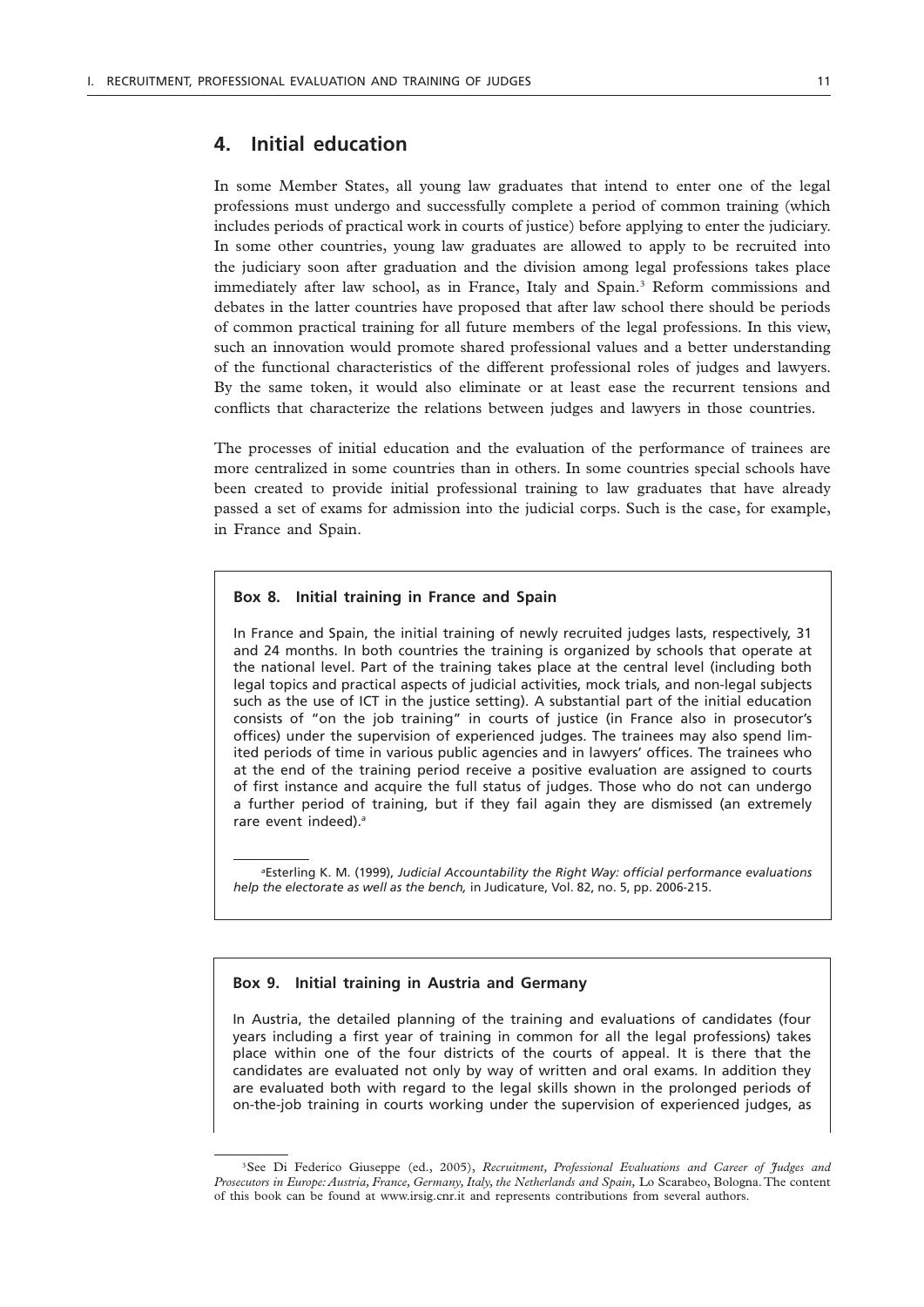#### **Box 9.** *(continued)*

well as with regard to their character and behaviour. At the end of the four years of training, for each of the vacancies in the courts of first instance the Minister of Justice appoints as judge one of the two or three candidates chosen and suggested to him by the presidents of the courts of appeal to fill the vacancies in their respective districts. To a certain extent it seems to be a system of recruitment by cooptation, where higher ranking judges do play an important role in the process of recruitment of candidates to the bench.

In Germany, after the two years of post-graduate training common to the legal professions, the successful candidates may apply to be appointed as "judges on probation" in one of the vacancies that exist in the courts of first instance. Only those with the highest grades in post-graduate training have a real chance to be appointed. In the various states *(Länder)* of the Federal Republic of Germany, the evaluation and appointment procedures do vary to a certain extent. Usually the candidates have to appear for a lengthy structured interview in front of a ministerial commission that also takes into account the evaluations obtained so far by the candidate. In some states the final decision to appoint judges on probation is made by the Minister, in others by the president of the regional court, and in others by a concurrent decision of the Minister and a commission appointed by the state parliament.*<sup>a</sup>*

The period of probation lasts from three to five years. At the end of this period, if their performances are evaluated positively, the judges on probation are appointed as "judges for life" (i.e. until compulsory retirement at 65) by the same authorities that had decided on their appointment as judges on probation.*<sup>b</sup>*

The judges on probation perform the same judicial functions as the other judges in first instance courts and attend training programmes on topics such as court organization, how to deal with litigants, psychological aspects of communicating with litigants and lawyers, ascertaining facts, weighing evidence, examining witnesses, work flow management, techniques of speech, and others. The responsibility for the professional evaluation rests with the president of the regional court and it is quite normal that the president of the court (or the vice president) sits as a spectator in a trial conducted by the judges on probation to be evaluated. The main criteria for the evaluation include: professional competence (e.g. knowledge of substantive and procedural law, ability to conduct trials); personal competence (e.g. ability to cope with the work load, ability to decide, use of information and communication technologies); social competence (e.g. ability to lead a constructive discussion, ability to mediate, respect for concerns of parties); and competence to lead (e.g. administrative experience, ability to instruct others). The same criteria are thereafter used for professional evaluations of the judges while in service.

*a* Esterling K. M. (1999), *Judicial Accountability the Right Way: official performance evaluations help the electorate as well as the bench,* in Judicature, Vol. 82, no. 5, pp. 2006-215. *<sup>b</sup>*Ibid*.*

## **5. Professional evaluation**

The professional evaluation of judges varies from country to country with regard to methods and timing, the rigour with which reviews are conducted, and the agents that conduct the evaluations. In some Member States, evaluations take place only at the time judges are scrutinized for promotion. In other Member States, all judges are periodically evaluated at regular intervals (for example, in Austria, France, and the 16 states of the German Federation where periodic evaluations take place at intervals that vary from two to five years). Such evaluations are thereafter taken into account when the need arises to choose among them the more qualified ones for promotion to higher levels and to fill the vacancies in those levels of jurisdiction.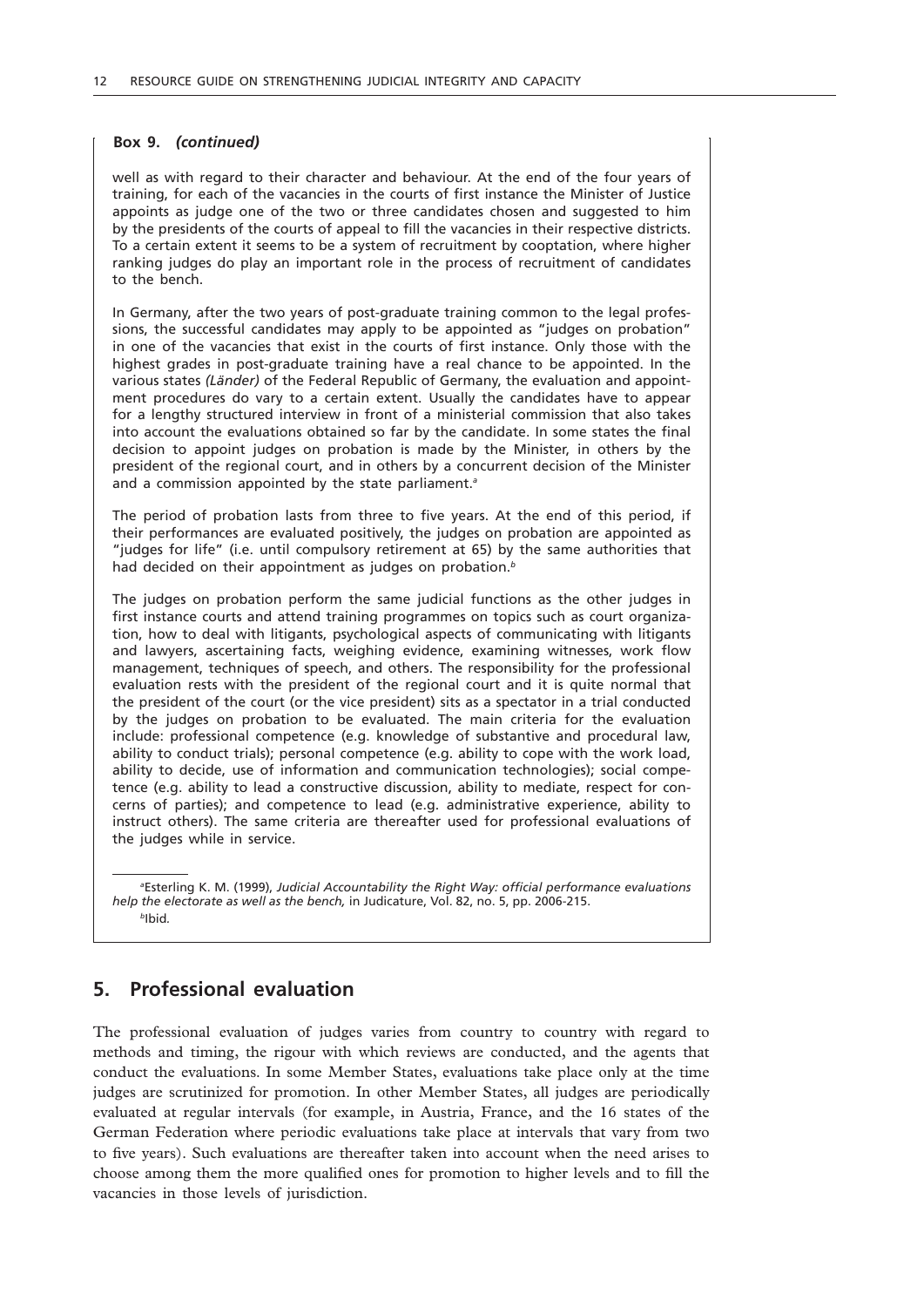In some Member States, periodic evaluations are integrated by other forms of more specific assessment of professional performance when promotions have to be decided. In Germany, for example, first instance judges who apply to be promoted to the Higher Regional Court are requested to serve as judges of that court for a trial period of 8 to 12 months, and their performance is evaluated by the president of the higher court, i.e. the same court in which they would serve if promoted.

In most States, evaluations take into account legal competence and professional skills; however, the criteria used in the evaluation process may be more or less analytically stated and/or may include criteria of a different nature.

### **Box 10. Criteria of professional evaluation in European civil law countries: the examples of Austria, France, Germany, Italy and Spain**

In France, the evaluation form provides four categories (general professional ability, such as capacity to decide, to listen and exchange views with others, to adapt to new situations; legal and technical skills, such as the capacity to use one's own knowledge, capacity to preside; organizational skills, such as the capacity to lead a team, to manage a court; and working capacity, professional relations with other institutions).

In the 16 states of the German Federal Republic, the criteria are the same as those indicated above for the evaluations of judges on probation; not only are they analytically stated but they also include criteria that go well beyond those concerning legal knowledge, legal skills and diligence.

In general, the last decades have seen the criteria for the evaluation of judges become (in some countries more than in others) on the one hand more analytical in assessing legal knowledge, judicial skills and diligence, and on the other hand taking into account "qualities" other than those strictly related to *jus dicere* (organizational skills, social skills, knowledge of the techniques and technologies that make more functional the work of the judge and of the court as a whole, etc.).

Variations worthy of note do occur with regard to the rigour with which professional evaluations are made. In some countries analytical evaluations are summed up in a scale of grades. In one of the German states for example it has been estimated that only 5 to 10 per cent of the judges receive the highest grade of "excellent;" the same in Austria, where judges who receive the lower grades may suffer financial losses, or be asked to retire. In other countries professional evaluation is far from being selective. In Italy, for example, the laws and regulations on professional evaluations have been interpreted in an extremely indulgent manner by the Superior Council of the Magistracy, so much so that in the last 40 years all the judges have been promoted to the highest level of the career and salary, short of very grave disciplinary or criminal sanctions. In Spain, promotion from the first to the second level of the career, i.e. from "judge" to "magistrate," can be obtained simply on the basis of seniority of service.*<sup>a</sup>*

The periodic evaluation of judges in Member States with a bureaucratic system of recruitment touches upon the relation between independence and accountability. On the one hand such evaluations are necessary to ensure judicial accountability (and with it the quality of the judicial service). At the same time measures must be taken to avoid the risk that professional evaluations be used to indirectly influence judicial decisions.

*a* Esterling K. M. (1999), *Judicial Accountability the Right Way: official performance evaluations help the electorate as well as the bench,* in Judicature, Vol. 82, no. 5, pp. 2006-215. The term "magistrate" has a different meaning in different countries. In Italy, as well as in France, it is used to include both judges and public prosecutors. In Spain, instead, the term "magistrate" is used to indicate a specific level of the career of judges. In the United Kingdom and in the United States it is used to indicate judges having specific functions.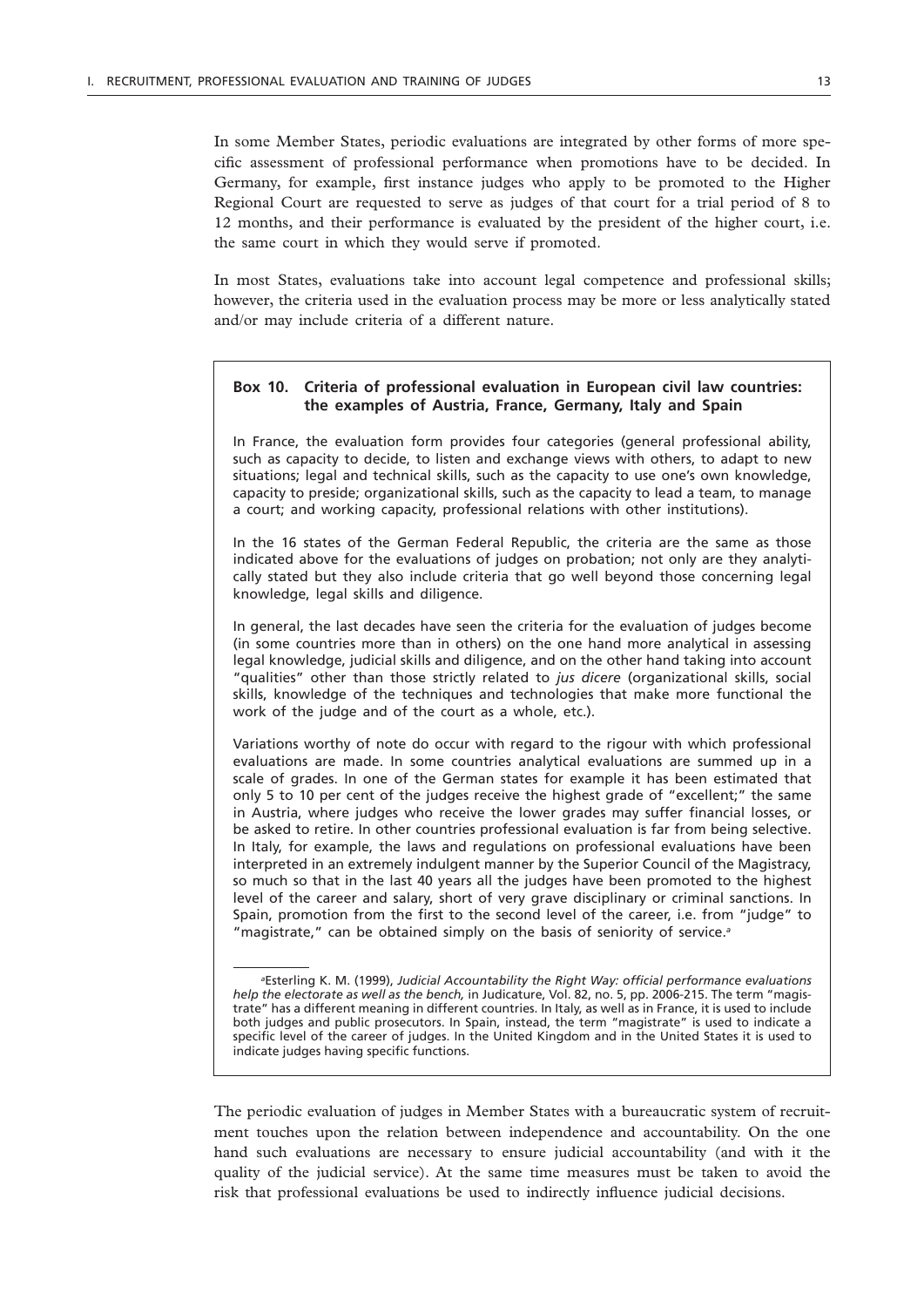Therefore, in civil law countries, judges have a right to appeal in various ways against unfavourable decisions concerning their status, i.e. those concerning professional evaluations, career, transfers, and role assignments (discipline will be discussed later on). In most continental European countries, judges (just as any other public employee) can appeal against those decisions on matters of fact and law in front of the administrative judge. As a rule judges can also request that their complaints be heard and answered by the same authorities that made the unfavourable decision. In the states of the German federation, the judge who deems that the professional evaluation violates his independence (for example, because the evaluation takes into account the substance of his/her judicial decisions) he/she can appeal against it before a special court called the "judicial service court" composed exclusively of judges.

The more visible reform trends in the area of governance of judicial personnel, which in the last decades have tried to combine at the operational level the values of both independence and accountability, have included:

- " Increasing the guarantees of the professional qualification of judges and to promoting accountability for their performance (through reforms in the area of recruitment, initial and continuing education, professional evaluation, career, role assignments and discipline), and/or
- " Promoting, in various forms, the participation of judges in the management of other more junior judges as a way to protect judicial independence.

In some states, such as Austria, Belgium, France and Germany, the responsibility to make decisions on the status of judges from recruitment to retirement is, in various ways and degrees, a shared responsibility of the heads of courts, of judicial councils or ad hoc agencies that include representatives of the judges (usually higher ranking judges are overrepresented), ministers of justice and in some states of the German Federation also parliamentary commissions.4

In other states, such as Italy and Spain, the overriding role in managing judicial personnel from recruitment to retirement is played by centralized judicial councils usually composed in various proportions by representatives of the judges and of "lay" people, usually practising lawyers or university professors.5

#### **Box 11. Judicial independence and judicial councils**

In recent decades the number of centralized judicial councils has greatly increased in Europe,*<sup>a</sup>* Latin America,*<sup>b</sup>* Africa*<sup>c</sup>* and the Middle East.*d* Most of them, but not all, have been created with the primary goal to promote and protect judicial independence; such is the case for countries where councils have certainly played a major role in the promotion of judicial independence. The councils, however, are rather different from one another with regard to the range of their decisional powers on the status of judges, their composition and the ways in which their members are elected or appointed. Such differences reveal rather different views on the institutional means needed to protect judicial independence or to promote a better balance between independence and accountability. However, there is no evidence that such centralized councils are a necessary prerequisite to protect judicial independence. It would certainly be difficult to argue that the judges of countries without those councils (such as Austria and Germany)

<sup>4</sup>Esterling K. M. (1999), *Judicial Accountability the Right Way: official performance evaluations help the electorate as well as the bench,* in Judicature, Vol. 82, no. 5, pp. 2006-215.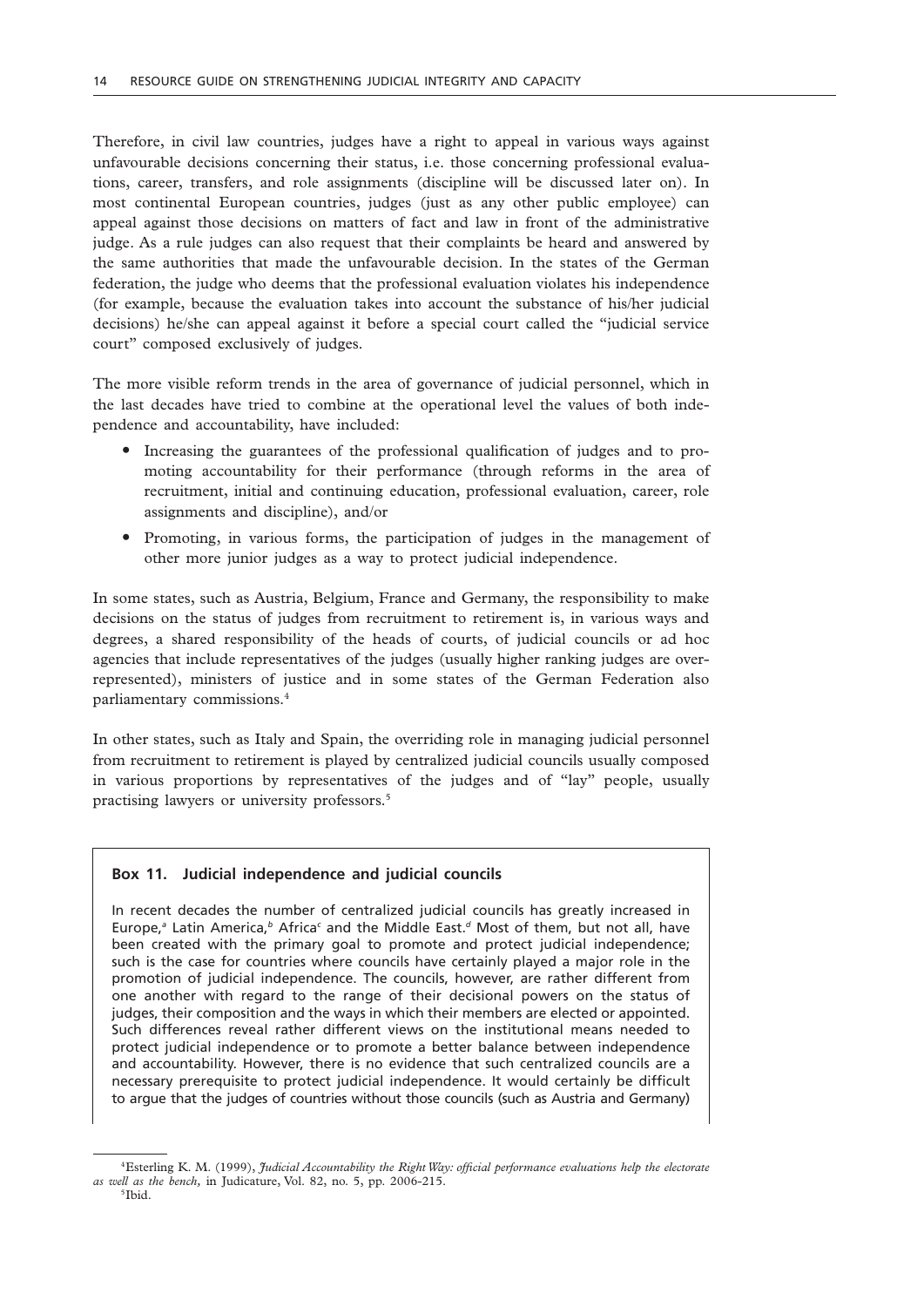are less independent than those of Argentina, Belgium, Bulgaria, France, Georgia, Italy, the Netherlands, Romania, Spain, and so on. On the other hand, worries have been expressed in some countries (such as France, Italy and Spain) that in national councils where the majority of their members is composed of judges elected by their colleagues, the corporate interests of the judiciary might prevail over the protection of other important values for the proper working of the judicial system such as that of judicial accountability.*<sup>e</sup>*

*a* For a presentation of the composition and functions of judicial councils adopted by most of the 47 nations of the Council of Europe, see www.coe.int/t/dghl/cooperation/ccje/textes/ Travaux10\_en.asp.

*<sup>b</sup>*See V. Autheman and S. Elena, "Global Best Practices: Judicial Councils. Lessons learned from Europe and Latin America", IFES Rule of Law White Paper Series (2004); www.ifes.org/~/media/Files/ Publications/White%20PaperReport/2004/22/WhitePaper\_2\_FINAL.pdf.

*c* See, for example, the National Judiciary Council of Nigeria in www.njc.gov.ng/index.php.

*d*See "Judicial Council Reforms for an Independent Judiciary. Examples from Egypt, Jordan, Lebanon, Morocco and Palestine", International Federation for Human Rights, May 2009, www.unhcr.org/ refworld/pdfid/4a83c4420.pdf.

*e* For this very reason the French Parliament has recently approved a constitutional reform for which the representatives of the magistrate will not be any more a majority in the two sections of French Superior Council of the Magistracy (LOI constitutionelle nº 2008-724 du 23 juillet 2008, art. 31). For an example of corporate leanings of a Judicial Council, see G. Di Federico, "Recruitment, Professional Evaluation, Career and Discipline of Judges and Prosecutors in Italy" (quoted above in note 9); see also, G. Di Federico, "Independence and Accountability of the Italian Judiciary: the Experience of a Former Transitional Country in a Comparative Perspective," in A. Sajo (ed.), *Judicial Integrity,* Martinus Nijhoff, Publishers, Leiden/Boston, 2004, pp. 181-206.

## **6. Continuing education**

Throughout the first half of the twentieth century, the very idea that judges already in service might need further training was considered almost offensive. The first institutions specifically dedicated to this function are less than 50 years old: the French *École Nationale de la Magistrature* and the United States Federal Judicial Center were established, respectively, in 1958 and 1967. Since then, initiatives to provide programmes of continuing education for judges as well as specialized institutions to plan and manage those programmes have spread in various forms throughout the world, in Member States of North and South America, Africa, Australia,<sup>6</sup> the Near and Far East. Most of those schools that provide programmes for continuing education also provide programmes of initial education*.*

The main goal of continuing education has been that of providing programmes to discuss legislative developments and to provide judges with a forum to discuss problems connected to the interpretation of those amendments and/or of specific, complex areas of the existing legislation. In several Member States, continuing education for judges has been expanded to include judicial ethics; leadership and management skills, docket management; the use of technology to facilitate and expedite judicial activities; and developments in international or supranational laws that may affect the work of the judges. Teaching programmes include in-person presentations at the location of the central school or at the court level where they are usually taught by personnel trained by the central school.

In some Member States the schools in charge of continuing education for judges also provide continuing education for non-judicial court staff personnel (for example, the United States Federal Judicial Center and the Judicial schools that operate in some of

<sup>6</sup>See the National Judicial College of Australia, http://njca.anu.edu.au/.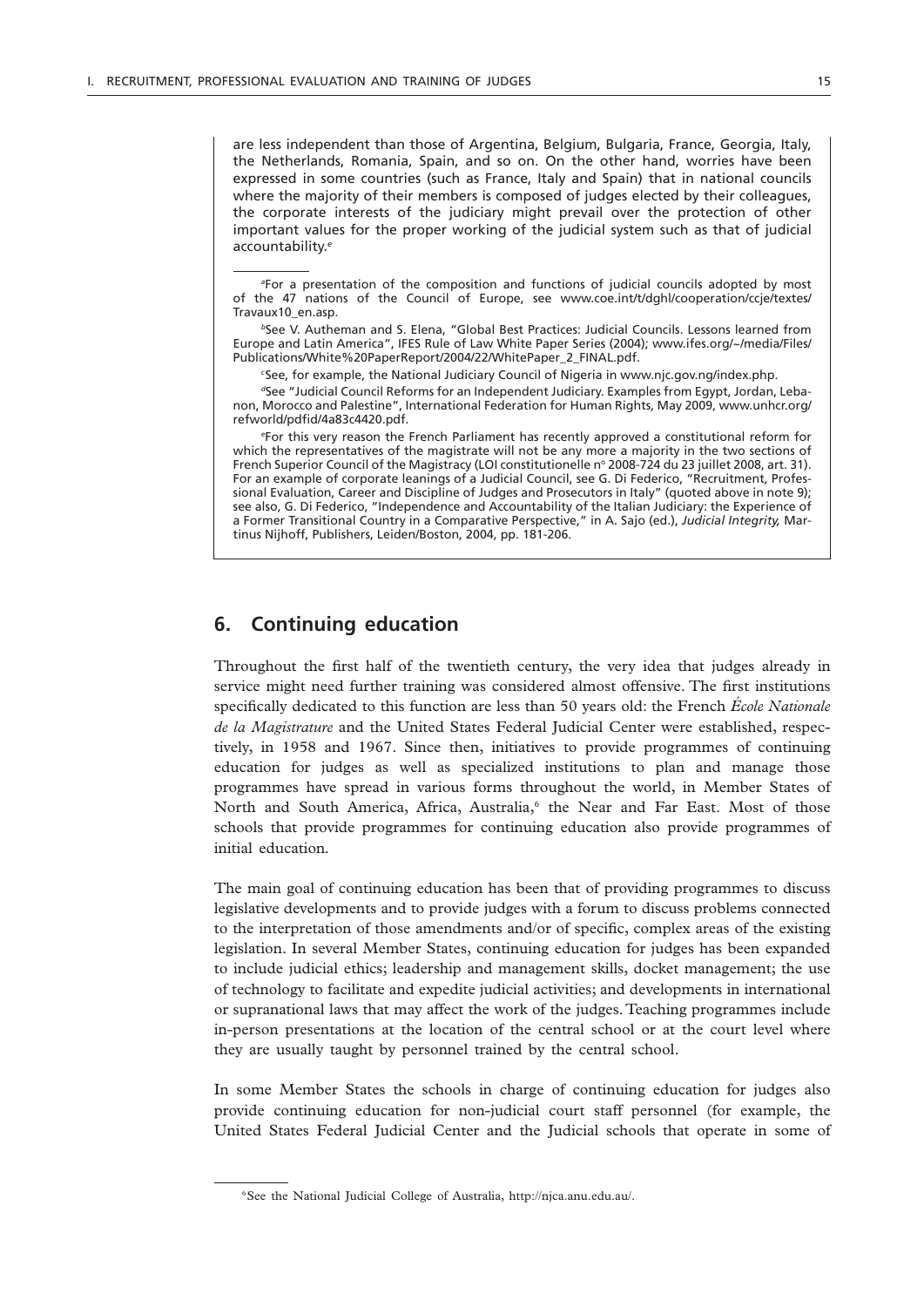the States of the Federal Republic of Germany, Jordan, Ghana,<sup>7</sup> India,<sup>8</sup> and Australia<sup>9</sup>). The idea behind this is that some of the programmes of continuing education for both judicial and non-judicial personnel are more effective if planned and managed in close connection with each other (for example those that deal with organizational and technological innovations in court work). In some other countries (such as France, Italy, Spain), the continuing education of judges and non-judicial personnel is separated and provided for by different institutions.

#### **Box 12. Judicial Institute of Jordan**

Established in 1988, the Judicial Institute of Jordan provides courses and seminars not only in specific areas of the law but also on other subjects which are relevant for the legal professions, such as forensic medicine and computer science.

Courses and seminars are attended not only by judges and other members of the legal professions, but also by court clerical staff.

The Institute's objectives include that of "building bridges of judicial cooperation" with neighboring countries, and most of its seminars are actually attended by judges of other Arab states.*<sup>a</sup>*

*a* For more on the Judicial Institute of Jordan, see http://images.jordan.gov.jo/wps/wcm/connect/ gov/eGov/Government+Ministries+\_+Entities/Judicial+Institute+of+Jordan/.

#### **Box 13. Judicial Training Institute of Ghana**

The Judicial Training Institute in Ghana is responsible for training judges and magistrates, as well as court and administrative personnel of the Judicial Service. The Institute's training programmes are developed and administered with the objective of achieving high standards of judicial performance, and include both initial orientation sessions for new judges and magistrates as well as ongoing professional development programmes for emerging issues and career training for administrative staff.

Before the Institute was established, judges in Ghana received no formal training following appointment to the bench. The Judicial Service Act of 1960 included provisions for the establishment of a training school for registrars and other judicial staff. In addition, the Act paved the way for judicial education to begin in 1965 with the creation of the Judicial Service Training School, which had the mandate to provide training and education for staff of the Judicial Service of Ghana. At that time, training consisted primarily of ad hoc seminars and mentoring by senior judges. In the mid-1970s, training was extended to magistrates, and by the late 1980s included continuing education for judges and magistrates.

In 1995, the Training School became the Institute of Continuing Judicial Education of Ghana to reflect its expanded mandate, and in 2004, it became the Judicial Training Institute with the appointment of a full-time Director. According to its website, at

<sup>7</sup>See www.jtighana.org/.

<sup>8</sup>See the Institute of Judicial Training ad Research of the Uttar Pradesh Government, at http://ijtr.nic.in/ about\_us.htm.<br><sup>9</sup>See The Australasian Institute of Judicial Administration, www.aija.org.au/conferences-and-seminars/past-

aija-programmes.html.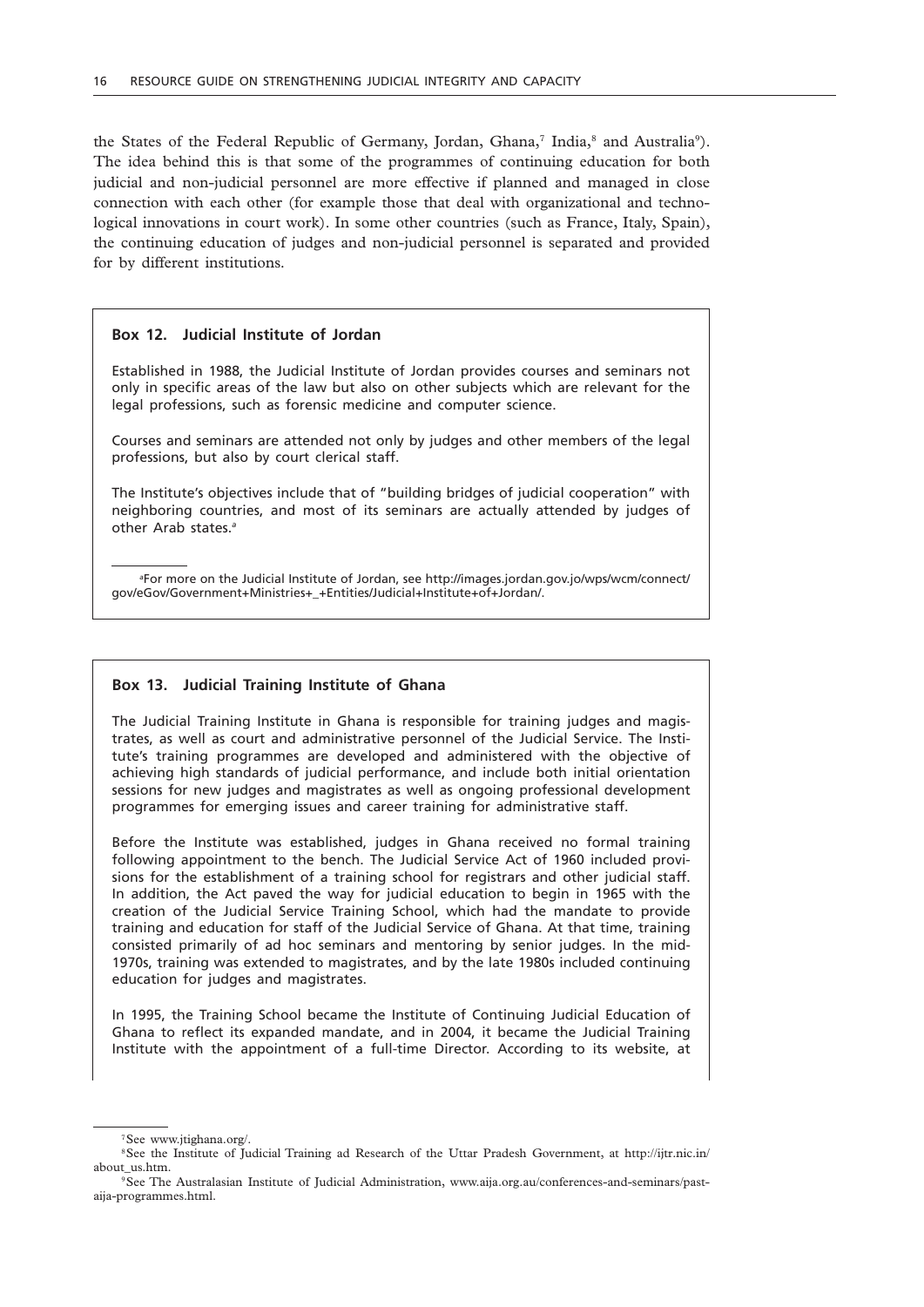www.jtighana.org, the Institute "recognizes the fact that individuals with prior experience and expertise at the Bar require additional training in order to make the transition to the Bench. In addition, the JTI acknowledges that social and technical norms in Ghana are constantly evolving, creating an ever-changing set of demands on the judiciary. Supplementary education and training programmes are needed to enable the judiciary to meet these demands and function efficiently and effectively in Ghanaian society."

On the Institute's website, it is also possible to find numerous legal resources and educational materials, including the code of conduct and relevant legislation.

An accurate idea of the amplitude and variety of judicial educational activities and teaching techniques can be acquired, for example, by consulting the website of the United States Federal Judicial Center.<sup>10</sup>

## **7. Recruitment, dismissal and remuneration**

In countries of common-law legal tradition, where the executive and legislative branches still play a predominant role in the appointment of judges, a clear tendency is emerging to make the appointment process more transparent by introducing, formally or informally, various forms of participation of actors professionally qualified for the evaluation of the candidates/appointees. By the same token, the discretionary power of the appointing agencies better guarantees non-partisan and professionally qualified selection. The same trend can be observed in countries where judges are elected.

In countries of civil law legal traditions, the recruitment of judges takes place by means of competitive exams in which, one way or another, judges already in service play a decisive or significant role. In most of those countries, the crucial decisions taken in the process of recruitment can be challenged by the candidates in front of an administrative judge. More generally, in those countries, judges have the right to appeal against all decisions that are taken regarding their status (professional evaluations, career, transfers, discipline and so on) by means of judicial or quasi-judicial procedures entrusted to agencies (courts, councils or committees) composed exclusively or prevalently by judges.

In countries of both civil and common-law traditions, judges can be dismissed before the expiration of their fixed term of office only through quasi-judicial proceedings entrusted to panels that, as a rule, are composed exclusively or prevalently of judges (judges are in any case largely represented). The right of appeal against such decisions is always provided (the only exception being in the very rare cases of dismissal by impeachment).

<sup>&</sup>lt;sup>10</sup>See www.fjc.gov. The Center also operates a satellite broadcasting network, the "Federal Judicial Television Network", which has viewing sites in more that 300 federal courts. Some of the programmes are broadcast live from the Center-operated studios, allowing judges and staff at courthouses around the country to interact directly with the faculty.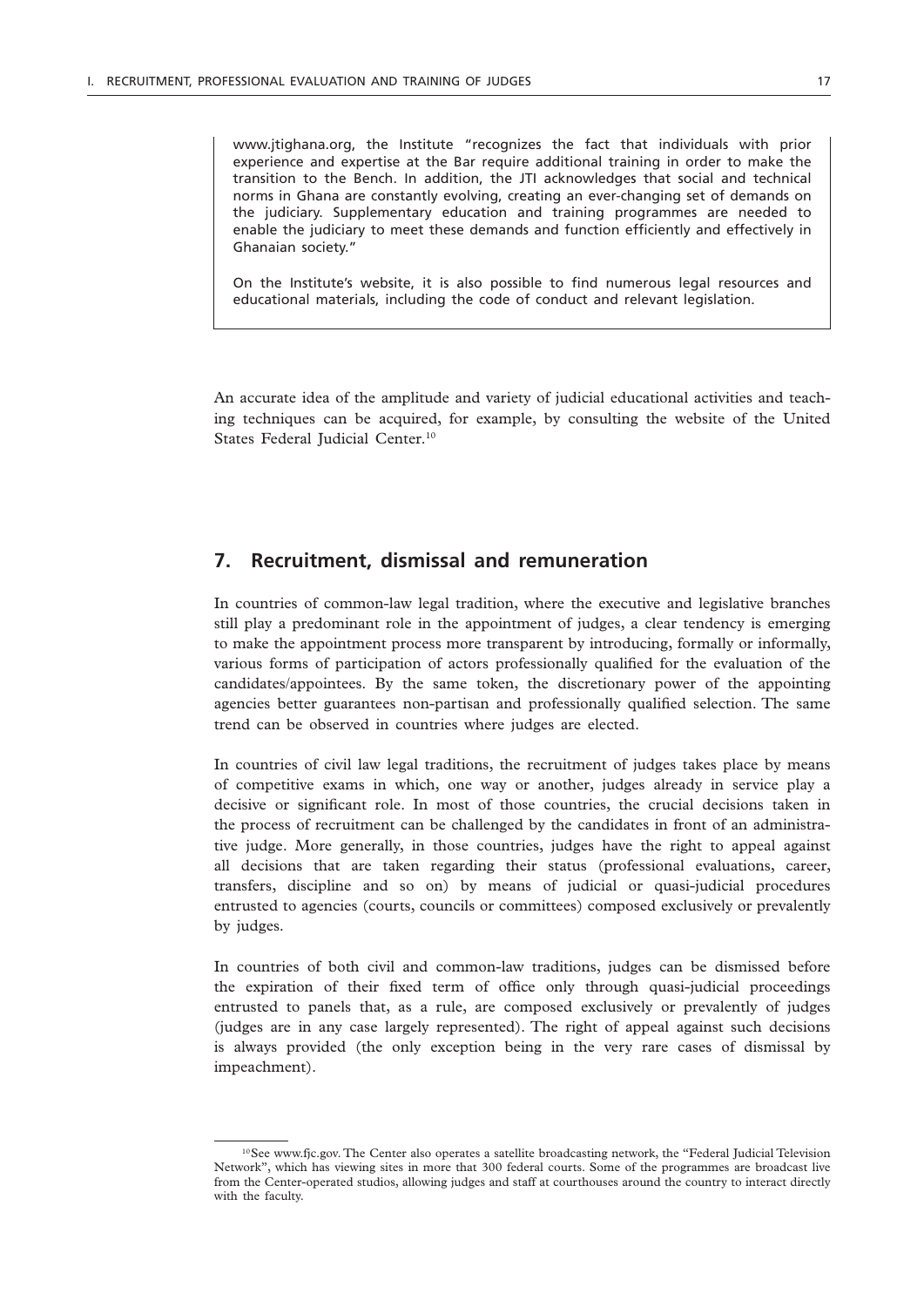## **Box 14. Judicial independence, salaries and pensions: Canada, Italy and the United States**

In some Member States, financial security is included among the terms and conditions of judicial service. The United States Constitution, for example, provides that the salaries of federal judges cannot be diminished during their years of service. In recent years, some Member States have adopted more flexible solutions in order to avoid negotiations between judges and the government as well as to assure that there can be no manipulation of the judiciary by the government, or appearance thereof, through the process of establishing terms of remuneration and other employment benefits for judges. Such is the case, for example, in Italy and Canada. In Italy, a law enacted in 1984 provides an automatic mechanism to increase the salaries and pensions of judges every three years in a way that maintains their remuneration, well above that of other state employees. In Canada, since 1997, judicial salary commissions or tribunals have been established, for both federal and provincial judges, by constitutional fiat. Their task is to periodically reconsider the financial terms of judicial service (salaries, pensions, per diems, etc.) on the basis of various statutory parameters, which include the cost of living. Such "arbitration" commissions are composed of representatives of both the association of judges and the government, and are generally chaired by a professionally qualified person agreed upon by the two sides who is appointed by the Minister of Justice. In most of the jurisdictions, the recommendations of these commissions are addressed to the executive and have an advisory nature. In some, the recommendations are binding upon the executive (for example, in Nova Scotia). Where the recommendations are advisory, a limited judicial review is allowed, in the sense that the reviewing court cannot decide on the financial aspects of the controversy, but can only refer the case back to the government or to the commission indicating what the court has ascertained to be untenable.

## **8. Conclusions and recommendations**

- When recruitment takes place by means of written exams, the exams should be organized by the state in order to establish common standards and transparent procedures which guarantee impartial assessments of the individual performance of the candidates. Candidates should participate anonymously in the exams. If representatives of other legal professions are members of the examining board they should not prevail over the representatives of the judges.
- The evaluation of the judges' work should not interfere with their decision making in single cases. The number of successful appeals against the decisions/judgments of a single judge should not be the criteria for the assessment of the quality of his work.
- When recruitment takes place by nominal appointment, the procedure through which the nominations and appointments are decided should be fully transparent, to guarantee both the professional qualifications and the non-political nature of the choice.
- In case that the judges are elected, the election should be prepared by collecting enough information on all candidates concerning their professional behaviour in order to ensure that the elections will not be of a purely political nature.
- " Measures should be adopted in the recruitment process to make the judicial corps representative of the social structure of the country, and avoid discrimination on the basis of race or gender.
- The legal education of judges and lawyers should include case studies, practical and methodical training, skills needed to organize one's work effectively (such as principles of docket and case management), and social skills.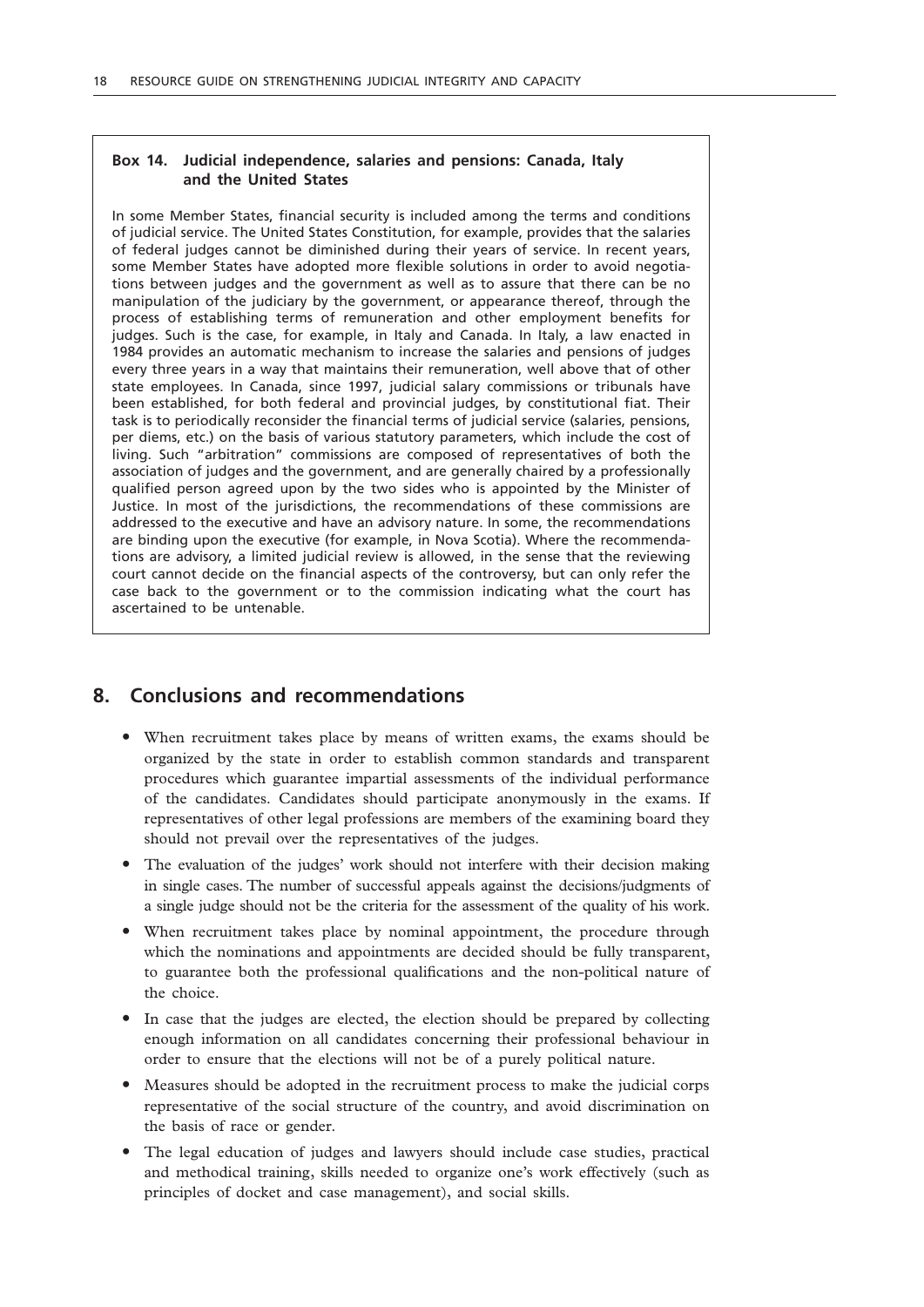- " After university training, there should be practical training programmes designed for the preparation of professional work (special subjects of material law, procedural law and practical and methodical skills).
- Initial training should be followed by regular continuing education. The further training of practising judges should be considered to be obligatory or, at least, effectively encouraged.
- The continued professional training of judges must be accessible for all judges, regardless of their position and place of work.
- The activities of initial and continuing education can effectively be conducted by the establishment of judicial training institutes. Such institutes should serve the educational needs of both judges and court staff.
- The judicial training institutes should have research facilities that allow for both educational programmes that meet the functional needs of the courts and the evaluation of their effectiveness at the operational level.
- The judicial training institutes should adopt a variety of educational programmes and techniques in order to maximize effectiveness and reach all the stakeholders, including: in-person programmes, self-taught programmes, and interactive programmes supported by adequate technological equipment. Special attention should be given to the activation of educational programmes for judges and court staff intended to promote organizational and technological modernization of courts.
- Salaries of judges should be such as to relieve them from economic hardship. Salary increases should be anchored to objective criteria and decided in a fully transparent manner.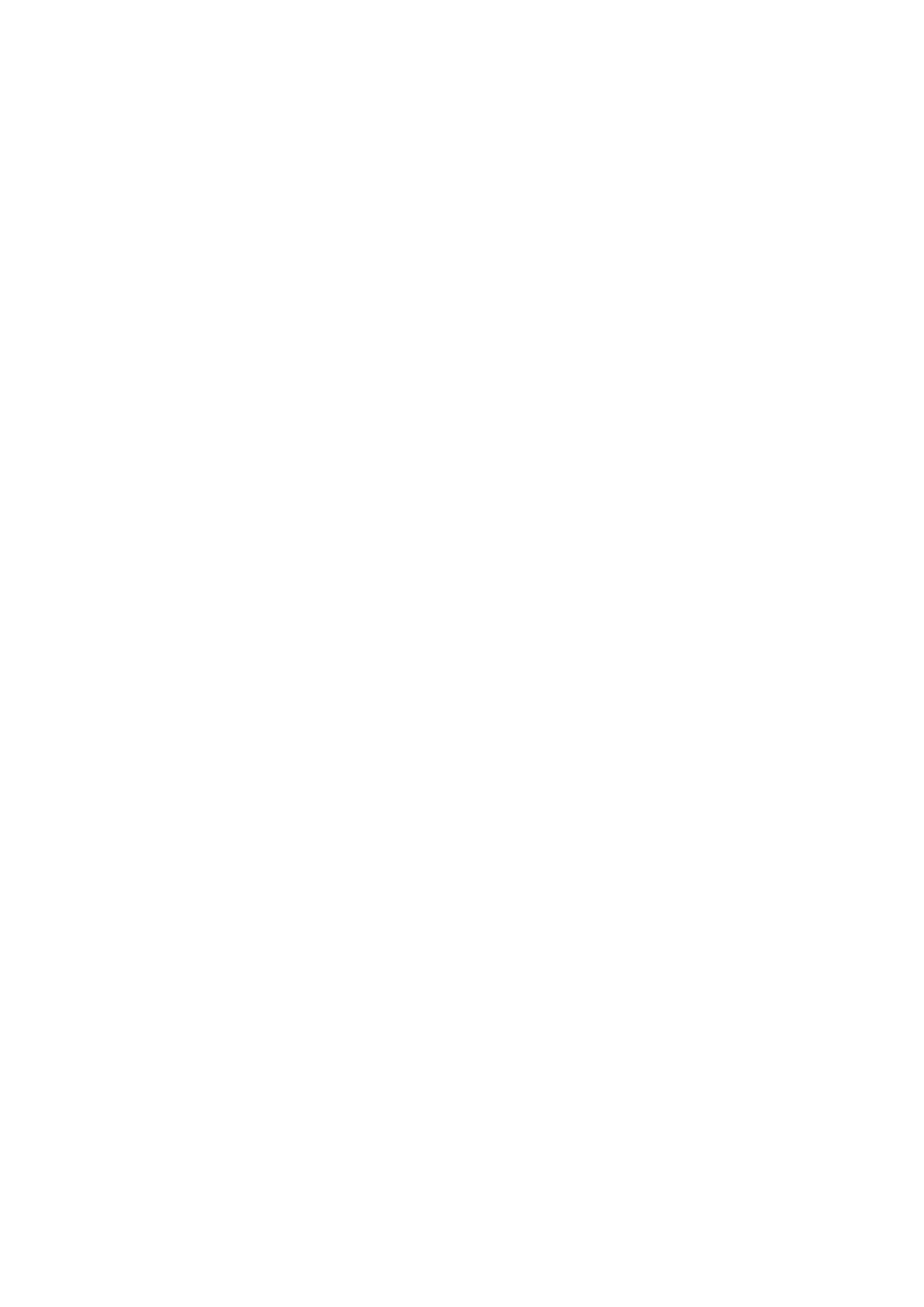## **II. COURT PERSONNEL: FUNCTION AND MANAGEMENT**

## **1. Introduction**

Judicial integrity and capacity do not emerge in isolation. They are qualifications that are refined over time in the institutional frameworks of courts of law and the agencies with which courts interact. Through their interactions with other actors in the processes of administration of justice—litigants, advocates, witnesses, prosecutors, and court personnel—judges build and strengthen these qualifications. Those with whom they interact most closely on a day-to-day basis are the court employees who support them in their work. Although judges oversee and direct the activities of court support staff, they also are influenced by them in the course of their daily interactions and develop ongoing working relationships with them. From an institutional perspective, it is important that the judiciary devotes attention and resources to these court employees to ensure that the support they provide to judges is maximized in terms of both quality and quantity. Equally important, care must be taken to ensure that the working relationships on the basis of which such support is provided are strong, positively-oriented, and built on mutual trust and confidence. This includes shifting from the inefficient traditional judge/court employee relationship model of the judge as leader and decision maker and the employee as subordinate who mechanically performs assigned tasks to the more progressive model where judges and court employees are teamed together to collaboratively address how the machinery of justice might best be focused to respond to the public.

Although most of the discussion on judicial competency and ethics focus on the role of judges, there is a growing recognition of the importance of the role of court personnel. Non-judicial court support personnel, who frequently make up the bulk of judiciary's employees, are crucial to any reform programme that aims at strengthening integrity and capacity of the justice system. Courts cannot carry out their functions without these personnel. They are responsible for administrative and technical tasks that contribute to the outcome of cases and the efficiency of the judiciary.11 Perhaps most importantly, these officials typically serve as the initial contact point and the dispenser of information to nearly all who come into contact with the judicial system. This initial contact forms citizens' impressions of the system and shapes the confidence that they place in the courts. This role places court employees in an ideal position to promote innovation and help improve services to the public, thereby raising the stature of the court in the public eye.

Another aspect that underscores the importance of court personnel is the potentially overwhelming effect that the division of tasks between support staff and judges can have on improving the efficiency and fairness in the administration of justice. Non-judicial court personnel support the primary function of courts (resolving disputes) and the

<sup>&</sup>lt;sup>11</sup>Among other functions, court personnel manage court facilities, assist with case management, protect evidence, facilitate the appearance of prisoners and witnesses, and perform a variety of other functions that help avoid postponements and ensure a professional and timely adjudication process; help judges conduct thorough legal research and draft decisions, and ensure that decisions are properly announced and published, thus supporting consistency in decision-making; process and maintain case files to preserve the record for appeal; and promote judicial independence through competent budget and finance controls, and by fostering strong public relations and transparency in court proceedings.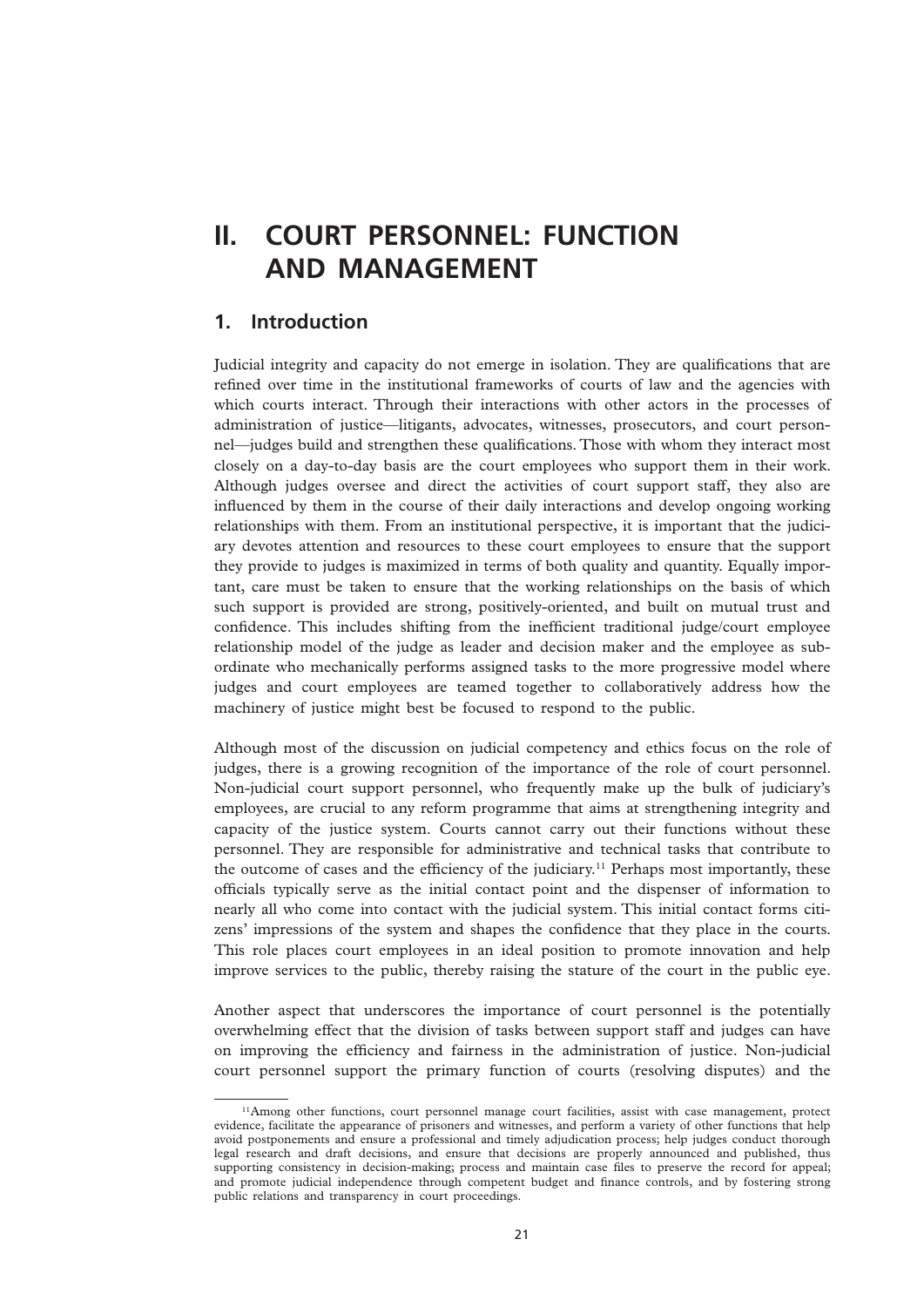secondary function of courts (managing court tasks that support case resolution). While a judge assigned to a small courthouse must be able to assume all tasks necessary for the court to carry out its business, performing such a role in larger and more complex courts would be impossible due to time and workload constraints, as well as the lack of skills needed to perform certain managerial tasks that complex courts require. Consequently, judges overburdened with administrative tasks that should be performed by support staff may lose interest in their job and become susceptible to unprofessional behaviour. By contrast, judges who recognize that they can diminish their own administrative burdens by shifting them to qualified and capable staff who demonstrate the requisite capacity and integrity, can focus on their core task of adjudicating the disputes, resulting in the improved overall efficiency of the judiciary.

The role that non-judicial court personnel play in supporting the work of the courts means that efforts to strengthen judicial integrity and capacity should include measures to ensure and sustain the quality, motivation, and continuity of skilled court personnel. Personnel management initiatives, which address issues such as transparent and meritbased selection and appointment systems, remuneration, career development and continuing training programmes, routine staff performance evaluations, merit or rewards systems, discipline and removal, tenure, and accountability and performance management, can help achieve these goals, as better managed court personnel can reinforce judiciary's overall managerial effectiveness. Another reform mechanism, and a growing trend underscored in part by the increasing professional status and level of responsibility of court support staff, is the development of codes of conduct that set forth specific ethical standards for court personnel. This professionalization, in turn, stems from the introduction in a number of developing court systems of professional managers, court administrators, or chief executives who are taking over responsibility for many administrative functions previously assigned to court presidents and their deputies.

## **2. Selection and appointment process**

There are multiple approaches to designing selection and appointment procedures that can ensure the hiring of high-quality staff to fill court support personnel positions. A common feature that can be seen in the majority of good models is that such systems aim to make procedures transparent to all court personnel and the public while also maintaining high standards of merit-based hiring and promotion. In order for this to happen, court personnel positions at all levels should be publicly advertised to attract the best applicants, and the final selection should be based on the merits of the applicants rather than on nepotism or other inappropriate personal or political considerations. One method of ensuring this is by setting strict standards on educational and vocational requirements for each position; another method involves regularly holding placement tests for applicants to test on the skills needed for each position, with the highest scoring candidates earning a position with the court. Regardless of the method used, information on the positions and the process itself should be made widely available to the public. Doing so increases the transparency of the system and limits opportunities for corruption in selecting and hiring court personnel, thereby helping to ensure that the best applicants succeed on their merits.

Another important consideration is deciding who is best positioned to review applications and select new court support staff, or promote the existing staff to new positions. Again, there are different models a court system can use. A number of judiciaries have introduced professional court administrators for each individual court to oversee administrative tasks,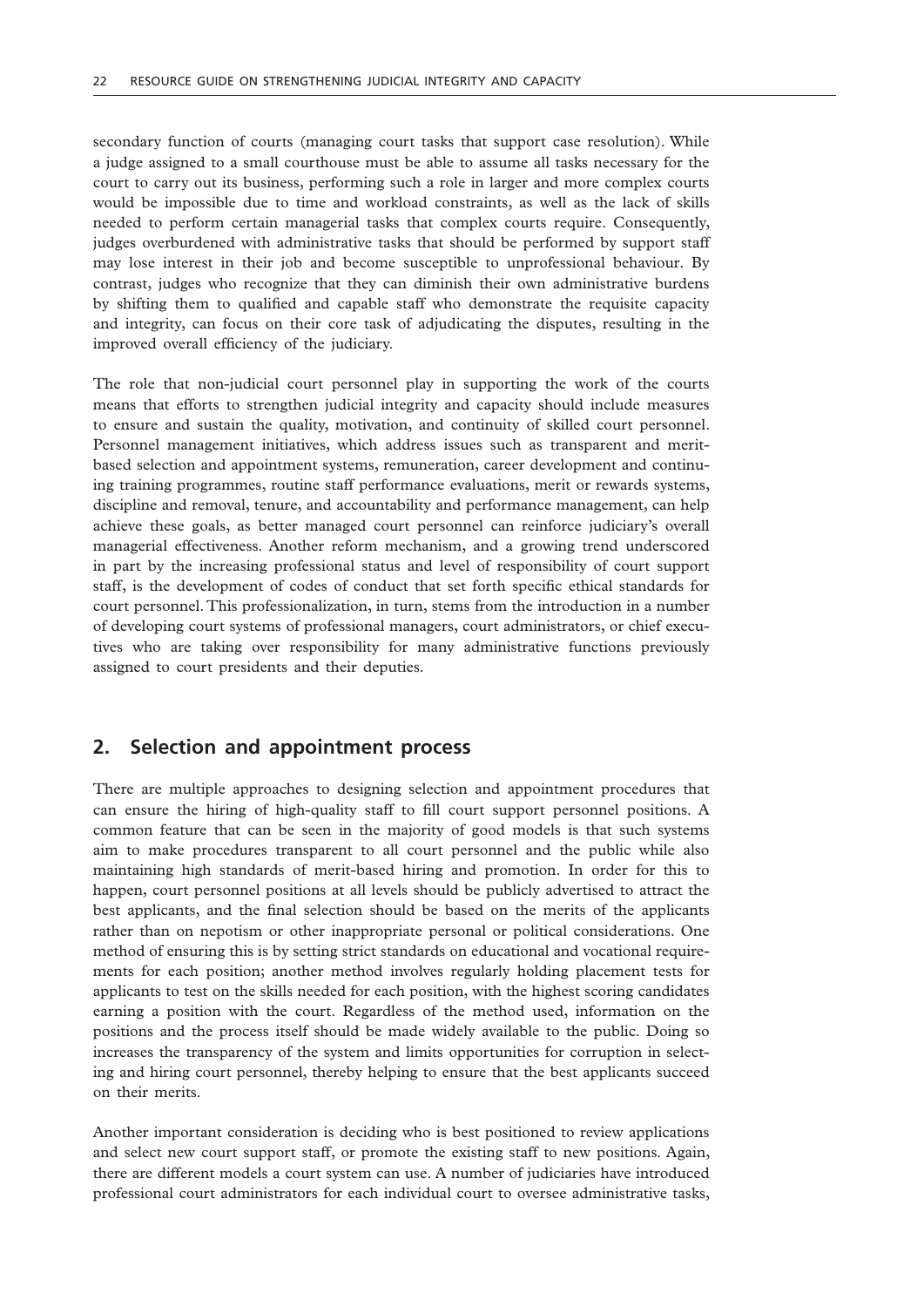including the selection of new court personnel.<sup>12</sup> This not only helps take the administrative burden off judges and allows them to focus on judicial matters, but also gives court personnel the opportunity to participate in the formation of the courts and a sense of ownership over their departments and staff. While this responsibility places added burdens on the court administrators, including the duty to train and orient the employees they hire, a key benefit is that employees view the administrator, rather than someone within a centralized agency, as the boss.

Another approach envisions the establishment of a centralized hiring system, where a single agency or department (frequently, the MoJ or a civil service department) is in charge of administering placement tests and hiring all non-judicial personnel for the courts. The centralized recruitment system has the advantage of being streamlined and ensuring that the hiring processes are uniform throughout the entire court system. The major drawback of this system, however, is that where the central agency hires the court employee, the agency retains some supervisory power over that person, which limits the supervisory (and therefore disciplinary) authority of judges and/or court managers. This arrangement essentially creates reporting relationships that are plagues with two masters—the court and the ministry. Additionally, the centralized system has been criticized in that it does not consider the specific needs of the courts and the fitness of a particular candidate to adequately perform his/her role within the court. It is therefore crucial for the judiciary to retain input into recruitment of applicants who meet the requisite performance criteria of integrity and capacity, regardless of which agency is ultimately charged with recruitment. For example, where those functions are performed by a central agency, judges should meet with human resources officers to convey their views as to the qualifications of prospective court personnel.

The following case study from France illustrates how a centralized selection and appointment system can be successfully structured.

#### **Box 15. Centralized system for selecting court aupport personnel in France**

The hiring and appointment of court personnel throughout France is overseen by the MoJ, which utilizes a uniform selection and appointment system. All court personnel positions are advertised nationally on a customized website, which includes position descriptions, education and experience requirements for candidates, and information on the applicable skills tests that are required. Potential applicants can then download a standardized application form and submit it to reserve their place in the next testing cycle.

The type of test offered varies with the positions advertised. Some positions, such as information technology officers or official court translators, require specialized skills, and applicants therefore must take a special skills test that helps demonstrate their proficiency in relevant areas. However, most court support staff positions are primarily administrative in nature and, as such, do not involve specialized skills. Applicants for these positions take a general exam offered once a year, which consists of both a written and an oral component to test writing skills and general legal knowledge. Applicants who score highly on both exams are then admitted to a specialized school, where they undergo an 18-month training programme.*<sup>a</sup>* At the end of this training, applicants are given their choice of placement with the vacant court personnel positions based on their grades in the training programme and final class rank.

<sup>&</sup>lt;sup>12</sup>In the federal courts in the United States, for example, the court administrator has full authority and the budget to hire new staff on his/her own, without the central apparatus.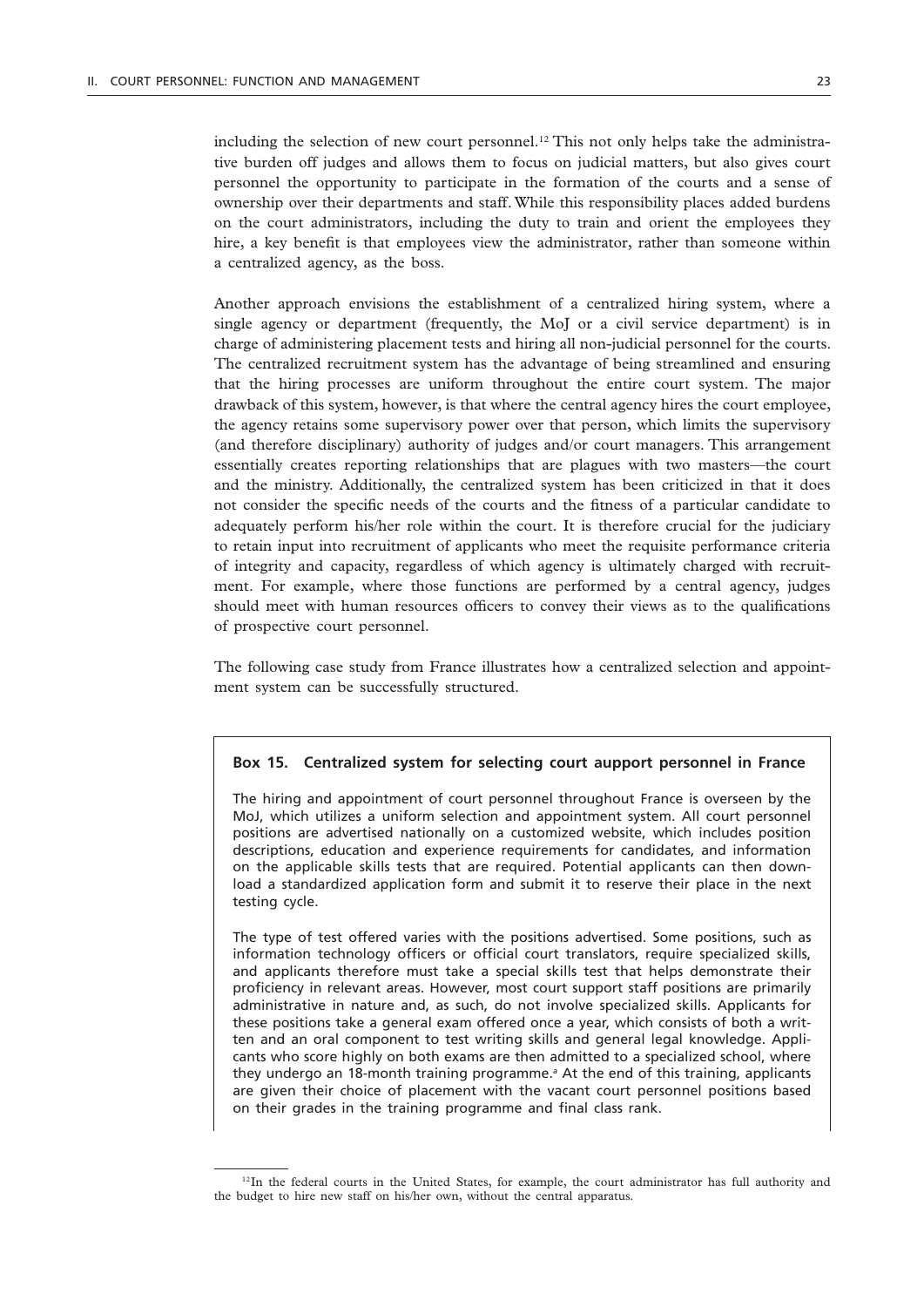#### **Box 15.** *(continued)*

The benefit of France's approach to selecting and appointing court personnel is that it is largely merit-based. An applicant's ultimate posting is based on his/her exam score and class rank within the intense training programme hosted by the MoJ. This centralized framework is designed to reward highly skilled and dedicated applicants, thus ensuring that only the most qualified candidates will fill the court personnel positions. The hiring of highly qualified court personnel means that judges and other judicial officers can focus on their duties while being ably supported by their non-judicial colleagues. The graduated system of applying, training, and then appointment also builds an institutional culture that instills ownership by the new court employees over their positions. This sense of ownership helps keep standards and quality within the courts high, as court personnel take pride in their work and their workplace.

*a* See the following section in this chapter for a detailed description on the structure of professional training programmes for court personnel.

## **3. Professional training**

Professional trainings and the development of court personnel is frequently one of the major components of many judicial reform programmes around the world. Well-trained court personnel create the realization—and the perception among court users—of judicial integrity and transparency of court operations. There are four main benefits to well-trained court personnel. First, effective training can improve trust in the court system through improved customer service and transparency. Second, training is essential for procedural efficiency and court management, which are directly tied to the competence of court personnel. Without well-trained personnel, judges spend an unnecessary amount of time on administrative tasks, slowing down the judicial process and making enforcement of orders difficult, if not impossible. Third, training programmes can be tailored in a way that helps reduce incidences of unethical and unprofessional behaviour. Finally, by increasing professionalism and creating competencies in other areas, trainings have an effect beyond court personnel's core tasks, thereby raising the court's capacity and flexibility.

These benefits are jeopardized when court personnel training programmes suffer from insufficient funding or the streamlined training of employees with diverse job profiles and therefore diverse training needs. Training programmes also fail where court personnel are not well-educated or lack resources, return to poor working conditions where they are unable to use their new skills, or are subject to poorly selected training design or methodology. Furthermore, because training can be easier to implement than other activities, such as strategic reform or operational changes, it is often seen as a panacea for all judicial ailments and therefore substituted for more difficult activities.

In this context, it is crucial to approach any training programme for court support staff by first conducting a training needs assessment and analysing the functional infrastructure of the courts and their operational practices, in order to determine what improvements and changes, including any training, are needed. A formal and comprehensive training needs assessment can be based on a variety of sources, such as court personnel and court user surveys, training committees, observations of court operations, review of training requests, and secondary sources such as complaints and overturned cases. Such assessment can help correctly identify the target recipients; design a training of a complexity level appropriate for trainees' knowledge and abilities; establish and justify clear training goals and match them with the court's business priorities; and evaluate the potential success and risks involved in a proposed training programme. Most importantly, it can reveal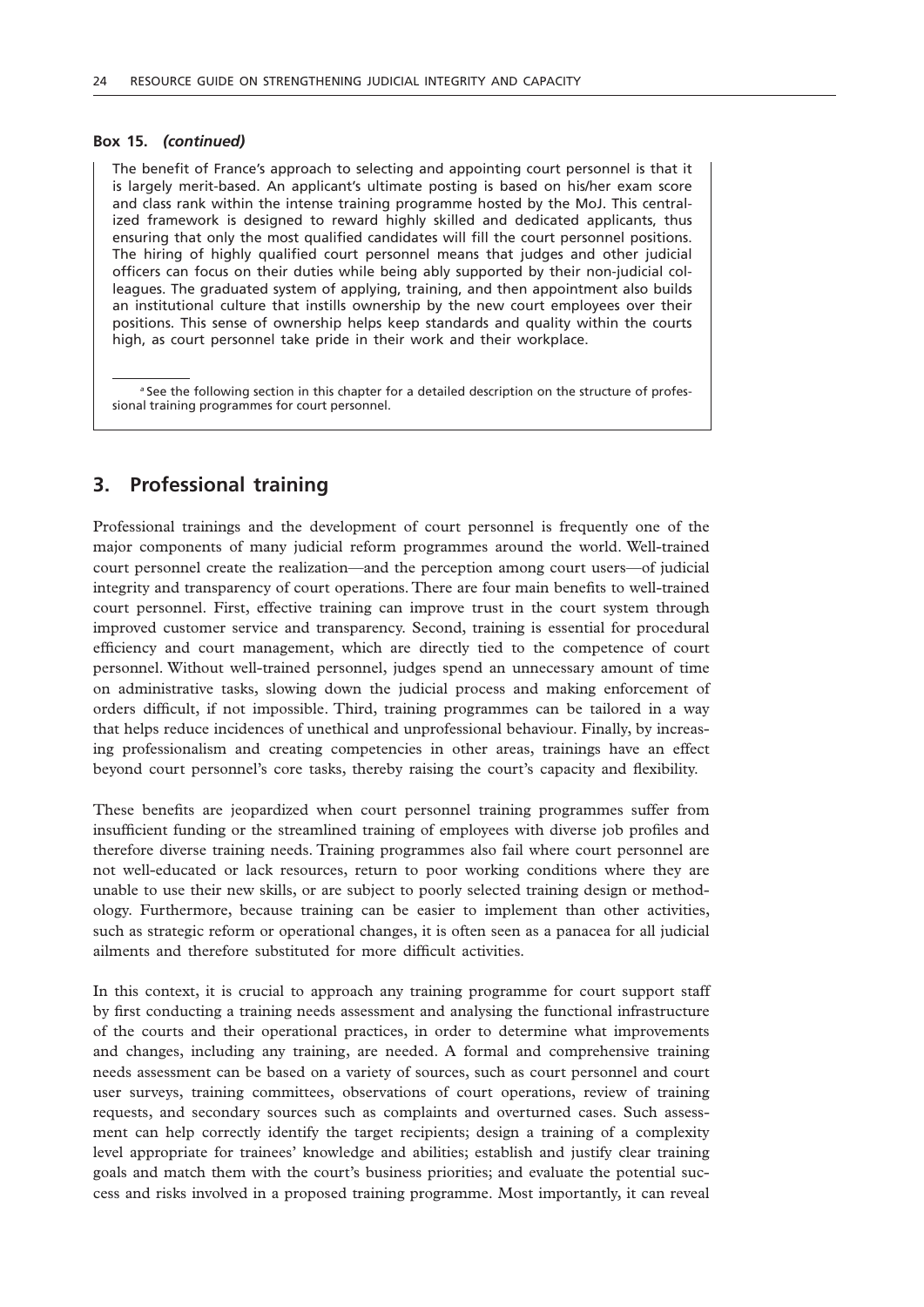whether the problem is indeed related to training or would be best addressed by other interventions. Unless the former is the case, even the most sophisticated and expensive training programme will fail to result in improvements in judicial system.

Traditionally, models for training court personnel have been decentralized and ad hoc. Such methods prevent the implementation of system-wide initiatives and often result in no training at all or dearth of training in areas where it is most needed. While one-time trainings can be useful for specialized fields or to respond to a specific need or problem, more often than not ad hoc trainings thwart efforts to ensure training for all court personnel and achieve the necessary depth to create change. In essence, decentralized and ad hoc trainings are likely to be less efficient and therefore fail to maximize the potential of both the training itself and the court personnel who could have benefited from it.

It is also important to ensure that training programmes are not only relevant to court personnel, but can also be adjusted to fit the learning style of the trainees. While all programmes should utilize adult education techniques to ensure that training is interactive and appeals to the adult learner, specific methods can vary. For example, court personnel who have limited education and are less accustomed to organized instruction may benefit from on-the-job mentoring and learning under a supervisor's guidance, whereas those staff who are used to the classroom environment may gain additional benefits from seminar training sessions on topics related to their specific tasks. Computer-based training software can be effectively used to deliver training on computer skills and applications. Finally, developing procedure manuals for specific tasks can support formal training and be a useful reference resource throughout an employee's career.

Although no single best model for training court personnel exists, recent reform experiences from around the world have seen the emergence of three principal, non-exclusive trends in this area. One trend is towards a centralized school for training incoming court personnel, much like judicial schools that are growing increasingly popular in many countries and prepare judicial candidates and new judges. This approach places the emphasis on attracting higher quality applicants and creating a learning environment where students' skills are applied through clinics and externships. The second trend is continuing professional education for existing support staff, where trainings are conducted at satellite centres around a region or a country. The final trend is intensive trainings focusing on a specific subject, designed to supplement a broader reform initiative, such as anti-corruption legislation or the implementation of a new case management system. The following case study describes the successes and challenges faced during the establishment of a centralized school that provides both initial and continuing professional training to all court personnel in Romania.

### **Box 16. Romania's National School of Clerks**

For well over a decade after the start of democratic reforms in 1989, court personnel in Romania received training predominantly at a county level, if at all, which understandably resulted in poor qualifications for most staff. In 2004, the country created the National School of Clerks [hereinafter NSC], a centralized institution charged with providing initial training for candidates to court personnel positions and continuing programmes to raise the competence of existing staff.

NSC's initial training programme trains courts' legal secretaries, statisticians, archivists, IT specialists, and stenographers. Admission is competitive, with 100 applicants accepted annually from a pool of around 300. An entrance exam tests applicants on their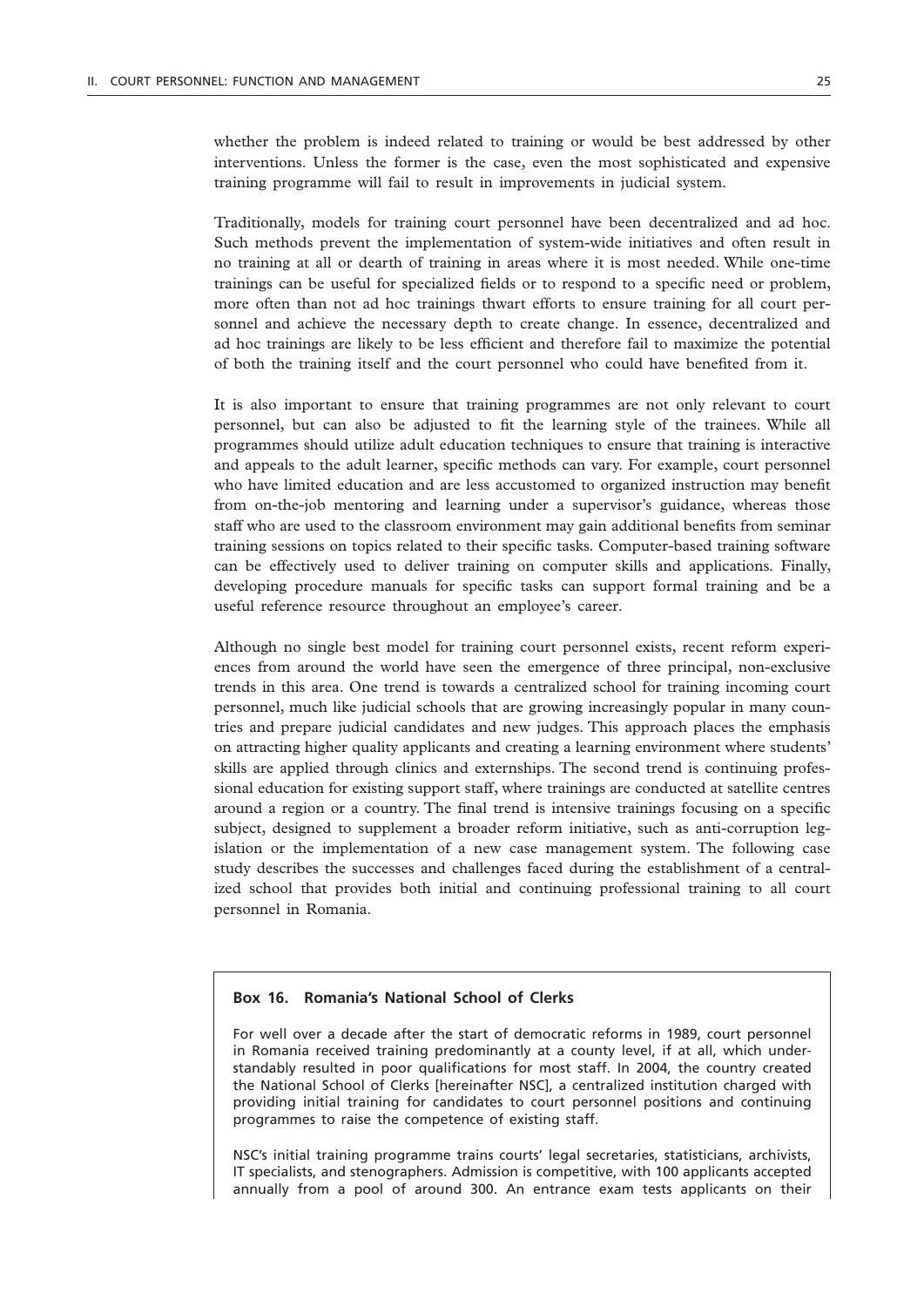#### **Box 16.** *(continued)*

knowledge of criminal and civil codes and the structure of the judiciary.*<sup>a</sup>* There are two training tracks: a six-month programme for those with relevant college degrees and a one-year programme for those with only a high school degree. The curriculum focuses on civil and criminal procedure, supplemented by legal theory and practical skills, as well as administrative, commercial and human rights law. The programme is practiceoriented, focusing on the application of theory and involving trainees' placement with the courts. While NSC's goal is to educate all incoming court staff, there are exceptions for hiring court personnel without training when there are too few graduates to fill vacant positions. Courts may also hire individuals who have not graduated from NSC if they have at least 10 years of relevant experience. Nevertheless, NSC provides a mechanism for increasing the number of highly educated court personnel in the Romanian judiciary.

As part of NSC's robust continuing education programme, Romania's court personnel also receive in-service training. Continuing training sessions cover current court personnel, new recruits who did not graduate from NSC, and NSC graduates. As of October 2007, NSC had conducted 100 such training courses for 2,500 staff in four different cities. Sessions are organized by employers and conducted alongside training for government attorneys and judges. Curricula include classes specifically designed for court personnel on computer skills, civil and criminal procedure, communications and marketing, human rights law, statistics and court management.

Financial constraints prevent NSC from further expanding its curriculum and enrolling enough new students to fill all court vacancies. Furthermore, nearly half of all 2007 graduates took positions in the capital, Bucharest, evidence that a need to reach out to other counties in Romania persists. Also, it remains to be seen what effect NSC will have on customer service, public perception of the judiciary and court efficiency. Nonetheless, the School continues to grow, having nearly doubled its number of graduates in three years, and plans curriculum development and expansion.

*a* Besides the entrance exam, criteria for employment are loose: Romanian language skills, Romanian citizenship, no prior criminal record, medical clearance, and either a high school or a college diploma. Part of the goal of increased training is to attract higher qualified candidates. Prior to 2005, those holding court personnel positions tended to have only high school education and no job-specific training.

## **4. Remuneration, benefits and incentive awards programmes**

As is the case with judges, the salaries of court support personnel must be commensurate with their responsibilities. A judicial reform programme that will result in new personnel structure or increased professionalization of court personnel needs to be supported by appropriate budgetary adjustments that provide for adequate salaries, enabling the judiciary to attract qualified candidates and offering them incentives to perform their duties. Consideration should also be given to raising court personnel salaries in parallel with those of judges, so as to ensure equity throughout the system.

The establishment of a compensation and incentives system to help prevent ethical violations and other disciplinary infractions from occurring is a necessary support mechanism for existing standards of conduct, disciplinary structures, and performance evaluations for court personnel. One of the most useful ways of avoiding ethical and disciplinary problems is to ensure that court personnel are adequately compensated for their work, through both remuneration and benefits.13 Although low salaries are not the only cause of corruption

<sup>&</sup>lt;sup>13</sup>Similarly to performance indicators and disciplinary procedures, having salary and benefit guidelines clearly established and published for court personnel helps increase the transparency of the process, which, in turn, increases employee confidence.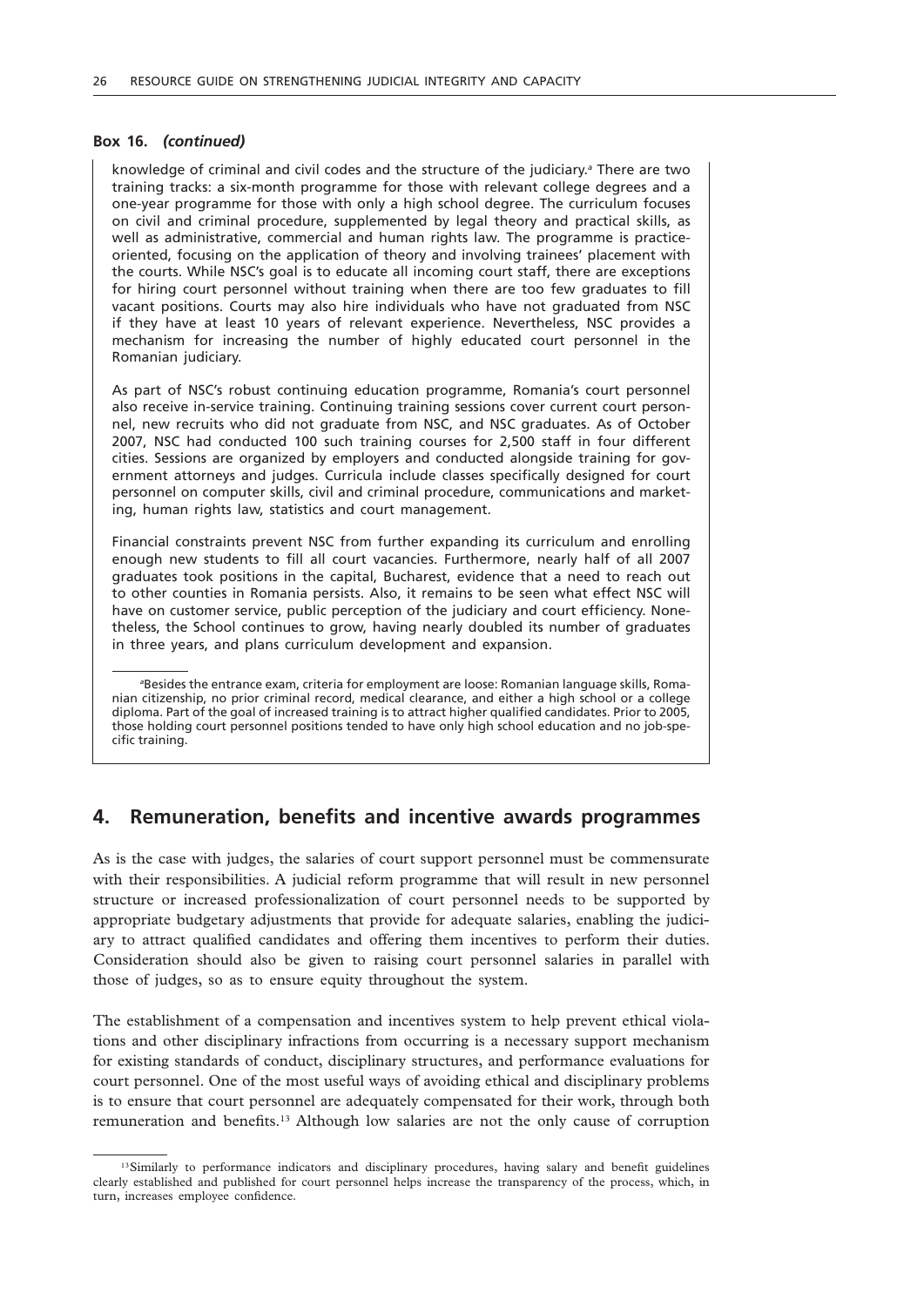and thus raising salaries alone is not the only remedy, court personnel are likely to be less prone to serious dishonourable acts such as bribery and embezzlement when they receive sufficient compensation and do not have to rely on finding illicit sources of income. Likewise, providing benefits, such as health and life insurance or a retirement plan, allows court staff to focus on their work rather than having to worry about how to provide for their families. Even in settings where bribery or embezzlement by court personnel is not common, there are advantages to granting adequate remuneration; doing so helps raise employee morale and overall job satisfaction, which generally leads to a more productive workplace and a willingness on the part of court personnel to work proactively towards maintaining high standards of conduct. This, too, can help reduce the number and severity of ethical problems and allows the graduated disciplinary process (described later in this chapter) to be more effective.<sup>14</sup>

Similarly, performance evaluation tools can be effectively coupled with remuneration mechanisms, such as salary increases within their grade, helping motivate court personnel to perform better in order to achieve a higher salary or salary growth rate. In this setting, remuneration and other incentives prevent misconduct by court personnel by creating a system where employees directly benefit from following the prescribed code or standards of conduct and can be financially harmed if they engage in unethical or unprofessional practices. By the same token, a system of strict consequences, which may include salary reductions, or a series of final reports that affect employment have can be highly effective in helping enforce the standard practices set up to be performance indicators for court personnel, as these sanctions are severe enough to act both as an incentive to complying with standards and as a disincentive against corruption.

Salary-related incentives are not the only mechanism that judiciaries can use to reward court personnel's compliance with standards of conduct. In fact, individual courts or court systems have successfully introduced incentive awards programmes, which rely on a variety of monetary bonuses and non-monetary rewards (such as paid time-off awards or recognition certificates) to encourage extraordinary performance by their employees, reward dedication and innovation in the provision of court services to the public, and help increase the level of job satisfaction among the staff. Programmes of this type are quite common in courts throughout the United States, and in many jurisdictions, they are promulgated under the mandates for general incentive awards systems for public service employees. Examples of behaviour that can be encouraged or rewarded through such incentives include: *(a)* extraordinary service or achievement in the public interest that goes beyond the call of duty (such as an act or achievement that particularly enhances public perception of a court or an innovative success or improvement where other efforts have failed); *(b)* employees' suggestions or ideas that are implemented by a court and result in significant cost, efficiency, or procedural improvements; *(c)* skills development (e.g., in the form of one-time payments to attract a prospective employee with particularly desirable skills or to reward an existing employee for learning new, critically needed employment skills); or *(d)* exceptional performance by employees who meet or exceed certain predetermined and objectively measurable productivity standards that enhance court efficiency or surpass performance expectations.15

<sup>&</sup>lt;sup>14</sup>The connection between remuneration and disciplinary procedures is displayed in several court personnel codes in the United States. For example, personnel policies in Nebraska discuss salary and promotion guidelines before addressing disciplinary procedures. In addition, salary raise freezes and suspension without pay are included in the later stages of their graduated discipline steps, effectively connecting the financial benefit of employment to discipline.

<sup>&</sup>lt;sup>15</sup>These examples of reward-worthy conduct are drawn from an overview of Employees' Suggestions and Meritorious Awards Program for the State of Georgia, which authorizes incentive bonus payments under three classifications: meritorious awards programmes, incentive compensation plans, and goal-based plans. See Department of Audits and Accounts, Special Report on State Employee Incentive Payments, Fiscal Year 2008 at 3-4 (Apr. 2009), available at www.audits.ga.gov/rsaAudits/viewMain.aud.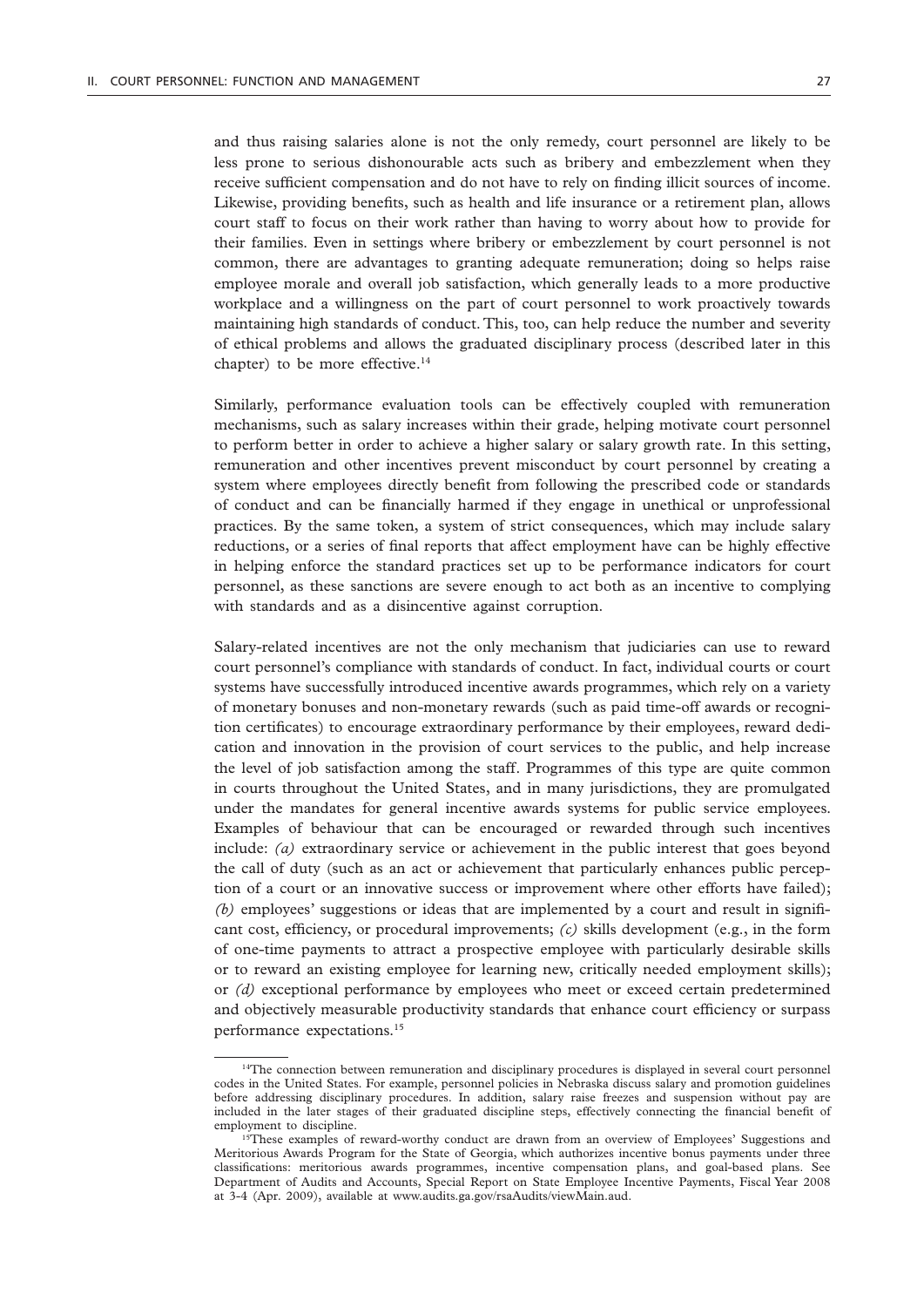In order to be credible, an incentives system for court employees must be governed by a clear and transparent set of rules. Existing literature on public management topics identifies the following key components of such rules: *(a)* how the programme will operate; *(b)* employees' eligibility to participate in the programme; *(c)* documentation of goal-based plan criteria and evaluation metrics; *(d)* method and schedule of incentive payments; *(e)* types of eligible suggestions or extraordinary service; *(f)* method of submission of nominations or applications; *(g)* procedure for review and approvals; *(h)* procedure for verifying qualifications; and *(i)* procedure for determining award types and amounts.16 There also are a number of good practices that have evolved over time in incentives programmes design. For instance, in 1998- 2000, the United States Office of Personnel Management (OPM) conducted a review of federal executive branch agencies' incentive and recognition programmes and recommended a number of improvement strategies, $17$  including: *(a)* linking performance recognition to an organization's strategic plans, goals, and results; *(b)* establishing flexible award programmes with a variety of group and individual awards; *(c)* increasing the use of honorary awards, with provision for peer nomination;<sup>18</sup> *(d)* improving publicity on awards programme activity; *(e)* allocating a designated award budget; *(f)* taking into account employee concerns when establishing award programmes and policies; and *(g)* establishing accountability systems to monitor compliance with award policies and improve award programmes.<sup>19</sup>

The Court Employee Incentive Awards Program in the United States District Court for the District of Utah implements many of the OPM's recommendations listed above.

### **Box 17. Enhancing job satisfaction: Court Employee Incentive Awards in Utah Federal District Court**

The Court Employee Incentive Awards Program in the United States District Court in Utah is exemplary in a number of ways. Unlike typical recognition programmes in other courts which focus on one or two types of awards presented annually,<sup>a</sup> the Utah programme involves a variety of awards that can be presented throughout the year. With a few exceptions, award eligibility extends to all permanent employees of the Office of the Clerk of Court. Detailed standards, criteria and procedures for awards are set forth in the Office of the Clerk Human Resources Manual, thus ensuring transparency in programme administration.

The incentive programme includes the following types of awards:

- " *Clerk of Court's Sacred Cow Award,* presented quarterly to a staff member who identifies a court practice or process whose function and relevance may once have been useful but is marginal, documents the impact of eliminating it, and suggests a replacement of necessary. An employee whose recommendation entails the greatest savings in staff time, effort, and aggravation receives a crystal paperweight engraved with the court seal, a variable cash award and a recognition certificate.
- " *Employee of the Quarter Award,* which recognizes extraordinary service by an individual or team demonstrated consistently during the quarter and beyond

<sup>&</sup>lt;sup>16</sup>Ibid., art. 4.

<sup>&</sup>lt;sup>17</sup>United States Office of Personnel Management, Office of Merit Systems Oversight and Effectiveness, Incentive Awards: The Changing Face of Performance Recognition, Follow-up Report of a Special Study at 11 (Mar. 2000) [hereinafter OPM, Incentive Awards: The Changing Face of Performance Recognition], available at www.opm.gov/studies/incent00.pdf.

<sup>&</sup>lt;sup>18</sup>In fact, lack of peer involvement in the award process was one of the main factors contributing to employees' widespread scepticism towards the utility of incentive awards as a stimulus to do good work. To address this low level of confidence in the awards system, a number of agencies introduced peer involvement in their redesigned programmes. Despite this, supervisors and managers expressed mixed reactions to peer involvement in awards nomination process, and some felt left out of the decision-making. See OPM, Incentive Awards: The Changing Face of Performance Recognition art. 8-9.

<sup>&</sup>lt;sup>19</sup> This can be accomplished, for instance, by administering periodic surveys to court employees (as is the case in Colorado), which monitor programme implementation to guarantee that it truly rewards outstanding service and creative and innovative ideas.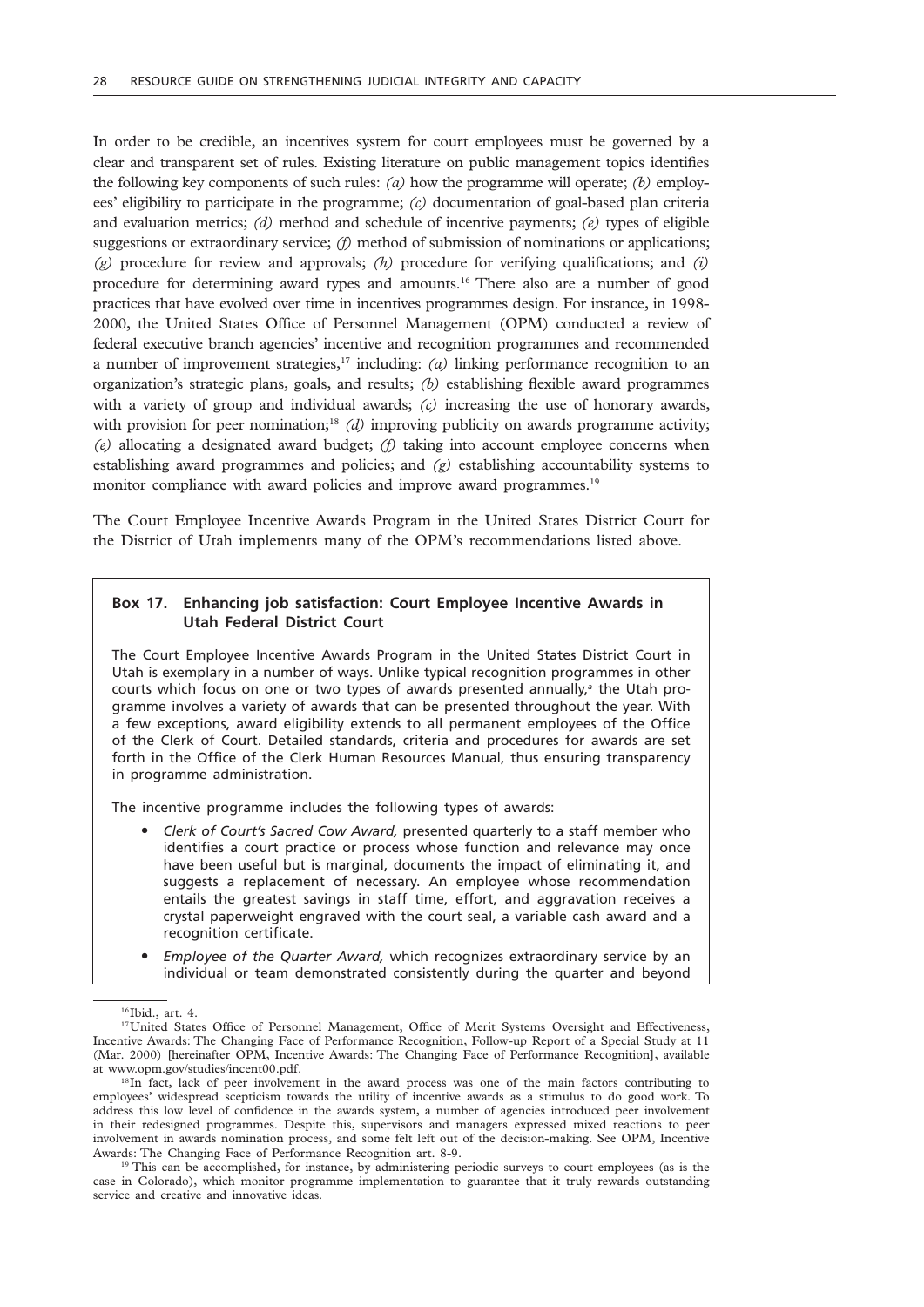the call of duty. The award consists of a US\$500 bonus (this amount increases annually for inflation), 8 hours of leave, certificate, individual gift, and publication of employee's name on brass tab on a large publicly displayed plaque.

- " *Employee of the Year Award,* which recognizes extraordinary service by an individual or team demonstrated consistently during the year and beyond the call of duty. The award consists of a US\$1,000 bonus, 16 hours of leave, certificate, individual gift and employee's name on a public plaque.
- " *Special Act Cash Award,* presented for special effort in an unusual assignment or situation, which may be linked with public interest service. This special-occasion award involves variable cash bonuses and leave hours, along with a certificate.
- " *Bright Light Award,* which recognizes employees who have gone out of their way to assist others; the assistance need not be job-related. Under this award, any employee of the Clerk of Court's Office, including temporary and part-time employees, may receive two hours of paid leave annually.
- Bravo Award, presented for a positive contribution to the court or a courtrelated project. Any employee of the court (including employees of judicial chambers) is eligible and, if awarded, would receive a gift certificate of approximately US\$15 for gasoline, movie tickets, groceries or related service or product.
- " *Charitable Work Leave,* under which any permanent full-time employee can receive up to eight hours of leave each year to engage in charitable work for any legitimate organization or cause. To receive their leave, employees complete a form describing the work and the amount of leave requested.

Perhaps the greatest key to the success of Utah's programme is that it is peer-based, rather than managed by a supervisor or court administrator.*<sup>b</sup>* Some award decisions are made jointly by the Clerk of Court and Awards Committee, comprised of seven linelevel employees of the Clerk's Office who serve two-year terms and the court's human resources manager who votes only in case of a tie. Recipients are selected among nominees submitted by staff and management of the Clerk's Office and judges of the court, or, in the case of Sacred Cow Award, among individual employees' applications. The Committee's decisions may be overturned by the Clerk of Court only in rare and exceptional circumstances. For other awards, selection of recipients and justification is left to individual employees of the Clerk's Office. For example, each employee receives 30 Bright Light Award stickers each year to award to their fellow colleagues; award is presented to each employee who collects 8 stickers from his/her colleagues. Similarly, all employees receive 3 Bravo Award cards to award; they record recipient's name and reason and submit the card to the supervisor, who awards it.

*a* Rewards are often limited to recognition of suggestions that promote efficiency and economy in court operations, including ideas that provide cost savings or increase revenue (e.g., North Carolina's Judicial Branch Employee Incentive Program) or that would be significantly effective in eliminating safety hazards, reducing operational costs, or streamlining procedures (e.g., New York's Unified Court System Employee Suggestion Incentive Program). Awards can be presented in both non-monetary form (e.g., time-off awards in North Carolina; certificates of merit signed by the Chief Judge of the State of New York) and as cash bonuses, based on actual or projected savings resulting from the implementation of suggestion (e.g., up to US\$1,000 for a single employee or US\$5,000 divided equally among a team of employees in North Carolina; US\$25 up to 10 per cent of savings derived during the first year following suggestion's implementation in New York).

*<sup>b</sup>*By way of illustration, in North Carolina, a Review Committee under Administrative Office of the Courts evaluates submitted suggestions for efficiency, cost-effectiveness, quality of service, and may solicit expert or technical evaluations, and then makes award recommendations for those suggestions recommended for implementation. In New York, the incentive programme is administered by a Program Coordinator, who receives and screens suggestions for eligibility, solicits comments from administrative and supervisory authorities, and then forwards suggestions to a Program Committee that consists of the Deputy Chief Administrative Judges and the Deputy Chief Administrator for Management Support. The Committee periodically reviews suggestions and makes award recommendations to the Chief Administrator, who has final authority on award decisions. Colorado Judicial Branch Employee Recognition and Incentive Program does allow for nominations to be made by any employee who works in the same judicial district as the nominee and has direct and firsthand knowledge of the nominee's work accomplishment. However, the final decision is left to the State Court Administrator, who acts upon a recommendation of the Branch Employee Recognition and Incentive Awards Committee, which is appointed to one-year terms by the State Court Administrator and consists of one district administrator, one clerk of court, one probation employee, one at-large designee and the Human Resources Director.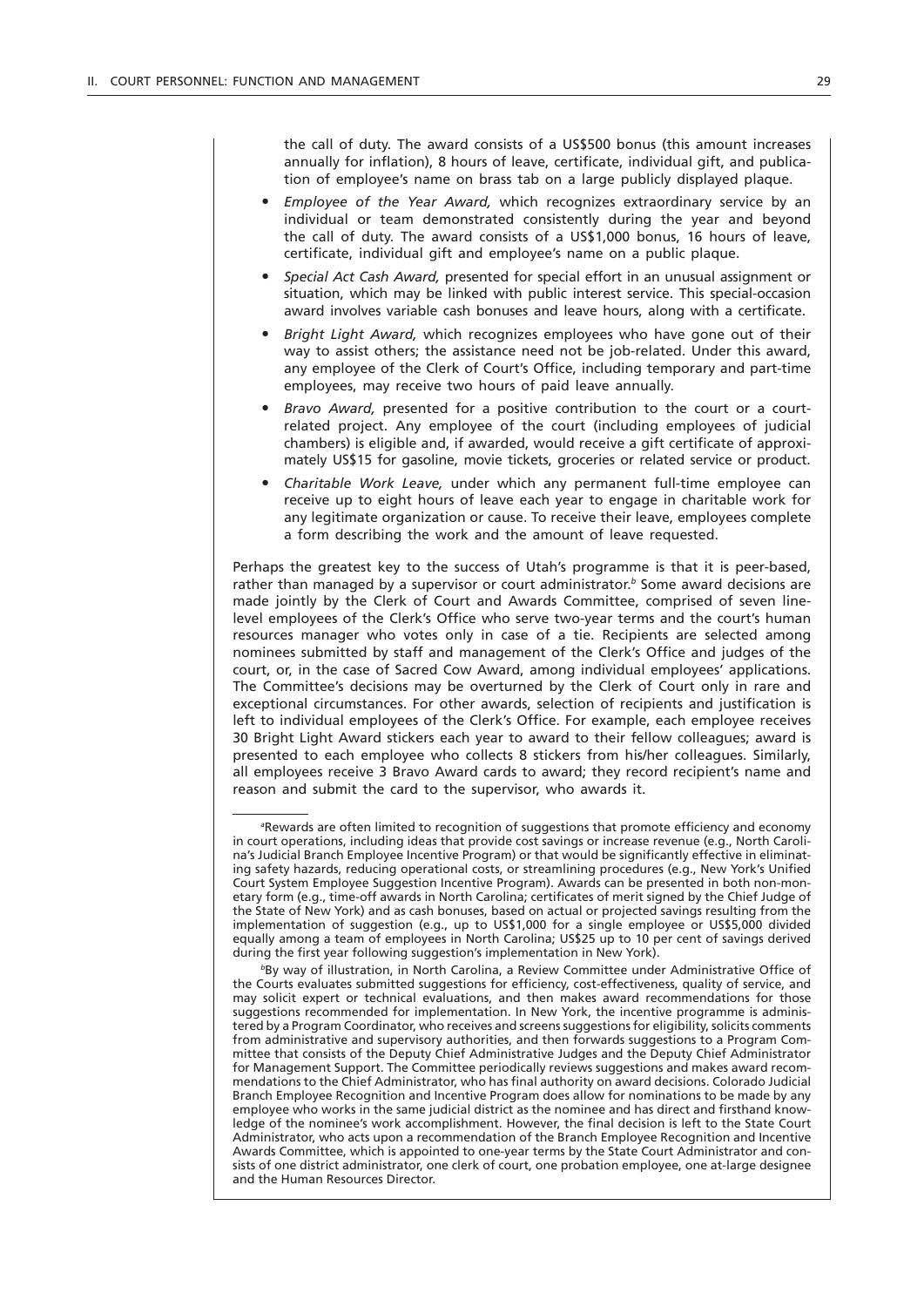# **5. Codes of conduct and ethics training**

Ethical standards for court personnel are equally as important to the administration of justice as ethical standards for judges. The realization of the need for specific standards of conduct for non-judicial court employees has increased with the growing professionalization and level of responsibility of these officials. The importance of ethical non-judicial staff is recognized by the Bangalore Principles of Judicial Conduct, which charge the judge with overseeing the conduct of court staff with regard to propriety, equality, and competence and diligence.20 In systems where ethics is not emphasized, court personnel can undermine the equality of parties, slow court processes and destroy efficiency, and may be an avenue for corruption in the courts. Setting specific ethical standards for court personnel in the form of a code of conduct is a relatively new, but growing, trend in judiciaries across the world. While court personnel codes of conduct have existed in some countries for several decades, their history is still very short in comparison with the judicial codes of conduct.21 The adoption of Principles of Conduct for Court Personnel by the UNODC Judicial Integrity Group in  $2005^{22}$  is arguably at least partly responsible for renewed international interest in such codes.<sup>23</sup> The document sets forth detailed standards of conduct for current and some former court personnel in the areas of fidelity to duty, confidentiality, conflict of interest and performance of duties.

Developing a specific code of conduct for court personnel can help to reinforce ethical standards and to create a culture of integrity in the court system. A separate code of conduct can unify standards spread out across various laws, establish rules that are clearly applicable to court staff, and inform the public of the behaviour they can expect when interacting with court employees. Although it is possible for court personnel conduct to be effectively regulated through general anti-corruption laws, the ethical codes applicable to judges, lawyers or public servants, or internal personnel rules, in most contexts including court personnel under such general rules should be done with extreme caution, in light of the specific nature of their functions. In such instances, it is also advisable to produce handbooks for court personnel that would include specific interpretations of general rules as they apply to court personnel.

Certain general ethical considerations repeatedly arise in codes of conduct in various countries. These considerations include conflicts of interest, impartiality, appearance of

<sup>20</sup>*See* Bangalore Principles of Judicial Conduct, Value 4: Propriety, Application 4.15 (control with respect to accepting gifts or favors); Value 5: Equality, Application 5.4 (control with respect to ensuring equal treatment and non-discrimination); Value 6: Competence and Diligence, Application 6.6 (control with respect to maintaining order and decorum in proceedings).

<sup>21</sup>For example, in the United States, the American Judicature Society's Model Code of Conduct for Nonjudicial Court Employees, available at www.ajs.org/ethics/eth\_non-judic-employ.asp, the National Association of Court Management's (NACM) Model Code of Conduct for Court Professionals, available at www.nacmnet. org/codeofconduct.html, have served as guides for state courts since, respectively, 1988 and 1990, while the Judicial Conference's Code of Conduct for Judicial Employees, available at www.uscourts.gov/guide/vol2/ch2a. html, has governed behaviour of court personnel at the federal level since 1995. It should be noted that the NACM's Model Code was fully revised and reissued in 2007. For a detailed survey of court personnel codes of ethics throughout the United States, including overview of their structures, content, placement, format and enforcement mechanisms, see Karl E. Thoennes III, A National Inventory and Review of Ethics Codes for Court Managers and Staff (Institute for Court Management, 2007), available at www.ncsconline.org/D\_Icm/programmes/ cedp/papers/Research\_Papers\_2007/Thoennes\_NACM-Code.pdf.

<sup>22</sup>See United Nations Office on Drugs and Crime, *Report of the Fourth Meeting of the Judicial Group on Strengthening Judicial Integrity* (Vienna, 27-28 October 2005) at 18-21, available at www.unodc.org/pdf/corruption/ publication\_jig4.pdf.

<sup>&</sup>lt;sup>23</sup>Some of the countries that promulgated codes of conduct for non-judicial staff over the past several years are Bulgaria in 2003, Philippines (2004, available at philja.judiciary.gov.ph/alerts/2004/e-alerts\_jun04.htm), Romania (2006, available at www.csm1909.ro/csm/linkuri/02\_06\_2006\_\_4521\_en.doc), Russia (2006, available at www.nacmnet.org/ethics/Ethics%20101208/Russian%20Fed%20Rules%20of%20Conduct0106Eng.doc), Serbia (2009), Ukraine (2009), and Kosovo (2010, available at www.kgik-ks.org/repository/docs/Kodi Etikes Stafi Gjyqesor Eng.pdf). Specific court personnel codes of conduct also exist in countries as diverse as Morocco, Palau, Singapore and Tasmania.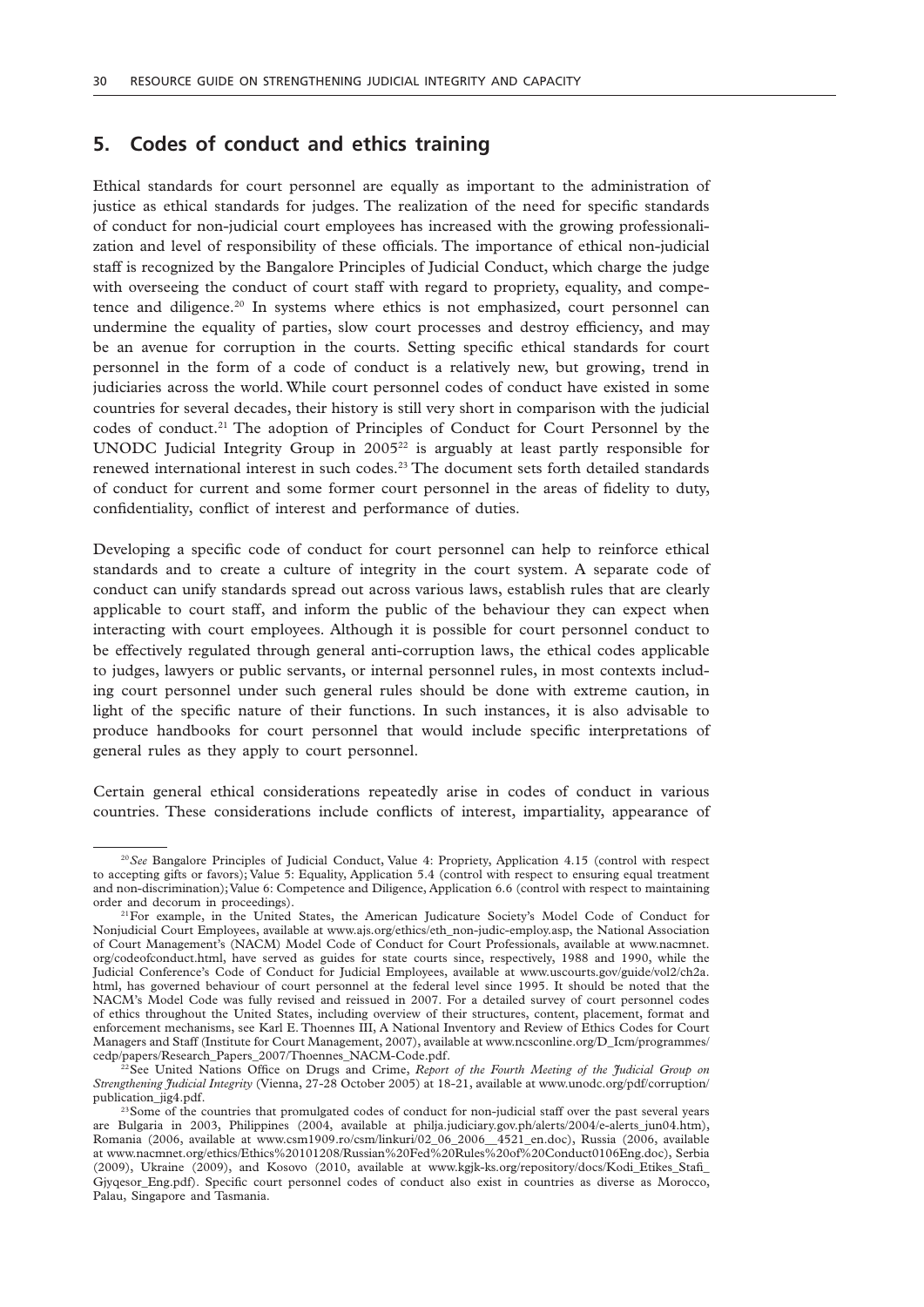impropriety, the acceptance of gifts, confidentiality, *ex parte* communications, diligent performance of official duties, abuse of position, and protecting the prestige and independence of the judiciary. These values reflect the desire to create a fair, efficient and impartial judicial service that assists the public and is loyal to the judiciary. Other issues are less common, but may still be important. Such issues may include post-employment restrictions, particularly on the disclosure of confidential information, personal financial disclosures for court employees with the authority to enter contracts on behalf of the court, outside employment, the proper use of public resources, the duty to report ethical violations, the provision of legal advice or attorney referrals, and the dress and manners of court staff while interacting with the public. In addition, many state codes of conduct in the United States, for example, include provisions regulating the political activities of court employees while at work and on public property; such regulations are often necessary where state court judges are elected on a partisan basis.

The code of conduct for court personnel should reflect the needs of the judiciary. While comparative study of codes from other jurisdictions will help provide ideas and develop understanding, simply adopting a model code or importing a code from another county is unlikely to be successful in creating an ethical court service. In order to ensure that a code of conduct is relevant to court employees and effectively addresses issues they actually face, court staff and other stakeholders should be included in the drafting of the code. In Romania, for example, the Code of Ethics for Administrative Staff of Courts and Prosecutors Offices was developed by a working group that included representatives of NSC (see discussion in an earlier section), the Ministry of Justice, the Bucharest Bar, the union of court clerks, and the Court of Appeal of Bucharest, among others. Before being promulgated, the draft code produced by the working group was used in NSC's trainings, in which participants were given an opportunity to debate and discuss the draft, and their feedback was incorporated into the draft in order to make it more useful to the clerks. In Bulgaria, the Code of Conduct for Court Clerks was promulgated by the National Association of Court Clerks, which remains responsible for its implementation and enforcement.

The ultimate goal of a code of conduct for court personnel is not simply the creation of new rules, but rather an ethical court staff that supports the judiciary in efficiently and impartially administering justice. Thus, before introducing a new code of ethics, its drafters should also consider what type of enforcement mechanism is most appropriate. Potentially, an ethics commission could be created to oversee and review ethics complaints against court personnel, or complaints against court personnel could be adjudicated by a judicial ethics commission. However, less extreme enforcement mechanisms, from simple administrative reprimands for minor infractions to discharging an employee who repeatedly or egregiously violates the code of conduct, are likely to be successful in most cases.

More importantly, if court personnel are aware of their ethical obligations and understand how to apply the code of conduct in practice, such a document can be successful even if it simply provides guidance to court employees. Training court employees in a new code is an essential method of informing them of their ethical obligations and ensuring the code is useful to them. Although lecturing court personnel can inform them of the contents of the code, to be effective, the training should provide employees the opportunity to understand how the code works in practice. This can be accomplished by utilizing interactive adult learning methodologies and providing realistic case scenarios that allow trainees to discuss practical application of the code.

The following case study demonstrates how a new code of conduct was created and put into practice through training in the Philippines.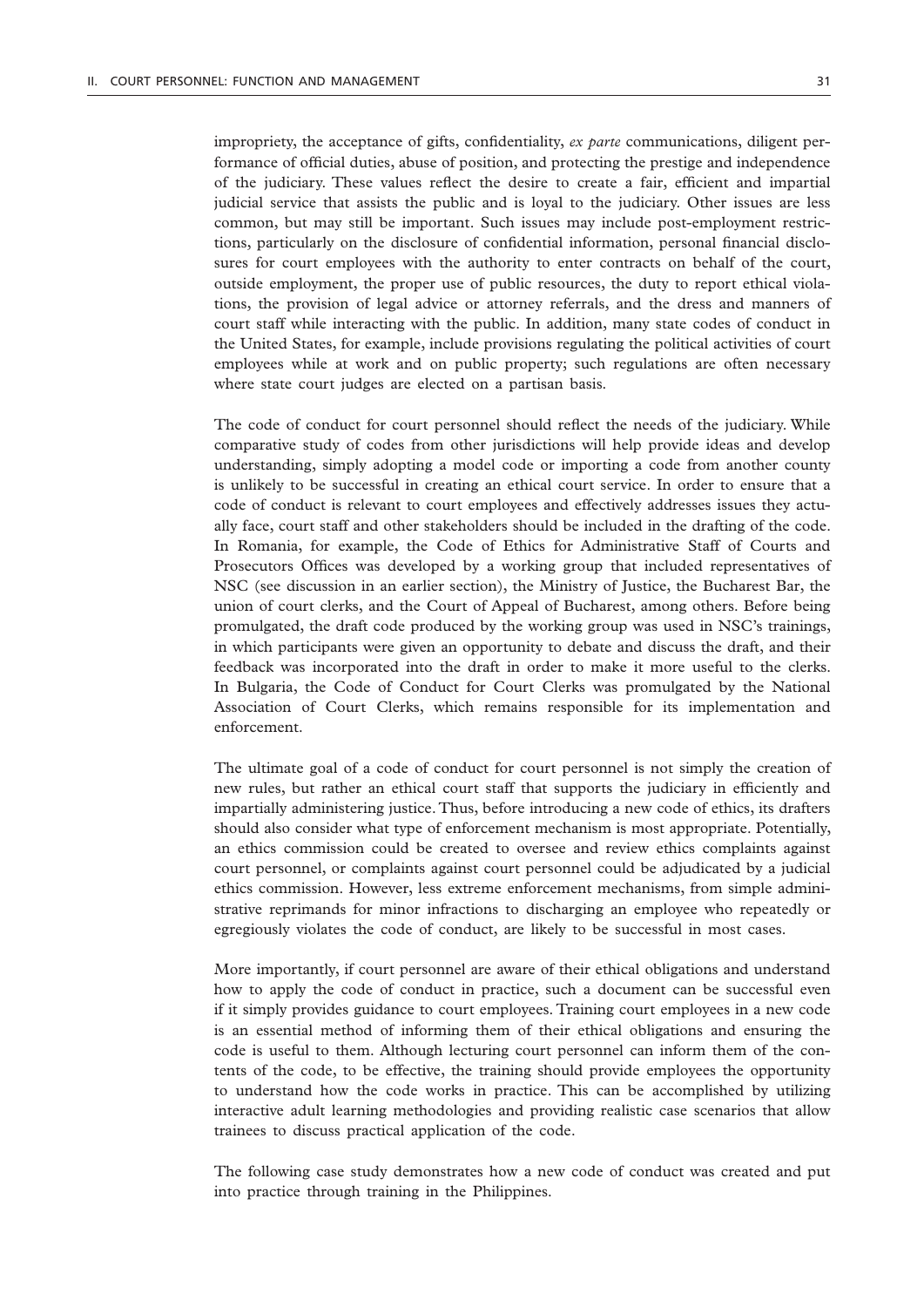### **Box 18. Developing and training Philippines court personnel on a new code of conduct**

After assuming the position of Chief Justice of the Supreme Court of the Philippines in 1998, Hilario G. Davide, Jr. issued a policy statement on judicial reform which, in part, recognized the importance of upgrading administrative and management skills, strengthening ethical principles and moral values, and boosting the morale of court personnel. Chief Justice Davide also participated in the Judicial Integrity Group in 2003, when it first discussed a draft code of conduct for court personnel. Using that draft as a starting point, several revisions were introduced to tailor the code to the needs of the Philippine judiciary. The Supreme Court promulgated the Code of Conduct for Court Personnel in April 2004, and it took effect in June 2004. The Code applies to all court employees who are not justices or judges, and is divided into four canons: Fidelity to Duty, Confidentiality, Conflict of Interest, and Performance of Duties.

Shortly after adoption of the Code, the Philippine Judicial Academy (hereafter PhilJA) and the Supreme Court's Office of Court Administration partnered with the American Bar Association's Rule of Law Initiative to design a new training programme.*<sup>a</sup>* The trainings lasted two days, during which participants were first instructed in the content and rationale of the Code and then broken into small groups. The groups received a series of prepared case studies and were asked to identify any violations of the Code. This was followed by a discussion about the application of the Code to the case studies and more broadly, their jobs. Participants found the training informative and useful. Notably, some participants were unfamiliar with the concepts of impropriety and the appearance of impropriety before going through the training.

Overall, during 2005, the training sessions on the new Code reached out to over 10,000 court employees throughout the Philippines—nearly half of all personnel employed by the judiciary. Similar training continued throughout 2006-2007, and were supplemented by educational brochures and posters produced by PhilJA. The brochure*<sup>b</sup>* reprints the text of the Code and was distributed to all court employees and also made accessible to the public. The poster<sup>c</sup> shows three simple scenarios illustrating appropriate behaviour for court staff. They were distributed to courthouses throughout the country and hung in prominent locations so that the public could see them. Both the brochures and the posters were intended to remind court staff of their ethical obligations and to increase public awareness of what behaviour they should expect from court employees. In order to increase the judiciary's understanding of ethical principles, PhilJA is currently working on an annotated version of the Code. When completed, this document will be distributed to all court personnel in the Philippines.

# **6. Performance indicators and evaluation**

Routine performance evaluations for court support personnel serve to set the standard practices established for administrative tasks and an individual employee's performance, in an effort to evaluate where the employee's services fall with regard to standards of efficiency, consistency, fairness and integrity. Evaluations can cover a broad range of issues, such as attendance, avoiding conflict of interest, respectful employee relations and effective work practices. Therefore, evaluations are important both for enforcing standard practices and for ensuring court personnel's awareness of and adherence to the established standards.

*a* A sample training agenda, including an overview of session objectives and teaching strategy, is available at http://philja.judiciary.gov.ph/attachments/1\_Judicial\_Reform\_Adocacy\_Orientation\_ Workshop.pdf.

*<sup>b</sup>*Available at www.abanet.org/rol/publications/philippines\_code\_of\_conduct\_brochure.pdf. *c* Available at www.abanet.org/rol/publications/philippines\_code\_of\_conduct\_poster.pdf.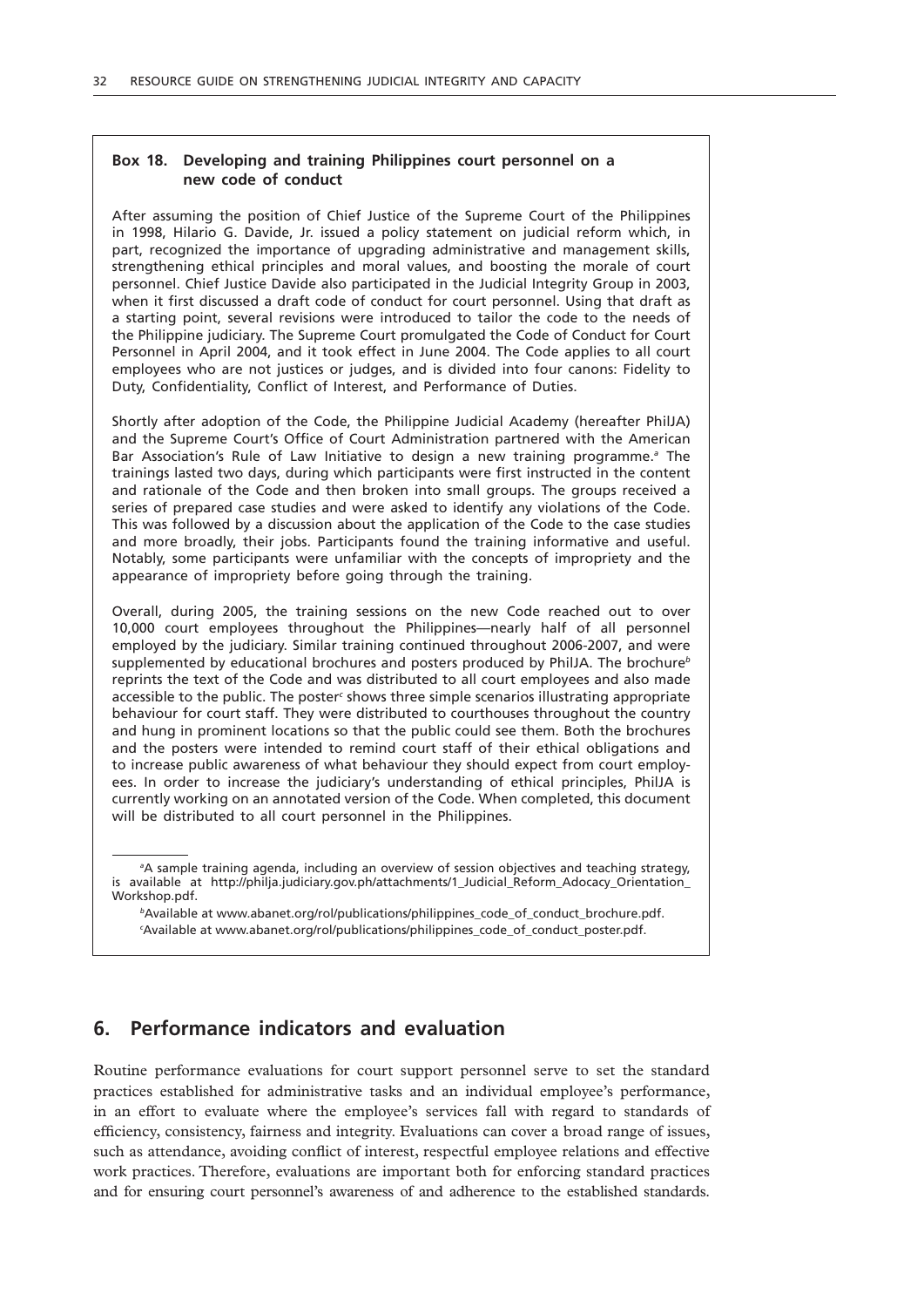Important principles to consider in assessing the performance of court personnel include efficiency, consistency and honesty. These goals can be achieved through setting forth clear guidelines and standards for key processes germane to the performance of court personnel's functions. Standardization of administrative processes is also crucial, since it can help create a more capable administrative staff. For instance, establishment of standard practices for receipt, processing and communication of important court documents and procedures allows staff to become better informed on how to do the daily tasks of their job. Ultimately, this can contribute to greater consistency in the administration of justice, because all cases and tasks of one type are treated identically. Further, increased staff familiarity with clear and reliable standards can result in greater efficiency in the performance of their duties. Finally, standardization of processes can help highlight any deviations that may be due to dishonesty or corrupt practices. By establishing clear practices, time limits and rules regarding a court's administrative procedures, corrupt and unethical practices would eventually become more difficult to hide, especially at the more vulnerable lower administrative levels.

A good performance evaluation system for court personnel should be tied to remuneration or other incentive mechanisms, creating an avenue for rewarding positive behaviour and providing incentives for employees to correct problematic conduct before it comes harmful and requires disciplinary action. Some jurisdictions, for example, are utilizing the practice of having regular performance evaluations reviewed jointly by a supervisor and a court employee, so that an employee can be recognized for good work and can have full knowledge of what areas need improvement.

An informative example of a court system that has used various performance evaluation techniques to improve efficiency and consistency comes from a pilot court project in Colombia's Itagüí district, located outside the country's second largest city, Medellin.

#### **Box 19. Evaluation, performance indicators and court personnel in Colombia**

The courts in the Itagüí district (Colombia) provide an example of efficient and standardized administration of justice. The Itagüí programme began in 1989, when the local business association partnered with the judiciary to set up a programme of administration that would model the efficiency and client-oriented service techniques of business management practices. By 1995, new performance standards were set up to review and improve the initial goals and progress.

The courts divided tasks to improve efficiency, separating nearly all of the administrative support staff from the judges and centering them in a single Judicial Support Office (hereafter JSO). Within this office, new performance standards and goals were established for court personnel, and new training programmes emphasized these standards. Court personnel in the JSO manage all Itagüí courts, and all personnel must conform to the same standards. The system advocates setting clearly defined goals and standards and ensuring they are met through continuing training and periodic evaluations. The indicators are comprised of specified time limits for services grouped by type, such as document collection, filing, response and communication with court personnel. Evaluations are conducted both externally and internally by the courts, by means of document auditing and final reports. Evaluations allowed courts and judges to determine when administrative staff members were not performing their duties properly, as well as to gather data on staff efficiency and productivity. Further, the court system was computerized, enabling judges and JSO personnel to monitor and analyse current trends in case management at every stage of the proceedings. Subsequent surveys conducted among court personnel throughout Colombia revealed that the Itagüí court personnel were far better acquainted with their own performance standards and tasks than their counterparts in other parts of the country.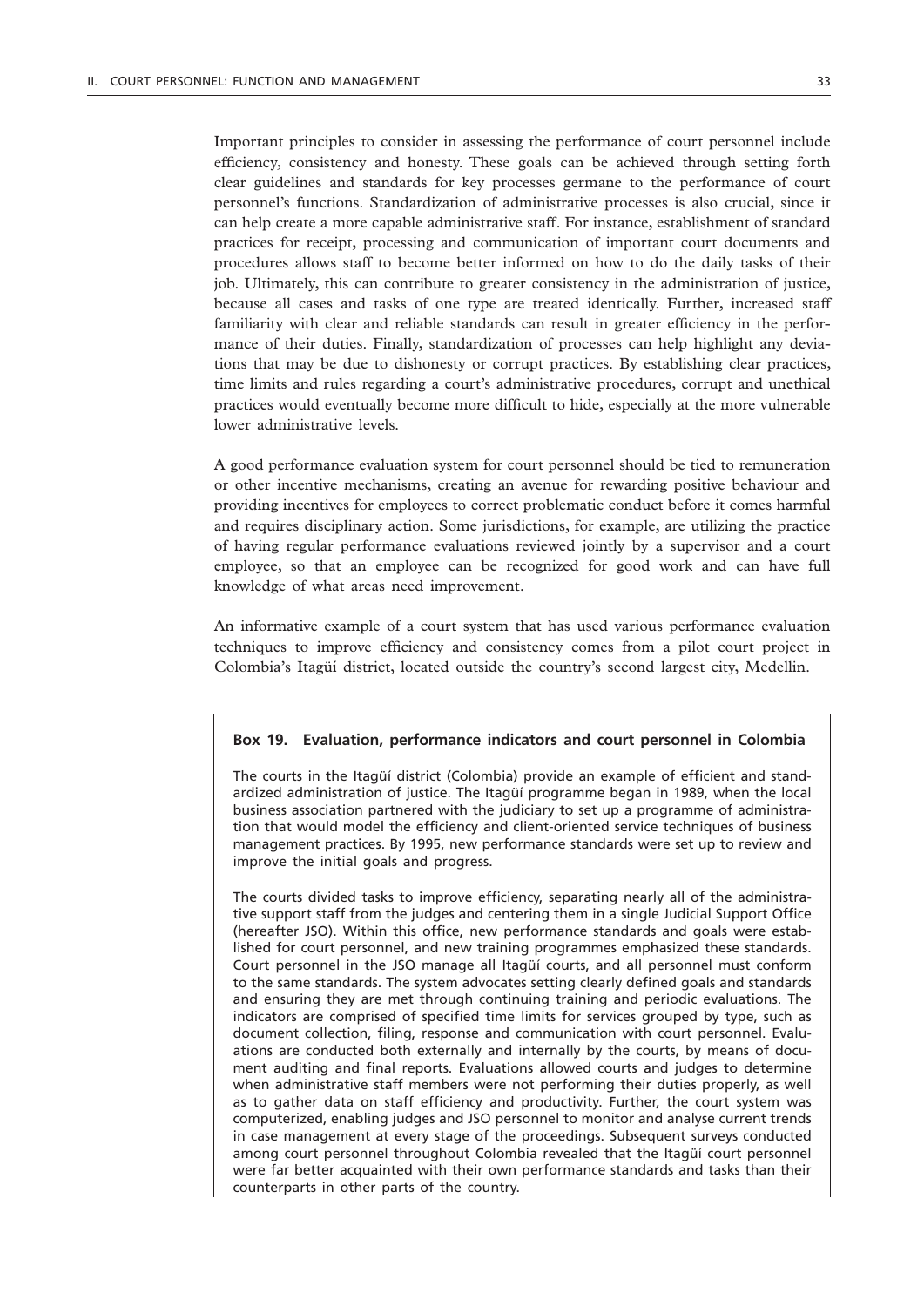#### **Box 19.** *(continued)*

By using standard indicators to assess performance of administrative tasks, the high degree of standardization and efficiency reached by Itagüí programme has received international recognition, having been awarded the ISO 9001 certification for standardization. These achievements were also acknowledged by the Supreme Court, which awarded the Itagüí system with its "Excellence in Justice" prize. The Supreme Court and other regional courts plan to implement the same methods of standardization and performance indicators used in the Itagüí courts in the next phase of the ongoing judicial reform in Colombia, scheduled to have been completed by 2010.*<sup>a</sup>*

*a* While the reform efforts were successful in decreasing the backlog and inefficiency of the courts, as well as improving public confidence in and awareness of court services, there has been some criticism that the system will not be applicable to all areas of the country, especially those lagging in economic development, which may be unable to support the unique cooperation between the private and public sectors seen in Itagüí.

# **7. Disciplinary action**

Codes of conduct and performance evaluations for court personnel lose their purpose without corresponding disciplinary structures to address violations of these standards. Thus, developing a system where court personnel can be held accountable for violation of court rules, policies, codes of conduct or general unprofessional behaviour is an important element in creating accountability and encouraging professionalism within court administration, as well as improving court efficiency and capacity.

While there is no one correct way to institute disciplinary policies, good disciplinary procedures do have common elements. For example, a graduated system of progressive discipline is often used in order to ensure that any penalty that is imposed is proportional to the gravity of misconduct. This helps to create a disciplinary system that is fair and supports the larger goals of the organization. Along with written rules provided to court personnel that clearly state for what and how they can be punished, progressive discipline systems also provides due process protections from unfair practices, since the level of sanctions is already established and supervisors must follow a series of steps before the ultimate punishment of dismissal can be imposed. Court personnel should have the same due process rights as those who appear before the courts, and the disciplinary system should be fair and transparent to the employee. Once proceedings are instituted, the employee must be informed at every stage what the consequence will be if he/she fails to address the problem, and any disciplinary action must be based on fact and not arbitrarily meted out.

Other common elements of disciplinary systems include: *(a)* regular review and revision of the existing rules; *(b)* incorporating mechanisms that allow court personnel to appeal disciplinary measures if they feel that the sanctions are inappropriate or unwarranted; *(c)* providing training to supervisors on disciplinary procedures to ensure that the procedures are properly used; and *(d)* instituting grievance procedures to allow for resolution of employee-supervisor disputes and to hold supervisors accountable for violations of personnel rules. The case study below illustrates how these key elements are incorporated in court personnel disciplinary procedures that exist in various state court systems throughout the United States.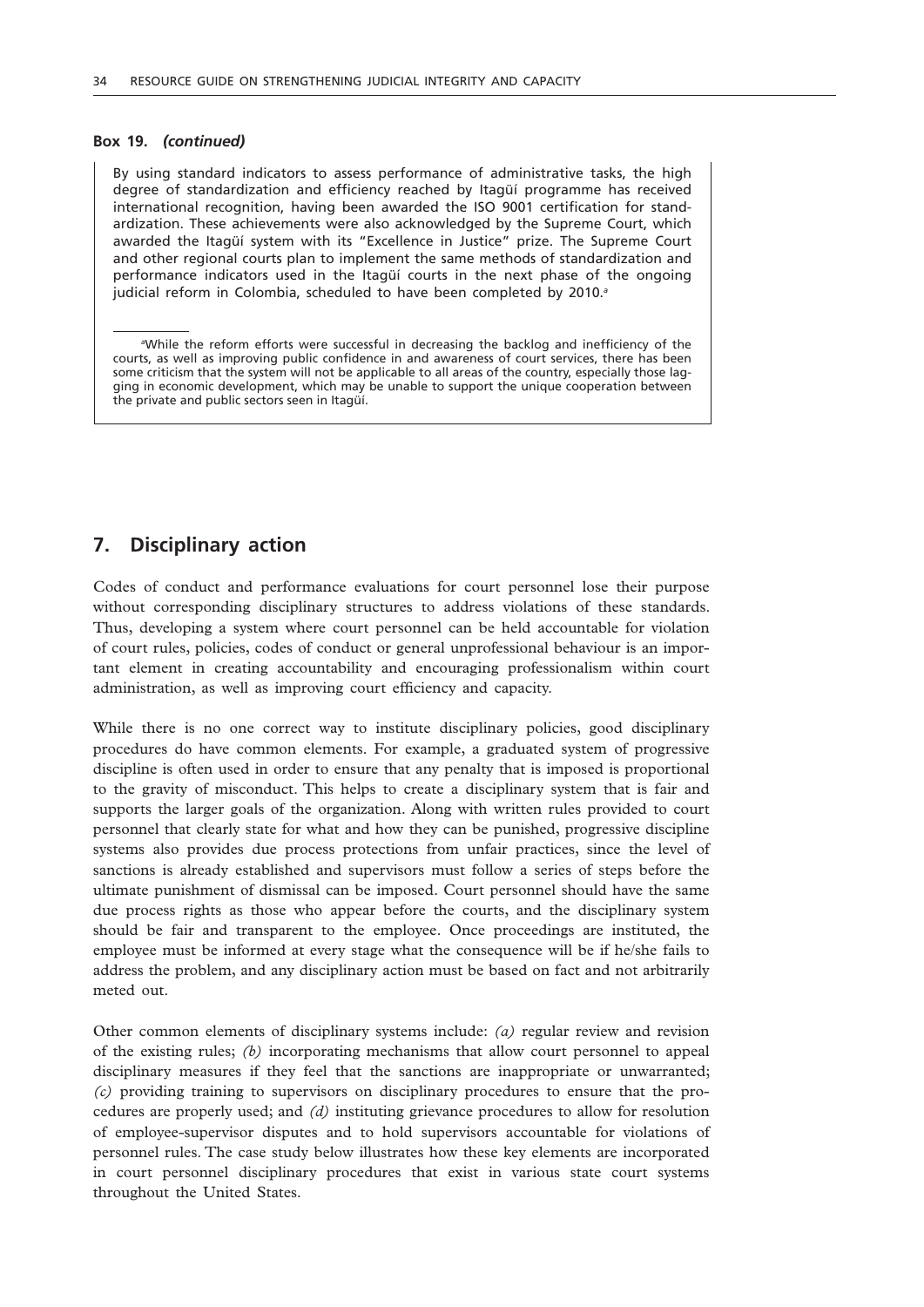### **Box 20. Court employee discipline in the United States**

Most state court systems in the United States utilize some variation of a graduated system of progressive discipline to hold non-judicial court employees accountable for unethical or unprofessional behaviour. Such systems differ in details; nonetheless, there have emerged a number of common approaches and principles, which are being increasingly incorporated into the disciplinary systems of different states. These themes can be summarized as follows:

**Providing court personnel access to written disciplinary rules minimizes ambiguity and reduces chances of misunderstanding.** For example, the Supreme Court of Nebraska adopted an official set of personnel policies and procedures that apply to all courts in the state and established the process for taking disciplinary action against court personnel. In California, there is no single set of procedures; instead, each county's superior court developed a court personnel plan based on general state guidelines that established the rules for court personnel and created procedures for discipline and removal from office. Some courts develop employee handbooks that clearly detail the standards court personnel are held to, the steps involved in the progressive disciplinary process, and the rights they have as employees at each of these steps. Poster campaigns, bulletin board notices and simple rule books are also used, the overall goal being that the rules are in written form and court personnel are well informed of the disciplinary process.

**Regular review and revision/updating of disciplinary rules should involve staff at all levels of the judiciary, in order to ensure that the rules are reasonable and accessible to all court personnel.** For example, Oregon's Judicial Department has created a system where all judicial employees have the ability to comment on proposed changes to the rules, and their feedback is then incorporated into the actual updates that occur every few years.

**Good disciplinary procedures establish specific consequences for each type of misconduct, including what the first form of discipline will be.** The first step in the process is typically an oral warning to the employee by the supervisor. If behaviour does not improve, the next step is a written warning that becomes part of the employee's personnel file. Some form of probation or possibly a limited suspension usually follows. Some courts then graduate to demotion or salary reduction, while others move directly to the final step—permanent dismissal from employment. Generally speaking, minor infractions such as tardiness will start at step one with an oral warning, while more serious infractions such as fraud or abusive behaviour will start at a higher step.

**Incorporating appeal mechanisms as part of disciplinary policies helps enhance fairness.**  For example, Oregon's Judicial Department created an Appeals Board specifically for this purpose, which is made up of a trial court judge, a court administrator, a supervisory employee, and three non-supervisory court employees appointed by the Chief Justice for three-year terms. If an employee has appealed the sanction to the Appeals Board, the supervisor will bear the burden of showing that the employee engaged in improper conduct and the disciplinary action taken was justified and reasonable. If the Board disagrees with the supervisor after all the evidence has been presented, the disciplinary measure is overturned, and employee's personnel file is corrected to reflect this finding. Similarly, a grievance process, which covers rules violations by supervisors, can also serve as an appeals mechanism. This is the approach used in Nebraska, where employees have the ability to appeal disciplinary measures and rule violations or unfair treatment by supervisors through the grievance process. While not all issues are grievance matters, such as performance evaluations and salary rates, this mechanism serves as a possible disciplinary measure for supervisors and holds them accountable to the same standards as other court staff.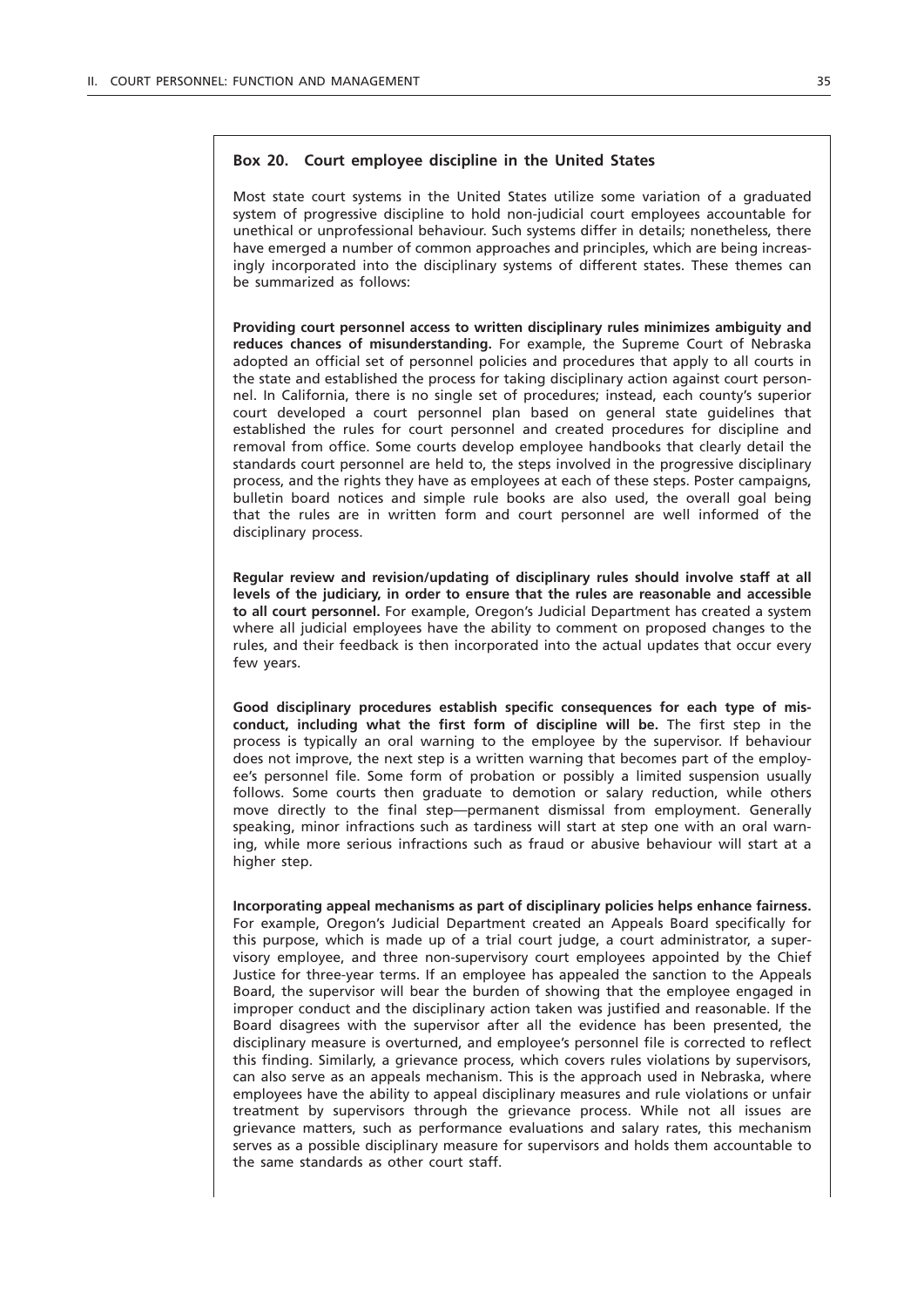#### **Box 20.** *(continued)*

**Training of supervisors on disciplinary procedures is as important as educating court personnel on the standards they are being held to.** Training should occur as new supervisors are hired or promoted, as well as periodically for all supervisors in order to ensure that the policies and procedures are well understood and implemented. For example, the Administrative Office of the Courts in New Mexico hosts training for all new supervisors, as well as seminars held throughout the year for all levels of the judiciary on personnel issues, including extensive review of the disciplinary procedures. This is essential when rules and policies are updated or revised, but is important even without revisions as it helps create a culture of professionalism and high standards among supervisors.

# **8. Professional associations**

One means of building collegiality and esprit de corps among court support staff is to foster the creation of national associations of court administrators or court clerks. Such professional associations can play a key role in changing the perception court support staff have of themselves from an army of low-level and subordinate clerks to a group of professionals and quasi-professionals who promote the effective administration of justice. They also serve to raise the public perception and the judicial perception of the status of court support staff. Such associations provide their members with visibility and opportunities for service in supporting the mission and work of the court systems they represent. The oldest of these associations is the Federal Court Clerks Association in the United States,<sup>24</sup> which was established in 1922. Others include the Federal Probation and Pretrial Services Officers Association<sup>25</sup> and the National Conference of Bankruptcy Clerks.<sup>26</sup> Since that time, a variety of similar types of associations have been created on the federal, state and local levels in the United States. Associations also have been created in Canada<sup>27</sup> and in Australia and play a key role in strengthening and unifying the ranks of court personnel across their broad geography. Court support staff in Bulgaria formed their association in 2000, and its membership now numbers in the thousands. The newest is in Ukraine, where key support staff leaders from a number of courts located throughout the country, working with an international expert, obtained official government approval for and founded their association in 2009. Associations have also been created at the international and regional levels, such as International Association for Court Administration<sup>28</sup> founded in 2005 or the European Union of Rechtspfleger<sup>29</sup> founded in 1965. Such associations plan and conduct national and regional conferences designed to provide continuing professional education, to facilitate networking between staff from different courts, to exchange ideas and best practices, and to build strong national frameworks within which they create forums and interest groups to further their professional goals and objectives. Associations also serve as an organizational framework through which court staff collectively lobby for and promote their special needs and interests.

<sup>&</sup>lt;sup>24</sup>See www.fcca.ws.

<sup>&</sup>lt;sup>25</sup>See www.fppoa.org.

<sup>&</sup>lt;sup>26</sup>See www.ncbcimpact.org.

<sup>&</sup>lt;sup>27</sup>See Association of Canadian Court Administrators, www.acca-aajc.ca.

<sup>28</sup>See www.iaca.ws.

<sup>29</sup>See www.rechtspfleger.org. *Rechtspfleger* are high-level judicial civil servants who have been delegated to perform certain judicial functions independently, such as handling non-contentious matters, supervising the enforcement of judgments, or performing court administration functions.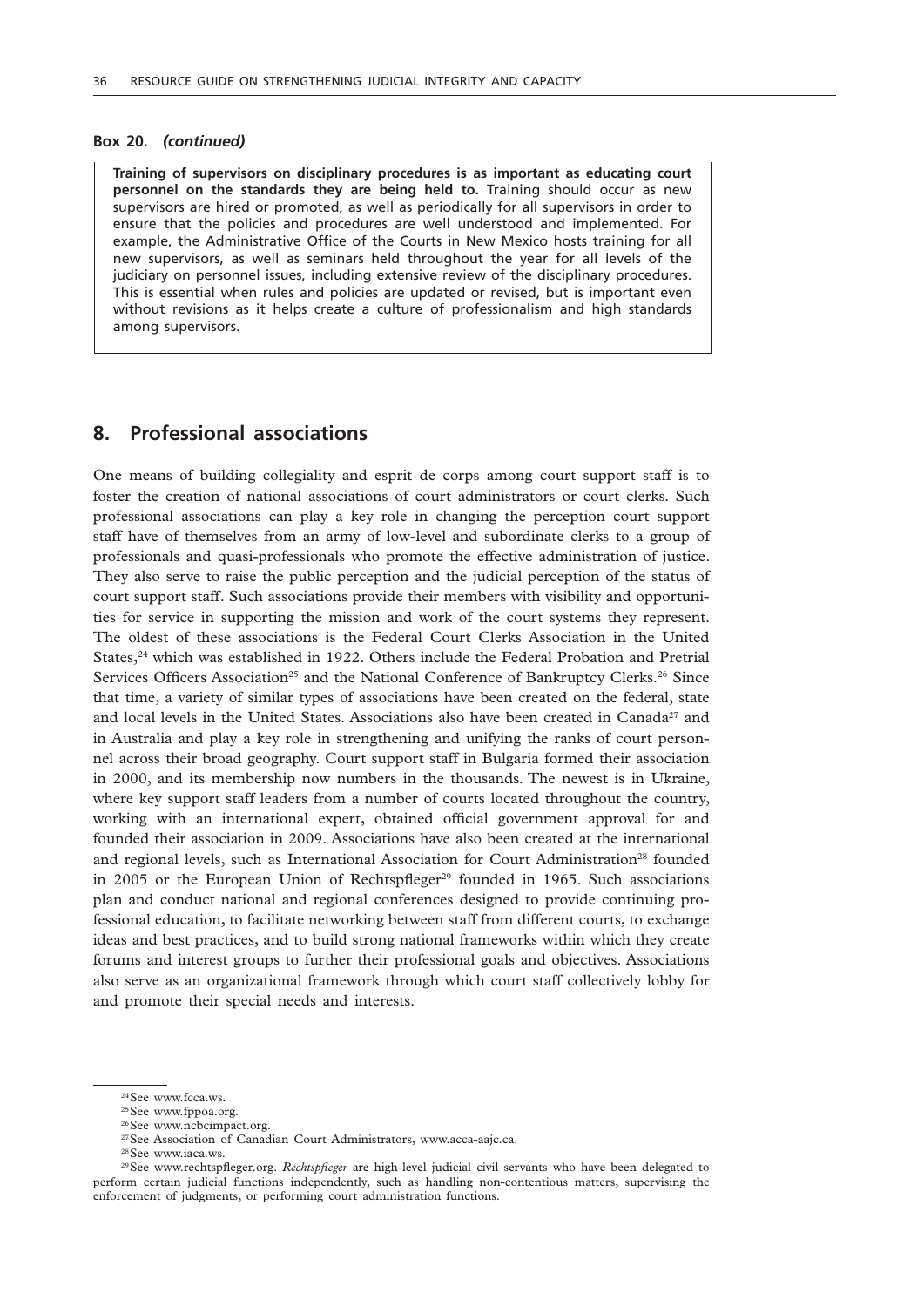## **9. Conclusions and recommendations**

The importance of establishing and fostering a high-functioning, professional cadre of court personnel cannot be understated. In a way, court personnel represent the glue that holds the justice system together, and are critical in their interactions between the judiciary and the rest of the actors in the justice system, including attorneys, witnesses and perhaps most importantly—the general public. It is therefore vital that adequate resources be allocated to the recruitment, training and retention of qualified professional staff to support the judicial institutions.

From this chapter, a few recommendations can be made:

- " Efforts to strengthen judicial integrity and capacity should include measures to ensure and sustain the quality, motivation and continuity of skilled court personnel.
- " Personnel management initiatives should be adopted to address issues such as transparent and merit-based selection and appointment systems, remuneration, career development and continuing training programmes, routine staff performance evaluations, merit systems and codes of conduct.
- Ensure that training programmes are developed in the context of the conduct of a training needs assessment and an operational analysis of the infrastructure of the court system.
- " It is important that training programmes are not only relevant to court personnel, but can also be adjusted to fit the learning style of the trainees.
- " A judicial reform programme that will result in new personnel or increased professionalization of court personnel needs to be supported by budgetary allocations that provide adequate salaries, benefits and workplace resources.
- In order to be credible, any incentives system for judicial personnel and court employees must be governed by a clear and transparent set of rules.
- " Developing a specific code of conduct for court personnel can help to reinforce ethical standards and to create a culture of integrity in the court system.
- Any code of conduct for court personnel should reflect the needs of the judiciary, and not consist simply of a set of new rules, but rather the fostering and development of an ethical, efficient and impartial court staff.
- Developing a system where court personnel can be held accountable for violation of court rules, policies, codes of conduct or general unprofessional behaviour is an important element in creating accountability and encouraging professionalism.
- The creation of national professional associations of court administrators or court clerks can be one means of building collegiality among court staff.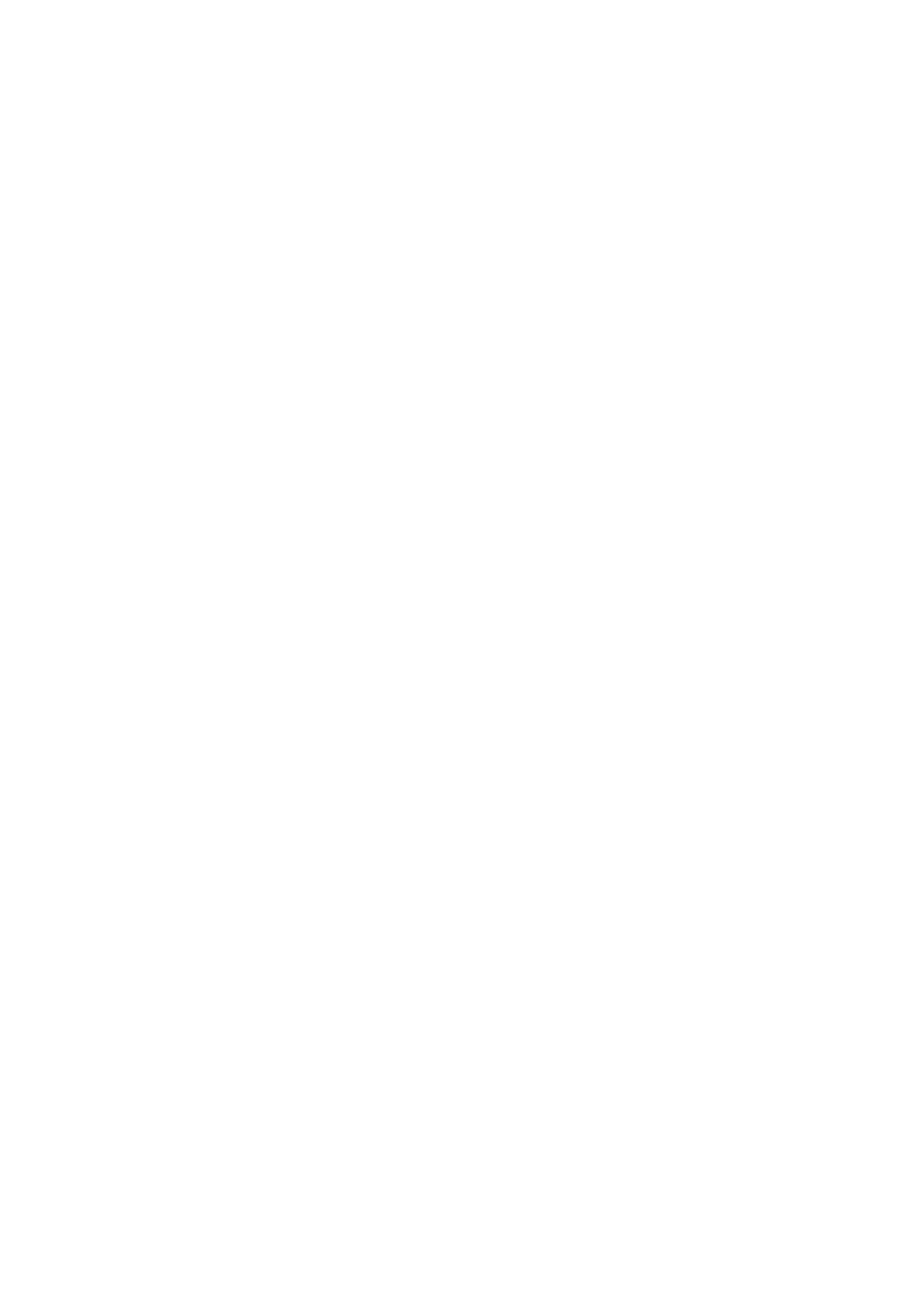# **III. CASE AND COURT MANAGEMENT**

# **1. Introduction**

The institutional framework within which courts historically operated placed little emphasis on sound management and administration. For a number of reasons, the past three decades have witnessed the introduction into court systems of a variety of management principles and practices oriented toward achieving increased productivity, improved case processing and reduced costs. This chapter highlights some of the more significant initiatives that have been undertaken in this regard and offers guidance and resources to court systems—and to judges and staff in those systems—which may have initiated such efforts more recently than others.

Indeed, justice systems may gain an important advantage by adopting such approaches. This chapter is organized in four sections: the first is on case filing, record keeping and, more generally, on information management. The second section deals with case assignment systems, critical for managerial and judicial perspectives. Section three discusses case management principles and procedures. Lastly, section four provides an overview of what information technology can do for improving the functioning of justice system paying attention to the many risks and difficulties related with this challenge.

In performing their tasks, judges, court administrators, clerks, police officers, litigants, lawyers and other key participants involved in the administration of justice require a variety of data and information. In court offices, information management has traditionally been supported by two basic tools: paper dockets and case folders. Typically, paper dockets are books containing the basic information of all the cases handled by a court. Case folders, instead, are usually paper folders collecting all documents related to a specific case, including records of hearings and transcripts. Such tools provide key information for both judicial and managerial decision-making. These tools also provide basic data required to enable court operations and parties' actions; they help ensure accountability, appropriate documentation, compliance with the law, and fairness of proceedings and of court decisions. Such judicial information systems, whether electronic or paper-based, are organizational and institutional tools that are critical to make the basic principles of due process of law effective. They must, therefore, be well organized and adequately secured by court officials to preserve and ensure their accessibility. The organization, resources and efforts that are required to keep all this material up-to-date, complete, consistent, secure and swiftly accessible to those who are entitled to it cannot be discounted.

Judicial information management entails also the publication of judgments through law reports and via the Internet. Such publication plays an important role in the functioning of the justice system. It is vital to proper case management and the development of jurisprudence that judicial officers should have ready access to judgments either in physical or electronic form both at the national and international levels.

Recently, the growing deployment of information and communication technologies (ICT) in justice systems has had a strong impact on information management. As a consequence, information management is becoming more and more technologically supported and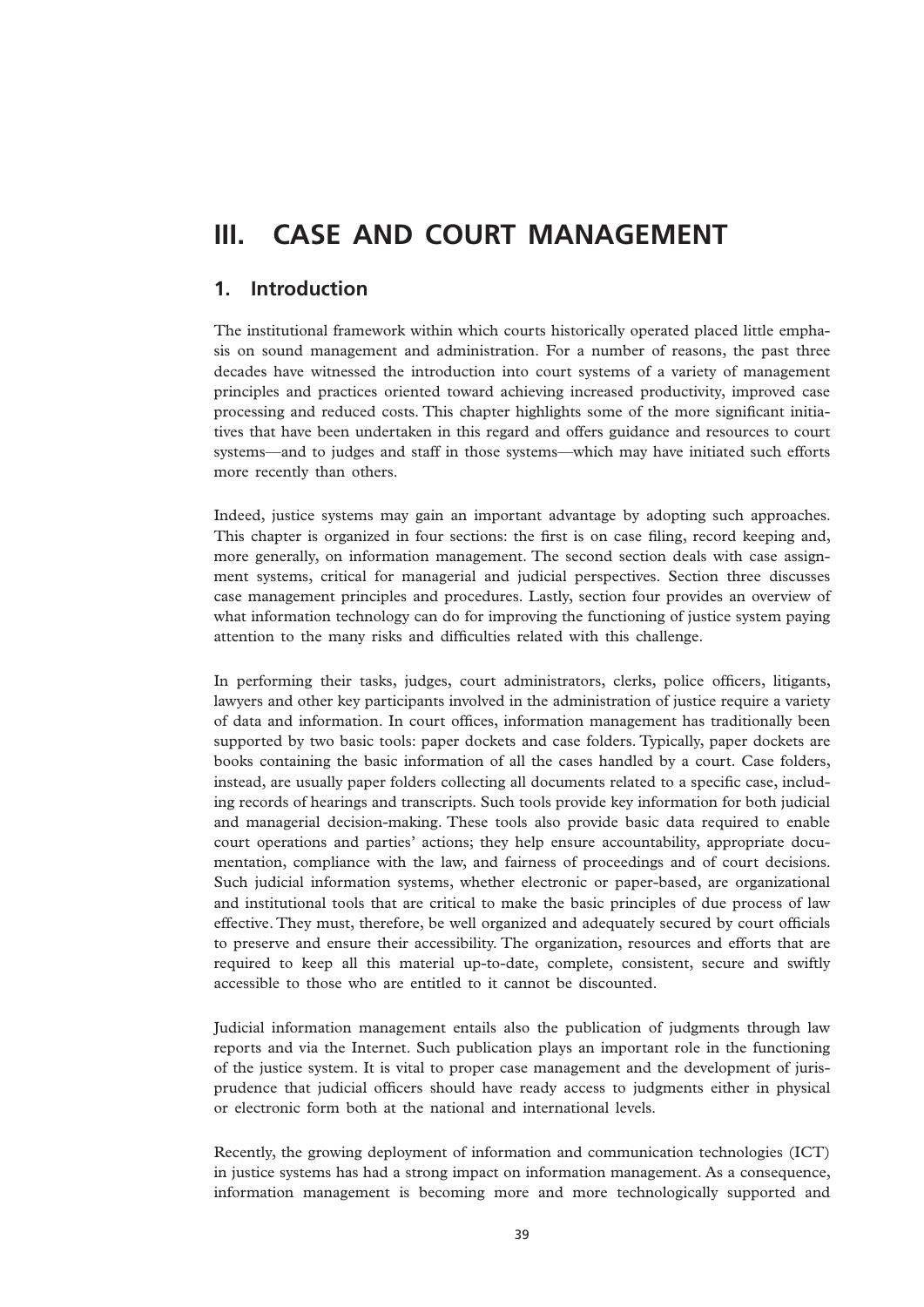enabled.30 Nevertheless, the availability of such technologies is not a prerequisite for an effective management of cases and courts. Indeed, the main rules and guidelines for case and court management are the same with both traditional and electronic enhanced systems. Therefore, this chapter will begin by discussing general issues (case assignment and case-flow management—section 3 and 4) while those specifically related to ICT will be considered in a further stage (section 5).

#### **Court managers**

One of the consequences of an increased resort to the formal judicial system is the corresponding change to the role of the judge as well as the head of judicial administration, often called a "court manager" or "registrar." Case management, performance evaluation and technological developments increase the organizational complexity of courts and require new professional skills and abilities that do not necessarily fit the traditional professional profile or job description of judges. This led to the increased prominence of the position of court administrator that in many jurisdictions has authority over all non-judicial court management and administration functions. More specifically, functions that are typically assigned to such court executives or managers include long-range administrative planning, finance, budget, procurement, human resources, facilities management, court security, emergency preparedness planning, and employee discipline in addition to the ministerial and judicial support functions. These new court professionals liberate the chief judges of the courts from having to invest considerable time and energy on non-judicial functions for which they have not been trained. As a consequence, chief judges of the courts can focus on the judicial functions for which they have been trained and can work to implement more far-reaching strategies aimed at guaranteeing a high quality of judicial decisions and dispute resolution. Finally, since the overall functioning of a court depends heavily on the interplay between judges and administrative staff, it is important to set up a system capable of building a shared responsibility between the head of the court and the court administrator for the overall management of the office.

### **2. Case assignment procedures**

Court systems vary in the procedures they utilize to assign cases to judges. Some countries task the court president, or the head of the court section with the responsibility for determining the distribution of cases. In other courts, case assignment is a function managed by court administrators or court clerks rather than judges. Another option is the random assignment of cases. Random systems may be either manual or automated. Finally, case assignment can be based on informal criteria, such as long-established court practices or more formal rules and laws governing the court. Whichever method is chosen, the procedure to assign cases to judges is strictly related to key values such as independence and impartiality, transparency, efficiency, flexibility, equal distribution of the caseload, and quality in judicial decision-making.

<sup>30</sup>Velicogna, M. (2008). *Use of Information and Communication Technologies in European Judicial Systems.*  Strasburg: CEPEJ.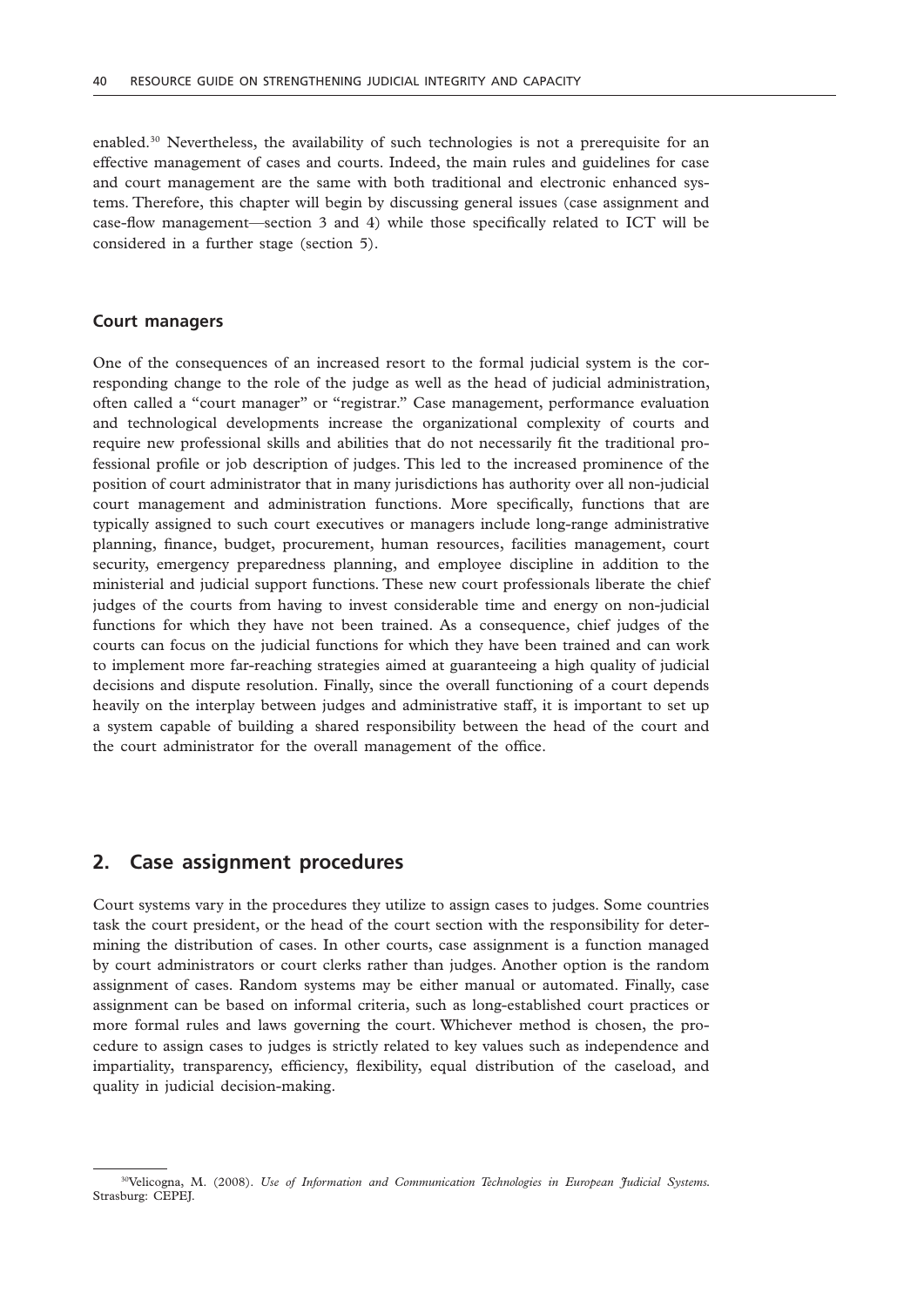The use of a model based on judicial specialization may result in efficiencies, but may also result in an unbalanced caseload among judges or reduce the flexibility of the court.<sup>31</sup> A random case assignment procedure can fulfill transparency and avoid the risk of "judge shopping"<sup>32</sup> and therefore increase the integrity of the system. It is therefore advisable in judiciaries that are affected by problems of corruption and a low level of public trust. At the same time, it may imply a low degree of specialization of judges, resulting in a reduction of efficiency. As a consequence, the tensions among these values must be balanced in the light of the specific features (and problems) of each judicial system.

Thus, case assignment systems are designed in accordance with the relative importance given to any of the above judicial values. Case assignment systems can, therefore, be:

- Random or deliberate,
- Performed by a computerized system or by organizational actors (the head of court, the court clerk, etc.)
- Informal or formal (using pre-established criteria)
- Rigid or flexible

The specialization of judges in various subject matters, and mechanisms to guarantee adaptations and flexibility to deal with changes in court caseload are other design criteria to be considered. In any case, it is of paramount importance to achieve a high degree of internal and external transparency. This is the baseline to identify and correct possible wrongdoing and sustain the legitimacy of the courts. The involvement of lawyers, bar associations and public prosecutor offices can help in the design and monitoring of such critical systems.

Whatever case assignment model is adopted by a court system, criteria and procedures for the recusal or disqualification of a judge from a case based on a code of conduct and related considerations should be institutionalized by law or regulation.

Case assignment is one of the core issues of court management and it can directly affect the length of proceedings. A flexible case assignment system helps the court to better adapt to unforeseen changes in the caseload. In this respect, a judicial "task force" or a "flying brigade" may be used (see the Dutch case in the box below). Also, in countries in which the allocation of cases to judges must be based on rules fixed in advance, it is possible to create some flexibility in order to face unexpected changes in caseload or heavy caseloads. For example, a court might adopt more flexible standards regarding territorial jurisdiction, or subject matter and value criteria, to achieve a more effective allocation of cases among different courts. Flexibility in the allocation of cases can also help to avoid unreasonable delays caused by the transfer of judges from one court to another.<sup>33</sup>

<sup>31</sup>Langbroek, P., and Fabri, M. (2007). Internal case assignment and judicial impartiality: comparative analysis. In P. Langbroek and M. Fabri (Eds.), *The right judge for each case. A study of case assignment and impartiality in six European judiciaries.* Antwerp: Intersentia.

<sup>&</sup>lt;sup>32</sup>Judge shopping has been defined as "an effort by a lawyer or litigant to influence a court's assignment of a case so that it will be directed to a particular judge or away from a particular judge." Steelman, D. C. (2003), *Judge shopping and random assignment of cases to judges.* Williamsburg, Va.: The National Center for State Courts.

<sup>&</sup>lt;sup>33</sup>European Commission for the Efficiency of Justice (CEPEJ) (2006), *Length of court proceedings in the member states of the Council of Europe based on the case-law of the European Court of Human Rights,* Strasbourg: European Commission for the Efficiency of Justice.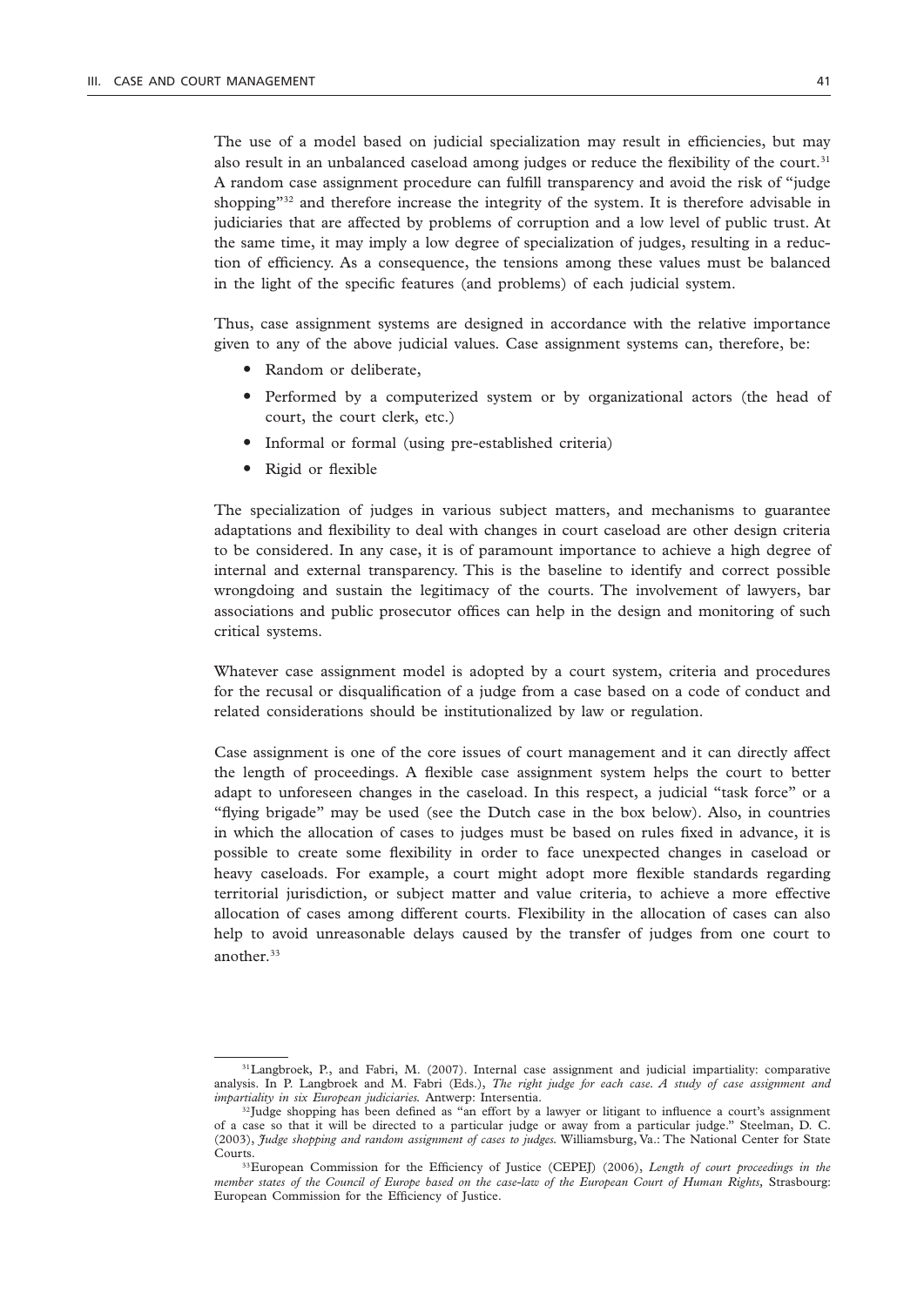### **Box 21. Case assignment in European jurisdictions**

Different case assignment procedures entail peculiar balances between different and sometimes contrasting organizational needs and institutional values. Rather than presenting a full case study, it is therefore advisable to briefly consider a range of case assignment procedures adopted by selected European countries.

**England and Wales**—England and Wales have a very informal and peer-based (horizontal) system for assigning cases to judges. Case listing is in the responsibility of the judges to avoid external and governmental influences that would also reduce the strength of protection afforded by habeas corpus. Case assignment is performed by the same judges. The judges allocate cases lodged at their court among themselves, while the head of the court does not play any role in the process.

A "weighted caseload system" is used to balance the caseload. In both civil and criminal matters, advocates are asked to estimate the time required for hearings and trials of the case they file. In general, in all courts the assignment of an individual judge to a case is dependent on two factors:

- " His/her specialization or skills and expertise, and
- $\bullet$  His/her availability and commitment to other cases.

Thus, for example, every criminal case involving a serious sexual crime can only be assigned to a judge who is trained and authorized for such cases. The heaviest criminal and civil cases are tried by high court judges, who go out from London into the country to hear them.

**The Netherlands**—The assignment of cases to the different sectors of the court is a task of the management board of the court. Cases are assigned to judges within a sector on the basis of: kind of procedure (summary/normal), specialization, judicial continuity and randomness (using the alphabet, postal code, etc.) in that order of priority. This procedure is automated, but in each sector a coordinating judge is responsible for the management of the distribution of cases among judges.

Some flexibility in court operation is granted by a special task force called the "flying brigade." The flying brigade was introduced to help the courts to reduce their stock cases in civil law and municipal sections. The courts instead send their cases to a centrally located unit in the Netherlands. In this unit, judges and court staff prepare draft-decisions. After finalization of the draft-decisions, the documents are sent back to the courts. Following the introduction of the flying brigade, nearly 8,000 draft-decisions were made by this unit in 2000. The unit itself is composed of 6 judges and 30 court staff employees.

**Italy**—In Italy the case assignment system is highly formalized and based on formal criteria, approved and enforced by the judicial council.

The role of the chief of the court is very limited. The chief proposes a written plan for the allocation of judges to the different units and the criteria for assigning cases to sections and individual judges. As a rule, the criteria for the assignment of a case to a particular judge are random (initial letter from the claimant/defendant, day of filing). The court's judges are involved in the process of definition of the plan and can propose amendments, different case assignment criteria, etc. The Judicial Council, after a long decision-making process, amends and approves it, and then supervises its application.

This complex process has been established to guarantee pre-established rules for assigning cases to judges in order to avoid judge-shopping and to guarantee a fair distribution of cases among judges. However, it generates strong rigidities affecting court effectiveness and the pace of litigation.

*Sources:*

Langbroek, P., and Fabri, M. (Eds.). (2004). *Case assignment to courts and within courts.* Maastricht: Shaker Publishing.

Langbroek, P., and Fabri, M. (Eds.). (2007). *The right judge for each case.* Antwerp: Intersentia.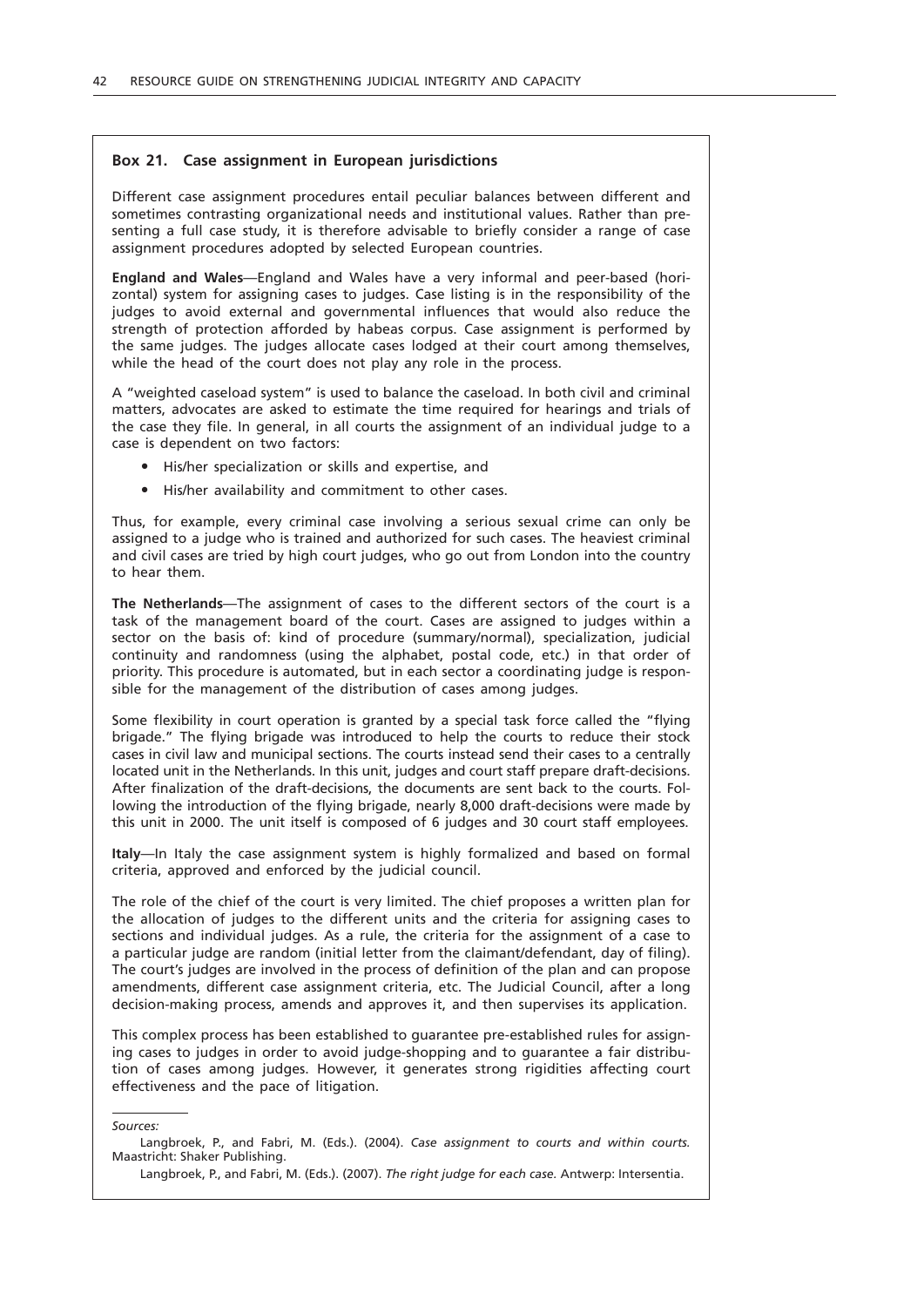Another key element strictly linked with case assignment is the calendar system. In court parlance, a calendar system refers to the manner in which responsibility for processing the case is handled.

Courts primarily make use of three main calendar systems: individual, master or hybrid.

- " *Individual calendar system*: A judge is solely responsible for each case assigned to him or her from filing to disposition.
- $•$  *Master calendar system*: The responsibility for processing each case is apportioned among several judges, each of whom handles a portion of the processing task. For example, one judge might handle the preliminary proceedings and planning. Once that task is completed, responsibility for the next stage of the proceedings in the case is handled by a second judge. When that second judge has completed that stage, the case is passed on to a third judge for yet another stage of the proceedings, and so on until a judgment has been issued and the case is closed.
- Hybrid calendar: this model relies on elements of both the individual and master calendar systems in various combinations applied during one or more steps of the proceeding.<sup>34</sup>

The rationale for an individual calendar system is that where a judge is singularly responsible for adjudicating the case from start to finish, that judge will assume a more proactive role in ensuring that it does not languish, resulting in delays for which he or she will be held accountable. The master calendar system is based on the assumption that, because of functional specialization and the increasing complexity of the law, it is necessary to have judges specialized in a portion of the proceeding. At the same time, coordination costs and organizational complexity increases compared to the individual system. Some empirical research has shown that an individual calendar results in faster handling of proceedings, especially for civil cases (see the case study about the Individual Docket System).<sup>35</sup>

### **3. Case management systems**

Traditionally, many court systems have let the parties to a case control the pace of the litigation process. The assumption is that the parties can thereby take the time they need to adequately prepare and present their respective positions. The role of the judge is to supervise the interactions between the parties and to assess the evidence and arguments the parties provide in support of their claims.

In the last 30 years, this approach has been challenged. In many jurisdictions judges have started to play a more active role in case management. Indeed, with the increasing workload, the traditional approach does not seem to be adequate anymore. To support this stance, a wide variety of case-flow management tools and approaches has been developed.

Case management has been defined as "the entire set of actions that a court takes to monitor and control the progress of cases, from initiation through trial or other initial disposition to the completion of all post-disposition court work, to make sure that justice

<sup>34</sup>Solomon, M., and Somerlot, D. K. (1987), *Caseflow Management in the Trial Court: Now and for the future,* Chicago: American Bar Association.

<sup>35</sup>Thomas Church, J., Carlson, A., Lee, J.-L., and Tan, T. (1978). *Justice Delayed. the pace of litigation in urban trial courts.* Willamsburg, Va.: National Center for State Courts.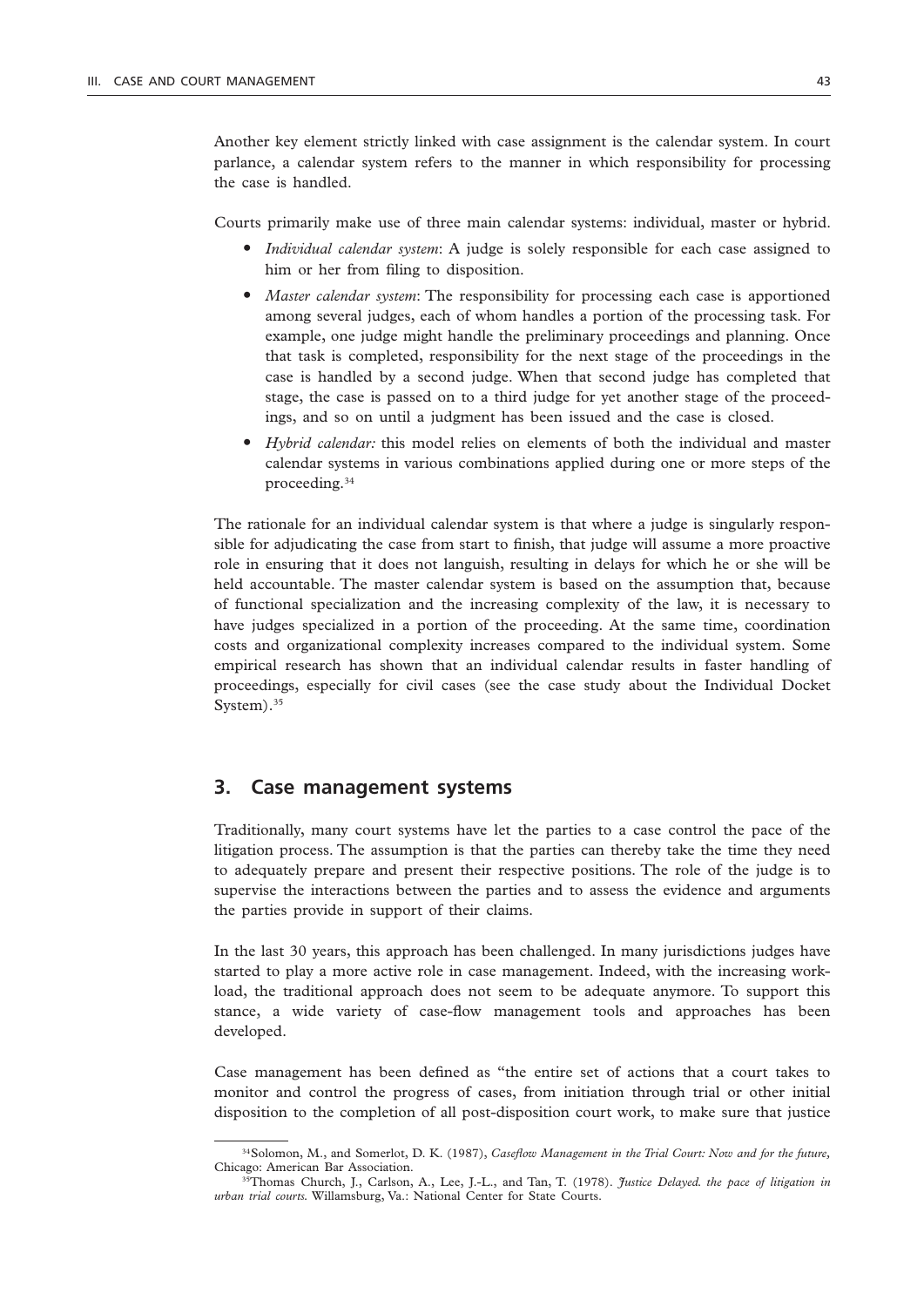is done promptly."36 In sum, it requires the control and active management by the court of the case progress. Therefore, it is a means to pursue the institutional mission of resolving disputes with due process and in a due time. Case management is relevant also for those courts that are not currently experiencing delays or backlogs. The effective use of case management techniques and practices improves the efficiency in the use of justice system resources, hence reducing the costs of justice operation. By reducing the time required for resolving disputes, the appropriate use of case management may also help build public confidence in the effectiveness of the courts and the accountability of judges.

Case management entails a set of principles and techniques developed largely in the United States in the last thirty years, and adopted successfully in a growing number of countries of both common and civil law tradition. These principles emphasize the active role of judges and court staff in managing the flow of judicial proceedings. However, case management is not just a question of adopting new rules and techniques. In countries where there is a strong tradition of control over proceedings exercised by lawyers (and public prosecutors), the successful adoption of such techniques requires more profound and difficult changes related to the professional identity of judges and lawyers. Therefore they require long-term stakeholder engagement and articulated change management strategies that will not be addressed in this section. Selected case management techniques are highlighted below and illustrated in the case study.

The court's control over cases entails the implementation of two different principles: early court intervention and continuous court control of case progress.

- " *Early court intervention* requires that judges familiarize themselves and impose management controls immediately after the case is assigned to them. This can involve giving directions to the parties as soon as possible, case conferences to set up the case calendar and summary hearings.
- " *Continuous court control of case progress* means that judges continue to exercise such controls and monitor case progress and activity throughout the life of the case.

The burden of continuous monitoring can be eased where courts have in place effective case information management systems, either manual or electronic, and where judges can rely on the assistance of key staff. An effective case information system, for example, will provide details on the status of the case, including deadlines imposed by the court and whether the litigants are complying with them. Having qualified staff to assist the judge in the case administration and monitoring process relieves judges of those administrative responsibilities and enables them to focus on their judicial functions.

ICT can certainly help with the automated controls handled by case management systems. In this way, it is the same filing that triggers control procedures such as the identification of the next procedural steps and sends messages if the expected action is not undertaken. However, active court control can also be performed with more traditional instruments. The implementation of these principles has been shown to speed up litigation, to increase the number of cases resolved before trial, and to reduce the number of inactive pending cases as shown by the case study from Australia reported below (see box 24).

The case of Tonga (box 22) illustrates a number of simple measures addressed at improving the physical management of files, the implementation of basic principles of judicial administration and case management, and appropriate training programmes that can lead to a concrete improvement.

<sup>36</sup>Steelman, D. C. (2000). *Caseflow Management. The Heart of Court Management in the New Millennium.*  Williamsburg, Va.: National Center for State Courts.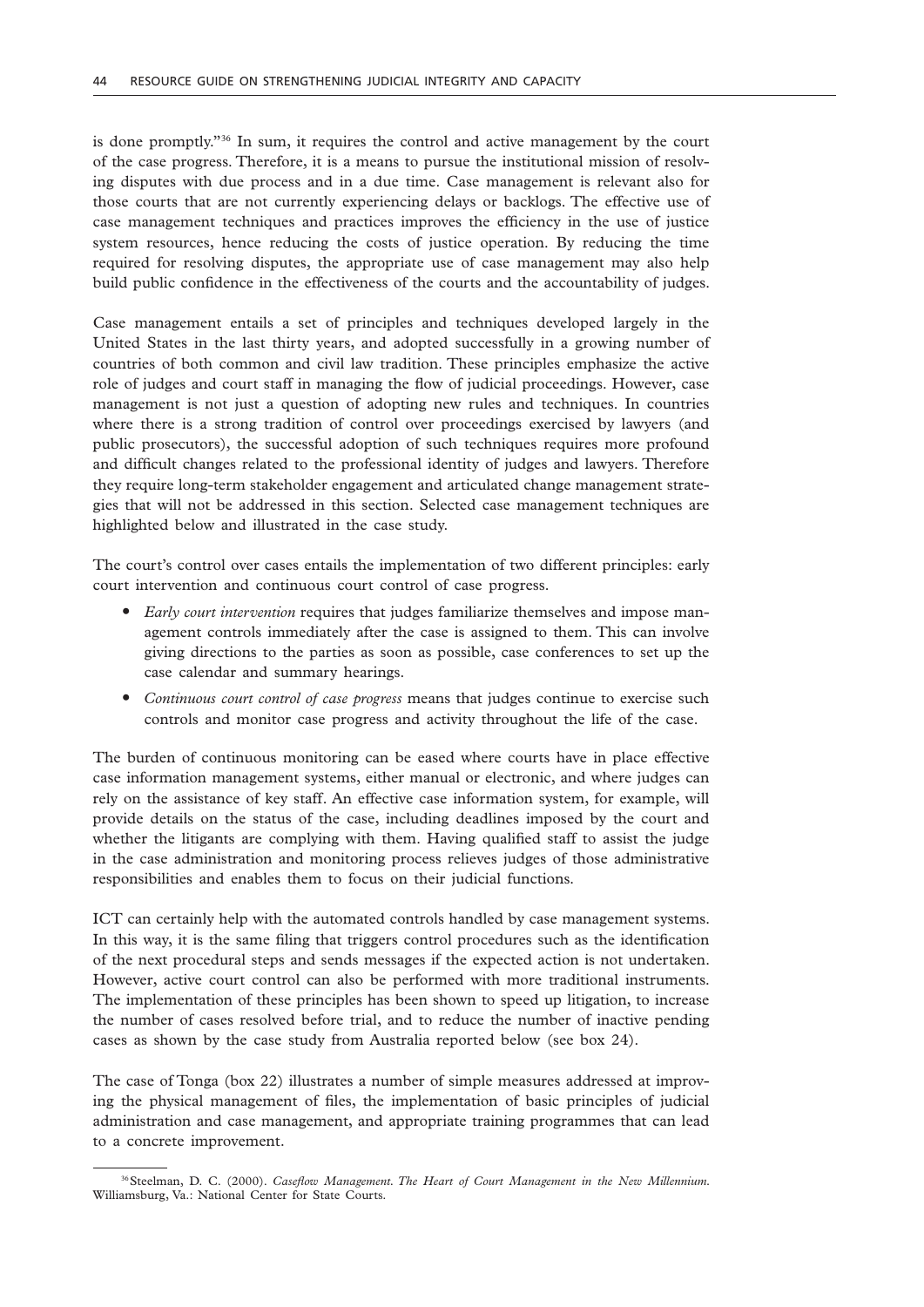#### **Box 22. Case management in Tonga***<sup>a</sup>*

In late 2004, the Chief Justice of the Supreme Court of Tonga made a commitment to expedite the disposition of cases and implement a more efficient system for managing cases. At the time, the Court suffered a relatively large backlog of cases.

The process began in 2005 with an external review of the Court's case management system which found a number of inefficiencies in the process. Recognizing the significant financial and human resource constraints the Court is required to work within, it was necessary to develop and implement reforms that were inexpensive and easy to use. Based on a commitment to six principles of judicial administration, which were regarded as important to the Court, the reform plan was developed. These principles were:

- Judicial commitment to proactive caseflow management
- Establishment of time limits within which cases will be determined
- Court control of the pace of litigation
- $\bullet$  Minimization of adjournments
- Trial date certainty
- The establishment of a system to measure performance and avoid delay

The first step in the process was an audit of the case backlog which identified the types of cases that were taking longer and why. The Court then developed a strategic plan to tackle the backlog commencing with a call-over of all cases to determine which cases were still active and required determination. All active cases were listed for hearing, trial or mediation.

Following this, the Court considered the reasons why cases were not disposed of within a reasonable timeframe. The primary reasons they found were:

- Trial and/or next hearing dates not being fixed or being easily adjourned without good cause,
- Inconsistent and incomplete collection of case data,
- A lack of regular reporting on the age and status of cases, and
- " Files being misplaced and missing essential information such as court orders.

To address this, the following measures were taken:

- " Judges refrained from permitting adjournments unless proceeding as scheduled would unreasonably disadvantage one party or otherwise cause injustice.
- " A simple computer-based case management system was developed using an Excel spreadsheet to record case information.
- Registry staff received training on the collection and input of case data along with how and when to update the electronic files.
- " A secure file room was built to maintain the integrity of the files and to prevent them being misplaced. The file room was equipped with two computers which were networked to the other computers within the registry. This enabled all registry staff to view the Excel spreadsheet and to therefore have access to updated information about the status of any case.

In the first six months following installation of the new case management system, the Court's backlog was reduced significantly. The World Bank's *Doing Business 2008* Report further shows that the duration of contract dispute processes has fallen to 350 days (32 per cent), and the cost of the proceedings has fallen to 30 per cent of the claim (17 per cent). The 2008 report places Tonga as the number one reformer globally as measured by the "Enforcing Contracts" *Doing Business* indicator—its ranking rising  $26$  places to 58<sup>th</sup> in the world. This improvement was largely attributed to the case management reforms instituted by the Court.

*a* This case study was provided by Ms. Helen Burrows, Director, International Programmes, Federal Court of Australia.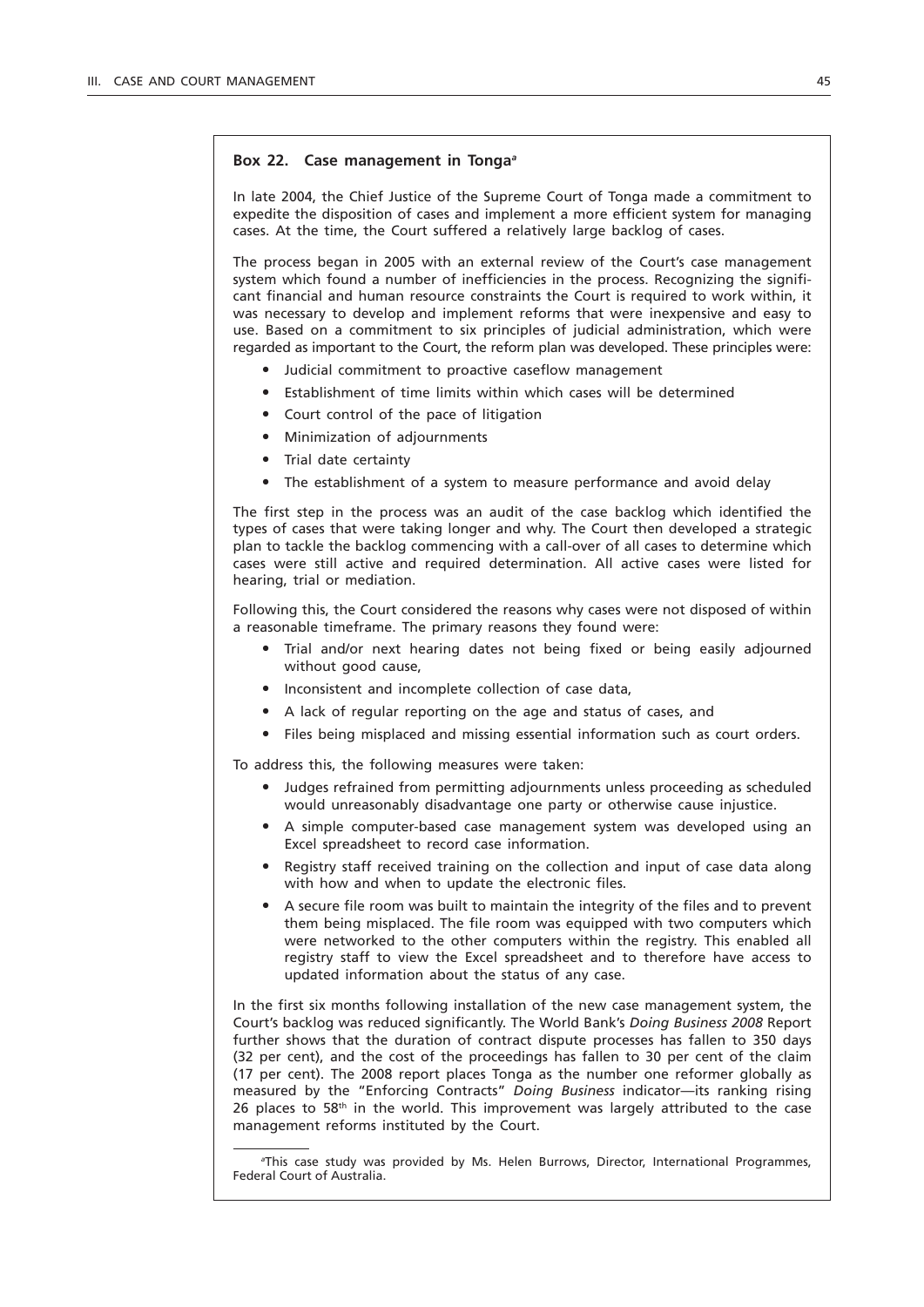### **4. Differentiated case management (DCM)**

DCM changes the chronological concept of handling the cases in the courts. The traditional system of handling cases is based on one procedural track and "first-in, first-out." Judges would deploy the same general processing tools and protocols for all cases, regardless of their relative complexity and the amount of judicial time required to attend to them. More recently, a new approach has been developed to have different procedural tracks based on the complexity of the case and the amount of judicial attention required. This led to the creation of alternative procedural tracks. Each track is organized in different events and timeframes to reflect the range of case processing characteristics and requirements presented by the caseload. In this way, a small claim and a more complex civil case follow different procedures suitable to their different complexities.

A typical DCM system comprises three processing tracks: small claims, fast track, and complex or multi-track.37 Each case is classified on the bases of its complexity (amount of attention it needs from judges and lawyers, value of the case, characteristics of the procedure, legal issues involved), and assigned to one of the tracks. In this way, simple cases following the small claims or the fast track can be disposed of quickly, with minimal judicial attention. Complex cases with multiple legal issues, complex fact situations and multiple parties are instead processed via the complex track where they receive the more intensive and sustained judicial review their adjudication requires.

If a court elects to implement a DCM programme, one of the key features that should be included is an early court review of each case shortly after it has been filed. The screening criteria to assign each case to the correct track should involve the parties and be based on fixed criteria. Lawyers and public prosecutors may be called to play an active role in supporting a DCM system by contributing to the screening of the cases. For example, in many jurisdictions, lawyers must indicate the weight of each case at the filing stage in order to inform the court and the other parties about the expected complexity. In any case, the final assignment to a track is made by the court.

Since there are different ways to process each case in each track, the judicial workload and calendars can be better managed. The courts have substantive information about cases earlier in the process. Court personnel can be better allocated on the basis of the caseload for each track.

### **5. Pretrial and trial management**

The manner in which courts manage the scheduling of formal case events may differ between and even within judicial systems. From a very general perspective, trials can be clustered in two types:

- "Concentrated", with a continuous sequence of hearings. This type of trial tends to be more oral than paper-based.
- "Piecemeal," based on a sequence of separate hearings, each of which may deal with one or more elements. This second kind tends to be more paper-based than oral.

Both models can be improved through the use of pretrial and trial management techniques. The trial process, whether concentrated or piecemeal, absorbs significant quantities of

<sup>37</sup>www.dca.gov.uk/civil/cmpaper/cmchap2.htm.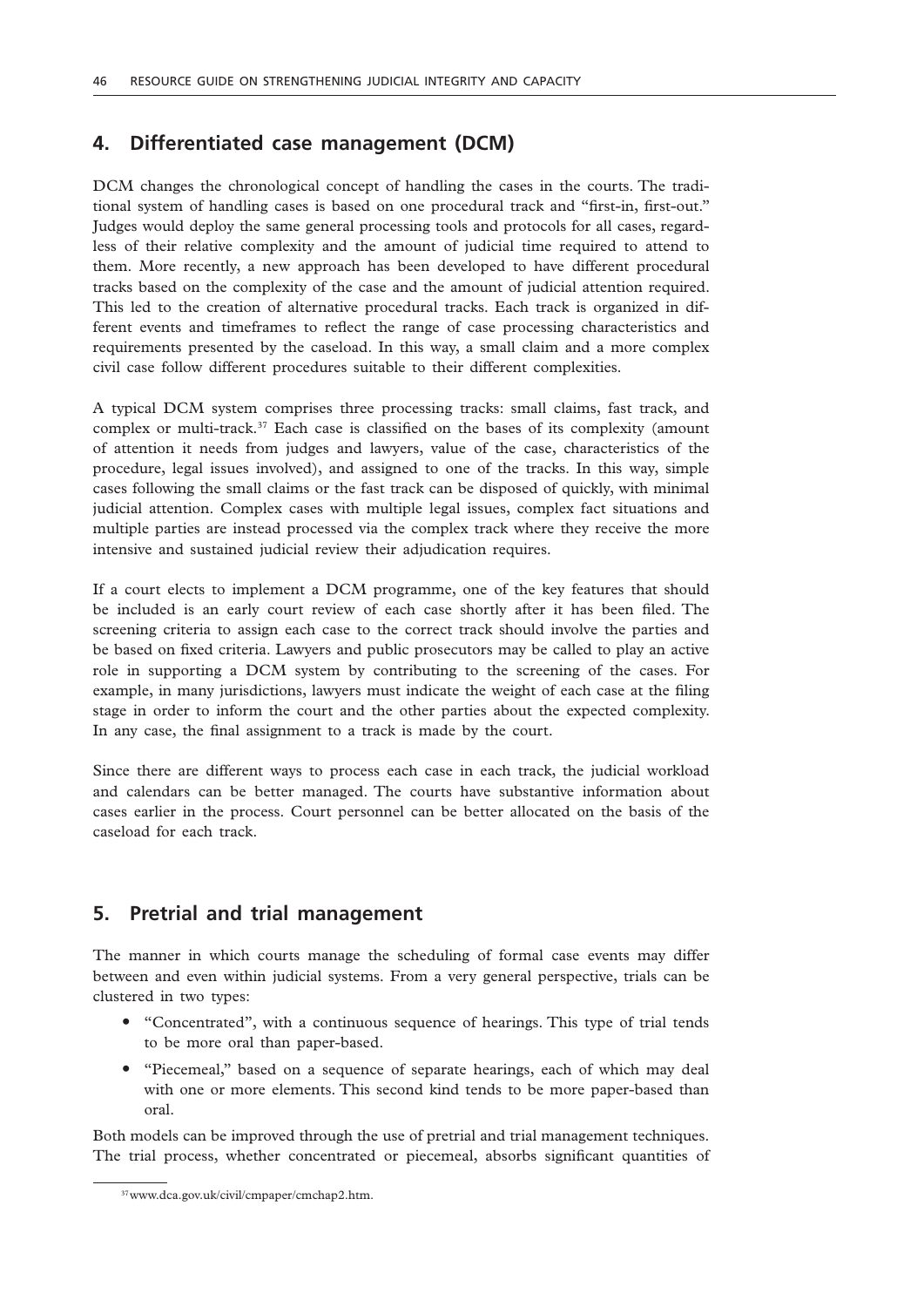judicial and court staff time. To the extent that management techniques and practices are introduced into the trial process, a variety of efficiencies can be achieved. The American Bar Association adopted trial management standards in 1992 which advise judges "to be prepared to preside and take appropriate actions to ensure that all parties are prepared to proceed, the trial commences as scheduled, all parties have a fair opportunity to present evidence and the trial proceeds to conclusions without unnecessary interruptions."38 Since then, a number of judiciaries around the world have adopted similar guidelines.

As an example, The Practical Guide to Court and Case Flow Management in the Lower Judiciary in South Africa provides indications for judges and all the other institutional actors involved in criminal justice administration. The guide include a number of principles and practical guidance specifically tailored to the different actors involved in criminal proceedings (judges, prosecutors, lawyers, staff, etc.) to foster the application of an integrated case flow management system, and the efficient operation of criminal justice.<sup>39</sup>

#### **Box 23. Pretrial management practices**

Judges can utilize a variety of pretrial management practices and procedures to facilitate effective case processing. Such practices and procedures are most valuable for the more complex and technically challenging cases, but also can be used for general caseflow management. They include, but are not limited to, the following:

Require the parties to meet and confer:

After the case has been assigned and reviewed, the presiding judge may require the parties to meet and confer in advance of the planning and scheduling conference. In such instances, the judge should provide the parties with an outline of what they should discuss, what conclusions they should reach, what commitments they are willing to make with regard to scheduling, what issues they agree comprise the core of the dispute, and the extent to which they believe settlement discussions may be fruitful. The parties are required to jointly prepare a report for the court outlining their discussions and their responses and to submit such report to the court prior to the planning and scheduling conference.

Schedule and conduct a planning and scheduling conference:

Shortly after a new case has been filed, the assigned judge schedules a pretrial conference in which an authorized representative for each party is required to participate. At that meeting, the judge will discuss with the representatives the major legal issues, the amount of time each party will require to present its case, the number of witnesses each party anticipates, how much time each party will require to prepare for the trial, and so forth. During this conference, an experienced judge will be able to narrow the number and complexity of the dispute to the core legal issues, eliminate repetitious witnesses, and reduce the amount of time required both to prepare for and to execute the trial process, whether one continuous hearing or a number of hearings. If the parties have previously been required to meet and confer, the judge will review their report with them.

Review the potential for settlement of the dispute:

During the planning and scheduling conference and thereafter until the trial process commences, the judge will advise the parties to seriously explore settlement of the dispute. Where the parties indicate interest in pursuing settlement negotiations but request the assistance of the court, the presiding judge or another representative of the court is available to facilitate settlement.

<sup>&</sup>lt;sup>38</sup>National Conference of State Trial Judges (U.S.) (1992). Trial management standards recommended by [the] National Conference of State Trial Judges. Chicago: American Bar Association. 39www.justiceforum.co.za/practical\_guide.pdf.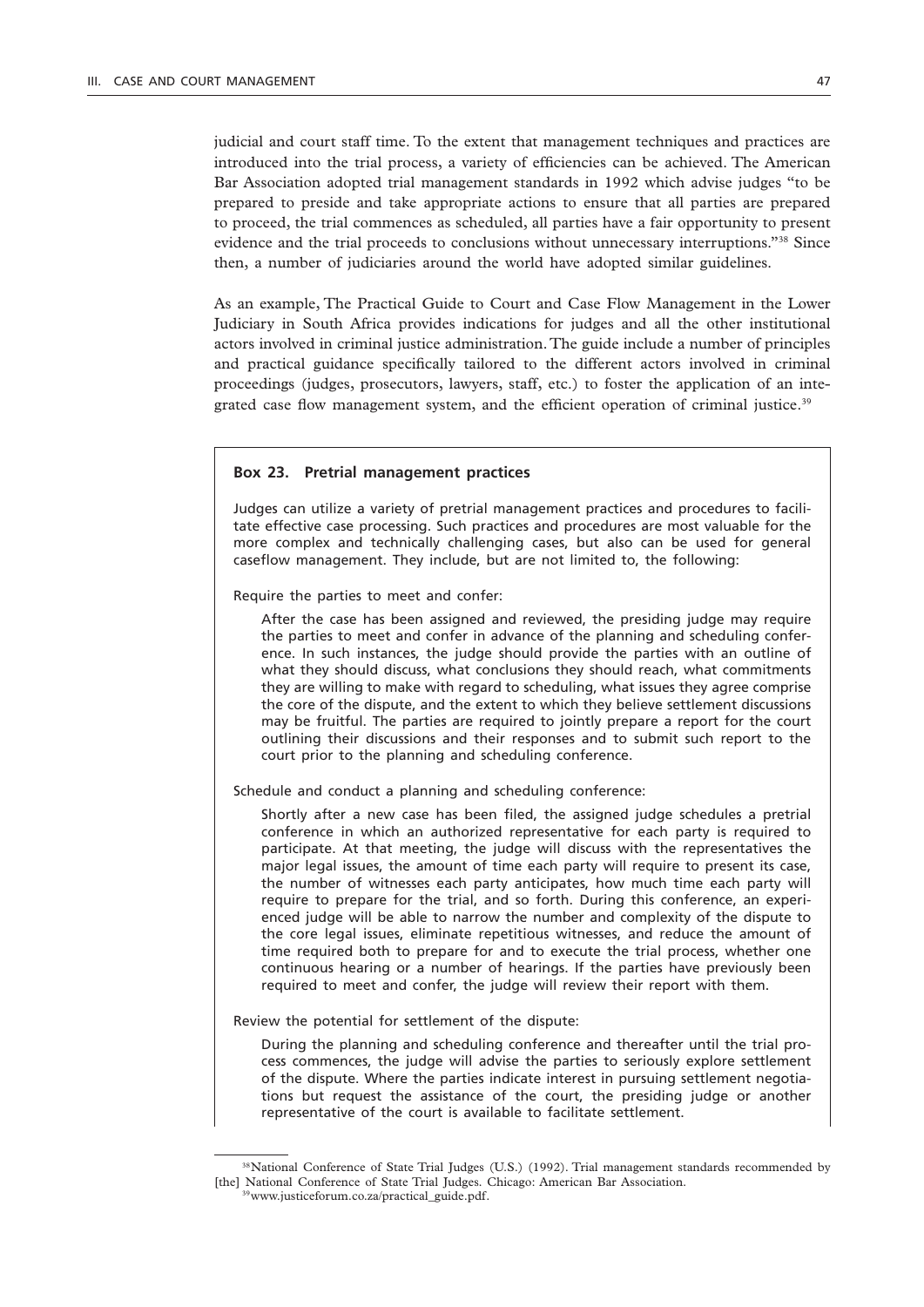#### **Box 23.** *(continued)*

Establish a firm and credible trial date:

During the planning conference or otherwise, the judge will engage the parties in a discussion to establish a firm date on which trial proceedings or hearing will commence. The parties will understand that *(a)* the date will not be modified or postponed except in very rare circumstances, and *(b)* the trial process will commence on that date whether or not they are fully prepared.

A recent product of the Commission for the Efficiency of Justice of the Council of Europe (CEPEJ) focuses on the management of timeframes: inter-organizational and operational tools, established to set measurable targets and practices for timely case proceedings.<sup>40</sup> Inter-organizational means that since the length of judicial proceedings and the actual management of cases are the result of the interplay between different stakeholders in information chain: (judges, administrative personnel, lawyers, expert witnesses, prosecutors, police, etc.), timeframes have to be goals shared and pursued by all of them. Operational tools means that there are targets to measure to what extent each court, and more generally the administration of justice, meets the timeliness of case processing, fulfilling the principle of fair trial within a reasonable time as stated by the European Convention on Human Rights. Therefore, the setting of timeframes is a necessary condition to start measuring and comparing case processing delays, which will be the difference between the actual situation and the expected timeframes, and to assess the policies implemented to reduce the lengths of case processing. Policies and practices are then classified into five main groups:

- 1. *Setting realistic and measurable timeframes:* In consultation with all stakeholders, realistic timeframes need to be set for key procedures at the levels of the justice system, the court and individual judge.
- 2. *Enforcing timeframes:* A notification system should inform managers and judges when pending cases pass the timeframe; external pressures need to be established with a view to ensuring compliance within and across justice sector institutions. Compliance with timeframes needs to be understood as a shared responsibility between court and stakeholders. Strong commitment and leadership promoting compliance with timeframes at the court level and a clear distinction and integration of organizational functions between heads of court and court managers are essential.
- 3. *Monitoring and dissemination of data:* Closely linked to the above is the issue of collecting data and monitoring overall court performance with a particular focus on "standstill" times due to inactivity of the parties and/or the courts.
- 4. *Procedural case management policies:* Where monitoring detects recurrent sources for procedural delays, changes in case management policies need to be taken into consideration. Such policies may help to enhance the active case management role of the judge, impose strict limitations on adjournments, encourage early meeting of the parties with a view to facilitate amicable settlement or prepare cases for trial and allow differentiated case-management in accordance with the complexity of cases.
- 5. *Caseload and workload policies:* Such policies range from the forecast and monitoring of caseload and workload capacity of the courts to initiatives addressed to encourage alternative dispute resolution and an early settlement between the parties, to set up filtering and deflective tools to limit the number of cases to be filed in courts (diversion techniques), and to increase the use of a single judge instead of a panel.

<sup>40</sup>CEPEJ (2006), Compendium of "best practices" on time management of judicial proceedings.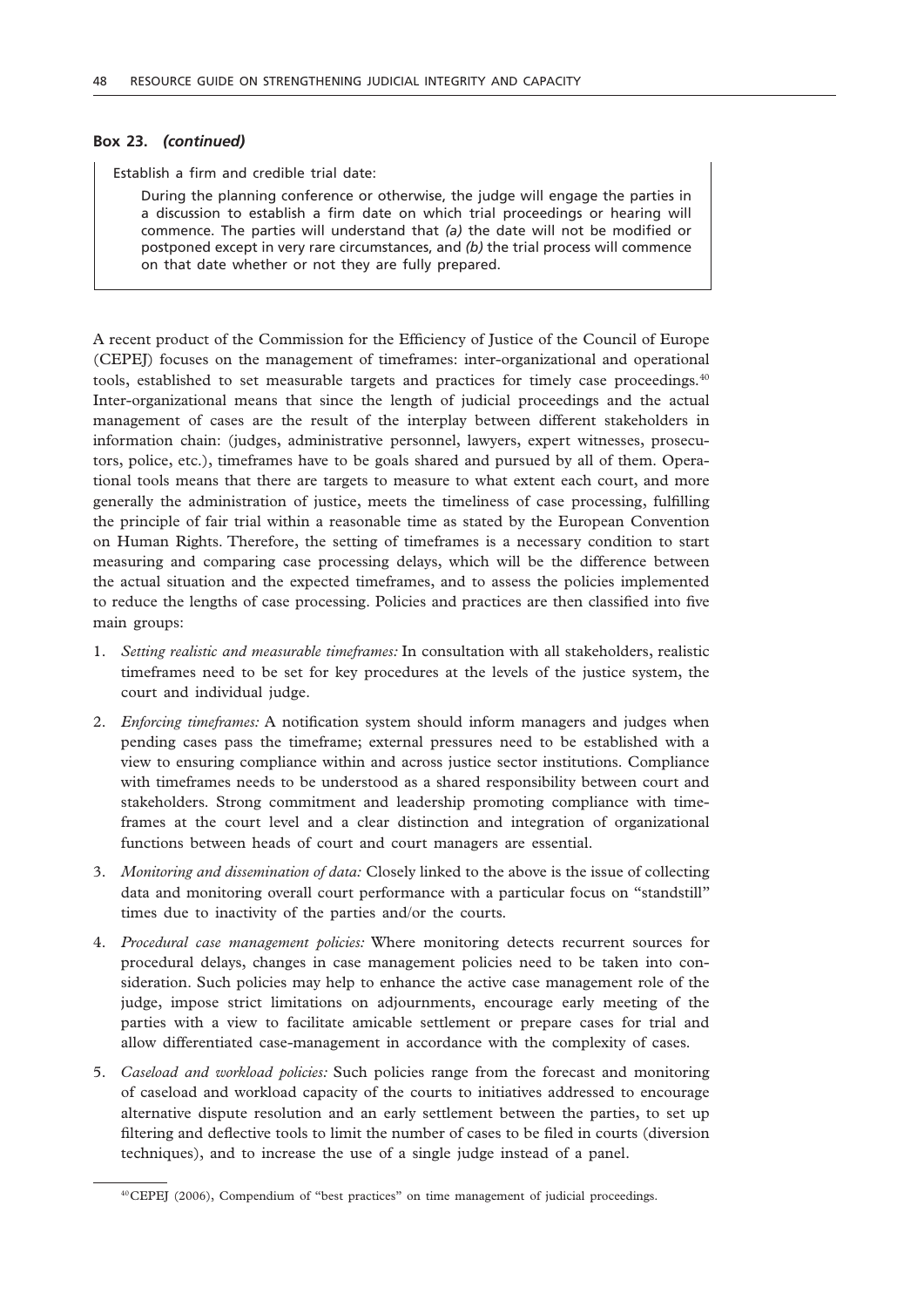In many jurisdictions, case management is still new (or unknown) not just in terms of practice, but also in terms of basic knowledge about its principles. The assessment of training needs for both judges and staff is the first step to addressing this knowledge gap. Following this, specific education and training programmes must be designed to develop case management programmes and bring the key concepts into the courts.

### **6. Justice chain: coordination of institutions**

Case management principles and techniques introduced above are also fully applicable to criminal procedures. However, the specificities of the criminal justice sector have to be considered because they generate additional layers of complexities to be managed. In the criminal justice sector, successful case-flow management requires the interplay between different institutions: court, public prosecutor office, bar association and to a different extent the police, and the prison and probation services. Each one of these institutions is typically quite autonomous (in many cases independent) from the others and has different priorities and institutional goals to achieve.

If a court can develop its own policies (at judicial or administrative level) without the collaboration of the different agencies, it is clear that a practice of collaboration and the capacity to work for solutions shared among the different agencies and stakeholders, especially at the case management level, can be useful for improving the quality of justice and the timeliness of proceedings in both civil and criminal proceedings. As noticed by CEPEJ, the involvement of stakeholders in timeframe and case management policies has several positive consequences: it helps to build the commitment among all the key players, it creates a proper environment for the development of innovative policies, and it points out that the responsibility for timely case processing is not just in the court operations but also includes other players.

On the other hand, there is a need to maintain the independence of many of these institutions from each other as well as from the Government (to protect the rights of the defendant and the interests of justice). Therefore, coordination cannot be promoted through the centralization of control. It is therefore paramount to develop strategies to foster cooperation through other means. The use of liaison groups and round tables with the participation of key representatives of the various institutions to discuss specific topic and propose concerted solutions has been one of the more successful approaches to avoid zero-sum strategies.

### **Box 24. The individual docket system of the Federal Court of Australia**

The individual docket system (IDS) was adopted in all Federal Court registries on 1 September 1997 to improve the pace of litigation and reduce delay. A common problem was that cases were slow and expensive because interlocutory hearings were fixed before different judges and each judge had to be educated on the facts and issues in the case. In addition, each interlocutory hearing offered lawyers a chance to re-open matters already ruled on in favor of the other side.

The new system managed to make gains in time and cost resulting from the docket judge's familiarity with the case. In particular, the system seeks to eliminate the necessity to explain the case afresh each time it comes before a judge.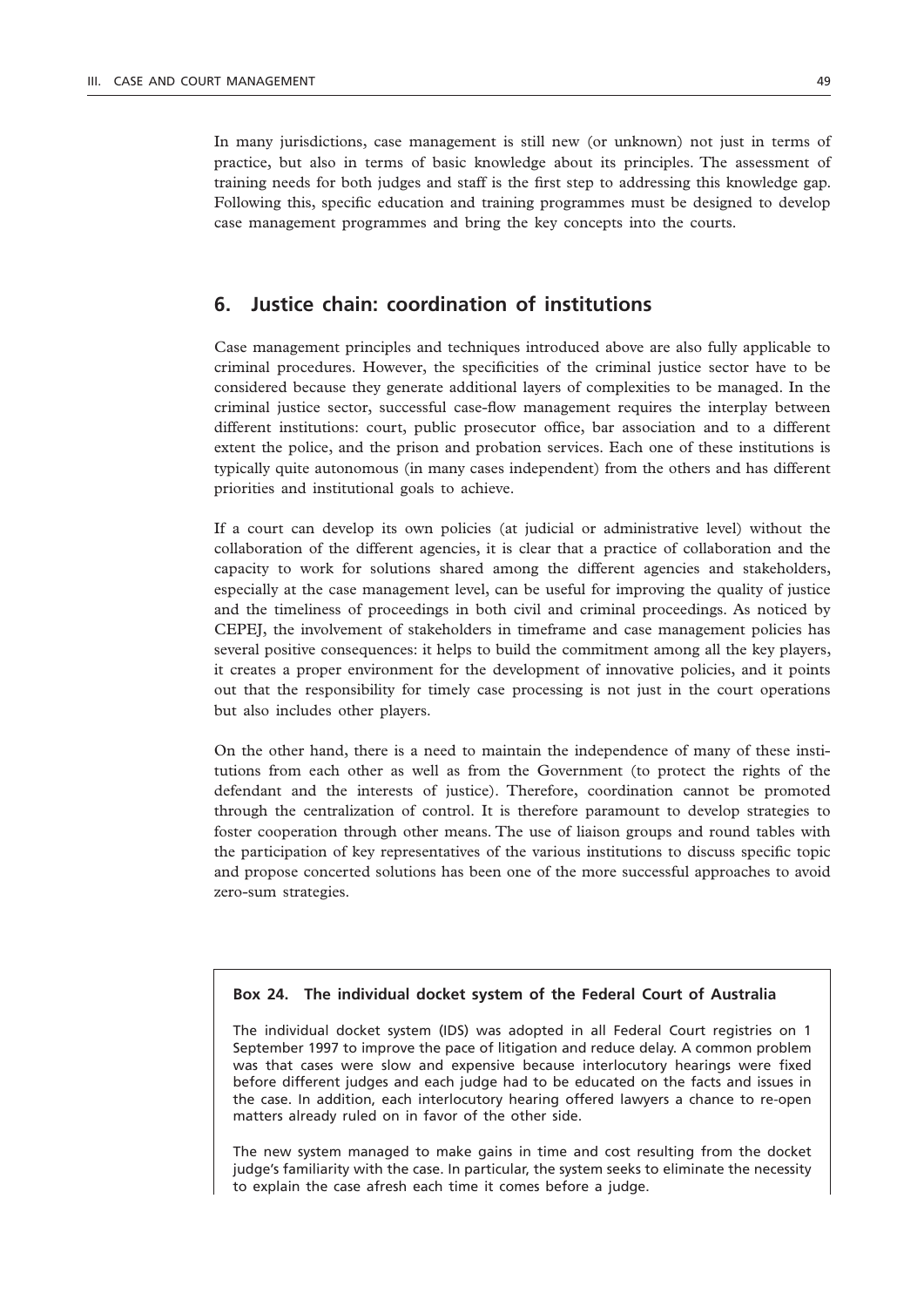#### **Box 24.** *(continued)*

The new system calls for:

- Consistency of approach throughout the case's history.
- Reducing of the number of hearings and other events requiring appearances before the Court.
- Discouragement of interlocutory disputes or, alternatively, swift resolution of those disputes.
- Better identification of cases suitable for mediation.
- Earlier settlement of disputes.
- Early fixing of trial dates and maintenance of those dates.

*The case management approach*—The new system is based on several case management techniques described above and is designed to encourage the just, orderly and expeditious resolution of disputes as well as to enhance the transparency of judicial proceedings.

The general principle underlying the individual docket system is that each case commenced in the Court is to be randomly allocated to a judge, who is then responsible for managing the case until final disposition. Cases in specific areas such as intellectual property, taxation, trade practices, human rights, admiralty and industrial law are randomly allocated to a judge on a specialist panel.

Early court intervention and continuous court control of case progress with a strong role for judges allows them to deal effectively with the critical areas of litigation, such as defective pleadings, excessive discovery of documents and other tactics frequently applied by lawyers to delay the case or frustrate legitimate claims.

IDS identifies key events of court proceedings such as hearings, case management conferences, evaluation conferences, trial management conferences, hearings and timeframes in which each of these procedural events must occur.

The key features of a docket system therefore involve:

- The handling of the case by the same judge from beginning to end;
- The early fixing of a near-immutable trial date:
- Case management by the judge himself fixing the timetable and giving relevant directions in the pre-trial period;
- The judge trying the case if it goes to trial.

In addition, IDS helps to identify individually tailored directions, procedures and listings for each case and monitoring of compliance with orders. The "docket judge" monitors compliance with directions, deals with interlocutory issues and ensures that hearing dates are maintained.

Judges allocate hearing dates for matters in their own dockets. If a party has a concern about a delay in either obtaining a hearing date or in the proposed date allocated, they should raise the concern with the docket judge.

*Results and fine tuning*—The Federal Court and lawyers report improvements in case processing times since the introduction of IDS. The Commission consulted with several hundred practitioners from around Australia, experienced in Federal Court litigation, with expert witnesses, some litigants and judges and administrative staff from the Court. Submissions and consultations were overwhelmingly supportive and complimentary of IDS, "discouraging unnecessary court appearances, making interlocutory hearings more productive, allowing the early exchange of information, and narrowing issues in dispute; and helping to make case resolution more efficient and effective, including appropriate referral of cases to mediation."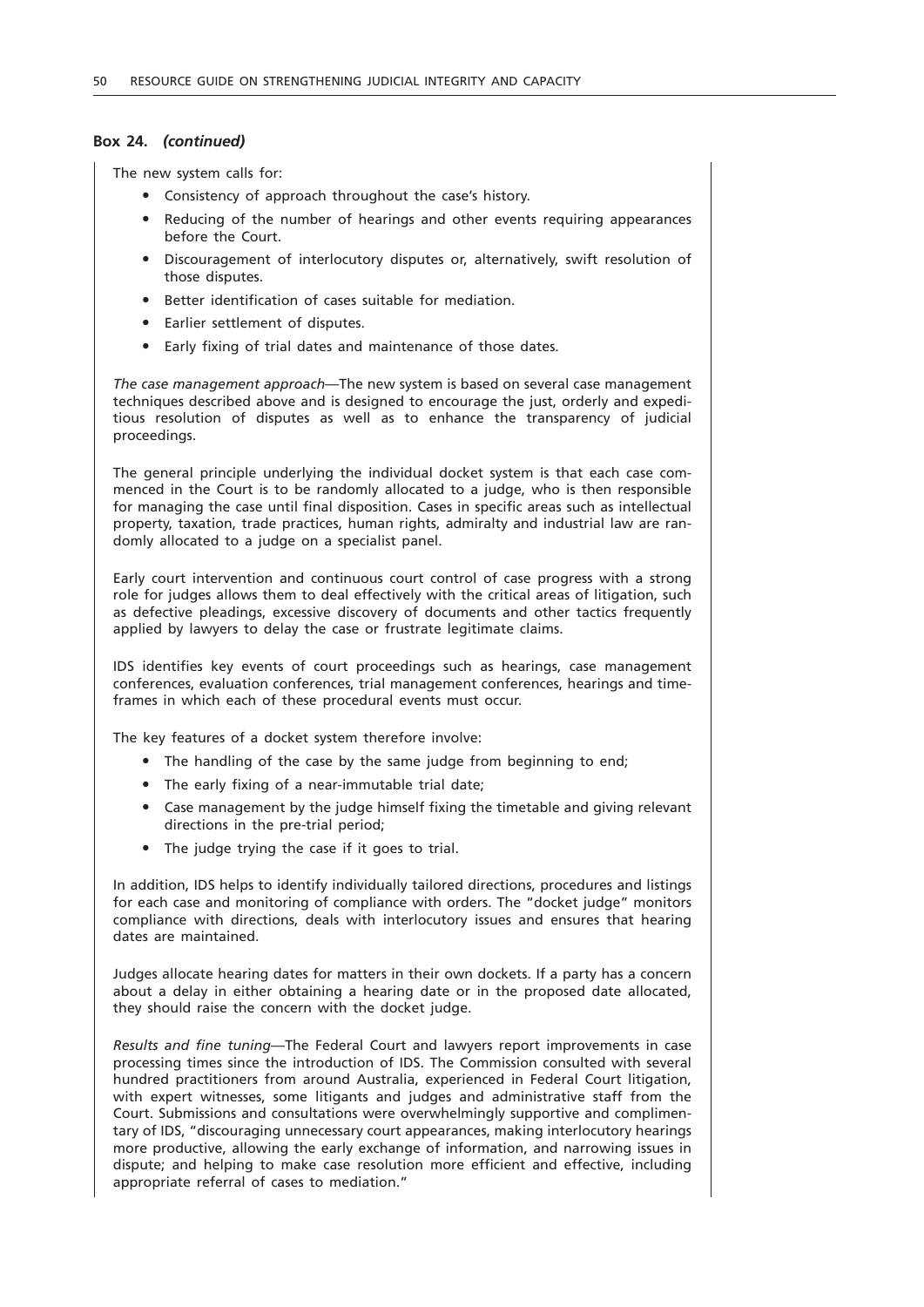Also two problems were identified for "fine-tuning": the occasional difficulty in getting a hearing before a busy docket judge, and the variable case management practices evolving as individual judges develop their own management styles and practices.

To face this problem, the Australian Legal Reform Commission proposed interventions to reduce the registry differences (regular revision of the Federal Court's procedural guides) and better listing practices.

*Sources:*

www.alrc.gov.au/about www.austlii.edu.au/au/other/alrc/publications/reports/89/ch7.html#Heading4 www.lawfoundation.net.au/ljf/app/&id=FC6F58E7087776C0CA257043001BC12A Sage, C., Wright, T., and Morris, C. (2002). *Case management reform: a study of the Federal Court's individual docket system.* Sydney: Law and Justice Foundation of NSW.

### **7. The emergence of electronic information systems**

In the last 30 years, information and communication technologies have played an increasing role in justice service delivery. In too many cases, the attitude toward ICT has been characterized by one of two opposite viewpoints: on the one hand, scepticism and resistance, and on the other hand, an unquestioned faith in the capacity of technology to automatically solve problems of many different natures. Technology is neither a threat nor a universal remedy. Rather, technology offers opportunities for reconfiguring the functioning of justice that cannot be grasped without complex changes at the procedural, organizational and often cultural levels. The experiences of first movers show that the road toward ICT is long and difficult. In the federal system of the United States, for example, the transition from a paper-based to the fully electronic case information management system, including electronic filing and noticing, occurred progressively over a period of roughly 25 years.

Typical limitations still affecting running technology systems in many developed countries after years of investment include the following:

- " ICT focuses primarily on registry (dockets automation) and administrative functions and does not provide the tools to assist the judges in managing and hearing cases;
- Required data need to be re-entered multiple times across multiple systems;
- " Case tracking and management systems developed on a range of different databases and software platforms;
- " ICT applications require users to log-in multiple times to multiple systems;
- " ICT applications do not present a consistent interface and feel across the different software programmes used by the Court;
- " Information is retained in silos with no functional or information link and data exchange between systems.

More generally, the introduction of ICT bears the risk of large investments with little impact; as a consequence, ICT policies should assess these serious risks of failure:

**Technology areas**—Whether electronic or paper based, court information systems must be able to provide large amount of information, rapidly and economically, to a broad range of users. Information and court records must be kept up to date, accurate, prompt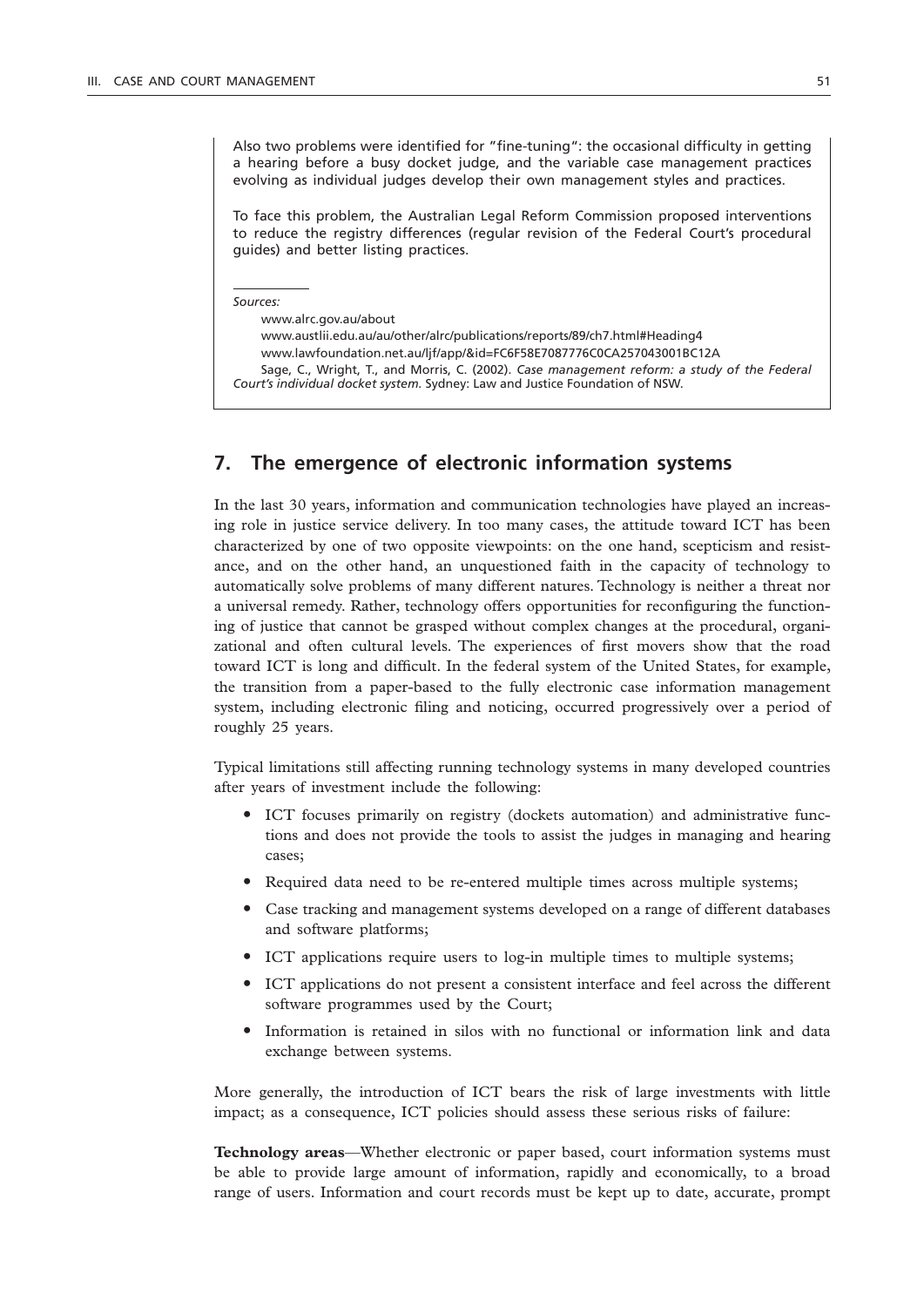and easily accessible. While these prescriptions are quite obvious, their fulfillment on a daily basis is always difficult to reach. The following case of technological developments in Finnish courts highlights how successful strategies entails also a sound ICT governance structure, robust technological infrastructure and focused legal and procedural changes.

#### **Box 25. Information and communication technology in Finnish courts**

**Governance**—The Judicial Administration Department of the Ministry of Justice of Finland is in charge of ICT infrastructures, networks, protocols, standards, applications development and management within the agencies of the administration of justice (i.e. prosecutor's offices, courts, prisons, and enforcement agencies). ICT governance is centralized, with two goals: standardizing the information provided by the courts and integrating the different ICT systems in the justice system; and enabling the exchange of data within the public sector and between the judiciary and the general public.

The strategies of data administration are decided in the steering committee of the Judicial Administration Department, and then reported to the Minister for the final decision. When the matter is technical, the Department is assisted by the Data Administration Bureau of the Ministry, which is a semi-independent service unit. Some technical activities are usually outsourced to private companies.

**Infrastructures**—The basic ICT infrastructure services of each justice office include a local area network, personal computers for all personnel, office software (OpenOffice), intranet services (e.g. a legal information data base, rules of civil and criminal procedure), a case management system, e-mail, Internet access, and access to the so-called basic registries. These registries collect various data such as: information on natural persons (Population Register System), companies and associations (Business Register System), property (Real Estate Information System), buildings and houses (Building Register System), physical communication networks (roads and railways), and the natural environment. These registers are the backbone of the public administration ICT system. The core of the basic registers is the standardized code system, i.e. the personal identity number, which is created for every Finnish citizen at birth, and the real estate ID code, which is used for all real estate transactions. On the one hand, this allows effective communication and exchange of data between the systems; on the other hand, it presents a challenge to the protection of privacy.

**ICT developments enabled by procedural changes**—In the 1990s, during the planning of the new civil procedure in Finland, it was realized that the most numerous cases would be simple, undisputed money claim/debt-recovery cases. If the claim was contested, the procedure could continue in a preliminary hearing but most of them were undisputed or the evidence submitted was so clear that the decision could be taken summarily based on the available written evidence (it was estimated that this covered about 90 per cent of them). Therefore it was clear that this highly repetitive bulk of cases could easily be managed by, and would benefit from, an automated case management system. During the planning stage it was noticed that information systems in banking and commerce contained basically the same information as the data required by the courts, so this information, which was already in electronic form, could be used in the case management system. In order to use an automated tool, there were two obstacles in the legislation: the requirement of an original signature and the submission of paper documents, both of which were overcome with legislative changes. In the new civil procedure, it was decided to change the previous rules so that the plaintiff in a money claim is not required to submit the written evidence (i.e. an invoice) to the court as long as it is specified in the written application. This meant that the original document did not have to be sent to the courts, and the documents transmitted did not need to be signed in the traditional way. Therefore the application could be transmitted to the courts electronically by fax or e-mail, starting a multi-channel system to lodge cases in the courts.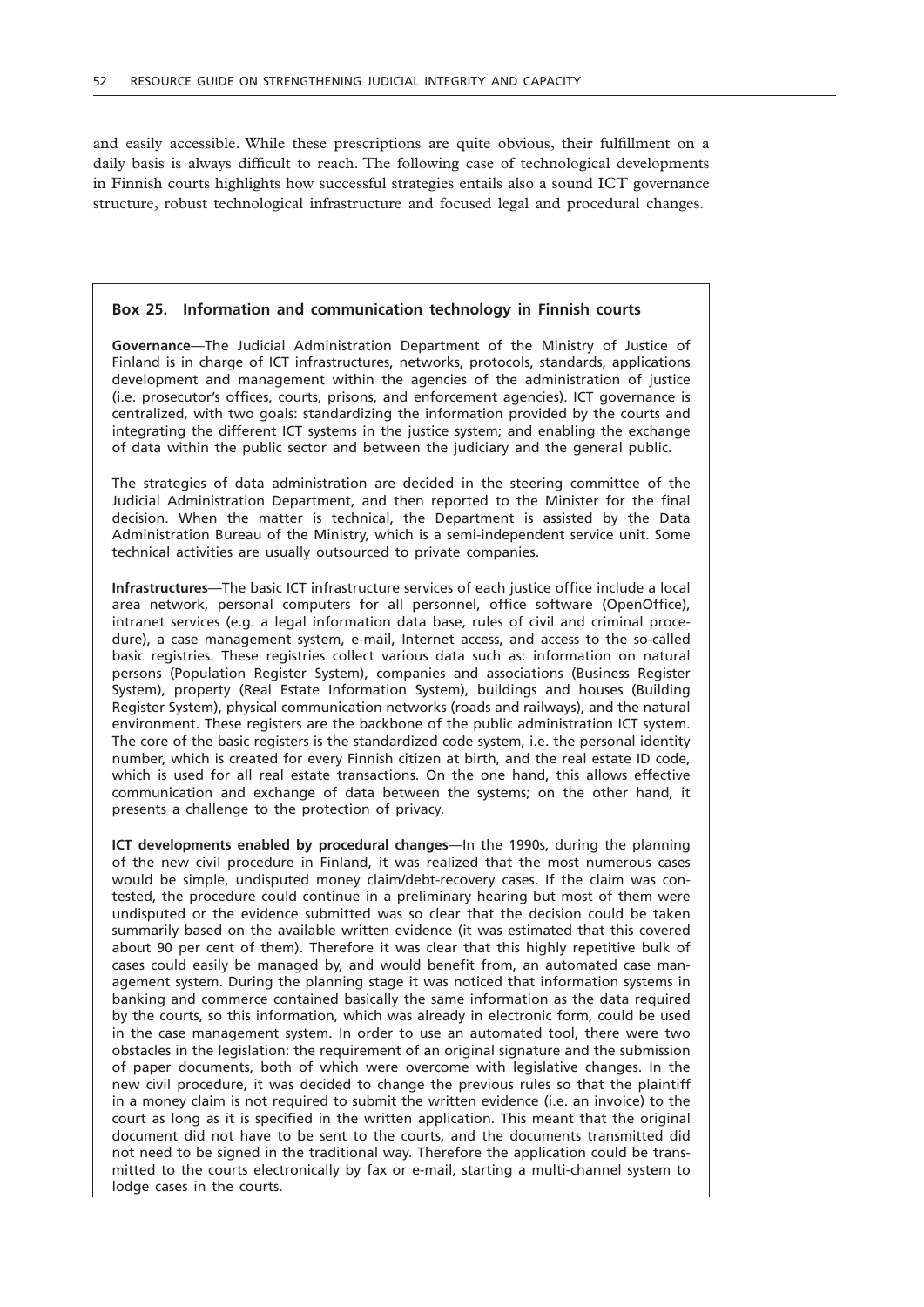Thanks to the new civil procedure rule the ICT application received a boost and two applications were implemented. The key point was that the new legislation made it possible to use electronic data extensively, and software was introduced immediately after the rules were changed: Tuomas, a robust new case management system, and Santra, the electronic file transfer system, took full advantage of this opportunity.

The Tuomas system, which was originally designed for summary proceedings, is now used for all types of civil cases and about 200 standard documents used by the courts have been integrated in the system. It is also used to notify the Population Register System of various data relating to divorce, child custody and adoption cases electronically, saving about 30,000 forms a year, and saving the Population Register Centre from having to update its systems manually. A similar positive situation has been developed with regard to the Bankruptcy Register, which is also used by credit companies. The updated and automatic sending of relevant information to this registry has eliminated the cumbersome need for the courts to provide this information by telephone.

#### *Sources:*

Karjalainen, M. (2007). *Migrating a Ministry to OpenOffice.org.* Helsinki: Ministry of Justice, Finland.

Kujanen, K., and Sarvilinna, S. (2001). Approaching Integration: ICT in the Finnish Judicial System. In M. Fabri and F. Contini (Eds.), *Justice and Technology in Europe: How ICT is Changing Judicial Business.* The Hague, The Netherlands: Kluwer Law International.

Kujanen, K. (2008). The Positive Interplay between Information and Communication Technologies and the Finnish Public Prosecutor's Offices. In M. Fabri (Ed.), *Information and Communication Technology for the Public Prosecutor's Offices.* Bologna: Clueb.

At present, a number of technologies can support different areas of court operation. On the one hand, such technologies have been used for the automation of administrative tasks (case tracking, case management system, office automation). On the other hand, ICT has been designed to support the judges' operation, in particular their judicial decision-making and to offer to lawyers and citizens access to statutes, regulations and case law to increase transparency of court decisions and access to key legal information (legal informatics). $41$ 

More recently, a convergence can be observed of these different areas into "full business case management systems" that automate the administrative tasks, support judges' decision-making, and the publication of the sentence on the web. Judicial electronic data interchange between different agencies or between courts and the parties (usually called e-justice or e-filing) is the last and most ambitious and risky technological challenge faced by many justice systems.<sup>42</sup>

Hearing room technologies is another area rich in remarkable applications such as the use of computerized stenotype or of audio and video-recording to take records. Also, video conferences have been successfully used for video-depositions in several countries.43 Finally, it must be noted that ICT has given great support to jury management.<sup>44</sup>

Technology development—The transition from a paper-based to a fully electronic information system is complex, expensive, and requires an enduring commitment and long-term

<sup>41</sup>The website of the Australasian Legal Information Institute has a comprehensive catalogue of links to courts and caselaw of about 150 countries around the world www.austlii.edu.au/catalog/215.html, as well as links to sources and data bases about legislation and other legal subjects of about 200 countries. Other examples of web-based repositories are: www.commonlii.org (Commonwealth Legal Information Institute) and www.bailii.org (British and Irish Legal Information Institute). 42For an updated analysis of technology in court, see Reiling D. 2009. *Technology for Justice. How Information* 

*Technology Can Support Judicial Reform.* Leiden University Press. 310 pp.

<sup>43</sup>Fabri, M., and Contini, F. (Eds.). (2001). *Justice and Technology in Europe: How ICT is Changing Judicial Business.* The Hague, The Netherlands: Kluwer Law International.

<sup>44</sup>www.ncsconline.org/wc/CourTopics/ResourceGuide.asp?topic=JurMan.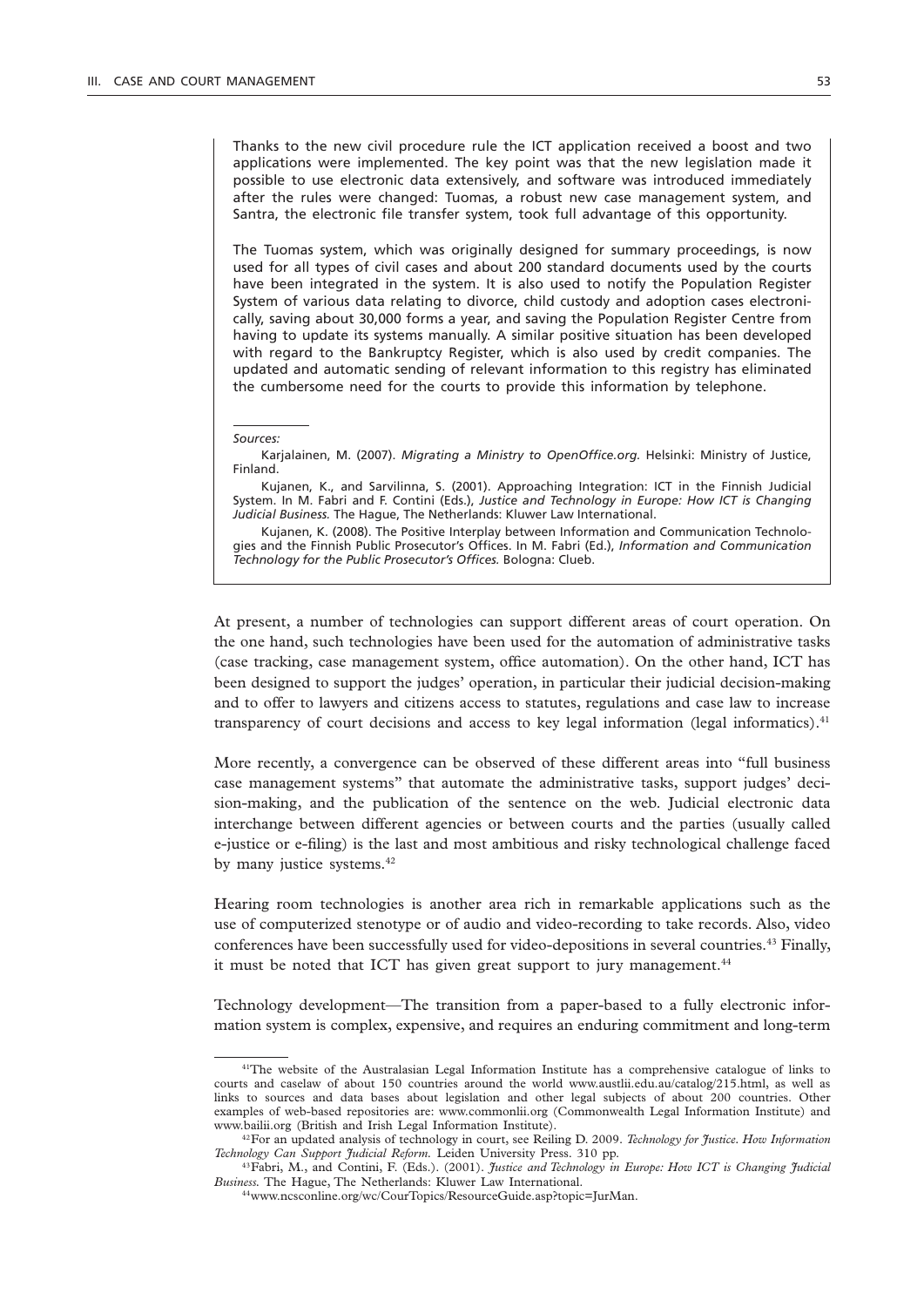investment by the funding bodies. Judicial officials who contemplate making such a transition are advised to engage in a careful feasibility and cost/benefit analysis with the assistance and guidance of judicial, technical and administrative experts. From local case tracking system to e-justice, there is a steep increase in complexity from legal, technological, administrative and institutional perspectives. Therefore, the development should be planned from an incremental approach, based on a number of successive stages, each one tested and integrated into the operating environment of the courts before embarking on the next stage.

When developing ICT, a number of common problems affecting the development of ICT must be kept in mind. In particular, research has identified:<sup>45</sup>

- " The limited compatibility between complexity of procedural codes and technological constraints. The design of judicial information systems is always a challenge that requires normative simplification and not only technological and organizational changes.
- " Service and technology providers lack specific knowledge of the peculiarities of justice operations.
- " Too many small-scale projects are difficult to integrate and—conversely—projects that are too big are difficult to develop and manage.
- " Difficulties and lack of experience of court and judicial leaders in managing projects and contact with technology and service providers.
- " Bias against technological innovation among legal professionals: sometimes judges have used their independence to resist the adoption of technological innovation.
- " Lack of strong judicial leadership at the highest levels required to demonstrate the support for and endorsement of the project and to minimize the influence of those who may resist or even seek to derail the adoption of technological innovation.

In developing information systems, the key questions involve who needs what type of information, when, and for what purposes. The problem is that information needs evolve over the time due to procedural reforms, growing managerial information needs or case management implementation just to mention a few typical causes. Moreover, the tools and the technologies available or required for managing information are quickly evolving: from paper dockets and cards, which were developed for specific purposes, up to more and more ubiquitous electronic information systems. Thus, design, development and implementation of court information systems may be better understood as a continuous process.

Although the initial development effort requires significant funding and resource support for planning, design, testing and implementation, the long-term success of the effort requires the ongoing commitment of resources for regular maintenance, updates and cyclical replacement of hardware and software*.* Initial and continuous training is another issue to be carefully considered both when new applications are introduced in courts, and when new judges and staff are hired. Last but not least, particular care must be paid to the quality of the data entered into the system, which in many cases is so poor that it undermines the functioning of the system. Care and consistency in data entry, supported by tools like shared data dictionaries, are necessary for building reliable and effective databases. Generally speaking, an increased amount of resources should be dedicated to these tasks.

<sup>45</sup>Contini, F., and Lanzara, G. F. (Eds.). (November 2008). *ICT and Innovation in the Public Sector. European Studies in the Making of E-Government:* Palgrave Macmillan.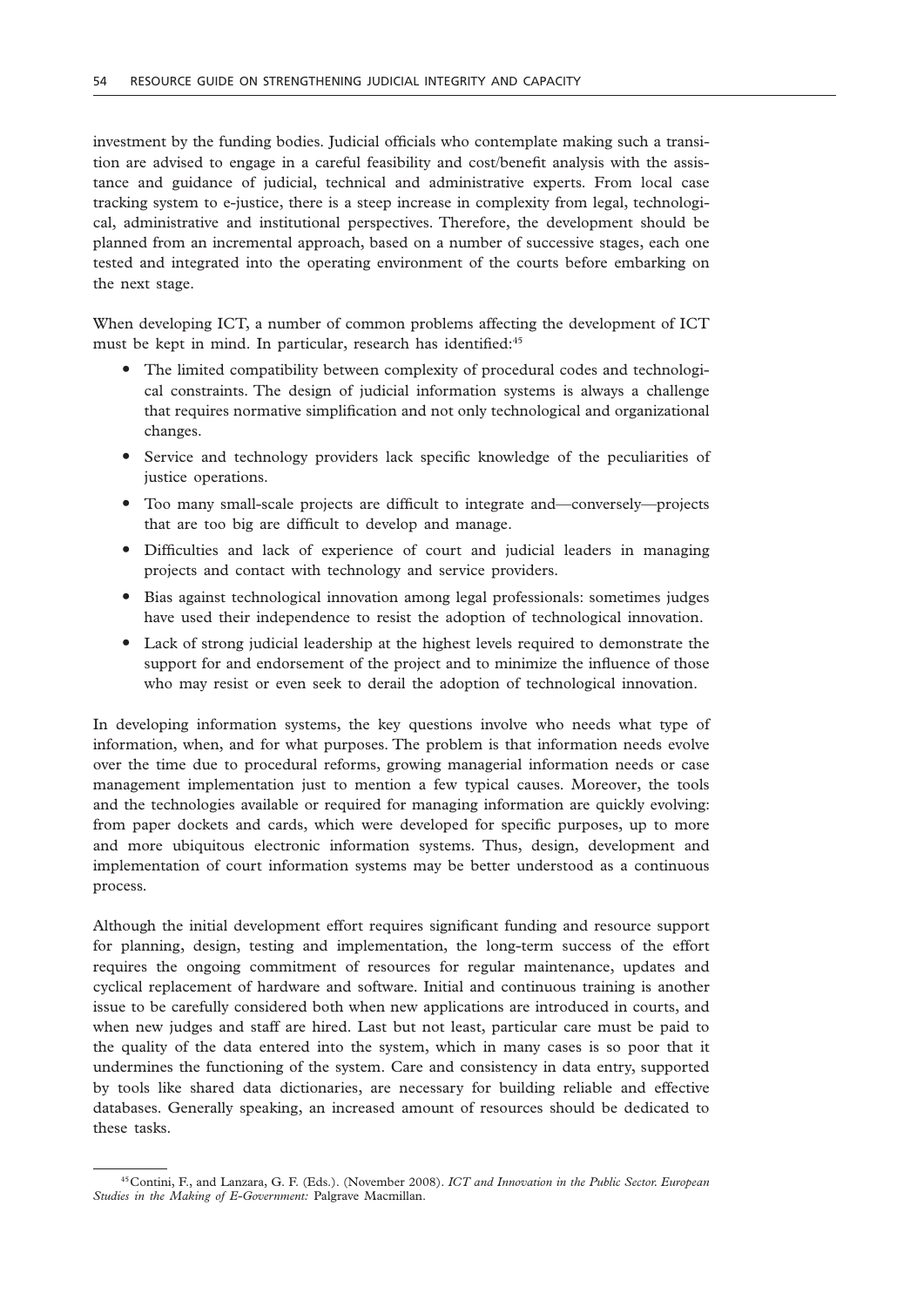### **Box 26. Suggestions for a long-term ICT development strategy**

Court systems contemplating the introduction of electronic tools into their information management systems are advised to proceed slowly and deliberately. The initial stage involves reviewing the process by which the manual case information system operates and initiating appropriate changes to make that process efficient and functionally simplified so to be more easily automated. This would be followed by working with technical experts to design and test a case tracking model in which statistical and other data normally entered into a variety of paper-based court registries are instead entered into a single, integrated case information database. Once the system has been designed, installed and refined, the technical unit responsible for it can begin to add enhancements that expand its capacity and render it more useful both to internal and external users.

Once an automated case-tracking application has been fully implemented, a court can move to the next phase of a multi-stage automation effort which might call for automated case management. Here, additional categories of case information are entered into the system to provide judges and staff with more detail on case progress and case events. The next stage may entail scanning court judgments and entering them into a well-organized and searchable database. This stage might be followed by one in which court staff scan all documents in each case to create an electronic case file. The next stage may involve experimentation with electronic service of process whereby notices from the court, rather than having to be delivered in person by court notice servers or via registered mail, are transmitted electronically by email or by text messaging. Depending on how quickly a court system wishes to proceed, some of these stages may be consolidated. The key to success is to ensure that each stage is carefully planned and designed, that government funding sources necessary for completing the stage have been committed, and that judges and staff are appropriately oriented and trained.

### **8. Conclusions and recommendations**

As a consequence of increased judicial activity throughout the world, new public management ideas, globalization, budget constraints and increased debate over justice efficiency and effectiveness, case and court management topics have grown in importance in judicial policymaking. This has challenged the traditional representation of the overall organization of courts and judicial proceedings, in which case and court management appear as minor tasks performed by clerks to support judges' decisions. A number of case management techniques are increasingly supporting justice service provision. From filing to disposition, case management techniques are becoming strategic tools employed to pursue effectiveness and efficiency of justice, respect of judicial timeframes, as well as to collect and make available case-related information to court users, and thereby improve the transparency of courts operations. Finally, case management has changed the role of both administrative personnel and judges, since the active involvement of the latter is required for effective management of court proceedings.<sup>46</sup>

At the same time, ICT offers to judiciaries multiple chances to reconfigure and improve court operation and key judicial values such as transparency, accountability, timelines, access to justice and information. But ICT is not an easy shortcut. It is a difficult endeavour that should be carefully planned and sustained in the long term by top judicial leaders.

<sup>46</sup>Solomon, M., and Somerlot, D. (1987). Caseflow Management in the Trial Court: Now and for the Future. Chicago: American Bar Association. Mahoney, B. (1988). Changing Times in Trial Courts. Williamsburg, VA.: NCSC. CEPEJ. (2006). Compendium of "best practices" on time management of judicial proceedings. euromed-justice.eu/files/repository/20090706165605\_Coe.CompendiumofBstpracticesontimemanagement ofjudicialproceeding.doc.pdf; https://wcd.coe.int/ViewDoc.jsp?Ref=CEPEJ(2006)13&Sector=secDG1&Language =lanEnglish&Ver=original&BackColorInternet=eff2fa&BackColorIntranet=eff2fa&BackColorLogged=c1cbe6.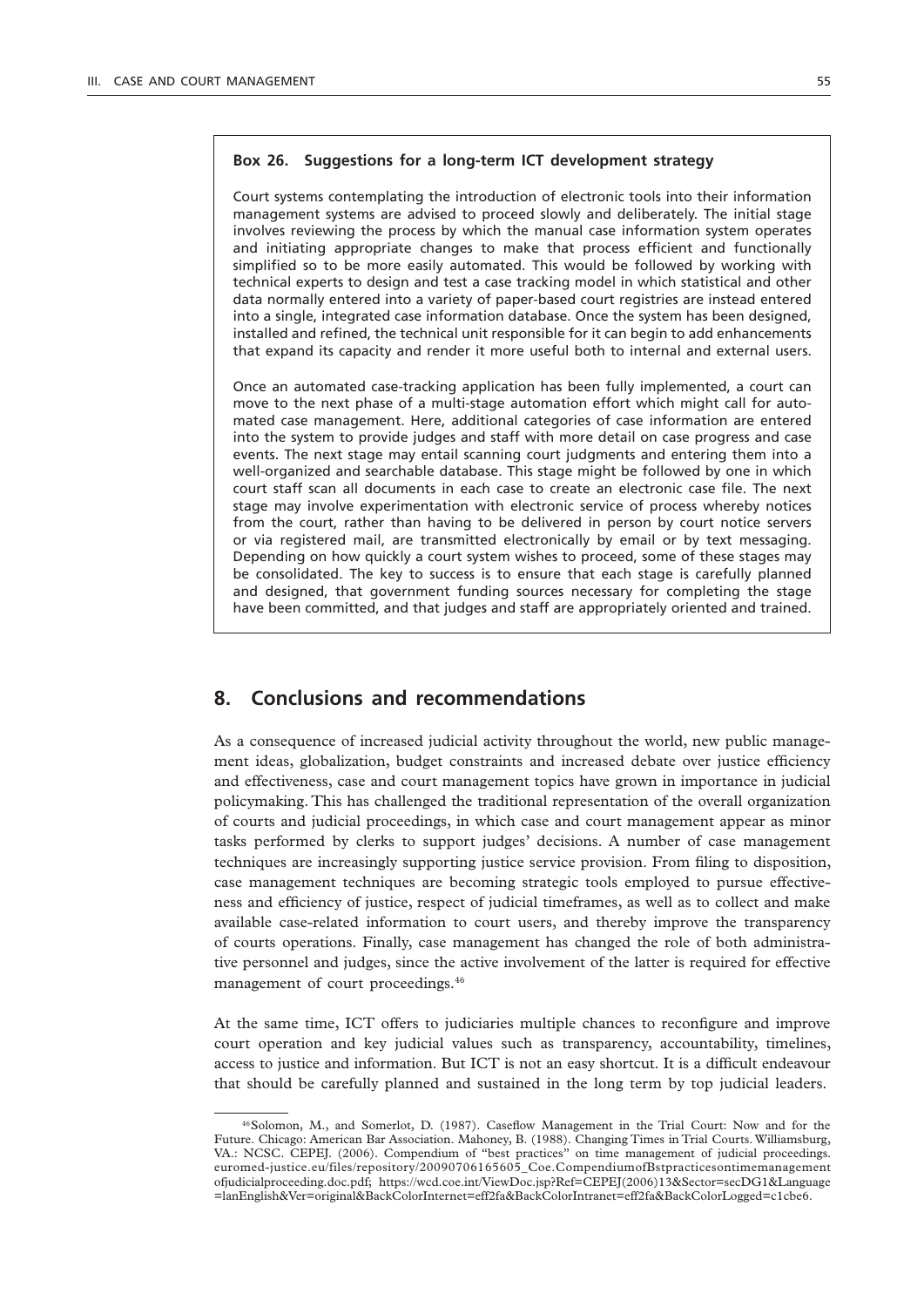Given the broad dislocation of the changes, the implementation of ICT as well as case and court management is risky and problematic. Nevertheless, they are strategic challenges that well-run judiciaries must successfully face.

- Justice systems may gain an important advantage by adopting case and court management principles and techniques.
- " Judicial information systems (such as dockets, files, case tracking and management systems) must be:
	- *(a)* Well organized,
	- *(b)* Adequately secured by court officials,
	- *(c)* Accessible by those who have the right to do it, and
	- *(d)* Able to collect consistent, standardized and up-to-date data.
- " All judicial officers should have ready access to judgments (case-law) either in manual or electronic form both at national and international level.
- " The main rules and guidelines for case and court management are the same with both traditional and electronic enhanced systems.
- Case assignment systems can be:
	- *(a)* Random or deliberate,
	- *(b)* Automated or managed by operators,
	- *(c)* Informal or formal, or
	- *(d)* Rigid or flexible.
- " A random case assignment system is advisable in judiciaries affected by problems of corruption and low level of public trust.
- " A flexible case assignment system helps the court to better adapt to unforeseen changes in the caseload.
- In any case it is important to achieve a high degree of internal and external transparency in case assignment.
- The involvement of lawyers, bar associations and public prosecutor offices can help the design and the monitoring of case assignment systems.
- " Strategies should be designed to face unforeseen changes in the caseload (consider flying brigades, or flexible territorial jurisdiction).
- " Courts should actively monitor and control the progress of cases, from initiation through trial or other initial disposition to the completion of all post-disposition court work.
- The effective use of case management techniques and practices improves the efficiency in the use of justice systems resources, hence reducing the costs of justice operation.
- " Judges and court staff should play an active role in managing the flow of judicial proceedings.
- The successful adoption of case management techniques requires difficult changes related with the professional identity of judges and lawyers and thus articulated change management strategies.
- The court control over cases entails the implementation of two basic principles: early court intervention and continuous court control of case progress.
- " ICT can support case management systems techniques, but case management can be performed also with more traditional instruments.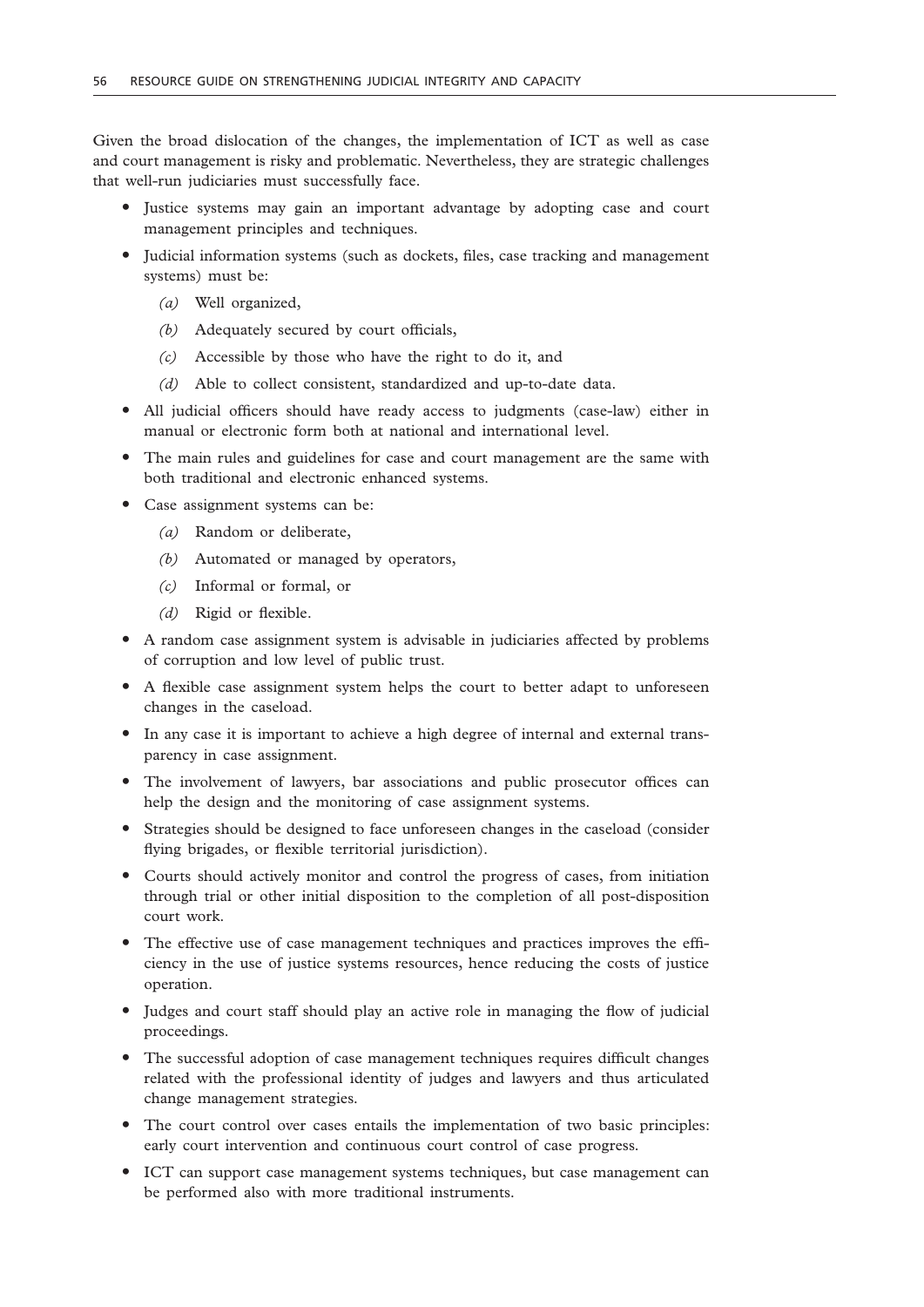- Courts should consider to adopt differentiated case management systems so as to have several procedural tracks based on criteria such as:
	- *(a)* Amount of attention they need from judges and lawyers,
	- *(b)* Value of the case,
	- *(c)* Characteristics of the procedure, and
	- *(d)* Legal issues involved.
- When adopting a case management approach, judges must be prepared to preside and take appropriate actions to ensure that:
	- *(a)* All parties are prepared to proceed,
	- *(b)* The trial commences as scheduled,
	- *(c)* All parties have a fair opportunity to present evidence, and
	- *(d)* The trial proceeds to conclusions without unnecessary interruptions.
- " The setting of timeframes of proceedings is a necessary condition to start measuring and comparing case processing delays.
- " Case management systems have to be supported by well-designed training programmes.
- " A practice of collaboration among the different agencies and stakeholders is useful for designing and implementing case management because:
	- *(a)* It helps to build commitment among all the key players,

*(b)* It creates a proper environment for the development of innovative policies, and

*(c)* It points out that the responsibility for timely case processing is not just in the court operations but also includes other players.

- " Technology offers opportunities for reconfiguring the functioning of justice that cannot be grasped without complex changes at the procedural, organizational and cultural levels.
- The introduction of ICT in courts bears the risks of large investments with little impact.
- " Judicial officials who contemplate ICT programmes are advised to engage in a careful feasibility and cost/benefit analysis with the assistance of experts.
- " Court information systems must provide large amount of information, rapidly and economically, to a broad range of users.
- " Information and court records must be kept up to date, accurate, prompt and easily accessible.
- ICT development requires:
	- *(a)* A sound ICT governance structure,
	- *(b)* Robust technological infrastructure,
	- *(c)* Focused legal and procedural changes,
	- *(d)* Enduring commitment and long-term investment,
	- *(e)* Strong judicial leadership,
	- *(f)* Maintenance, updates and cyclical replacement of hardware and software,
	- *(g)* Initial and continuous training,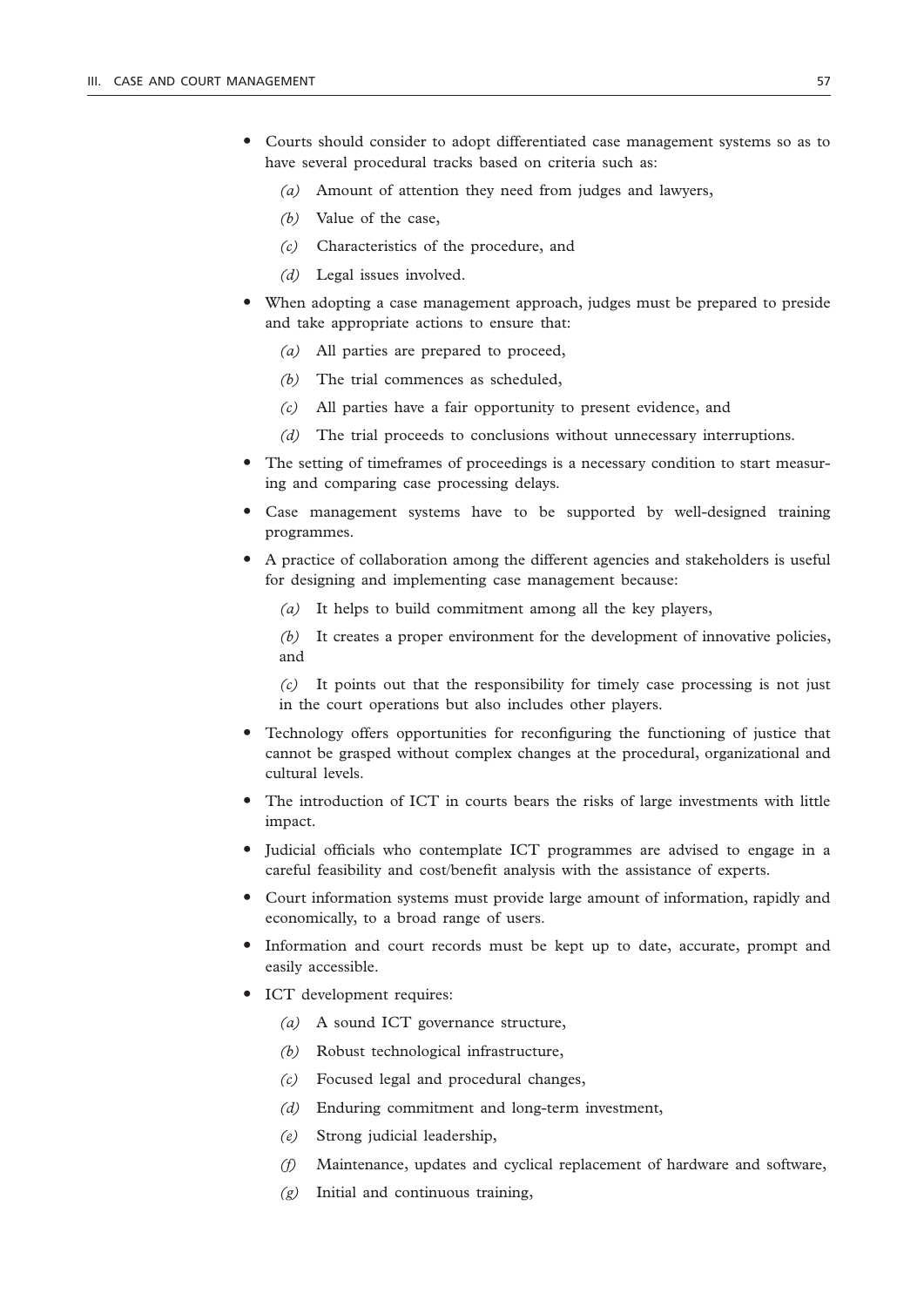*(h)* Normative simplification as well as organizational changes, reviewing the process by which the manual case information system operates,

- *(i)* Care and consistency in data management, and
- *(j)* Long-term commitment by the funding bodies.
- " ICT developments should be planned considering an incremental and continuous approach.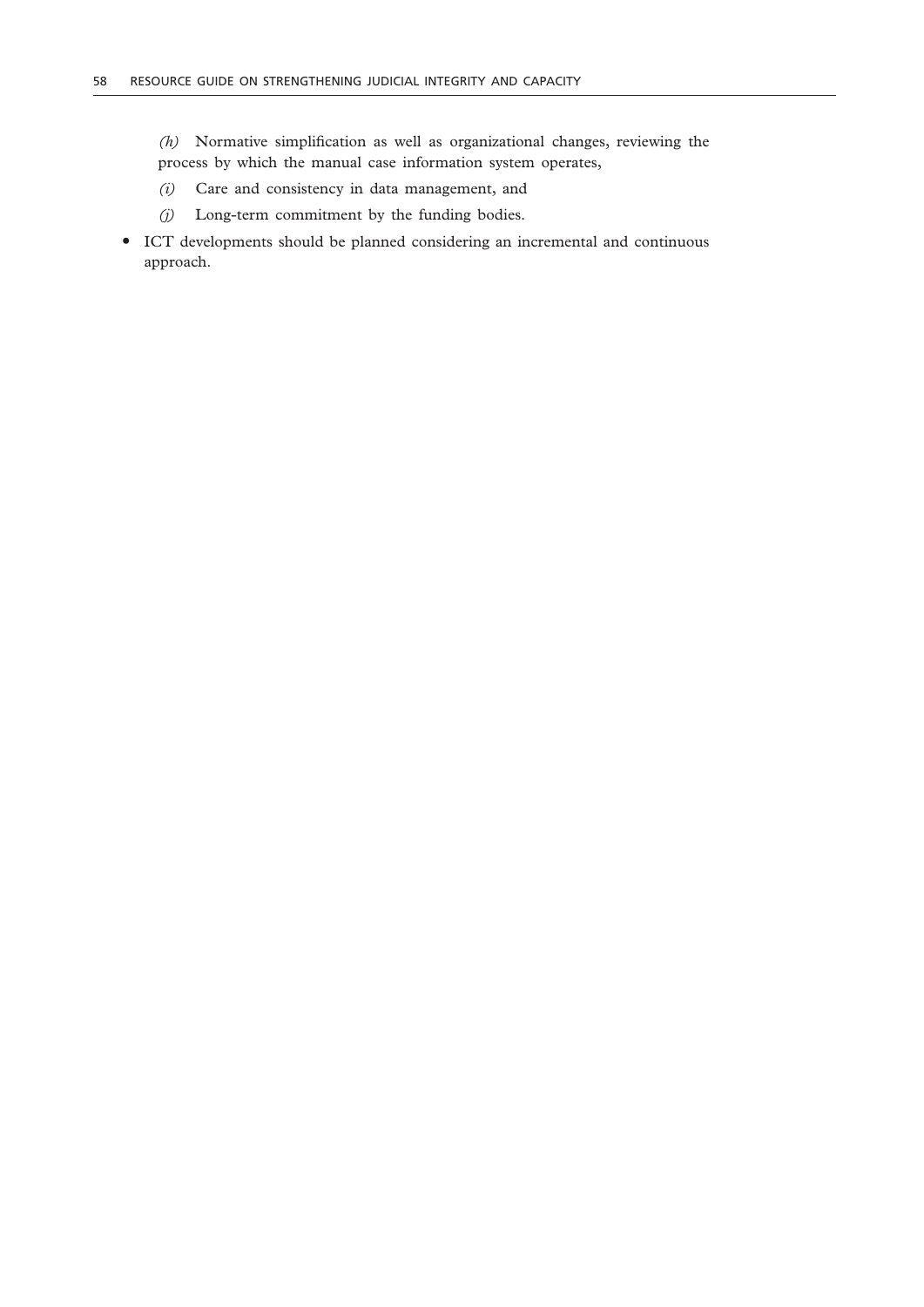# **IV. ACCESS TO JUSTICE AND LEGAL SERVICES**

# **1. Introduction**

The right to legal representation, especially for defendants in criminal proceedings, is widely recognized as a fundamental component of the right to fair trial. Legislative guarantees of this right can be found in international human rights instruments, as well as national constitutions and laws. Despite these guarantees, the provision of legal aid and access to justice to the underprivileged faces a number of organizational and structural obstacles, in particular in many developing countries.

Access to justice is often beyond the reach of the underprivileged because of cost and distance. Free, state-provided legal aid is often not available, and many countries have few practising lawyers. Even where there are legal aid offices and lawyers, the vast majority tend to be located in the capital and other major cities, and often fail to reach rural populations. Moreover, citizens based in remote areas lack the resources to travel to a city to access formal legal and judicial institutions, and must overcome other costs such as filing fees associated with using the formal justice system. In addition to these obstacles, citizens may also choose not to use the formal justice system because courts are inefficient or procedures are cumbersome, requiring multiple court appearances to resolve minor disputes, or citizens may simply perceive the courts as corrupt or biased. Thus, for one reason or another, significant portions of populations in developing countries are unable or unwilling to use the formal court system to resolve their grievances.

At the same time, while traditional and community-based dispute resolution mechanisms may provide easily available and affordable access to justice, such informal justice institutions are also not without flaws. They sometimes tend to unduly pressurize amicable solutions even in criminal cases, and, because of their close links within the community, they tend to benefit the party that is more socially and economically powerful.

Although problems abound, a plethora of solutions exist, including strengthening informal and traditional justice systems and Alternative Dispute Resolution (ADR) centres and the introduction of court-annexed or court-connected ADR mechanisms. From a court user's perspective, access to justice also involves administration of justice in a language that a litigant is able to understand, placing on the state a corresponding duty to provide interpretation services. Furthermore, because public perceptions of the justice system are predetermined, to a large extent, by personal experiences of court users, courts need to become more open, transparent and client-oriented in order to not only improve access but enhance both the image and efficiency of the judiciary.<sup>47</sup>

Effective access to justice also encompasses access to legal services, which necessitates reformers' focus on such efforts as ensuring the provision of legal aid for criminal, civil, and administrative cases and efforts to develop pro bono legal assistance, university legal

 $47$ It is important to remember, however, that opinions of those who have not had a direct personal experience with the court system are shaped by external factors, such as media reports, political debates, or conversations with relatives or friends with such personal experiences.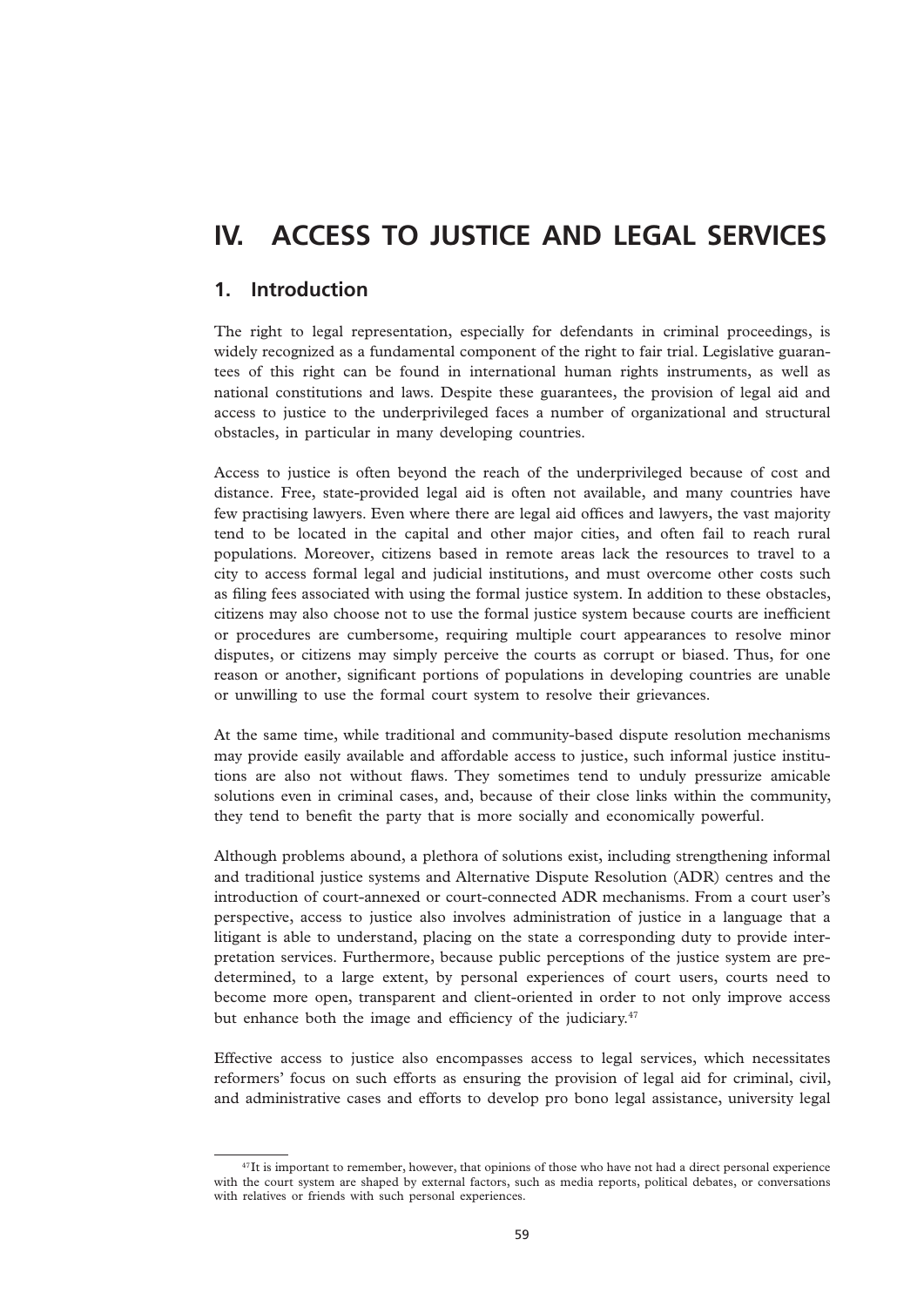clinics, and paralegal programmes.48 These mechanisms play a crucial role in ensuring access to justice—that is, the ability to seek and obtain a remedy through both formal and informal justice institutions, in conformity with human rights standards $49$ —for all citizens, particularly the poor and disadvantaged groups.

## **2. Traditional and informal justice systems**

Traditional mechanisms for resolving disputes are widely used at the local level throughout much of the developing world. Geographically, such traditional justice systems appear to be concentrated primarily in Africa, the Middle East, East and South Asia, the Pacific, and South America; and in many countries in these regions, traditional justice systems resolve up to 80 to 90 percent of all disputes.<sup>50</sup> In some instances, traditional justice systems may be the only available method of dispute resolution, especially in many postconflict societies or countries with significant rural populations, which, in the short run, could make reforms focusing on the formal judiciary less relevant to addressing the immediate needs of providing access to fair and efficient justice. In other contexts, informal and traditional systems are utilized in conjunction with, rather than as an alternative to, formal dispute resolution mechanisms, often as a prerequisite to bringing an action in the formal court of law.<sup>51</sup>

The prevalence of traditional justice mechanisms suggests that, as compared to formal judiciaries, traditional justice systems offer a variety of benefits that often make them more appealing to the local communities. In particular, these systems: *(a)* are more physically and financially accessible than formal courts that are far removed from the local area; *(b)* allow for dispute resolution at an early stage, before turning into major conflicts; *(c)* are often based on familiar local customs and use the local language; *(d)* rely on decisions issued by trusted individuals from within the community, which focus on finding reconciliation and consensus among disputants rather than on inflicting punishment; and *(e)* avoid much of the procedural complexities and formalities that characterize the formal justice system. Furthermore, attempting to remove numerous local disputes into nascent, overburdened or under-resourced court systems could lead to case backlogs and delays that inhibit the promotion of justice. In turn, traditional justice systems, where they are available, can assist in saving budgetary resources and decongesting the formal judiciary, by addressing minor civil disputes and less egregious offenses. Indeed, formal procedural rules in a number of countries impose minimum monetary values on civil claims or minimum penalties on offences that can be heard by regular courts. Finally, traditional dispute resolution systems are frequently preferred to official courts simply as a result of general distrust of the formal legal process among large segments of the population, which

<sup>&</sup>lt;sup>48</sup>While these efforts are not directly related to judicial reform, the courts are certainly among ultimate beneficiaries, as litigants who come before them would be better informed of their legal rights and remedies, thus resulting in greater judicial efficiency and improved public perception of fairness of the court system.

<sup>49</sup>UNDP, Programming for Justice: Access for All, A Practitioner's Guide to a Human Rights-Based Approach to Access to Justice 5 (2005).

<sup>50</sup>UNDP, Doing Justice: How Informal Justice Systems Can Contribute 5, 15 (2006).

<sup>&</sup>lt;sup>51</sup>In the United Arab Emirates, for example, litigants in virtually all non-family civil cases, except those where the government is a party, are required prior to filing the case with the court to submit their disputes to the local reconciliation and settlement committee. These committees, comprising a judge and two Arabic tribal leaders, will schedule a mediation session with the litigants in an effort to settle the dispute and avoid the need to seek resolution in a formal court. The use of tribal elders continues a long and respected tradition in Arabic communities of seeking first to settle disputes through informal mediation proceedings designed to help the parties reach a settlement agreement. Only if the effort to mediate a settlement fails are the litigants permitted to register the case with the court. The law does permit the litigants to request that the mediation requirement be waived where the parties already have concluded that the case is not suited for mediation. A similar provision exists in the Saudi Arabian court system.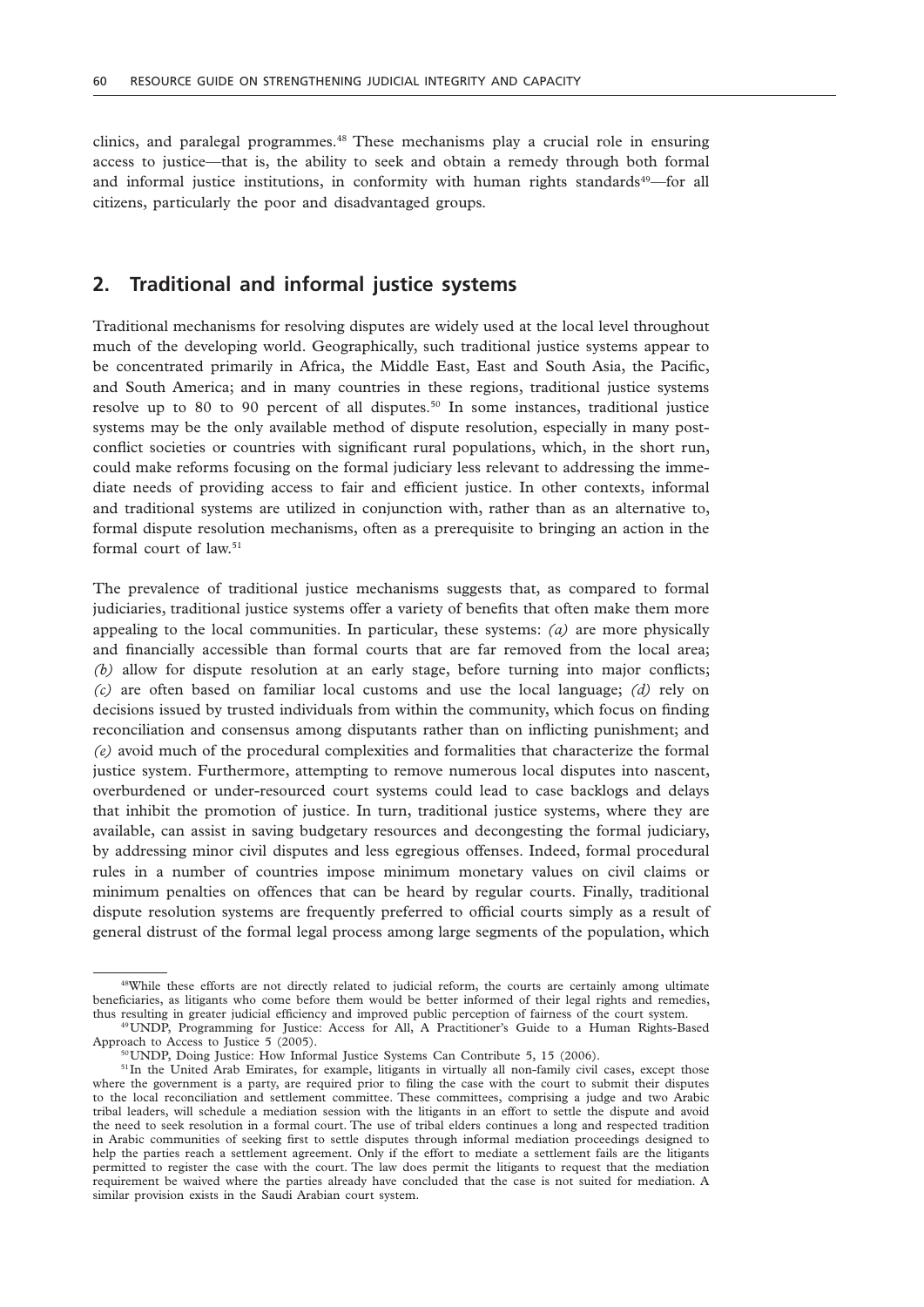may be due to lack of understanding of complex legal procedures, perceptions of judicial corruption and bias towards the poor and minorities, and beliefs that the formal judiciary only services the interests of the rich.

Although traditional and informal dispute resolution mechanisms are useful for effecting justice more broadly, these systems are not without faults. Indeed, they sometimes suffer from the same weaknesses as their formal counterparts, including lack of accountability mechanisms and resulting corruption, bias, favouritism, and nepotism; low or lacking public awareness of their procedures; poor training of traditional systems' adjudicators; and occasional delays. Traditional justice systems are also vulnerable to other significant problems, such as lack of sensitivity, gender and class discrimination, and the resulting unfair treatment of women and the poor; and imposing punishments that violate international human rights standards and the country's formal legal provisions. Finally, given the often limited nature of their jurisdiction, informal forums are unsuitable for certain disputes that would need to be enforced through formal venues.

In light of these potential deficiencies, it is crucial that any efforts to strengthen the integrity and capacity of the judiciary are complemented by corresponding measures that involve the traditional and informal justice system. Recent successful interventions to strengthen traditional justice systems in different parts of the world have focused on issues such as institutional strengthening, raising awareness, gender sensitization and promoting accountability, although this is not an exhaustive list of possible entry points for such reform. Efforts to strengthen the integrity and capacity of traditional justice systems have proven particularly effective in countries with challenging political environments or lack of support for reforms from the key government stakeholders,<sup>52</sup> as well as in post-conflict environments. Lessons learned from these efforts suggest that these reforms may be easier to launch or sustain and may yield more quantifiable effects in the short term. A recent example from Guatemala appears to be particularly informative in this context.

#### **Box 27. Community alternative dispute resolution centres in Guatemala**

After the end of Guatemala's civil war in 1996, the country sought to bolster public confidence in the judicial system by introducing programmes that considered the values and goals of the diverse ethnic and cultural groups within the country. One effort aims to strengthen the Justice Centres throughout the country in order to help make the justice system function at the local level.

Since their inception in 1999, Justice Centres have served as a viable tool for bringing the rule of law back to the country. The first Justice Centres concentrated on implementing case tracking systems, training and administrative reorganization. These efforts were subsequently expanded, with a goal to increase use of customary law and informal dispute resolution techniques. Since 2001, 16 Community ADR centres (CACs) were established by the Executive Secretariat for Justice Sector Coordination in eight departments to help consolidate and increase the use of indigenous dispute resolution methods. While participation is voluntary, the CACs facilitate and encourage the mediation of a wide range of cases involving criminal, civil, family and labour issues, providing free access to justice for the underprivileged, women, children and indigenous people across seven different linguistic and ethnic groups. Given the varying types of conflict

<sup>&</sup>lt;sup>52</sup>Some of the most successful examples of programming related to informal justice systems include the *Barangay* Justice System in the Philippines and NGO modification of indigenous *shalish* systems in Bangladesh. While NGO-implemented efforts are most likely to be fruitful in countries with a vibrant NGO community, their success can help generate the momentum for future actions by the government. For instance, the Philippines' Action Programme for Judicial Reform now includes institutional strengthening of the *Barangay* system as one of its six components.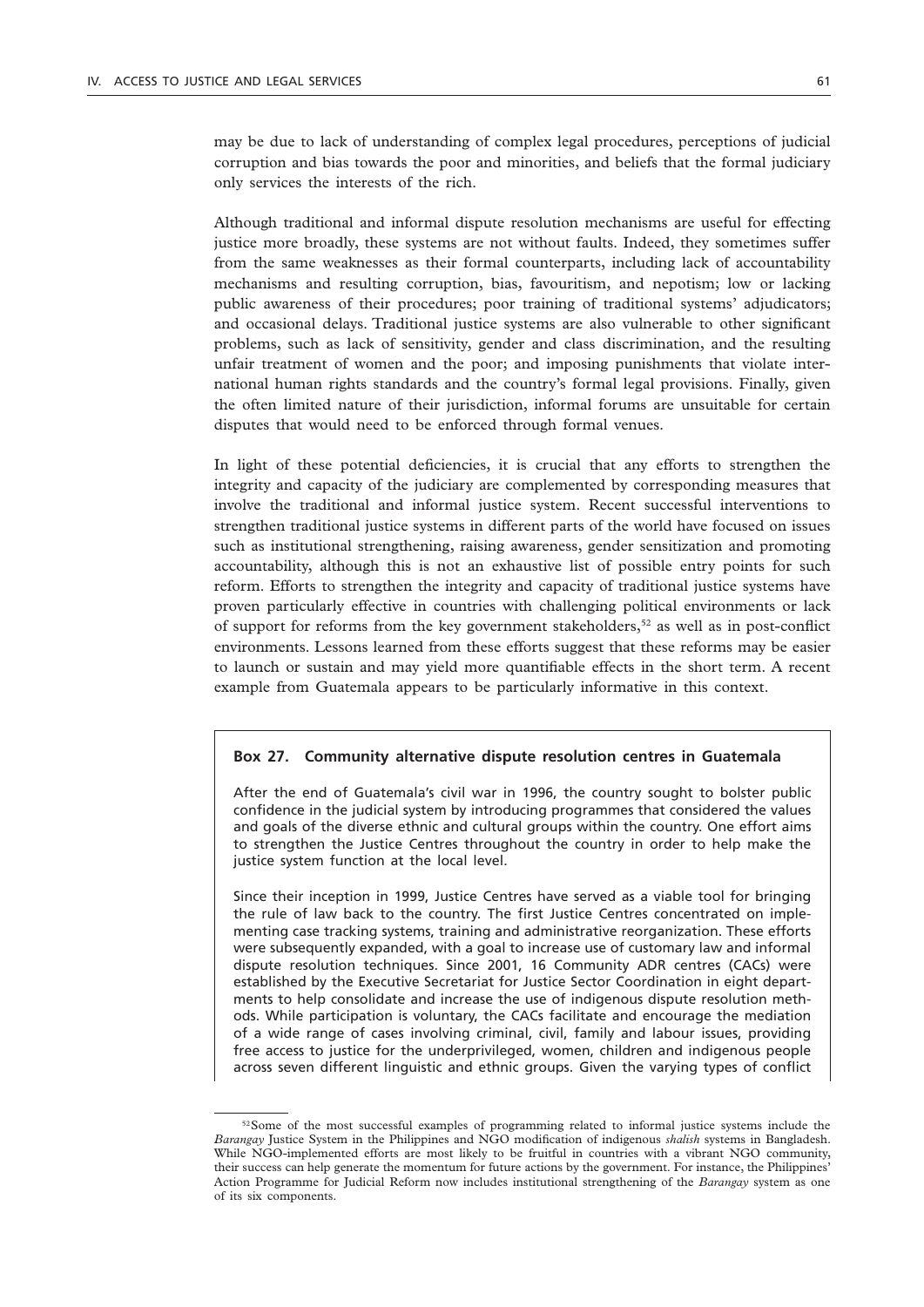#### **Box 27.** *(continued)*

and customary methods of dispute resolution within the various departments of Guatemala, each Justice Centre is encouraged to create a CAC model that reflects the unique cultural identity of the community it serves. However, accountability is ensured through regular reports to the Secretariat, which also conducts assessment visits to each CAC.

To ensure the programme's success, its implementers pursued initiatives to increase acceptance of a CAC within the community and with political leadership. In addition to carrying out extensive information and media campaigns to raise community awareness, CAC organizers encouraged community participation in CAC planning, trained local leaders in CAC services, and allowed community members to participate in the selection of CAC mediators. This resulted in greater involvement by local authorities and institutions in the resolution and referral of cases. By networking with other community mediation groups, CAC mediators established vital lines of communication and information exchange with local mediators, and engaged them in joint training programmes. Regional coordinators who monitor CAC services further expanded this network to help consolidate local mediation services. As a result, officers and directors of other mediation groups joined forces with CAC mediators to establish a governing board for area mediators and to promote the eventual institutionalization of CACs throughout the country.

Currently, CACs are located in 12 villages and one municipality, covering 178 communities and benefiting over 100,000 individuals. They have been able to resolve disputes through agreements by the parties in about 80 per cent of all cases they have handled, and 80 per cent of these agreements have been enforced.<sup>a</sup> CACs have also proved their sustainability, as most continue to function even after foreign funding for the programme ended.*<sup>b</sup>*

*a* Checchi & Co. Consulting, Inc., Guatemala Justice Program 1999-2004: Final Report 29-31 (2004). *b*The success of Guatemala's Justice Centre model had prompted USAID to incorporate this concept into its rule of law and justice reform programming in other countries in the region, such as Colombia, El Salvador and Bolivia.

Informal methods of dispute resolution do not necessarily involve traditional and communitylevel mechanisms. Formal or state-sanctioned ADR processes, which are set up by the government and can be affiliated with courts or with other government entities, $5<sup>3</sup>$  can be a highly effective complement (but not a substitute) to formal court procedures. Similar to traditional justice systems discussed earlier in this section, formal ADR mechanisms suffer from a number of problems, such as frequent unpredictability of ADR decisions, lack of impartiality among ADR mediators, lack of clear procedural guidelines and standards of conduct for mediators, and difficulties with enforcement of ADR decisions. Nevertheless, these mechanisms are more time- and cost-efficient in comparison to formal litigation and have been used as an effective backlog reduction strategy in a number of

<sup>&</sup>lt;sup>53</sup>Formal basic ADR models include negotiation, conciliation, mediation and arbitration. Court-connected or court-annexed ADR refers to ADR processes that are linked formally to the governmental justice system; such ADR activities are authorized, offered, used, referred by or based in the court system. This term includes court-based programmes and court referrals to private ADR services. Decisions issued through court-connected ADR mechanisms may be enforceable as court orders. In one of the most common forms of court-connected ADR, court-annexed arbitration, one or more arbitrators, usually lawyers, issue a non-binding judgment on the merits after an expedited, adversarial hearing. The arbitrator's decision addresses only the disputed legal issues and applies legal standards. Either party may reject the non-binding ruling and proceed to trial; sometimes, cost sanctions may be imposed in the event the appellant does not improve his/her position in court. See United States Agency for International Development, Alternative Dispute Resolution Practitioners' Guide, appendix A at 2-3 (March 1998).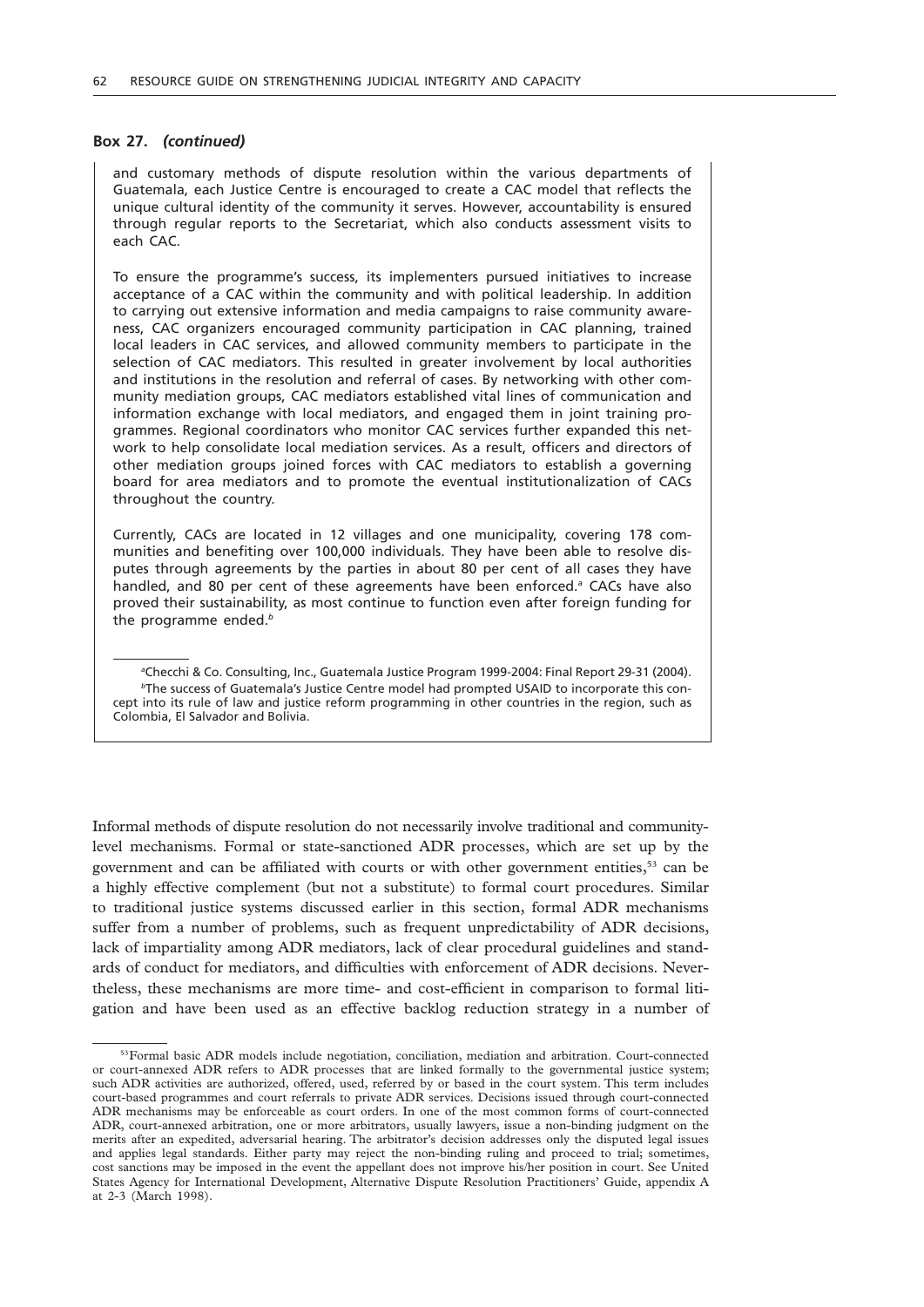contexts.54 They are often less intimidating to the public than formal courts and can enjoy greater public confidence and respect. They also allow for greater access to justice by disadvantaged groups, allowing them to bypass inefficient and discredited formal venues.

### **Box 28. Court-annexed mediation in the South Pacific***<sup>a</sup>*

Before much of the South Pacific was colonized, all disputes were resolved using a broad range of informal techniques and mechanisms. Following colonization and the introduction of formal systems of justice, there emerged a multiplicity of parallel systems for the resolution of disputes. Both systems remain pervasive and have positive and negative elements in their ability to provide access to justice. Formal courts across the South Pacific acknowledge that, relative to their informal counterparts, their systems are expensive and protracted. They also accept that the procedures are rigid, complex and far removed from the flexibility of informal techniques they are traditionally used to. At the same time, South Pacific courts recognize that the formal system is deeply entrenched, if only in the recent legal culture, and is there to stay.

Thus, in an attempt to bridge the gap between tradition and modernity and to bring familiarity to formal justice processes, many courts across the region have implemented, or are in the process of implementing, systems of court-annexed mediation. The Supreme Courts of Tonga, Samoa and Kosrae in the Federated States of Micronesia have formally made court-annexed mediation available as an alternative to litigation, with the High Court of the Solomon Islands, the Supreme and National Court of Papua New Guinea and the Supreme Courts of Vanuatu and the Marshall Islands all in the process of formalizing their systems.

In the three jurisdictions that have implemented formal mediation systems, the process involved: development of court rules, court orders, and administrative systems and processes; securing adequate budget allocation; selecting appropriate people and training them in contemporary mediation skills and processes to an internationally recognized accredited standard; creating public awareness and understanding; and conducting and evaluating a pilot. Legislation, court rules and orders establish: the referral process and when a matter can be referred during the judicial process; the types of cases that can be referred; costs; who can mediate; the non-prejudicial nature of the mediation; confidentiality requirements; immunity for mediators; how data is to be collected; how settlements will bind the parties and how the judicial process will continue or end depending on the outcome of each mediation. There are also separate judicial and administrative processes which comprise the mediation process. The judicial process involves a request for or referral to mediation and fixing a date by which mediation is to occur. The administrative process involves assigning a mediator, corresponding with the parties about the mediation date and venue, liaising with the assigned mediator, and notifying the judge of the outcome. If the matter is settled, the judge will usually issue a binding court order dismissing the case pursuant to the (confidential) mediated outcome. Where no settlement is reached, judges are to be informed, letters sent to parties and a new trial date set.

Thus far, most of the cases referred to mediation in Tonga have involved debt collection, employment disputes, unlawful dismissals, and custody and other family disputes. Of the 34 cases referred in 2008, 21 were settled during the mediation, 8 were not, and 5 were discontinued before they reached the mediator. Court-annexed mediation has been so successful that pre-litigation has also been introduced, mediators have been trained in some of the small outer islands, and the programme is being extended to matters filed with the Magistrates Court. There are three (all expatriate) judges on

<sup>54</sup>In the United States, for example, the 1990 Civil Justice Reform Act required all federal district courts to develop a plan to reduce cost and delay in civil litigation, prompting most courts to authorize or establish some form of ADR. In Nepal, UNDP helped district courts organize "Settlement Fairs," in which multiple pending court cases were settled simultaneously through trained mediators. The success of these events has led to the establishment of permanent mediation centres and amendment of court rules to allow referral of cases for mediation.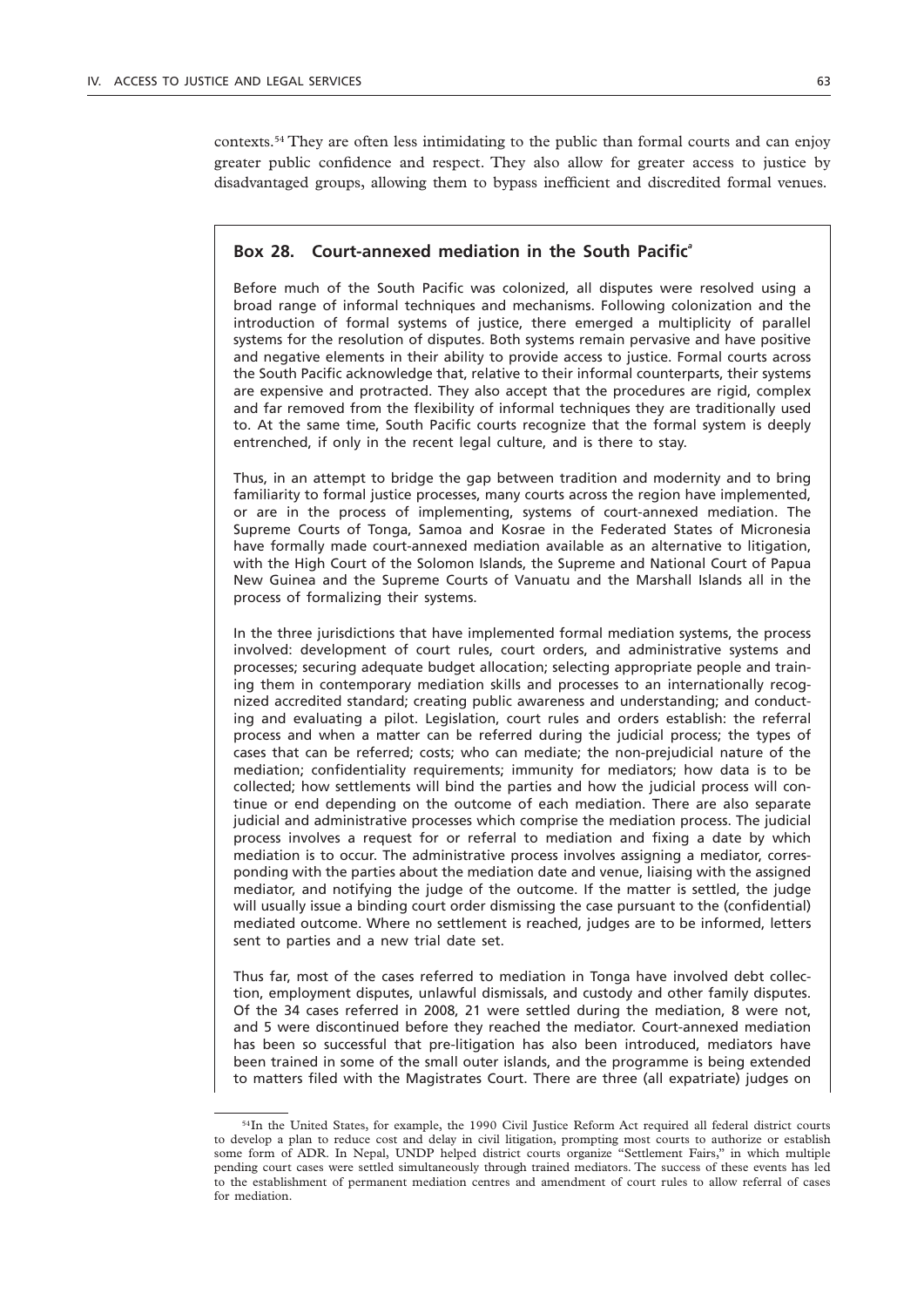#### **Box 28.** *(continued)*

the Supreme Court, all of whom have reported that their caseload has reduced significantly, allowing them more time to deal with more complex issues. Both Samoa and Kosrae have experienced similarly positive results in the uptake of mediation and its ability to quickly, cheaply and easily resolve disputes.

Parties in all three countries have reported that the process is easy to understand, participatory, and more closely aligned with how they are used to resolving disputes while also providing confidence that the rule of law and human rights are respected.

*a* This case study was provided by Ms Helen Burrows, Director, International Programmes, Federal Court of Australia.

### **3. Language access and court interpretation**

In the vast majority of the countries, individuals who do not speak the official or administrative language will, at some point, come before the courts. In many African states, for example, courts use French while citizens speak a multitude of languages from the Bantu family. South Africa has 11 official languages—nine African languages, as well as English and Afrikaans, reflecting its history. In Kenya, in addition to English and Kiswahili used by the courts in their official business, there are over 40 indigenous African languages. Latin America faces similar problems, with most countries using Spanish or Portuguese as official languages but still needing to accommodate indigenous languages such as Mayan and Quechan, which in some jurisdictions are spoken by the majority of rural residents. In the United States, there are nearly 25 million people over the age of 5 (almost 10 per cent of the population) with limited proficiency in English—up from 6.7 million (2.9 per cent) in 1990. At least 13 million of these individuals live in states that do not require their judiciaries to provide interpreters in most types of civil cases, and an additional 6 million reside in states that charge litigants for interpreter services.55 Although Spanish remains the most common non-English language spoken at home, the 2000 Census found that nearly 380 languages or language families are spoken in the United States.<sup>56</sup> Even many European states have significant linguistic minorities and groups that use different dialects of official languages.

The inability of a litigant to understand the language used in court can create significant barriers to justice. Thus, a number of international treaties recognize the right of individuals to be informed of charges against them in a language they understand and the right to an interpreter if they cannot understand the language used in court.<sup>57</sup> However, interpretation is necessary not just to ensure that criminal defendants are capable of understanding a trial or hearing. Without court interpretation and translation, some witnesses may not be able to testify or some documents may not be introduced as evidence. This is problematic to the extent that material evidence, whether it is exculpatory or incriminating, may be excluded from the trial because the court simply does not understand the language in which it is presented.

<sup>55</sup>Brennan Center for Justice, Language Access in State Courts at 1 (2009); Conference of State Court Administrators, White Paper on Court Interpretation: Fundamental to Access to Justice art. 4 (Nov. 2007).

<sup>56</sup>Conference of State Court Administrators, White Paper on Court Interpretation: Fundamental to Access to Justice art. 4 (Nov. 2007).

<sup>&</sup>lt;sup>57</sup>See, e.g., ICCPR arts. 14(3)(a), (f); ECHR arts. 5(2), 6(3)(a), (e); American Convention on Human Rights art. 8(2)*(a)*; European Charter for Regional or Minority Languages art. 9(1).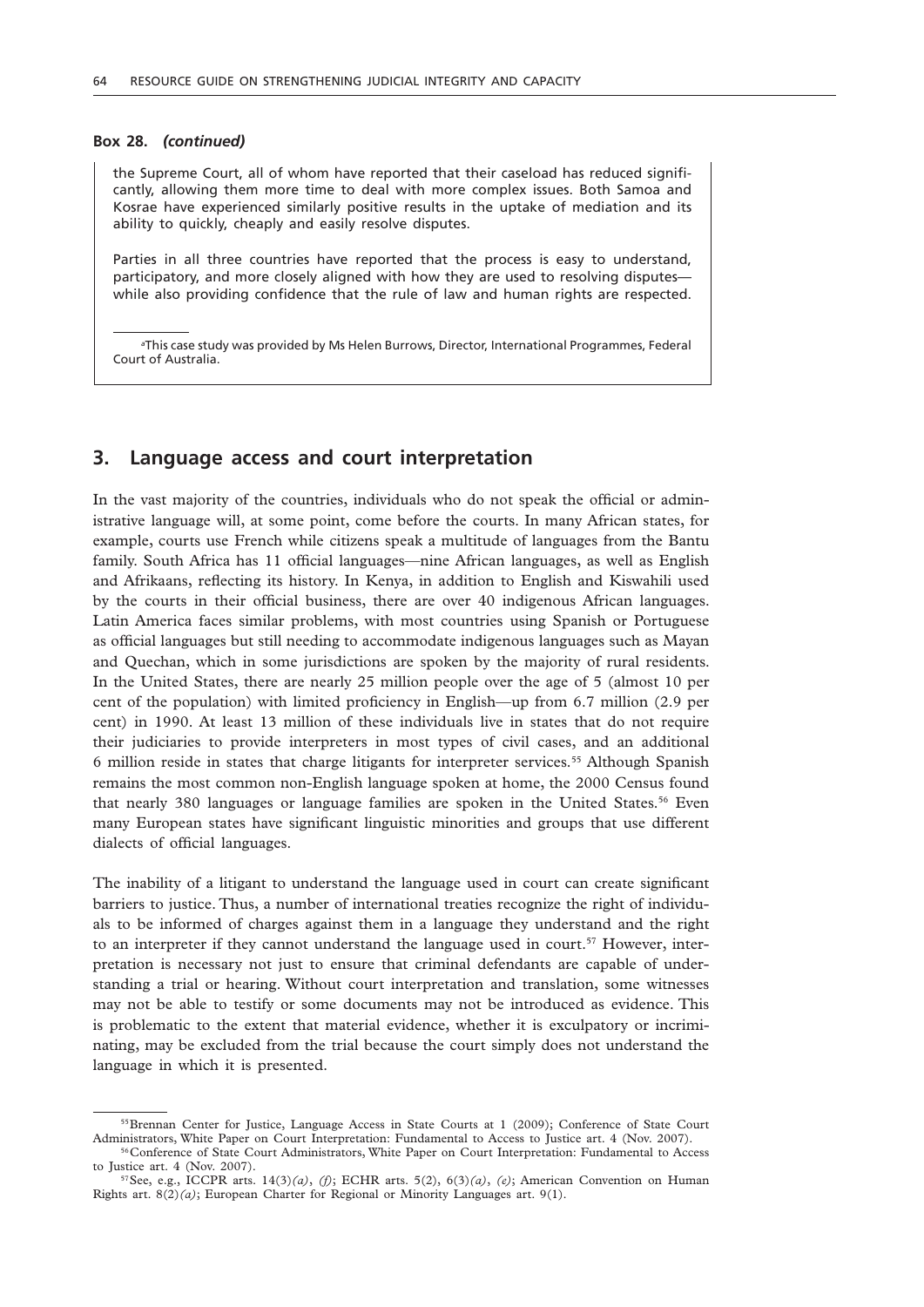equal protection of the laws to linguistic minorities. In order to address this problem, courts first need to be aware of the needs of the community that they are serving. In regions where a significant proportion of the population speaks a minority language, the best solution may be to hold some court proceedings in the minority language. And, where it is inappropriate to hold proceedings in the minority language or otherwise necessary for proceedings to occur in an official language, court interpreters will be required. Some court systems, such as the Singapore case study analysed below, have the ability to employ interpreters directly and to train them and oversee their work. More commonly, however, interpreters are likely to need to be employed on a contract or freelance basis. Another, significantly cheaper alternative to deploying live interpreters in each court location consists of pooling groups of interpreters in central or regional locations and utilizing telephone-based interpreting to both serve smaller courts and larger courts with occasional requirements for exotic languages for which demand is limited.<sup>58</sup>

Ideally, interpreters should be paid by the court, because forcing litigants to pay the interpreter may create a significant barrier to justice, particularly for indigent parties. If paying for interpretation is beyond the resources of the court, some form of means testing should be introduced so that litigants who are incapable of paying are still guaranteed access to justice.

Even if interpreters are available and paid for by the court, the quality of interpretation can still be an issue. Court interpretation requires a high degree of proficiency in both the official and the minority language, and demands that the interpreter be able to render interpretations quickly, accurately, and so as to reflect the same intent and degree of formality as the person he/she is interpreting. Furthermore, court interpretation is frequently complicated by the need to translate unusual legal jargon and terminology.

One way to control quality is to institute a certification process, including a proficiency exam for skilled interpreters. This is the solution employed in the United States, where 41 of the 50 state judiciaries participate in the Consortium for Language Access in the Courts (until recently—Consortium for State Court Interpreter Certification).<sup>59</sup> By pooling resources, the Consortium is able to provide written and oral proficiency tests in 19 languages, with five more in development. Testing and certification of court interpreters allows court systems to institute minimum standards of competency and knowledge while reducing judges' uncertainty about the ability of individual interpreters to handle the challenges of the job. Without some form of certification process, judges still need to ensure that an individual has the proficiency necessary to interpret in a courtroom setting.

A recent United States study identified a number of best practices for organizing a court interpreter programme, which are based on the states' legal obligations, as well as guidelines issued by the United States Department of Justice, recommendations of the Conference of State Court Administrators, and a model statute developed by the National Center for State Courts.<sup>60</sup> While these recommendations are geared towards providing

<sup>58</sup>Telephone interpreting is utilized with considerable success in some of the larger federal districts and in some of the state court systems of the United States at considerable savings in court resources. In 2007, 48 federal district courts were using the telephone interpreting programme to provide services for more than 3,600 events in 38 languages. By the end of fiscal year 2008, the programme had reportedly saved \$6.8 million in travel and contract costs. See National Association of Judiciary Interpreters and Translators, *Position Paper: Telephone Interpreting in Legal Settings* art. 1 (Feb. 2009), available at: www.najit.org/publications/Telephone%20 Interpreting.pdf.

<sup>59</sup>See www.ncsconline.org/D\_Research/CourtInterp/CICourtConsort.html. In addition, the website of the National Association of Judiciary Interpreters and Translators, available at www.najit.org, provides a wealth of useful resources on setting up a court interpretation programme.

<sup>60</sup>Brennan Center for Justice, Language Access in State Courts arts. 11-33 (2009).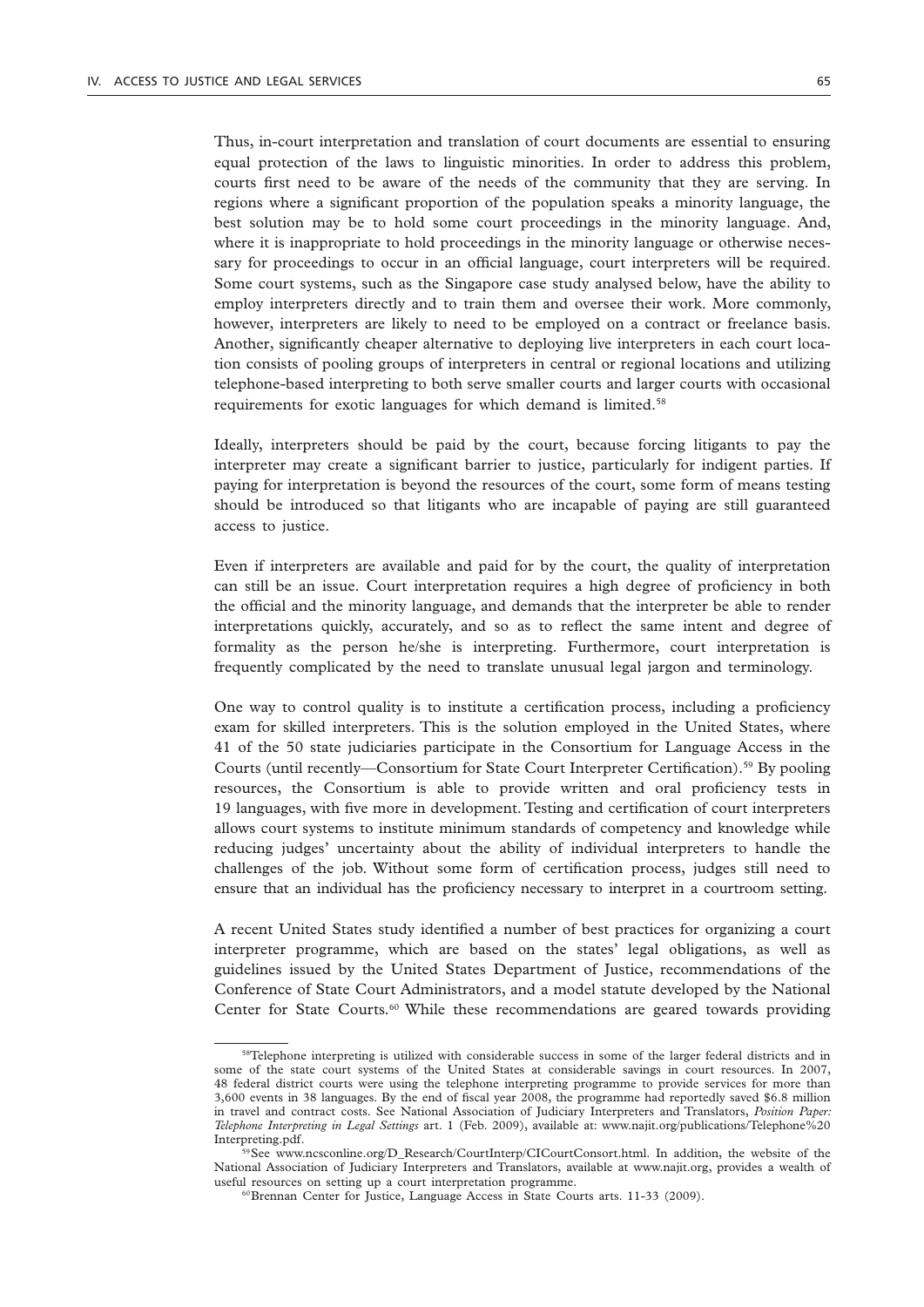interpretation services in civil cases, they can be adjusted by developing countries' judiciaries contemplating the establishment of comprehensive interpretation programmes:

- Providing interpreters to all litigants and witnesses who do not speak the official court language, which encompasses: having a written mandate to provide interpretation; having clear eligibility standards; having a clear procedure for appealing denial of interpreters; denying interpreter waivers that are not made knowingly and voluntarily; and informing all litigants, witnesses, and others of their right to an interpreter during their first contact with a judge or a court clerk.
- Providing interpreters free of charge to the litigants and witnesses.
- Ensuring that interpreters are competent and act appropriately, which encompasses: assessing their ability prior to appointment, including the use of properly certified interpreters; ensuring that interpreters remain competent; adopting and requiring adherence to a code of ethics; $61$  ensuring an adequate supply of competent interpreters in the languages needed; allowing litigants and court personnel to challenge the appointment of interpreters on ethical grounds; implement a disciplinary procedure; and charge a single office or official within the court system within the judiciary with responsibility for implementing and overseeing the court interpreter programme.
- Ensuring that judges and court personnel who come into contact with litigants or witnesses who do not speak the official language act appropriately and professionally.
- Ensuring, to the extent possible, that individuals who do not speak the official language receive the same treatment as other court participants.

#### **Box 29. Court interpretation services in Singapore**

The island of Singapore is centrally located in a region with a significant diversity of languages. Since its modern founding as a free port in 1819, Singapore has attracted traders and immigrants from Malaysia, Indonesia, China and India. As an British colony, however, courts in Singapore used English in their proceedings. After Singapore gained independence in 1965, English, Malay, Mandarin, and Tamil were designated as official languages, but English still serves as the primary administrative language and continues to be used in courts. Although English has been promoted by the government and is used in schools, only 23 per cent of Singapore residents use English as their primary language at home. Mandarin is used by 35 per cent of residents, while Malay is used by 14 per cent, Tamil by 3.2 per cent, and other Chinese dialects (such as Hokkien, Cantonese and Teochew) are spoken by 21.6 per cent. This diversity can create significant barriers to access by non-English speaking residents, especially during court proceedings where complex legal terminology can be difficult to understand and translate.

In order to address this problem, the judiciary instituted interpretation and translation services for both the Supreme Court and the Subordinate Courts. At the Supreme Court, an Interpreters Section was created under the Corporate Planning Directorate. It now employs 22 interpreters who provide in-court interpretation free of charge for litigants who speak Mandarin, Hokkien, Teochew, Cantonese, Hainanese, Hakka, Hockchew, Shanghainese, Malay, Javanese, Boyanese, Tamil and Malayam. Additionally, the

<sup>&</sup>lt;sup>61</sup>For a sample code of ethics, see National Association of Judiciary Interpreters and Translators, Code of Ethics and Professional Responsibilities, available at: http://ethics.iit.edu/indexOfCodes-2.php?key=15\_403\_707. The Code is binding on all NAJIT members and consists of 8 brief canons: accuracy; impartiality and conflicts of interest; confidentiality; limitations of practice; protocol and demeanour; maintenance and improvement of skills and knowledge; accurate representation of credentials; and impediments to compliance.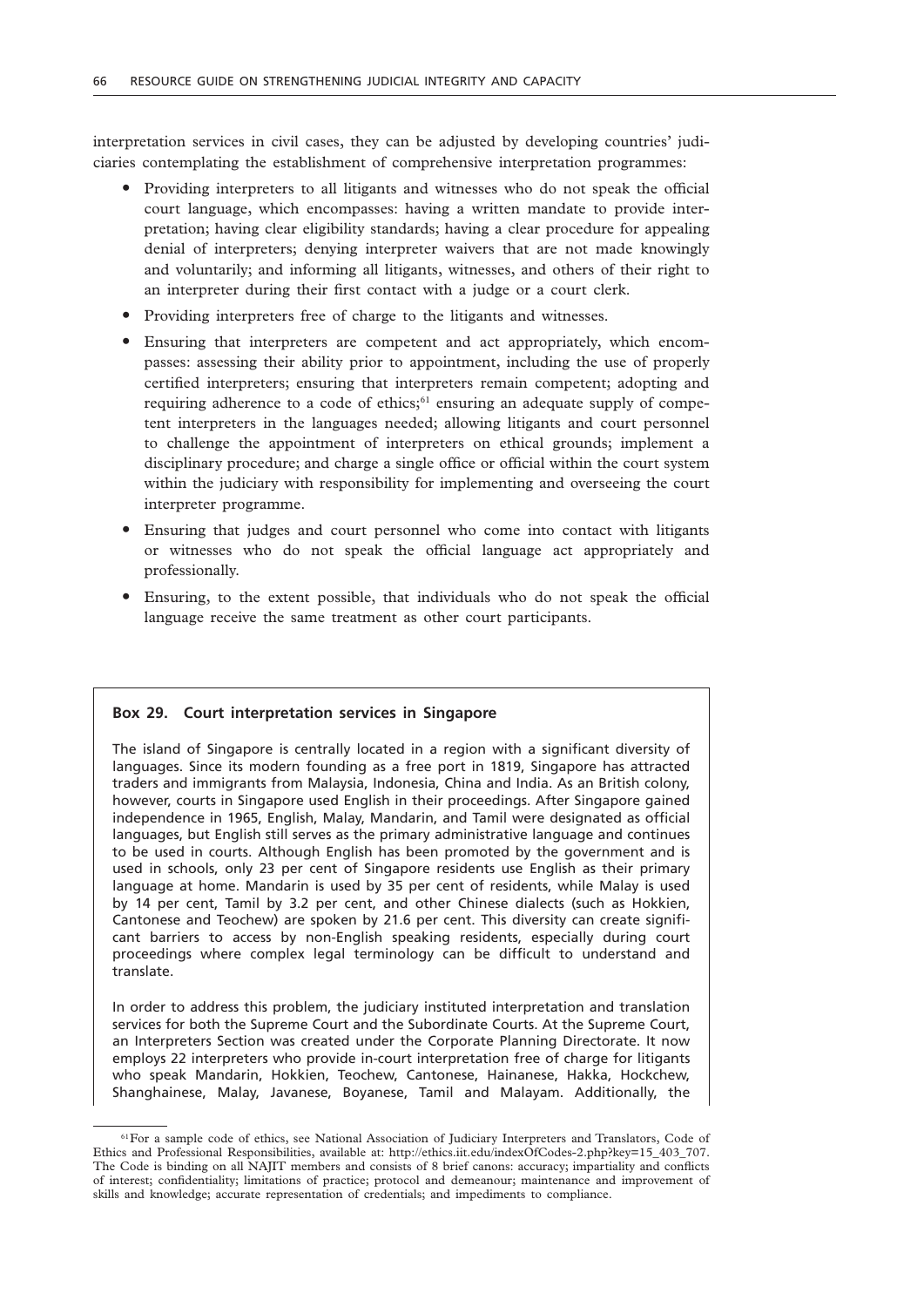Interpreters Section translates documents between English and Chinese, Malay, Tamil and Malayalam for a fee. Interpreters are made available to everyone, regardless of the ability to pay. Requests for interpreters and translation can be submitted online through the Supreme Court's website.

Interpretation is also provided at the Subordinate Courts for Mandarin, Hokkien, Cantonese, Teochew, Hakka, Hainanese, Hockchew, Malay, Tamil, Malayalam, Punjabi, Hindustani and Urdu. Furthermore, the Subordinate Courts interpreters have compiled glossaries of commonly used legal terms and appropriate translations in Malay and Mandarin, and these glossaries have been made available to the public through the Subordinate Courts' website.

Since Singapore remains a hub for international business and shipping, the court interpretation service by itself is not always able to provide interpretation for all litigants. When interpretation is necessary for other languages, court personnel assist litigants in finding approved third-party interpreters. Through this combination of an internal interpreter service and working with third-party organizations, Singapore's courts are making their court proceedings accessible to their own diverse citizenry and the rest of the world.

# **4. Client orientation**

The notion of client orientation depicts three interconnected dimensions of customer satisfaction: effective access to courts, quality customer service and accountability for not meeting service performance standards.

Access to court begins before a visitor reaches a court lobby and encompasses scheduling with expanded or non-traditional hours to reduce adverse economic impact on customers; the ease of finding an appropriate service, which can be accomplished by properly listing courts in phone directories or online and by wide dissemination of court directories or nationwide roadmaps to courts; and proper accommodation for individuals with disabilities. Countries that engage in the construction of new courthouses should be urged to consider locating these facilities near public transportation hubs, to ease the burden of the less fortunate in traveling to and from court. Some courts take the accessibility principle to the next level by implementing such innovations as "justice on wheels" or travelling night court programmes, telephone and videoconferencing, $62$  or conducting pre-trial hearings in online chat rooms.

Court facilities should be designed and operated from the customers' perspective. Thus, upon entering a courthouse, a court customer should immediately come across assistance in finding his/her way around the building. This can be achieved by centralized and easily readable signage; publicly displayed courthouse orientation guides, court schedules, dockets, and room assignments; and instant availability of court personnel to answer questions from daily court users, provide guidance to litigants, and serve as the official interface with the media. Courts should also endeavour to set up concierge and public relations desks in close proximity to the entrances and to establish formal customer service and resource centers providing single-window services delivery. Another alternative is to introduce volunteer in-service programmes, which rely on local community members to serve

<sup>&</sup>lt;sup>62</sup>For example, video conferencing used in Singapore's Subordinate Courts allows domestic violence victims who seek counselling at participating community family service centres to apply for protective orders without having to go to court. Video conferencing is also used to improve the efficiency of criminal and juvenile justice divisions, through video bail processing, pretrial conferences and conferences with probation officers.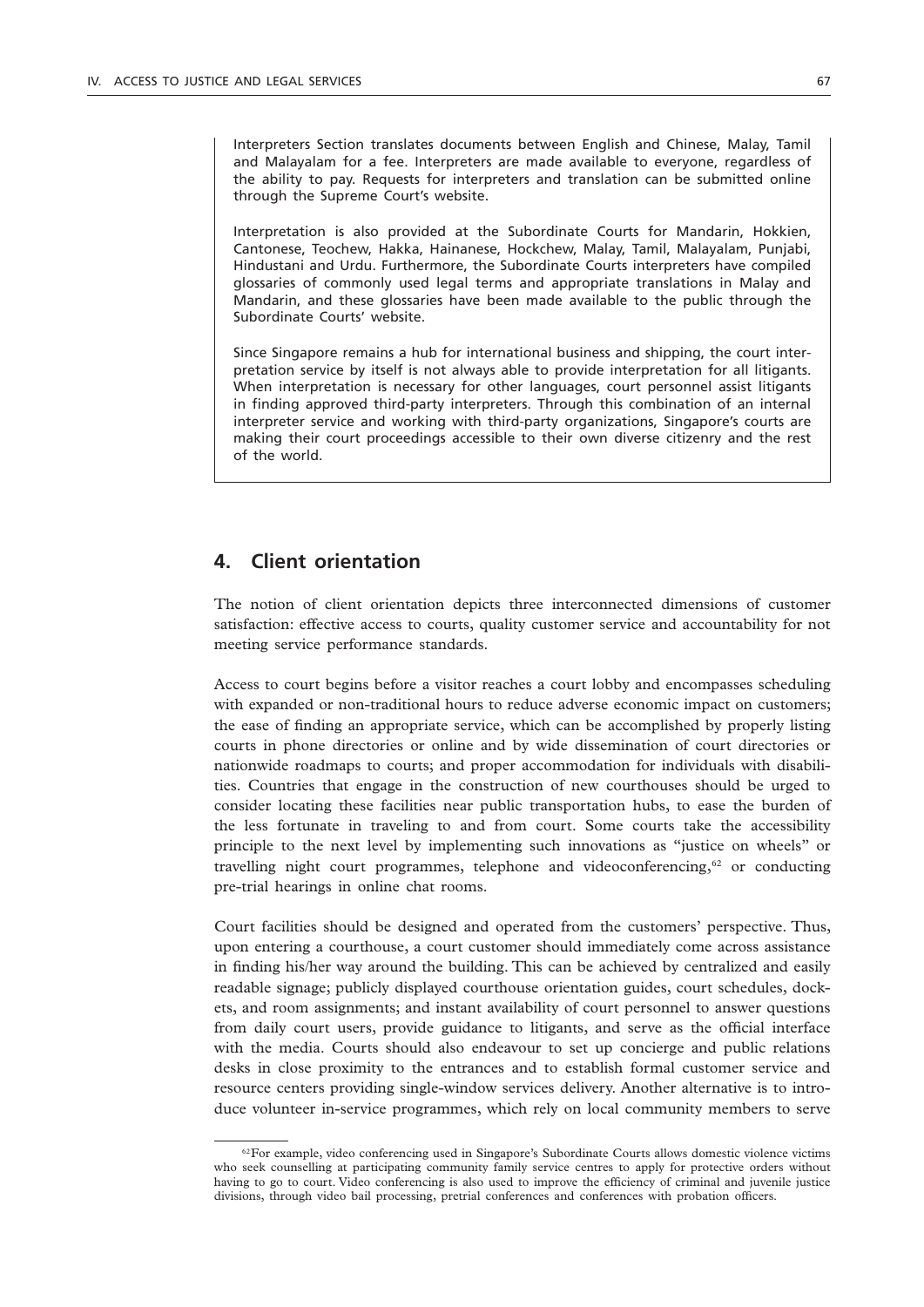as initial contacts for the public entering the courthouses.63 Such programmes offer a dual benefit of enhancing customer service and fostering community involvement in the administration of justice. Furthermore, court buildings themselves ought to be safe, clean and convenient to use by offering comfortable waiting areas, adequate public space to complete forms and conduct negotiations, and amenities for special types of users, such as children, witnesses and victims, the disabled and *pro se* litigants.

Access to courts is effectively denied if court patrons do not know how to use the system. Accordingly, it is critical for courts to provide their clients with standard, customer-friendly forms and instructions; furnish clear and accurate information about the types of cases heard, operating policies and procedures, and filing fees (e.g., via the Internet or automated telephone systems); and maintain an efficient system for handling common requests (e.g., by establishing emails for customer inquiries and listing frequently asked questions online). Singapore, for example, instituted the Multi-Door Courthouse (hereafter MDC) in 1998. The MDC concept recognizes that there are several different "doors" to justice, of which litigation is only one door; that a lack of information can create barriers to justice; that going to court can be stressful for litigants who are not familiar with the court system. Consequently, MDC acts as an information centre, responsible for informing court users and the general public about the services provided by the Subordinate Courts, including information about alternative dispute prevention and resolution methods; a desk providing individuals with additional information in the form of pamphlets and brochures, as well as forms; explaining court procedures and costs associated with different forms of dispute resolution; and helping with legal aid applications and referrals to the Legal Aid Bureau. In 2006, MDC went one step further, with the introduction of court concierges, who walk throughout the courthouse and actively approach people to offer information and assistance.

High-quality customer service means that courts must strive to provide seamless, timely and convenient service in an atmosphere of mutual respect and courtesy. Correspondingly, court employees must demonstrate appearance and attitude that reflect positively on the courts. There are several important considerations in this regard. First, it is of paramount importance that court services exemplify the highest standards of ethical conduct, professionalism and accountability. Second, court services should be based on the ideals of procedural fairness, equality and diversity. Third, court services should be timely and efficient. Finally, courts should endeavour to enhance their telephone and correspondence services by instructing staff to take calls without undue delays; identify themselves and their offices; reduce busy phone lines; limit transferring callers by ensuring better routing to appropriate personnel; return messages and reply to letters or emails within a set period of time; and acknowledge the receipt of documents and court correspondence.

Accountability for not meeting service performance standards can be achieved by identifying clients' expectations and evaluating customer satisfaction, monitoring progress toward meeting service performance goals, and incorporating service quality responsibilities into existing court personnel performance management systems. It may also be helpful to appoint customer service liaisons or system-wide ombudsmen to provide the public with a valuable avenue for articulating concerns, proposing improvements and complaining of ill-treatment.

<sup>&</sup>lt;sup>63</sup>Utilizing volunteers, however, entails some risks; it has been the experience of a number of courts that volunteers, in a well-intended effort to be helpful, often seek to provide advice. Unless such volunteers have been carefully vetted and trained, they have the potential to create problems for court managers by providing quasi-legal advice, which may simply be wrong or which the recipients misinterpret. Thus, volunteers' functions should be strictly limited to relatively simple matters, such as responding to inquiries about court calendars and schedules or providing directions to courtrooms, administrative offices, etc.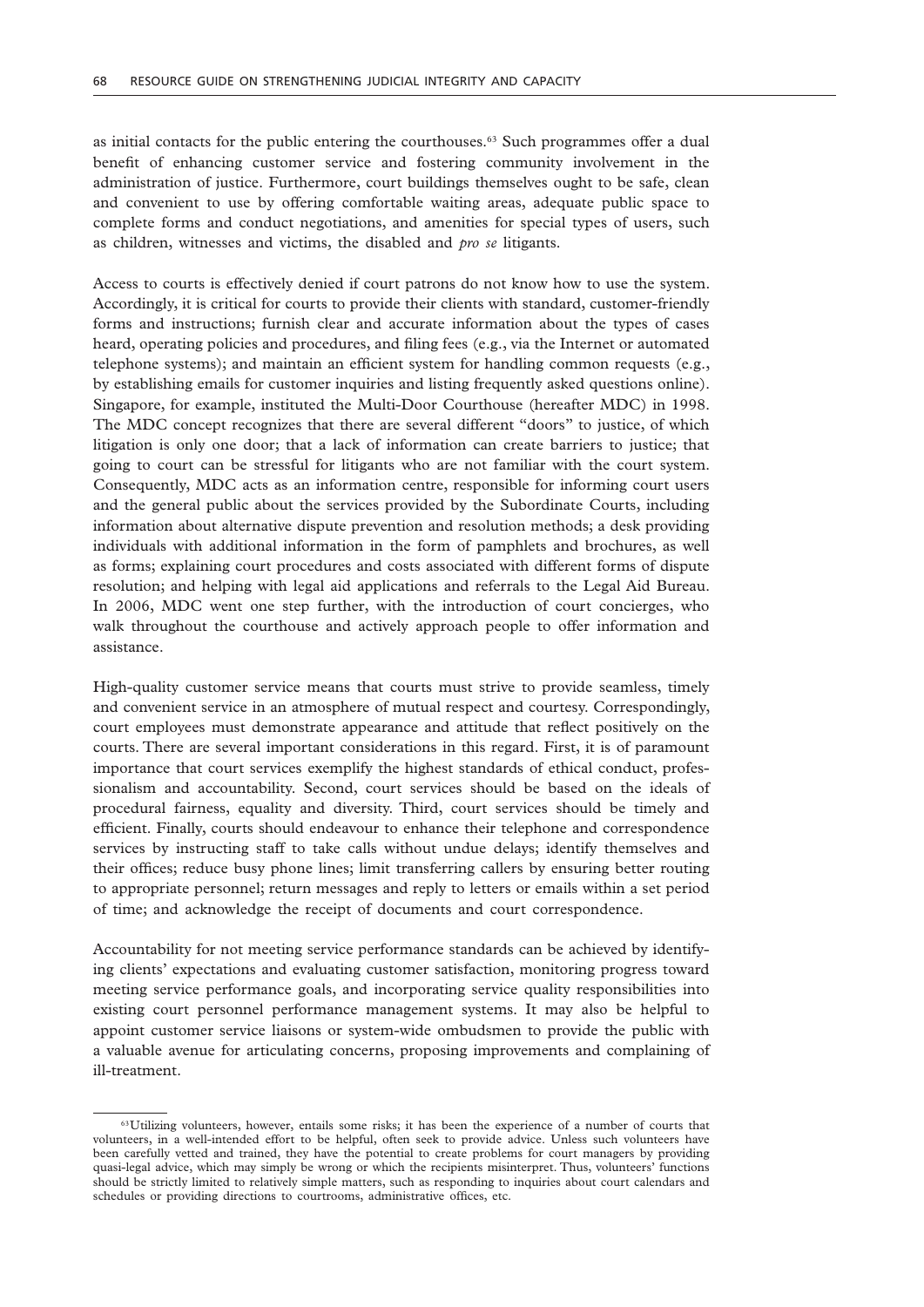Improving customer service is one of the most effective ways of enhancing public trust in the justice system. Consequently, closing the service gap should be incorporated into the judiciary's systemic priorities and strategic plans. Courts should also endeavour to adopt, publish and disseminate customer service charters that outline core client-sensitive performance standards and available complaint procedures. Trainings for court personnel should incorporate sessions emphasizing the judiciary's public service philosophy, techniques for providing good customer service, methods of dealing with difficult clients, and external communications. Court staff should be also equipped with employee handbooks that exemplify the ideals of public service. Finally, the complexity of the justice system can be significantly simplified for court customers through the use of modern technology. Specific solutions include extensive electronic service delivery through automated telephone and email answering systems; accessibility of forms and instructions online; e-filing; interactive courthouse kiosks and terminals designed to provide instant legal and procedural information, retrieve forms, schedule certain court appearances, and pay fines; and

#### **Box 30. Enhancing customer service in Albanian courts**

online citizens forums to gauge public perception of the court system.

In the early 2000s, thanks to support from international donors, four pilot courts (including two largest district courts in the country, Tirana and Shkoder) laid groundwork for enhancing public convenience within the Albanian court system in terms of physical access to courts, their operational efficiency and customer service delivery.

The most visible achievements resulted in dramatic improvements in the pilot courts' physical infrastructure, which involved renovating and rearranging existing public spaces to create an adequate public interface with the courts. The modernization of the Shkoder District Court, which hears almost 2,000 cases per year, is an excellent example of how client-oriented courthouse design can help open doors to a transparent judicial system. The court consolidated its administrative functions by grouping administrative offices together in an easily accessible and secure location. This substantially reduced the need for court staff and judges to walk around the building to communicate with each other and with their customers. The court also relocated its intake offices to ground floor locations, fronted them by large glass public service windows, which placed court personnel within constant public view, and extended service window office hours. New archive and file maintenance facilities were installed nearby to improve efficiency and public convenience. Further, the court created a comfortable seating area near the public entrance, which eliminated the need for court users to wait outside of the courthouse until being called. Finally, new uniform signage was installed to help direct customers to their destinations. The new one-stop-shop layout of the rehabilitated ground floor proved to have the dual benefit of enhancing access to the courthouse and reducing unnecessary traffic inside the building, thus contributing to a more secure court environment.

In addition to infrastructure modernization, the project pushed for enhanced customer service in Albanian courts. Two vital instruments embracing the idea of user-friendly justice were developed: a Customer Service Manual outlining principles of good public service and a corresponding training module. Both documents were used as training tools in a series of public service delivery workshops and training of trainers courses conducted for court system leaders and the pilot courts' administrative staff. Another initiative involved designing a Customer Service Bill of Rights and Responsibilities that spells out the improved level of customer service court users can expect, which was posted in each pilot court's intake area. As a result of a similar but more far-reaching effort, all Albanian district courts and courts of appeal, as well as the School of Magistrates and the MoJ were equipped with public information poster sets, which provide information to facilitate the public use of the courts. The posters contain extracts and summaries of relevant laws, regulations and procedures; description of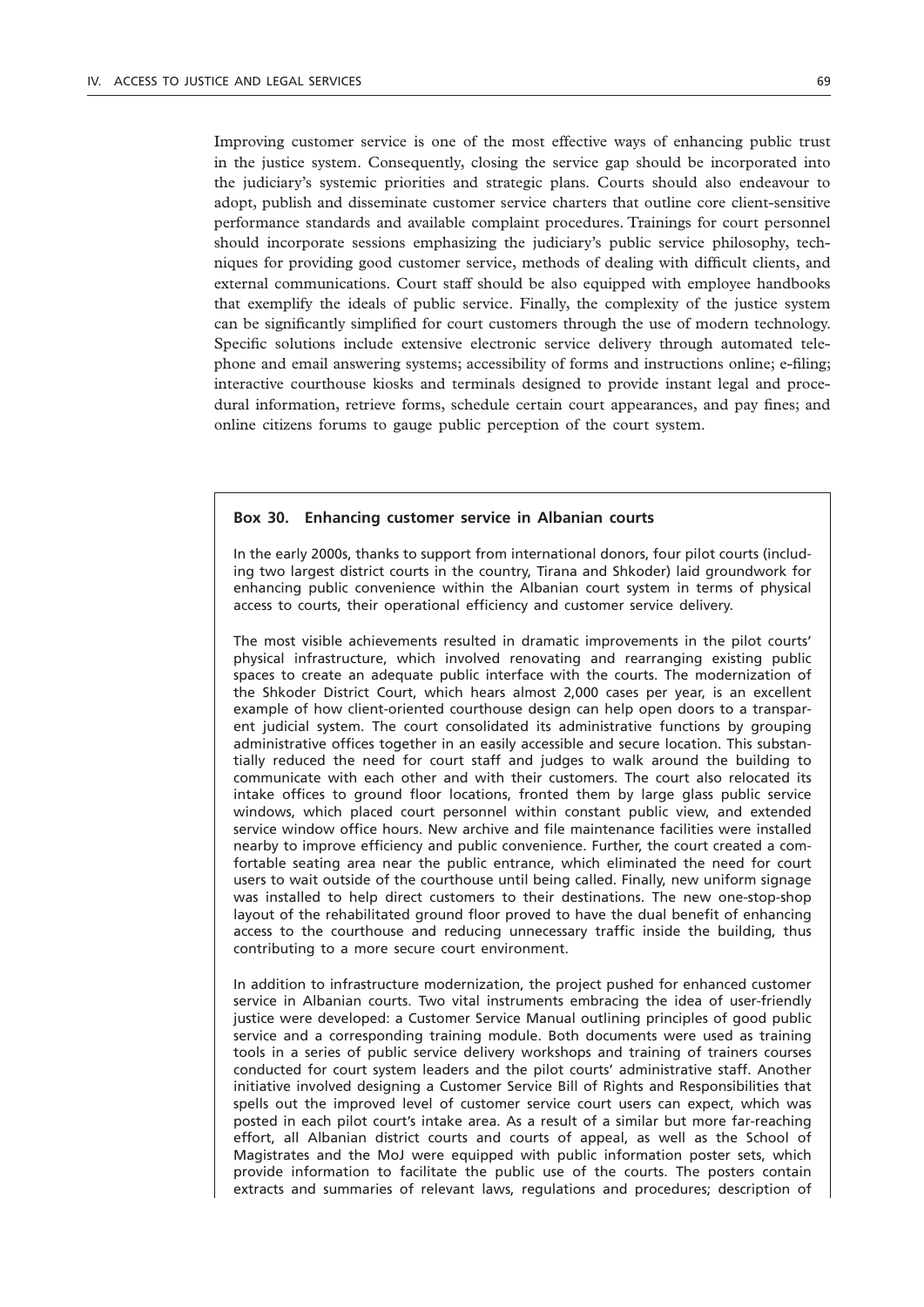#### **Box 30.** *(continued)*

institutions comprising the Albanian justice system; and ethical standards governing the administration of justice. Finally, the project addressed the issue of accountability for failure to meet customer service performance standards, by publishing a Public Service Delivery Survey Report on the Tirana District Court. The survey was circulated throughout Albania's legal community.

In January 2008, the MoJ, the High Council of Justice and national judicial authorities signed a memorandum of understanding with USAID to implement a new justice reform project encompassing ten pilot courts. The project was intended to not only improve transparency, accessibility, openness, efficiency, timeliness, fairness, competence, accountability and public trust in the pilot courts, but also to illustrate high standards and principles of court performance to other courts throughout Albania. By executing the memorandum of understanding, the Albanian government signaled its commitment to continue client-oriented modernization of the national justice system.

### **5. Legal aid in criminal cases: the public defender**

International human rights instruments require governments to provide criminal defendants with legal assistance throughout all phases of the proceedings, if doing so is in the interests of justice.64 The constitutions and laws of most countries similarly guarantee the right to state-provided counsel in criminal cases, although the extent of this protection varies by jurisdiction. In some countries, the availability of legal defence depends on the severity of the potential sentence for the crime the defendant is charged with, and is frequently required only if the defendant faces the threat of imprisonment or capital punishment; in other cases, a court may exercise discretion to grant legal assistance upon a defendant's request. Additionally, a defendant's eligibility for state-provided counsel is often dependent on meeting income criteria, and the defendant may be required to make a financial contribution towards his or her defence.<sup>65</sup> Countries' legislation and practices also vary regarding at which stage in a criminal proceeding a defendant should be granted counsel.

In practice, the systems of criminal legal aid delivery that exist in many countries face numerous systemic problems, often resulting in sub-par quality of assistance received by indigent defendants. Lack of adequate government funding is perhaps the most severe of these issues which, coupled with lack of motivation by attorneys and their fear of not being paid by the government, severely limits the number of lawyers willing to participate in the legal aid system.66 The scope of assistance is likewise limited, as advice and representation are typically available only during in-court proceedings but are rarely offered

<sup>64</sup>See*,* e.g., ICCPR art. 14(3)*(d)*; ECHR art. 6(3)*(c)*; American Convention on Human Rights art. 8(2); African Charter on Human and Peoples Rights (Banjul Charter) art. 7.

<sup>&</sup>lt;sup>65</sup>One notable exception is Chile's principle of "unlimited eligibility," which places no income restrictions on eligibility for legal aid, based on the assumption that any defendants who have the means to hire their own attorneys will do so. See Penal Reform International, Index of Good Practices in Providing Legal Services in the Criminal Justice System 15 (Version 2, Feb. 2006).

<sup>66</sup>It is important to emphasize, however, that an effective legal aid system can be maintained even at a relatively low cost. For example, South Africa and the United Kingdom both have effective criminal legal aid systems at very different per capita costs: US\$1.6 in South Africa and € 30 in the United Kingdom. See Public Interest Law Initiative and Open Society Justice Initiative, *2nd European Forum on Access to Justice (Budapest, Hungary, Feb. 24-26, 2005): Preliminary Forum Report 26 (2005).* One possible strategy for identifying the most suitable legal aid model for a given country could involve establishing a small pilot project (most likely, NGOsupported), to help assess and better understand the demand for legal aid services in a particular setting and estimate its costs. Where introduction of a full-fledged legal aid system is prohibitive due to financial or capacity constraints, a potential solution could involve development of a highly flexible legal aid management system, allowing for experimentation and adjustments to reflect any emerging constraints.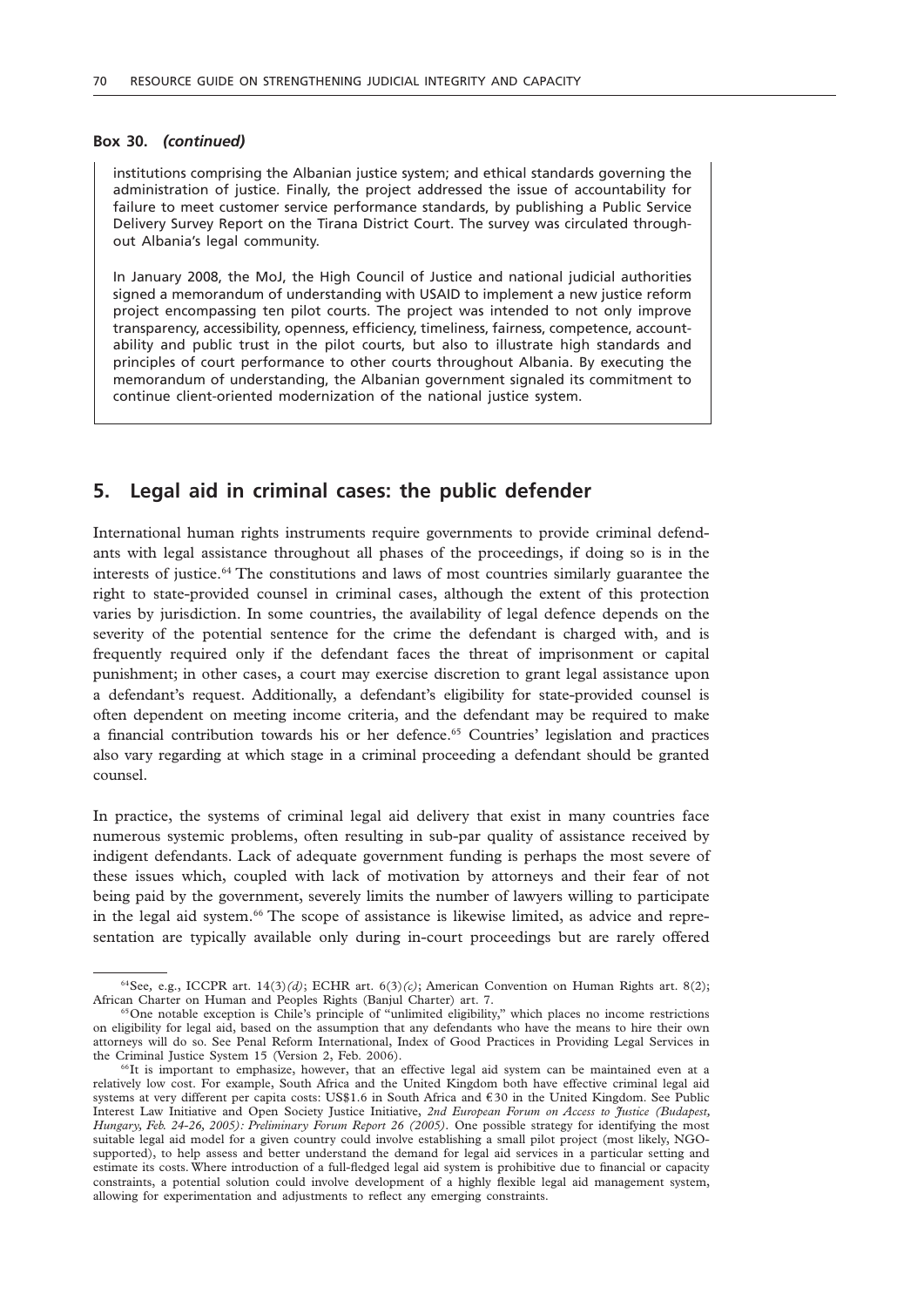during pretrial phases. In addition, quality control mechanisms and oversight of legal aid systems are practically non-existent. The brunt of these shortcomings is disproportionately born by the economically or otherwise disadvantaged groups.

In many countries, legal aid is being provided in accordance with the judicare model—also referred to as *ex officio* or appointed counsel—under which a court or a law enforcement agency (i.e., investigating officer or prosecutor) assigns and compensates private attorneys for handling legal aid cases. While such a system can be fairly comprehensive even without establishment of a separate legal aid body, it is also one of the most expensive and has some functional problems, such as perceptions of conflicts of interest that result from appointment of defence counsel by the prosecution. There are also difficulties in controlling and monitoring the quality of services provided by judicare attorneys; since there is no direct link between attorney's performance and payment, this works as a disincentive for some lawyers to provide representation of the same quality as for paying clients. In addition, judicare may be more susceptible to corruption, as there is little direct budgetary supervision over funds paid to the private providers.

Alternatively, governments may retain public defenders, who provide their services as part of a larger public defender office staffed with a team of salaried criminal defence attorneys. Although such models may incur high start-up costs and may fail to attract the most qualified lawyers, it is frequently less expensive than offering aid through judicare, especially if assistance is being provided to a large number of defendants. Public defender offices are also better suited to handling larger caseloads and allow for easier performance monitoring flowing from greater control and oversight over the actions of salaried defence attorneys. Further, greater commitment of public defenders to their duties means they are generally better prepared during trials and are more likely to appear at all required stages of the proceedings, which contributes to increased overall efficiency of the criminal justice system.<sup>67</sup> The advantages offered by public defender systems have meant that many recent efforts have seen a shift towards greater utilization of government-financed public defender services as a preferred model for the delivery of legal aid in criminal matters. The case study below examines advantages seen in Costa Rica's public defender programme.

### **Box 31. Costa Rica's Public Defender's Office***<sup>a</sup>*

First established in the 1960s, Costa Rica's Public Defender's Office, with a staff of over 250 defenders and a network of 40 offices, has long been recognized as a model of success, in terms of both the quantity and quality of defence services provided. In fact, there have been instances when defendants who were able to hire their own counsel have chosen to use the public defenders' services because of their superior quality. The basic elements of its public defender model can be summarized as follows:

• It is a government-funded programme of full-time salaried defenders, who are prohibited from charging fees and taking any outside work. Although the Office is placed within the judiciary and funded from its budget, defenders are able to directly challenge Supreme Court's opinions, and the latter does not interfere with defenders' functions. Heads of individual public defender offices have autonomy and control over matters such as appointment, placement, supervision, evaluation, promotion and discipline.

<sup>&</sup>lt;sup>67</sup>Regardless of which criminal legal aid delivery model is chosen, special attention should be paid to the design and implementation of quality control measures, which may include increased supervision and monitoring of providers, court inspection visits, introduction of mandatory reporting on the progress of assigned cases, and increased availability of training and technical support.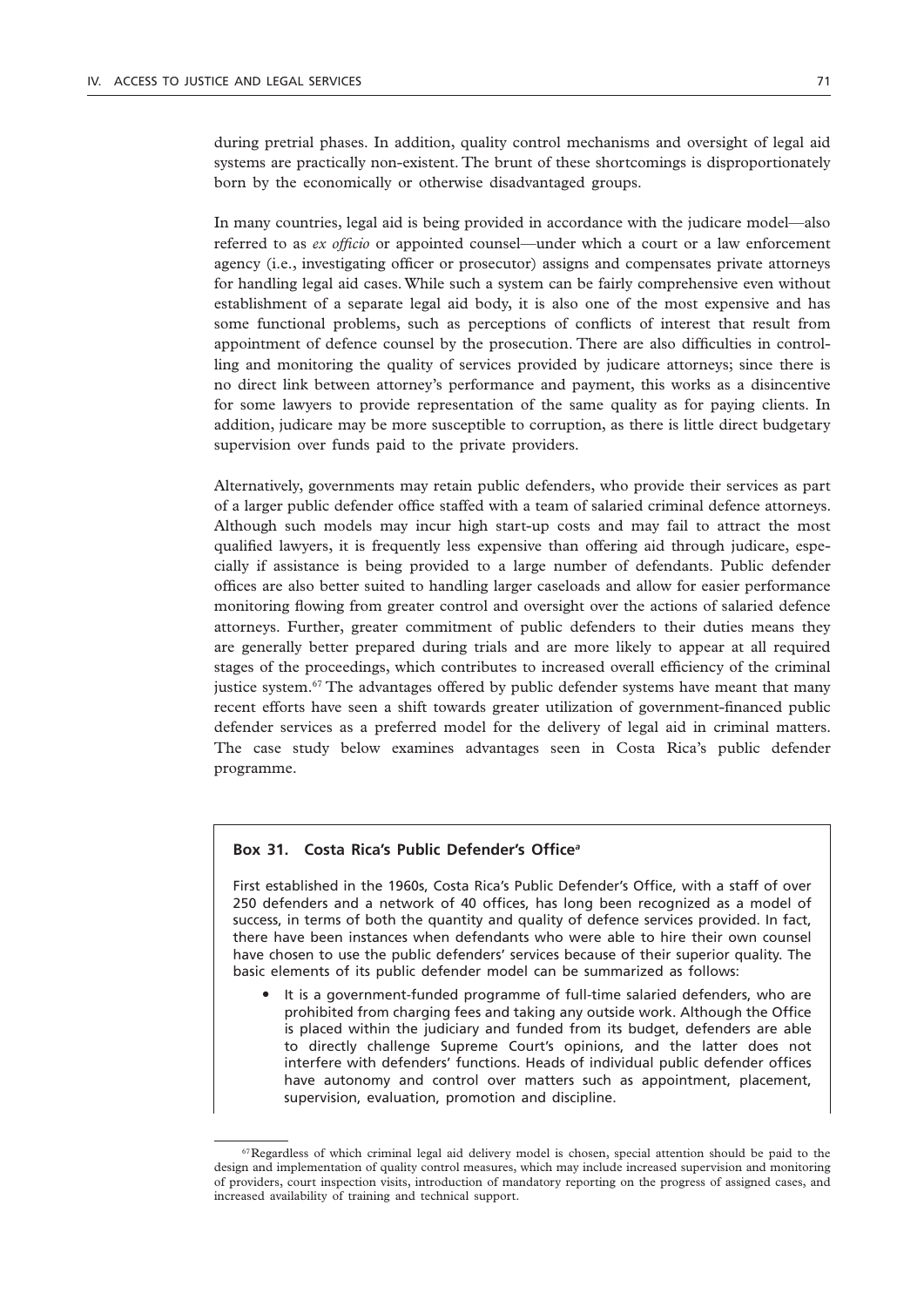#### **Box 31.** *(continued)*

- " Appointment is competitive and merit-based, with preference given to young lawyers who then attend brief courses in the judicial school and receive extensive on-the-job training. All defenders receive fixed tenures with an option of renewal based on individual performance.
- Public defenders' salaries and other conditions of service are commensurate with those of judges and prosecutors. Their placement within the judiciary creates opportunities for career advancement and movement among the three career tracks, which increases the attractiveness of the profession and creates performance incentives.
- " Internal organization of each office is structured in a way to encourage collaboration between defenders and team work. More experienced defenders are charged with supervising and training groups of less experienced defenders. Supervisors regularly meet with defenders to discuss pending cases and any problems encountered, and they are also actively engaged in the provision of legal assistance.
- Defenders do not select their own cases, as all case assignment is done by the office supervisors, and the same defender is responsible for handling the case from the moment of defendant's detention throughout the entire trial and appeals process.
- There are clearly established internal workload criteria and performance standards, which are used in evaluation, promotion and retention decisions. Public defenders who do not meet these standards, as well as those who perform "adequately" but fail to demonstrate commitment, are not recommended for retention.

Costa Rica's model for providing quality public defence services has been adopted, inter alia, in Bolivia (Plurinational State of), the Dominican Republic, El Salvador, Panama and Honduras, albeit with varying degrees of success. Among factors that hampered replication were "inadequate government financing [and therefore commitment], consequently inadequate salaries, non-merit based recruitment, pre-existing organization, organizational placement, and leadership styles and interests."*<sup>b</sup>*

*a* This case study draws largely from Linn Hammergren, *Institutional Strengthening and Justice Reform* 16-21 (USAID Center for Democracy and Governance Paper No. PN-ACD-020, Aug. 1998). *<sup>b</sup> Ibid.* art. 21.

# **6. Legal aid services in civil cases**

Unlike with criminal cases, international human rights documents impose at best a limited duty on governments to provide legal assistance to indigent civil parties; and few legal systems mandate the provision of state-sponsored civil legal aid. As a result, the scope of available assistance and the government's financial support for civil legal aid programming, compared to criminal cases, is even more limited. While the available government resources are understandably scarce in developing countries, even some of the world's most affluent nations have recently enacted cuts in government funding of civil legal aid. Thus, the task of providing legal aid in civil cases falls, in many cases, to NGOs or private attorneys, which frequently supplement the limited efforts of governments in this arena. Even in countries where civil legal aid is funded in part or entirely by the government, limits are placed as to categories of recipients or types of cases that qualify for government-financed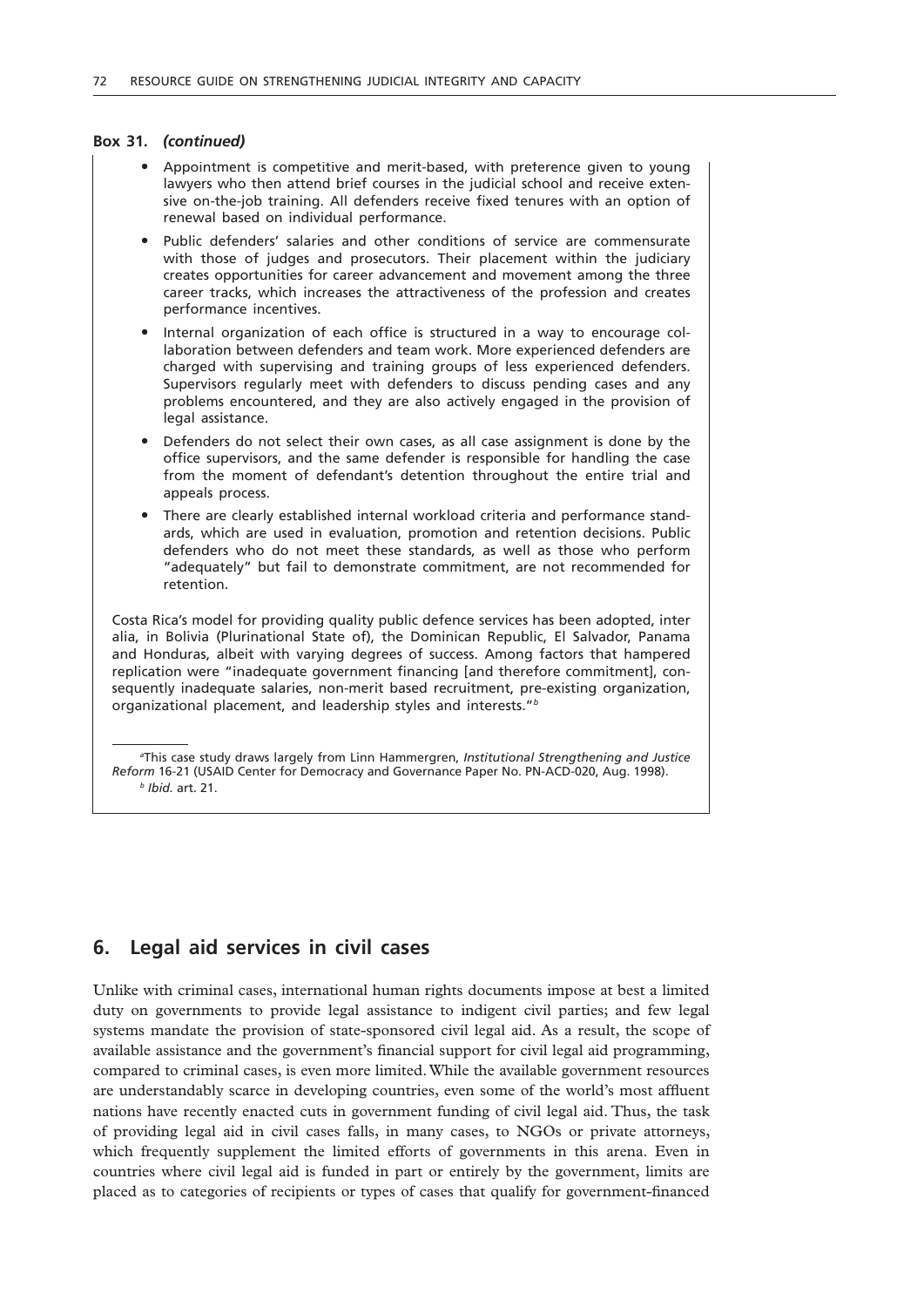assistance.68 As with criminal legal aid, income criteria are a significant factor limiting a recipient's eligibility for state-funded legal assistance in civil disputes. All of these restrictions suggest that most of the existing efforts to provide legal assistance to parties in civil cases fail to meet the existing demand for services.69 In practical terms, this means that significant numbers of disadvantaged individuals are not receiving legal advice and representation on issues of vital importance to them, such as housing and property disputes, basic government benefits, child support, employment issues, consumer rights, and asylum and refugee status.

As with criminal legal aid, there is no single best model for providing legal aid to the poor in civil cases. The traditional approaches to the provision of civil legal aid have included judicare programmes and cooperation agreements with NGOs, which face a number of functional problems, as discussed above. Alternatively, governments may rely on pro bono service agreements, although there are often difficulties in securing a sufficient number of pro bono attorneys, and quality control is hard to achieve in this model.

In light of the rising cost of legal representation and the functional difficulties of providing assistance, legal aid providers have discovered several alternative methods to inexpensively and effectively provide legal aid. Frequently, these methods rely on paralegals, law student interns and university law clinics to help clients navigate the court system and prepare court documents. To enable access to legal aid on a larger scale, legal aid providers have also established telephone hotlines and websites, to provide potential clients with basic information on the court system and social services and to offer general legal advice that enables clients to make preliminary decisions about whether they have a justiciable cause of action and to receive *pro se* litigation assistance.

A number of countries have also attempted a more comprehensive approach to civil legal aid provision, the "one-stop shop" legal aid centre, which, despite the high start-up costs, has been successfully implemented in various regions around the world to provide a range

<sup>&</sup>lt;sup>68</sup> In the United States, for example, in order to be eligible to receive funding from the Legal Services Corporation (a government-chartered private non-profit corporation that funds and monitors free civil legal aid), legal aid providers may not engage in certain activities, including political activities (such as voter registration and voter assistance); habeas corpus actions challenging criminal convictions; proceedings involving desegregation of public schools and military service; abortion-related litigation of any kind; and most activities related to welfare reform. Additionally, these providers may not represent certain categories of recipients, including parties in class action suits, prisoners, people who are being evicted from public housing due to facing drugs-related criminal charges, and most people who are not United States citizens (with limited exceptions, such as green card holders or non-citizen victims of domestic violence, sexual assault, and trafficking in persons). It should be emphasized that LSC-funded providers are banned from financing these restricted activities with funds from all sources (government and private). See generally Legal Services Corporation, Fact Sheet: Statutory Restrictions on LSC-Funded Programmes, available at: www.lsc.gov/pdfs/Restrictions.pdf. Similarly, in South Africa, civil legal aid may not be provided, for instance, in bankruptcy cases, certain personal injury cases, small claims court cases, claims against the Road Accident Fund, as well as in civil appeals. See Legal Aid Board, Legal Aid Guide 2009 at 48-52, available at www.legal-aid.co.za/images/legal-services/Guide/laguide.pdf. In Hong Kong, civil legal aid is not available in defamation cases, matters before Small Claims and Labor Tribunals, securities cases, and, with certain exceptions, election petitions. See Legal Aid Department, Guide to Legal Aid Services in Hong Kong at 6, available at: www.lad.gov.hk/eng/documents/ppr/publication/guide\_to\_legal\_aid\_services\_in\_ hongkong%28e%29\_lowr.pdf.

<sup>&</sup>lt;sup>69</sup>For example, in 2002, there were a total of 6,581 attorneys working for various legal aid programmes in the United States, which translated to 6,681 potential clients per each such attorney—compared to one lawyer providing personal civil legal services for every 525 people in the general population. See Legal Services Corporation, Documenting the Justice Gap in America: The Current Unmet Civil Legal Needs of Low-Income Americans at 15 (2nd ed.; June 2007), available at: www.lsc.gov/justicegap.pdf. It has been estimated that 50 per cent of eligible client who actually sought civil legal aid in the United States are routinely turned away because providers lack the resources to help them; and these statistics do not account for those potential litigants who are eligible for legal aid but do not seek it due to lack of awareness. Ibid. art. 4. Legal aid needs assessments conducted earlier this decade in nine separate states paint an even grimmer picture; on average, less than 20 per cent of the legal problems experienced by low-income individuals are addressed with legal assistance of any kind. Ibid*.* art. 9, 12. Other recent data show that 99 per cent of defendants in housing eviction cases in New Jersey and Washington, D.C., are not represented by a lawyer during the court hearing.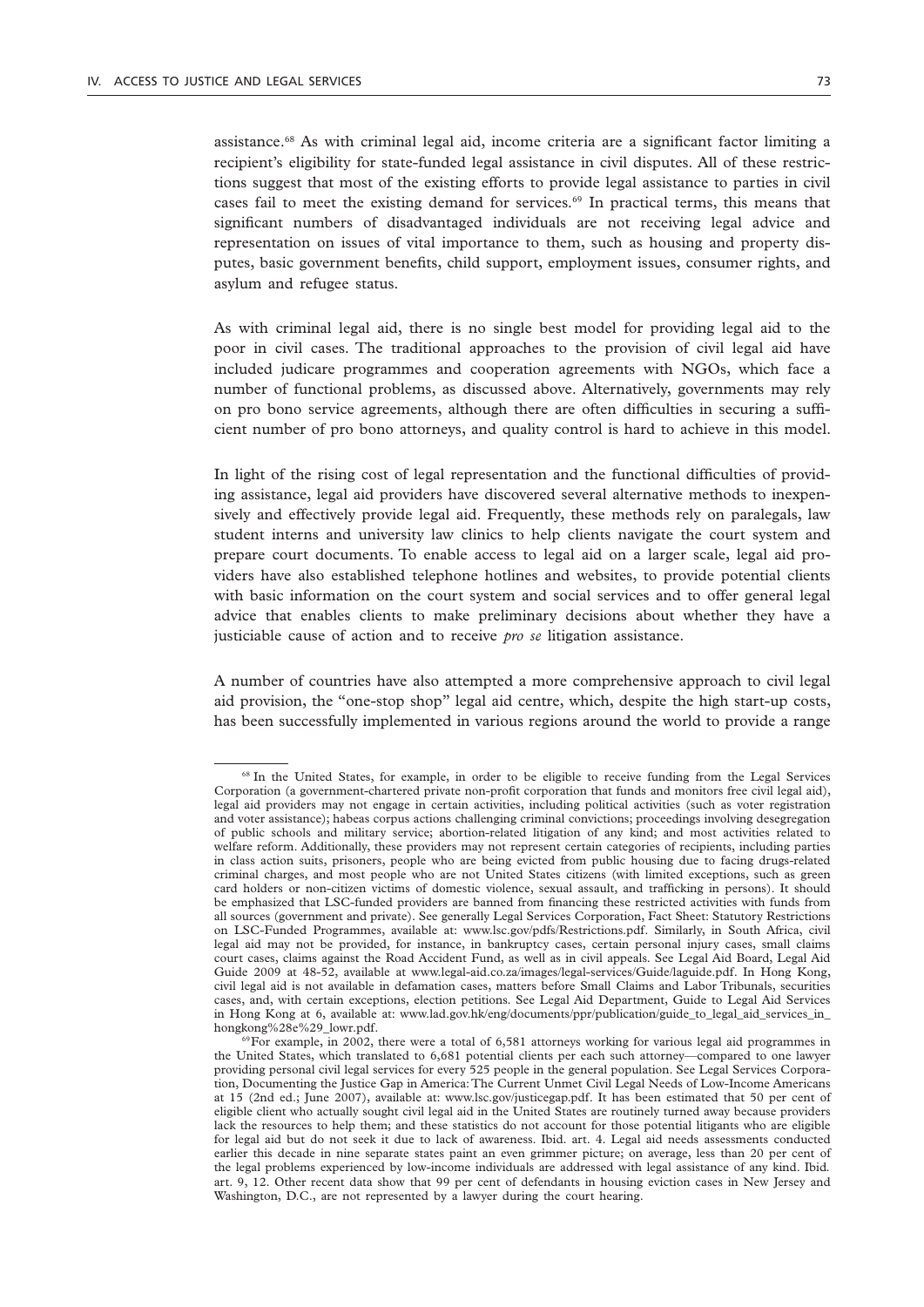of services. These have improved access to justice for the poor and socially marginalized, and have also proved to be a cost-effective means of delivering legal services.<sup>70</sup>

Many countries have also experimented with non-governmental funding models, such as legal expense insurance (which works similarly to medical insurance) and prepaid legal service plans. These systems increase the availability of services for a greater number of individuals by spreading the costs over a large pool of insured persons. Another model worth exploring is to generate funding for civil legal aid delivery by accumulating interest on short-term escrow accounts held by attorneys on behalf of their clients; the funding is then distributed as grants to legal aid providers. $71$ 

The case study below examines the expanding role of Justice Centres in South Africa, as it provides an instructive example of how civil legal aid may be efficiently provided.

#### **Box 32. South Africa's Justice Centres**

The South African Constitution does not require that legal aid be provided to indigent persons in civil cases; however, in 1969, the government established the Legal Aid Board [hereinafter LAB], charged with providing both criminal and civil legal aid. Initially, LAB relied mainly on a judicare model, but it now provides legal services through a variety of models, such as university law clinics and paralegal advice offices.

In an effort to offer comprehensive legal services to more clients for less cost to the government, LAB implemented Justice Centres in 1999, which now serve as the primary legal aid providers for both civil and criminal cases.*<sup>a</sup>* Justice Centres present significant cost savings in comparison to judicare, with costs per finished case approximately twice lower under the Justice Centre model. Effectively, each Centre is a "one-stop shop" for legal assistance, and only refers cases to judicare when a conflict of interest arises or the Centre lacks the capacity to address the case. Staff of a typical Justice Centre consists of an executive director, a group of newly admitted attorneys who assist on both civil and criminal cases, several not yet admitted law school graduates, a paralegal (who supervises intake), a case investigator and support staff. When possible, local legal professionals are employed. If a Centre determines that a particular case should not be pursued, the client may appeal to the Centre's executive director and then to LAB.

As of March 2010, there were a total of 127 delivery points (including 64 Justice Centres and 63 satellite offices), operating in both rural and urban areas and providing nearly 90 per cent of all government-sponsored legal aid services.*<sup>b</sup>* The Centres are monitored by 6 regional offices and overseen by a national Access to Justice director. The constantly expanding network of satellite offices serves more rural areas using a "circuit system." However, given the range of people it employs and the diversity of specialized services it provides, the Justice Centre model is only sustainable if the volume of cases is high; thus, some rural areas are still served primarily through judicare and cooperative agreements with public interest law firms and legal clinics.

<sup>70</sup>In addition to the South Africa's Justice Centres discussed in box 32 above (www.legal-aid.co.za), see also, e.g., Legal Aid Center in Belize (www.belizelaw.org/legal\_aid.html); Legal Aid Department in Hong Kong (www.lad.gov.hk/eng/documents/ppr/publication/guide\_to\_legal\_aid\_services\_in\_hongkong%28e%29\_lowr.pdf); Legal Assistance Centre in Namibia (www.lac.org.na); Legal Aid Bureau in Singapore (http://app2.lab.gov.sg/); and Community Legal Advice Centres in England (www.lawcentres.org.uk).

<sup>71</sup>For example, mandatory Interest of Lawyers' Trust Accounts (IOLTA) programmes, which can be run by state courts, legislatures, bar associations or foundations, exist in the majority of the United States states and, together with opt-out and voluntary programmes in the remaining jurisdictions, generate average annual revenue of nearly US\$100 million, which is used to provide civil legal services to the poor.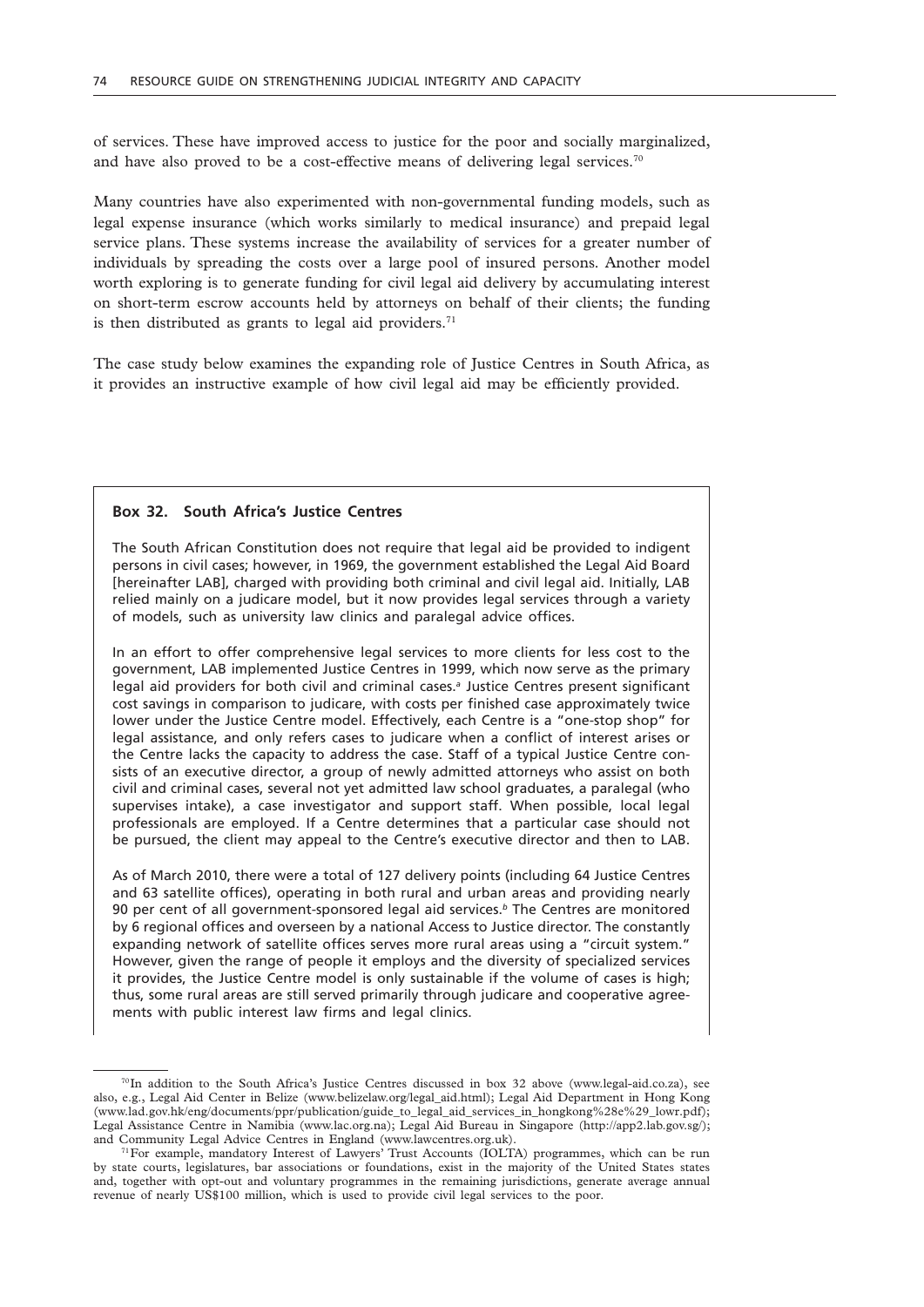Delivery of legal aid services through Justice Centres has enabled LAB to introduce enhanced quality assurance mechanisms. These include increased numbers of supervisory staff at the Centres, availability of training and professional development opportunities, and provision of mentorship. There are also quarterly quality monitoring and reviews, which draw upon examination of assigned case files, court observations, self-reviews, peer and management reviews, electronic case status reports, and client satisfaction surveys. Finally, LAB implements a number of client-relationship programmes, such as complaint registers, suggestion boxes, client satisfaction surveys, independently managed ethics hotlines, Client Services Charter, client focus of legal and non-legal staff training, and feedback to clients by legal staff during the case.

*<sup>b</sup>*The remainder of cases are handled via judicare (11 per cent) and cooperation agreements with NGOs (2 per cent). Overall, the South African system provided access to legal services to over 350,000 impoverished citizens during the 2006-2007 reporting period. Legal Aid Board of South Africa, Annual Report 2009-2010 at 2.

### **7. Pro bono legal service programmes**

Even the most generously funded, best staffed, and widespread government legal aid systems would be unable to meet the full spectrum of demands for legal services. Pro bono service by private attorneys can be a supplement to government-sponsored system, having a critical contribution in addressing some of the most pressing societal legal needs. Pro bono services can be provided on an ad hoc basis or through institutionalized arrangements, which are highly effective in coordinating pro bono work of a large number of private attorneys. However, private pro bono programmes should not be expected to replace the national legal aid system or take over the government's responsibility for ensuring equal access to justice for all citizens.

Traditionally, lawyers bear an aspirational ethical duty to make their legal knowledge and skills available to those most in need, even though this duty is rarely mandatory.72 Lawyers may be motivated to provide pro bono services by practical incentives, religious traditions, or a sense of professional duty.<sup>73</sup> However, efforts to establish pro bono programmes face a number of obstacles, the most severe of which include difficulties in attracting attorneys

*a* Although civil cases comprise only about 10 per cent of the Centres' caseloads, LAB aims to increase this ratio to approximately 30 per cent in the future. Because of limited availability of resources for the provision of civil legal aid, priority is given to assistance to women and children in such cases. Non-legal matters, such as questions regarding welfare, pensions, or banking, are referred to other assistance providers.

<sup>&</sup>lt;sup>72</sup>Even in countries such as the United States, where the legal community is highly supportive of voluntary pro bono legal practice, past attempts to introduce mandatory pro bono requirements have been strongly criticized by the organized bar on the basis that such requirements could have a negative impact on the quality of pro bono representation (flowing from attorneys' indifference to the needs of their clients), as well as potentially reduce government resources allocated to the official legal aid system, thus limiting the availability of free legal assistance.

<sup>&</sup>lt;sup>73</sup>For example, a survey of attorneys in the United States conducted in 2008 by the American Bar Association found that the following factors play the greatest role in encouraging pro bono services (listed in the order or importance): offers of free training and continuing legal education (CLE) credit for services provided, ability to define the scope of engagement (e.g., handling a specific task as opposed to total representation of a client), being encouraged by a judge or a colleague to take on a case, provision of free malpractice insurance, availability of research and administrative support, the range of pro bono opportunities to select from, and mentoring by an attorney specializing in the particular subject matter. See American Bar Association Standing Committee on Pro Bono and Public Service, Supporting Justice II: A Report on the Pro Bono Work of America's Lawyers at 19-21 (Feb. 2009), available at www.abanet.org/legalservices/probono/report2.pdf. By contrast, key factors that discourage participation in pro bono activities include: lack of time, employer-related issues (e.g., competing billable hours or outright employer discouragement), a perception of a lack of expertise in the particular area needed by pro bono clients, lack of information about pro bono opportunities, and the cost of doing pro bono. Ibid*.* art. 22-23.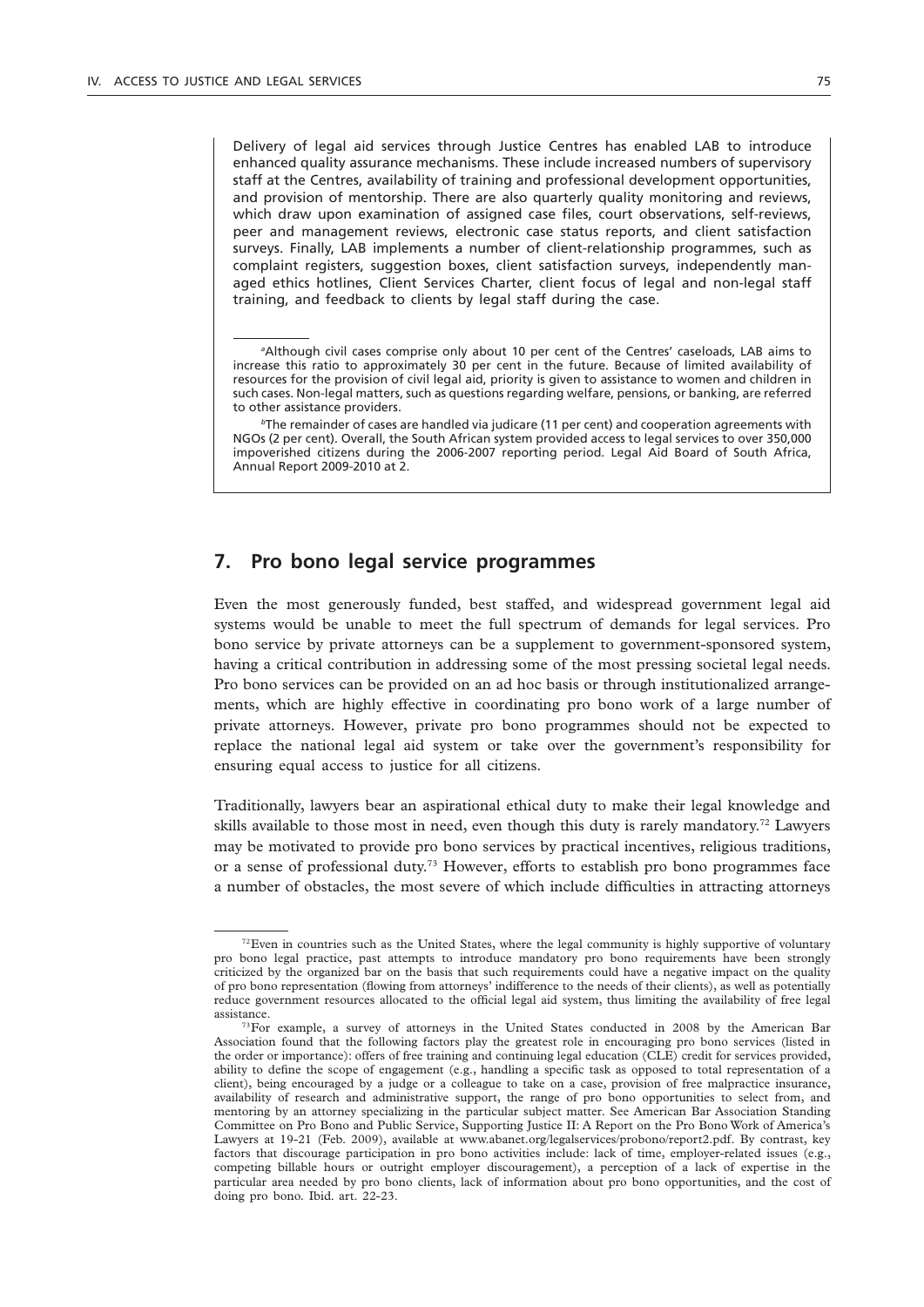to donate their services and ensuring pro bono clients receive legal services of the same quality as those provided to paying clients. Bar associations and governments offer no incentives for public interest service and lawyers practicing in new and emerging market economies may also view pro bono work as contradicting the basic principles of the free market system. Those who do end up providing pro bono representation may not approach these matters with the necessary diligence and zealousness, leading to the provision of ineffective assistance. Additional disincentives to attorney participation in pro bono work may include lack of time to volunteer, lack of specific expertise or skills in the particular area, and employer discouragement of or restrictions on pro bono work.

A number of institutional models have been successfully utilized in attracting private attorneys to engage in pro bono service. Of these, pro bono programmes organized through private bar associations are perhaps the most sustainable. Given their status, organizational structure, and resources, bar associations are uniquely suited to lead the efforts to coordinate and advance institutionalized pro bono programmes. Smaller and emerging associations can begin with simpler assistance models (e.g., legal hotlines or publications), which would have the added benefit of enhancing their institutional capacity and societal recognition. In addition, bar association leaders can serve as role models for other attorneys by engaging in pro bono services themselves.

Another major innovation is the establishment of organized pro bono programmes at private law firms and, to a lesser extent, at corporate legal departments and government offices. In fact, employer encouragement of pro bono work and clear pro bono policies have been shown to significantly increase the likelihood of lawyers' engagement in pro bono activities. A successful strategy typically involves some or all of the following components:<sup>74</sup> *(a)* providing visible top-level partnership support to the programme;<sup>75</sup> *(b)* avoiding negative signaling by partners; *(c)* creating a credible coordination mechanism, and undertaking effective coordinating activities; *(d)* creative use of law student interns and paralegals; *(e)* encouraging potential sources of pro bono projects (e.g., public services NGOs) to enhance the firm's efforts; *(f)* providing funding for hiring of full-time lawyers in public interest law organizations; and *(g)* publicizing the firm's pro bono accomplishments through periodic newsletters or annual reports. Other mechanisms have included: assigning an experienced attorney to coordinate the firm's pro bono programme; establishing a pro bono department staffed with a partner and several associates on a rotating basis; public interest externship, through which the firm's attorneys are assigned on a rotating basis to a legal aid NGO for a substantial period while remaining on the firm's payroll; and offering associates the option to spend a substantial percentage of time on pro bono projects in exchange for somewhat lower salary.

Last but not least, the judiciary can play a crucial role in encouraging the public interest spirit and increasing acceptance of pro bono programmes among the legal professionals. It is generally considered improper for judges to give legal advice to members of the public. However, there a number of things courts can do in this regard.76 These can range

<sup>74</sup>The following checklists draw upon the experience of the New York-based firm of Skadden, Arps, Slate, Meagher and Flom LLP and is detailed in: Ronald J. Tabak, *How Law Firms Can Act to Increase Pro Bono Representation* (2003), available at www.probonocentrum.cz/\_files/file/podklady%20pro%20kulat%C3%BD %20st%C5%AFl/Tabak\_How%20law%20firms%20can%20act%20to%20increase%20pro%20bono%20 representation.pdf.

<sup>75</sup>This may include, for example, use of high-level partner's name on memoranda concerning pro bono opportunities, participation in meetings where associates are encouraged to do pro bono work, discussing the pro bono program at partnership meetings and firm events for associates, or interventions when other partners violate pro bono policies.

<sup>76</sup>Before embarking on any of these initiatives, the courts must ascertain that they do not contradict the principle of judicial impartiality. In fact, in some of the most impartial judiciaries in the world, a number of these efforts would be considered inappropriate for the courts and judges to engage in.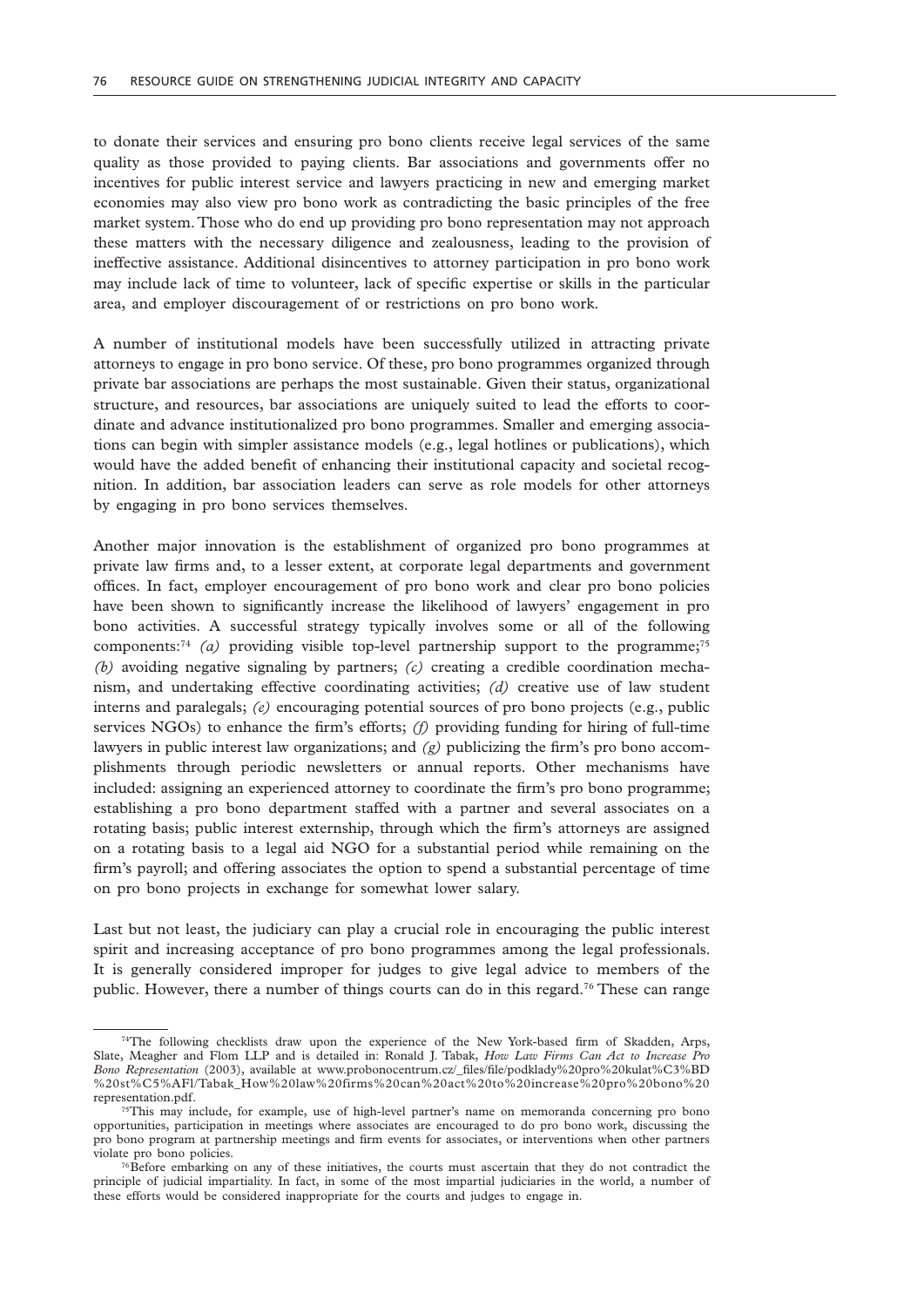from a simple posting of the list of cases that require pro bono services on a court's website, to requiring attorneys to join a pro bono panel as a condition of membership in a court-associated bar, and supervising the pro bono efforts within a particular court district. Judges should also encourage legal court personnel to engage in pro bono work.

### **Box 33. Promoting pro bono legal services: national and local efforts in the United States**

For many years, pro bono efforts in the United States existed largely on an ad hoc basis and received little institutional support from the organized bar. Over the last few decades, however, the American Bar Association [hereinafter ABA], as well as most state and local bar associations have increasingly recognized the value of an integrated system of pro bono legal aid delivery. As a result of these efforts, the number of institutionalized pro bono programmes, which service increasingly diverse legal needs, grew from 83 in 1980 to over 900 in 2005.*<sup>a</sup>*

On the nationwide level, the ABA's Standing Committee on Pro Bono and Public Service*<sup>b</sup>* is charged with fostering the development or pro bono activities by law firms, bar associations, corporate legal departments, law schools, and government attorney offices; analysing the effectiveness of pro bono programmes; and proposing legal measures that affect lawyers' ability to provide pro bono services. The Committee has been instrumental in establishing the professional ethics rule encouraging attorneys to provide voluntary pro bono service of at least 50 hours per year to indigent persons and organizations servicing their needs. It also publishes manuals outlining successful strategies in setting up and expanding pro bono programmes, operates a peer consulting project and maintains a national clearinghouse of materials on pro bono topics.

On the local level, one of the many success stories in the organized delivery of pro bono legal assistance is the City Bar Justice Center, the pro bono affiliate of the Association of the Bar of the City of New York. By utilizing its relationships with the government, NGOs and law schools, corporations and private law firms, and other bar associations, the Center provides direct legal representation, information, and advocacy to nearly 25,000 indigent and low-income New Yorkers annually. It catalyses lawyers to serve the public and their profession by providing means and opportunities to work on pro bono projects for the homeless, immigrant women and children, victims of domestic violence, asylum seekers, the elderly, consumers filing for bankruptcy, struggling small businesses, cancer patients and survivors, and others who cannot otherwise obtain meaningful access to legal resources.

The Center implements a number of projects, some of which have existed for well over a decade. For example, in the area of immigration law, it assists victims of domestic violence and human trafficking in legalizing their immigration status, and represent political asylum seekers who suffered torture or other forms of persecution. In the family law field, the Center runs *pro se* divorce clinics, assisting clients with completing and filing court paperwork in uncontested divorce proceedings, and providing consultations and legal advice in contested divorce cases. Other projects provide clients with advice and information on enforcing their economic and social rights. In addition to provision of advice and direct representation on individual cases, many projects utilize legal clinics staffed by volunteer attorneys, which educate specially targeted groups about their rights and obligations under the law. Finally, the Center operates the SHIELD (Self-Help, Information, Education, and Legal Defense) Hotline, which offers free legal information, advice, and referral services to nearly 1,000 eligible callers a month on a wide range of civil legal issues.

*a* American Bar Association, Standing Committee on Pro Bono and Public Service, Supporting Justice: A Report on the Pro Bono Work of America's Lawyers 6.

*<sup>b</sup>*See the Committee's website, available at www.abanet.org/legalservices/probono/home.html, for additional information on the Committee's activities, including its publications.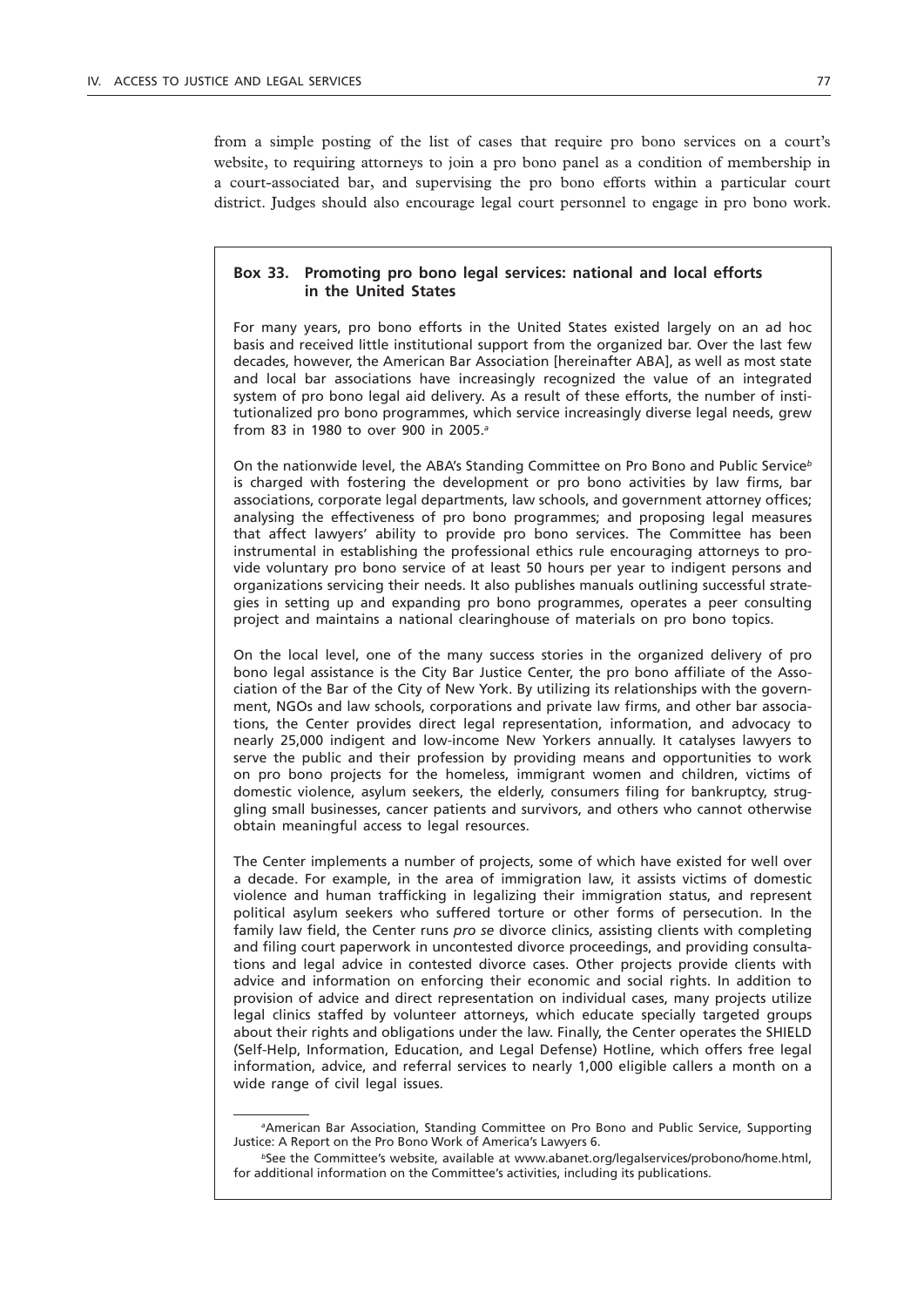# **8. University legal clinics**

Law schools clinics have been successfully used across the world to provide access to justice for disadvantaged groups. Clinical methodology can be applied to any area of the law which can serve the public interest.

Traditional pedagogical goals of the clinical method include: teaching practical skills and professional responsibility aimed at improving lawyer competence and ethics, and consequently, the quality of the practising bar; providing students with client interaction opportunities; and exposing students to real-life situations and legal institutions. Some countries grant students limited licence to practise law under the supervision of clinical faculty; however, such practice is prohibited in many jurisdiction. Nonetheless, even in the latter instances, students can provide other services, such as interviewing and counseling clients, drafting legal documents, conducting legal research, providing mediation services and civic legal education. Some clinics employ practising attorneys as consultants who appear in courts on behalf of clinics' clients utilizing litigation documents prepared by students.

In addition to educational benefits, clinics contribute to enhancing access to justice for disadvantaged, marginalized and vulnerable sectors of the society. They contribute to this goal in a number of ways, including: supplementing legal services by providing direct pro bono counseling and representation; exposing students to the spirit of public service and sensitizing them to key social justice needs; and engaging in class action suits, impact litigation, and advocacy on behalf of their clients, thus raising awareness about social justice issues among legal professionals and the public. In some countries (e.g., South Africa), advances in clinical education have led to the creation of new legal institutions, such as legal aid programmes or ADR centres.

Benefits of clinical legal education for the judiciary are also pivotal. Indisputably, a well-documented case prepared by a properly trained law student as opposed to an underprivileged *pro se* litigant will be processed and adjudicated more efficiently. Additionally, a cadre of ethically engaged clinic graduates will ultimately enter the judicial profession, bringing the clinic-inspired ethos of public service and rule of law to the courthouses.

While university-based clinics are part of the educational and legal landscape in most parts of the world, they do face considerable challenges. The primary difficulty is lack of sufficient financial, administrative and human resources. In addition, many clinics, particularly in developing countries, operate in complex circumstances of changing laws and legal procedures, as well as in contexts of long-standing legal nihilism among the public. Another challenge arises from the pressure on instructors to supervise and teach students and, at the same time, manage a very demanding caseload. The inconsistency brought to a client's case due to student turnover makes this tension even more acute. Other challenges include: lukewarm reception from the faculty in law schools dominated by tradition and highly theoretical methods of teaching; resistance on the part of local bar associations to the involvement of unlicensed individuals in the process of client representation, exacerbated by fear that clinics will undermine the market for professional legal services by providing assistance free of charge; and lack of regulations granting students limited licence to practise law and make supervised court appearances.

The following case study of Polish legal clinics presents a number of remedies and solutions to many of these challenges, along with the best practices for clinical legal education.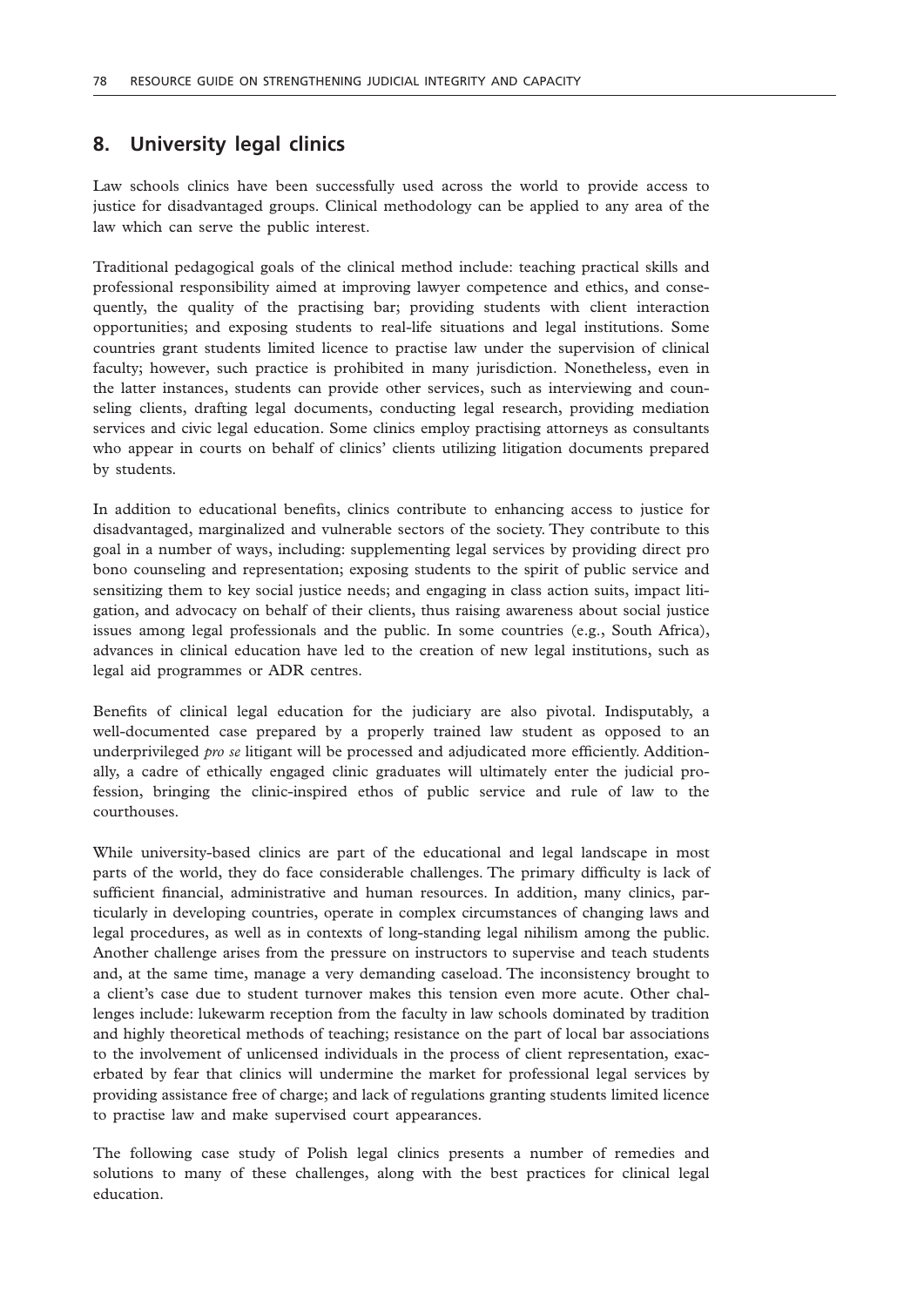### **Box 34. Clinical legal education movement in Poland**

Since the inception of the clinical legal education movement and establishment of the law clinic at the Jagiellonian University Faculty of Law and Administration in 1997, 24 law clinics have sprung up in 15 cities throughout Poland, engaging more than 1,300 students and accepting over 9,000 pro bono cases per year.*<sup>a</sup>* The concept behind the creation of clinical programmes stemmed from the need to improve the system of legal aid delivery unprepared to handle a massive increase of cases filed with Polish courts following the collapse of the socialist rule in 1989.

The clinics realize their educational objectives by providing free legal advice to the poor. Low financial status of clinics' clients is an indispensable condition justifying provision of legal aid. In addition to certifying their indigent status, the applicants must also state in writing that they are not represented by a legal advisor or an attorney, and that they agree to the rules of delivery of legal assistance by the clinic.

While students are not permitted to obtain a limited licence to practise law and to appear in courts under faculty supervision, they may represent individuals in administrative proceedings. Clinics also provide legal advice and issue written legal opinions, draft pleadings and *pro se* court briefs, write legal motions, review and explain court records and other court documents, and accompany clients during their visits to the courts. To address the inability of students to appear in courts (as well as the shortage of quality instructors), many clinics call upon assistance from private practitioners and returning clinical students who act as intermediate supervisors.

To ensure protection of civil and human rights, most Polish law clinics also closely cooperate with the Ombudsman's Office. To this end, the clinics supply information about pending cases to the Ombudsman and may request his/her intervention if students can no longer be of assistance; and draft informational and educational booklets subsequently published by the Ombudsman's Office. The Ombudsman, in turn, monitors issues pertaining to human and civil rights that emerge in cases handled by the clinics, provides clinics with materials relevant to his/her activities and offers externships for selected clinics' graduates.

In 2002, representatives of the growing clinical movement established the Polish Legal Clinics Foundation, tasked with providing financial and professional support to the clinics and increasing their transparency, efficiency and quality of service. The Foundation adopted harmonized operational standards and developed an accreditation process for clinics. It also maintains a website and a discussion list, publishes clinical education textbooks and the Polish Legal Clinics Journal, and organizes numerous conferences and trainings.

The clinics have also succeeded in building a core of public interest-minded attorneys. The most tangible example of this trend comes from the Jagiellonian University Human Rights Clinic, whose graduates established The Halina Niec Legal Aid Centre, which provides legal assistance to the indigent in the areas of civil, family and asylum law.

*a* Foundation of University Legal Clinics, Annual Report on Activity of Student Legal Clinics 2006/07, available at www.fupp.org.pl/down/prezentacja\_2006-2007.ppt *(in Polish)*. There are both generalist clinics organized into sections corresponding with various areas of the law and specialized clinics handling cases in the fields of human rights, refugee law, women's rights, and pretrial detention.

# **9. Community-based paralegal programmes**

In recent years, there has been growing realization, especially in developing countries, that trained non-lawyers can provide highly effective and much less costly legal assistance to the poor. One delivery mechanism that has been successfully utilized involves the use of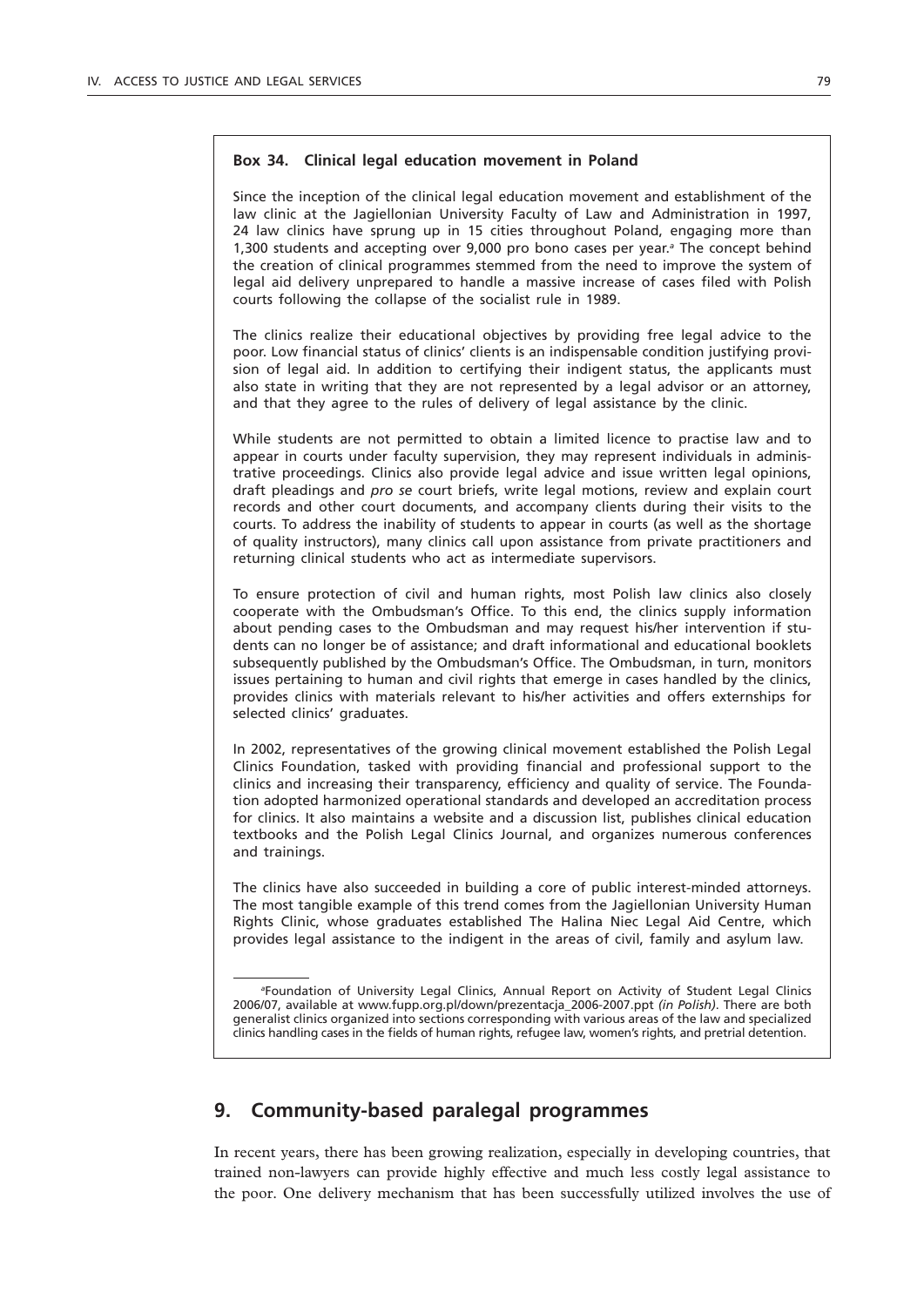community-based paralegal programmes, variations of which exist in every part of the world.77 Yet, it should be kept in mind is that paralegals providing justice services are not lawyers, and although some of them may have attended law schools but are not licensed to practise law, most have only secondary education and had no prior exposure to the legal system. They are typically employed by NGOs or legal services delivery organizations, although in some instances they are NGO-trained community volunteers. In some countries (particularly in southern Africa), they are generalists or traditional leaders who provide assistance on any substantive issues brought to them by the community members. In other cases, paralegal programmes are specialized in particular substantive tasks or issues, or in a particular methodology (e.g., ADR). In all of these instances, paralegals perform a variety of important functions, such as providing primary legal aid (through helping clients assess their problems and advising of potential solutions), mediating disputes, and engaging in community legal education and outreach. If a particular case involves severe consequences or excessively complicated legal issues, or requires other legal skills beyond those that paralegals possess, paralegals would refer the client to an attorney but continue assisting with litigation (e.g., by gathering evidence or identifying and interviewing witnesses).

Paralegal programmes are an essential supplement to formal legal aid and offer a number of benefits. Most importantly, they help fill the enormous gaps in the delivery of legal services to the poor, which are caused by the scarcity of lawyers and government resources, in particular in rural and remote areas. They are much less expensive than lawyers to train and field into the communities. In addition, they are often culturally and socially closer to the communities they work in, making them more effective than lawyers in contributing to community development and empowerment. They also have a wider and more flexible set of tools at their disposal, reaching beyond formalistic legal solutions; hence, they are not limited to adversarial approach and rely on voluntary mediation as one of their most powerful tools.

Opposition to the establishment of paralegal programmes typically comes from the bar or the government, who argue that paralegals are not qualified to provide competent legal aid and "unfairly condemn the poor to 'second-class' legal services."78 Such arguments, however, fail to recognize that well-trained paralegals are intended merely as a cost-effective and accessible complement, rather than a substitute, for lawyers. Even where both lawyers and paralegals are available, paralegals' local knowledge may result in equal or better service. Paralegals do not lure clients away from lawyers; however, they can be helpful in locations that are beyond the reach of governments and private lawyers, and make at least some legal assistance accessible for the rural poor. They can also facilitate contact and communication between city-based lawyers and their rural clients. Paralegals, in turn, must rely on lawyers to obtain training and supervision, and to handle issues that require in-depth legal expertise. A functional approach bridges the gap between paralegals and lawyers, identifying which situations paralegals are best able to handle and which charges necessitate a lawyer.

In order for paralegal programmes in developing countries to continue to be effective and expand their influence, minimum quality standards ought to be in place. These can be accomplished through standardized training programmes, monitoring and evaluation of

<sup>77</sup>Foundation of University Legal Clinics, Annual Report on Activity of Student Legal Clinics 2006/07, available at www.fupp.org.pl; Stephen Golub, *Nonlawyers as Legal Resources for Their Communities,* in Many Roads to Justice: The Law Related Work of Ford Foundation Grantees Around the World 297, 303 (Mary McClymont & Stephen Golub eds., 2000).

<sup>&</sup>lt;sup>78</sup>The term paralegal is used mostly to describe non-lawyers who hold a basic legal education and who assist lawyers and/or provide basic legal services in particular to less privileged persons. Paralegals exist in many jurisdictions, including Australia, Bangladesh, Canada, Malawi, Sierra Leone, South Africa, the United Kingdom and the United States of America.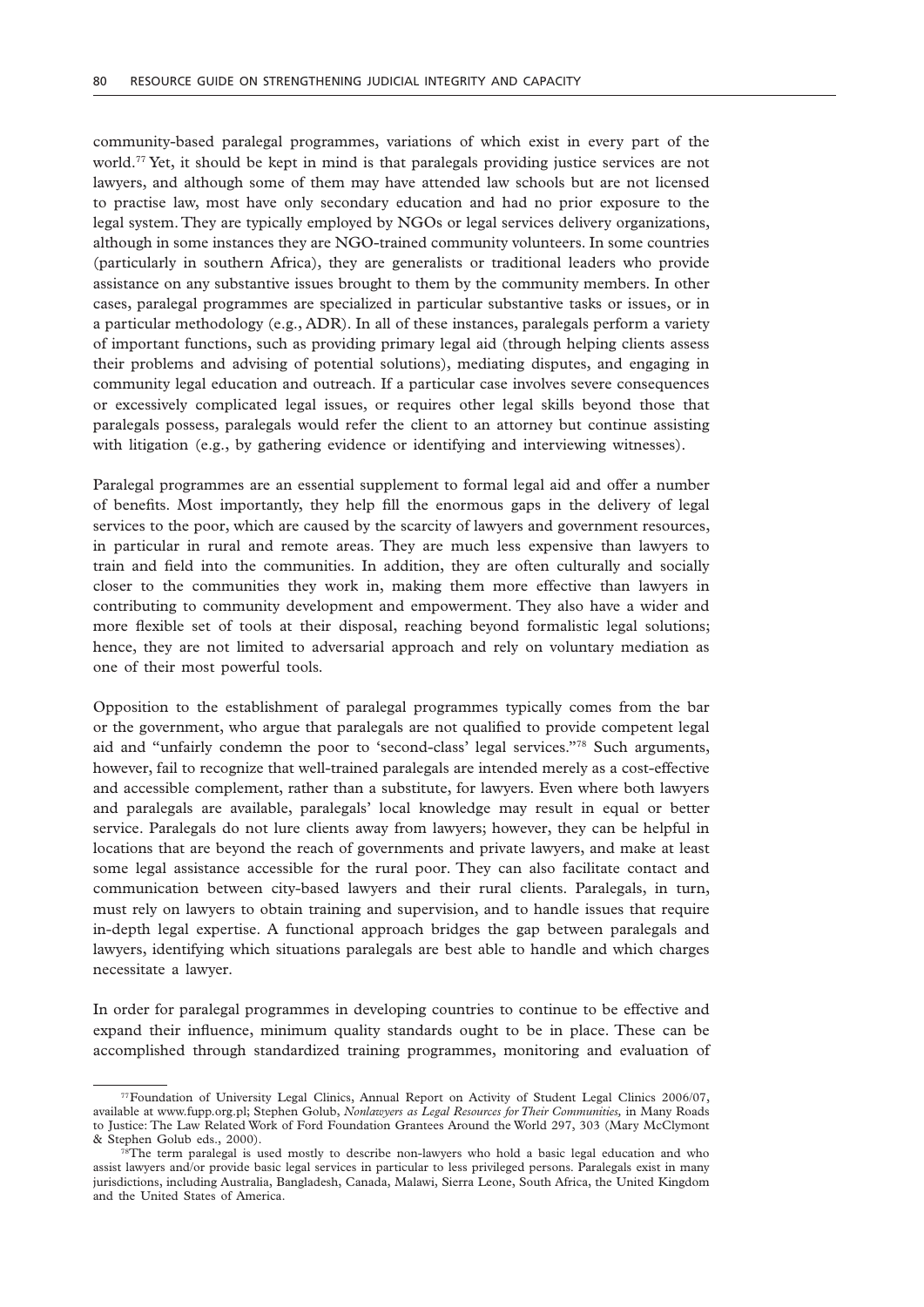paralegal work, a paralegal code of conduct, established effective referral mechanisms to lawyers, legislative recognition of the role of paralegals, and continued expansion of paralegals into police stations.79

The following case study from Malawi is an informative example of strategic advantages, challenges and accomplishments of paralegal programmes in enhancing access to justice.

#### **Box 35. Paralegal advisory service in Malawi**

To address prison overcrowding, insufficient legal representation, and miscarriages of justice, the new Paralegal Advisory Service [hereinafter PAS] placed 8 paralegals—lay workers with elementary legal training—in Malawi's four main prisons in 2000. Paralegals' main activity centres around daily paralegal clinics [hereinafter PLCs] to educate prisoners about the process of criminal prosecution and teach them how to apply the law to help their own situation. PLCs apply forum theatre techniques adapted to suit the prison environment, which allows prisoners to participate in procedural dramatizations and to learn in action. Paralegals also provide basic legal assistance to individual detainees, handling bail claims and assisting convicted prisoners with appeals (all using standard forms approved by the police and the judiciary), as well as work closely with formal criminal justice system actors to trace witnesses or relatives of detainees.

In 2003, the programme expanded to cover police stations and courts. Court-based paralegals offer general advice and assistance to the accused and their relatives, defence witnesses and members of the public to orient them on where to go in the court and on court procedures; however, they do not to advise anyone on the merits of their case. They follow up on cases from prison, by facilitating processing of bail forms and meeting with court clerks, magistrates and prosecutors. Paralegals have also encouraged magistrates to conduct "camp courts"—i.e., visit prisons and screen detainee lists to identify and release those detained unlawfully and unnecessarily.

The Court Users' Committees operate at the local, regional and national levels, meeting monthly, quarterly, and annually (respectively) with prison officials, police chiefs and judicial officers to monitor progress, identify problems, address complaints and come up with local solutions. These committees opened the lines of communication and improved efficiency by enabling relevant cases to be referred to traditional authorities for settlement. This collaborative relationship allowed paralegals to provide a check on administrative procedures, perform docket reviews and facilitate interagency accountability. There is also a supervisory committee, composed of senior members of the judiciary, prisons, police and law society, to advise and support the programme's development.

The programme has not been without challenges. For example, paralegals receive access to prisons on a condition that they may not publicly comment about prison conditions; while they may discuss these issues with prison authorities, they are often reluctant to do so in order to maintain good working relationships with the prison authorities. There also remains resentment on the part of the Malawi Law Society, although PAS is attempting to show that paralegals create work for lawyers as they facilitate case preparation. Nevertheless, strict codes of conduct and clear memoranda of understanding signed between the PAS and criminal justice actors, coupled with joint trainings and a daily presence, have been crucial in promoting the trust and confidence towards paralegals on the part of magistrates, police officers, prison staff and even prisoners.

<sup>79</sup>These standards are detailed, for example, in the Lilongwe Declaration on Accessing Legal Aid in the Criminal Justice System in Africa, which was adopted by Conference on Legal Aid in Criminal Justice: The Role of Lawyers, Non-Lawyers, and Other Service Providers in Africa held in Malawi in November 2004.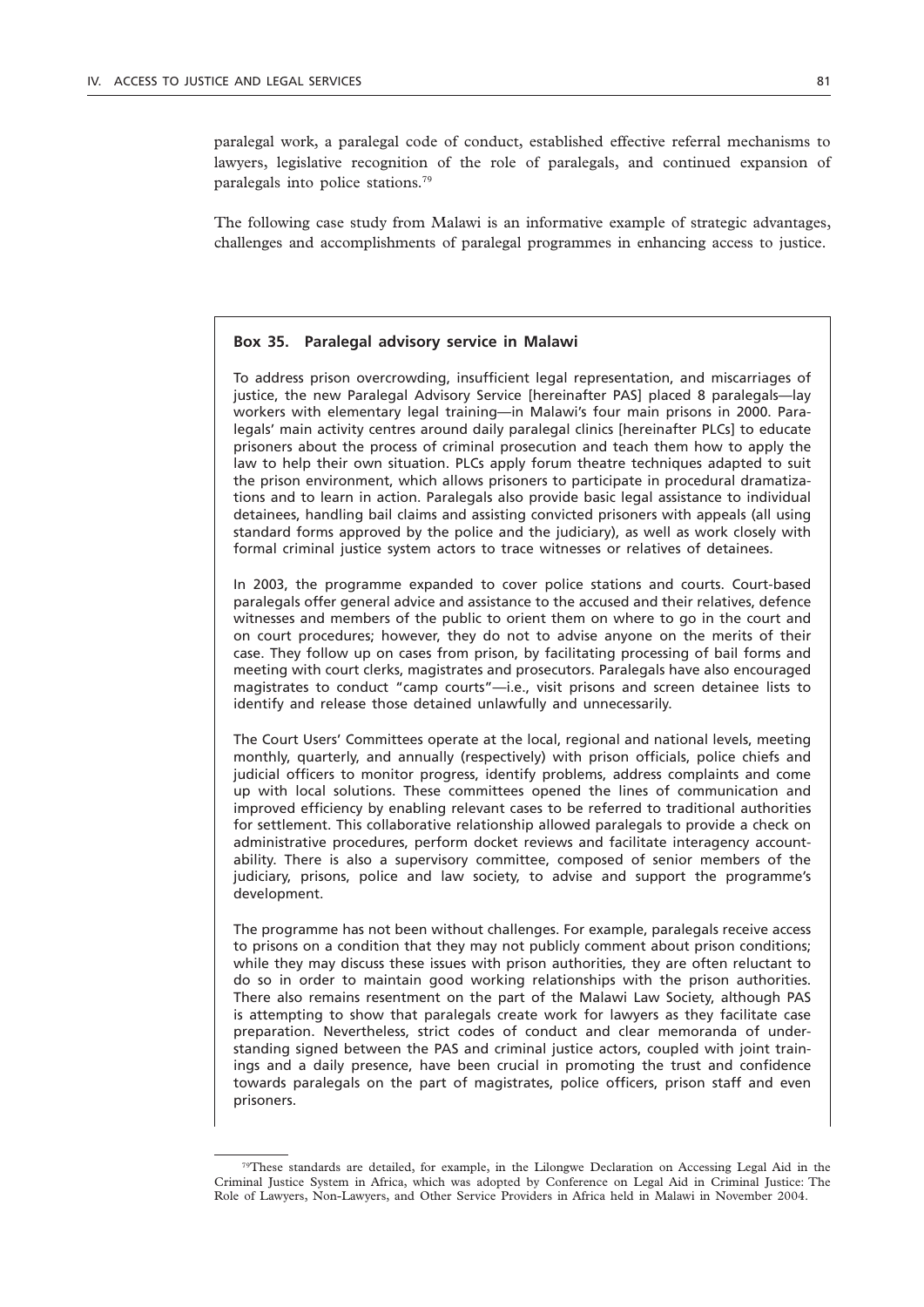#### **Box 35.** *(continued)*

By 2007, PAS employed 38 paralegals in 24 prisons, 5 courts and 5 police stations. Initially seen as outsiders, paralegals are now widely recognized as a credible and indispensable actor in Malawi's formal criminal justice system.*<sup>a</sup>* In 2002-2007, they enabled over 100,000 prisoners to represent themselves, and the percentage of prison population on remand dropped from 35 per cent to 17 per cent. With a monthly cost of fielding one paralegal at under US\$450, PAS has also proven itself a highly cost-effective solution to improving access to justice.*<sup>b</sup>*

*b*PAS's success has spawned similar initiatives in Malawi (in the form of community-based paralegals to mediate disputes at village level) and pilot programs across Africa (e.g., in Benin, Kenya, Niger, Uganda and United Republic of Tanzania).

# **10. Conclusions and recommendations**

Access to justice concerns the realization of legal and human rights by those who are unable to do this on their own and cannot afford to at their own expense.

The access to justice approach opens the discussion about reforming the judicial mechanisms for providing legal aid and support to the citizens, especially the poor and the underprivileged, so that all persons might be treated according to the law and receive legal protection.

Access to justice is linked to the increasing importance of the human rights-based approach to international development assistance. The focus shifts from the traditional state system, with its often overcharged judiciary, to the various institutions of civil society. In fact, their services often represent the only accessible active support for the poor.

With regard to the problems of states to provide for a capable state system of the judiciary, the new approaches involve the participation of both lawyers and non-lawyers, professionals and non-professionals alike, on a local or national level, financed by the state, by the local communities or by private means.

There exists a great variety of solutions and instruments to support in one way or the other the access of the poor to justice. Their feasibility often depends on financial aspects. Most of them can work alongside the formal judiciary, and therefore the state should support their formation and existence:

- Traditional, community-based courts of the people,
- Alternative dispute resolution (ADR) centres,
- Paralegal programmes with non-jurists, or "one-stop shop" legal aid centres,
- " University-based legal clinics or legal clinics sponsored by the advocacy,
- Pro-bono legal assistance by private lawyers or law firms.

A comprehensive approach to justice and the rule of law should not overlook the possible forms of complementarity to the existing judiciaries of the states. It should also not allow state courts and ministries of justice to impede the creation of new institutions of civil society or hinder the development of the private sector offering services to the poor and underprivileged.

*a* In addition to police, prison and court-based paralegals, some paralegals in Malawi also work with community-based NGOs dealing with a variety of crime prevention initiatives, encouraging ADR, providing diversion for juveniles, and working with crime victims. They also work in close connection with actors within the formal criminal justice system to trace witness or relatives and to reduce delays.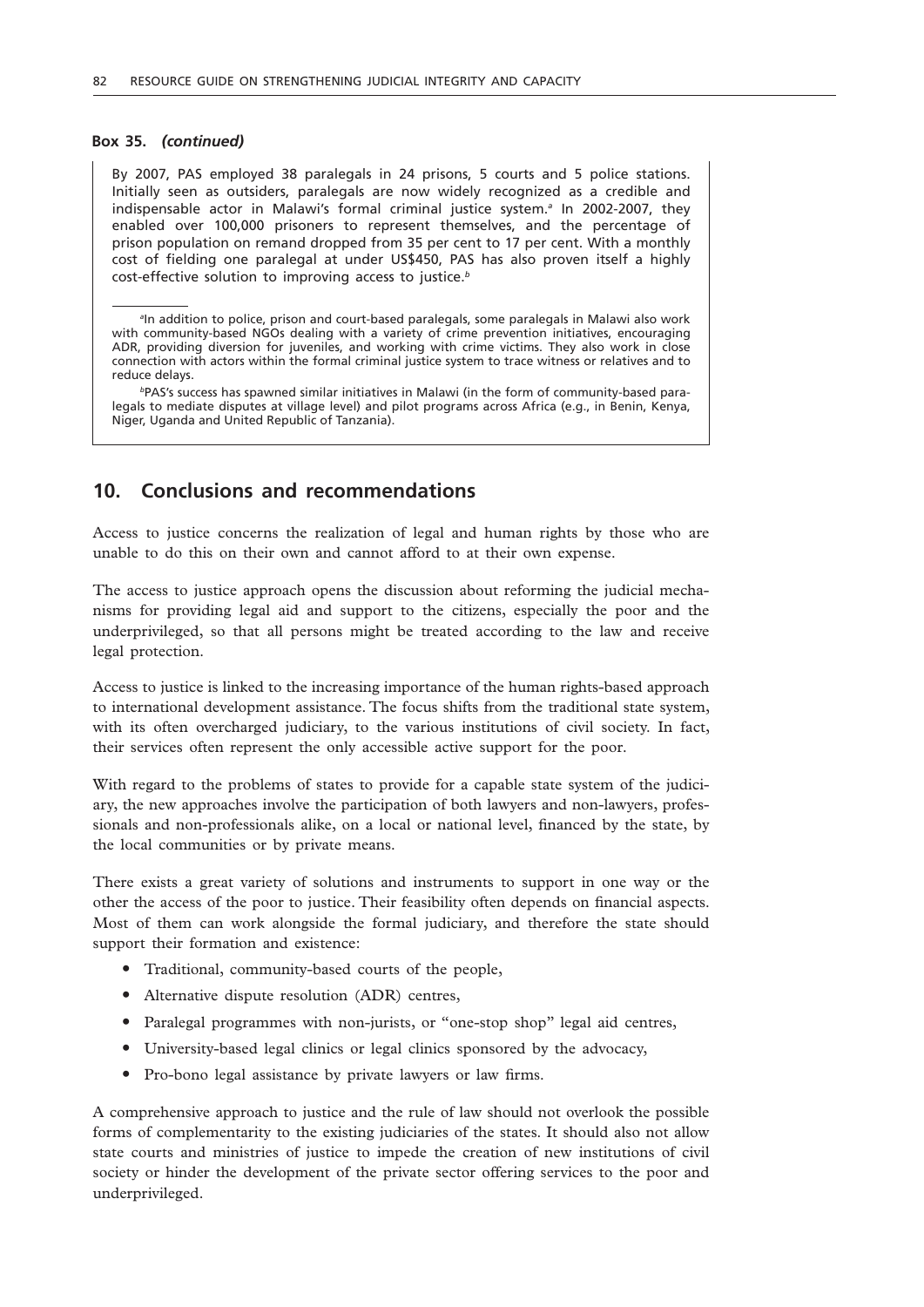Therefore, as access to justice remains a challenge, the following approaches to a fullyfledged legal assistance system could be considered:

- " Full disclosure of information to the public as to the official ways to access the legal system that are offered by the state;
- " Client orientation and quality customer service by the state courts, transparency and open doors to the public, press service and access to judicial decisions;
- " Public defenders in criminal cases and government-financed public defender services;
- " State support of advocacy and financial aid services for citizens in order to enable them to choose the private defender of their choice;
- " Recognition of (national and international) arbitration procedures and assistance in the enforcement of their decisions;
- " State-funded interpreters to resolve language barriers.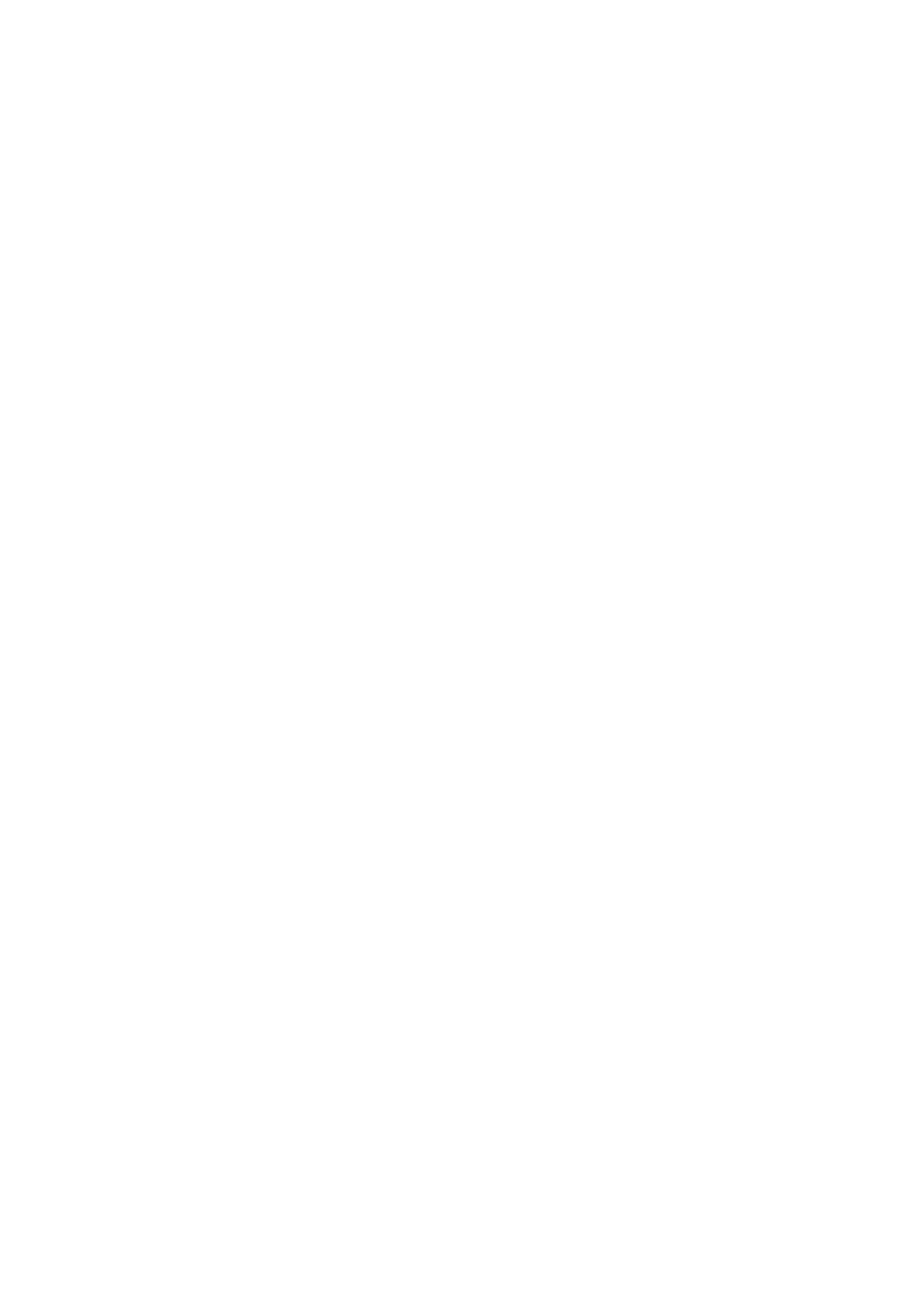# **V. COURT TRANSPARENCY**

# **1. Introduction**

Judicial transparency is an important value often summarized as "[j]ustice must not merely be done, but must also be seen to be done."80 Judicial transparency is also recognized as an important principle under international human rights instruments, which identify the right to a public trial and the public announcement of judgments as one of the cornerstones of the right to a fair trial.<sup>81</sup> Even more broadly, the United Nations Convention against Corruption recognizes public participation in government as an important ingredient of democratic governance and suggests increasing the transparency of public decision-making and providing effective access to information as ways of strengthening public participation.82

As important as the norms of transparency are, those norms are supported by the practical benefits that can be expected from increased transparency. Specifically, greater transparency allows for enhanced public oversight of the judiciary. The concepts of judicial review and court accountability inherently rely on the fact that statutory texts and court judgment decisions are readily available to judges, court personnel, legislators, public officials, lawyers and the public. Thus, making sure that judicial and legal information is transparent and accessible should be an important aspect of any judicial reform initiative.

To be transparent, courts need to ensure that the public and the media can attend court proceedings, but equally important is providing the public with ready access to court documents, especially judgments and other decisions, as well as court-related administrative information, such as data on the judiciary's caseloads and clearance rates, collection of court fees, and the use of budgetary allocations. Inconsistent application of the law, which results in part from the absence of mechanisms for members of the legal profession and the public at large to obtain copies of court decisions, makes it difficult for individuals and businesses to conform their conduct to the law. Another side of the same coin is the dissemination of general legal information to judges and legal practitioners. Without reliable access to laws, regulations, jurisprudence and other primary legal sources, judges, lawyers and court users are left without clear guidance on how the law should operate in any particular case. Luckily, attainment of these objectives should become easier in light of the constantly growing trend towards the computerization of justice systems throughout the world.

It must also be stressed that transparency involves more than simply providing access to court proceedings and information. To achieve transparency, information must also be disseminated in a format that is easily accessible for the intended audience—especially for journalists and court users who do not have a legal background and may often have limited literacy. Publicizing information about court operations and judicial efforts to

<sup>80</sup>See, e.g., Bangalore Principles of Judicial Conduct, Value 3: Integrity, Application 3.2.

<sup>&</sup>lt;sup>81</sup>See, e.g., Universal Declaration of Human Rights art. 10; ICCPR art. 14(1); ECHR art. 6(1); American Convention on Human Rights art. 8(5).

<sup>&</sup>lt;sup>82</sup>United Nations Convention against Corruption art. 13(1).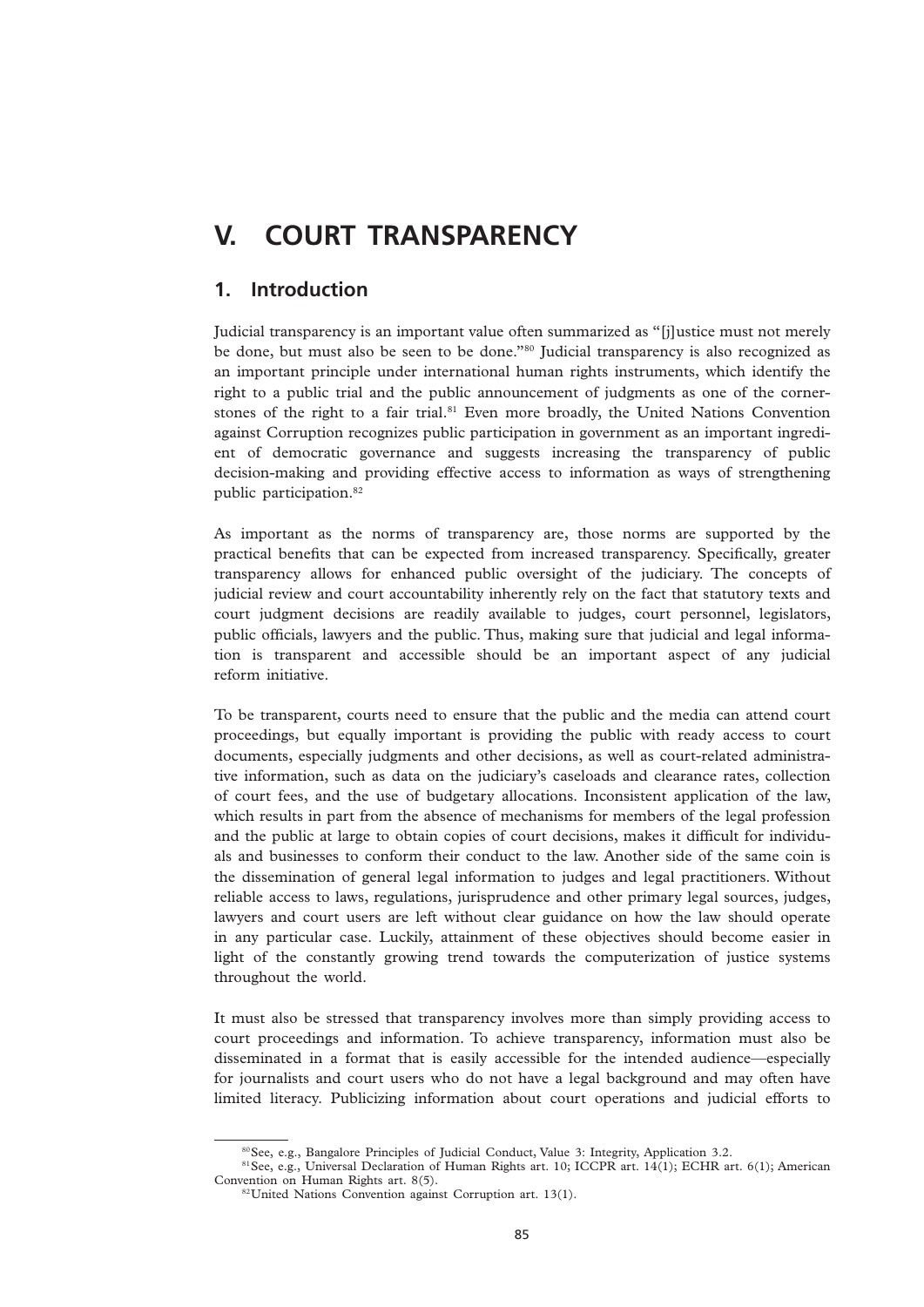increase the efficiency and quality of justice also has beneficial effects on public trust in the judiciary. In fact, programmes of judicial outreach and education concerning court services and procedures are useful from the perspective of both the judiciary and the court users. They help to actively engage a court in a relationship with the community and to demystify many of the complexities surrounding the operation of a legal system and the conduct of court proceedings. Thus, by educating and involving the public in the court's work through proactive judicial outreach and communication strategies, courts can increase public confidence and strengthen respect for the rule of law in their communities.

# **2. Public and media access to court proceedings**

Ideally, court proceedings should be open to the public and media, which requires both formal legal protections for open trials and follow-through to put these protections into practice. National constitution, procedural legislation and court rules in most countries include formal protections guaranteeing public trials, and typically envision only those exceptions that can be narrowly codified so as to avoid abuse. More often than not, however, they fail to successfully implement these provisions, for reasons as diverse as limited number of courtrooms or courtrooms that are too small to accommodate the public, judges who are unaware of the law, rules allowing excessive judicial discretion in closing court proceedings, and prevalence of written as opposed to oral court proceedings.

There is a general presumption in international human rights treaties in favour of allowing the public and the media to attend court proceedings; however, these instruments recognize a number of common exceptions, such as the potential need to close court proceedings for reasons of morality, to protect public order, for national security purposes, to protect the private lives of parties or the interests of juveniles, or when publicity may damage the interests of justice.83 National legal systems in many countries recognize additional reasons for barring the public and the media from proceedings, which are widely seen as acceptable grounds. These include maintaining state secrets, trade or commercial secrets, and protecting witnesses or victims from retribution. However, even specific standards for closing court proceedings can be problematic if judges use legitimate reasons as a pretext for otherwise improper closures. Therefore, requiring that the hearing regarding closure be open to the public or that judges issue written orders explaining their reasons for closing the proceedings can help reduce abuse of the closure rules.

From a practical standpoint, public and media access requires not just sufficient courtrooms to accommodate members of the media and the public who wish to attend trials, but also case management and administrative techniques that make judicial information easily accessible. However, the reality in many developing countries stands in stark contrast to these requirements. As a result, judges are frequently forced to hold hearings in their offices due to a lack of available courtrooms.84 This practice not only makes it extremely

<sup>83</sup>See, e.g., ICCPR art. 14(1); ECHR art. 6(1).

<sup>&</sup>lt;sup>84</sup>In many developing civil law countries, courthouses have traditionally been designed in a way where judges' offices are positioned along publicly accessible corridors, and the court practices permit, or even encourage, individual parties to stop by the judges' offices during so-called "office hours," most often in order to discuss a particular case. This violates a key principle of judicial conduct—prohibition against ex parte communications or communication with one party in the absence and typically without the knowledge of the other. Some countries are beginning to address this issue through major court infrastructure reform initiatives, which involve construction of new or redesign of existing courthouses both to include additional courtroom and to locate judges' office in secured corridors, essentially making it impossible for any party to walk into an office to discuss a case. The challenge for court systems in revenue-poor developing nations is that no funding is available to support such projects. Therefore, in this context raising the judges' and the public's awareness of the need to avoid ex parte communications becomes even more crucial.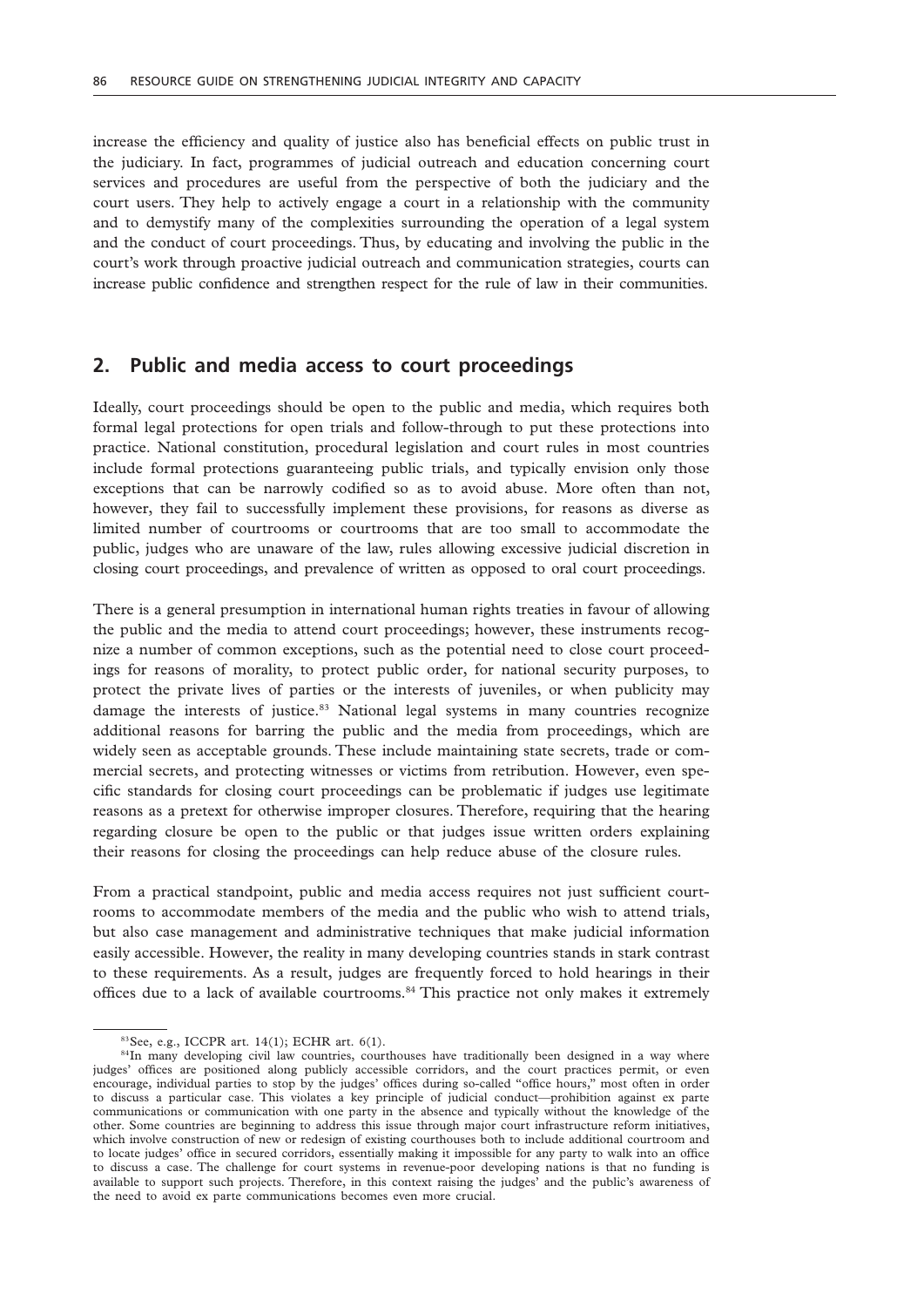difficult for members of the public to attend the trials, but also can lead to a breakdown in decorum, the disregard of established procedures, and the potential for security problems in small quarters.

Therefore, physically opening up court proceedings in many instances requires renovating existing courtrooms or constructing new courtrooms. As a shorter-term solution, physical access issues may be partially alleviated through effective court management that assigns cases of public interest to larger courtrooms where public and media access is possible. Courts should also be encouraged to introduce continuous trial rules that provide for holding proceedings at one sitting instead of spreading them out over different hearings. Short and incomplete hearings can further delay court proceedings when a lack of available courtrooms makes scheduling difficult.

At the same time, media access should not be a matter of simply opening doors to the courtroom and providing seats to journalists. Courts are not well served by inaccurate and sensationalist coverage of court proceedings. In fact, poor or biased media coverage can undermine public trust in the judiciary and raise concerns with regard to judicial independence, impartiality, and integrity. Journalist training organized by or in cooperation with the courts can help reduce ineffective reporting by providing them with basic knowledge about court procedures and legal issues, improving journalistic skills and ethics, and building trust between judges and journalists.

Engaging the media may also require that courts actively reach out to journalists. A successful approach in many countries has involved establishing press or public affairs offices within individual courts, in order to facilitate media coverage of the courts. These offices are commonly charged with liaising with media representatives, responding to and managing requests from journalists, issuing press releases and otherwise providing accurate information about judicial decisions and legal issues, providing schedules of upcoming cases, monitoring the media for accurate reporting, and designing media campaigns that promote public understanding of the judiciary.

Overall, ensuring public and media access to the courts requires a comprehensive approach that targets various access issues at once, as illustrated by the following example from Mongolia.

#### **Box 36. Media access reform in Mongolia**

As Mongolia transitioned to democracy in 1990, it retained a "culture of secrecy" marked by strict secrecy laws that inhibited the free access to information and made independent media oversight difficult. In the judicial sector, access to information about court cases was complicated by restrictive rules for journalists attending hearings, public misunderstanding of legal issues, and physically inaccessible case files. During 2001-2006, Mongolia Judicial Reform Project [hereinafter JRP] sought to remedy problems with media access to courts through four interrelated reforms: court infrastructure, rules changes, public affairs officer training and journalist training.

Infrastructure reforms focused initially on providing access to case information. As case files were kept by judges in their offices, journalists could only read the files by convincing the judge to grant them access to the physical documents. With the introduction of automated case management and court administration, and as case files were included in the new systems, public and media access became easier to provide. By 2005, computer terminals to provide direct public access to electronic court records were established in every courthouse in Mongolia.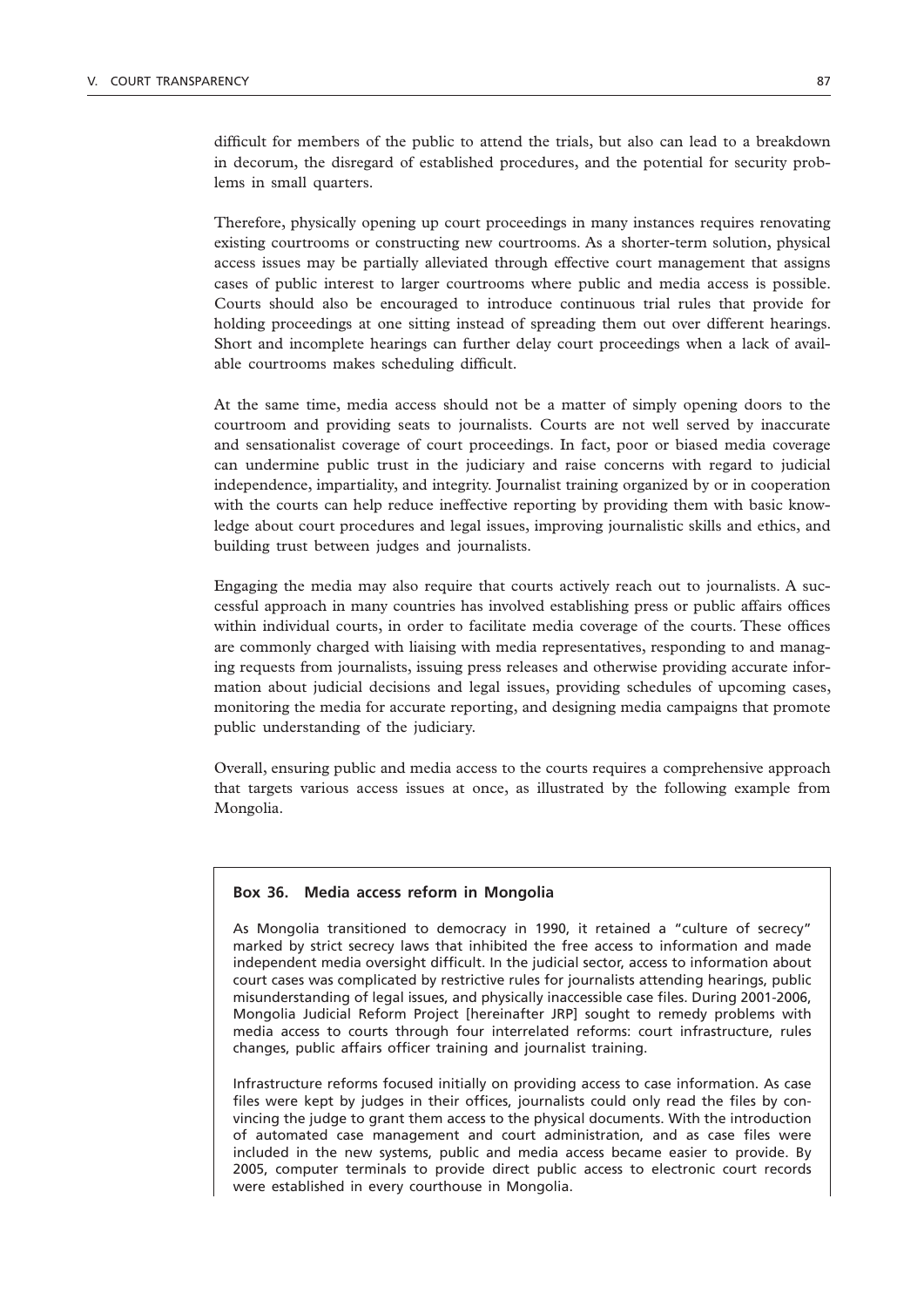#### **Box 36.** *(continued)*

Even as access to records became easier, access to hearings and trials remained difficult. Mongolia's courtrooms were not built with public and media access in mind. JRP assisted the Ulaan Bataar District Courts in redesigning courtrooms to provide sufficient seating for public and media observers; 17 courtrooms had been reconfigured and refurbished. In conjunction with courtroom redesign, Mongolia's General Council on Courts changed the rules regarding media access to trials and hearings. Under the prior rules, journalists had to receive written permission from the court's chief judge before they were allowed into the courtroom. Resolution 59, adopted in October 2005, provided for free courtroom access by the media and required only verbal permission for taking photographs.

In addition to the infrastructure and rules changes, JRP trained public affairs officers for the courts. Topics covered included how to write press releases, organize press conferences, and develop a public relations master plan, building strong judiciary-media relationships, and development of public relations campaigns. Overall, trainings were designed to teach public affairs officers how to provide accurate and relevant information to journalists and to ensure that public affairs officers were working with journalists to provide that information to the public.

Finally, JRP also provided training for journalists. Focused on covering the court system, the training sessions included some lessons on basic journalistic techniques such as interviewing sources and media ethics, and emphasized transparency, judicial independence and the presumption of innocence. With access to both court files and hearings, and with public affairs officers providing useful information, Mongolia's courts are becoming more transparent while its journalists are becoming more capable of using and ensuring that transparency.

### **3. Access to judgments and other court-related information**

A variety of formal and practical limitations in judiciaries throughout the world restrict public access to court decisions and other court-related information. In some countries, strict procedural rules allow judgments to be released only to the parties in a case and their attorneys, or upon the permission of the court president.85 In other jurisdictions, especially throughout Europe and the Middle East, expansive privacy laws (which stem from the traditional reluctance to provide open access to court information) limit access. In fact, policies of this type exist in many civil law jurisdictions, regardless of the countries' resource base.86 Potentially worse, some countries have no policy at all on the publication of judgments or the dissemination of court information. As a practical matter, access to information is often limited by inadequate resources for copies or publication, lack of indexing of cases, long delays between the announcement of a judgment and its publication, and, in the case of superior court judgments, a failure to distribute decisions to lower courts. Moreover, the current cultural framework in which many of the world's judiciaries operate means that any suggestions that the bar, the media and the public be provided with access to court judgments are typically rebuffed in the interests of preserving personal privacy and confidentiality, with some expectation that if they were made generally accessible, public confidence in and use of the courts would diminish.

<sup>85</sup>International human rights norms do not require publication of court judgments per se; what is required is that final court judgments, with a few exceptions, be announced publicly—even in those cases where actual proceedings were closed to the public. Permissible exceptions to public announcement of judgments include cases involving the interests of juveniles, matrimonial disputes, or child custody issues. See, e.g., ICCPR art. 14(1); ECHR art. 6(1).

<sup>86</sup>This mentality is often so entrenched that judicial leaders in civil law jurisdictions are often astonished to learn, for example, that the federal courts of the United States make available to the public not only the judgment but the contents of the entire case file via remote Internet access, without modifying or redacting the identity of the parties.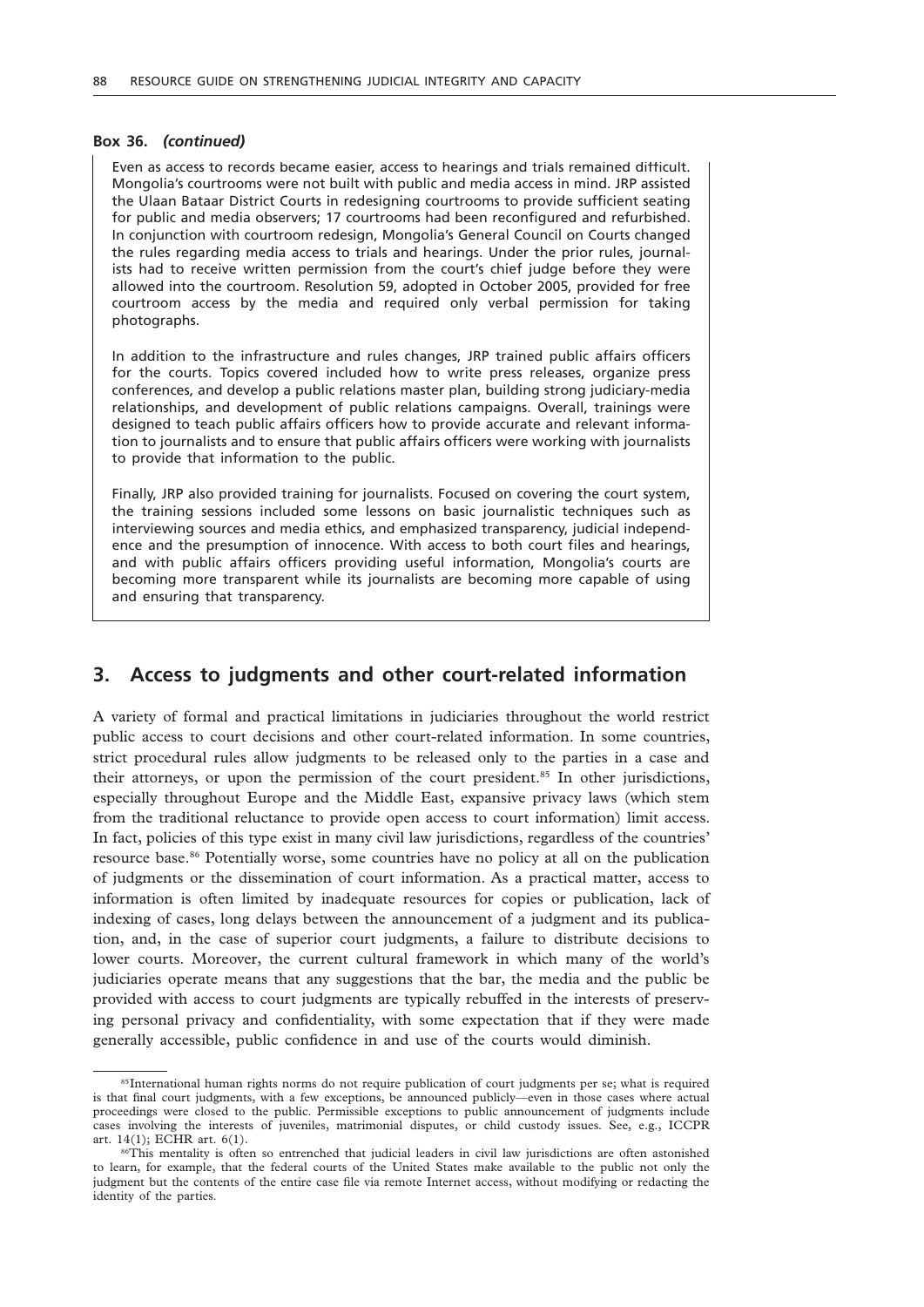Enabling public access to court-related information is associated with numerous benefits for the integrity and efficiency of the justice system. Publication of judgments allows the public, the press, civil society organizations, lawyers, judges and legal scholars to scrutinize the actions of judges. Submitting judgments to public scrutiny through publication also regularizes the application of the law and makes judicial decisions more predictable and consistent, thus improving the quality of justice.<sup>87</sup> For example, requiring a statement of facts and an analysis explaining the application of the law ensures that judges cannot hide decisions that are contrary to law.

In judiciaries where higher court decisions are binding precedent, publication and distribution of appellate and Supreme Court decisions is crucial in ensuring that lower court judges are following the law. However, even in countries where higher court decisions are persuasive or otherwise nonbinding, it is still important to ensure that judges are interpreting the applicable statutes and codes in a consistent manner. While superior court decisions should be published in official gazettes or collected in court bulletins, distributing decisions on CD-ROMs or through the Internet can reduce the costs associated with publishing hard copies and provide lower court judges and other interested parties with quick access to new jurisprudence. Similarly, other courts can quickly disseminate important decisions by printing extra copies for distribution to the public when the judgment is announced.

Access to court documents should not be limited to judgments. Pleadings, motions, court schedules and court files should also be accessible by the lawyers and litigants in the case, as well as by the public when consistent with privacy laws. Unscrupulous court staff can take advantage of systems that do not allow access to court filings and pleadings by taking bribes for altering documents or losing case files. Posting printed hearing schedules is one simple way of providing access to that information; and many countries are even establishing kiosks in courthouse lobbies so that litigants and lawyers can check case status information and schedules in the court databases. Furthermore, transparency of courtrelated information also involves dissemination of administrative information concerning the business of the courts. This includes publication of statistics on the judiciary's caseloads, case clearance rates and appellate practice, as well as budget-related data (e.g., collection of court fees, use of budgetary allocations, etc.). One of the most frequently utilized methods includes periodic reporting by the judiciary's leadership to other institutions. For instance, in many countries it is common for the chief justice or the head of judicial administration department to deliver to parliament an annual report on the state of judiciary.

Many courts have taken advantage of the Internet to create websites that post the latest judicial decisions, information on court rules, and court-related administrative and statistical information. Although there is a broad trend towards computerizing court records, public access to court documents and other court-related information can be provided even in paper-based systems through effective and efficient records management techniques. Courts should keep case files and documents in joint records offices that establish uniform methods for identifying, tracking and updating the files. Databases that index

<sup>&</sup>lt;sup>87</sup>At the same time, reformers must be mindful of the fact that providing open access to court judgments in itself is unlikely to bring around consistency in judicial practice. Inconsistent application of the law has multiple contributing factors in addition to public access to judgments, such as judges' lack of training and experience in the practical application of the law; lack of judges' access to the key judgments of the intermediate and final appellate courts; judges' isolation in their own localities with little opportunity for interaction with their colleagues; the civil law or Islamic Sharia traditions, which traditionally eschew reliance on precedent as established by the higher courts and instead requires judges to review, interpret and apply the relevant law (or Sharia principles) to the circumstances of the case; and lack of consistent and internally cohesive jurisprudence of higher courts in new judicial systems.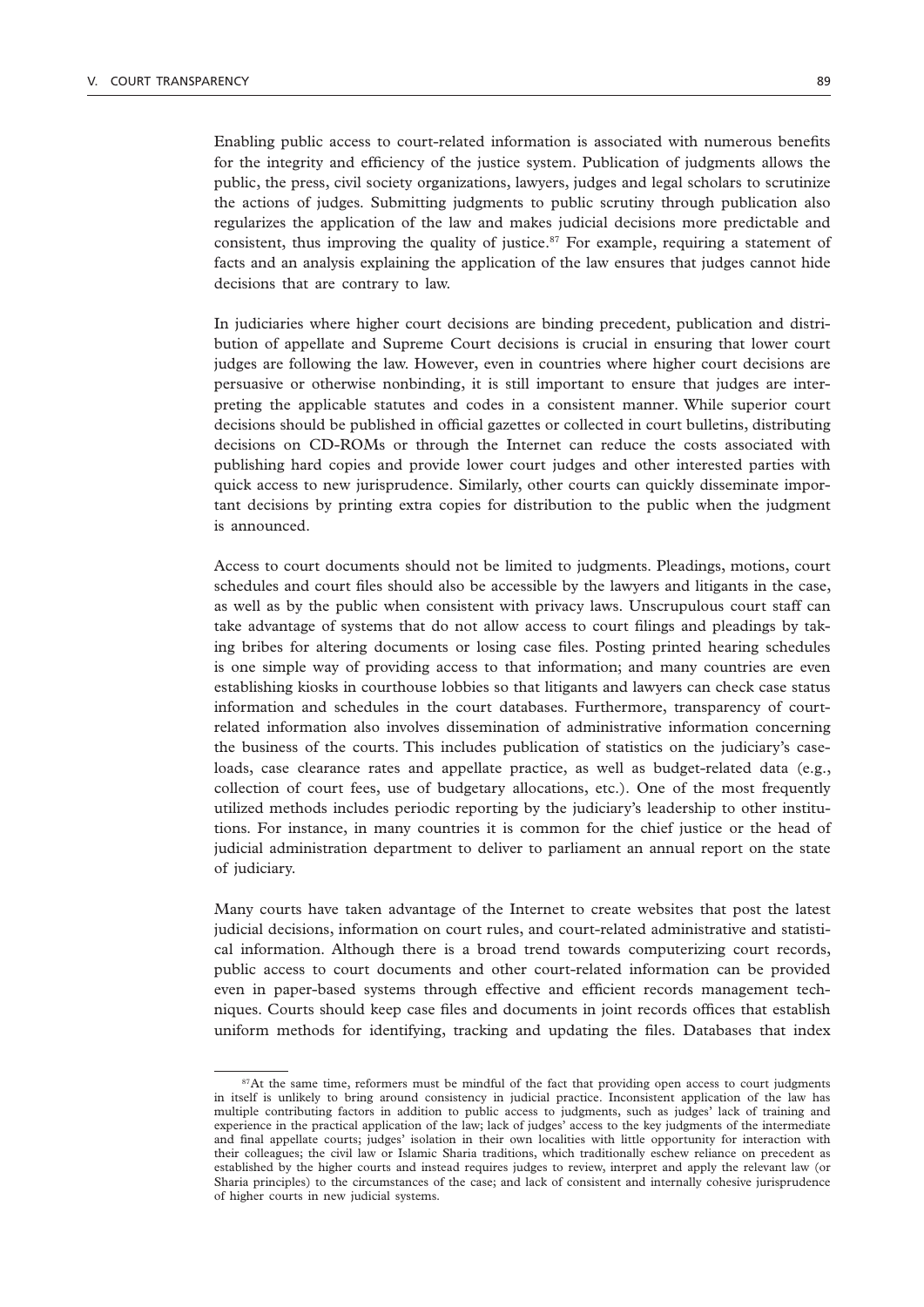cases by party name, date, court and case number can significantly improve access to court files. Furthermore, well-managed records offices that freely provide access to judgments can allow private court reporting companies or legal periodicals to distribute important cases. However, even when private entities or periodicals help fill the information gap, high courts should endeavour to provide judgments to lower court judges free of charge and in a timely manner.

The achievements in and ongoing challenges with providing unimpeded public access to all court decisions through an electronic database are discussed in the following case study from Ukraine.

#### **Box 37. Changing laws on access to court decisions in Ukraine**

Prior to 2006, Ukraine had strong legal restrictions on access to judgments. While litigants had access to judgments, procedural codes prohibited non-parties from receiving copies of court decisions without the permission of court president. Since it was in the judges' discretion to grant such requests, practice varied among the courts, with some judges freely granting access and others regularly denying the requests. The country also lacked an official reporting mechanism for judgments from lower courts. Although many decisions of the highest courts were published in official court bulletins, trial and appellate courts did not have any practical method for making their judgments broadly available to the public. While a few legal periodicals published a small number of these decisions, the public, media, and, more importantly, other judges did not have regular access to court judgments. As a result, judges were frequently unaware how other courts were ruling in similar cases, and decisions issued by different courts often failed to reach the same conclusion when applying the same law to similar sets of facts. The lack of public and media scrutiny also decreased the quality of judicial decisions.

Recognizing these problems, in late 2005, Ukraine's Parliament passed a law mandating greater access to court documents. Under the new law, complete texts of all judicial decisions from courts of general jurisdiction are to be made available to the public through the judiciary's official website, maintained and funded by the State Court Administration. There is no cost associated with using the Unified Register of Court Decisions,<sup>a</sup> which can be readily accessed from any computer with Internet connection. There is only one restriction, operating to protect the privacy of litigants: information that can be used to identify a private individual and information provided in closed court sessions must be encrypted, so that only judges and parties are authorized to access such data. The law also contains provisions for print publication and dissemination of court decisions, and allows anyone to reproduce, fully or partially, texts of court decisions in any format or media.

To date, nearly 3 million final judgments and interlocutory court orders have been uploaded into the Register. The Register is fully searchable by multiple criteria, such as names of parties;<sup>*b*</sup> phrases from the text of decision; name and location of the court; name of the judge; case file number or filing date; and properties of the decision (e.g., date of issuance, registration number, type of proceedings and type of decision).

At the same time, a number of challenges remain. Many more decisions, particularly those issued by the lowest courts, remain unpublished, since many judges on those courts lack access to computers or computer skills. Uploading of decisions is also delayed because many courts choose to provide paper copies of judgments to the Register's administrator, who then must convert those judgments into electronic format. The other major problem is the requirement that the Register include all court judgments, which has been interpreted literally to require that the database incorporate judgments in hundreds of thousands of petty and misdemeanour cases of minimal importance, the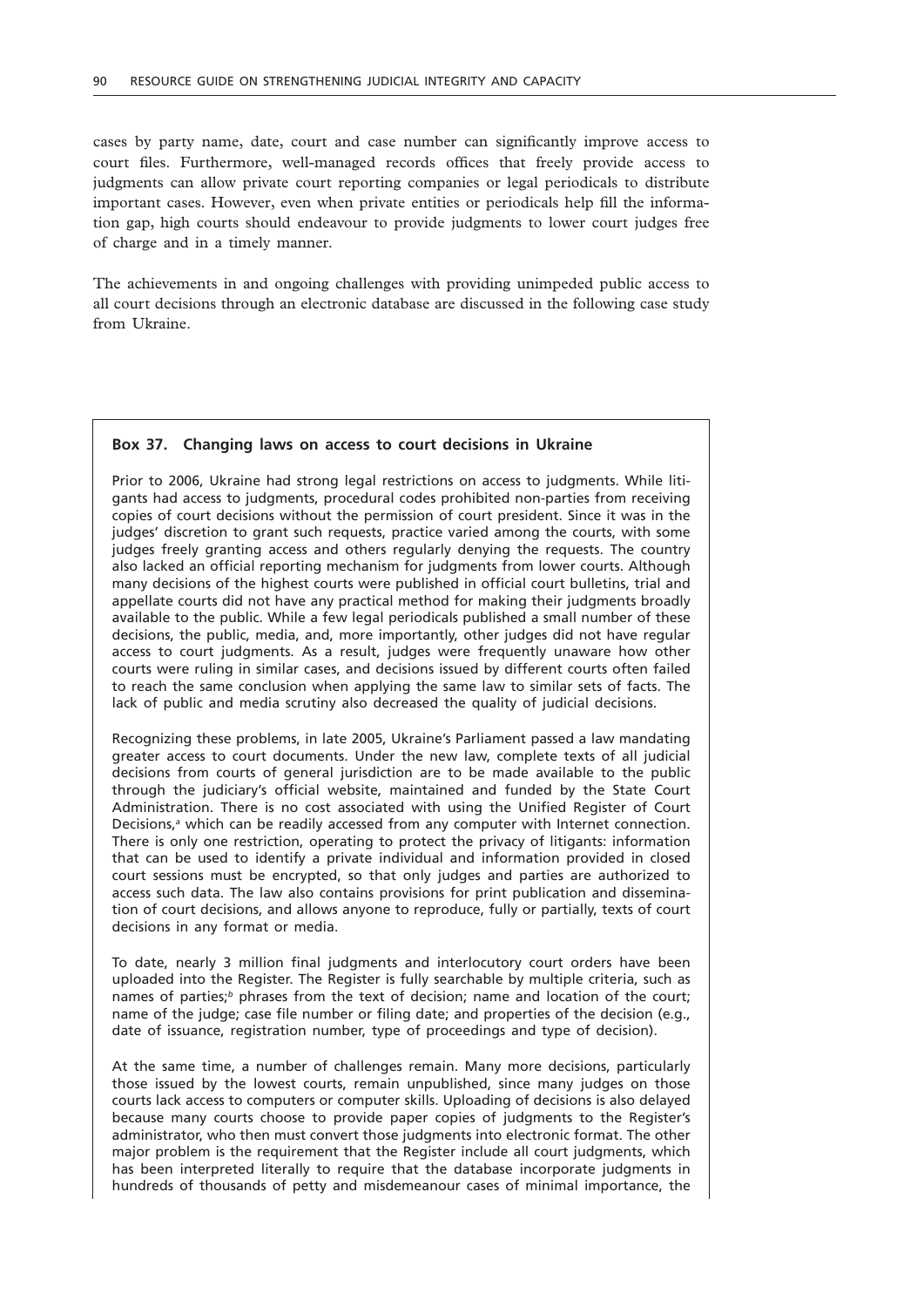content of which the search engine must process. Thus, a simple search request frequently results in the system retrieving large numbers of cases, each of which has to be reviewed. The Register's functionality could also be enhanced by introducing additional search criteria, inserting hyperlinks to related decisions, developing a multi-level subject-matter index, and adding an information card as to each decision's current status.

*a* See www.reyestr.court.gov.ua.

*<sup>b</sup>*However, search functionality under this criterion is limited by virtue of privacy protections described above, since names or other identifying information is redacted and replaced with substitute names. In practice, therefore, only judges have access to a special secured database which lists the parties and cases by name and permits searches based on them.

# **4. Collection, accessibility and dissemination of legal information**

The lack of access to primary legal texts may force judges to decide cases without direct knowledge of the relevant statutes or case law, which can lead to decisions being unpredictable because they are not based on the law, but rather a judge's limited working knowledge of the law. It also often leaves members of the public in the dark on whether their conduct violates the law or whether the government or private parties are treating them fairly and in accordance with the law. Knowledge and access to the law becomes increasingly important as economic and social transactions grow in complexity, as parties need assurances that property and contract rights will be upheld and decided predictably under the law. Similarly, criminal defendants will only enjoy the rights they are entitled to if courts know of them and are held accountable for properly applying criminal procedure codes.

Due to changes in technology, approaches to learning, and the growing needs and expectations of the legal community, the dissemination of legal information is a constantly evolving practice. Many developed countries have created electronic databases that store the texts of court decisions, statutes, legislative acts and histories, as well as scholarly articles from law reviews and legal journals. While these databases constitute a significant step in consolidating the relevant legal information necessary for a judge to make an informed decision or for lawyers to present a well-researched argument for their clients, they are not a finished product, but rather are constantly evolving to meet the new needs of the legal community and the public at large.

During the last decade, the importance of accessibility and dissemination of legal information has garnered international recognition. In October 2002, a group of representatives of university-based Legal Information Institutes (LIIs) gathered in Montreal to adopt a Declaration on Free Access to Law, giving rise to the global Free Access to Law Movement.88 One of the outcomes of the Declaration has been the establishment of the World Legal Information Institute (WorldLII), as a free, independent and non-profit legal research facility that strives to provide consistent access to high-quality legal databases

<sup>88</sup>See www.worldlii.org/worldlii/declaration/montreal\_en.html.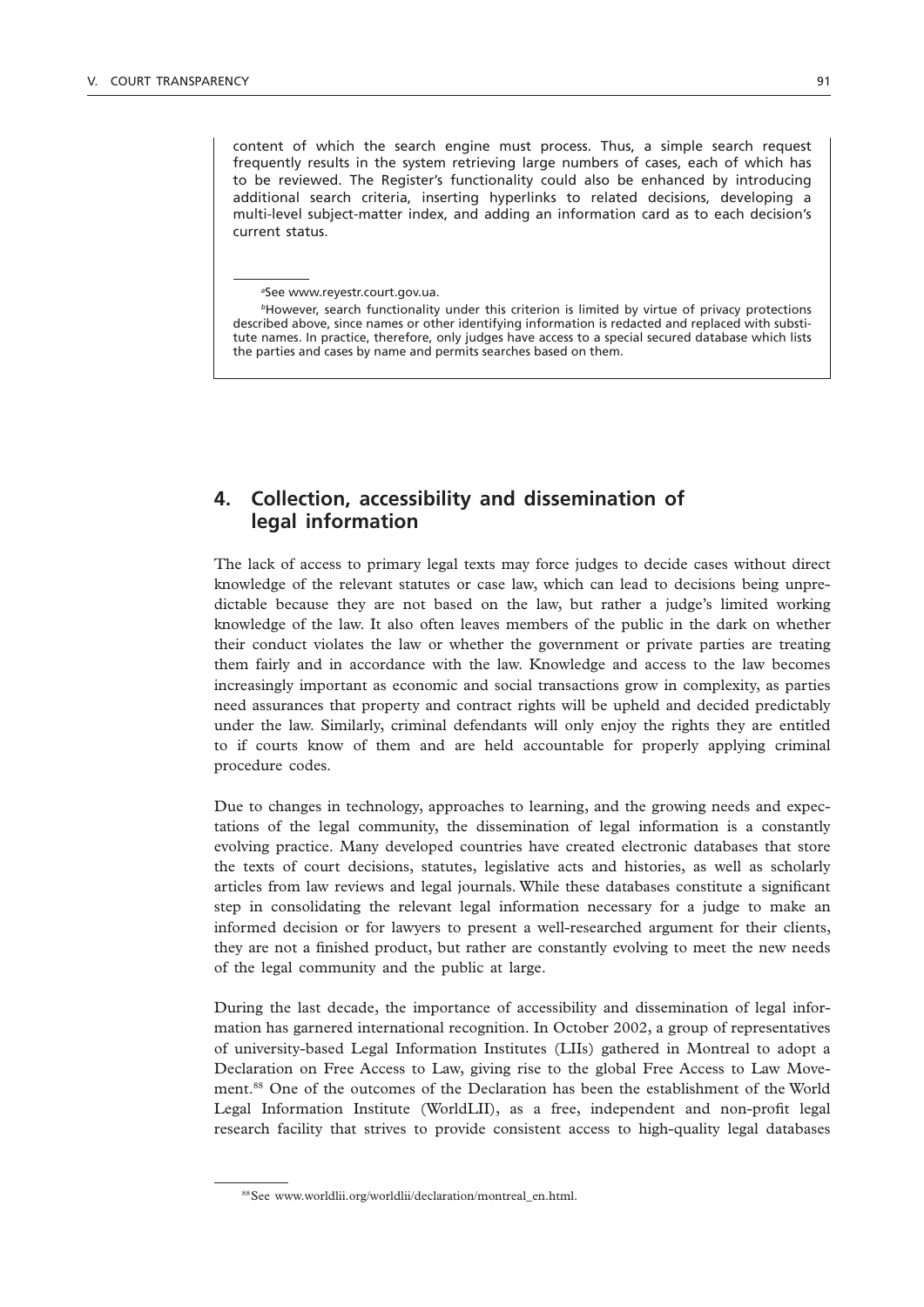from participating LIIs.<sup>89</sup> In addition to domestic partner databases, WorldLII itself hosts several databases that provide access to legal information from a number of Asian countries (Cambodia, the Philippines, Timor-Leste and Viet Nam) and South Africa (via the University of the Witwatersrand). Overall, WorldLII enables searching over 270 databases from 48 jurisdictions in 20 countries (mainly those with a common law tradition), including databases of case law, legislation, treaties, law reform reports, law journals, and specialist subject matter databases. WorldLII also includes a WorldLII Catalog and Websearch facility, which provides systematic and comprehensive access and links to over 15,000 lawrelated websites from around the world, making it the Internet's largest law-specific catalog that covers every country in the world and over 100 legal subjects.

The creation of an electronic legal database is obviously a massive undertaking, requiring resources that many developing countries do not have. It is important, then, for these countries to develop models of judicial dissemination that can continue to expand and grow once in place. The most basic of these models is the creation of collections of relevant legal materials in an easy to access form, followed by the creation of law libraries to house these collections and make them available for the legal community and the courts. This can be followed by developing an electronic legal database. Judiciaries should approach this task in an incremental, piecemeal fashion, spread out over time as resources dictate. It can begin, for instance, with providing electronic access to key laws and codes; recent key decisions of the superior court as selected by a committee of its justices could come next. This, in turn, might be followed by automating historically significant decisions that define the jurisprudence of the superior court, and by recent key decisions of the intermediate courts of appeal—decisions that were upheld by the superior court. The task is neither impossible nor cost-prohibitive when pursued in this manner. The bottom line is that a judicial system cannot avoid the eventuality of having to automate its legal resources. The increasing costs of publishing and purchasing law books makes them suitable only as a short- to medium-term solution; in the long run, the recurring costs associated with equipping each judge with access to a centralized electronic database will be less expensive than providing each with a mini-library of law books and successive volumes of published decisions.

Some nations have created legal publications that keep judges and attorneys informed of new developments in the law, and can keep the public informed as well by sales of these journals and newsletters through bar associations and private vendors. Development and dissemination of benchbooks and manuals for judges has also established itself as a relatively cost-effective remedy to enhance judges' access to information and improve their knowledge of both substantive law and court procedures. Legislatures and non-judicial government entities are becoming increasingly reliant on the Internet to post new laws and regulations on their official websites, or to create stand-alone websites to fulfill this purpose. Similarly to electronic databases, these developments are not an end unto

<sup>89</sup>WorldLII (www.worldlii.org) is a joint initiative of Australasian Legal Information Institute (AustLII, www.austlii.org, which provides overall operational support to the project), British and Irish Legal Information Institute (BAILII, www.bailii.org), Canadian Legal Information Institute (CanLII, www.canlii.org), Hong Kong Legal Information Institute (HKLII, www.hklii.org/), Legal Information Institute at Cornell Law School (LII, law.cornell.edu), and Pacific Islands Legal Information Institute (PacLII, www.paclii.org). The Free Access to Law Movement is not limited to WorldLII and its partners; members also include, among others, Asian Legal Information Institute (AsianLII, www.asianlii.org), Commonwealth Legal Information Institute (CommonLII, www.commonlii.org), the Cyprus Source of Legal Information (CyLaw, www.cylaw.org/index-en.html), L'Institut Français d'Information Juridique (www.droit.org), Global Legal Information Network (GLIN, www.glin.gov), Irish Legal Information Initiative (IRLII, www.ucc.ie/law/irlii/index.php), Juristisches Internetprojekt Saarbrücken (JIPS, www.jura.uni-saarland.de), JuriBurkina (www.juriburkina.org), JuriNiger (http://juriniger.lexum.umontreal.ca), Kenya Law Reports (www.kenyalaw.org), Philippine Law and Jurisprudence Databank (LAWPHIL, www.lawphil.net), New Zealand Legal Information Institute (NZLII, www.nzlii.org), Southern Africa Legal Information Institute (SAFLII, www.saflii.org), Thailand Law Reform Commission (TLRC, http://lawreform. go.th), and Uganda Legal Information Institute (ULII, www.ulii.org).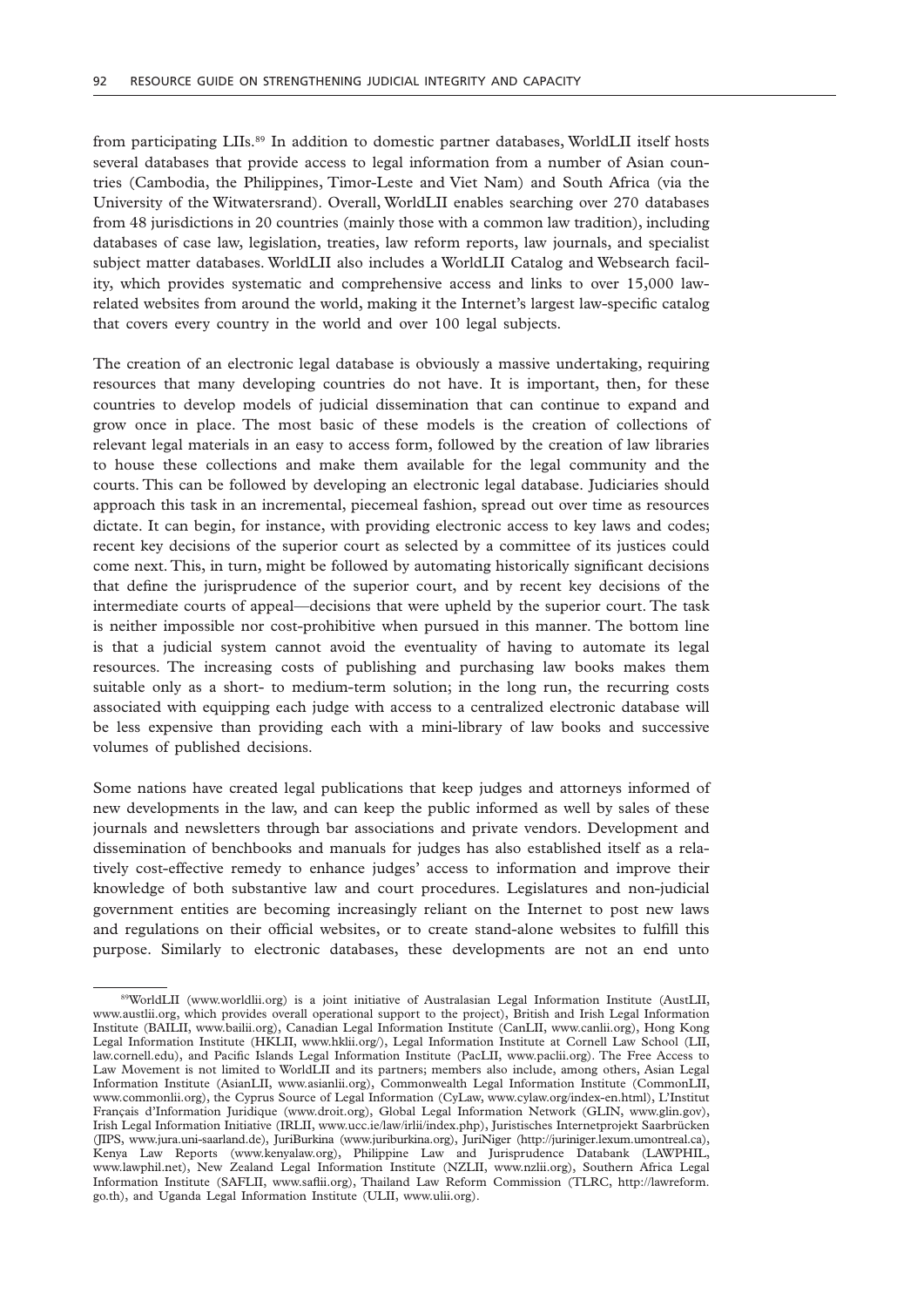themselves, but rather create a solid foundation that governments can continue to expand in order to increase access to legal information.

As illustrated by the case study presented in this section, it is possible to improve access to legal information, at least as a short-term solution, even in such a challenging environment as the West Bank and Gaza.

### **Box 38. Distribution of legal information in the West Bank and Gaza**

The West Bank and Gaza present a potentially unique situation regarding their legal system based on the variety of outside influences on the territories. The current laws operating in the region are mainly left over from Ottoman, British, Jordanian and Egyptian rule, supplemented by Israeli military orders. Until recently, there were no unified laws or a common collection of legal materials for judicial or public reference.

One component of the World Bank's Legal Development Program aimed to create law libraries in the West Bank and Gaza while also creating a system for the compilation of court decisions for publication and dissemination. To this end, specialized libraries were established in six courthouses and within the prosecutors' office in Gaza and Ramallah. These specialized libraries consisted of furniture, equipment and an average of over 750 legal reference books each. Two more specialized libraries were created in the offices for the Council of Legal Advisory and Legislation under the MoJ. These libraries hold approximately 1,000 legal reference books and other reference materials. While only judges and court staff have access to the court libraries, all members of the legal community have access to the MoJ libraries. Relevant personnel also attended training sessions on managing and maintaining the libraries so as to continue the operation and support for the new libraries after completion of the programme. In addition to the specialized libraries, judicial libraries were created, consisting of approximately 100 books each located in the chambers of 26 judges throughout the region. This allows judges to have legal references readily available and encourages greater adherence to the law.

The programme also focused on dissemination of new law. The quarterly *Journal of Law and the Judiciary* now publishes new legislation, judicial decisions and legal research. The journal is distributed to subscribers, judges, legislators and public institutions, and is available for sale, allowing to cover the cost of printing future issues. Such an approach has made the journal self-sustaining from a financial point of view, and again increases knowledge about the law and the transparency of court decisions.

The final aspect of the programme involved publication of a six-volume set of all legislation and decrees adopted by the Palestinian Authority. The set was distributed to all judges in the West Bank and Gaza, members of the Palestinian Legislative Council, MoJ staff, legal departments of other Palestinian Authority ministries, and all libraries of Palestinian universities. The MoJ further supported this endeavour by setting up a website that covers information on various legal offices in the West Bank and Gaza, as well as the Palestinian Authority Official Gazette and all legislation enacted by the Palestinian Authority.

While an electronic database has not yet been established, the consolidation of current legal references created a foundation that the West Bank and Gaza can continue to build on. It also established a basis for reacquainting legal practitioners and researchers with the law and gave them access to vital information that supports the judicial decision-making process.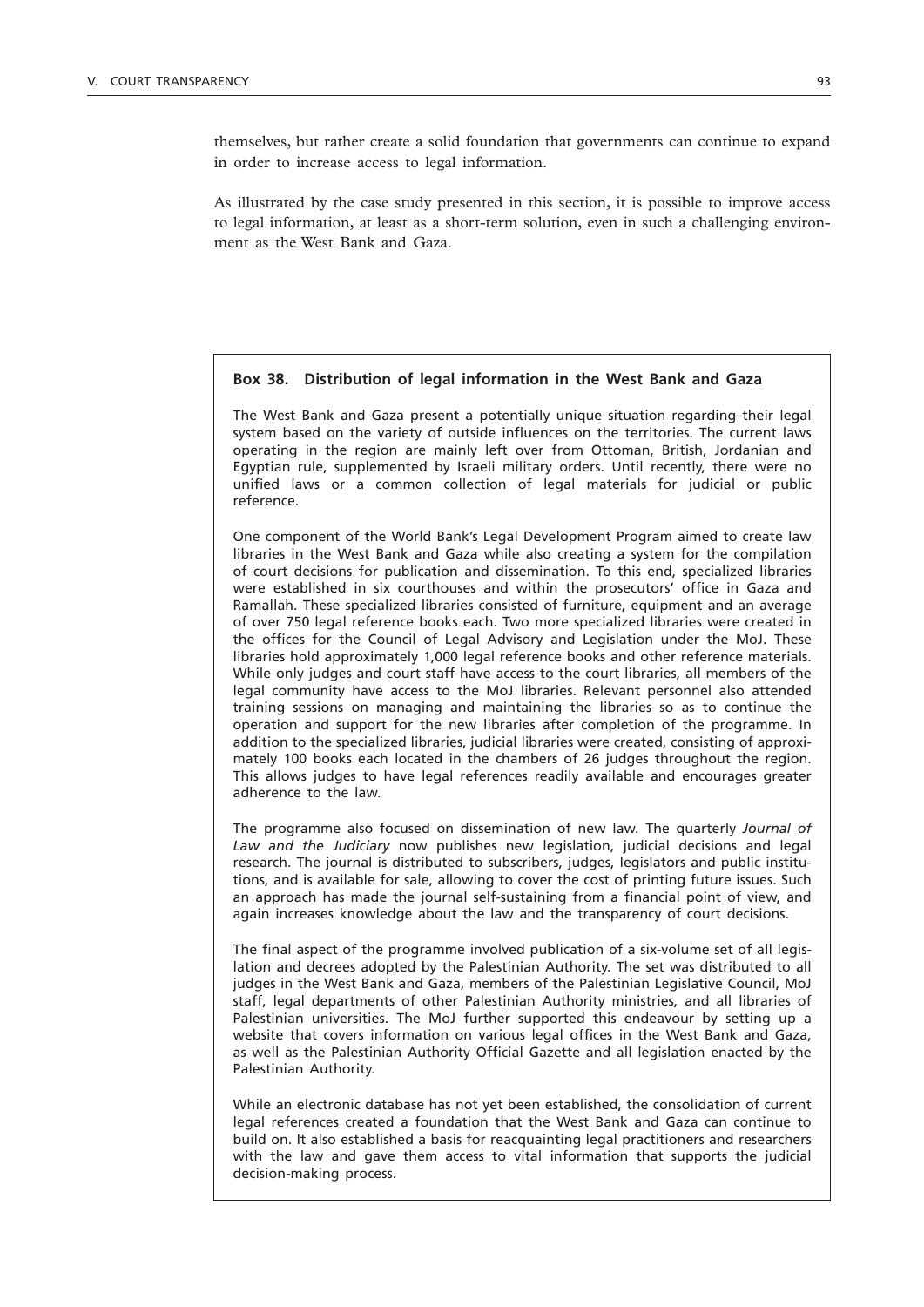To supplement the dissemination of primary legal information, judicial benchbooks on a variety of substantive and procedural topics, as well as general subject-matter benchbooks can serve as comprehensive yet quick practical guides to help judges deal with the dayto-day situations they are likely to experience during the exercise of their duties.<sup>90</sup> In addition, benchbooks can be used during continuing legal education trainings for judges, thus helping them develop professional and practical skills, and ultimately contributing to the establishment of a more transparent, fair, effective and accountable system of justice. The case study that follows describes the experience of Vietnamese judiciary in developing the country's first official benchbook.

### **Box 39. Developing a judicial benchbook, Supreme People's Court of Viet Nam***a*

Viet Nam's first official benchbook was launched in 2006, following a decision by the Chief Justice of the Supreme People's Court (SPC). The benchbook was written mainly by senior Vietnamese judges and is a task-based practice manual providing information about laws and procedure. It consists of six parts: *(a)* People's Courts, Judges, and Assessors; *(b)* Hearing of Criminal Cases; *(c)* Hearing of Civil Lawsuits; *(d)* Resolving Administrative Cases; *(e)* Bankruptcy Procedures; and *(f)* Arrest at Sea/Maritime Claims. As the benchbook is designed to be easily updated over time, it was published in loose-leaf format. The initial version was distributed across the country to over 5,000 judges and 300 members of the bar (primarily those responsible for the provision of legal aid), as well as published on the Internet.*b* Many of the sources contained in the benchbook are not otherwise readily available to judges, court users and others interested in the Vietnamese legal and judicial system both within Viet Nam and internationally. Following the benchbook's publication, a series of workshops were conducted across Viet Nam, enabling a judge from each of the 64 city and provincial courts and 657 district courts to attend training on the use of the benchbook.

During 2006-2007, a significant legislative reform programme, including the revision of criminal and civil procedure codes, was undertaken in Viet Nam, following which the SPC decided to update the benchbook. Using the opportunity, the SPC also refined a number of the benchbook's chapters and included a series of case studies to further assist judges in applying law and procedure. The revised benchbook was launched in September 2009, with several thousand copies published in both hard-copy and CD-ROM format and distributed to courts and legal professionals across the country. This has enabled access to the benchbook by judges and others who do not have Internet facilities within their courts.

The Internet and CD-ROM versions of the benchbook include hyperlinks to a wide range of legal sources, including the SPC's Judicial Council resolutions and decisions. The revised online version also includes a keyword search facility and enables the user to provide feedback and, with the approval of the SPC, add additional material, which will further elucidate the interpretation and application of laws and assist with judicial practice in a broad range of areas. Additionally, the SPC can advise judges in courts with Internet access (currently all provincial courts and district and city courts in Hanoi and Ho Chi Minh City) by email of any changes to the benchbook and email them the new parts to be inserted in the loose-leaf version.

<sup>90</sup> Many courts in the United States, for example, have issued benchbooks for their judges. These benchbooks can be of general nature, providing guidance on various procedural actions that need to be taken during different stages of court proceedings (see, e.g., Federal Judicial Center, Benchbook for United States District Court Judges (4th ed., with March 2000 revisions), available at www.fjc.gov/public/pdf.nsf/lookup/Benchbk.pdf/\$file/ Benchbk.pdf); or they can provide guidance on more narrow technical areas of the law (such as juvenile justice, drug-related offenses, domestic violence, family law, immigration, or consumer protection).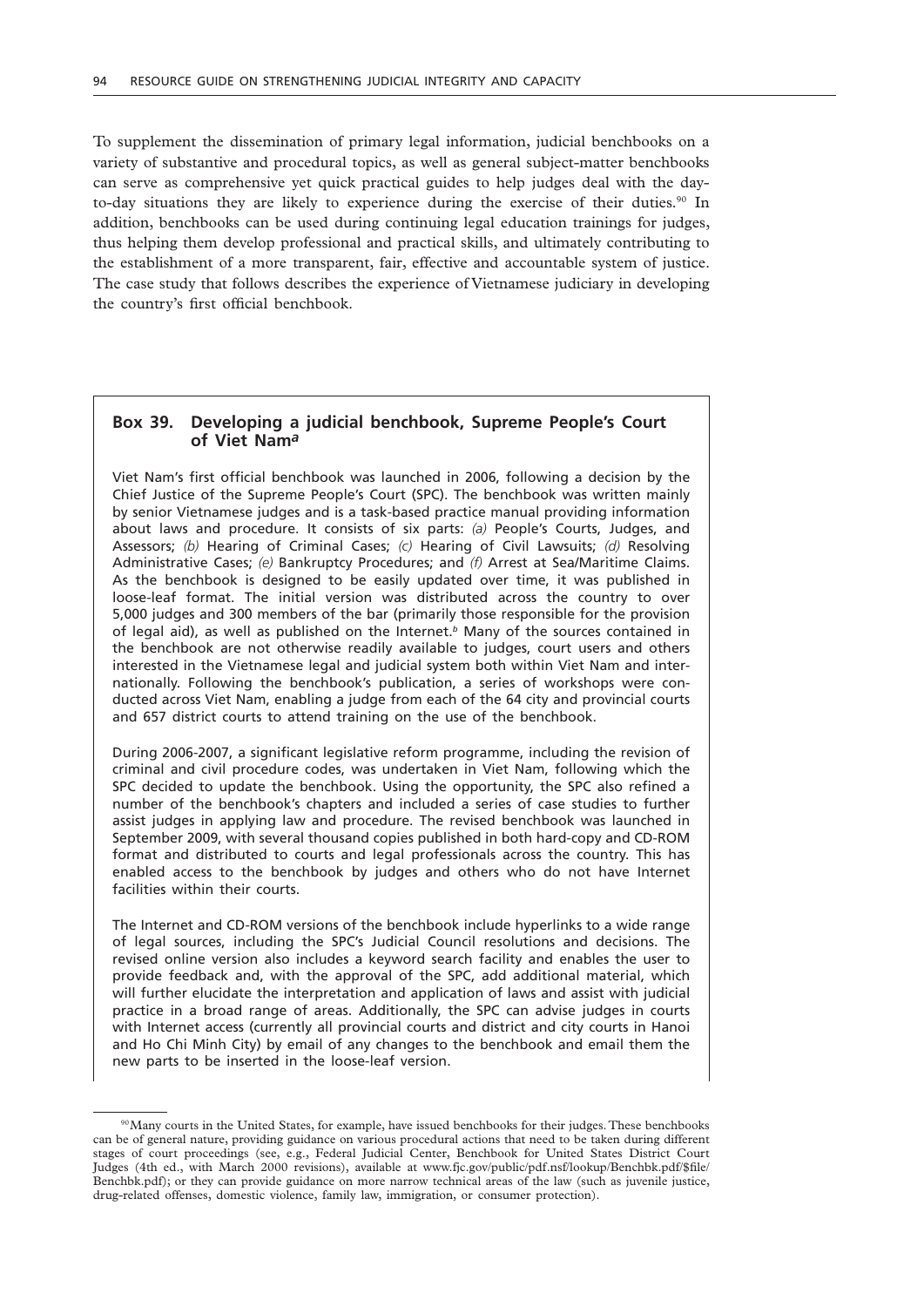The benchbook has become a key resource for the SPC's Judicial Training Centre and the MoJ's Judicial Academy to train newly recruited judges. Both training facilities have recently conducted train-the-trainer workshops, so that trainers can continue to provide training to other judges on the content and use of the benchbook. As with the previous edition, the SPC is currently conducting workshops throughout the country to enable judges from all city, provincial and district courts to receive training in how to use all three formats of the benchbook. The SPC is also in the process of appointing a committee to periodically update the benchbook, as the first and revised versions of the benchbook were produced with assistance from international consultants.

*a* This case study was provided by Ms. Helen Burrows, Director, International Programmes, Federal Court of Australia.

*<sup>b</sup>*See www.toaan.gov.vn/portal/page/portal/ebb.

### **5. Public awareness-raising and outreach**

Over the past decade, courts have increasingly recognized the value of conducting judicial outreach programmes in order to address misconceptions about the justice system and educate the population on laws and reform initiatives. This is a significant change from traditional judicial policies that isolated judges from the public as a method of ensuring independence and impartiality. Instead, judicial outreach today often involves proactive measures by judges and direct interaction with the communities they serve. In some jurisdictions, judicial outreach activities are now considered to be official functions of the court, evidencing the growing recognition of the importance of judicial outreach measures for the promotion of justice.

There are many benefits to judicial public outreach, both for the public at large and the courts themselves. Public outreach can educate people not just on legal processes and the role of the judiciary in society, but also on their rights and how to access the justice system. Increased public knowledge about the law and court processes may increase public confidence and judicial transparency. This, in turn, can help solidify judicial independence because there is less popular support for political interference in the judiciary when public confidence levels are high.

A key function of public outreach is to provide useful and easily understandable information about what courts are, how they function, and what services they offer to the public. In addition to helping increase public confidence in the courts, these efforts also provide judges with an opportunity to contribute to the development of their communities. Many judges entered the legal field in part because they wanted to serve their communities and believed that administering justice is a positive way to do so. Yet, the realities of the bench often mean that judges are distanced from their communities and do not have many opportunities to directly interact with the people they have sworn to serve. Judicial outreach programmes provide an avenue where judges can promote justice through popular interaction. Doing so allows judges to become more in touch with the people.

There is no singular approach to judicial outreach and public education about the courts. Different audiences have different needs, and must be addressed separately based on these considerations. Since the intended audience can vary significantly, programmes tailored to specific audiences are more likely to achieve their goals than general programmes that do not relate to the audience at hand. Educational outreach programmes that address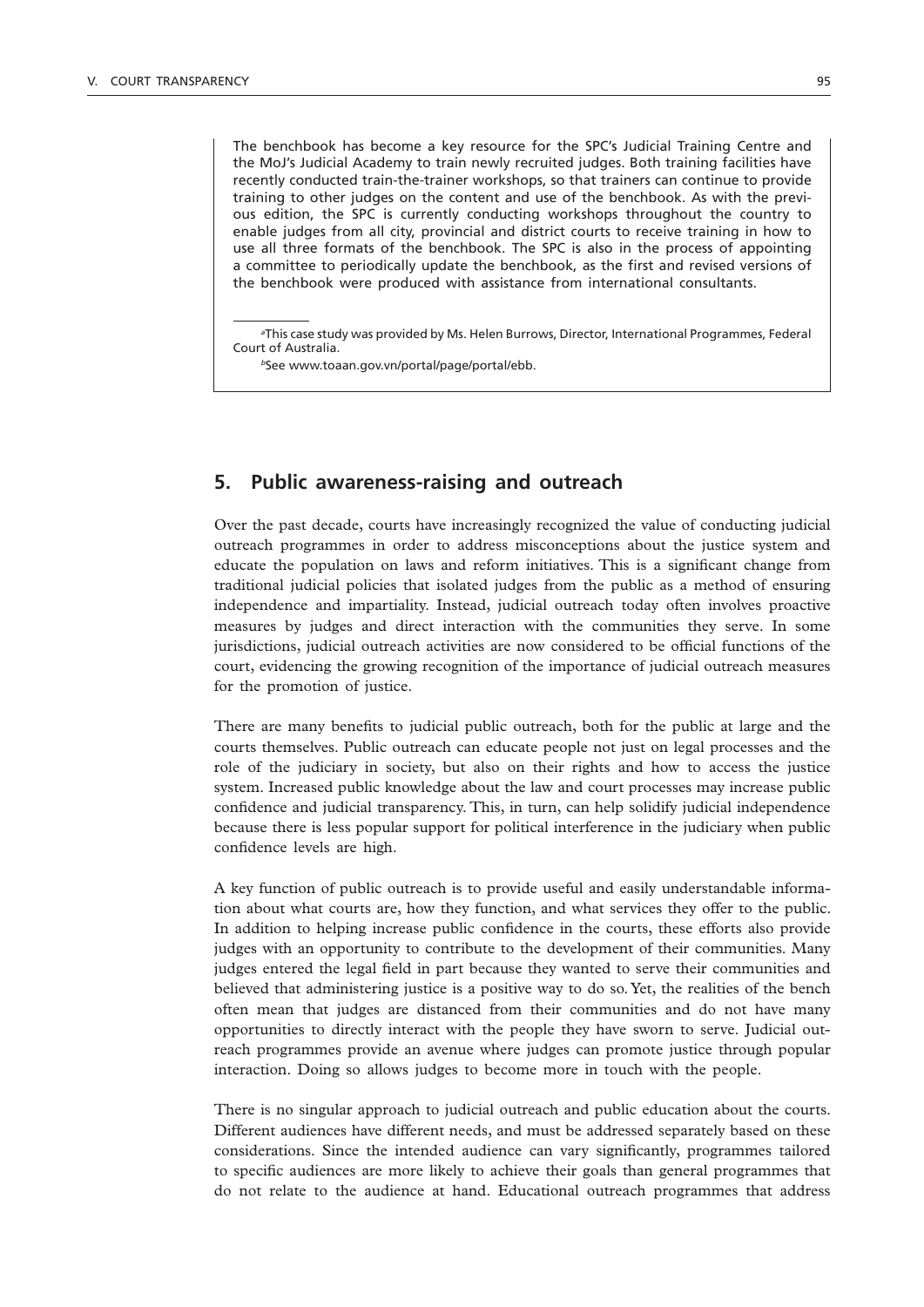school-based audiences have emerged as one popular type of programme, $91$  as have townhall meetings for the general interested population. The general public also benefits significantly from the publication and dissemination of court user guides on a variety of procedural subjects or targeting a variety of audiences.<sup>92</sup> Outreach programmes geared towards the media have also emerged as a valuable means of educating journalists and giving the media an opportunity to accurately educate the public through their reporting. Thus, judicial outreach programmes are often actually a collection of smaller programmes focused on specific groups within the society that, when put together, form a wider campaign of public sensitization.

Recognizing the needs of different groups is especially important in developing countries, where there can be major disparities in terms of education or wealth among the targeted groups. Such disparities affect what type of media access people have due to literacy or cost, as well as their initial understanding and opinions of the courts. As a result, there is a greater need to employ a variety of methods to reach the public, such as picture posters for those with limited reading skills alongside written material, and to utilize many different media forms (e.g., television or radio campaigns, creating court websites that include copies of court forms, filing and other procedural guidelines, and other relevant information for prospective court users and the public at large) in order to reach the widest possible audience.

The case study below illustrates how Nigeria is approaching the issue of judicial public outreach through multiple initiatives that target all major community and legal actors.

#### **Box 40. Public awareness-raising and outreach in Nigeria**

Following the end of military rule in Nigeria in 1998, the low level of public confidence in the courts posed serious challenges to establishing the rule of law and justice for all in the country. In collaboration with various international partners, such as DFID, EU, UNODC, and USAID, the Nigerian judiciary embarked on several public outreach initiatives, aimed at educating and empowering the people within the reform process and strengthening public confidence in justice.

Several approaches have been undertaken in this effort. The outreach methods varied from state to state, based on available resources and the audience they target. Examples of outreach initiatives have included the production of radio and TV programmes, town-hall meetings, and the design and dissemination of awareness-raising materials (e.g., in-house newsletters and magazines, posters, flyers, leaflets, stickers), both for the legal community and for the public at large. Court user guides in the form of short pamphlets have been produced, providing basic information on arrest, detention and bail, basic criminal and civil procedures, as well as tips and useful contacts for crime

92For examples of court user guides see: http://fcthighcourt.gov.ng/index.php?option=com\_content&view= article&id=259&Itemid=124.

<sup>91</sup>Court Service of Ireland, for example, includes a special "Schools" section on its website (see www.courts. ie/courts.ie/Library3.nsf/PageCurrentWebLookUpTopNav/Schools), which provides an expansive array of learning opportunities that range from court system visits to participation in mock trials to understanding the various players in a court proceedings and their roles. It also makes available a superb teaching resource packet entitled "Let's Look at the Law," which includes a teachers' manual, posters and other supplemental teaching aids, and an educational DVD and is designed for teachers at second-level schools and is available free of charge. The teaching module provides a dynamic and highly interactive series of lessons that requires no prior legal knowledge on the part of the teacher. Another concept, piloted in the federal trial court in Utah, involves a special course of instruction offered to teachers through the University of Utah College of Law. Working with the law school officials, the Court designed a special semester-long evening course and invited interested teachers from school districts in the greater Salt Lake City area to apply for admission to the course that would be offered free of charge to those who were accepted. While the Court hoped for a minimum of 20 applicants, the level of interest in and enthusiasm for the course turned out to be substantially higher. Teachers who completed the pilot course expressed strong enthusiasm for it and commented on how much more capable they felt teaching students about the law and the courts as a result of having enrolled.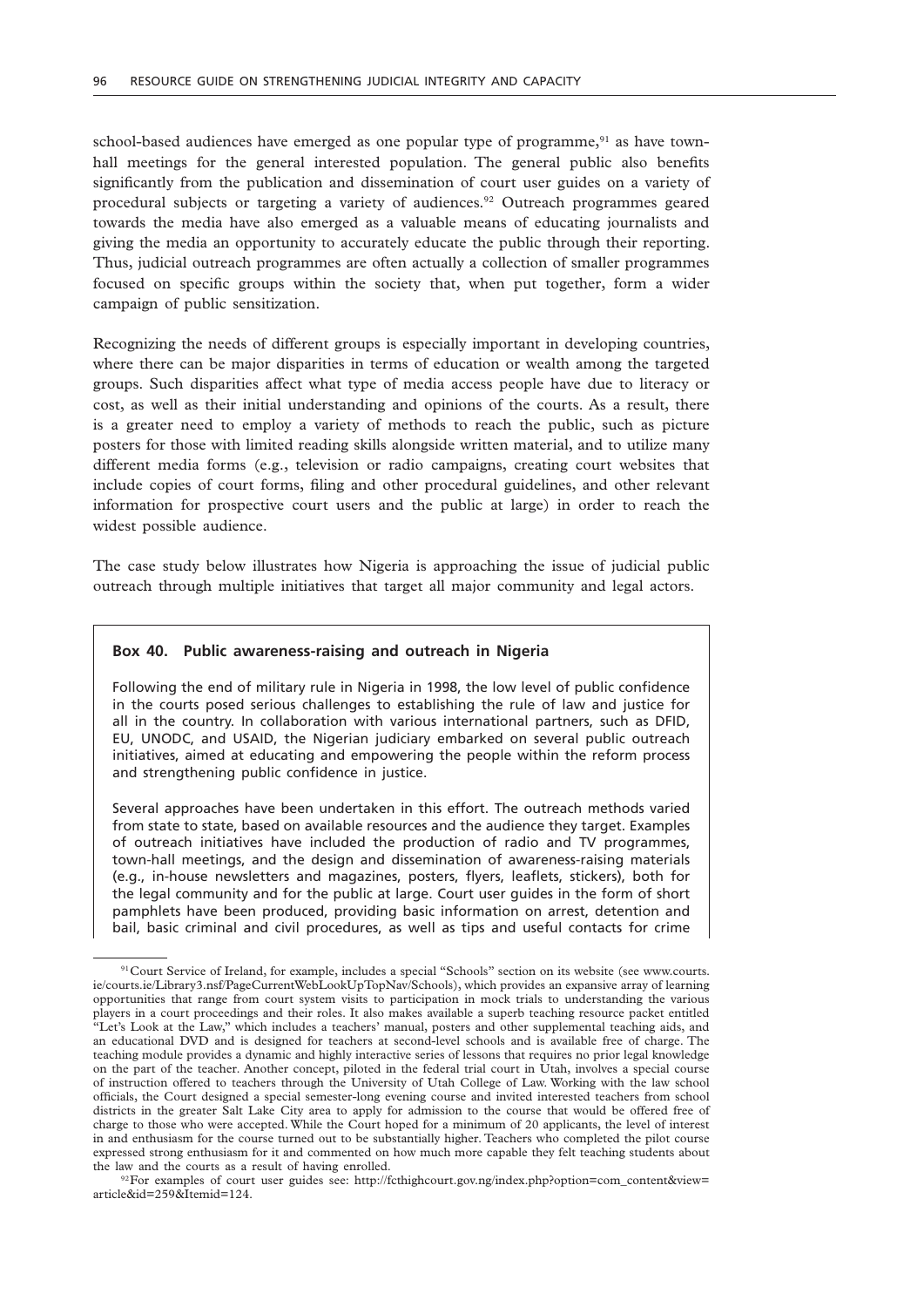victims, witnesses and other users). As these initiatives progressed, state judiciaries decided to institutionalize public outreach mechanisms as one of the functions to be carried out by the courts on an ongoing basis. For instance, media units have been established in the High Courts, which are responsible for production of awarenessraising materials and communications with the media.

Judicial outreach in Nigeria is not a stand-alone project, but rather part of a systemic reform of the justice sector that helps capitalize on other reform developments. One sign of its value came with an unpublished survey conducted by UNODC in 2007, which showed a marked improvement in public confidence in the judiciary since 2002. Among others, the survey found that the number of court users who had not used the courts during the last two years despite the need to do so decreased from 42 per cent to 36 per cent between 2002 and 2007, while the number of court users who would use the courts again based on their experience increased from 58 per cent to 69 per cent.

### **6. Achieving and maintaining public trust**

A critical feature of a functioning judicial system is the confidence of the public as to the fairness and quality of justice administered by that system. In other words, in order for courts to be effective in delivering justice, the public must have confidence in their ability to do so. Efforts to promote public trust and confidence in the judiciary should, ideally, form a part of a comprehensive, system-wide strategy aimed at correcting negative public perceptions and eliminating inefficiencies that lead to such perceptions in the first place. Public perceptions of the justice system are predetermined, to a large extent, by personal experiences of court users.<sup>93</sup> Therefore, in order to enhance both the image and efficiency of the judiciary, courts and court procedures need to become more accessible, open, transparent and client-oriented.

Because public perception is paramount to support and effective functioning of the judiciary, it is important to consider the public's opinion of the courts. Clearly, the better informed the courts are about public needs and desires, the more capable they are to respond to complaints with more beneficial changes in policy. There are a variety of tools for measuring the level of public satisfaction with the court system. These range from encouraging client feedback, implementing an effective and impartial complaint system, and conducting extensive public opinion and court user surveys. While each of these approaches can be beneficial, surveying a broad range of citizens who have used the courts and collecting information on all courts in the system plays an important role in assessing public trust in the judiciary.94 Periodic user surveys designed to gauge public opinion about court services can be a crucial starting point in developing such strategy. When administered impartially and accurately, surveys can be an informative way of assessing public confidence in the judicial system. They can identify weak points in court administration and services and instigate policy changes to correct them. Surveys can track

<sup>&</sup>lt;sup>93</sup>It is important to remember, however, that opinions of those who have not had a direct personal experience with the court system are shaped by external factors, such as media reports, political debates or conversations with relatives or friends with such personal experiences.

 $94$ In addition, periodic surveys of the lawyers, who practise in the courts on a day-to-day basis, are an important source of useful information. Indeed, the experience of some courts suggests that attorneys often provide much more useful and informed feedback that the typical layperson end-user. Lawyers are also much more capable of commenting on the relative effectiveness of a court's judges from the perspective of having represented clients before them over time and in different types of cases.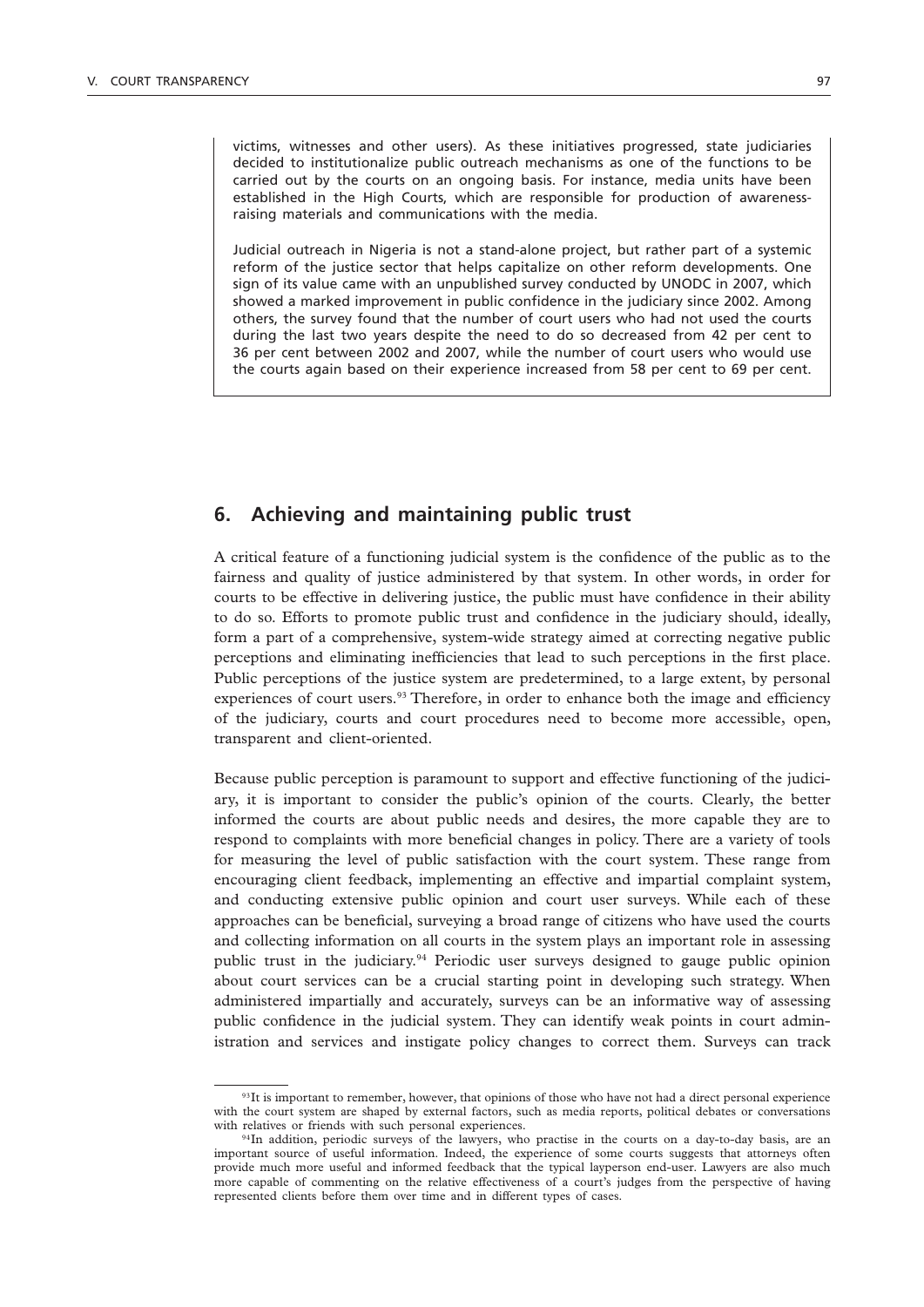trends in opinion over a broad base and thus serve as benchmarks for improvements in public opinion and confidence in the courts.<sup>95</sup>

Opinion surveys and other methods for assessing public trust in the judiciary, however, are meaningless if judicial system actors are unable to extract lessons from such assessments and follow them with policy changes and concrete actions. Reforms and policy changes based on survey results can help foster public confidence in the judiciary, because they demonstrate that the judiciary has listened to public complaints and has made reactive changes. Because procedural fairness is one of the most important factors in contributing to public confidence, policy changes to improve efficiency and consistency of court processes used in courts can make an important contribution to increased public confidence. Reforms may involve changing courtroom policies to allow for greater transparency, which is a common way to give the public a sense of participation in the procedures of justice services delivery.96 Similarly, improvements in infrastructure, staff training and access to courts can help to foster a greater sense of legitimacy and public trust in the judicial system. Finally, in countries with diverse ethnic and racial populations, policy changes that increase inclusiveness for all members of society can enhance public trust in and support for the judicial system.

The following example from the United Kingdom shows how data obtained from regular court user surveys can be successfully utilized to effect changes in the quality of court services.

### **Box 41. The United Kingdom and Her Majesty's Court Services user survey**

In 2007, the Ministry of Justice concluded a comprehensive year-long survey of user satisfaction in English and Welsh courts. It attempted to more accurately gauge user satisfaction by conducting in-person surveys of randomly selected court users as they exited the courthouse. These surveys were conducted at every courthouse in the entire lower court system of England and Wales, with a total of around 5,000 users surveyed. The MoJ decided that in-person surveys would be more effective in fixing a number of methodological problems and achieving a broader survey pool than the previous postal and handout surveys that had returned less diverse results. The new surveys were uniform in content, making the information more easily comparable and useful for analysis. Also, the number of interviewees could be controlled, whereas postal and handout surveys had poor turnout from local populations.

The survey queried users as to their level of satisfaction with various aspects of court services, staff, proceedings and public awareness. The data was analysed to determine user satisfaction with both individual courts and groups of courts located in a certain region or for a certain type of proceedings, and to determine what factors contributed the most to satisfaction or dissatisfaction of court users. This information was particularly useful in identifying weaknesses among courts and types of proceedings. Respondents' demographic information was also analysed to determine if any particular races, genders or other groups were experiencing lower satisfaction than others with the courts.

<sup>&</sup>lt;sup>95</sup>For examples of comprehensive court user surveys, see generally, e.g., United Nations Office on Drugs and Crime, Assessment of the Integrity and Capacity of the Justice System in Three Nigerian States: Technical Assessment Report (Jan. 2006), available at www.unodc.org/pdf/corruption/publications\_nigeria\_assessment.pdf; United Nations Office on Drugs and Crime, Assessment of Justice Sector Integrity and Capacity in Two Indonesian Provinces: Technical Assessment Report (Mar. 2006), available at www.unodc.org/pdf/corruption/ publications\_indonesia\_e\_assessment.pdf.

<sup>96</sup>For instance, courts in the Chihuahua region of Mexico have recently instituted public oral trials in reaction to criticism over corruption in the high-profile drug cartel cases in the region. The previous closed trials led most of the public to believe that powerful drug cartel members were not being held accountable for their crimes by bribing their way out of the trial, and the new system therefore aims at strengthening public confidence in the judicial system.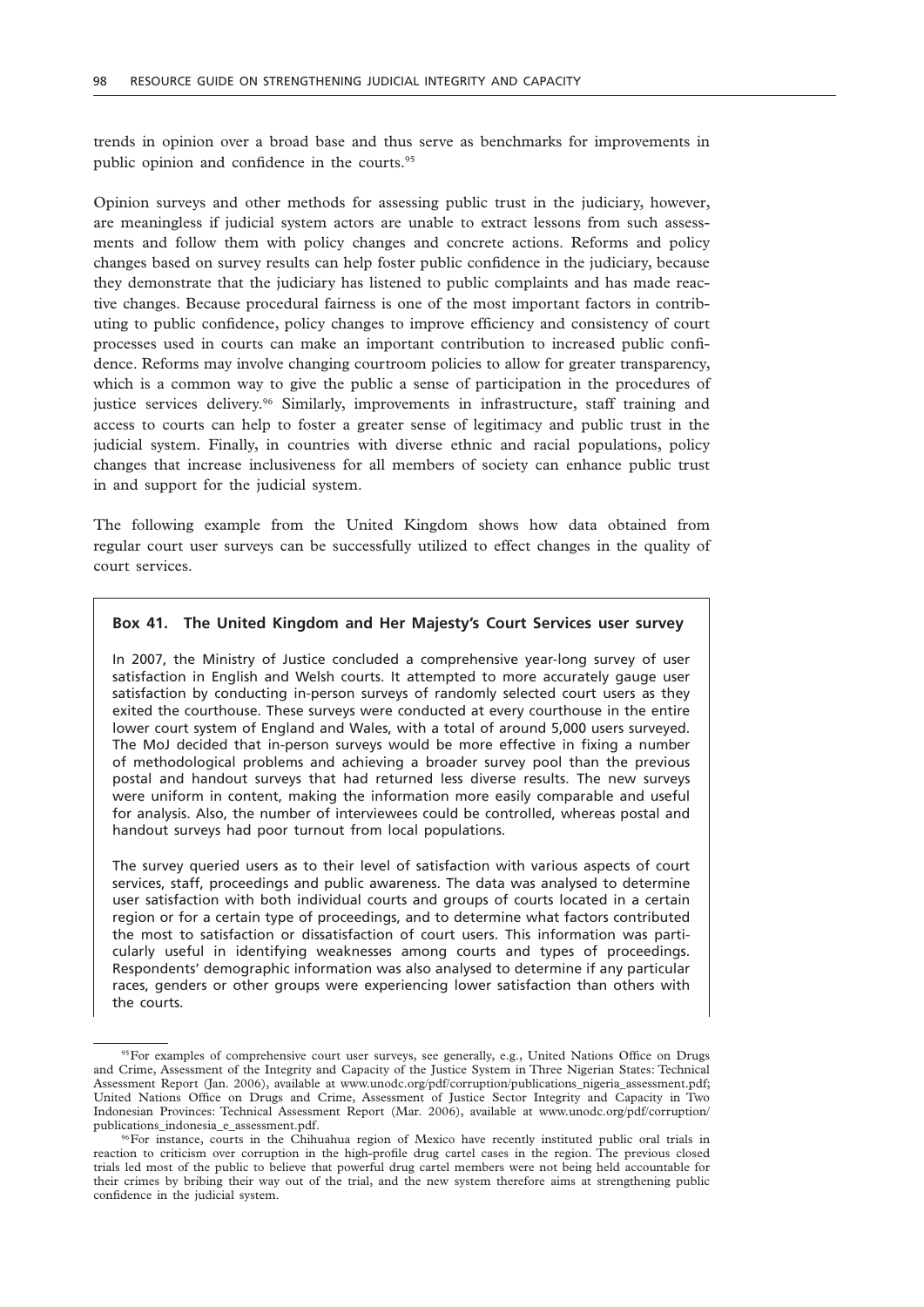Surveys results were used to analyse weaknesses in the administration of court services, as they relate to how court users are treated before and during their interaction with the courts. Many users described their desire to have more information about the impending procedures before they arrived at the courthouse. Results were specific as to the stage of court proceedings and user complaints, thus allowing the courts to analyze and react to the complaints on a specific level. By assessing user satisfaction through these surveys, the courts were able to assess public confidence in the courts, and to adjust their procedures, information services and amenities according to survey data.

The MoJ has already begun the process of policy reform that takes into consideration the results of the survey. Specifically, it intends to use survey data to ensure that policies are not unfair to minorities and that all citizens are receiving the same quality of justice. The Ministry has already used the information gathered in surveys to determine if courthouse locations are convenient and assess courthouse crowding.

Public perceptions of judicial reform and fairness of the court system are uniquely important to strengthening public confidence in the judiciary. Arguably, perceived fairness of the judicial process has even greater impact on the degree of public confidence than fairness in the outcome of the trial. Significantly, promoting, achieving and maintaining public confidence is the ultimate goal of any judicial reform effort, and a theme that cuts across all of the possible interventions discussed throughout this Guide. Simply put, none of these measures are going to be perceived as accomplishing their desired results if the public believes that the courts are not impartial or corrupt.

# **7. Conclusions and recommendations**

The transparency of the courts is a precondition for the growing acceptance of their work among the population. Transparent court procedures are also a precondition for the access to justice (see chapter 5). Transparency serves the legal protection of the citizens. It is necessary to know the legal remedies for defence and recovery, to know about the right to appeal against a judgment, to be familiar with the basic procedural rights of the parties. Taking into account the frequent absence of lawyers and attorneys, the court system should be accessible and understandable to the common people.

More importantly, transparent decision-making is a precondition for the development of the legal system and the judiciary itself. Be it in a country of common law or civil law, be it a binding precedent or an example for the legal practice and the point of view of the higher courts, the judgments are as important as the law they apply, since they substantiate the law in the books. Therefore, a reasonable number of judgments should regularly be published. They can be published anonymously in order to make sure that the privacy of the parties will not be violated. But they should be commented and collected in a way that they can be searched for in similar cases.

#### *Main participants of the information process*:

Legal professions  $\Leftarrow$  Parties—Lawyers  $\Leftarrow$  **Court/Judges**  $\Rightarrow$  Press/Mass Media  $\Rightarrow$  Public/ Civil society organizations

Thus, the transparency of the courts means that the system will be accessible and comprehensible, that it will be open to the legal professions working on behalf of the citizens,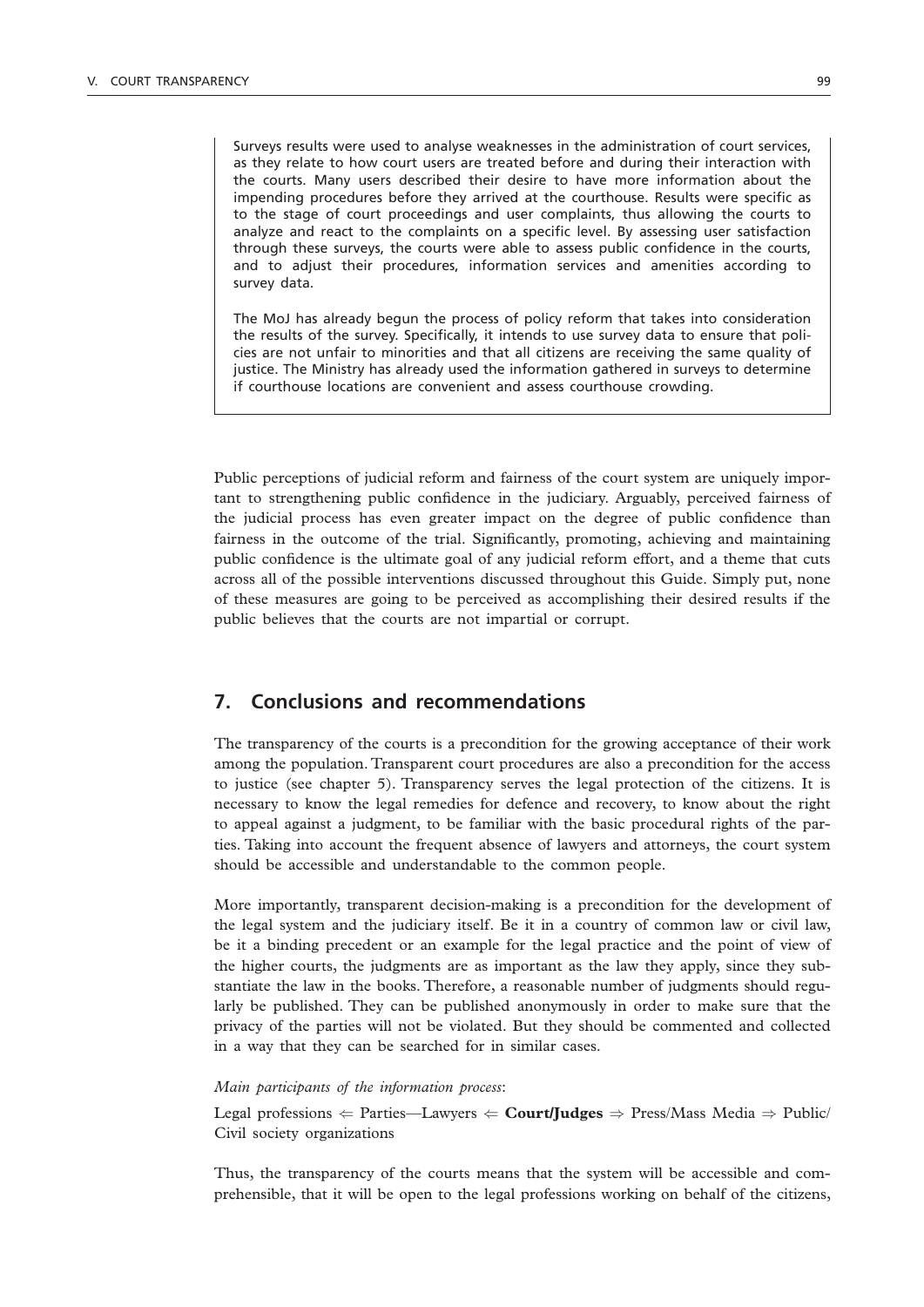and that it will be open to the public by accommodating journalists, offering press releases and informing about ongoing trials in a professional way.

Transparency of the courts arises from a set of preconditions, traditions and customs which, if absent, can only be developed step by step. The following elements of publicity are crucial for the development of transparency (and authority) of the courts:

- Granting physical access to court sessions;
- " Offering full and understandable information about court procedures and their availability and distribution to all citizens;
- " Assistance in starting proceedings, standard forms and blanks which are easy to use, booklets and brochures, etc.;
- " Communication with the lawyers and attorneys, granting the inspection of the records, protocols of court sessions, etc.;
- Regular publication of court decisions for the legal professions and for the public (newspaper articles, court bulletins, websites, databases, volumes with collections of judgments, legal commentaries, etc.);
- " Inviting journalists to press conferences and press releases, preparing press speakers of the courts; and
- " Organizing conferences and seminars of judges, inviting representatives of society, of the business community, journalists and experts on the discussed subjects.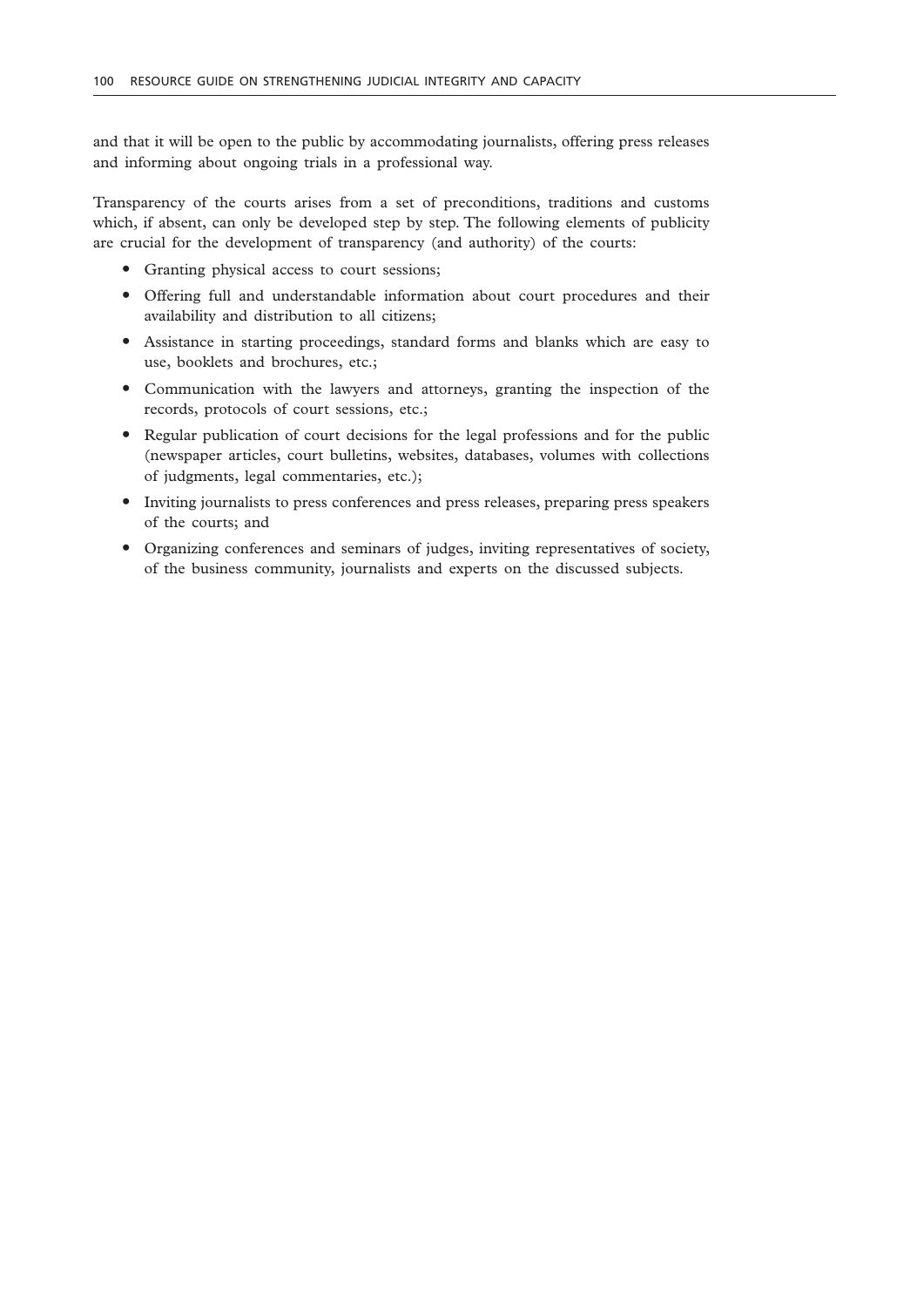# **VI. ASSESSMENT AND EVALUATION OF COURTS AND COURT PERFORMANCE**

# **1. Introduction**

A comprehensive evaluation of judicial systems is becoming a new strategic challenge for judiciaries around the world. Budget constraints, new managerial techniques, competition for resources with other public bodies, international pressures and sometimes erosion of legitimacy are pushing judiciaries to innovate the practices of judicial evaluation. In the last thirty years, a growing number of policies have been implemented to evaluate court performance from a managerial perspective. Considering values such as efficiency, productivity and timeliness, indicators such as cost per case and time to disposition, and supporting systems of management by objective, managerial performance evaluation has gained growing popularity. Sometimes, the popularity of this new approach to performance evaluation has even eclipsed the fact that judicial systems have a long and well-established tradition of performance evaluation from a legal perspective. Indeed, the landscape of court performance evaluation include mechanisms such as appeal and supreme court decisions, inspections, disciplinary judgments.97 These mechanisms have been developed to evaluate what can be considered as the legal performance of a court and of relevant judicial actors (judges, clerks, etc.).

More generally, justice systems are a hybrid of judicial and administrative operations, with a key public dimension. Consequently, performance evaluation must be assessed not only with legal and managerial methods, but also by creating channels to listen to court users and more generally public expectations.<sup>98</sup> Even though this chapter will focus mainly on managerial methods to assess performance, there will be some discussion of the other two perspectives as well.

Performance is usually understood as the difference between a goal (or a standard) and the actual result reached by an individual (judge, clerk, court administrator), an organization (a court) or by the justice system as a whole.<sup>99</sup> Its evaluation (or measure or assessment) is based on techniques, methods and indicators capable of measuring the various goals (see figure 1). In general, at the beginning of the evaluation process, goals are set up by some authority: parliament, ministry, judicial council, etc. (see section 2). Then a list of performance indicators is identified (section 3). Following this, the data is collected and used to confront the actual results against the goals (section 4). Finally, the evaluation must have consequence or it will be just a ritual without practical implications (section 5). This process is typically created as a part of a system of management by objective (MBO). The functioning of court inspectorates and audit offices is dealt with in section 6, while section 7 deals with the role of court evaluation in judicial reform.

<sup>97</sup>See for instance European Network of Councils for the Judiciary (ENCJ) Working Group on Quality Management. 2008. Report ENCJ Working Group Quality Management, European Network of Councils for the Judiciary, Budapest.

<sup>98</sup>Contini F, Mohr R. 2008. *Judicial Evaluation. Traditions, innovations and proposals for measuring the quality of court performance.* Saarbrücken: VDM. 120 pp.

<sup>99</sup>See "performance measurement" *A Dictionary of Business and Management.* Ed. Jonathan Law. Oxford University Press, 2006. *Oxford Reference Online.* Oxford University Press. www.oxfordreference.com/views/ ENTRY.html?subview=Main&entry=t18.e4763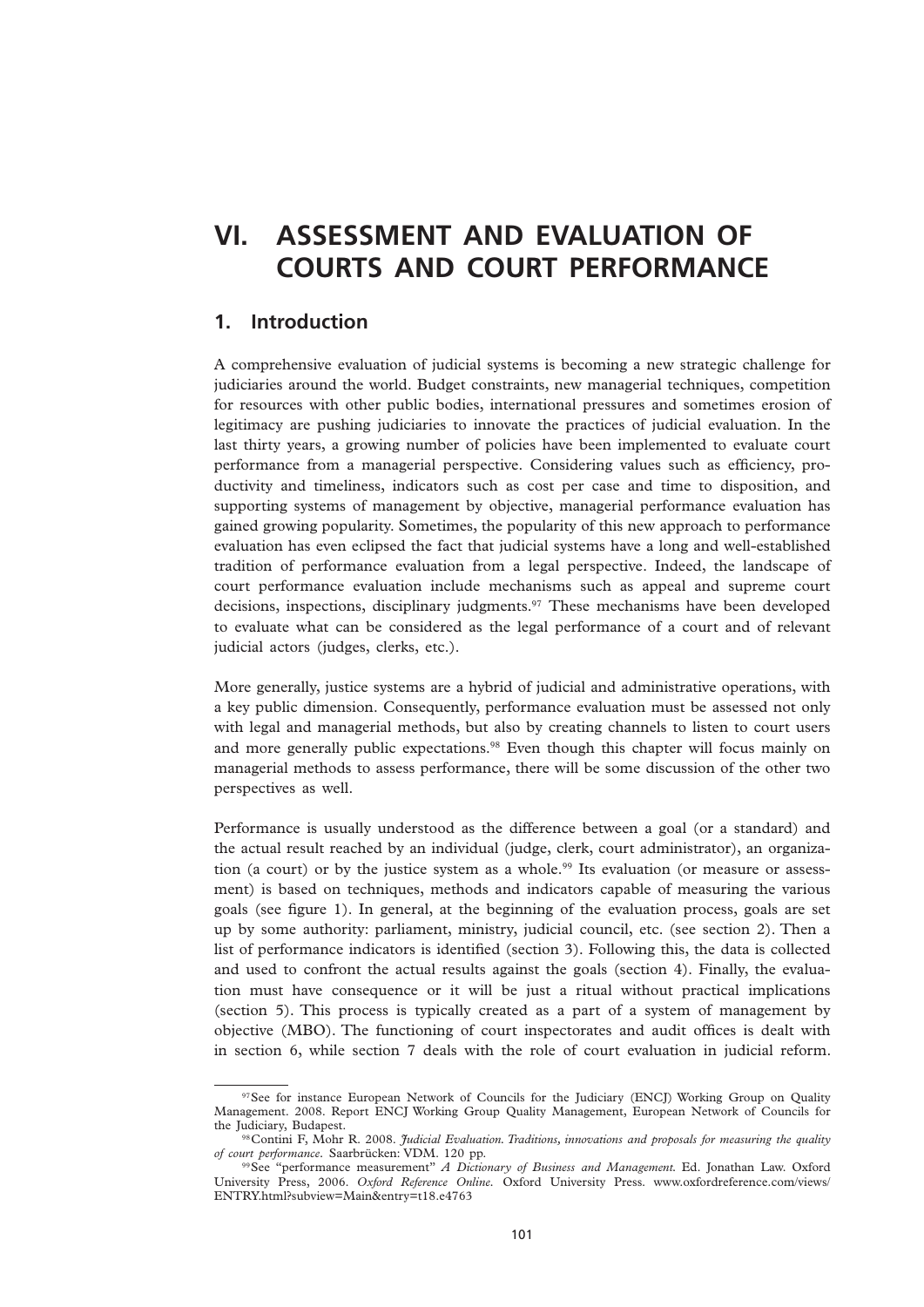Performance evaluation systems, inspectorate and audit may have effects on judicial independence. Such effects must be carefully assessed when systems are developed and put in place.



**Figure 1. Key steps and issues in performance evaluation in judicial systems**

# **2. Defining the goals**

Management by objective (MBO) was introduced in the 1960s in the private sector (by Drucker), and in the last 20 years in the public sector, including justice administration. The evaluation of its results in public sector and courts is not univocal;<sup>100</sup> however, MBO is the most widespread approach to performance evaluation and performance management.

The rationale of MBO is simple: to align the organizational mission (of the court system) with tangible and clear goals. There is a growing consensus that goals, measures and indicators should be SMART: Specific, Meaningful, Ambitious, Realistic and Time bound. Other important requirements include:

- Participative decision-making;
- " Reliability and validity of the evaluation methods and of the data (collected and used);
- Independence from personal judgments;
- " Employee acceptance of the evaluation system; and
- Leadership's commitment.

Even though all these criteria are rational, their fulfillment is not easily achieved in practice where problems often arise.

<sup>100</sup> See for instance Rodgers and Hunter arguing for its effectiveness and Dinesh and Palmer describing the failures of MBO Rodgers R, Hunter J. H. 1992. A foundation of good managment practice in Government: management by objectives. *Public Administration Review* 52; David Dinesh, Palmer E. 1998 Management by objectives and the Balanced Scorecard: will Rome fall again? *Management Decision* 36 363-9.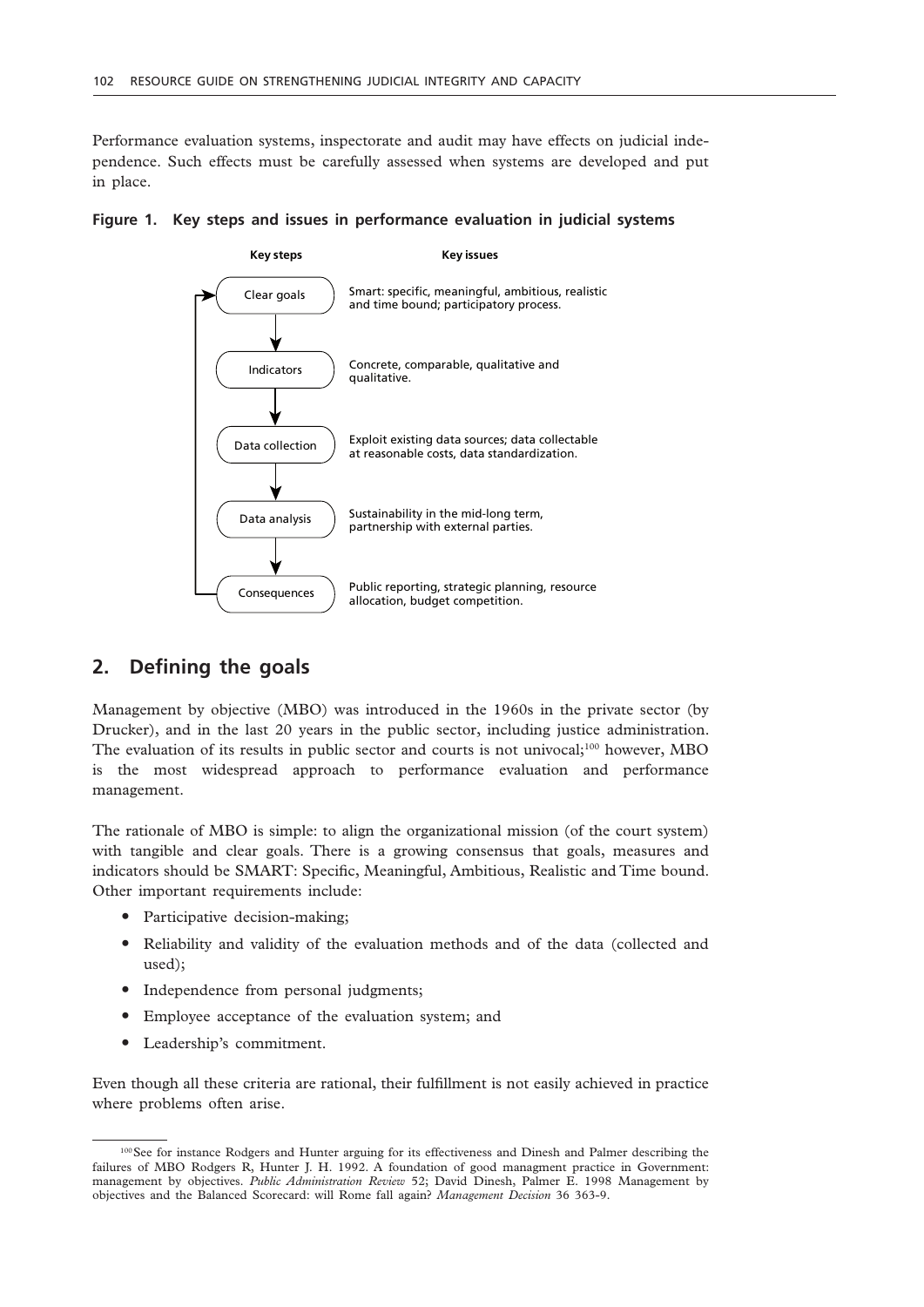In particular, the definition of the goals to be fulfilled by the courts and by the public sector in general is not as easy as it may look. As several studies on the functioning of public administration show,101 in many cases the goals of public organizations are not only multiple but also contradictory. For example, there can be tension between timely case disposition and careful fact-finding. In addition, in the public sector it is difficult to have clear operational goals such as the "increase of the market share" or of profits for a private enterprise. Therefore, the definition of the goals of a court may be problematic.<sup>102</sup> More than suggesting specific goals, it is therefore advisable to look at the processes through which goals are identified. In many jurisdictions, tensions, conflicts or simply misunderstandings often happened when a legitimate authority tried to impose goals. On the contrary, the definition of the goals with a negotiation between courts and governance authorities, or even with the involvement of the different stakeholders, including prosecutors and lawyers, have produced positive results.103 Indeed, setting up goals through a participatory process eases the identification and the balancing of the multiple goals of a court. This participatory approach emphasizes also that the delivery of justice is the outcome of the collaboration between different independent organizations: courts, bar, prosecutors, police, governance authorities, etc.

The "quality project" of the Rovaniemi Court of Appeal (Finland) can illustrate this participatory approach to goal definitions and an original way to evaluate and improve the quality of justice of the courts of the district based on yearly quality cycles.

# **Box 42. The quality project of the Rovaniemi Court of Appeal**

The quality project of the Rovaniemi Court of Appeal in Finland, (which includes nine first instance district courts) is an initiative promoted and conducted since 1999 by the judges of the district. From the beginning, the project has been based on a new practice of communication between all the judges in the jurisdiction, and on forums supporting these communications including an Annual Quality Conference of the judicial district. This conference, opening and closing a year-long quality cycle, provides a space where quality issues are discussed and where judges select the "quality themes"*<sup>a</sup>* to be addressed in the forthcoming year. Themes have been chosen for their social relevance and salience, and they have addressed important legal, judicial and managerial issues arising in both the court administration and the legal proceedings. Then quality teams are set up to work on each theme in order to analyse the current practices and propose improvements. The results achieved are then discussed and assessed at the next Annual Quality conference. In the same conference, after a debate, a new quality cycle begins, as the judges develop their views on the themes to be set for the following year. The results of the Rovaniemi quality project are also discussed with the representatives of the Ministry of Justice in the annual negotiation through which the court budget is determined.

Over the years, this quality cycle has been improved in different ways, through the involvement of judicial actors other than judges (lawyers, prosecutors, etc.), the development of more complex quality themes, and a new project called "Quality benchmark for adjudication," that has been rolled out as a means to evaluate and improve the court activities. Quality themes initially included increased consistency in sentencing

<sup>101</sup>Cohen, M. D., March, J. G., and Olsen, J. P. (1972). A Garbage Can Model of Organizational Choice. *Administrative Science Quarterly,* 17(1), 1-25. March, J. G., and Olsen, J. P. (1979). *Ambiguity and Choice in* 

<sup>&</sup>lt;sup>102</sup>DiIulio, J. J., Alpert, G. P., Moore, M. H., Cole, G. F., Petersilia, J., Logan, C. H., et al. (1993). *Performance Measures for the Criminal Justice System. Discussion Papers from the BJS-Princeton Project:* Bureau of Justice Statistics—Princeton University Study Group on Criminal Justice Performance Measures.

<sup>103</sup> Stakeholders are the individual or groups who have an interest, in the functioning of courts such as judges, prosecutors, court users, victims and suspects of crimes, business communities, etc.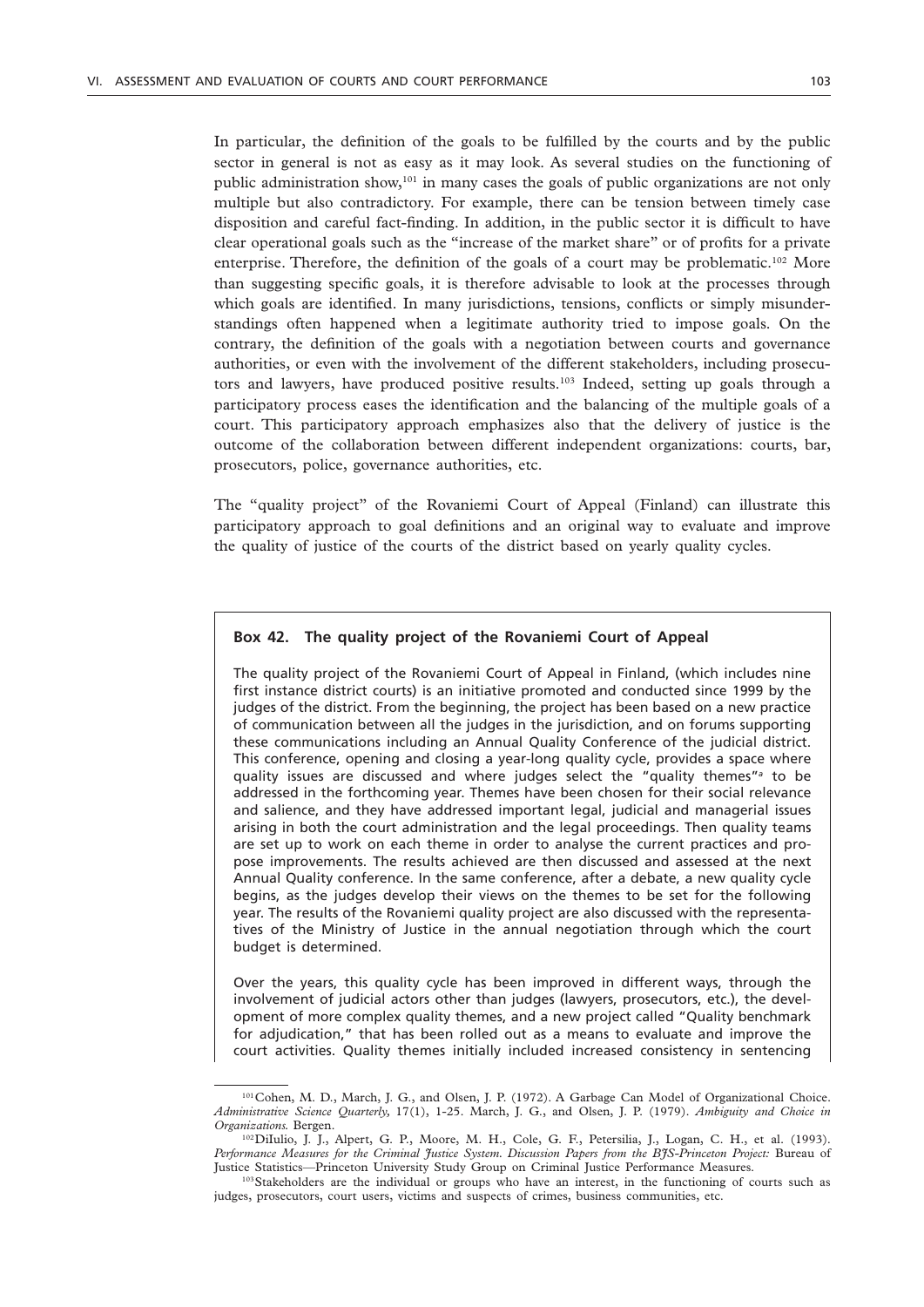# **Box 42.** *(continued)*

(initially in theft, drink driving and assault, and expanded to narcotics cases the following year) and judicial involvement in the preparation of civil cases. The following involvement of lawyers and of other judicial actors in the quality project allowed consideration of issues such as overcoming impediments to the preparation of civil cases (2004 and 2006) or the procedures and proofs in matters of imprisonment and travel bans (2006). In addition, the project has addressed case allocation based on judges' specialized skills, and monitoring the progress of individual cases through intermediate hearings to final determination.

Within the framework of the Quality Project, a Quality Benchmarks Working Group was established in 2003 to draw up a set of benchmarks on the quality of adjudication. After a draft was discussed at the Annual Quality Conference in 2004, quality benchmarks were published in 2006 and successfully tested in a pilot project in 2007. Their goal is to measure the quality standard of the adjudication of all the courts of the district from the point of view of the parties and the other persons participating in a trial. The quality benchmarks take into account six areas: the process, the decision, treatment of the parties and the public, the promptness of proceedings, competence and professional skills of the judge, and organization and management of the adjudication. For each area, quality indicators have been identified.

The pilot project was evaluated by the judges, the parties, the stakeholders (prosecutors, attorneys, etc.) and a panel of experts. In addition, lay judges and representatives of the media were invited to reply to a short questionnaire. The project has been considered successful by the participants.

Data collected from operating the quality benchmark project proved helpful in the identification of relevant quality themes, and as tools for training and self-improvement also at the individual level. Each judge can analyse the data and discuss outcomes with colleagues to improve the quality of adjudication. In addition, the feedback from the participants in trials can be used to direct the improvement of quality so that the requirements and expectations of the court users can be continually taken into account.

*Sources:*

www.oikeus.fi/27670.htm

Savela, A. (2006). *Evaluation of the quality of adjudication in courts of law principles and proposed Quality Benchmarks Quality Project of the Courts in the Jurisdiction of the Court of Appeal of Rovaniemi.* Oulu: Painotalo Suomenmaa. (2005)

*a* The use of this term in official reports (instead of goal of objective) points out the emphasis on improvements rather than to reaching specific goals, as in the classical approach.

# **3. Selection of indicators**

Once goals have been identified, it is necessary to identify performance indicators: a set of variables to measure changes in a phenomena and the achievement of the goal.<sup>104</sup>

One of the problems faced in the past is that the number and complexity of these indicators as well as the costs for their application through data collection and elaboration quickly become very high. Trial court performance standards (developed in the United States), for example, consist of 22 standards (or goals) and 68 indicators. Their collection on a regular basis may become difficult to sustain.105

<sup>104</sup>Similar definitions are provided by OECD (DAC Glossary of Key Terms in Evaluation, May 2002), www.oecd.org/dataoecd/29/21/2754804.pdf and USAID. See also The United Nations Rule of Law Indicators, Implementation Guide and Project Tools (2011), at www.un.org/en/peacekeeping/publications/un\_rule\_of\_law\_ indicators.pdf.

<sup>105</sup> Schauffler, R. Y. (2007). Judicial accountability in the United States state courts measuring court performance. 3(1), 112-128.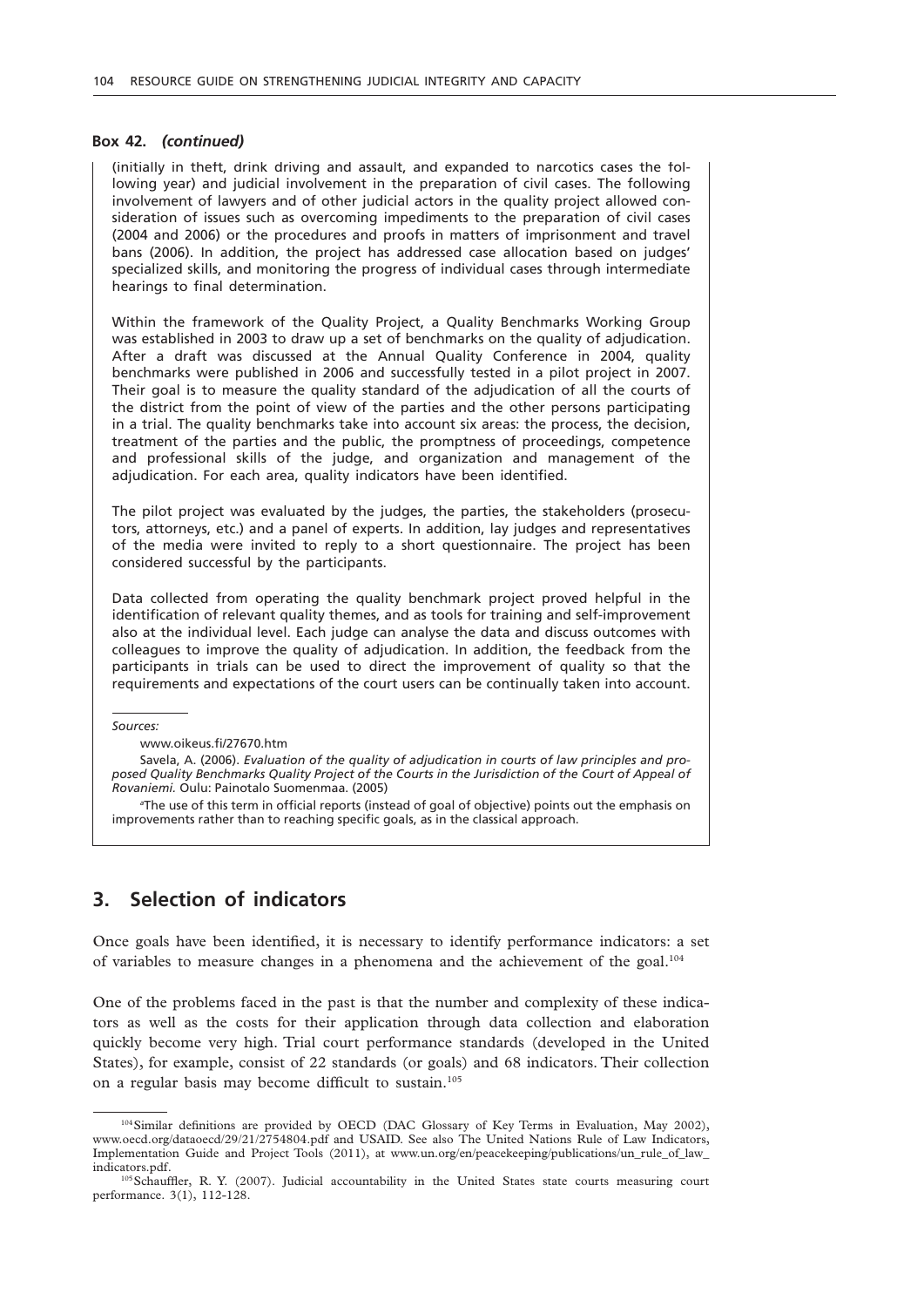Facing this problem, the prevailing view is that indicators should be selected on the basis of three criteria: feasibility and sustainability of the measurement; correspondence to the performances they represent; and balanced and comprehensive in the performances they measure.106 However, the choice of appropriate indicators must be the result of a process undertaken in each judiciary. Indeed the selection of indicators should also be carried out considering the data available or collectable in specific contexts (see section 4).

In the trade-off between scientific rigour and practical relevance, a decision has to be made taking into account the goals of the court (or the justice institution), and the fact that data collection is instrumental to the achievement of those goals (and not an end in itself).107

In most cases, indicators are proxies of the variables they measure. Therefore, if resources and data are available, it is advisable to use "baskets" of indicators to get a better measure.108 For instance, the goal of Equal Access to Justice can be effectively measured by examination of the following list of indicators:

- 1. Percentage of citizens who say that they have access to court systems to resolve disputes, disaggregated by gender, ethnicity, region and level of urbanization;
- 2. Percentage of accused persons legally represented at one or more court appearances in their cases, disaggregated as above;
- 3. Percentage of citizens who say that the police will respond to them without requiring a bribe if called to resolve a dispute, disaggregated as above;
- 4. Ratio of prosecution caseloads in courts serving wealthier communities to those in courts serving marginalized communities.

Inevitably, the richness of indicators increases the complexity and the costs of the performance evaluation, discouraging its implementation and its sustainability in the midlong term. CourTools is a successful attempt to balance these competing needs, providing a set of indicators clearly linked with the key institutional goals of courts. Designed by the National Center for State Courts, CourTools offers a set of ten court performance measures and a balanced perspective on court operations. They provide a detailed view of the different areas of court performance and an appropriate set of indicators (called measures) together with evaluation techniques proved to be effective in assessing court functioning.<sup>109</sup>

<sup>106</sup>See Vera Institute of Justice, 2003. *Measuring Progress toward Safety and Justice: A Global Guide to the Design of Performance Indicators across the Justice Sector.* New York, Vera Institute of Justice. Available at www.vera.org/download?file=9/207\_404.pdf.

<sup>&</sup>lt;sup>107</sup>The Judicial Integrity Group, with the support of UNODC, DFID and Transparency International identified a number of basic principles and guidelines which should be adopted when developing indicators and respective assessment tools. www.unodc.org/pdf/crime/corruption/judicial\_group/Third\_Judicial\_Group\_report.pdf

<sup>108</sup>Vera Institute of Justice, 2003. *Measuring Progress toward Safety and Justice: A Global Guide to the Design of Performance Indicators across the Justice Sector.* New York: Vera Institute of Justice p. 5.

<sup>109</sup>UNODC, in cooperation with the judiciaries of several countries, identified six basic results areas of court operations. These include Access to Justice, Timeliness and Quality of Justice Delivery, Independence, Fairness and Impartiality of the Courts, Integrity, Accountability and Transparency of the Judiciary, and Coordination and Cooperation across Justice Sector Stakeholders (courts, police, prosecution, legal aid/public defender and prisons).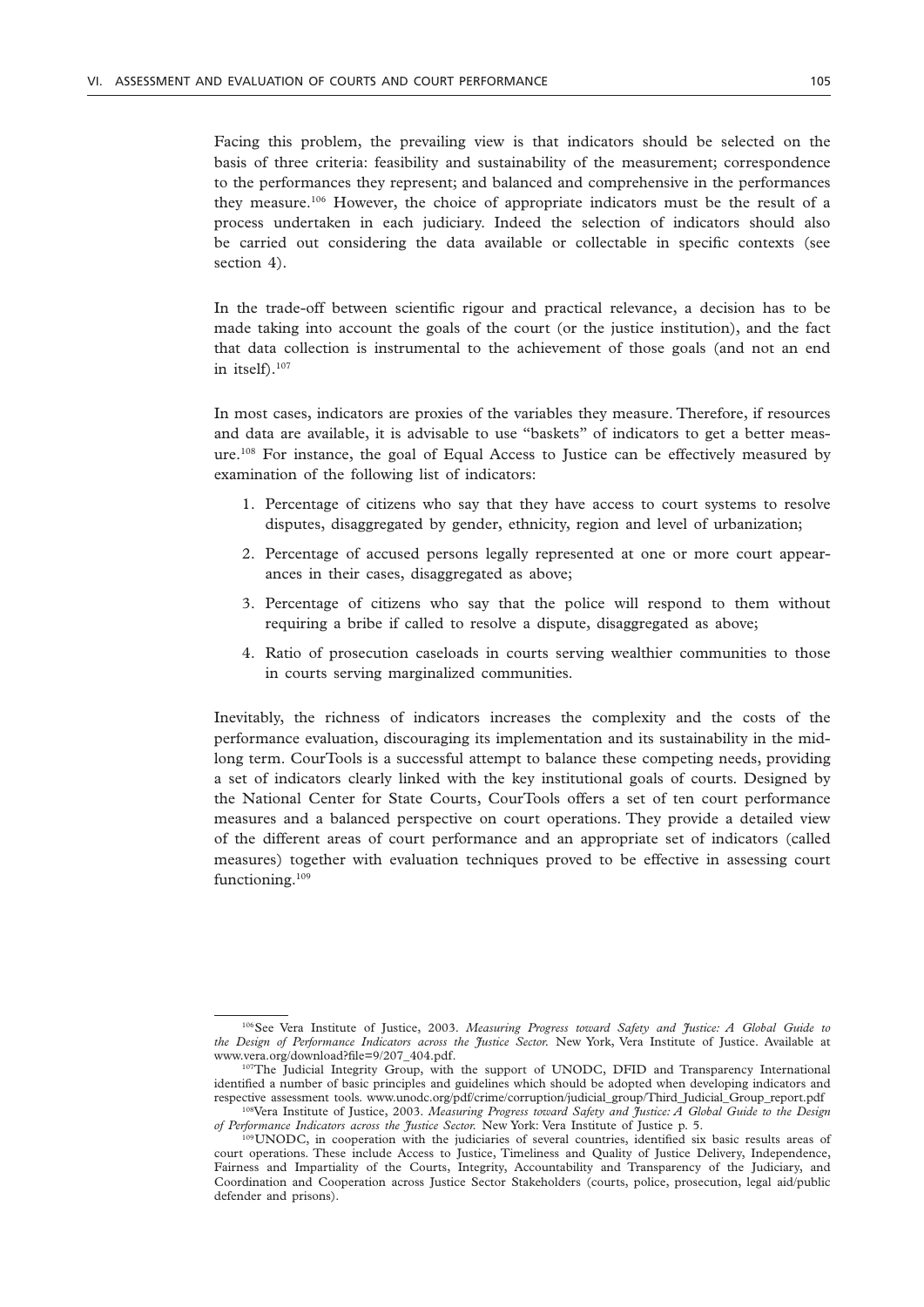# **Box 43. The CourTools system**

In designing *CourTools,* the National Center for State Courts integrated the major performance areas defined by the Trial Court Performance Standards with relevant concepts from successful performance measurement systems used in the public and private sectors. The link between evaluation and consequences is open. The measures provide key information that courts' governance bodies should consider in their institutional activities to identify how well a court is performing, discover emerging problems and indicate where improvements can be made. *CourTools* are not linked with specific goals, since the establishment of such goals belongs to court leaders.

The ten performance measures are:

- 1. *Access and Fairness* to measure the ratings of court users on the court's accessibility and its treatment of customers in terms of fairness, equality, and respect. This measure provides a tool for surveying all court users about their experience in the courthouse. Comparison of results by location, division, type of customer, and across courts can inform court management practices.
- 2. *Clearance Rates* is the number of outgoing cases as a percentage of the number of incoming cases. Clearance rate measures whether the court is keeping up with its incoming caseload. This measure is a single number that can be compared within the court or between one court and another.
- 3. *Time to Disposition* is the percentage of cases disposed or otherwise resolved within established time frames. This measure, used in conjunction with Clearance Rates (measure 2) and Age of Active Pending Caseload (measure 4), is a fundamental management tool that assesses the length of time it takes a court to process cases.
- 4. *Age of Active Pending Caseload* quantifies the age of the active cases pending before the court, measured as the number of days from filing until the time of measurement. Knowing the age of the active cases pending before the court is most useful for identifying backlog, problematic cases (outliers) and trends.
- 5. *Trial Date Certainty* is defined as the number of times cases disposed by trial are scheduled for trial. This measure provides a tool to evaluate the effectiveness of calendaring and continuance practices (see the case management chapter).
- 6. *Reliability and Integrity of Case Files* provides the percentage of files that can be retrieved within established time standards, and that meet established standards for completeness and accuracy of contents. This measure provides information regarding *(a)* how long it takes to locate a file, *(b)* whether the file's contents and case summary information match up, and *(c)* the organization and completeness of the file (see the case management chapter).
- 7. *Collection of Monetary Penalties* measures payments collected and distributed within established timelines, expressed as a percentage of total monetary penalties ordered in specific cases. The focus of this measure is on the extent to which a court takes responsibility for the enforcement of orders requiring payment of monetary penalties.
- 8. *Effective Use of Jurors* is measured through two indicators: Juror yield and Juror utilization. Juror yield is the number of citizens selected for jury duty who are qualified and report to serve, expressed as a percentage of the total number of prospective jurors available.
- 9. *Court Employee Satisfaction* measures the ratings of court employees assessing the quality of the work environment and relations between staff and management. This measure surveys the employee opinion on whether staff members have the materials, motivation, direction, sense of mission, and commitment to do quality work.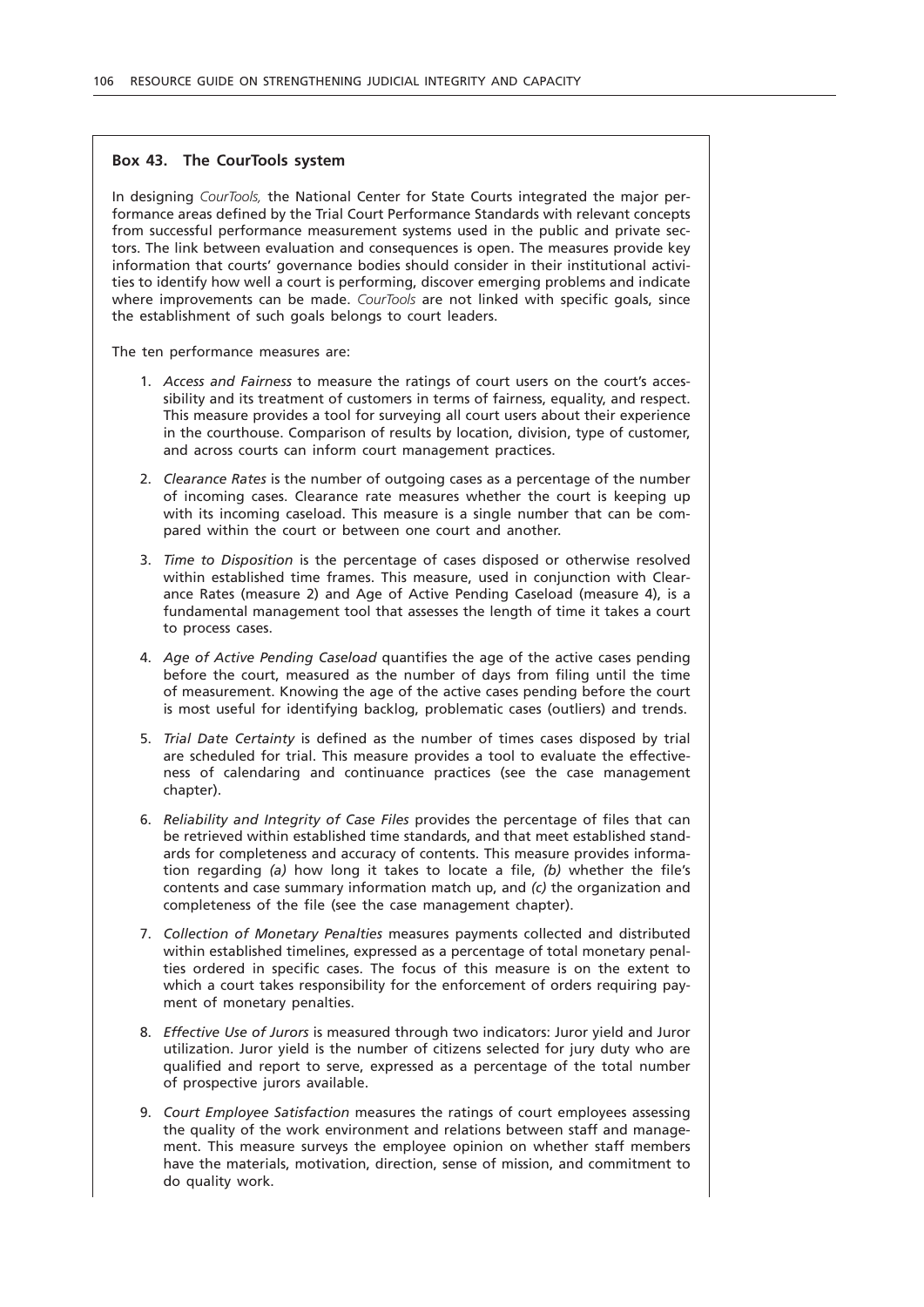10. *Cost Per Case* measures the average cost of processing a single case, by case type. Cost per case forges a direct connection between how much is spent and what is accomplished. This measure can be used to assess return on investment in new technologies, reengineering of business practices, staff training, or the adoption of "best practices."

#### *Sources:*

www.ncsconline.org/d\_research/CourTools/ctTemplates.htm.

Ostrom, B. J., Hall, D. J., Schauffler, R. Y., and Kauder, N. B. (2005 ). *CourTools: Trial Court Performance Measures.* Williamsburg, Va.: National Center for State Courts.

Ostrom, B. J., and Hanson, R. A. (2007). Implement and use court performance measures *Criminology and Public Policy,* 6(4), 799—805.

# **4. Data sources and methods of analysis**

A relatively simple system like *CourTools* requires access to multiple data sources and the use of different methods and evaluation techniques. Therefore, indicators must be developed keeping in mind the data already available, the data that can be collected and the cost of data collection and analysis. More specifically, the indicators should be based on data that is:

- Concrete:
- Collectable at reasonable cost;
- Comparable between courts of the same kind;
- Comparable over time for each court; and
- Not only quantitative, but also qualitative.

Some data, such as that which is required for assessing public opinions or users and stakeholder satisfaction, requires the establishment of specific operations such as surveys or focus groups. At the same time, courts produce and collect a large amount of data through their daily operations such as case filing. Such data are the first resource to be exploited for building meaningful indicators. In every case, data must be converted into information and knowledge that can contribute to improve the functioning of the court. The choice of appropriate method of analysis is therefore joined up with the choice of data collection.

It is at the stage of data collection and analysis that performance evaluation can become extremely complex, expensive and difficult to sustain in the medium or long term. For this reason, the complexity of the performance evaluation system must be kept as low as possible and strictly related with the capacity (know-how and financial availability) of each judicial system. Therefore, it is advisable to develop an incremental strategy that begins with a simple system, based on data available and on basic techniques of data analysis. Such performance assessment systems can always be integrated with new more sophisticated components in further stages. In this endeavour, it can be useful to develop partnerships with research institutions, universities and consultants who possess the required expertise and know-how.

Last but not least, the quality of the data must always be verified. This is true both for data collected from paper-based dockets, and for data collected from automated case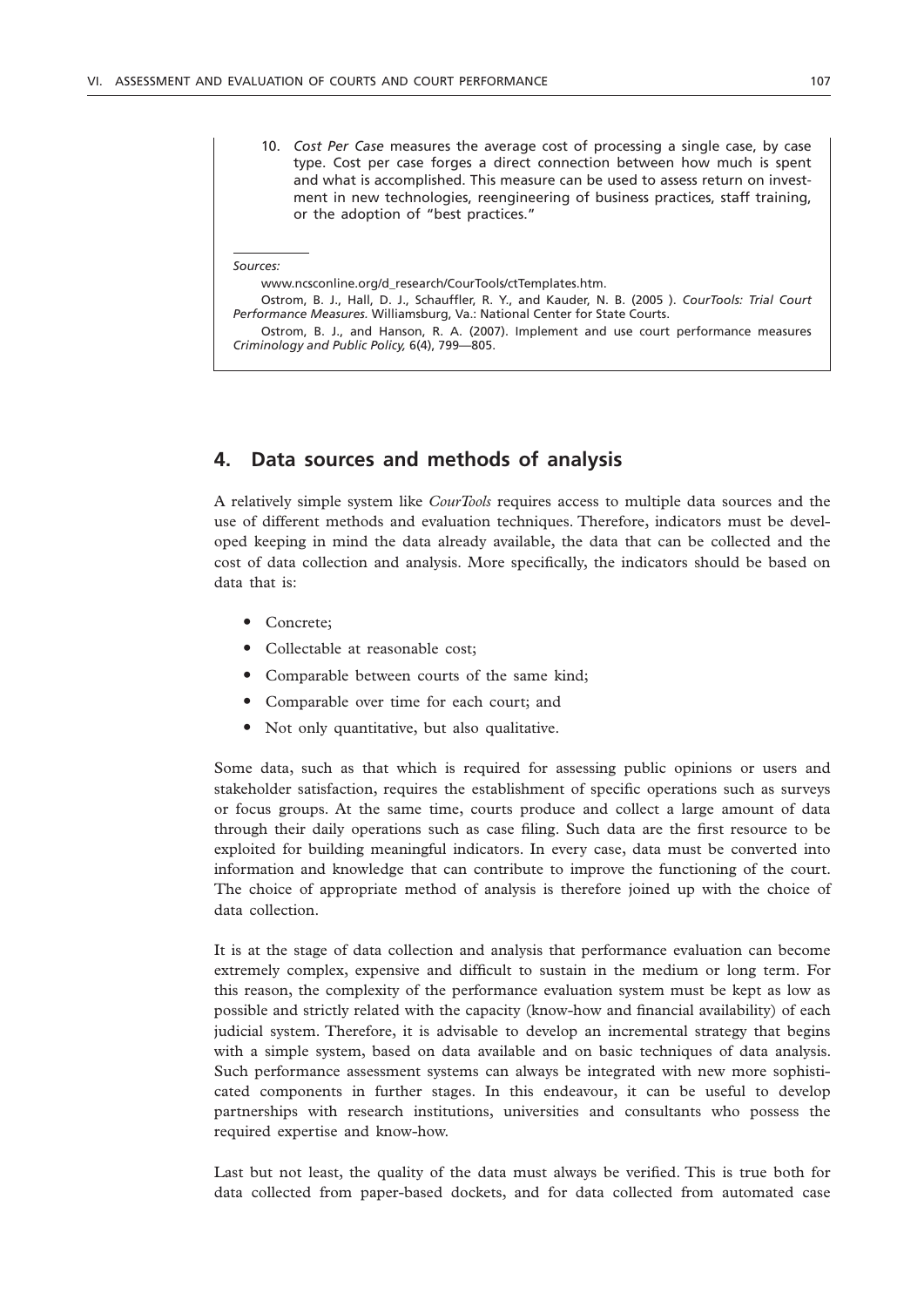management systems. Efforts have to be made to keep the data entry as consistent as possible to avoid misleading comparison between courts collecting data with different criteria. In this effort, the establishment of a data dictionary is advised as well as the involvement of inspectorate bodies in the control of the quality of the data.

# **Extraction and analysis of existing data sources**

This section introduces a list of the different data sources that may be available to courts or governance bodies and some of the techniques used for their analysis. The data can pertain to the operation of the court, e.g. case management data and other administrative data, but it can also pertain to the resources that are available and their use, e.g. financial and personnel data.

#### *Case management data*

Case management data are very useful to develop indicators assessing court performance, and data collected with traditional court dockets can be used to set up meaningful performance evaluation systems. Therefore, the lack of automated case management systems does not justify the lack of performance assessment. Indeed, several statistical indicators can be calculated just with basic data such as the number of cases filed, decided and pending at the end of a given period (per type of case).

## **Box 44. CEPEJ key caseflow indicators**

This box describes three key indicators widely used to monitor the caseflow and the timeliness of judicial proceedings. The formulation used is the one suggested by the Commission for the Efficiency of Justice of the Council of Europe (CEPEJ).

1. **Clearance rate (CR indicator):** Relationship between the new cases and completed cases within a period, in percentage.

Clearance rate (%) =  $\frac{resolved \ cases}{} \times 100$ incoming cases

2. **Case turnover ratio:** Relationship between the number of resolved cases and the number of unresolved cases at the end. This requires a calculation of the number of times during the year (or other observed period) that the standardized case types are turned over or resolved.

> Number of resolved cases Case turnover ratio = Number of unresolved cases at the end

3. **Disposition time (DT indicator):** It compares the number of resolved cases during the observed period and the number of unresolved cases at the end of the observed period. 365 is divided by the number of resolved cases divided by the number of unresolved cases at the end, so as to be able to express it in number of days. The ratio measures how quickly the judicial system turns over received cases—that is, how long it takes for a type of case to be resolved. This indicator provides further insight into how a judicial system manages its flow of cases.<br>
Disposition time 365

<sup>365</sup> *Disposition time*<sup>=</sup>

*Case turnover ration*

*Source:*

CEPEJ. 2008. SATURN guidelines for judicial time management CEPEJ, Strasbourg p. 10-11.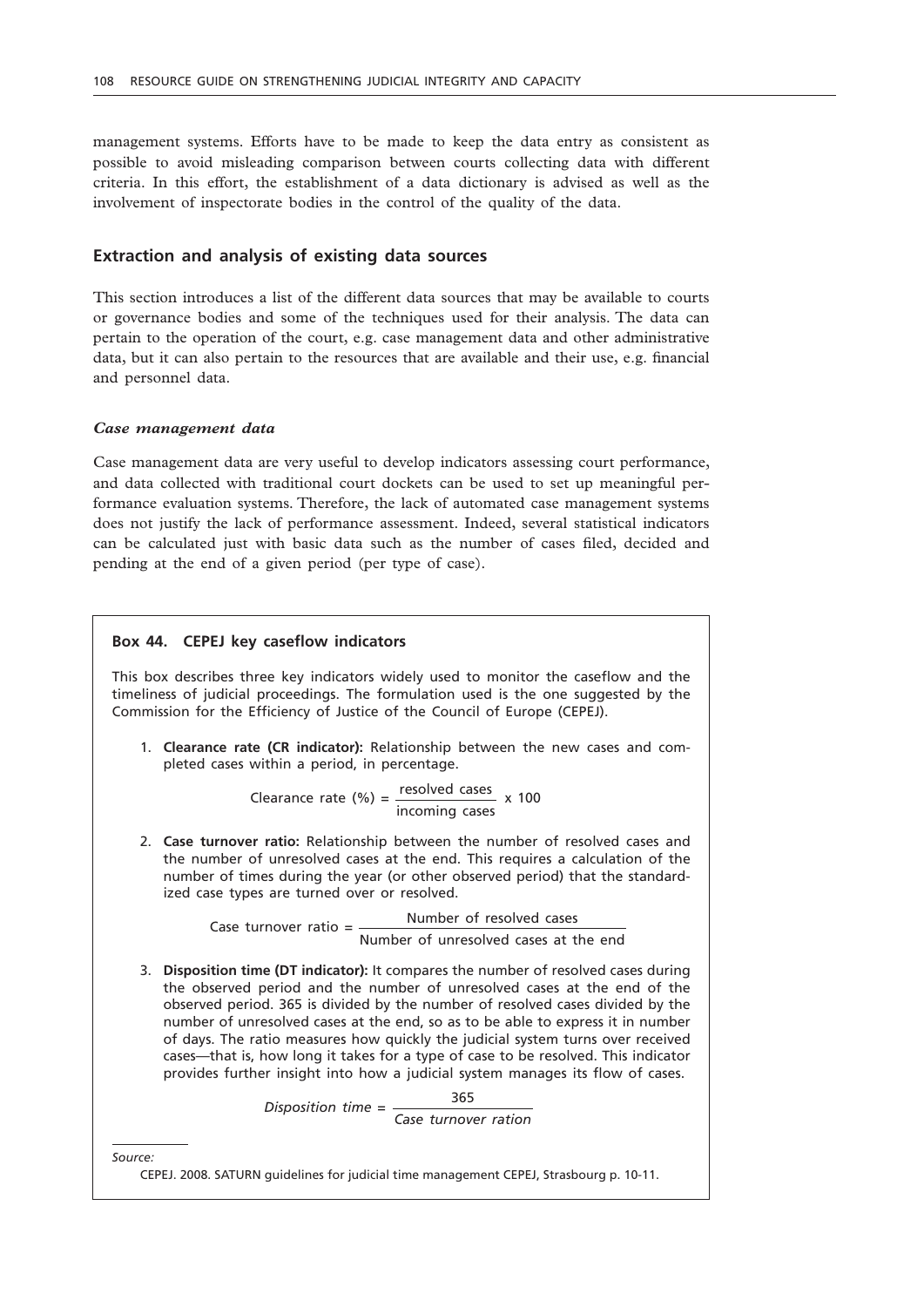The availability of case tracking systems and, more recently, of automated case management systems, may improve the availability of data and then the possibility of developing indicators of court performance. This data can be extracted, elaborated and analysed to evaluate performance and productivity at the individual or organizational levels in a comparative way. However, the use of such systems does not provide an automatic solution to the problems of performance evaluation. The extraction of data for statistical purposes can be difficult. The reliability of data can be low. When using the data for comparisons among different courts, problems related to data consistency and standardization typical of paper-based data collection may persist. In any case, the exploitation of case management data (does not matter if they come from paper or electronic system) is a necessary step for the development of effective and sustainable performance evaluation systems. Some of their concrete uses are described in section 5.

# *Other administrative data*

Various basic forms of data collection are ingrained in traditional court activities. The request for a copy of a sentencing order, which may be collected in a specific folder by the staff and dutifully recorded on a paper docket, is but one example of this. Such data can be collected, organized and elaborated for monitoring and evaluation purposes especially at the court level. Its use at the national level is problematic, unless data collection follows national standards. Measures have been taken in several countries to standardize this data and adapt it for national monitoring and evaluation; however, as the empirical studies shows, $110$  such efforts have been quite cumbersome, requiring normative and institutional developments and not always producing reliable data.

### *Financial data*

In their operation, courts generate a significant volume of financial transactions including fines, bails, fees, etc. Furthermore, courts have a budget to acquire goods and services and in some cases also hire personnel. Such data can be collected and analysed to provide information on the court's "financial performance," but also to improve the court's spending. In several countries, software applications have been developed or are under development to help processing and accounting for such transactions. In addition, financial data in particular measuring the resources used by each court (inputs)—must be related with case-flow data (outputs) to evaluate productivity or efficiency of courts.

### *Personnel data*

Personnel data concerns not only the number, working hours and position of administrative personnel and judges, but also their skills, competencies and performance. This data, which in many cases exists only in a dispersed format, can be particularly relevant when assessing the productivity of the office or designing and implementing changes in the court organization.

# **Other evaluation techniques**

The collection of data on users' satisfaction requires tools such as surveys or focus groups. To elicit precise and reliable information from the respondents with scientific methods

<sup>110</sup>Ng, G. Y., Velicogna, M., and Dallara, C. (2008). *Monitoring and Evaluation of Court System: A Comparative Study.* Strasbourg: European Commission for the Efficiency of Justice.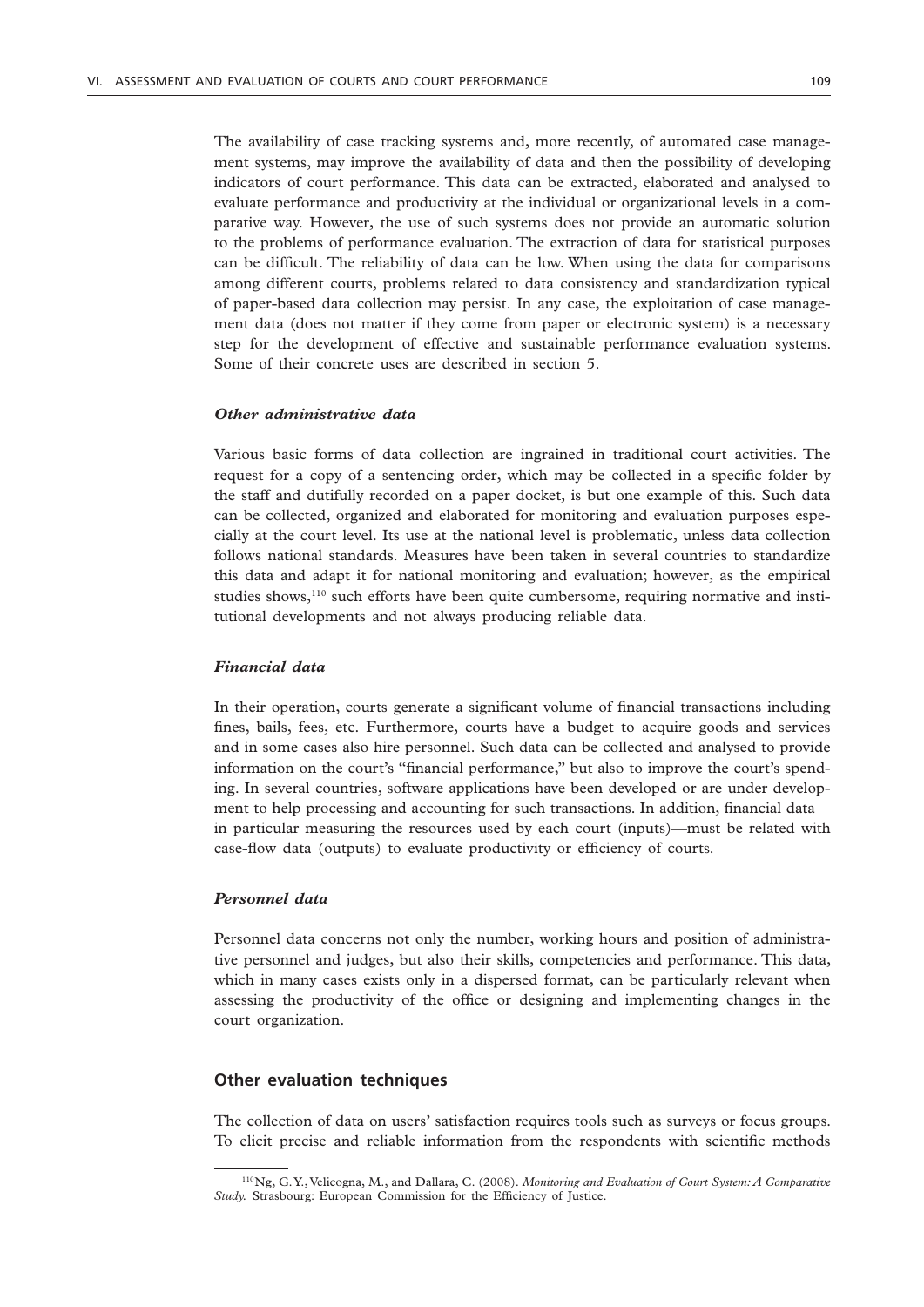requires specific skills and competences that courts often do not possess. This know-how has to be acquired from the outside. If this is not possible, basic information from users can be collected with very simple systems such as survey cards distributed to users at the counter.

### *Surveys*

Quantitative and qualitative data can be collected through surveys aimed at internal (judges, administrative personnel, etc.) and/or external users (litigants, victims, witnesses, attorneys, etc.) to evaluate the services offered by the court. Their correct use requires specific know-how for the drafting of the questions, for the administration of the questionnaire or for conducting the interview, and finally for the statistical analysis and interpretation of the data collected.111 The use of a survey can be very fruitful. Indeed, the voice of citizens and court users emerging from surveys can push policymakers to implement judicial reforms as illustrated in the following Indonesian case study on access to the Religious Courts in family law cases.

# **Box 45. Case study: Improving access to Indonesia's family law courts for the poor and those living in remote communities**

*Background:* In the world's most populous Islamic country, divorce cases constitute over half of all court cases and 84 per cent of all civil cases heard each year. Divorce through the courts is mandatory for all Indonesian citizens. The Religious Courts hear divorce cases for Muslims (98 per cent of all divorce cases) and the General Courts hear divorce cases for non-Muslims (2 per cent). On average the total cost for a legal divorce in Indonesia is US\$50 to US\$110 (court fee and transportation costs). However, the very low income of a large part of the population makes the prospect of a legal divorce impossible for many Indonesians. A cycle of non-legal marriage and divorce has implications for children obtaining birth certificates required for school enrolment, women accessing poverty alleviation programmes and reducing the incidence of underage marriage and human trafficking.

*Goals:* The study was undertaken in Indonesia during 2007-2009. The goal of the access and equity study research was to assess the above mentioned issues from a court user perspective, to identify any barriers to access to justice in family law matters and finally to identify policies to enable all Indonesian citizens with family law and birth certificate cases to be able to access the courts, regardless of income or proximity to a court. One of the key goals was to provide the Supreme Court of Indonesia with data on the views of court users on the quality of service provided by the General and Religious Courts in the area of family law to identify policy responses that the Supreme Court should consider in order to provide universal access to the Religious and General Courts for people living below the poverty line or in remote communities.

#### *Methodology:*

" Approximately 2,500 Indonesians were surveyed, including more than 1,650 court users and 750 women living under the Indonesian poverty line. Both the courts and the clients were each selected randomly from cases that were heard in the previous year. The court users or potential court users agreed to be interviewed by researchers from the two research institutes that undertook the fieldwork and filled in a questionnaire based on the respondent's answers.

<sup>111</sup>UNODC (2002), *Assessment of the Integrity and Capacity of the Justice System in Three Nigerian States, Technical Assessment Report,* January 2006, www.unodc.org/pdf/corruption/publications\_nigeria\_assessment.pdf. UNODC (2004), *Assessment of Justice Sector Integrity and Capacity in Two Indonesian Provinces, Vienna, Jakarta 2004,* www.unodc.org/pdf/corruption/publications\_indonesia\_e\_assessment.pdf.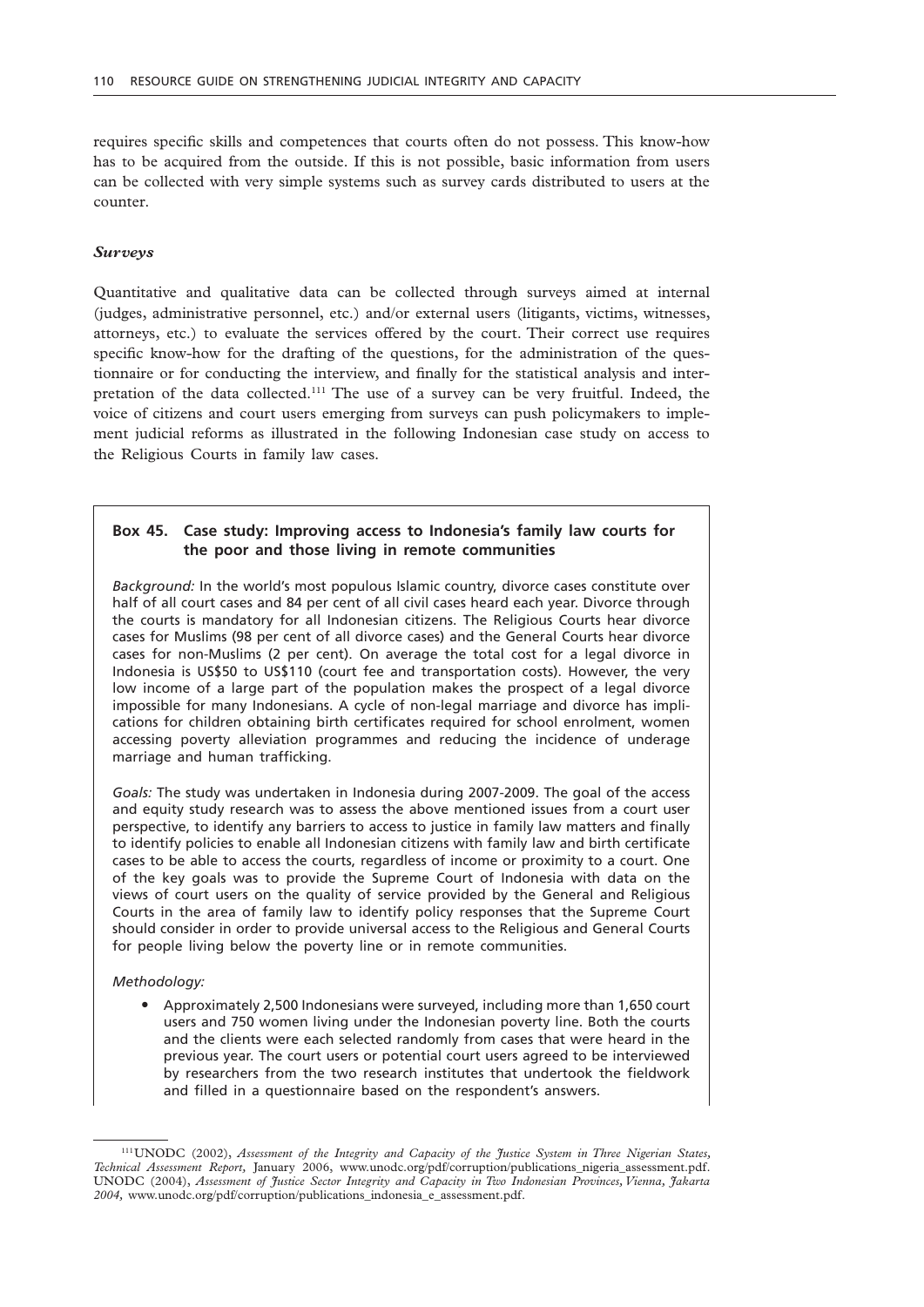- " 1,200 divorce and birth certificate case files were reviewed and analysed to obtain the following data in relation to family law and birth certificate cases: *(a)* the number of court attendances by parties; *(b)* the time it takes to resolve a case; and *(c)* court costs borne by the parties for the case.
- Focus group discussions with the legal profession (individuals from private law firms, legal aid organizations, legal NGOs and university legal aid clinics) enabled information to be gathered about the level of service provided by the General Courts in family law matters. The focus group discussions also enabled the legal profession to suggest ways in which the General Courts could improve services to the poor and those living in remote locations. After the focus group discussion, a survey questionnaire was completed by each lawyer.
- Over 70 courts were included in the study, 10 per cent of the 695 first instance General and Religious Courts.

*Findings:* This study found that the poorest sections of Indonesian society face significant barriers in bringing family law cases to the courts. 9 out of 10 female heads of household living under the Indonesian poverty line surveyed were unable to access the courts for their divorce cases. The main barriers were financial and related to court fees and transportation costs to travel to the court.

*Impact:* As a result of the findings from this study:

- The Supreme Court of Indonesia increased significantly the Religious Courts' budget to waive court fees for the poor (prodeo cases) and agreed to hold more circuit courts. The new budget represents an average annual 18-fold increase in the Religious Courts' budget for prodeo cases and circuit courts.
- " Initial data suggests that over the last two years the number of poor people accessing the Religious Courts as a result of court fees being waived has increased by a factor of 10 times.
- The number of cases heard in a Religious Courts' circuit court has increased by a factor of five.

### *Focus groups*

A focus group is a form of qualitative research in which a group of people (internal or external users of the court or a mix of them) is asked about their opinion towards an issue. The participants are free to discuss the subject with other group members. This tool may be used to identify specific problems, to listen to the people, to identify improvements, etc. Also in this case, specific skills are required, especially as interactional contingencies and observation capabilities highly influence the data collection endeavour. The Swedish courts developed a challenging method for the evaluation and the improvement of the quality of justice based on dialogue and meetings between judges, court employees and court users.<sup>112</sup>

*Sources:*

Sumner C. 2008. *Providing Justice to the Justice Seeker: A Report on the Access and Equity Study in the Indonesian Religious Courts 2007:* Mahkamah Agung and AusAID.

Sumner C. 2009. *Providing Justice to the Justice Seeker: A Report on the Access and Equity Study in the Indonesian General and Religious Courts 2007-2009:* Mahkamah Agung and AusAID.

<sup>112</sup>Hagsgård M. B. 2008. Internal and External Dialogue: A Method for Quality Court Management. *International Journal For Court Administration* 1:13-8.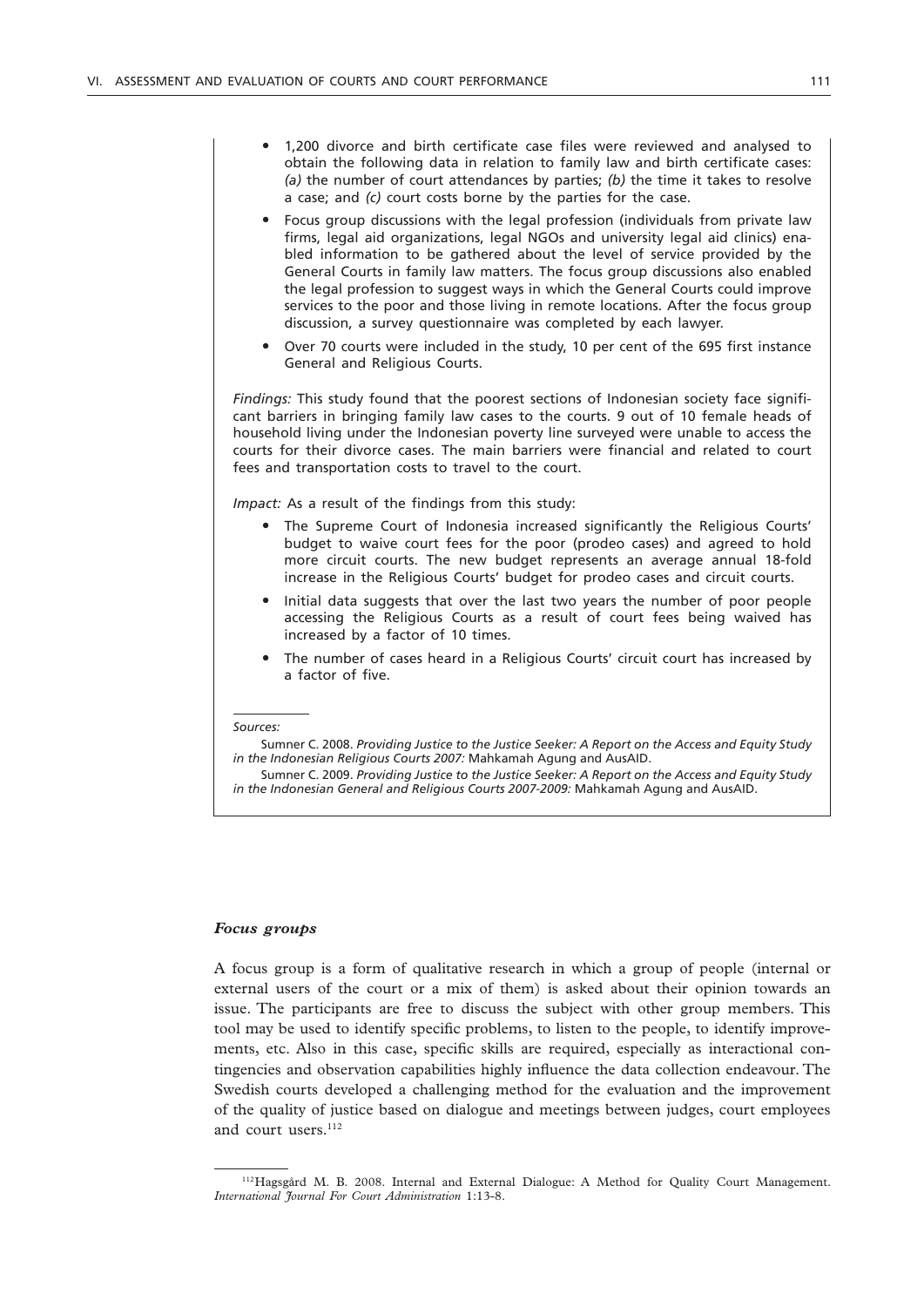# **5. The consequences of evaluation**

Performance assessment and evaluation of justice are expensive endeavours. Empirical research has shown that many performance evaluations mechanisms developed by courts and judiciaries remain ritualistic exercises without practical consequences.<sup>113</sup> Many jurisdictions spend resources to collect statistical data. Nevertheless, the practical use of this data to support key court functions as court management, budgeting allocation or for policymaking often remains unclear. The same lack of clear consequences may affect surveys about the functioning of judiciary as well as any other forms of assessment. Therefore, given the costs and the efforts required to set up these mechanisms, performance evaluation should entail some practical consequences. This is not just a responsibility of the governance authority of the judiciary, but it could also be seen as a duty of the institutions and NGOs in charge of judicial reform programmes.

The evaluation can serve a very broad set of governance and strategic functions. Below is a table with a non-exhaustive list of possible results of performance evaluation in courts.

| To make more transparent the amount and the quality of work done by<br>each single court, and to increase transparency of court operations. This<br>can be done via web, newsletter, press releases, annual reports or taking<br>advantage of any other means available to each given system. |
|-----------------------------------------------------------------------------------------------------------------------------------------------------------------------------------------------------------------------------------------------------------------------------------------------|
| The knowledge gained through user surveys can improve the user<br>orientation of courts and thus their degree of satisfaction.                                                                                                                                                                |
| Identify the better performing courts, investigate the reasons of better<br>performances, and search for good practices. Once good practices have<br>been identified, guidelines and recommendations can be issued.                                                                           |
| The information provided by performance assessment should be<br>exploited also to carry out joint enquiries within courts and between<br>courts and stakeholder to investigate the different areas of operations<br>and identify possible improvements.                                       |
| A performance assessment should offer also focused information to<br>identify training needs and to set up training programmes.                                                                                                                                                               |
| Disseminate the ranking of all of the courts (clustered in homogeneous<br>categories) in accordance to their performance (such as productivity<br>statistics) so to stimulate friendly competition between courts and<br>reward better performing courts.                                     |
| Having data at individual level can be useful to evaluate individual<br>productivity of judges and employees, as well as the results reached by<br>heads of courts and court administrators.                                                                                                  |
| Caseflow and resource data are needed to set up effective methods for<br>calculating human resources and judgeship needs and to allocate an<br>appropriate budget to each single court.                                                                                                       |
| A regular evaluation of the judiciary is the milestone of any reasonable<br>strategic plan. The knowledge produced with evaluation is indeed<br>required for addressing capacity building, improve the key values<br>inspiring the functioning of justice and finally increasing legitimacy.  |
| Judiciaries are in competition with other branches of the public sector<br>for attracting public funds. A good performance evaluation is an asset<br>in such competition.                                                                                                                     |
|                                                                                                                                                                                                                                                                                               |

### **Table 1. Performance evaluation results**

<sup>113</sup>Fabri, M., Jean, J.-P., Langbroek, P., and Pauliat, H. (Eds.) (2005). *L'administration de la justice en Europe et l'évaluation de sa qualité.* Paris: Montchrestien.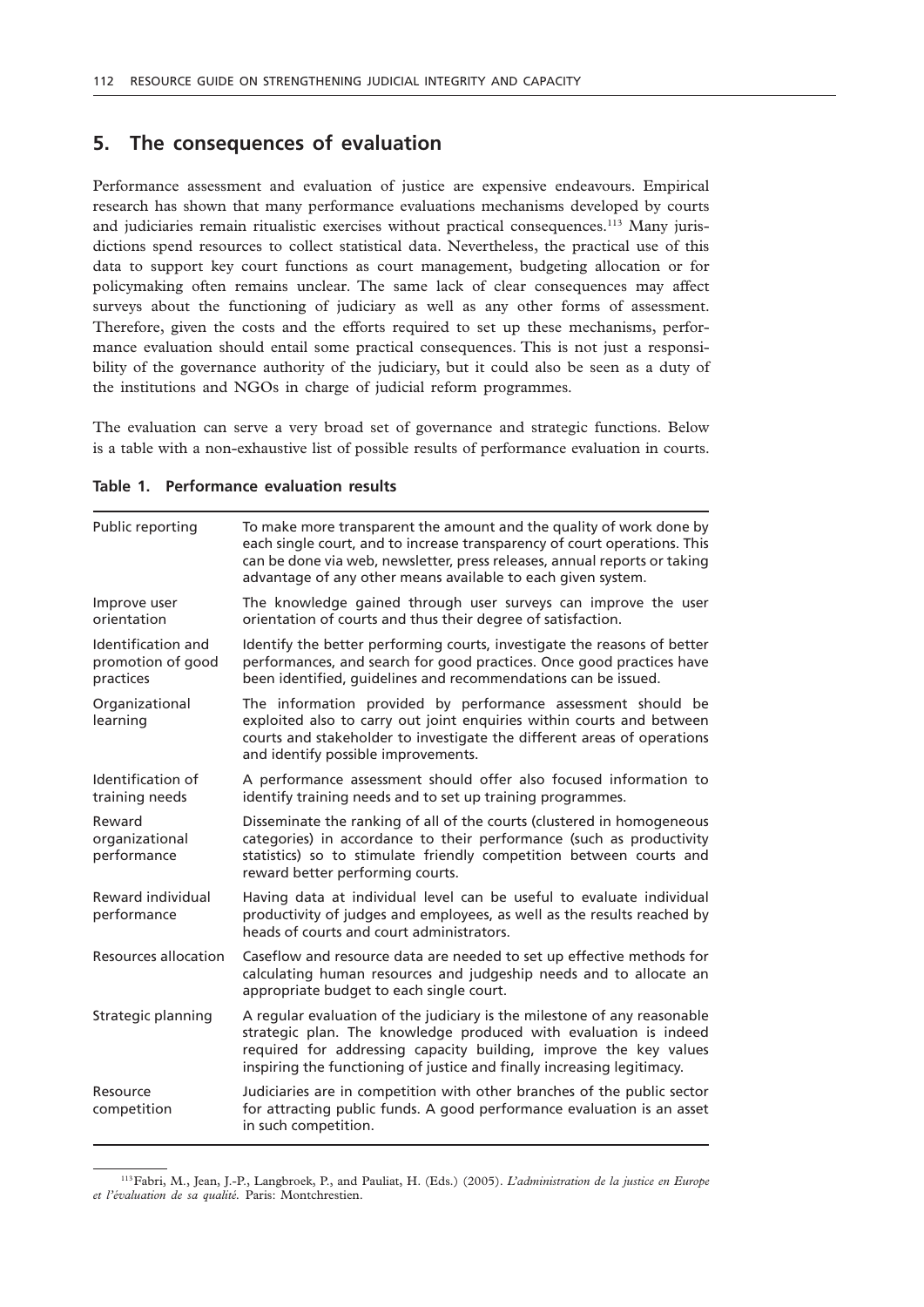Good performance evaluation of courts should increase the amount and the quality of information about the functioning of justice available to the people. Making the data available to the public, including the analysis and the conclusions of the evaluation, will improve courts' accountability and transparency. It is the baseline for the introduction of any system of court evaluation.

The Dutch case set forth below is an example of how performance evaluation can have consequences, and can even be used to run a system of management by objective in which the allocation of funds to a court is linked with the results reached. We discuss here the system developed for the evaluation of workload and productivity of Dutch courts, but it must be underlined that this is just one of the systems used by the Judicial Council to evaluate court performance. In addition to the Dutch case, also the Rovaniemi case study discussed above shows a way of linking performance evaluation with meaningful consequences in terms of improvements of the quality of justice.

## **Box 46. The Dutch case and the Lamicie model**

Until the introduction of the Judicial Organization Act in 2002, the Ministry of Justice was responsible for centrally distributing money to the courts. The courts' service organizations, clerical staff included, were part of the Ministry of Justice. Starting from the 1990s, The Netherlands had begun a process of innovation of the judicial organization. The objective was to allow the courts to administer themselves and therefore be more independent from the Ministry of Justice. This greater independence was to be coupled with the need for the courts to follow a certain standard or level of efficiency. The Judicial Organization Act of 2002 reorganized the system and its governance.

At the national level, a Council for the Judiciary was established, while the courts throughout the country were given the responsibility for running their own organization. The Council for the Judiciary is part of the judicial system, but does not administer justice itself. The Council's tasks relate to operational matters. The tasks include the allocation of budgets, supervision of financial management, personnel policy, ICT and accommodation. At the local level, each court has its own collegial council (or court board), chaired by the court president. The court council is charged with the general management and day-to-day running of the court.

To sum up, the Government is still responsible for submitting the budget bill to the Parliament, and budgeting for the judiciary remains a part of the budget for the Ministry of Justice. At the same time, the Ministry of Justice negotiates the budget for the Judiciary with the Council. In its turn, the Council for the Judiciary negotiates the budget with each court, and distributes the funds considering both the budget plans (requests) submitted by each court and the court performance. In this framework, it was necessary to develop a workload-measurement system to set up the budget on the basis of the expected workload of the court, and to evaluate the managerial performance (productivity) of each court.

The workload system (Lamicie-model) differentiates between 48 case categories. The system is intended as a tool of accountability for the court as a whole and not for the evaluation of the performance of the individual judge. For each category an estimation of the time that is needed for a judge or the court staff to prepare and finalize cases (in minutes) is given. The estimations are made for each year based on a study of the time requirement conducted in the courts by external researchers (e.g. in the Lamiciemodel 2005, an employment dismissal case with defence requires 303 minutes of judge time and 205 minutes of staff time for a first instance court while, for the same court, a rent case requires 110 minutes of judge time and 161 minutes of staff time. Furthermore, a productivity target for each judge—defined in working hours—is established each year by the Council for the judiciary (e.g. 1,137 hours in 2003, 1,151 hours in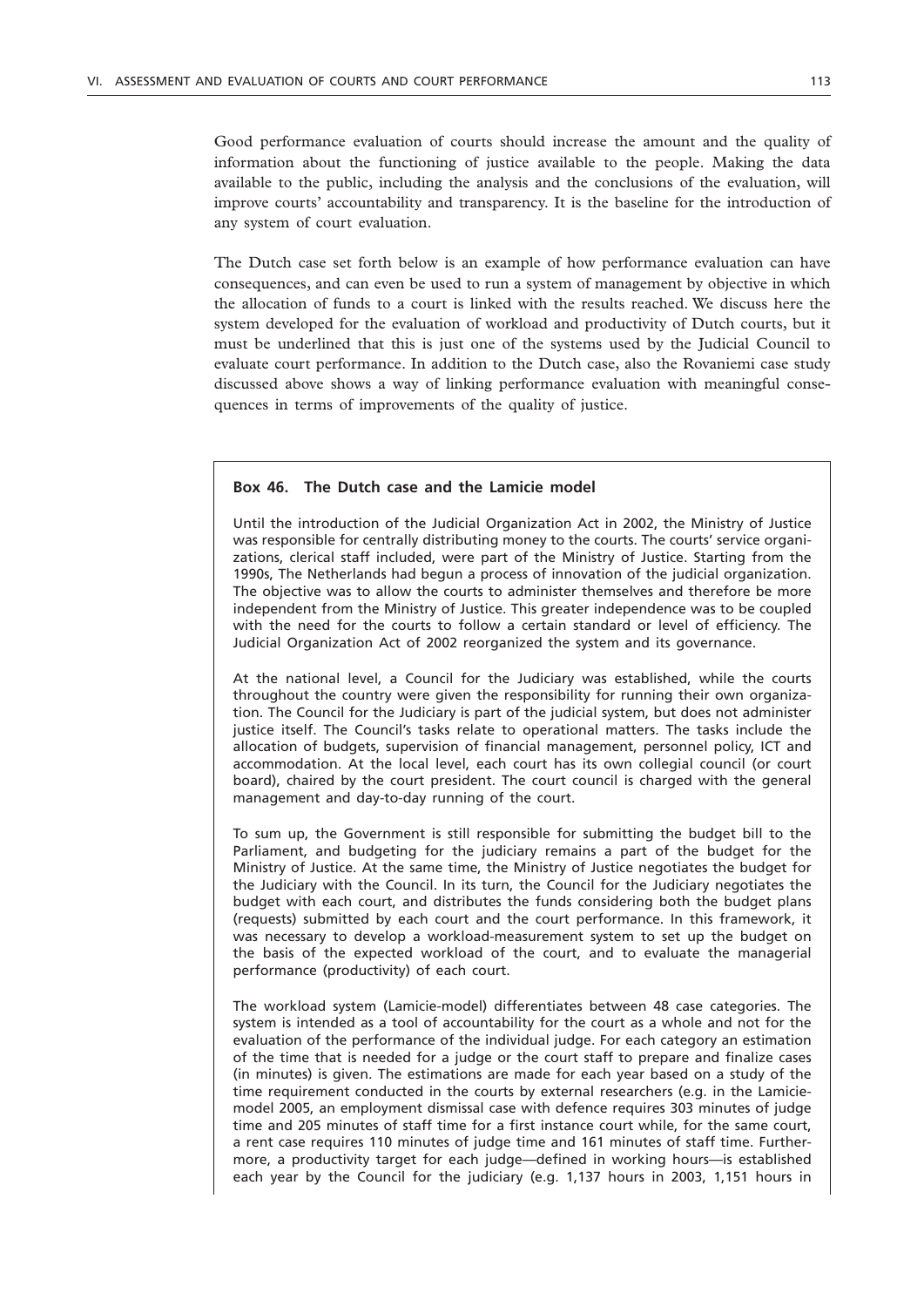#### **Box 46.** *(continued)*

2004). The system attempts to calculate the amount of time and resources needed per case category and hence for the workload that a given court is supposed to deal with in the year.

The Lamicie model is used to measure performance and hence set up the court's budget. More specifically, the court boards determine an annual plan of activity which includes productivity targets and a budget proposal based on the Lamicie model. Both plan and budget proposal must then be sent to the Council for the Judiciary which has to agree with them. At this time targets and budget proposals are negotiated and agreed. This approach and the workload measures have been developed within the judiciary and with the support of the judges, resulting in relatively little criticism.

*Evaluation*—Afterwards, the courts submit an annual report to the Council on how far the plan has actually been realized. This report includes a calculation and accountability for the financial administration of the court for the previous budget year, the way in which the necessary activities taken from the budget were carried out and an audit of spending. The Council then evaluates how well the courts have followed the budget based on the previous year's plan. If the court productivity has been up to 5 per cent greater than the established target, the court funding for the following year is increased by 70 per cent of the value of the overproduction. If productivity has been lower than the target, other measures could be taken. In its turn, the Council reports to the Minister of Justice and parliament on the way in which resources are utilized.

*Consequences*—As data shows, the use of the Lamicie model has resulted in an increase in court productivity. At the same time, concern for the effects of the system on the quality of judgments has been expressed by several judges. For this reason, a debate is ongoing about the possibility of also using the more comprehensive measures of quality provided by RechtspraakQ (the quality-management system of the Dutch judiciary) to allocate the budget to the courts.

*Sources:*

http://english.justitie.nl/

www.rechtspraak.nl/

Jaarplan Rechtspraak 2006 available at www.rechtspraak.nl/NR/rdonlyres/3E809E97-F77A-4760- 8F6C-69FB30E0E1C1/0/JaarplanRechtspraak2006definitieveversie.pdf

Albers, P. (2004). Combating delays in judicial proceedings in the Netherlands. In AA.VV. (Ed.), *Practical ways of combating delays in the justice system, excessive workloads of judges and case backlogs.* Strasbourg: European Commission for the Efficiency of Justice.

Ng, G. Y. (2007). *Quality of judicial organization and checks and balances.* Utrecht: Intersentia. Rechtspraak D. 2008. Quality of the judicial system in the Netherlands, Netherlands Council for the Judiciary, The Hague: www.rechtspraak.nl/English/Publications/Documents/BrochKwaliteit\_ GBFR.pdf.

# **6. Supervisory mechanisms over the work of courts**

In most jurisdictions, supervisory mechanisms over the work of courts also entail inspections, accounts or financial controls, and auditing. These mechanisms have been developed to guarantee an external check of legality in specific areas of court activities, as well as a control of the way in which courts are using the funds received by the state. In addition, they are means used to offer some transparency and accountability for court operation**.** Indeed, results of supervision activities are usually made public for transparency purposes.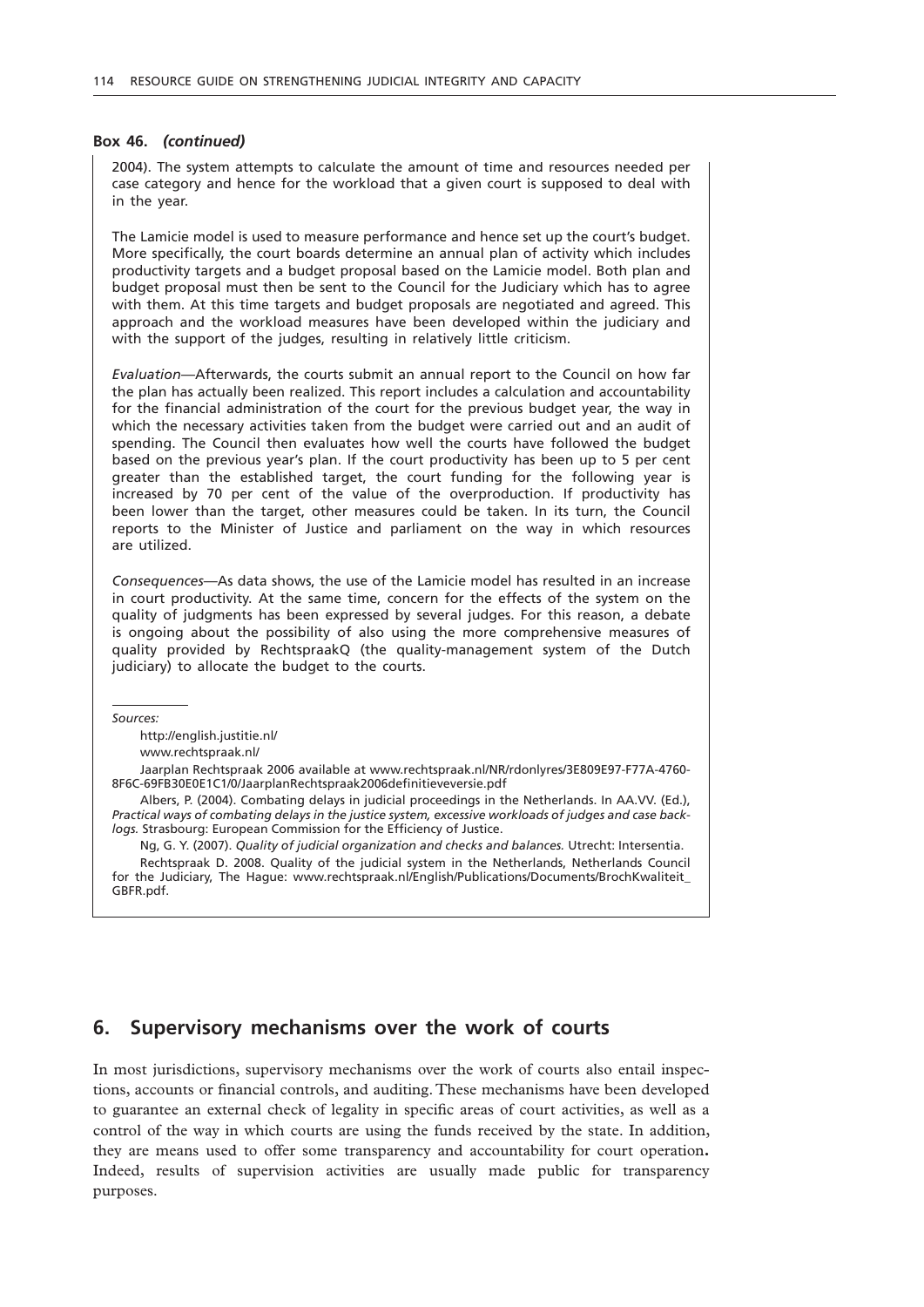The concrete organizational arrangements of the institutions in charge of these supervisory functions vary from country to country. It is quite common, however, to have inspectorates (operating for ministry of justice, for the judicial council or for the superior courts), courts of accounts (with an independent financial jurisdiction) and auditing offices. In some countries, the ombudsman supervises some administrative activities of the courts. The specific tasks assigned to each agency vary from case to case and cannot be systematically discussed in this section.

Regular checks by these supervising bodies are needed to control the correct functioning of courts and to support regular improvements in the administration of justice. In relation to the resources available intervals may vary from yearly activities to one every two or even four years. At the same time, the consistency over time of the evaluation and the regularity of its schedule are quite important in order to be able to compare the data diachronically and discover meaningful trends.

Inspectorates are usually specialized units working for the governance bodies of the judiciary (Supreme Courts, Ministries of Justice and Judicial Councils). Inspections on courts and other judicial agencies are set up to check the regularity of the activities and to discover the possibility of misconduct of judges or court staff. Inspections can be made on a periodical basis (yearly, etc.) as a standard form of control of the functioning of courts. In other cases, inspections are triggered by external events such as criminal investigations or media reports that may push the governance authority to order an inspection. Inspections are also used to provide to the governance body data and information required for assessing the functioning of justice.

Traditionally, inspectorates have the duty to collect information, assess the functioning of courts from a legal perspective and report to the governance bodies or to the public. The General Inspectorate of the Italian Ministry of Justice, for instance, has the duty of checking the respect for relevant regulations concerning the administrative and accounting tasks of courts with a typical formalistic approach, stressing the observance of proper procedures. The main goal is therefore to discover and correct formal irregularities. Even broader are the functions carried out by the Inspection Directorate of the Jordan Ministry of Justice who is also in charge of the evaluation of judges.

### **Box 47. Inspection Directorate of the Jordan Ministry of Justice**

Since 1994, the Jordanian Ministry of Justice carries out judicial inspection through an Inspection Directorate. To protect judicial independence, the inspectors are selected from a pool of senior judges working in different courts, jurisdictions, departments and divisions. To further guarantee independence, reports regarding judges are submitted not only to the Minister, but also to the Chief Justice of the Court of Cassation.

According to the current regulation, the Inspectorate evaluates the performance of all First Instance Court judges, Execution judges, Appeals Court judges, Attorneys General and Prosecuting judges. The inspections consider indicators of legal performance (the proper application of the law and procedure in the cases, fulfilling the litigation and evidence rights the grounds for the judgment, the soundness of the decision, reasons for postponements) as well as managerial performance (the time period needed for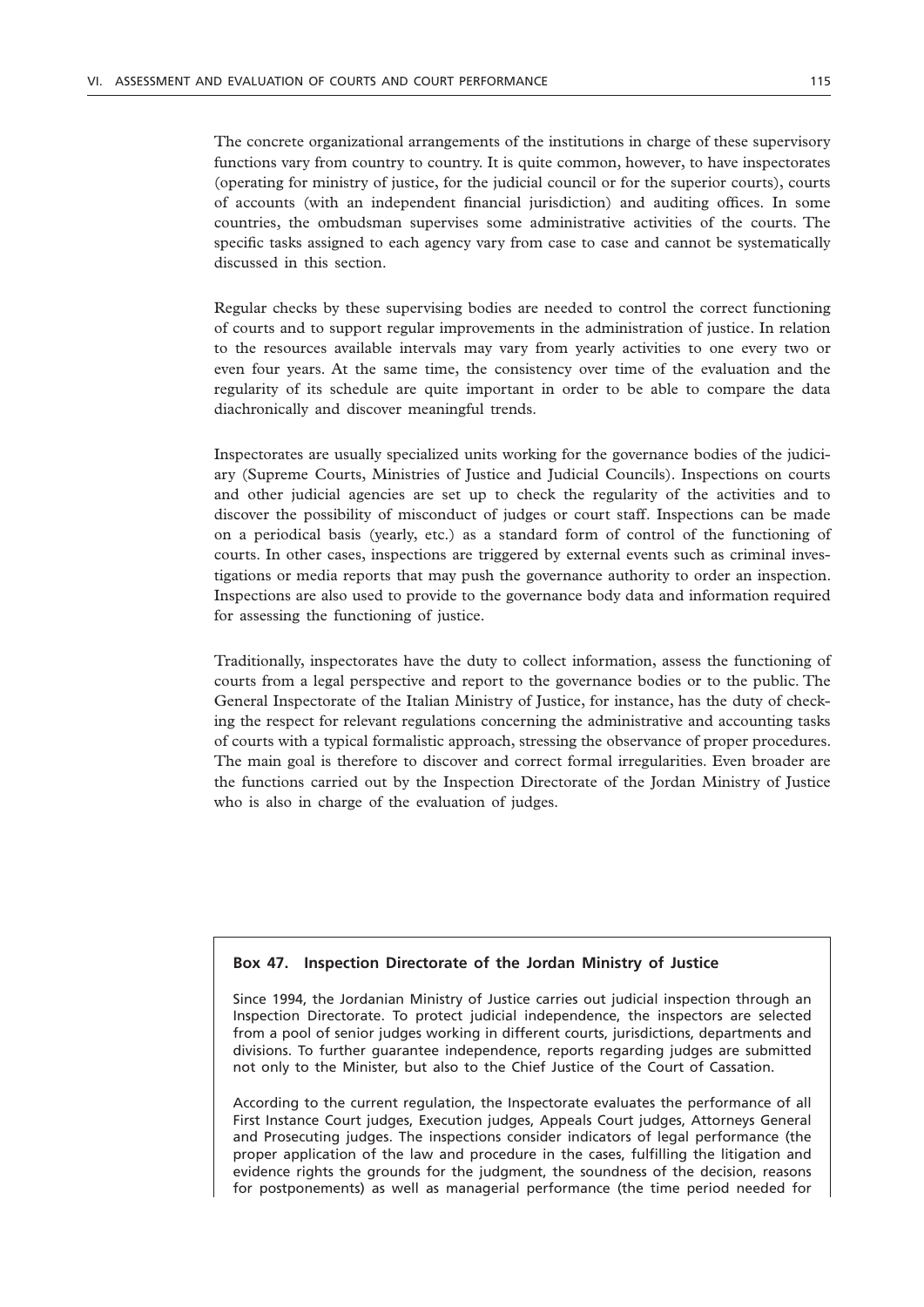#### **Box 47.** *(continued)*

issuing a judgment, and the percentage of cases decided during the year). In the evaluation of a judge, an inspector randomly chooses 40 closed cases, examines each file evaluating a list of factors, and then averages the scores of the cases for a final grade. Each judge is evaluated by two different inspectors who then meet to reconcile their findings. A narrative report is then prepared which highlights important findings in each category and states the judge's final score. Each judge is rated on a 100-point scale ranging from excellent (91-100) to weak (under 50). Then the Inspectorate submits the report to the Minister of Justice and the Chief Justice of the Court of Cassation. A copy is provided to the judge. Critics have noted that the evaluation does not consider in any way the courtroom behaviour of the judges.

In theory, this evaluation should be carried out at least once a year. However, this tight evaluation schedule cannot be fulfilled due to the limited resources available and the other tasks of the Inspection Directorate. In fact, the Directorate also investigates complaints made against judges. If the complaint concerns a postponement of a case, the inspector "may study the file from this point of view and write a report;" if it involves personal behaviour, the inspector may write a report that is sent to both the Minister and the Chief Justice. The Inspector has the power to issue subpoenas, review all materials relevant to the accusation, and "use all investigation methods" to conduct the investigation. Furthermore, the Inspection Directorate plays a role in the promotion of judges to higher levels. Promotions are based on the assessment of the service made by the Judicial Council, according to the reports of inspectors that describe their functions taking into account any disciplinary penalties. Finally, the Directorate evaluates the performance of staff working at various court departments and divisions.

Recently, a new practice has been developed, which consists of internal inspections carried out by the Chief Judges. For this task, the Chief Judges use a specialized set of criteria and a special form to evaluate the performance of their subordinates on a monthly basis.

*Sources:*

http://eng.moj.gov.jo/JudicialInspection/Briefing/tabid/76/Default.aspx

Bellipanni J. 2005. *Report and Recommendations concerning the Judicial Inspection Department of Jordan,* USAID Rule of Law Project (MASAQ), Amman.

A recent trend shows an expansion of the mission of Court Inspectorates to include also assessment of outcomes, of performance as well as of the treatment of court users. The case of Her Majesty's Inspectorate of Court Administration of England and Wales illustrates this point. Given their traditional role and the positive results achieved where the expansion of competences has taken place, existing inspectorates should be considered for a growing role in the performance evaluation system. In this case, particular attention to possible effects on judicial independence and impartiality has to be kept under strict scrutiny.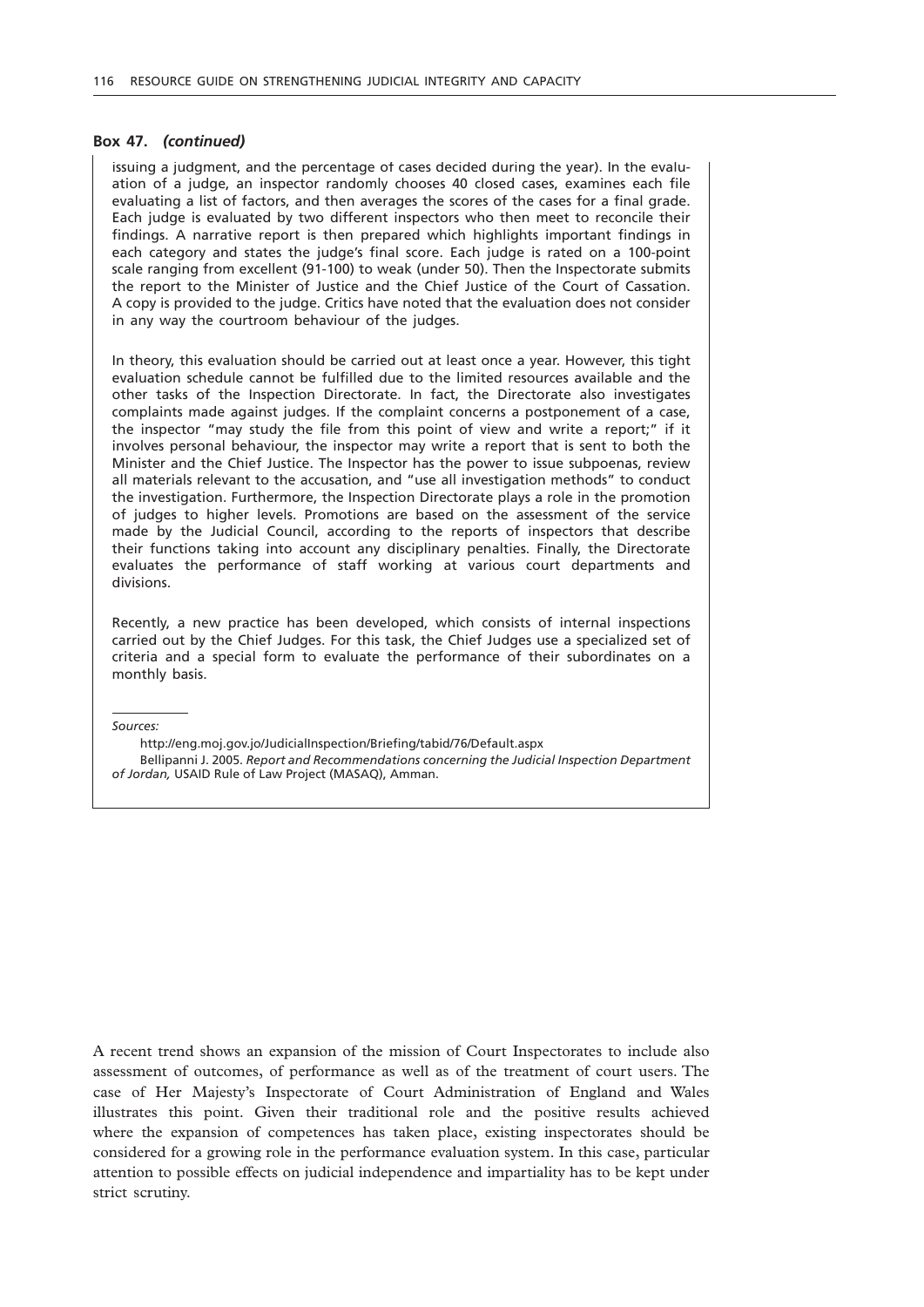# **Box 48. Her Majesty's Inspectorate of Court Administration (HMICA)**

HMICA is an independent body created by the Courts Act 2003 to "inspect and report to the Lord Chancellor on the system that supports the carrying on of the business of the courts (the Crown Court, county courts and magistrates' courts) and the services provided for those courts." While performing this mission, the HMICA is not empowered to inspect persons making judicial decisions or exercising any judicial discretion. It is worth mentioning that in several cases the HMICA carries out joint inspections in collaboration with other inspectorates such as Her Majesty's Crown Prosecution Service Inspectorate (HMCPSI) or Her Majesty's Inspectorate of Probation (HMIP).

As many other justice inspectorates, the HMICA has the goal of assuring the governance bodies and the public about the safe and proper delivery of the services provided by courts, to improve those services and to report in public. The peculiarity is that the evaluation is not only focused on administrative or accounting irregularities as seen above, but on a much broader set of criteria. The business of the courts is evaluated considering the outcomes, taking a user perspective and trying to build the whole inspective process as a learning experience. Also self-assessment by managers is encouraged.

*Inspection method*—Each inspection involves on-site activity (interviews, observations and document collection), and employ self-assessments based on questionnaires. Evidence collected is used by HMICA when making "judgments." Then, the Inspectorate drafts recommendations to address areas for improvement, and also highlights existing good practices. As a rule, once the inspection is over, the Court Service drafts an action plan to implement the recommendations. In some ways, the HMICA seems to work more as a consultant recommending ways to improve court performance, than a traditional inspector in charge of checking the proper application of relevant regulations.

*Annual reports*—The Annual Report of 2008 offers useful information to understand the work done by HMICA. In the area of "joint inspections" the HMICA carried out an "assessment on leadership and governance arrangements [...], how they delivered successful justice with particular regard to domestic violence cases, and how they engaged with the community." Also the result of the assessment is instructive: "Dorset [one of the courts considered] was found to have a clear vision for the future, robust service delivery, effective Domestic Violence provision and collaborative working with all agencies involved with Domestic Violence work, and were successfully engaging community groups at danger of exclusion." It is clear, therefore, that the assessment is not only based on legal criteria. Rather, it looks at the court as an organization delivering services to the community. Other inspections, as "the major thematic review of Performance Management, which has led to significant changes in HMCS's approach to performance management" confirm such a new approach to court inspections.

Sometimes inspections result in serious critiques as in the case of the joint inspection (HMICA and HMI Prisons) of court cell accommodation in West London Magistrates' Court. The inspection identified serious concerns about the safe and decent treatment of prisoners and underlined the necessity for all the agencies responsible to ensure that systems and procedures are in place to provide the maximum support to prisoners in such situations.

#### *Sources:*

#### www.hmica.gov.uk/

HM Inspectorate of Court Administration (2008) *Strategic Plan 2009—2012.* Available at www.hmica.gov.uk/files/HMICA\_strategic\_plan\_0912\_web.pdf

Her Majesty's Chief Inspector of Court Administration (2008), *Annual report of Her Majesty's Chief Inspector of Court Administration (2007–2008).* Available at: www.hmica.gov.uk/files/HMICA\_ Annual\_Report\_2007-2008\_web\_version\_%28422995\_HMICA\_AR08\_Web%29.pdf.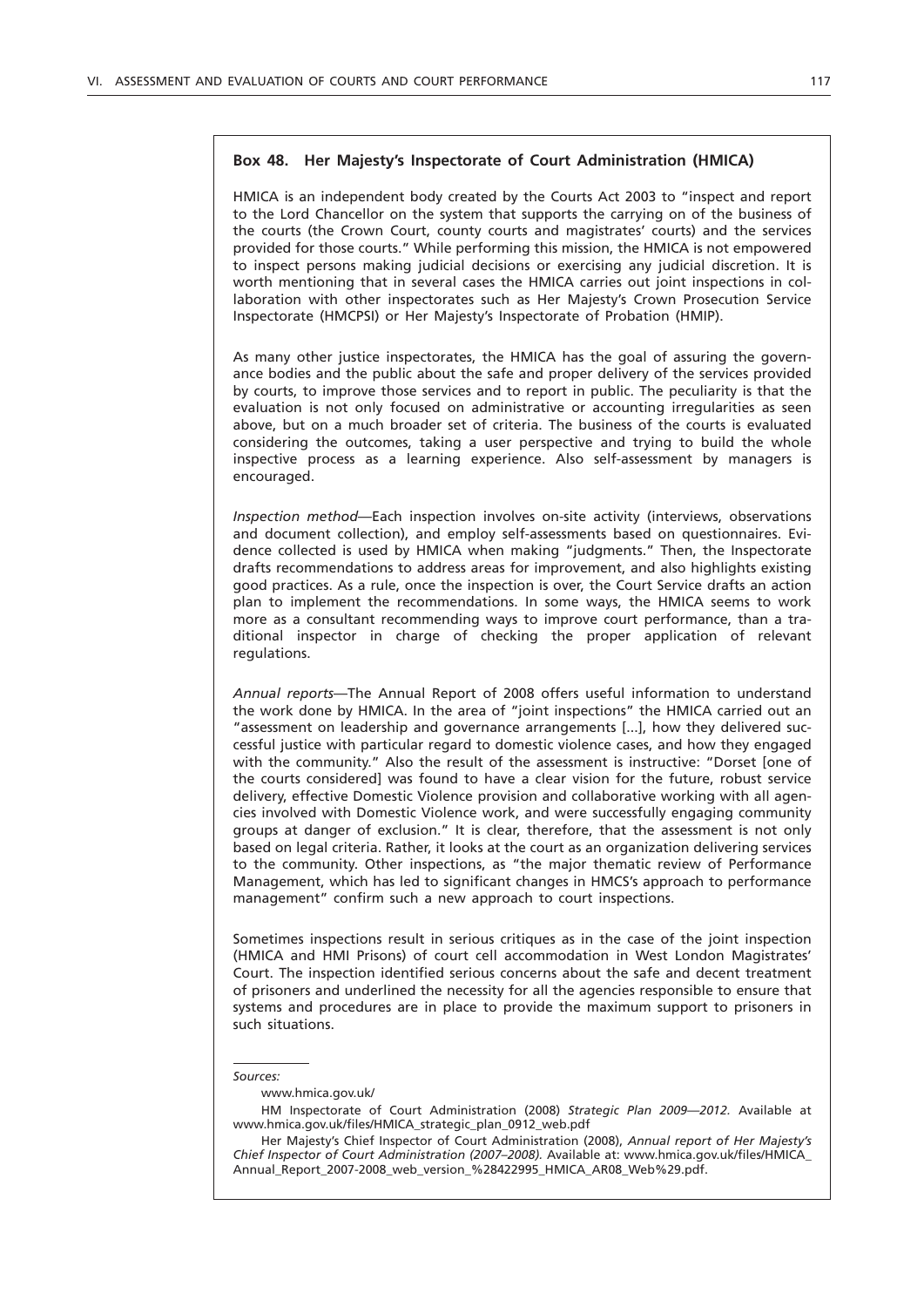Financial controls can be undertaken by courts of accounts and/or auditing offices. Both institutions are typically independent bodies, charged with inspecting and evaluating public agencies, including, in some countries, courts or court administrations. Traditionally they check the accuracy, the reliability and the completeness of the entries in the financial statements of the courts, or of the governance bodies in charge of court administration. They perform also the audit on the public expenditures. Therefore, the main goal pursued through these checks is still the lawfulness of the expenditure (e.g. if expenditures were made following the procedure established by law and relevant rules). In some countries, however, audit offices are charged with more comprehensive assessments on court operations.

The auditing activity conducted by an external body can be (or can be perceived as) a threat to the independence of the judiciary. As illustrated by the case of the National Audit Office of the United Kingdom, an appropriate governance of the audit body, clearly independent from the executive power, is the first issue to consider in reducing such a threat. Also the adoption of International Standards on Auditing, and the foundation of the audit operations on the principles of independence, transparency and integrity help in reducing the risks. Another important strategy is to treat the outcomes of the auditing not as judgments with direct consequences on court operations but as recommendations aimed at strengthening the service provided, as in the case of the Australian National Audit Office described below. Audits therefore do not result in sanctions, but rather, they offer an opportunity to improve the services delivered by the court. Furthermore, in some cases the assessment is based on targets established by the courts themselves. Therefore the audit investigates whether courts are meeting their own designated targets, for example in terms of the timeliness and quality of services provided.

# **Box 49. National audit office of the United Kingdom: governance setting and judicial independence**

In the United Kingdom, the role of the National Audit Office (NAO) is to audit the financial statements of all government departments and agencies, and many other public bodies. NAO also report to Parliament on the value for money with which these bodies have spent public money. Since 1983, the National Audit Office can examine and report on the economy, efficiency and effectiveness of public spending. NAO is also carrying out assessments related to the functioning of justice system. In this case, the question of protecting judicial independence is addressed through several means. First of all, the Inspectorate of Court Administration (HMICA) acts as a gatekeeper authorizing the work of the NAO. Secondly, the governance framework in which NAO operates as a further guarantee for the protection of judicial independence by pressures exercised by the executive power.

The Comptroller and Auditor General (C and AG) is an Officer of the House of Commons, appointed by the Queen on an address proposed by the Prime Minister with the agreement of the Chairman of the Committee of Public Accounts and approved by the House of Commons. The C and AG appoints the professional staff (about 850 units) of the NAO who are not civil servants and therefore independent of government. The NAO budget is set by Parliament and not by the government. Finally, NAO performance is scrutinized by external auditors appointed by a Parliamentary commission. In this framework, a breach of judicial independence carried out by NAO while performing its activities should be clearly identified.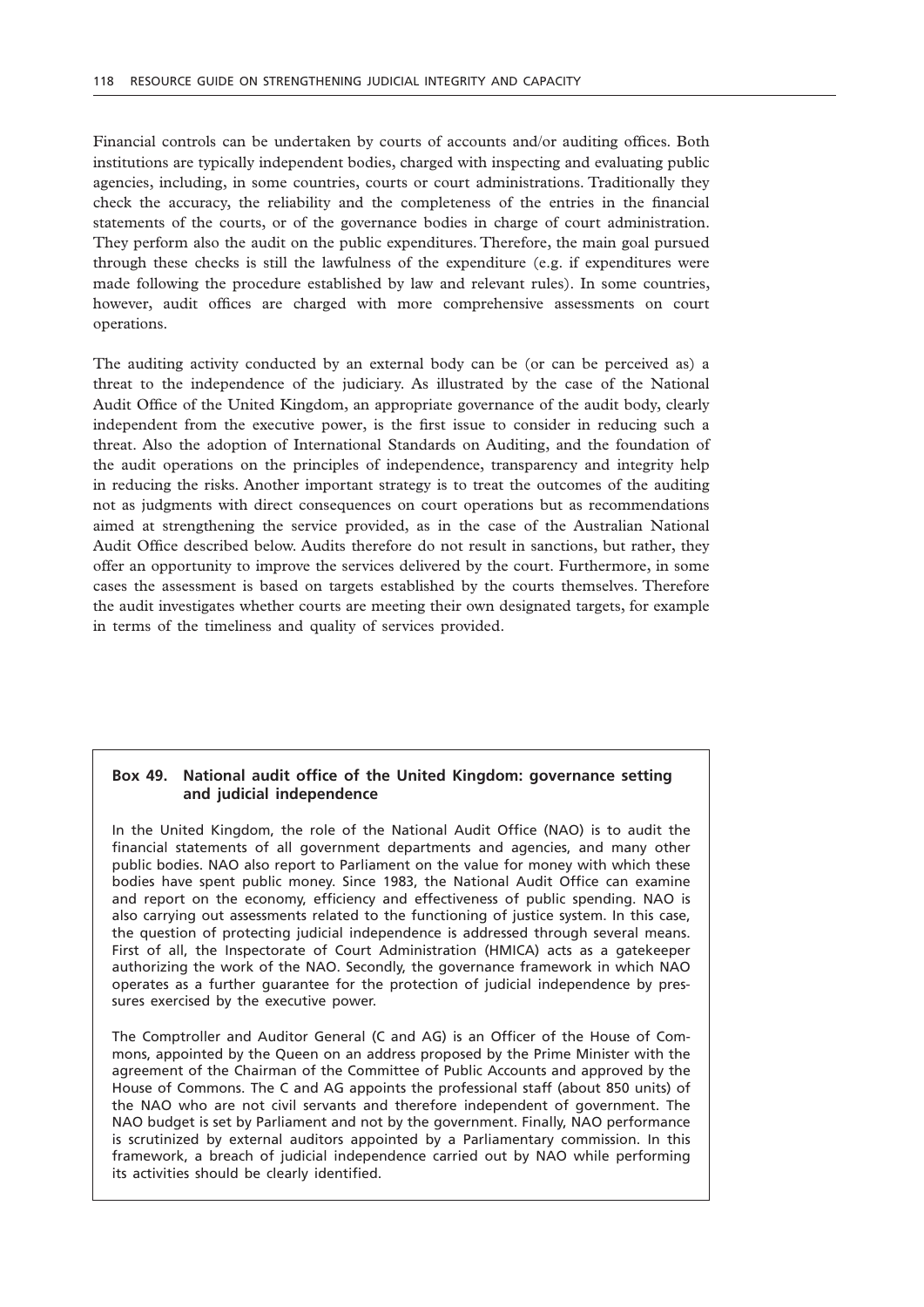In Australia, the purpose of the Australian National Audit Office (ANAO) is to provide Parliament with an independent assessment of selected areas of public administration, and assurance about public sector financial reporting, administration, and accountability. ANAO does this primarily by conducting performance and financial statement audits. As part of its role, though, ANAO also seeks to identify and promulgate, for the benefit of the public sector generally, broad messages and lessons identified through our audit activities.

In the justice sector, ANAO has recently published a report on the economy, efficiency and effectiveness of the courts' client service arrangements of the Family Court of Australia. The audit also assessed the effectiveness of the coordination mechanisms and some administrative issues. For example, a performance audit in the Family Court of Australia and the Federal Magistrates Court was undertaken by the Australian National Audit Office in 2003-2004 (Report No.46 2003–04). The objective of the audit was to examine and report on the economy, efficiency and effectiveness of the courts' client service arrangements for family law clients. The audit also assessed the effectiveness of the coordination between the two courts, and of their administration of Primary Dispute Resolution services. As a result of the audit, ANAO provided 11 recommendations on issues that should have been addressed by the courts in seeking to improve their service and performance. Space was provided to the responses of the courts to the audit reports. The use of recommendations instead of binding opinions and sanctions, and the space given to the responses of the two courts, can be considered a way of increasing external transparency and accountability without the risk of jeopardizing the independence of the courts.

*Sources:* www.nao.org.uk/ www.anao.gov.au/

# **7. Court evaluation and judicial reform**

Until now, we have discussed the assessment and evaluation of courts and court performance in the context of the normal functioning of justice systems. However, the approaches and the methods described in the previous sections proved to be also appropriate to the design, implementation and deployment of large-scale judicial reforms. The following case illustrates how the cycle of goal setting, selection of indicators, evaluation and consequences proved to be an effective methodology to support institutional innovation and the strengthening of judicial integrity and capacity in Nigerian Judiciary.

### **Box 51. Improving integrity and capacity of the justice system: the Nigerian case**

Over the past decade the Nigerian Judiciary, with the help of several international partners, has been pursuing a series of judicial reform initiatives both at the Federal and State levels. Within this framework, UNODC has been supporting the development and implementation of a performance evaluation cycle guided by action-learning principles. The strategy is developed around four actions: assess, decide, act and reflect.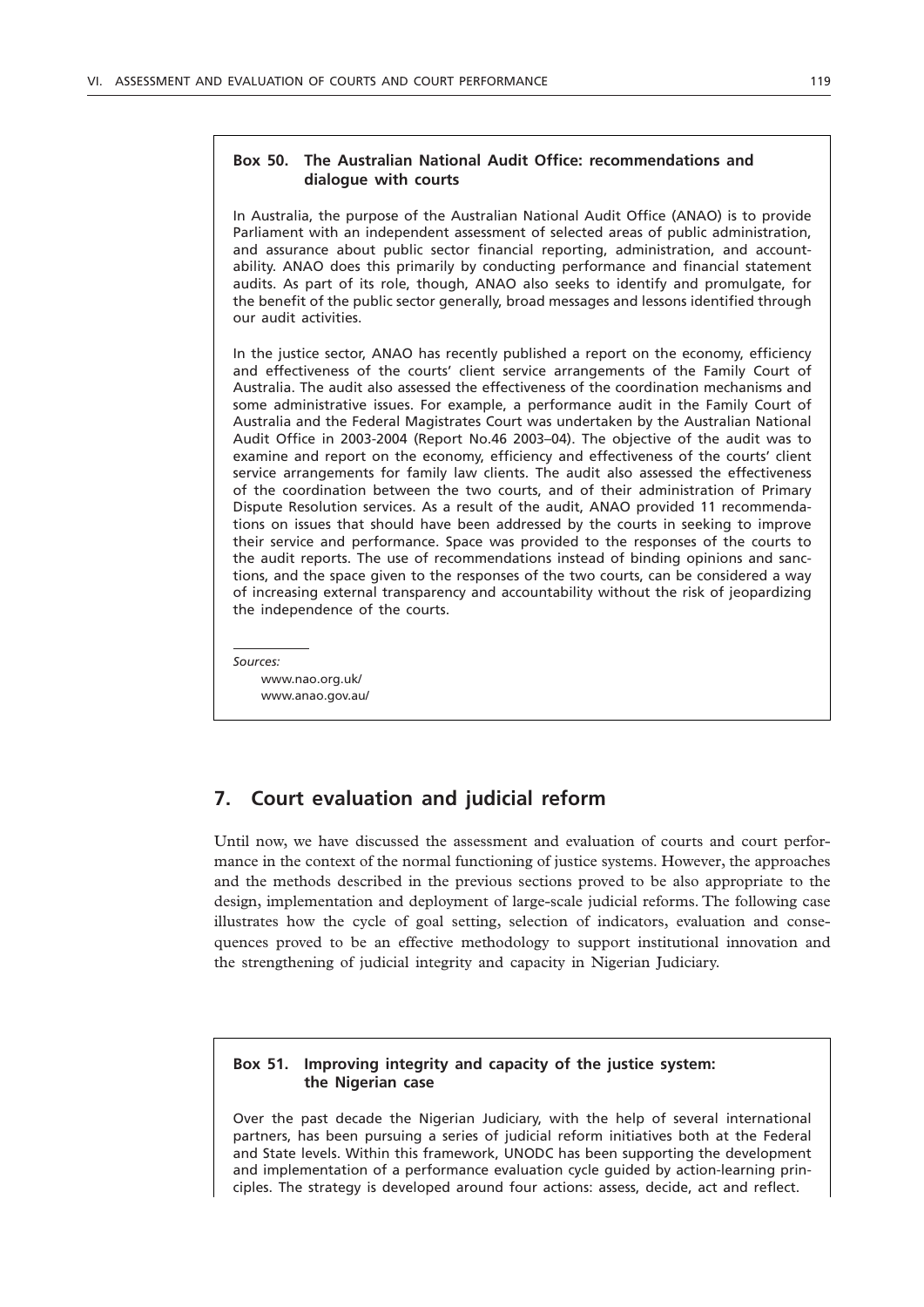#### **Box 51.** *(continued)*

*Goal definition*—In a first Federal Integrity Meeting for Nigerian Chief Judges that took place in Abuja in October 2001, it was decided that the judicial reform effort in Nigeria should focus on *(a)* enhancing access to justice; *(b)* improving timeliness and quality of justice delivery; *(c)* strengthening integrity, independence, and impartiality of the courts; *(d)* facilitating coordination across the criminal justice system; and *(e)* increasing public trust in the justice system.

*Selection of indicators*—For each of the objectives, a set of indicators was identified by the participating judges. These measures and related indicators were developed to assess the achievement of the objectives. As there was insufficient data that would guide meaningful policy formulation and implementation, an assessment was needed to determine the current status of integrity and capacity in the justice system, initially in three states. The assessment focused on perceptions and experiences of justice sector stake-holders, including judges, lawyers, prosecutors, business people, prisoners awaiting trial and court users.

*Evaluation techniques*—Subsequently, State Integrity Meetings were conducted for the justice sector in the three pilot states. The purpose of the meetings was to discuss the results of the assessments and develop action plans informed by the findings. Participants were invited to comment on the preliminary analysis of the findings of the survey, help to explain the causes for some of the identified shortcomings and determine effective and realistic actions which would allow the addressing of the weaknesses.

*Consequences*—Action plans were then developed with measures selected and prioritized. The meetings also established an institutional framework consisting of several committees to support the implementation of the identified reform measures. These committees were staffed by judges and other stakeholders of the justice system, including court users and given the responsibility of designing, conducting and monitoring the implementation of specific reform measures. The plans were implemented over the following years drawing primarily on resources available in-country.

*Closing the performance evaluation circle*—Further surveys were conducted to measure the impact of the reforms. The circle was completed bringing the chief judges and the stakeholders back together to learn from what had worked and what had not. Action plans were then refined accordingly. The system also identified measures that produced positive results and diffused them throughout all 36 states in Nigeria. As a consequence, additional States decided to join the pilot programme. In 2008, 10 States participated in the programme.

*Impact*—Significant improvements were registered in all areas of reform. For example, access to justice for prisoners awaiting trial had improved significantly with prisoners being in remand on average 11 months by the time of the interview, compared to 30 months in 2002. Adjournments were reduced from an average of 7-8 per case to 6-5. Also, in 2007 only 7 per cent of the judges felt that judicial appointments had been influenced by politics, compared to 18 per cent in 2002. The quality of recordkeeping had been improved, with only 5 per cent of the judges considering the recordkeeping inefficient or very inefficient, compared to 37 per cent in 2002. Certainly most impressive was the reduced vulnerability of the system to corruption. While in 2002, 42 per cent of the court users interviewed claimed that they had been approached for the payment of a bribe to expedite the court procedure, in 2007 on average it was only 8 per cent. These improvements have resulted in increased public trust in the judicial system, with only about 25 per cent claiming that they would not use the courts again in the future based on their current experience, while in 2002, 44 per cent held that view.

#### *Sources*

UNODC (2006), *Assessment of the Integrity and Capacity of the Justice System in three Nigerian States,* available at www.unodc.org/documents/corruption/publications\_nigeria\_assessment.pdf

UNODC (2003), *Strengthening Judicial Integrity and Capacity in Nigeria, Progress Report;* Dec 02-Mar 03, available at www.unodc.org/pdf/crime/corruption/nigeria/Progress\_Report\_1.pdf UNODC (2003), *Strengthening Judicial Integrity and Capacity in Nigeria, Progress Report;* Mar 03-July03, available at www.unodc.org/pdf/crime/corruption/nigeria/Progress\_Report\_2.pdf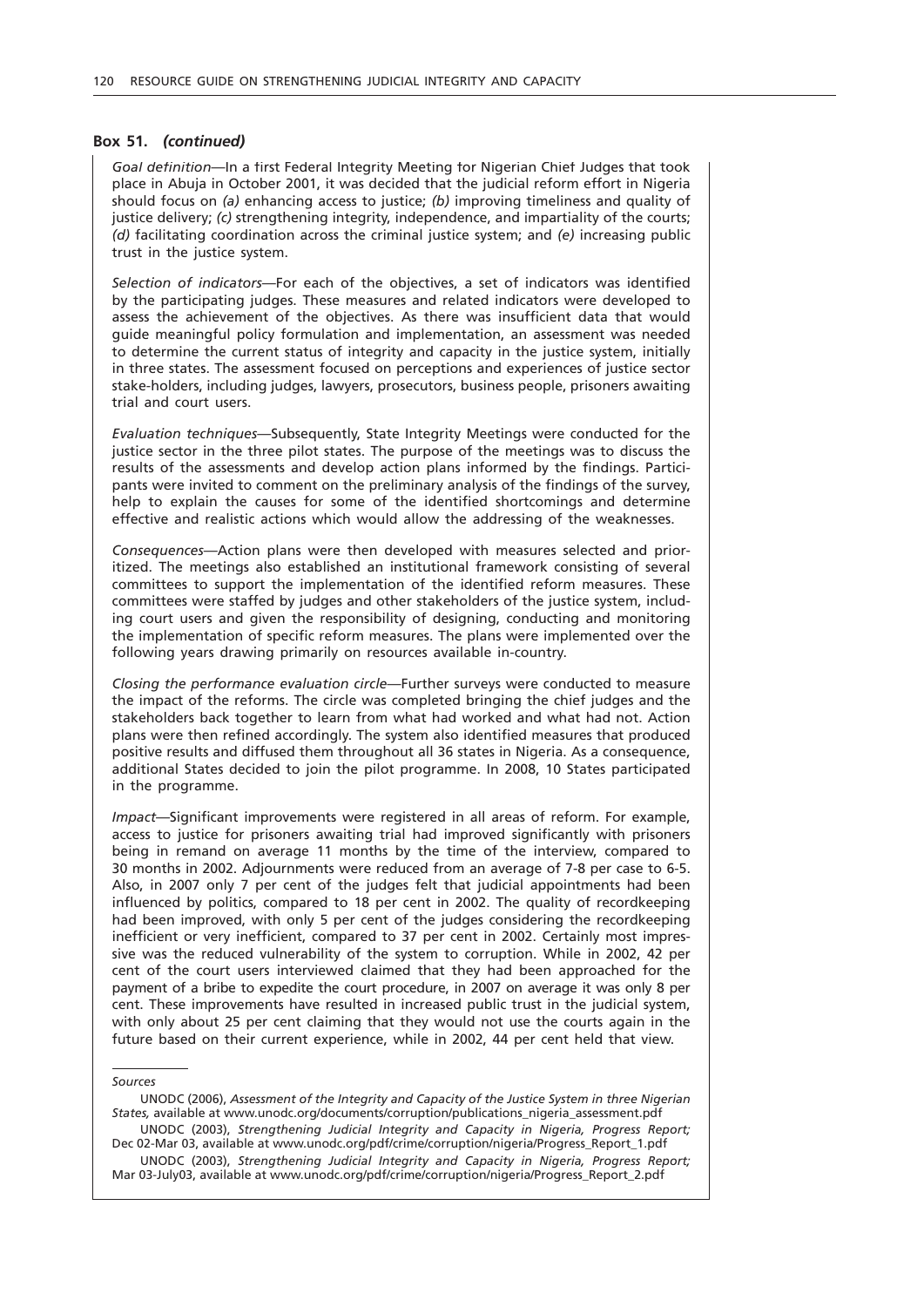# **8. International guidelines to establish performance assessment systems**

# **Performance indicators**

While measuring the performance of justice systems, careful consideration must be given to the selection of appropriate indicators. In doing this, a look at past experiences, lessons and guidelines can be helpful. During the course of the years, several sets of indicators have been developed by both national and international organizations to evaluate judicial reform project, or measure the performance of the justice systems. While some of them have been designed to carry out specific investigations, or to investigate specific justice services, others have been designed to be just reference tools, easily customizable and adaptable according to the needs.

# **Specific examples**

# *UNODC Nigeria*

UNODC conducted an integrity and capacity assessment of the justice sector in the Federal Capital Territory and in eight Nigerian States with the aim at producing a clear and coherent picture of a country's justice system conditions. The assessment has been designed to investigate seven justice system areas, and more in detail:

- Access to justice;
- Timeliness and quality of justice delivery;
- Independence, impartiality and fairness of the judiciary;
- Levels, locations, types and costs of corruption within the justice sector;
- Coordination and cooperation across the justice sector institutions;
- The public's trust in the justice system;
- The functioning of the integrity safeguards.

www.unodc.org/documents/corruption/publications\_nigeria\_assessment.pdf

UNODC Project (FS/NIR/04/NIR/R81) on strengthening judicial integrity and capacity, Global Programme against Corruption, United Nations Office on Drugs and Crime.

### *IPP Romania*

For the evaluation of the Romanian judicial system, the Institute for Public Policy (IPP) in partnership with the National Institute of Magistracy (NIM), financed by the European Commission, has developed a set of performance indicators divided in several areas such as celerity; human resources management; transparency and trust in the quality of the judicial act; quality of the judicial act; and system predictability, for a total of 13 indicators specific for courts and 11 for public prosecutor offices.

http://medel.bugiweb.com/usr/INM\_IPP\_Benchmarking%20%20for%20the%20 Judiciary\_2008%20eng.pdf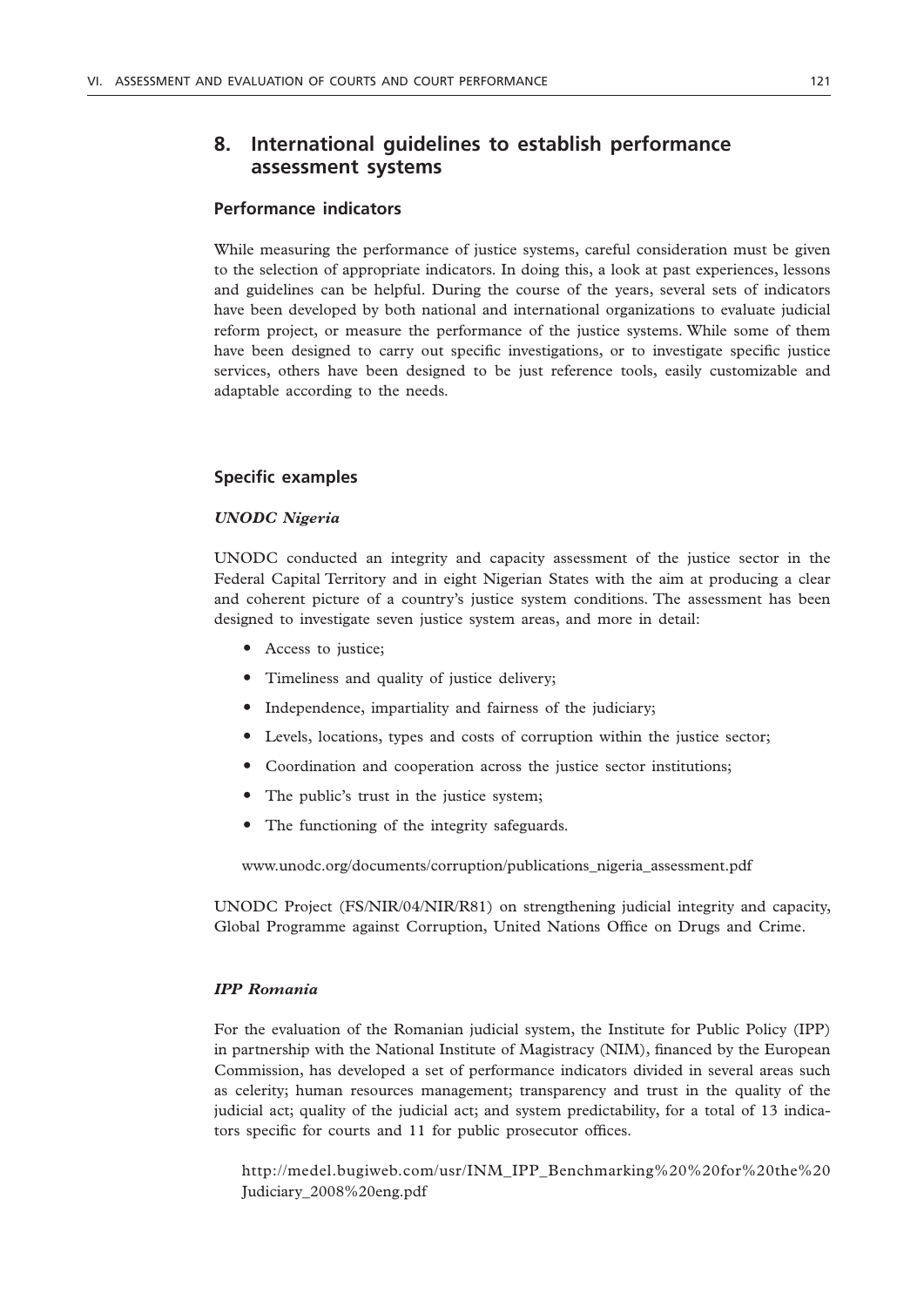# **General, regional and customizable approaches**

#### *UNODC Criminal Justice Assessment Toolkit*

The Criminal Justice Assessment Toolkit, designed by the United Nations, provides a standardized set of tools designed to enable agencies, government officials engaged in criminal justice reform, as well as other organizations and individuals to:

- To conduct comprehensive assessments of criminal justice systems;
- To identify areas of technical assistance;
- " To assist agencies in the design of interventions that integrate United Nations standards and norms on crime prevention and criminal justice; and
- To assist in training on these issues.

The Criminal Justice Assessment Toolkit is designed to be a practical guide, organized as a dynamic set of documents that continue to meet assessment needs as they evolve. The Tools have been grouped according to four broad areas: Policing; Access to Justice; Custodial and Non-Custodial Measures; and Cross-Cutting Issues. The Tools are organized thematically, both to ensure ease of use and to assist the assessor in understanding the key issues confronting the system being assessed.

www.unodc.org/unodc/en/justice-and-prison-reform/Criminal-Justice-Toolkit. html?ref=menuside

# *The Vera Institute: global guide to the design of performance indicators across the justice sector*

The Vera Institute in its guide on "Measuring Progress toward Safety and Justice" provides guidance on how to design indicators introducing a distinction between strategic, institutional and activity indicators. It suggests principles for constructing small baskets of indicators to measure progress toward specific policy outcomes. It discusses the variety of data sources that can be used and the process of turning data into indicators. The guide also provides a set of 60 potential indicators and corresponding data sources, divided between Institutional Indicators (Indicators for Policing; Indicators for Prosecution and Defence; Indicators for Judicial Performance; Indicators for Non-Custodial Sentencing; Indicators for Prisons; Indicators for Accountability Mechanisms) and Indicators for Non-State Institutions (Importance and Challenges of Measuring; Outcomes in this Part of the Justice Sector; Potential Indicators for Non-State Institutions).

www.altus.org/pdf/mptsj\_en.pdf

#### *The World Bank: diagnosing judicial performance*

The World Bank in its "Diagnosing Judicial Performance: Towards a Tool to Help Guide Judicial Reform" provides a checklist for evaluating the transparency and related aspects of judicial performance. The guide suggests how it might be applied, and discusses its use to promote judicial reform. The checklist, developed on a matrix of three goals to be fulfilled (institutional integrity, independence, transparency/accountability) by assessing and improving six different areas of justice operation: selection of judges; management of the judicial "career"; internal administration; resources; judicial processes; and legal profession.

http://siteresources.worldbank.org/INTLAWJUSTINST/Resources/hammergren JudicialPerf.pdf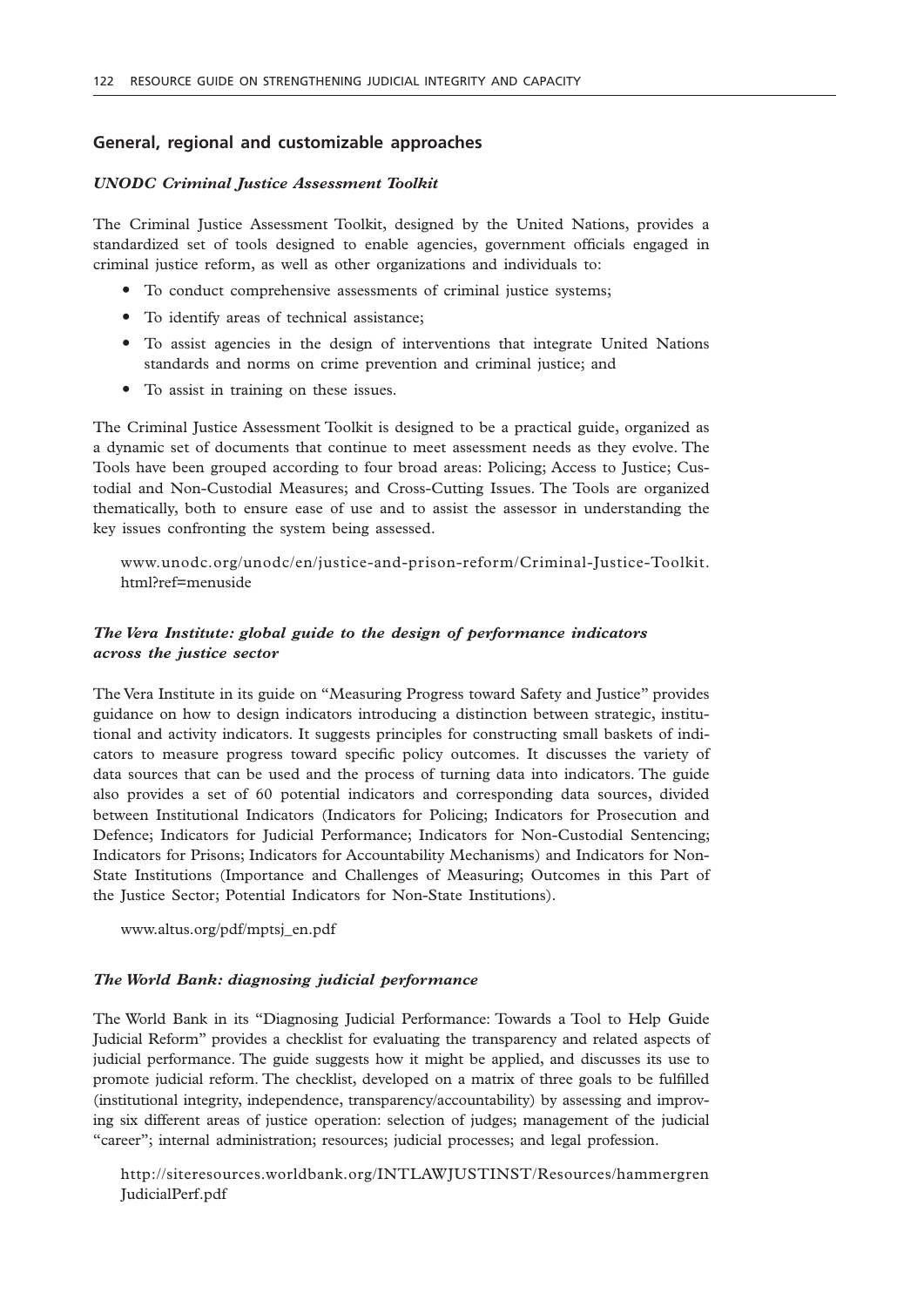### *World Justice Project: Rule of Law Index*

The World Justice Project has developed an index to measure the extent to which countries around the world adhere to the rule of law. The Index provides detailed information regarding a variety of dimensions to enable policymakers and other users to assess a nation's adherence to the rule of law in practice, identify a nation's strengths and weaknesses in comparison to similarly situated countries, and track changes over time. In 2009, the Index covered 35 countries.

The Index consists of 16 factors and 68 subfactors (indicators), organized in four broad areas:

- The accountability of the government and its officials and agents under the law;
- Clear, publicized, stable and fair laws for the protection of fundamental rights;
- " Accessible, fair and efficient process for enact, administer and enforce the law;
- Access to justice.

The Index is based on two sources of data: *(a)* a general population poll, conducted by local polling companies using a representative sample of 1,000 respondents in the three largest cities of each country; *(b)* an experts' questionnaire consisting of questions completed by in-country practitioners and academics with expertise in civil and commercial law, criminal justice, labour law, and public health.

www.worldjusticeproject.org/rule-of-law-index/

# *Justice Studies Center of the Americas: manual to generate and standardize the region's judicial statistics*

This document provides a model for collecting, processing, and disseminating indicators and statistics on justice in Latin America and the Caribbean and allows for the comparison of regional data. The Manual contains institutional organizational criteria for data collection, a glossary to standardize terminology at the regional level (for later data comparison), specifications on the contents of the data to be collected, collection methodologies, instruments for analysing data (indicators), and strategies for publicizing the information and general transparency.

www.cejamericas.org/portal/

# **9. Conclusions and recommendations**

As discussed above, the traditional way of evaluating court performance is essentially based on the control of legality in the processing of single cases. In this framework, a court is performing well if it follows the prescribed rules. The new managerial approaches to performance evaluation introduced a radically different mechanism for performance evaluation. Such approaches, as we have seen, are mainly based on statistical, economic or financial methods and the evaluation is conceived as the measure of the gap between the measured results and the goals. As clearly shown by the cases we have considered, consequences are relevant at the organizational level (budget, human resource allocation, etc.) or at the policy level (implementation of new projects, etc.). The process of analysis is based on aggregate data, often of a quantitative nature and hence based on statistical and mathematical elaborations.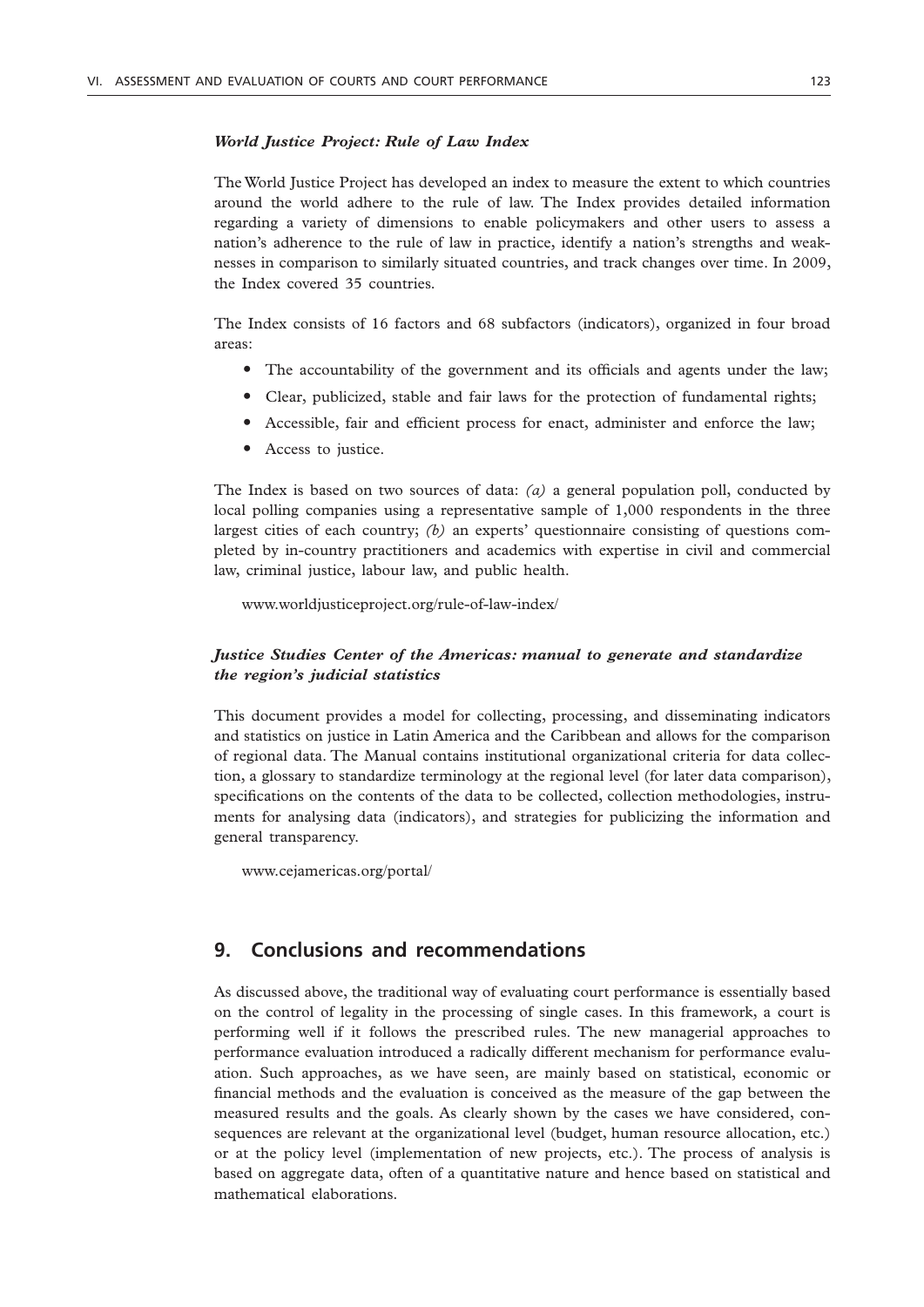Given the distance between the managerial approaches to evaluation, and the traditional ones, it should not be surprising that judges and staff may have problems in understanding and accepting as valid these new approaches and the information they provide. As a result, the evaluation of court performance is a difficult challenge. Sometimes the implementation of court performance evaluation may raise problems related to a perceived reduction of judicial independence, or generate doubts concerning the capacity of the system to measure the real complexity of court operation. As empirical studies show, $114$ these and other problems must be assessed on a case-by-case basis and cannot find clear and valid recommendations.

In this framework, and on the basis of the positive experiences documented in this chapter, it seems advisable to treat the data produced by the managerial systems as a "foundation for discussion in a collaborative process," rather than a "final judgment." This approach is reasonable, also considering the difficulty of correctly interpreting the meaning of specific data or of all the information collected by these systems. Once the legitimacy and the usefulness of managerial methods for the evaluation of court performance are recognized, it becomes appropriate to open a forum in which to discuss the results of the performance evaluation**.** What is clear, indeed, is that court performance should be assessed and improved from multiple perspectives, and that the legitimacy of courts will take advantage of these assessments. This approach also offers opportunities of avoiding the risk that a given value (whether of a managerial or legal nature) may prevail to the neglect of the other values which must be protected in the judicial process. In addition, it must be emphasized that while a lot can be learned from other jurisdictions, it is important for each jurisdiction to determine its own goals and appropriate mechanisms for performance evaluation also adopting participatory processes. These include:

- " Performance assessments must serve the fulfillment of the justice system mission.
- " Performance assessments must be designed to support and not hamper key judicial values such as judicial independence and impartiality.
- " Institutional and organizational goals should be set up, and actual performance measured against such goals.
- " Set up performance indicators as simply as possible and keep the complexity of the performance assessment system related to the capacity (know-how and financial availability) of the courts.
- " Performance assessment systems should be developed through an incremental strategy.
- Goals should be SMART (and more):
	- *(a)* Specific
	- *(b)* Meaningful
	- *(c)* Ambitious
	- *(d)* Realistic
	- *(e)* Time bound
	- *(f)* Defined through a participative process
	- *(g)* Independent from personal judgments
	- *(h)* Accepted from employees
	- *(i)* Supported by a strong leadership's commitment

<sup>114</sup>Fabri, M., Jean, J.-P., Langbroek, P., and Pauliat, H. (Eds.). (2005). *L'administration de la justice en Europe et l'évaluation de sa qualité.* Paris: Montchrestien.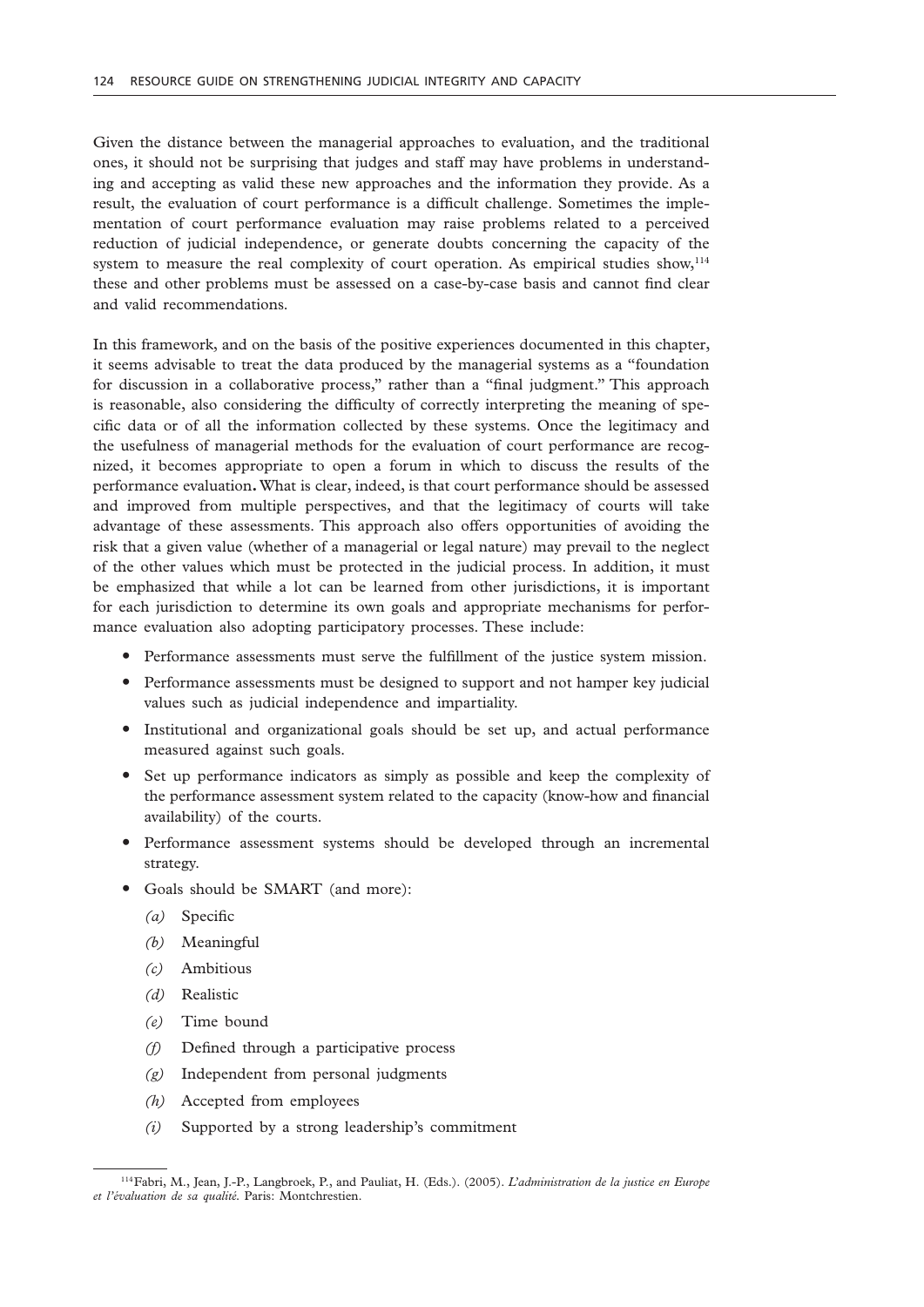- Indicators should be:
	- *(a)* Feasible
	- *(b)* Sustainable in the mid-long term
	- *(c)* Valid and reliable (e.g. correspond to the performances they represent)
	- *(d)* Balanced and comprehensive
- " Keep the richness and precision of indicators balanced with their complexity and the costs so to assure the long-term sustainability of the performance evaluation.
- " Indicators must be developed considering the available data, the data that can be collected and the cost of data collection.
- · Data should be:
	- *(a)* Concrete
	- *(b)* Collectable at reasonable cost
	- *(c)* Comparable between courts of the same kind
	- *(d)* Comparable over time for each court
	- *(e)* Both quantitative and qualitative
- " The quality of the data must always be verified and data dictionaries should be endorsed so to improve data consistency.
- " Try to develop partnerships with research institutions and consultants to improve the available know-how required for performance evaluation.
- " ICT and automated case management may increase data availability and data collection, but it is not a prerequisite for setting up a performance assessment system.
- Exploit the data already collected by courts.
- The voice of citizens and court users should be listed to improve the quality of the services delivered by the court.
- Court users' surveys should be carried out with the support of specialized competences. If this is not possible, opinions can be collected with simple cards self-completed by court users.
- Performance evaluation is not an end in itself and must have consequences at individual, organizational or policymaking level, such as:
	- *(a)* Public reporting
	- *(b)* Improved accountability
	- *(c)* Improved users' orientation
	- *(d)* Identification and promotion of good practices
	- *(e)* Organizational learning
	- *(f)* Identification of training needs
	- *(g)* Reward organizational performance
	- *(h)* Reward individual performance
	- *(i)* Resources allocation
	- *(j)* Strategic planning
	- *(k)* Resource competition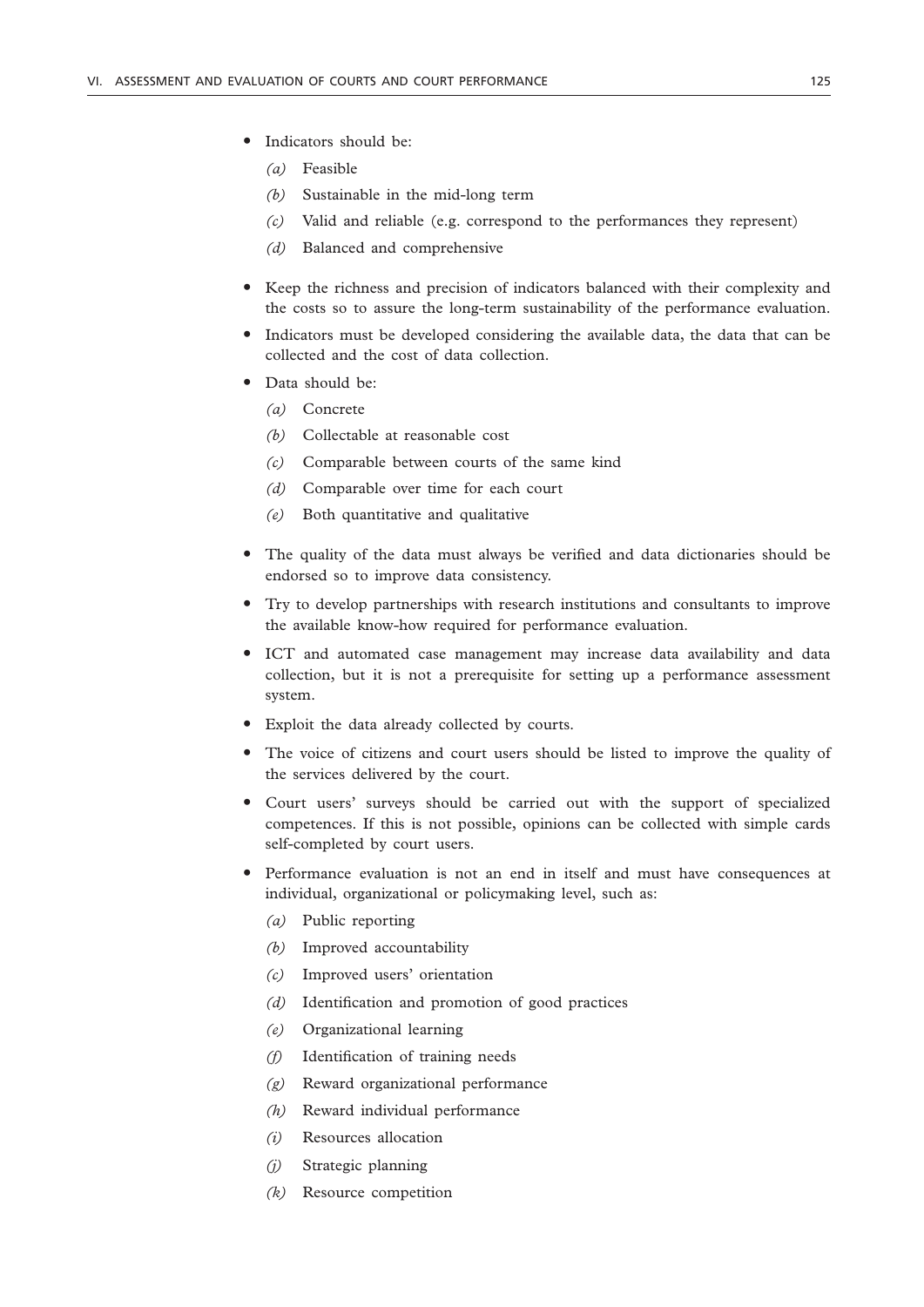- " Judicial inspectorates and other supervisory bodies such as court of accounts and court services should be regularly involved in different areas of performance evaluation.
- " Supervisory bodies should be empowered to give advice to courts about how to improve their performances.
- " Performance evaluation of justice is a prerequisite to any judicial reform initiative.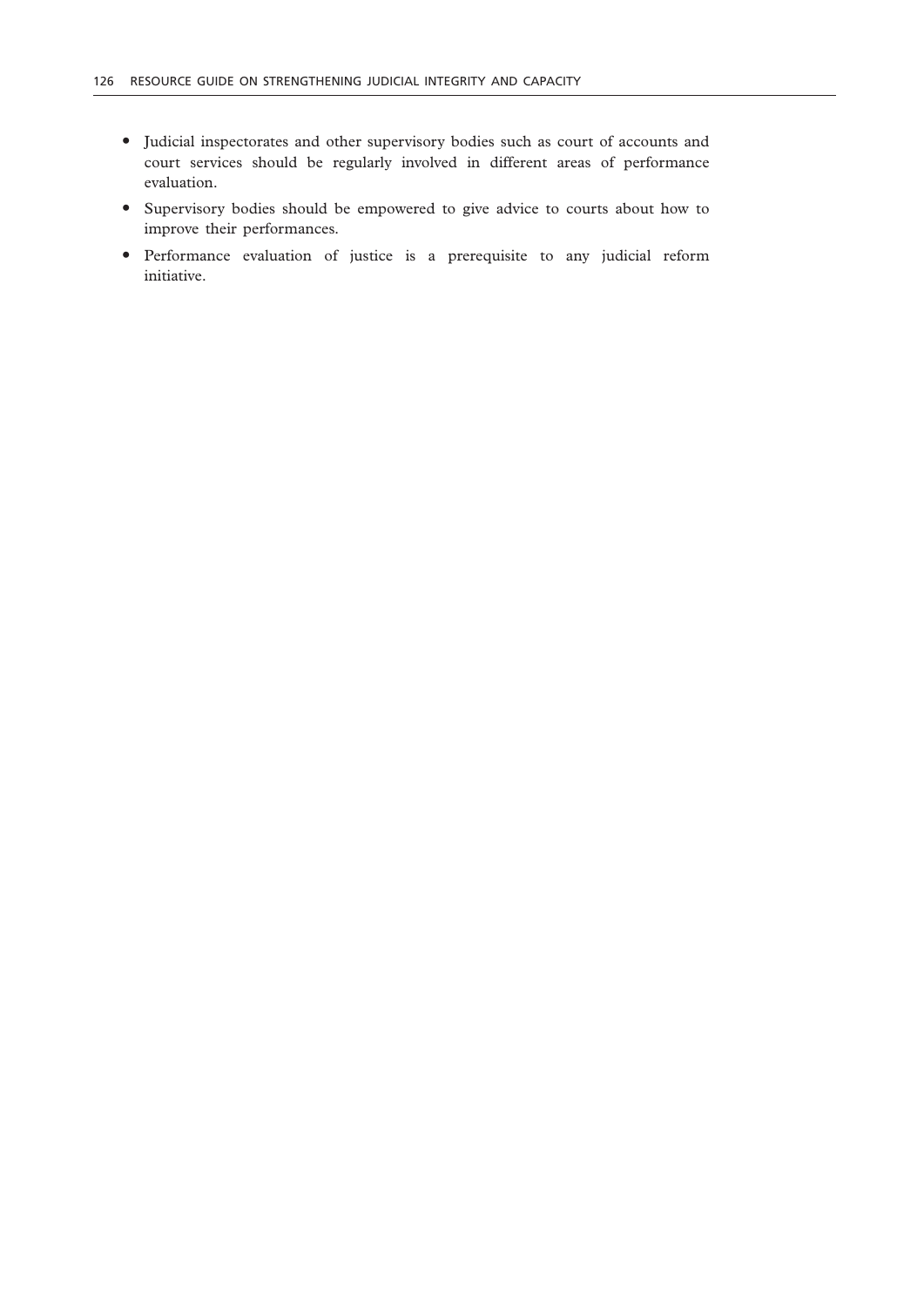# **VII. CODES OF CONDUCT AND DISCIPLINARY MECHANISMS**

# **1. Introduction**

The role of judges is inextricably tied to a set of characteristics and values that are essential for the very legitimacy of the judicial function. Prominent among those are that judges should perform their functions with integrity, impartiality and independence as well as diligence (insofar as justice delayed is justice denied). Judges are expected to perform their work with competence and treat the litigants, witnesses and attorneys with courtesy and respect. They are furthermore expected to behave with honesty and propriety both on the bench and in their private lives so as to inspire trust and confidence in the community, avoiding with care behaviour that demeans their high office.<sup>115</sup>

Judicial discipline has long existed in various forms. However, the increasing political, social and economic relevance of the judicial function has prompted initiatives, both at the international and state levels, intended to articulate in detail the specific behavioural implications of those values and promote their actual implementation.

# **Box 52. International codes: The "Bangalore principles of judicial conduct"***<sup>a</sup>*

At the international level, the most comprehensive and well known document on the topic is the "Bangalore Principles of Judicial Conduct."*<sup>b</sup>* In 2000, UNODC in collaboration with Transparency International convened a first meeting for chief justices and senior judges from eight Asian and African States with the purpose of considering ways of strengthening judicial institutions and procedures in the participating states and beyond. Through a series of meetings since then, the group developed the Bangalore Principles of Judicial Conduct,<sup>c</sup> a code of conduct for court employees,<sup>d</sup> a Commentary on the Bangalore Principles of Judicial Conduct, as well as a training manual on judicial ethics. Other forthcoming tools include an e-learning tool on judicial ethics and a technical guide for the strengthening of judicial ethics and capacities.*<sup>e</sup>* Initially, the Bangalore Principles were developed drawing from 24 different codes of judicial conduct as well as eight documents elaborated at the international level, prevalently on the concept of judicial independence. Subsequently, the document underwent extensive consultations involving chief justices and senior judges from over 75 Member States.

The Bangalore Principles are articulated around six basic values: "independence," "impartiality," "integrity," "propriety," "equality," and "competence and diligence." A short definition of the meaning of each of those values for the judiciary is also provided, as well as a list of the expected behaviour on the part of the judges in application of each of the six basic values. The Bangalore Principles are explicitly addressed to the national judiciaries that do not as yet have codes of judicial conduct, for the purpose of adoption and implementation.

The behavioural implications of the values and expected judicial conduct which have been officially included in the Bangalore Principles have been further elaborated in an extended commentary.<sup>*f*</sup> Both the text of the Bangalore Principles and the commentary

<sup>115</sup>See J. M. Shaman, S. Lubert and J. J. Alfini, *Judicial Conduct and Ethics.* Michie Law Publications, Charlottesville Virginia, 1995. pp.1-28.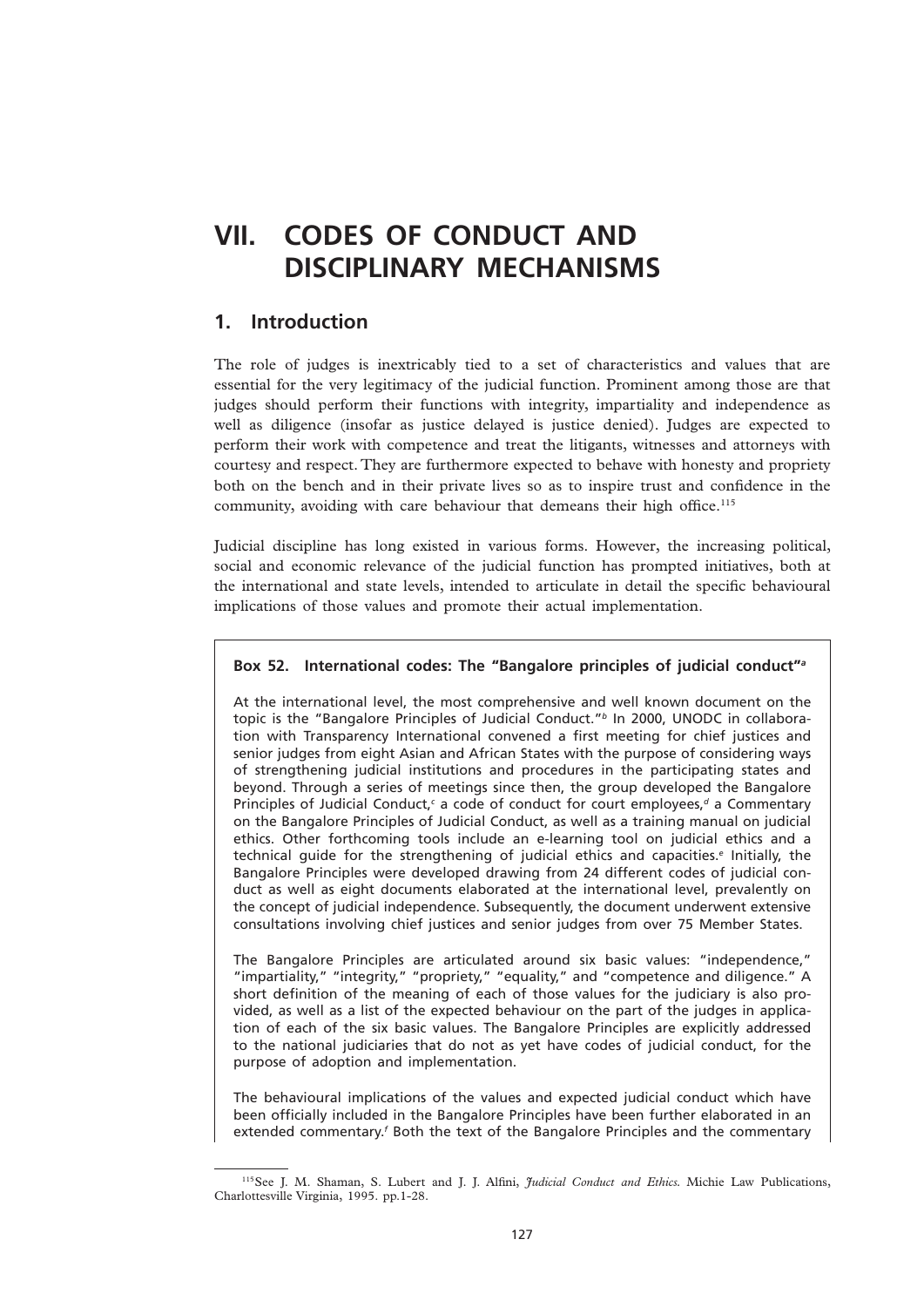#### **Box 52.** *(continued)*

have been discussed by judges representing numerous nations and by experts on various occasions. More recently, UNODC has also sponsored a training manual on judicial ethics,*<sup>g</sup>* as well as a computer-based training programme, which is currently under development.

*a* www.unodc.org/pdf/corruption/corruption\_judicial\_res\_e.pdf.

*b*Another supra-national code has been developed for Latin American countries. The English version of this document can be found in Internet by writing "Latin American code of judicial ethics". *c* Third Meeting of the Judicial Group on Strengthening Judicial Integrity, Colombo, January 2003. Available at www.unodc.org/pdf/crime/corruption/judicial\_group/Third\_Judicial\_Group\_report.pdf. *d*Fourth Meeting of the Judicial Group on Strengthening Judicial Integrity, Vienna, 27-28 October 2005. Available at www.unodc.org/pdf/corruption/publication\_jig4.pdf. *e* For further information on the work of the judicial group on strengthening judicial integrity and capacity, www.unodc.org/pdf/corruption/publication\_jig4.pdf. *f* www.unodc.org/documents/corruption/publications\_unodc\_commentary-e.pdf.

*<sup>g</sup>*www.unodc.org/documents/corruption/publications\_unodc\_judicial\_training.pdf.

# **2. Codes of judicial conduct**

Codes of judicial conduct (variously labeled "Principles" or "Guide") at the state level are a rather recent phenomenon. Prior to the 1970s, detailed codes of judicial conduct existed only in the United States. Thereafter, codes of judicial conduct were developed in some Member States, mostly of common law. In recent years, however, numerous Member States have issued or are preparing codes of judicial conduct either by adopting the Bangalore Principles, or by taking inspiration from them: the Philippines, Serbia, Jordan, Afghanistan, Belarus, Bolivia, Bulgaria, Burkina Faso, England and Wales, Ecuador, Germany, Greece, Hungary, Iraq, Latvia, Lithuania, the Marshall Islands, Mauritius, Mexico, Namibia, The Netherlands, Nigeria, Slovenia, Uzbekistan, Venezuela and several countries of East Africa.

In most Member States, the codes of judicial conduct have been adopted following the initiatives and with the participation of prominent members of the judiciary, including, for example, in the United States,  $116$  Nigeria<sup>117</sup> and Romania.<sup>118</sup> Codes of judicial conduct have also been issued for court personnel in various countries, such as the United States,<sup>119</sup> Romania,120 Serbia and Russia.

In some Member States, violations of the code may result in sanctions, including in Italy and in the United States (both at the federal and state levels). In other Member States, the codes of judicial conduct are not conceived as a set of enforceable rules, but rather as an ideal guide of judicial behaviour, for example those adopted in Canada, Australia and in England and Wales. In these countries, binding instructions to judges even in the area of judicial conduct is considered to be in contrast with the value of judicial independence.<sup>121</sup>

<sup>116</sup>The first Canons of Judicial Ethics of the United States was drafted by a committee of judges and lawyers headed by the Chief Justice of the United States Supreme Court, W. H. Taft. 117The text of the Code of Conduct for Judicial Officers of Nigeria was prepared by the Hon. M. L. Uwais,

Chief Justice of Nigeria and it was discussed by a committee of high-level judges chaired by the Chief Justice himself. The clean copy was then presented to and approved by the Conference of All Nigerian Judges. For the Nigerian Code of Conduct for Judicial Officers see www.nigeria-law.org/CodeOfConductForJudicialOfficers.htm.<br><sup>118</sup>The Romanian Code of Ethics for Magistrates was adopted by The Supreme Council of the Magistrates.<br><sup>119</sup>www.

<sup>&</sup>lt;sup>121</sup>See pp. 3-4 of the Canadian "Ethical Principles for Judges" in www.cjc-ccm.gc.ca. See also the Foreword to the "Guide to Judicial Conduct of England and Wales" in www.judiciary.gov.uk/Resources/JCO/Documents/ guidance\_guide\_to\_judicial\_conduct\_update\_2008.pdf.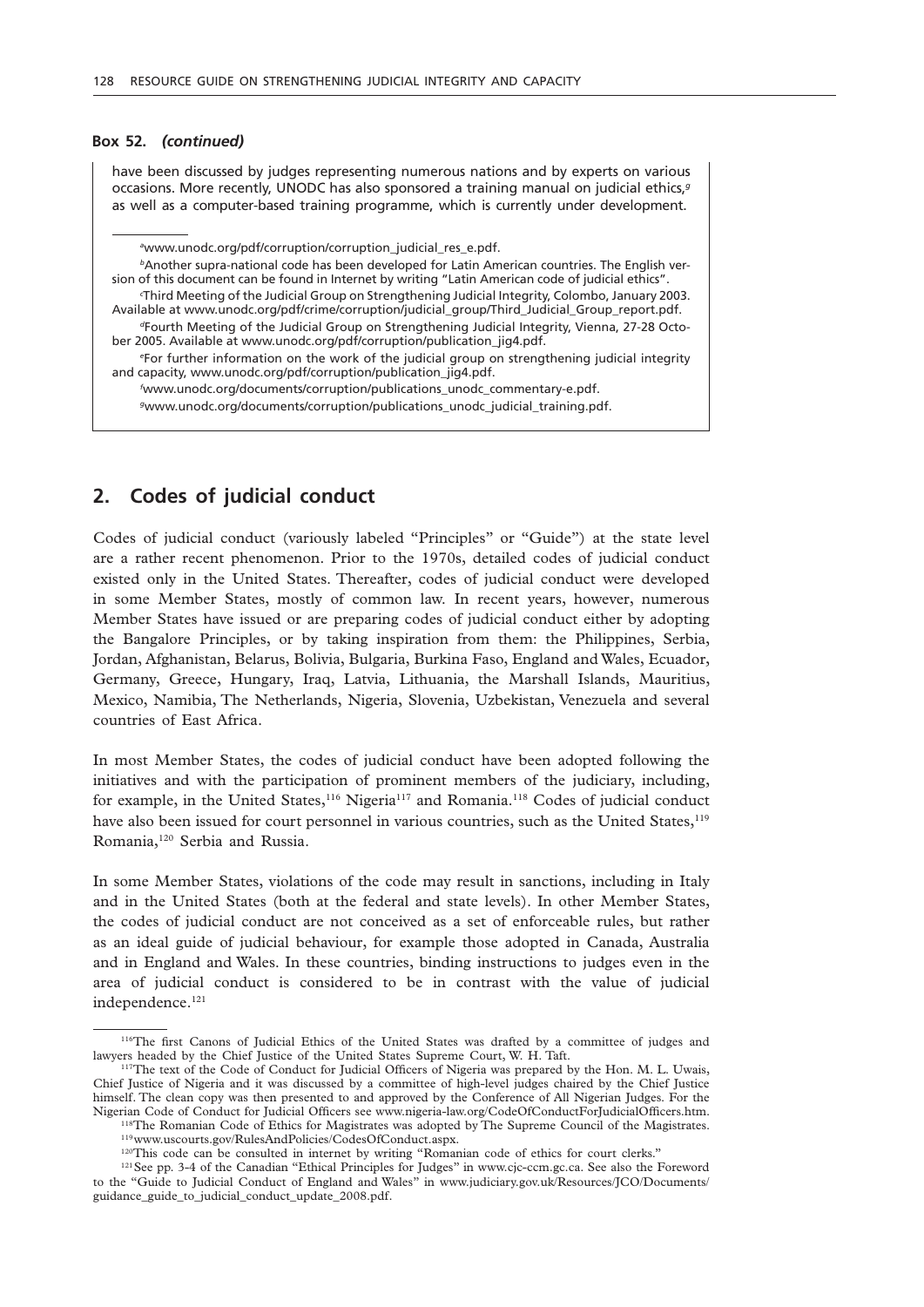In most of the Member States that have adopted a code of judicial conduct, the code is considered a living document because "the responsibilities and the public's perception of the standards to which judges should adhere are continuously evolving."122 Furthermore, national codes of judicial conduct differ both with regard to their internal structure and with regard to their application. The main differences may be illustrated along the hazy lines of distinction between common law and civil law countries.

# **Box 53. Codes of judicial conduct in common law countries.**

In countries of Anglo-Saxon legal traditions, codes of judicial conduct have the same type of structure as that described with reference to the Bangalore Principles of Judicial Conduct. They state a set of general principles of judicial ethics (usually labeled "canons") that should inspire judicial behaviour also with regard to the need to uphold public confidence in the judiciary. The principles (or canons) illustrate in general terms the implications of the basic value of the judicial role, such as: independence, integrity, impartiality, competence and diligence. Such principles are thereafter followed by a list of rules concerning what judges can and cannot do in application of those principles, both on and off the bench, with particular attention to extrajudicial and political activities. Although such rules are binding and enforceable, it is not contemplated that every transgression will result in the imposition of discipline: factors such as the seriousness of the transgression, previous disciplinary transgressions, the negative consequences for the image of justice as well as other aspects have to be taken into account.

As is the case with all written statements, rules of conduct leave room for interpretation. In order to minimize the scope of improper interpretation, one or more of the following three instruments are adopted:

*(a)* A terminology section is attached to the code in order to further specify the meaning of the expressions used in the rules of conduct.

*(b)* Each set of rules in the code is followed by a commentary that discusses their implication and provides examples of "proper" or "improper" behaviour. Commentaries do not have, and are not intended to have, a binding nature, but simply provide guidance regarding the purpose, meaning and proper application of the rules.

*(c)* In many states, judges who are in doubt as to the meaning of the rules are entitled to ask and receive an advisory opinion from an authoritative and qualified agency. Worth noting is that doubts have been expressed on whether advisory opinions should be issued at all, mainly when the advising agency is also vested with disciplinary powers. Especially in such a case, it is feared that the issuing of opinions may bind the same agency to a disciplinary conduct outcome that it may not want to take at a later date when all the relevant facts have been developed. Though advisory opinions are not, by their very nature, binding, some of those agencies add a proviso indicating the tentative nature of the opinion and specifying that the issuing authority may take a different view in the future if additional facts are presented.

The proactive effects of such measures are further reinforced by the fact that the nature, content and interpretations of numerous codes of judicial conduct (values, principles, commentaries and advisory opinions) are easily accessible in full text on the Internet.*<sup>a</sup>* The ready accessibility of such material might also be of assistance both to the citizens and to those that might have an interest in the promotion of judicial ethics.

*a* www.justlawlinks.com/REFERENCE/cethics.htm.

<sup>&</sup>lt;sup>122</sup>Quoted from the Foreword to the "Guide to Judicial Conduct of England and Wales;" for the web site see the preceding note.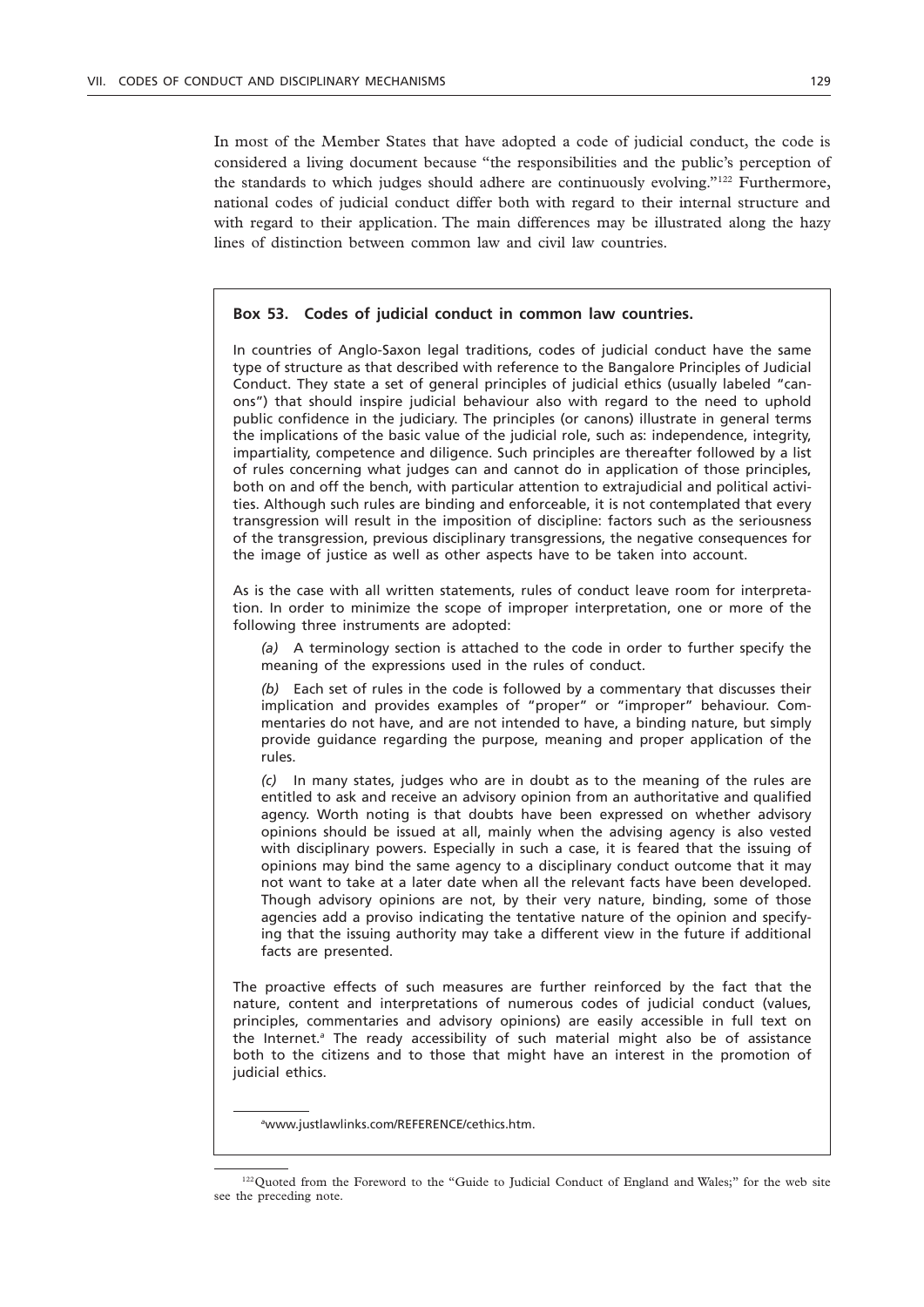If on the one hand there are countries that have either exhortative or enforceable codes of judicial conduct, there are also many countries where judicial discipline is enforced without a code of judicial conduct. Such is the case, for example, in most of the countries of civil law tradition, as shown by a recent survey of the European Network of the Councils for the Judiciary with regard to judicial conduct in 17 European countries.<sup>123</sup> In most of these countries, disciplinary decisions are pronounced to a large extent in applications of principles expressed in rather vague terms (as in Austria, France, Belgium, Denmark, Finland, Sweden and, until 2006, Italy). In some of the countries, for example in Germany, reference is made to the laws regulating the discipline of public servants, with the exclusion of those norms that are incompatible with the judicial role (such as those that require obedience to the instructions of the heads of office). As a consequence, in those countries knowledge of what is improper and punishable judicial conduct can be deduced only by analysing the body of previous disciplinary rulings, which, furthermore, is not easily accessible to the public or even to scholars. Such a disciplinary system has been the object of criticism for two quite different reasons: *(a)* because the extremely wide discretion of disciplinary authorities could be a threat to independence, insofar as it could be abused to sanction judges for their judicial orientations; and *(b)* because an extremely wide discretion placed in the hands of disciplinary authorities, often composed exclusively or prevalently of judges, could render the disciplinary system ineffective, insofar as the members of those authorities would use their disciplinary powers with excessive leniency when judging the improper behaviour of colleague-judges. It must be added, however, that recently codes of judicial conduct have been enacted or are in the process of being adopted in civil law countries as well.

# **Box 54. Trends in the adoption of codes of judicial conduct in civil law countries**

Some countries of civil law tradition have enacted, or are preparing, codes of judicial conduct. Spain has included in the statute of the judiciary *(Ley organica del poder judicial)* a list of 39 disciplinary violations classified under three different headings (very grave, grave, minor); Romania has a code comprising 33 basic rules; France and the Netherlands are in the process of elaborating a detailed, enforceable code of judicial conduct; Italy enacted a law in 2006 comprising not only a detailed list of disciplinary violations on and off the bench but also indicating the kind of sanctions to be imposed for each of those violations. In Poland, Slovakia and Hungary, rules of judicial conduct have been prepared by the national association of judges and/or adopted by the respective National Judicial Councils. Though not legally binding, they certainly influence disciplinary decisions, and are in any case a clear indication that the tendency to adopt a body of rules to regulate judicial conduct as an essential component of the working of the judicial system is spreading to an increasing number of civil law countries.

While the adoption of codes of judicial conduct is still limited among countries of civil law tradition, the configuration of those already adopted as well as those in the making is structurally different from those of common law countries in regulating judicial behaviour on and off the bench. No commentaries or terminologies are provided nor are advisory opinions offered. The list of disciplinary violations has the same structure as a penal code. A similar structure has been adopted also by the Chinese code of judicial conduct which includes 50 disciplinary provisions. $124$  In some countries, such as Italy, it is also provided that the procedure to be followed in disciplinary proceedings should be the same as that of a criminal proceeding "to the extent in which it is applicable."

<sup>123</sup>www.csm.it/ENCJ/pdf/RelazioneFinaleWGJudicialConduct-EN.pdf.

<sup>124</sup>www.accci.com.au/code.htm.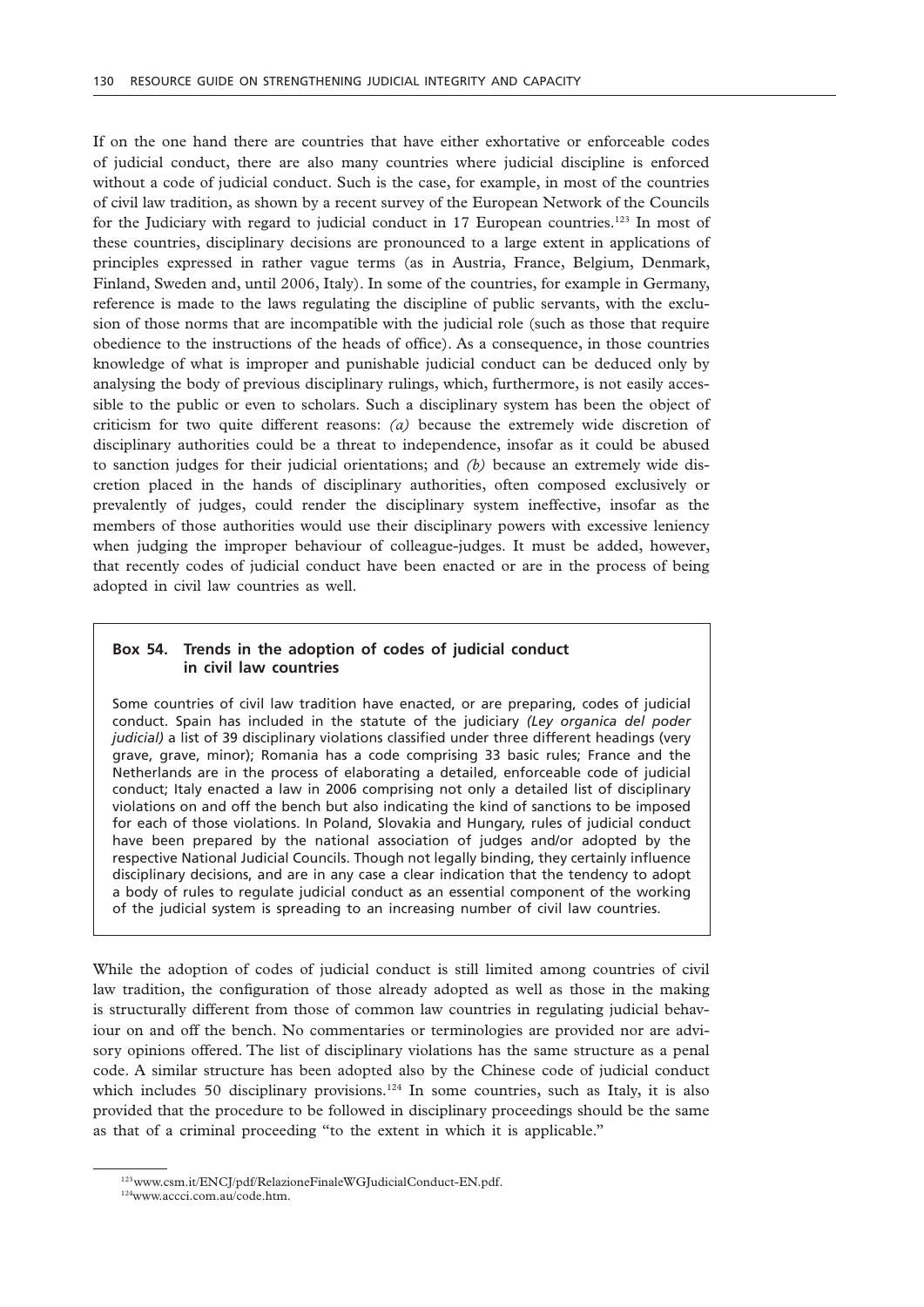In most Member States, the codes of judicial conduct have been adopted following the initiatives and with the participation of prominent members of the judiciary, such as, for example, in the United States,<sup>125</sup> in Romania,<sup>126</sup> in England and Wales.<sup>127</sup> In some Member States, the preparation of the codes of conduct for either judges or court clerks has witnessed the wide participation of the stakeholders of the justice system, for example in Nigeria, Romania and Serbia. Participation specifically intended to pursue two major goals: on the one hand, to make sure that the code would reflect the ethical standards, content and challenges provided by the environment; on the other hand, that compliance with the code can be better achieved through widespread consultations with the stakeholders.

#### **Box 55. The development of the code of judicial conduct of Nigeria**

In 1995, the All Nigeria Judges Conference requested that a written code of judicial conduct be prepared. The President of the Supreme Court appointed a drafting committee composed by high-ranking judges. The draft copy prepared by the committee was first discussed by a board presided over by the Chief Judge of Nigeria and composed of all the Chief Justices of the 36 states of the country. Thereafter the document was distributed for comments and observations to the judges at all levels of jurisdiction. The observations obtained were subjected again to the deliberation of the Board of Chief Justices. The revised copy of the Code was submitted for further consideration to the Bi-Annual Conference of all Nigerian Judges of the Lower Courts and to the All Nigerian Conference of Superior Courts which finally approved the official "Code of Conduct for Judicial Officers of the Federal Republic of Nigeria" in 1997.a

*a* The information regarding the development of the Nigerian Code of Conduct for Judicial Officers (here summarized) has been provided by the President of the Supreme Court of Nigeria, The On. M. L. Uwais. For the text of the code, see www.nigeria-law.org/CodeOfConductForJudicial Officers.htm.

### **Box 56. The development of the Romanian Code of Ethics for Court Clerks**

The initiative to develop a code of ethics for court clerks was taken by the National School of Clerks (NSC) in collaboration with the American Bar Association Central Europe and Eurasia Law Initiative (CEELI). In order to insure credibility and get insights from all the major players in the field of the judiciary, the drafting committee included representatives of the Ministry of Justice, NSC leadership, the union of the clerks, representatives of the Bucharest Court of Appeal, the Bucharest Bar, the National Agency for Public Servants, the Prosecutor's Office of the High Court of Cassation and representatives of CEELI. The draft copy of the code was posted on the NSC website and was sent for comments to the courts nationwide, to the Ministry of Justice, to the National Institute for Magistrates and to other public agencies. The Superior Council of the Magistracy, in charge of the final approval of the code, formed a working group that took into consideration the suggestions received and finally approved the Romanian "Code of Ethics for Court Clerks" in April 2005.50

*a* For further and more precise details of the procedure adopted for the development and approval of the code, see www.abanet.org/rol/publications/romania\_clerks\_ethics\_06.2005.pdf.

<sup>&</sup>lt;sup>125</sup>The first Canons of Judicial Ethics of the United States was drafted by a committee of judges and lawyers headed by the Chief Justice of the United States Supreme Court, W. H. Taft.

 $^{126}$ The Romanian Code of Ethics for Magistrates was adopted by The Supreme Council of the Magistrates.<br> $^{127}$ www.judiciary.gov.uk/publications-and-reports/guidance/guide-to-judicial-conduct.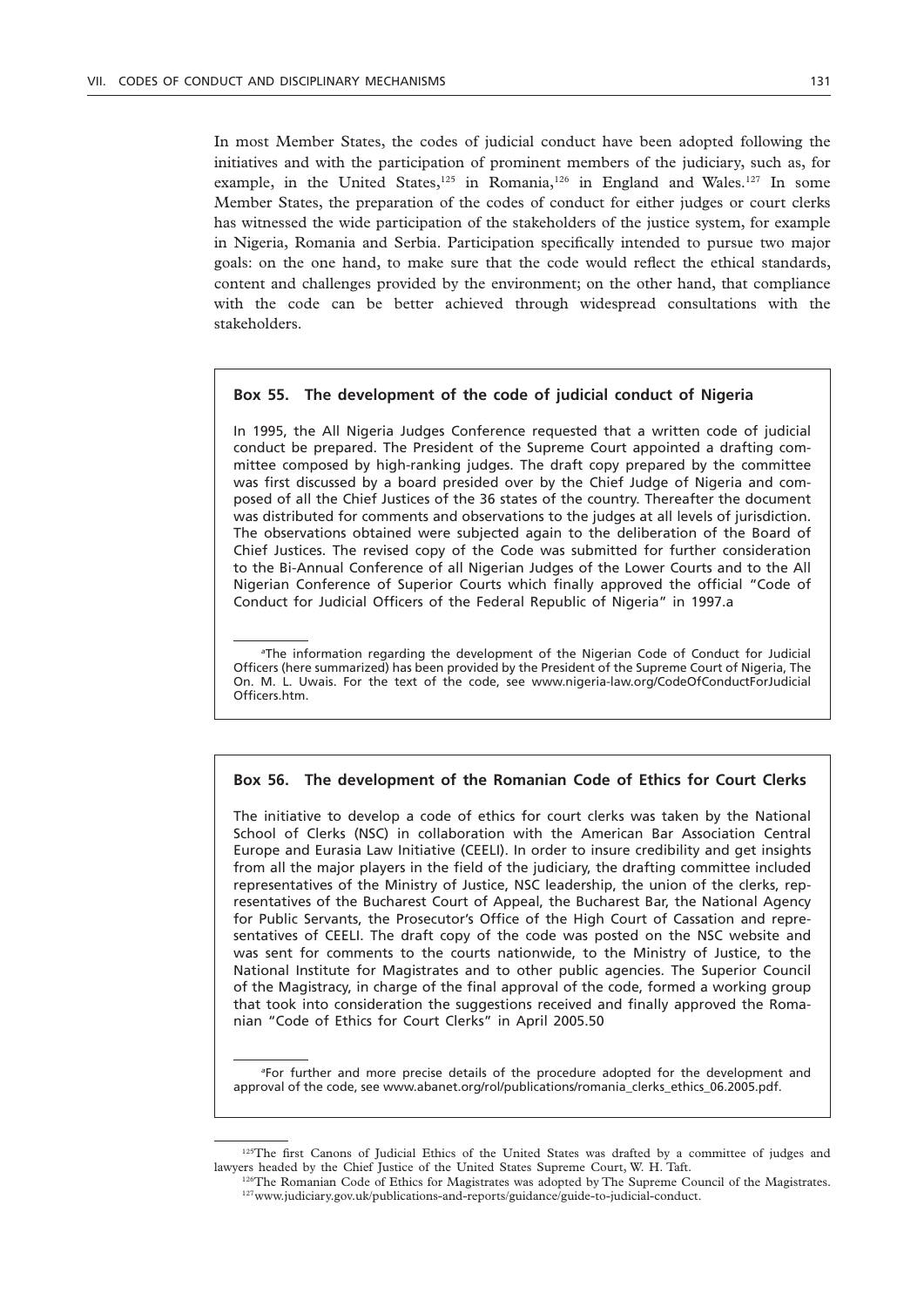# **3. Disciplinary mechanisms and sanctions**

In some common law countries, the only sanctions for judicial misconduct consist in the removal of judges from office. Such is the case, for example, in Australia and Canada. The Canadian Judicial Council (composed only of judges) is empowered to investigate complaints and allegations of judicial misconduct on the part of federal judges. If it finds evidence of very serious misconduct it may recommend to the Minister of Justice that the judge be removed. The Minister in turn must get the approval of both the House of Commons and the Senate. Also, in Australia, the only remedy for judicial misconduct is the removal of the judge and the procedure is similar to that adopted in Canada.

Until the second part of the last century, the United States had such an "all or nothing" approach, appropriate only for dealing with cases of extreme misbehaviour. Federal judges could be removed by impeachment (formal charges drawn by the House of Representatives and thereafter tried by the Senate). State judges could be removed by impeachment and/or by the equally cumbersome procedures of recall or address. Those extreme and ineffective remedies are still standing, but starting from the 1960s, codes of judicial conduct have been progressively enforced in all 50 states as well as at the federal level.

# **Box 57. Disciplinary initiative, procedure and sanctions in the United States**

*(a)* At the state level, the adoption of codes of judicial conduct, similar to one another, are applied by judicial conduct organizations composed entirely of judges, attorneys and private citizens of good standing, in proportions that vary from state to state.*<sup>a</sup>* Such judicial conduct organizations are empowered to carry out investigations following complaints presented by citizens, or even *ex officio*. The procedure is quasijudicial and the judicial conduct organizations can, depending on the state, impose or recommend to a higher body a variety of sanctions for judicial misbehaviour such as reprimand, admonishment, censure, fine, suspension, involuntary retirement, or removal. The disciplinary decisions of the judicial conduct organizations are always appealable to a higher court of the state. In various states, the disciplinary activities of the judicial conduct organizations are made public at different stages of the disciplinary proceedings (in the course of investigations, or when the charges are filed, or when the sanctions are imposed).

*(b)* At the federal level, impeachment remains the only remedy available for removing a judge. Since 1980, a federal law, the Judicial Conduct and Disability Act, authorizes any citizen to file a complaint at the competent court of appeal alleging that a federal judge has engaged in conduct prejudicial for the proper functioning of justice (including possible cases of mental or physical disability). The chief judge of the competent court reviews the complaint and either dismisses it or, if there is sufficient cause, appoints a committee of judges to investigate the case and prepare a report for the judicial council of the court which, in turn, may dismiss the complaint or proceed to judge the case and even impose sanctions such as censure, or reprimand the judge either by private communication or by public announcement. In case of very grave misconduct, the judicial council may ask the Judicial Conference of the United States (presided over by the Chief Justice of the Supreme Court and composed of judges representing all the judicial districts) to refer the case to the House of Representatives for possible impeachment. Complainants or judges aggrieved by council action may petition the Judicial Conference of the United States for review.

It is worth noting is that:

• The complaint, short of impeachment, is evaluated and disposed of at all levels of the disciplinary (or disability) proceeding only by judges (Chief judge of the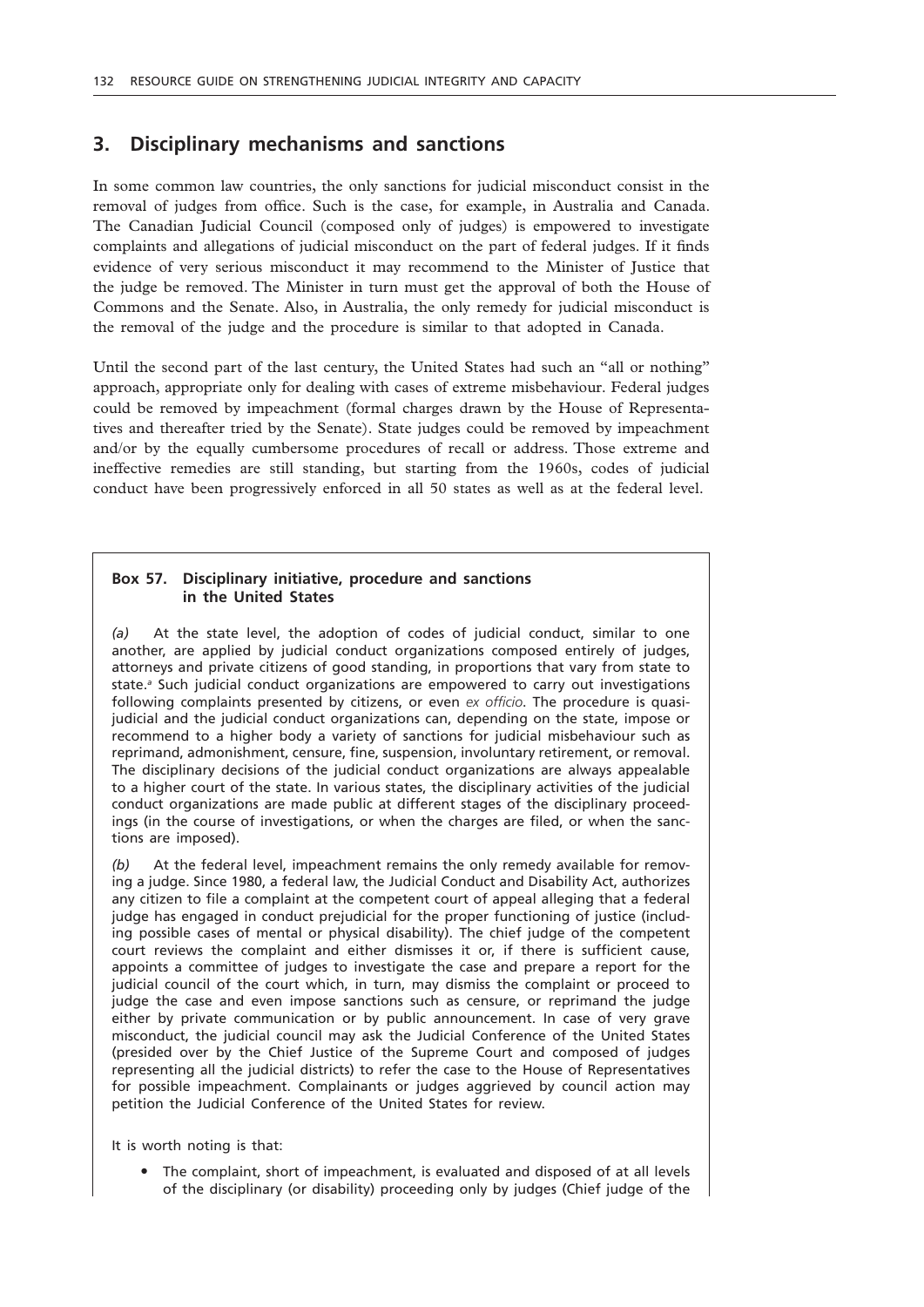courts of appeals, investigating committees and judicial councils of the courts of appeals and the Judicial Conference of the United States).

- The complainant must be kept informed of the disciplinary proceeding and of its outcome, and is entitled to petition for review.
- In 2004, the Chief Justice of the United States Supreme Court appointed a commission to evaluate the efficiency of the disciplinary system. The commission reviewed the complaints that had been dismissed and conducted numerous interviews. Though satisfied with the results of the inquiry, in 2006 the commission made several recommendations.*<sup>b</sup>* Among them, that the district courts should better publicize to citizens their right to file complaints and how to do it, and that special orientation programmes should be established for newly appointed chief judges in order to avoid the undue dismissal of complaints.

Both at the state level and at the federal level, complaints regarding judicial conduct must be dismissed if directly related to the merits of judicial decisions or procedural rulings.

*a* www.ajs.org/ethics/eth\_jud\_conduct.asp.

*<sup>b</sup>*www.supremecourtus.gov/publicinfo/breyercommitteereport.pdf.

### **Box 58. Disciplinary initiative, procedures and sanctions in civil law countries**

In civil law countries, there are substantial variations with regard to disciplinary initiative, composition of the authorities in charge of discipline, and disciplinary sanctions. Some of the more relevant are the following:

*(a)* In some countries, disciplinary initiative is in the hands of the Minister of Justice who shares such power with other authorities: in Italy with the Prosecutor General at the Court of Cassation and in France with the heads of the courts of appeals. In Austria, it is the same collegiate authority that has the powers to initiate disciplinary proceedings, to conduct investigations and to judge (those who conduct the investigation do not participate in the judging panel).

*(b)* In some countries, disciplinary powers are vested exclusively in collegiate authorities that operate at the national level (in Italy, for example, the first level of disciplinary jurisdiction is concentrated in the hands of the Superior Council of the Magistracy, while the appellate level is assigned to the Court of Cassation). In some other countries, such as Germany and Austria, the first level of disciplinary jurisdiction is handled by bodies that operate at the level of the various courts of appeal.

*(c)* In some countries, the panels are composed exclusively of judges (for example in Austria and Germany). Elsewhere, the judging panels include a majority of judges and a minority of "lay" members (such as lawyers, law professors, and others) as in Italy and France. However, the appellate disciplinary level is assigned to bodies composed only of judges. Worth noting is that at the first level of disciplinary pronouncements, the judging panels in Italy and France also include public prosecutors due to the circumstance that both judges and prosecutors belong to the same corps (i.e., they are jointly recruited and can move from one function to the other in the course of their career). In Italy, the code of conduct, the disciplinary procedure and the judging panels are the same for both judges and prosecutors. In some countries, such as France, Germany and Belgium, heads of courts are empowered to punish judges of their courts directly with minor sanctions such as admonishment.

*(d)* In most civil law countries, the types and number of disciplinary sanctions vary. They range from admonishment to dismissal (in some cases with reduced or no pension). Some sanctions are of a financial nature, such as reduction of salary (as in Austria, Belgium, France, Germany, Hungary and Slovakia) or fines (as in Denmark, Germany and Spain). Some other sanctions have financial implications such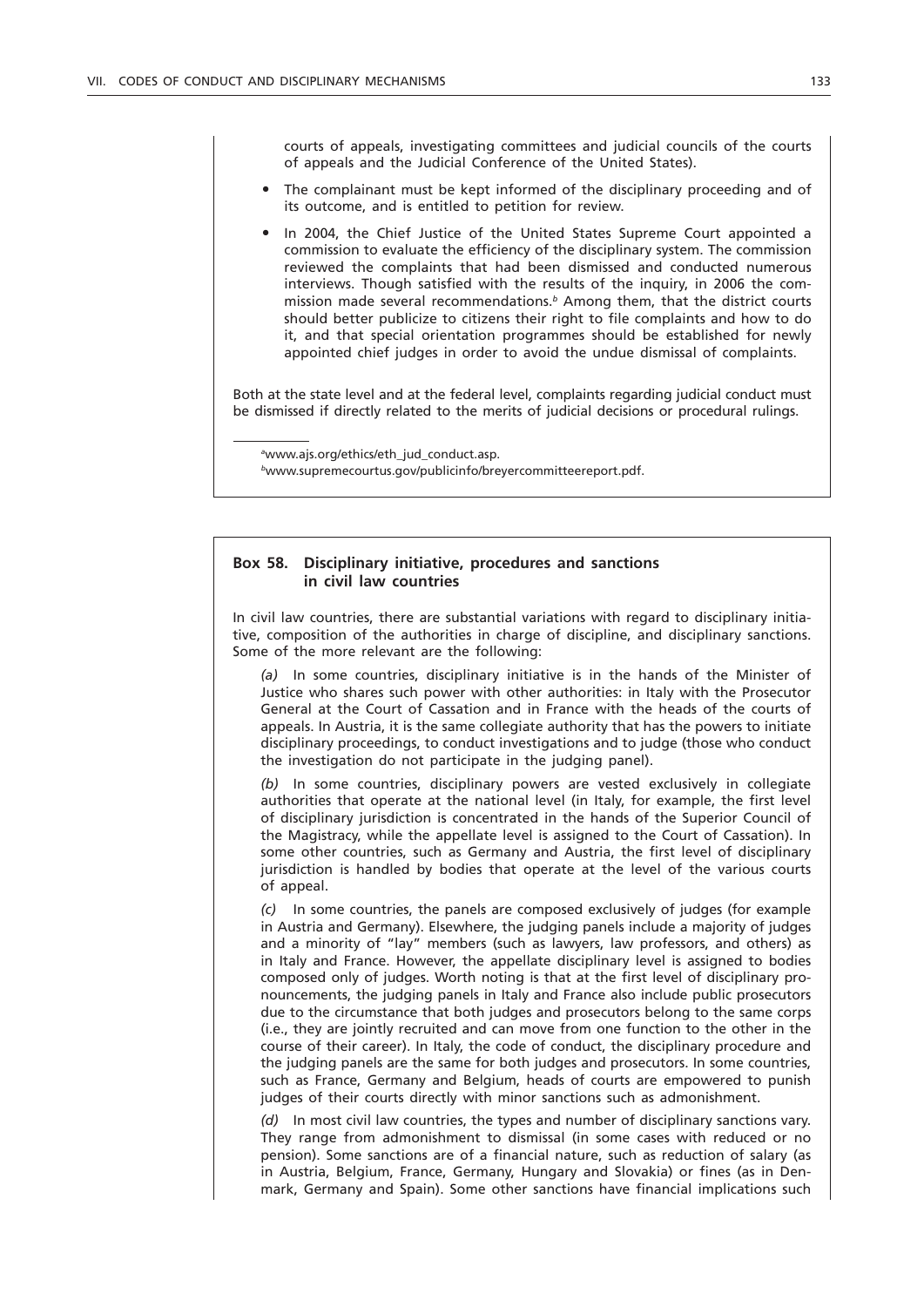#### **Box 58.** *(continued)*

as the lowering of the career rank (e.g., in France) or of seniority of service (e.g., in Italy). In most countries, transfer to another court is also included among disciplinary sanctions. In all countries, judges can be suspended from their functions if accused of very grave disciplinary misconduct or criminal violations.

*(e)* Just as it is in common law countries, guarantees are provided for the judge suspected of, or disciplined for, misconduct. From the very beginning of the disciplinary proceeding, the judge has the right to be heard, and he/she is entitled to be assisted by an attorney (de facto almost invariably another judge) at all stages of the disciplinary proceedings. In all countries, furthermore, the judge who is sentenced for misconduct is entitled to ask for a review of the verdict either through an administrative or judicial procedure or both (e.g., in Germany).

*(f)* In civil law countries, the role of citizens in disciplinary proceedings is very limited. In most countries, there is no formal procedure to file a complaint on the part of citizens. Certainly they may address their complaints of judicial misconduct to the authorities that are empowered to initiate disciplinary proceedings, but usually do not even have the right to be told the outcome of their complaints. In any case, they cannot stand as a party in disciplinary proceedings as is possible in some common law countries.*<sup>a</sup>*

*a* A recent reform of the French constitution, however, requires that the law should allow the citizens to address their complaints at the Superior Council of the judiciary and be informed of the decisions of the Council (art. 34 Loi constitutinnelle no. 2008-724).

# **4. Conclusions and recommendations**

- The development of codes of conduct should be pursued with a participatory approach, taking into account that the principles of ethical conduct need to reflect the ethical standards, content and challenges provided by the environment. Compliance and ownership of the code are closely interrelated, thus the more ownership through consultation can be achieved, the more likely compliance with the code will be achieved as well.
- " Participatory approach in the development process of the codes of conduct should also include external stakeholders so as to ensure that ethical principles reflect the "clients' perspective" (e.g. bar, academia, relevant civil society, police and business associations).
- " Initial content guidance for the judicial code can primarily be drawn from the Bangalore Principles of Judicial Conduct as well as similar regional standards.
- The code should be considered as a living document and be reviewed from time to time in light of ethical challenges that have been emerging and the efficacy of the codes in addressing those challenges.
- " Establish a system of dissemination of the code and ensure that all judicial officers obtain a copy.
- " Establish a professional ethics programme for the judiciary.
- Establish an advisory function where judges can obtain concrete behavioural guidance.
- Communicate the principles to the court users at large.
- Create a public feedback system to ensure that those who feel that a judge in his/ her conduct did not comply with the requirements can readily bring forward their complaints to a competent authority. In addition, ensure that the complainants are informed as to the final outcome of their complaints.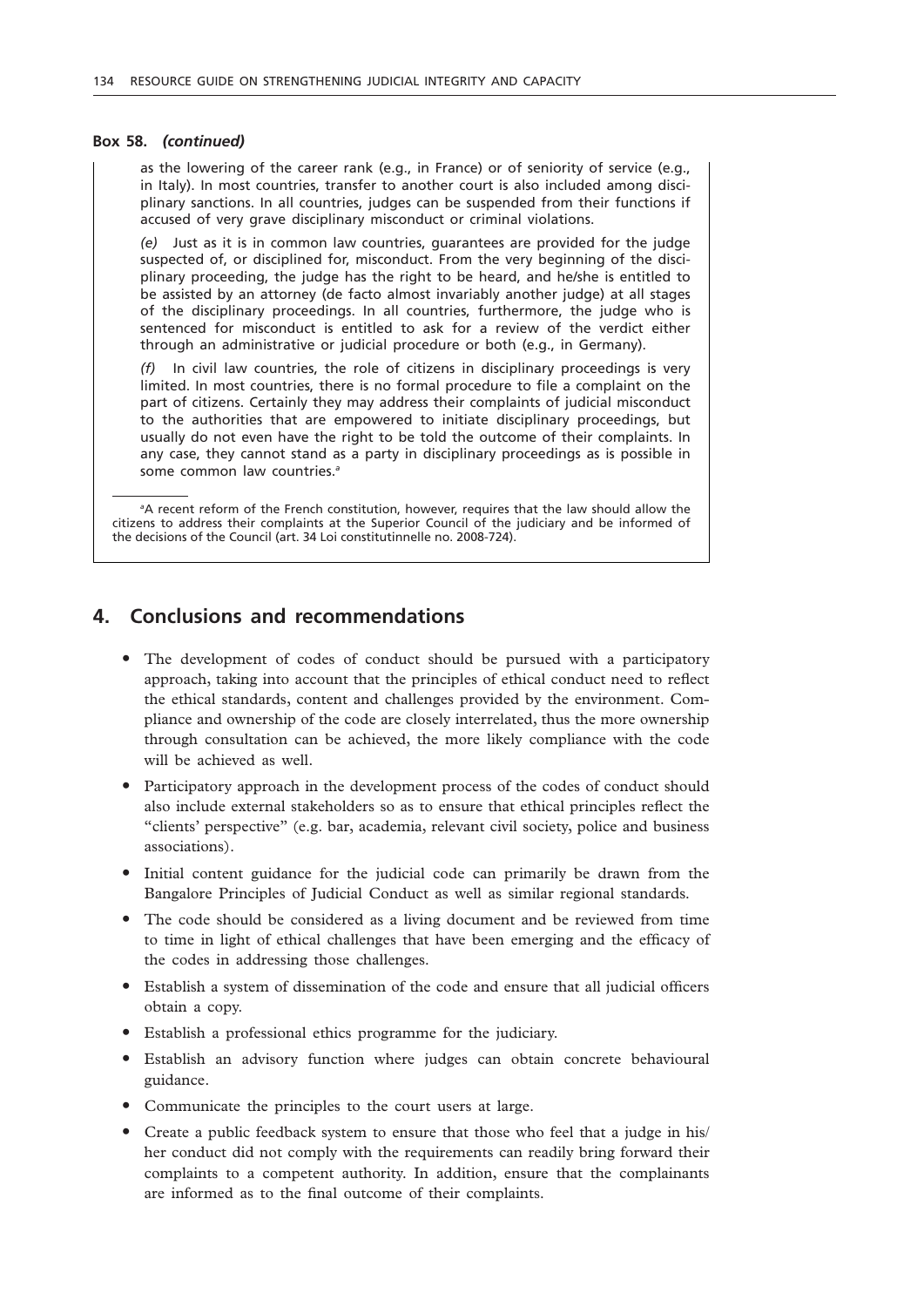# **REFERENCES**

- American Bar Association Standing Committee on Pro Bono and Public Service, Supporting Justice II: A Report on the Pro Bono Work of America's Lawyers at 19-21 (Feb. 2009), www.abanet.org/legalservices/probono/report2.pdf. By contrast, key factors that discourage participation in pro bono activities. Ibid*.* art. 22-23.
- American Bar Association, Standing Committee on Pro Bono and Public Service, Supporting Justice: A Report on the Pro Bono Work of America's Lawyers 6.
- A sample training agenda, including an overview of session objectives and teaching strategy, http:// philja.judiciary.gov.ph/attachments/1\_Judicial\_Reform\_Adocacy\_Orientation\_Workshop.pdf.
- Bangalore Principles of Judicial Conduct, Value 3: Integrity, Application 3.2.
- Bangalore Principles of Judicial Conduct, Value 4: Propriety, Application 4.15 (control with respect to accepting gifts or favors); Value 5: Equality, Application 5.4 (control with respect to ensuring equal treatment and non-discrimination); Value 6: Competence and Diligence, Application 6.6 (control with respect to maintaining order and decorum in proceedings).
- Brennan Center for Justice, Language Access in State Courts art. 1 (2009); Conference of State Court Administrators, White Paper on Court Interpretation: Fundamental to Access to Justice at 4 (Nov. 2007).
- Brennan Center for Justice, Language Access in State Courts art. 11-33 (2009).
- Canadian Ethical Principles for Judges, pp. 3-4, www.cjc-ccm.gc.ca. *Also* the Foreword to the "Guide to Judicial Conduct of England and Wales", www.judiciary.gov.uk/Resources/JCO/Documents/ guidance\_guide\_to\_judicial\_conduct\_update\_2008.pdf.
- CEPEJ (2006), Compendium of "best practices" on time management of judicial proceedings.
- Checchi & Co. Consulting, Inc., Guatemala Justice Program 1999-2004: Final Report 29-31 (2004).
- Checklists draw upon the experience of the New York-based firm of Skadden, Arps, Slate, Meagher and Flom LLP and is detailed in: Ronald J. Tabak, *How Law Firms Can Act to Increase Pro Bono Representation* (2003), www.probonocentrum.cz/\_files/file/podklady%20pro%20kulat%C3% BD%20st%C5%AFl/Tabak\_How%20law%20firms%20can%20act%20to%20increase%20 pro%20bono%20representation.pdf.
- Codes of conduct for non-judicial staff over the past several years are Bulgaria in 2003, Philippines (2004, http://philja.judiciary.gov.ph/alerts/2004/e-alerts\_jun04.htm), Romania (2006, www.csm 1909.ro/csm/linkuri/02\_06\_2006\_\_4521\_en.doc), Russia (2006, www.nacmnet.org/ethics/Ethics %20101208/Russian%20Fed%20Rules%20of%20Conduct0106Eng.doc), Serbia (2009), Ukraine (2009), and Kosovo (2010, www.kgjk-ks.org/repository/docs/Kodi\_Etikes\_Stafi\_Gjyqesor\_Eng.pdf).
- Cohen, M. D., March, J. G., and Olsen, J. P. (1972). A Garbage Can Model of Organizational Choice. *Administrative Science Quarterly, 17*(1), 1-25. March, J. G., and Olsen, J. P. (1979). *Ambiguity and Choice in Organizations*. Bergen.
- Commentary on the Bangalore Principles for Judicial Conduct, United Nations Office on Drugs and Crime, www.unodc.org/documents/corruption/publications\_unodc\_commentary-e.pdf
- Comprehensive court user surveys, see generally, e.g., United Nations Office on Drugs and Crime, Assessment of the Integrity and Capacity of the Justice System in Three Nigerian States: Technical Assessment Report (Jan. 2006), www.unodc.org/pdf/corruption/publications\_nigeria\_ assessment.pdf; United Nations Office on Drugs and Crime, Assessment of Justice Sector Integrity and Capacity in Two Indonesian Provinces: Technical Assessment Report (Mar. 2006), www.unodc.org/pdf/corruption/publications\_indonesia\_e\_assessment.pdf.
- Conference of State Court Administrators, White Paper on Court Interpretation: Fundamental to Access to Justice art. 4 (Nov. 2007).
- Contini F, Mohr R. 2008. *Judicial Evaluation. Traditions, innovations and proposals for measuring the quality of court performance*. Saarbrücken: VDM. 120 pp.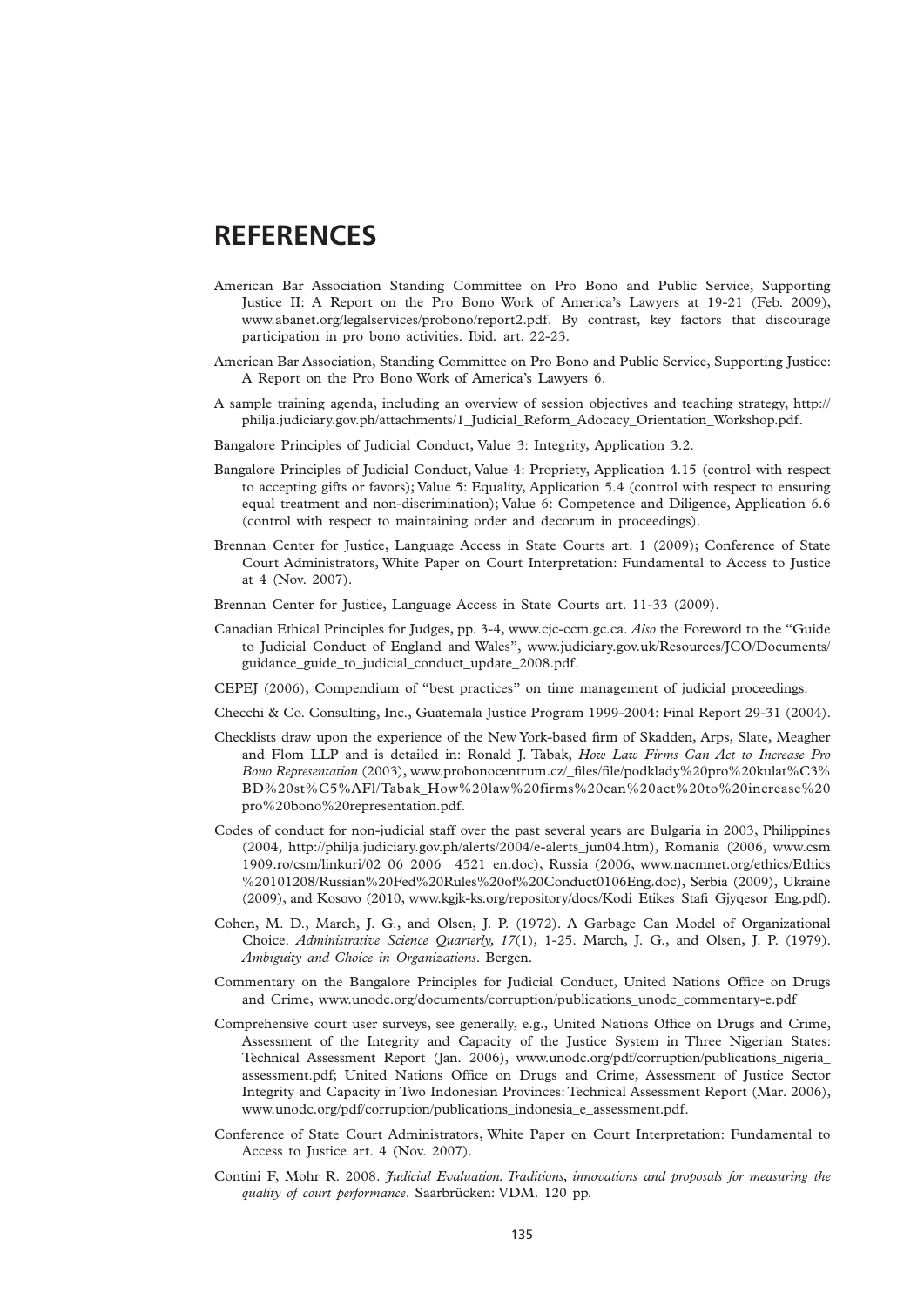- Contini, F., and Lanzara, G. F. (Eds.). (November 2008). *ICT and Innovation in the Public Sector. European Studies in the Making of E-Government*: Palgrave Macmillan.
- Court Service of Ireland, a teaching resource packet, "Let's Look at the Law," www.courts.ie/courts. ie/Library3.nsf/PageCurrentWebLookUpTopNav/Schools.
- Court user guides: http://fcthighcourt.gov.ng/index.php?option=com\_content&view=article&id=259 &Itemid=124.
- Definitions that are also provided by OECD (DAC Glossary of Key Terms in Evaluation, May 2002), www.oecd.org/dataoecd/29/21/2754804.pdf and USAID. See also The United Nations Rule of Law Indicators, Implementation Guide and Project Tools (2011), at www.un.org/en/ peacekeeping/publications/un\_rule\_of\_law\_indicators.pdf.
- Department of Audits and Accounts, Special Report on State Employee Incentive Payments, Fiscal Year 2008 art. 3-4 (Apr. 2009), www.audits.ga.gov/rsaAudits/viewMain.aud.
- DiIulio, J. J., Alpert, G. P., Moore, M. H., Cole, G. F., Petersilia, J., Logan, C. H., et al. (1993). *Performance Measures for the Criminal Justice System. Discussion Papers from the BJS-Princeton Project*: Bureau of Justice Statistics—Princeton University Study Group on Criminal Justice Performance Measures.
- Di Federico Giuseppe (ed—2005), Recruitment, Professional Evaluations and Career of Judges and Prosecutors in Europe: Austria, France, Germany, Italy, the Netherlands and Spain, Lo Scarabeo, Bologna, www.irsig.cnr.it.
- Di Federico Giuseppe, "Recruitment, Professional Evaluation, Career and Discipline of Judges and Prosecutors in Italy"; also, G. Di Federico, "Independence and Accountability of the Italian Judiciary: the Experience of a Former Transitional Country in a Comparative Perspective," in A. Sajo (ed.), *Judicial Integrity*, Martinus Nijhoff, Publishers, Leiden/Boston, 2004, pp. 181-206.
- Esterling K. M. (1999), *Judicial Accountability the Right Way: official performance evaluations help the electorate as well as the bench*, in Judicature, Vol. 82, no. 5, pp. 2006-215.
- European Commission for the Efficiency of Justice (CEPEJ) (2006), *Length of court proceedings in the member States of the Council of Europe based on the case-law of the European Court of Human Rights*, Strasbourg: European Commission for the Efficiency of Justice.
- European Network of Councils for the Judiciary (ENCJ) Working Group on Quality Management. 2008. Report ENCJ Working Group Quality Management, European Network of Councils for the Judiciary, Budapest.
- Fabri, M., Jean, J.-P., Langbroek, P., and Pauliat, H. (Eds.) (2005). *L'administration de la justice en Europe et l'évaluation de sa qualité*. Paris: Montchrestien.
- Fabri, M., and Contini, F. (Eds.). (2001). *Justice and Technology in Europe: How ICT is Changing Judicial Business*. The Hague, the Netherlands: Kluwer Law International.
- Federal Judicial Center, Benchbook for United States District Court Judges (4th ed., with March 2000 revisions), www.fjc.gov/public/pdf.nsf/lookup/Benchbk.pdf/\$file/Benchbk.pdf).
- Foundation of University Legal Clinics, Annual Report on Activity of Student Legal Clinics 2006/07, www.fupp.org.pl/down/prezentacja\_2006-2007.ppt (*in Polish*).
- Foundation of University Legal Clinics, Annual Report on Activity of Student Legal Clinics 2006/07, www.fupp.org.pl; Stephen Golub, *Nonlawyers as Legal Resources for Their Communities*, *in* Many Roads to Justice: The Law Related Work of Ford Foundation Grantees Around the World 297, 303 (Mary McClymont and Stephen Golub eds., 2000).
- Fourth Meeting of the Judicial Group on Strengthening Judicial Integrity, Vienna, 27-28 October 2005, www.unodc.org/pdf/corruption/publication\_jig4.pdf.
- Friedman L. M. (1994), *Total justice*, Russel Sage, New York; Irschl R. (2004), *Juristocracy*—P*olitical not Juridical*, in The Good Society, vol. 13, No. 3, 6-11; Tate C. N. and T. Vallinder (eds), *The Global Expansion of Judicial Power*, New York University Press, New York.
- Hagsgård M. B. 2008. Internal and External Dialogue: A Method for Quality Court Management. *International Journal For Court Administration* 1:13-8.

Ibid*.*

Ibid*.*, pp. 77-84.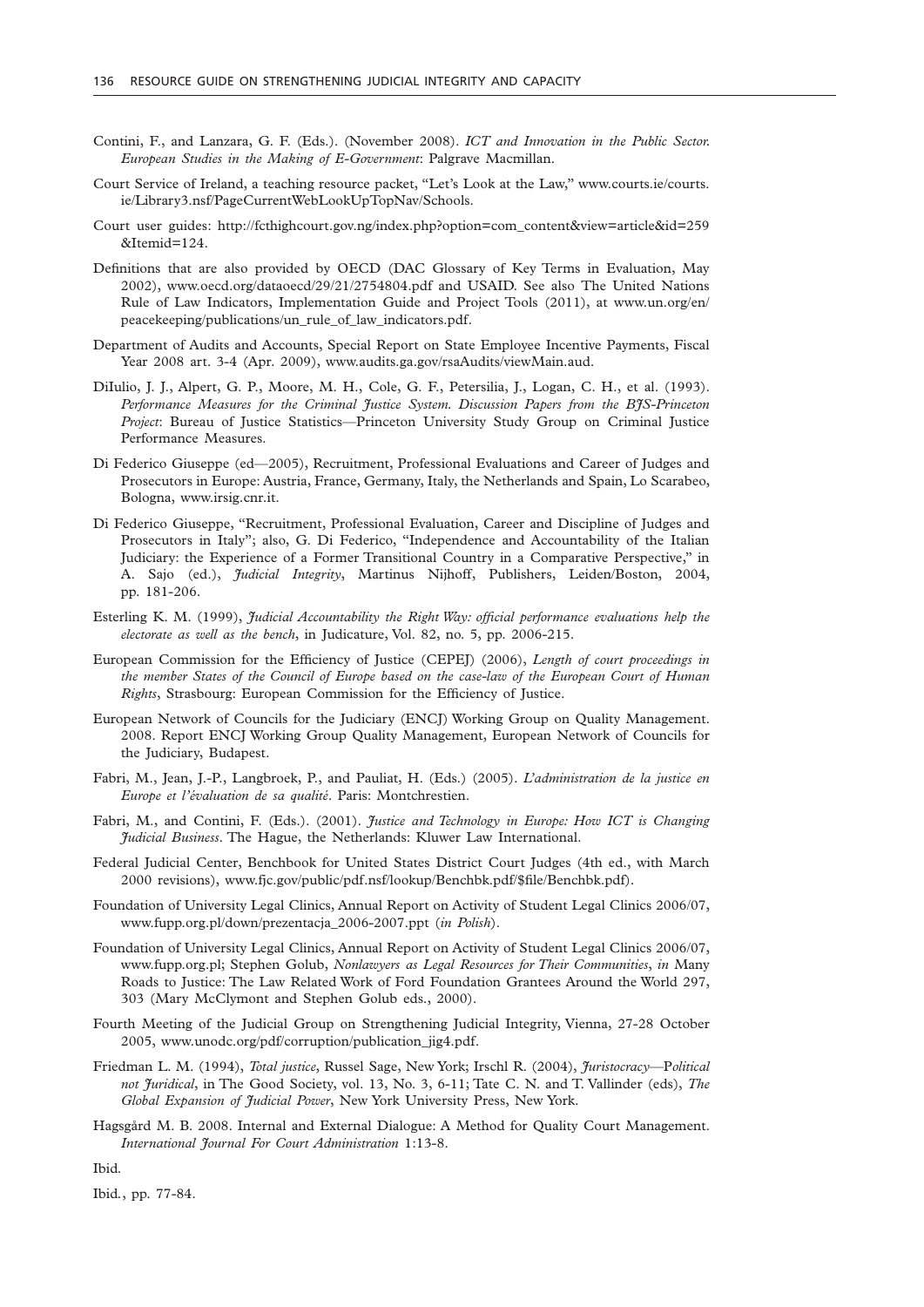ICCPR art. 14(3)*(d)*; ECHR art. 6(3)*(c)*; American Convention on Human Rights art. 8(2); African Charter on Human and Peoples Rights (Banjul Charter) art. 7.

ICCPR art. 14(1); ECHR art. 6(1).

Ibid., art. 4.

Ibid*.,* art. 21.

- J. M. Shaman, S. Lubert and J. J. Alfini, *Judicial Conduct and Ethics*. Michie Law Publications, Charlottesville Virginia, 1995. pp.1-28.
- Judicial Appointments in England and Wales: Policies and Procedures, www.dca.gov.uk/judicial/ appointments/jappinfr.htm#contact.
- Judicial Council Reforms for an Independent Judiciary. Examples from Egypt, Jordan, Lebanon, Morocco and Palestine, International Federation for Human Rights, May 2009, www.unhcr. org/refworld/pdfid/4a83c4420.pdf.
- Karl E. Thoennes III, A National Inventory and Review of Ethics Codes for Court Managers and Staff (Institute for Court Management, 2007), www.ncsconline.org/D\_Icm/programmes/cedp/ papers/Research\_Papers\_2007/Thoennes\_NACM-Code.pdf.
- Langbroek, P., and Fabri, M. (2007). Internal case assignment and judicial impartiality: comparative analysis. In P. Langbroek and M. Fabri (Eds.), *The right judge for each case. A study of case assignment and impartiality in six European judiciaries*. Antwerp: Intersentia.
- Legal Aid Board of South Africa, Annual Report 2009-2010 art. 2.
- Legal Services Corporation, Documenting the Justice Gap in America: The Current Unmet Civil Legal Needs of Low-Income Americans art. 15 (2nd ed.; June 2007), www.lsc.gov/justicegap. pdf. Ibid. art. 4. Ibid. art. 9, 12. South Africa's Justice Centres, www.legal-aid.co.za, Legal Aid Center in Belize (www.belizelaw.org/legal\_aid.html); Legal Aid Department in Hong Kong www. lad.gov.hk/eng/documents/ppr/publication/guide\_to\_legal\_aid\_services\_in\_hongkong%28e%29\_ lowr.pdf; Legal Assistance Centre in Namibia www.lac.org.na; Legal Aid Bureau in Singapore http://app2.lab.gov.sg/; and Community Legal Advice Centres in England www.lawcentres.org.uk.
- Legal Services Corporation, Fact Sheet: Statutory Restrictions on LSC-Funded Programmes, available at www.lsc.gov/pdfs/Restrictions.pdf South Africa, civil legal aid Legal Aid Board, Legal Aid Guide 2009 at 48-52, available at www.legal-aid.co.za/images/legal-services/Guide/laguide.pdf. In Hong Kong, Legal Aid Department, Guide to Legal Aid Services in Hong Kong at 6, www.lad.gov.hk/eng/documents/ppr/publication/guide\_to\_legal\_aid\_services\_in\_hongkong %28e%29\_lowr.pdf
- Linn Hammergren, *Institutional Strengthening and Justice Reform* 16-21 (USAID Center for Democracy and Governance Paper No. PN-ACD-020, Aug. 1998).
- National Association of Judiciary Interpreters and Translators, *Position Paper: Telephone Interpreting in Legal Settings* art. 1 (Feb. 2009), www.najit.org/publications/Telephone%20Interpreting.pdf.
- National Association of Judiciary Interpreters and Translators, Code of Ethics and Professional Responsibilities, http://ethics.iit.edu/indexOfCodes-2.php?key=15\_403\_707.
- National Conference of State Trial Judges (United States) (1992). *Trial management standards recommended by [the] National Conference of State Trial Judges*. Chicago: American Bar Association.
- Ng, G. Y., Velicogna, M., and Dallara, C. (2008). *Monitoring and Evaluation of Court System: A Comparative Study*. Strasbourg: European Commission for the Efficiency of Justice.
- OPM, Incentive Awards: The Changing Face of Performance Recognition art. 8-9.
- Penal Reform International, Index of Good Practices in Providing Legal Services in the Criminal Justice System 15 (Version 2, Feb. 2006).
- "Performance Measurement" *A Dictionary of Business and Management*. Ed. Jonathan Law. Oxford University Press, 2006. *Oxford Reference Online*. Oxford University Press. www.oxfordreference. com/views/ENTRY.html?subview=Main&entry=t18.e4763
- Procedure adopted for the development and approval of the code in Romania, www.abanet.org/rol/ publications/romania\_clerks\_ethics\_06.2005.pdf.
- Public Interest Law Initiative and Open Society Justice Initiative, *2nd European Forum on Access to Justice (Budapest, Hungary, Feb. 24-26, 2005): Preliminary Forum Report* 26 (2005).
- *Report of the Fourth Meeting of the Judicial Group on Strengthening Judicial Integrity (Vienna, 27-28 October 2005)* art. 18-21, www.unodc.org/pdf/corruption/publication\_jig4.pdf.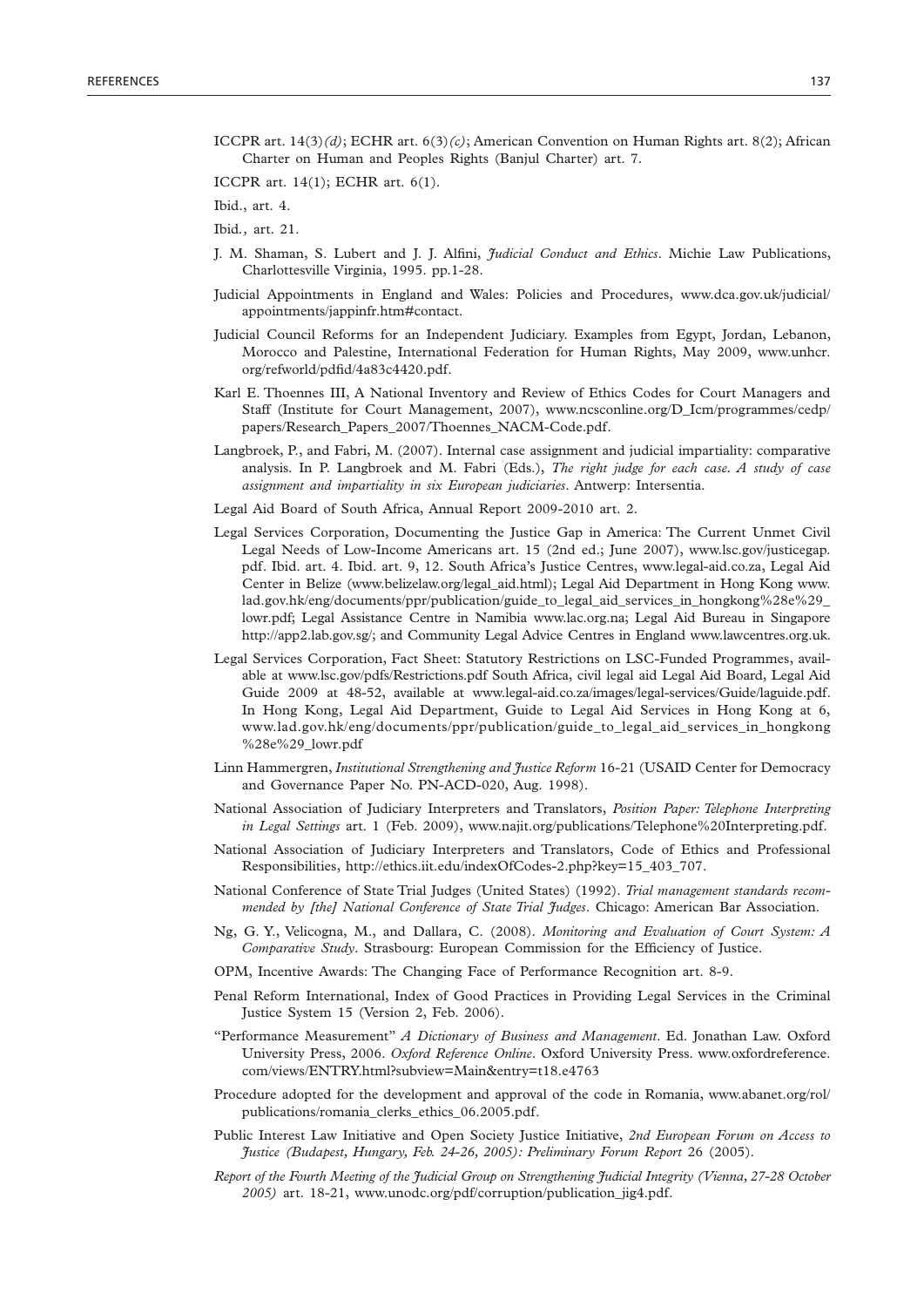- Reiling D. 2009. *Technology for Justice. How Information Technology Can Support Judicial Reform*. Leiden University Press. 310 pp.
- Rodgers and Hunter arguing for its effectiveness and Dinesh and Palmer describing the failures of MBO Rodgers R, Hunter J. H. 1992. A foundation of good managment practice in Government: management by objectives. *Public Administration Review* 52; David Dinesh, Palmer E. 1998 Management by objectives and the Balanced Scorecard: will Rome fall again? *Management Decision* 36 363-9.
- Roger E. Hartley, Lisa M. Holmes (2002), *The Increasing Senate Scrutiny of Lower Federal Court Nominees*, in Political Science Quarterly, Vol.117, No. 2, pp. 259-278.
- Schauffler, R. Y. (2007). Judicial accountability in the US state courts Measuring court performance. 3(1), 112-128.
- Setting up a court interpretation programme, www.ncsconline.org/D\_Research/CourtInterp/CICourt-Consort.html. The National Association of Judiciary Interpreters and Translators, www.najit.org.
- Simon Evans and John Williams, Appointing Australian Judges: A New Model, http://papers.ssrn. com/sol3/papers.cfm?abstract\_id=938650#.
- Solomon, M., and Somerlot, D. K. (1987), *Caseflow Management in the Trial Court: Now and for the future*, Chicago: American Bar Association.
- Solomon, M., and Somerlot, D. (1987). *Caseflow Management in the Trial Court: Now and for the Future*. Chicago: American Bar Association. Mahoney, B. (1988). *Changing Times in Trial Courts*.
- Steelman, D. C. (2003), *Judge shopping and random assignment of cases to judges*. Williamsburg, Va.: The National Center for State Courts.
- Steelman, D. C. (2000). *Case-flow Management. The Hart of Court Management in the New Millennium*. Williamsburg, Va.: National Center for State Courts.
- The American Judicature Society's Model Code of Conduct for Non-judicial Court Employees, www.ajs.org/ethics/eth\_non-judic-employ.asp, the National Association of Court Management's (NACM) Model Code of Conduct for Court Professionals, www.nacmnet.org/codeofconduct. html, the Judicial Conference's Code of Conduct for Judicial Employees, www.uscourts.gov/ guide/vol2/ch2a.html.
- The Committee's website, www.abanet.org/legalservices/probono/home.html, for additional information on the Committee's activities, including its publications.
- The first Canons of Judicial Ethics of the United States was drafted by a committee of judges and lawyers headed by the Chief Justice of the United States Supreme Court, W. H. Taft.
- The French constitution, (art. 34 Loi constitutionelle no. 2008-724).
- The Judicial group on strengthening judicial integrity and capacity, www.unodc.org/pdf/corruption/ publication\_jig4.pdf.
- The Judicial Integrity Group, with the support of UNODC, DFID and Transparency International identified a number of basic principles and guidelines which should be adopted when developing indicators and respective assessment tools, www.unodc.org/pdf/crime/corruption/judicial\_ group/Third\_Judicial\_Group\_report.pdf
- The Nigerian Code of Conduct for Judicial Officers, www.nigeria-law.org/CodeOfConductForJudicialOfficers.htm.
- The United Nations Convention against Corruption art. 13(1).
- Third Meeting of the Judicial Group on Strengthening Judicial Integrity, Colombo, January 2003, www.unodc.org/pdf/crime/corruption/judicial\_group/Third\_Judicial\_Group\_report.pdf.
- Thomas Church, J., Carlson, A., Lee, J.-L., and Tan, T. (1978). *Justice Delayed. the pace of litigation in urban trial courts*. Willamsburg, Va.: National Center for State Courts.
- United Nations Development Programme (UNDP), Doing Justice: How Informal Justice Systems Can Contribute 5, 15 (2006).
- United Nations Development Programme (UNDP), Programming for Justice: Access for All, A Practitioner's Guide to a Human Rights-Based Approach to Access to Justice 5 (2005).
- United Nations Office on Drugs and Crime (UNODC) (2002), *Assessment of the Integrity and Capacity of the Justice System in Three Nigerian States, Technical Assessment Report*, January 2006, www.unodc.org/pdf/corruption/publications\_nigeria\_assessment.pdf. UNODC (2004), *Assessment of Justice Sector Integrity and Capacity in Two Indonesian Provinces, Vienna, Jakarta 2004,*  www.unodc.org/pdf/corruption/publications\_indonesia\_e\_assessment.pdf.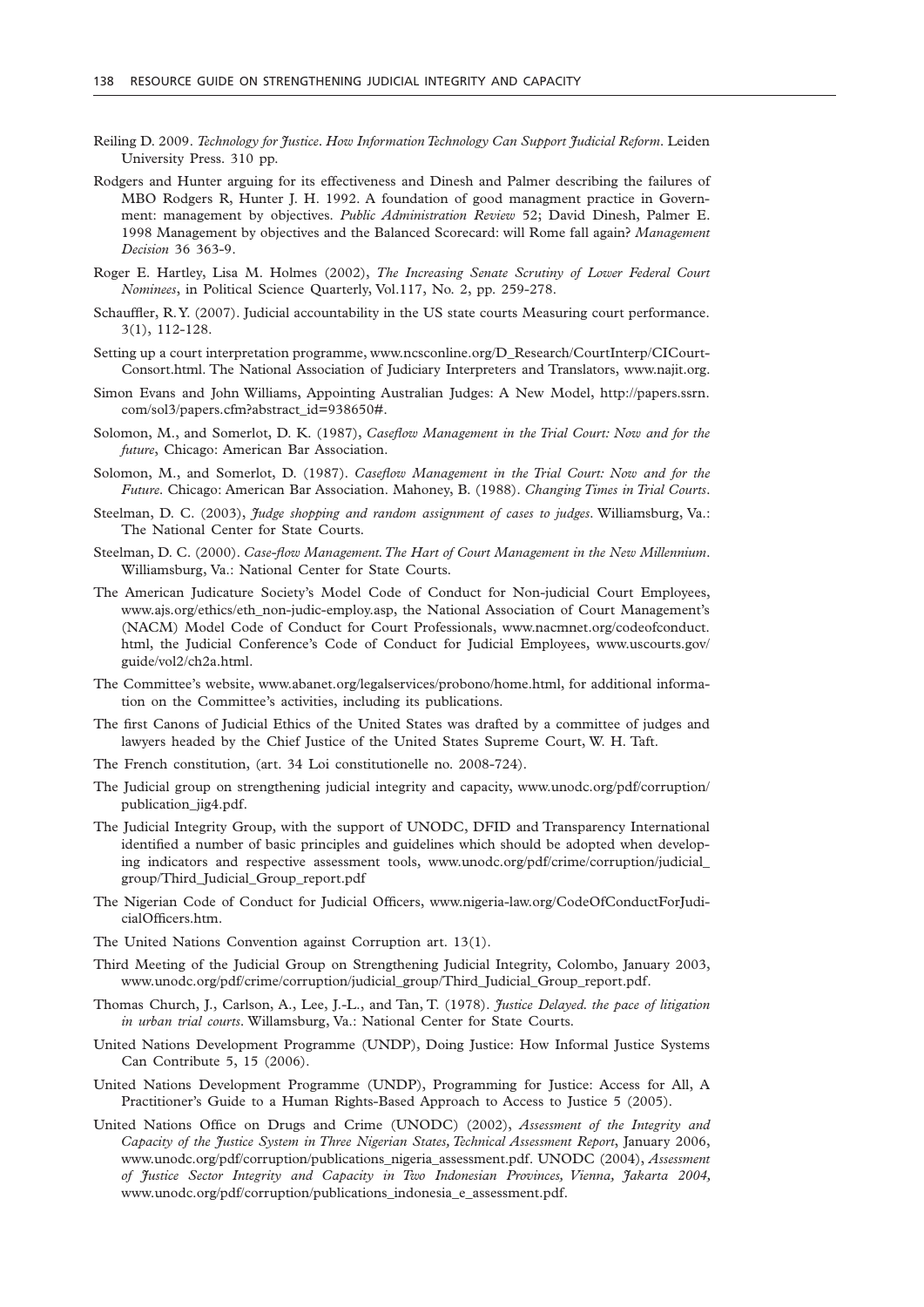- UNODC, Judicial Ethics Training Manual for the Nigerian Judiciary: www.unodc.org/documents/ corruption/publications\_unodc\_judicial\_training.pdf.
- UNODCCP, Global Programme against Corruption, Vienna, May 2001, An Economic and Jurimetrics Analysis of Official Corruption in the Courts: www.unodc.org/pdf/crime/gpacpublications/cicp12.pdf.
- UNODCCP, Global Programme against Corruption, Vienna, May 2001, *Investigating the Links between Access to Justice and Governance Factors:* www.unodc.org/pdf/crime/gpacpublications/ cicp13.pdf.
- UNODC, September 2007, Commentary on the Bangalore Principles of Judicial Conduct: www.unodc.org/documents/corruption/publications\_unodc\_commentary-e.pdf.
- OHCHR, United Nations, New York and Geneva 2006, Rule of Law Tools for Post Conflict States— Mapping the Justice Sector www.ohchr.org/Documents/Publications/RuleoflawMappingen.pdf.
- OHCHR, United Nations, New York and Geneva 2008, Rule of Law Tools for Post Conflict States—Maximizing the legacy of hybrid courts www.ohchr.org/Documents/Publications/Hybrid-Courts.pdf.
- OHCHR, United Nations, New York and Geneva 2009, Rule-of-law Tools for Post-conflict States— Amnesties www.ohchr.org/Documents/Publications/Amnesties\_en.pdf.
- OHCHR, United Nations, New York and Geneva 2009, Rule-of-law Tools for Post-conflict States— National Consultations on Transitional Justice www.ohchr.org/Documents/Publications/National ConsultationsTJ\_EN.pdf.
- The United Nations Rule of Law—International Rule of Law Directory (databases) www.unrol.org/ article.aspx?article\_id=35 www.roldirectory.org/.
- United Nations Department of Peacekeeping Operations (DPKO)—CLJAS—Justice Update vol 2, May 2011 www.un.org/en/peacekeeping/publications/cljas/justice052011.pdf.
- United Nations Development Programme: The Asia-Pacific Rights and Justice Initiative (AP-A2J) August 2002 http://regionalcentrebangkok.undp.or.th/practices/governance/a2j/about.html.
- United Nations Development Programme: Programming for Justice, Access for all, a Practionner's Guide to a Human Rights-Based Approach to Access to Justice, 2005 http://regionalcentrebangkok.undp.or.th/practices/governance/a2j/docs/ProgrammingForJustice-AccessForAll.pdf.
- United Nations Development Programme: Lessons From the Asia-Pacific Rights and Justice Initiative—Applying HRBA to Justice Programmes (lessons learned, guidelines and case studies from the Asia-Pacific)

http://regionalcentrebangkok.undp.or.th/practices/governance/a2j/tools/lessons.html http://regionalcentrebangkok.undp.or.th/practices/governance/a2j/tools/guidelines.html http://regionalcentrebangkok.undp.or.th/practices/governance/a2j/tools/casestudies.html

- UNDP: Police Practices: Obstructions to Poor People's Access to Justice, 2003 http://regional centrebangkok.undp.or.th/practices/governance/a2j/docs/ObstructionstoPoorPeoplesAccessto-Justice.pdf.
- UNDP: Interfaces between Formal and Informal Justice Systems to Strengthen Access to Justice by Disadvantaged People, Sinclair Dinnen, Research School of Pacific and Asian Studies, Australian National University, November 2003, http://regionalcentrebangkok.undp.or.th/ practices/governance/a2j/docs/FormalandInformalJusticeSystems.pdf.

## **Other relevant international instruments**

The Universal Declaration of Human Rights (UDHR)

The International Covenant on Civil and Political Rights (ICCPR)

Inter-American Convention on Human Rights (IACHR)

The United Nations Convention Against Corruption (UNCAC)

The African Charter on Human and People's Rights (1881)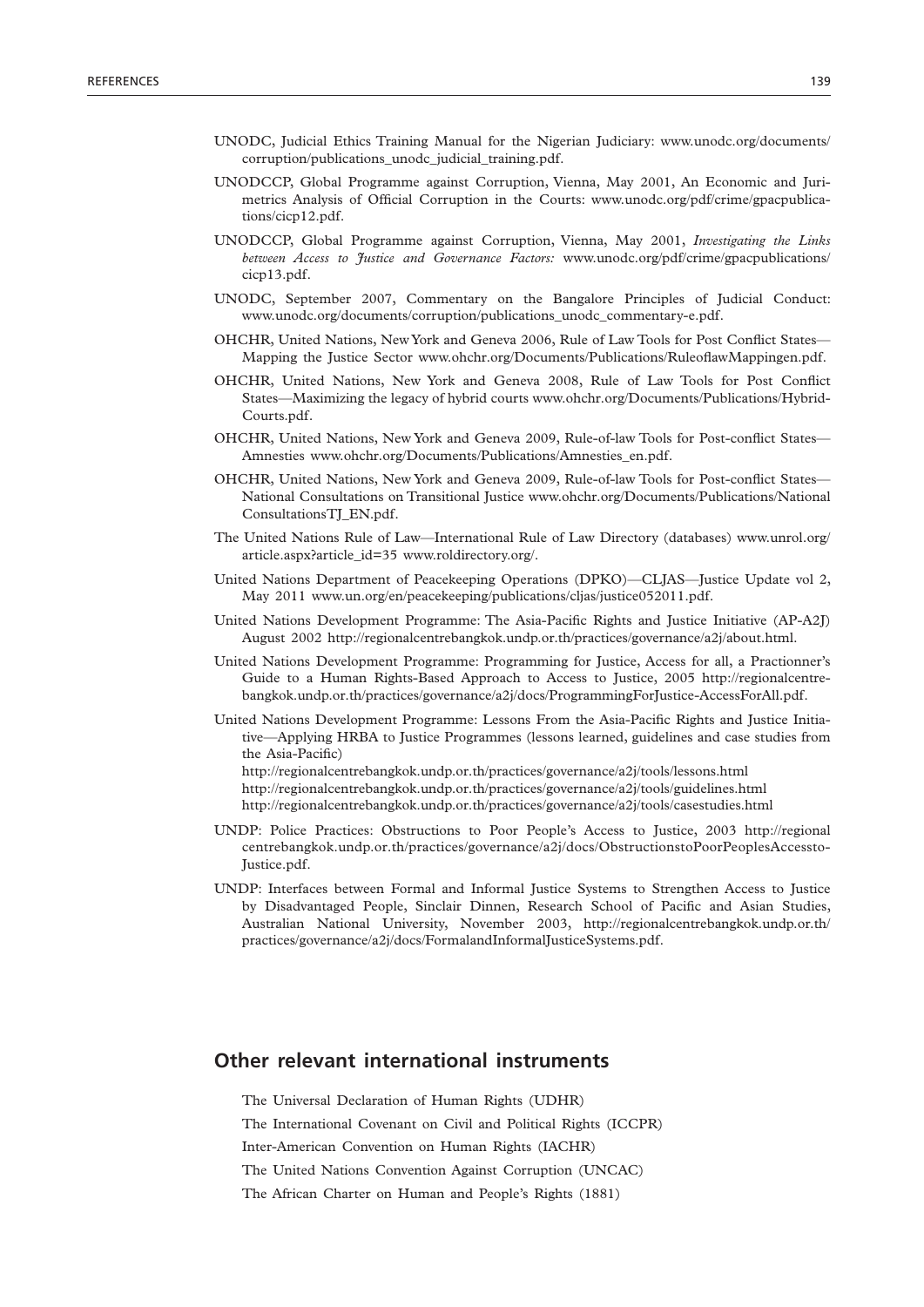The African Commission on Human and People's Rights, Resolution on the Respect and Strengthening of the Independence of the Judiciary (1996).

Caracas Declaration of Presidents of Ibero-American Supreme Justice Tribunals and Courts (Caracas, 1998).

The Charter for the Defense of Minorities Human Rights (1993, San Francisco).

Council of Europe: European Charter on the Statute for Judges (1998), Recommendation on the Independence, Efficiency and Role of Judges (1994), European Convention for the Protection of Human Rights and Fundamental Freedoms (1950).

The Geneva Conventions (1949) and Protocols (1977).

The International Charter of Legal Defense Rights (1987, Quebec).

The United Nations Basic Principles on the Independence of the Judiciary (1985).

The Universal Charter of the Judge (1999).

- Universal Declaration of Human Rights art. 10; ICCPR art. 14(1); ECHR art. 6(1); American Convention on Human Rights art. 8(5).
- United States Agency for International Development, Alternative Dispute Resolution Practitioners' Guide, Appendix A, art 2-3. (March 1998).
- United States Office Of Personnel Management, Office Of Merit Systems Oversight And Effectiveness, Incentive Awards: The Changing Face Of Performance Recognition, Follow-Up Report Of A Special Study, art. 11 (Mar. 2000) [hereinafter OPM, Incentive Awards: The Changing Face of Performance Recognition], www.opm.gov/studies/incent00.pdf.
- V. Autheman and S. Elena, "Global Best Practices: Judicial Councils. Lessons learned from Europe and Latin America", IFES Rule of Law White Paper Series (2004); www.ifes.org/~/media/Files/ Publications/White%20PaperReport/2004/22/WhitePaper\_2\_FINAL.pdf.
- Velicogna, M. (2008). *Use of Information and Communication Technologies in European Judicial Systems*. Strasburg: CEPEJ.
- Vera Institute of Justice, 2003. *Measuring Progress toward Safety and Justice: A Global guide to the Design of Performance Indicators across the Justice Sector.* New York, Vera Institute of Justice, www.vera.org/download?file=9/207\_404.pdf
- Vera Institute of Justice, 2003. *Measuring Progress toward Safety and Justice: A Global Guide to the Design of Performance Indicators across the Justice Sector*. New York: Vera Institute of Justice p. 5.
- Williamsburg, VA.: NCSC. CEPEJ. (2006). *Compendium of "best practices" on time management of judicial proceedings*. http://euromed-justice.eu/files/repository/20090706165605\_Coe.CompendiumofBstpracticesontimemanagementofjudicialproceeding.doc.pdf; https://wcd.coe.int/ViewDoc. jsp?Ref=CEPEJ(2006)13&Sector=secDG1&Language=lanEnglish&Ver=original&BackColorInt ernet=eff2fa&BackColorIntranet=eff2fa&BackColorLogged=c1cbe6.
- WorldLII (www.worldlii.org), a joint initiative of Australasian Legal Information Institute (AustLII, www.austlii.org, British and Irish Legal Information Institute (BAILII, www.bailii.org), Canadian Legal Information Institute (CanLII, www.canlii.org), Hong Kong Legal Information Institute (HKLII, www.hklii.org/), Legal Information Institute at Cornell Law School (LII, http://law.cornell.edu), and Pacific Islands Legal Information Institute (PacLII, www.paclii.org). Asian Legal Information Institute (AsianLII, www.asianlii.org), Commonwealth Legal Information Institute (CommonLII, www.commonlii.org), the Cyprus Source of Legal Information (CyLaw, www.cylaw.org/index-en.html), L'Institut Français d'Information Juridique (www.droit.org), Global Legal Information Network (GLIN, http://www.glin.gov), Irish Legal Information Initiative (IRLII, www.ucc.ie/law/irlii/index.php), Juristisches Internetprojekt Saarbrücken (JIPS, www.jura.uni-saarland.de), JuriBurkina (www.juriburkina.org), JuriNiger (http://juriniger.lexum.umontreal.ca), Kenya Law Reports (www.kenyalaw.org), Philippine Law and Jurisprudence Databank (LAWPHIL, www.lawphil.net), New Zealand Legal Information Institute (NZLII, www.nzlii.org), Southern Africa Legal Information Institute (SAFLII, www.saflii.org), Thailand Law Reform Commission (TLRC, http://lawreform.go.th), and Uganda Legal Information Institute (ULII, www.ulii.org).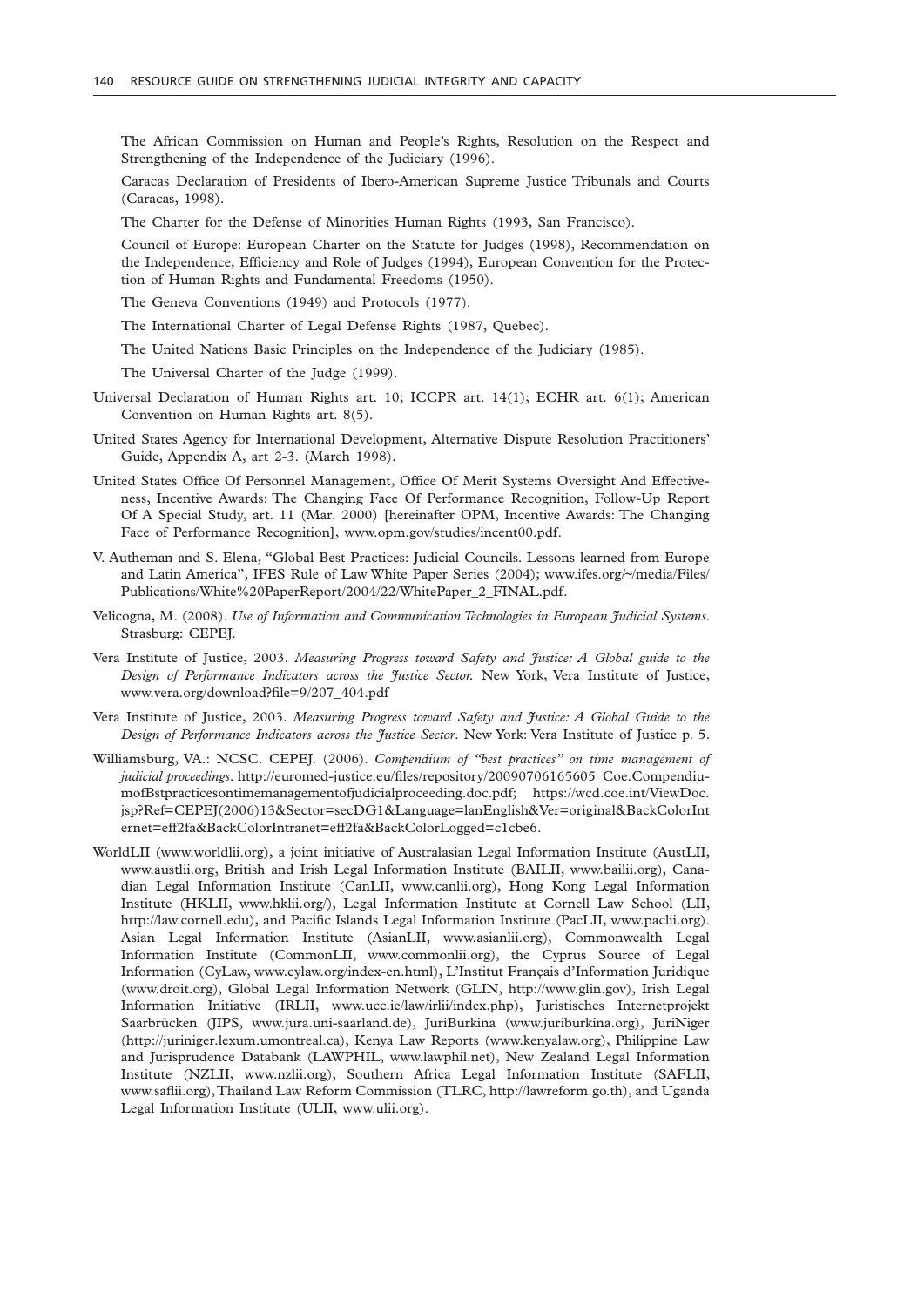## **INTERNET RESOURCES**

- American Judicature Society, www.ajs.org/ethics/eth\_jud\_conduct.asp
- Association of Canadian Court Administrators, www.acca-aajc.ca
- Australia national audit office: www.anao.gov.au/
- Criminal Justice Assessment Toolkit Homepage www.unodc.org/unodc/en/justice-and-prison-reform/Criminal-Justice-Toolkit.html?ref=menuside
- Dutch Judicial Council Homepage www.rechtspraak.nl/
- Dutch Ministry of justice, English homepage: http://english.justitie.nl/
- England and Wales, Her Majesty's Inspectorate of Court Administration (HMICA) www.hmica.gov.uk/
- England and Wales, National audit office www.nao.org.uk
- European Union of Rechtspfleger, www.rechtspfleger.org
- Federal Court Clerks Association, www.fcca.ws
- Federal Probation and Pretrial Officers Association, www.fppoa.org.
- International Association for Court Administration, www.iaca.ws
- Jordan Ministry of Justice, Judicial Inspectorate Homepage http://eng.moj.gov.jo/JudicialInspection/Briefing/tabid/76/Default.aspx
- Judicial Training Institute, www.jtighana.org/
- Justice Studies Center of the Americas www.cejamericas.org/portal/index.php/en
- Judiciary of England and Wales, www.judiciary.gov.uk/publications-and-reports/guidance/guide-to-judicial-conduct
- Law and Research, www.justlawlinks.com/REFERENCE/cethics.htm.
- National Judicial College of Australia, http://njca.anu.edu.au/
- National Judiciary Council of Nigeria, www.njc.gov.ng/index.php
- National Center for State Courts, Courtools homepage www.ncsconline.org/d\_research/CourTools/ctTemplates.htm
- Practical Guide: Court and Case Flow Management for South African Lower Courts, www.justiceforum.co.za/practical\_guide.pdf
- Quality Project of the Courts in the Jurisdiction of the Court of Appeal of Rovaniemi, Finland, Homepage www.oikeus.fi/27670.htm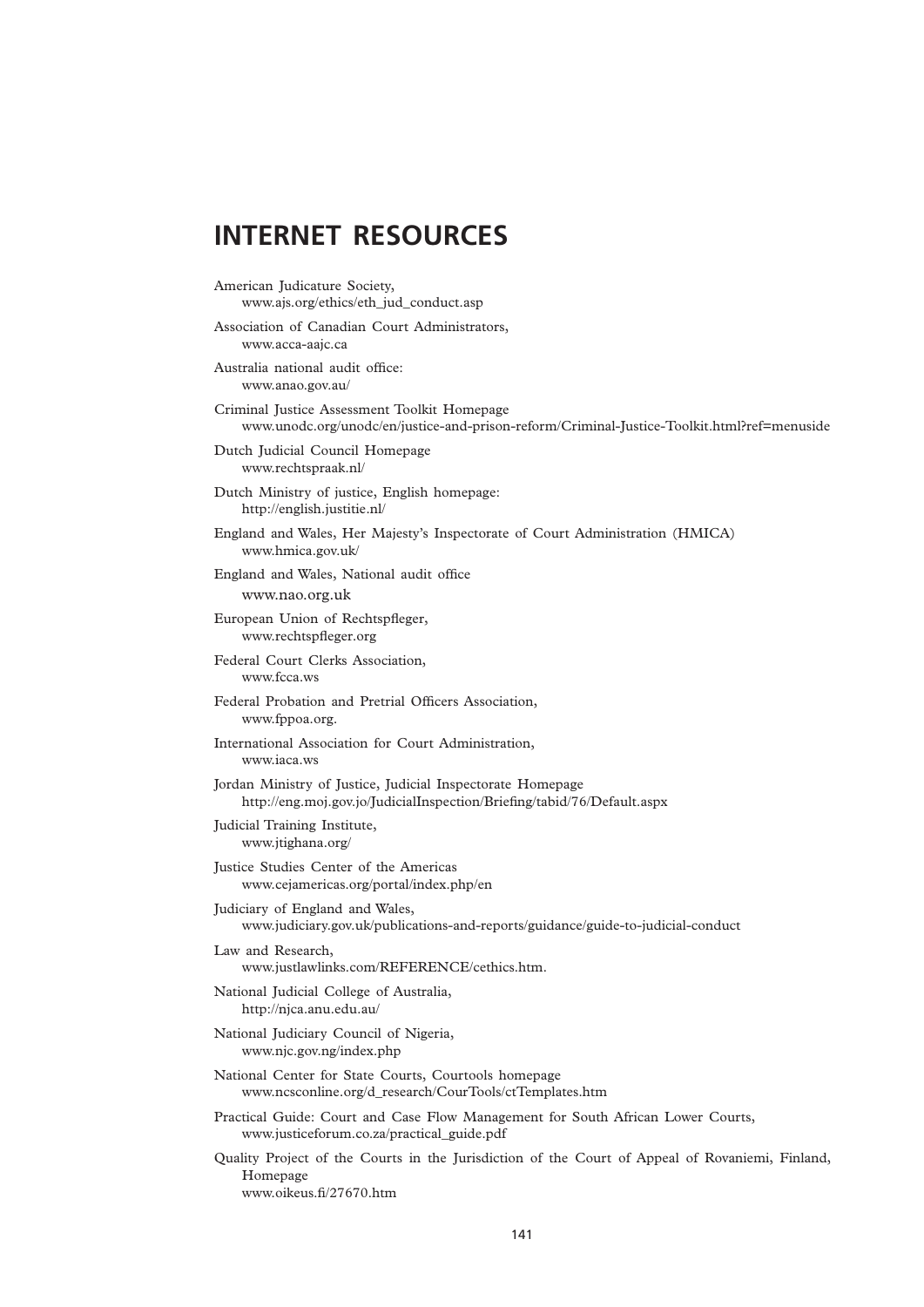| Strengthening Judicial Integrity and Capacity, Nigeria<br>www.unodc.org/pdf/crime/corruption/nigeria/Progress_Report_2.pdf                                   |
|--------------------------------------------------------------------------------------------------------------------------------------------------------------|
| Supreme Court of the United States,<br>www.supremecourtus.gov/publicinfo/breyercommitteereport.pdf                                                           |
| The Australasian Institute of Judicial Administration,<br>www.aija.org.au/conferences-and-seminars/past-aija-programmes.html                                 |
| The Australasian Legal Information Institute,<br>www.austlii.edu.au/catalog/215.html                                                                         |
| The Institute of Judicial Training and Research of the Uttar Pradesh Government,<br>http://ijtr.nic.in/about_us.htm                                          |
| The Judicial Institute of Jordan,<br>http://images.jordan.gov.jo/wps/wcm/connect/gov/eGov/Government+Ministries+_+Entities/<br>Judicial+Institute+of+Jordan/ |
| The National Center for State Courts,<br>www.ncsconline.org/wc/CourTopics/ResourceGuide.asp?topic=JurMan                                                     |
| University of Chicago, Law School,<br>www.law.uchicago.edu/academics/clinics.html                                                                            |
| University of Ottawa Community Legal Clinic,<br>www.uottawa.ca/associations/clinic/eng/main.htm                                                              |
| United States Federal Judicial Centre,<br>www.fjc.gov                                                                                                        |
| United States National Conference of Bankruptcy Clerks,<br>www.ncbcimpact.org                                                                                |
| Web-based repositories: Commonwealth Legal Information Institute,<br>http://www.commonlii.org                                                                |
| British and Irish Legal Information Institute, http://www.bailii.org.<br>www.reyestr.court.gov.ua                                                            |
| World Justice Project, Rule of Law Index<br>www.worldjusticeproject.org/rule-of-law-index                                                                    |
| World Legal Information,<br>www.worldlii.org/databases.html                                                                                                  |
|                                                                                                                                                              |